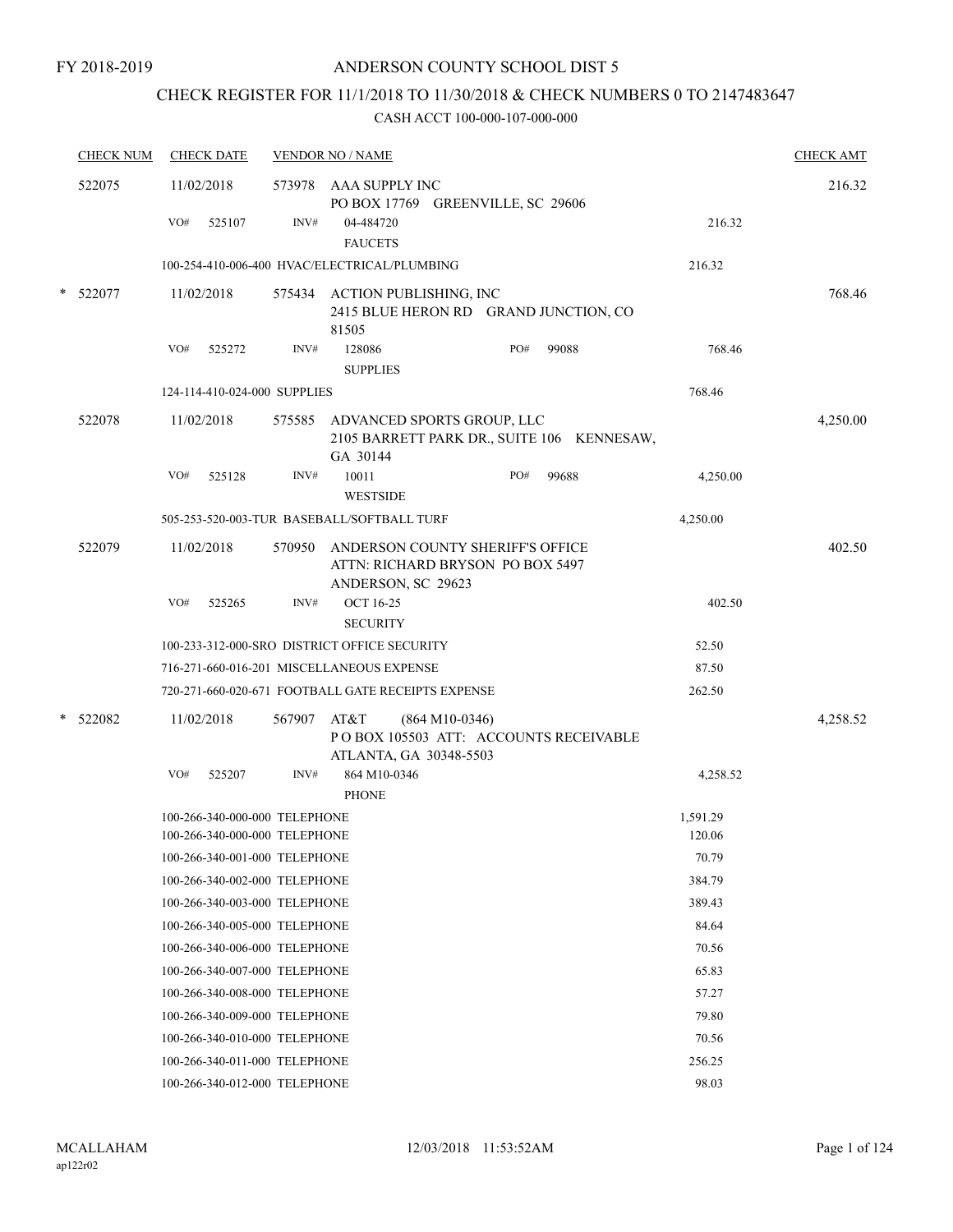## CHECK REGISTER FOR 11/1/2018 TO 11/30/2018 & CHECK NUMBERS 0 TO 2147483647

| <b>CHECK NUM</b> |     | <b>CHECK DATE</b>                                  |        | <b>VENDOR NO / NAME</b>       |                                                                           |              |                                           |          | <b>CHECK AMT</b> |
|------------------|-----|----------------------------------------------------|--------|-------------------------------|---------------------------------------------------------------------------|--------------|-------------------------------------------|----------|------------------|
|                  |     | 100-266-340-013-000 TELEPHONE                      |        |                               |                                                                           |              |                                           | 83.84    |                  |
|                  |     | 100-266-340-014-000 TELEPHONE                      |        |                               |                                                                           |              |                                           | 84.64    |                  |
|                  |     | 100-266-340-015-000 TELEPHONE                      |        |                               |                                                                           |              |                                           | 71.22    |                  |
|                  |     | 100-266-340-016-000 TELEPHONE                      |        |                               |                                                                           |              |                                           | 92.35    |                  |
|                  |     | 100-266-340-017-000 TELEPHONE                      |        |                               |                                                                           |              |                                           | 83.84    |                  |
|                  |     | 100-266-340-018-000 TELEPHONE                      |        |                               |                                                                           |              |                                           | 83.84    |                  |
|                  |     | 100-266-340-019-000 TELEPHONE                      |        |                               |                                                                           |              |                                           | 66.40    |                  |
|                  |     | 100-266-340-020-000 TELEPHONE                      |        |                               |                                                                           |              |                                           | 57.27    |                  |
|                  |     | 100-266-340-021-000 TELEPHONE                      |        |                               |                                                                           |              |                                           | 84.64    |                  |
|                  |     | 100-266-340-023-000 TELEPHONE                      |        |                               |                                                                           |              |                                           | 44.38    |                  |
|                  |     | 124-266-340-024-000 TELEPHONE                      |        |                               |                                                                           |              |                                           | 57.27    |                  |
|                  |     | 600-256-340-000-000 TELEPHONE                      |        |                               |                                                                           |              |                                           | 109.53   |                  |
| 522083           |     | 11/02/2018                                         | 570814 | AT&T                          | $(864 M09-9122)$                                                          |              | PO BOX 105262 ATTN: ACCOUNTS RECEIVABLE   |          | 937.33           |
|                  | VO# | 525206                                             | INV#   | 864 M09-9122<br><b>PHONE</b>  | ATLANTA, GA 30348-5262                                                    |              |                                           | 937.33   |                  |
|                  |     | 100-266-340-000-000 TELEPHONE                      |        |                               |                                                                           |              |                                           | 937.33   |                  |
| 522084           |     | 11/02/2018                                         | 569220 | AUTECH                        |                                                                           |              |                                           |          | 4,116.92         |
|                  |     |                                                    |        |                               | POBOX 248 ATT: ACCOUNTS RECEIVABLE<br>WILLIAMSTON, SC 29697               |              |                                           |          |                  |
|                  | VO# | 525103                                             | INV#   | 6935<br><b>MCCANTS</b>        |                                                                           |              |                                           | 1,051.63 |                  |
|                  |     | 100-254-323-005-400 CONTR SERV-HVAC/ELECT/PLUMBING |        |                               |                                                                           |              |                                           | 1,051.63 |                  |
|                  | VO# | 525104                                             | INV#   | 7013                          | <b>ROBERT ANDERSON</b>                                                    |              |                                           | 150.00   |                  |
|                  |     | 100-254-323-006-400 CONTR SERV-HVAC/ELECT/PLUMBING |        |                               |                                                                           |              |                                           | 150.00   |                  |
|                  | VO# | 525105                                             | INV#   | 7014<br>WHITEHALL             |                                                                           |              |                                           | 150.00   |                  |
|                  |     | 100-254-323-019-400 CONTR SERV-HVAC/ELECT/PLUMBING |        |                               |                                                                           |              |                                           | 150.00   |                  |
|                  | VO# | 525131                                             | INV#   | 6954<br>TL HANNA              |                                                                           | PO#<br>99622 |                                           | 2,765.29 |                  |
|                  |     | 100-254-323-002-400 CONTR SERV-HVAC/ELECT/PLUMBING |        |                               |                                                                           |              |                                           | 2,765.29 |                  |
| * 522086         |     | 11/02/2018                                         |        |                               | 573265 BILL SANDERS MOVING, INC.<br>2 JUNE BUG LANE WILLIAMSTON, SC 29697 |              |                                           |          | 1,207.50         |
|                  | VO# | 525077                                             | INV#   | 4556, 4570<br><b>TL HANNA</b> |                                                                           |              |                                           | 1,207.50 |                  |
|                  |     | 100-254-323-002-001 CONTRACTED SERVICES            |        |                               |                                                                           |              |                                           | 607.50   |                  |
|                  |     | 100-254-323-002-001 CONTRACTED SERVICES            |        |                               |                                                                           |              |                                           | 600.00   |                  |
| 522087           |     | 11/02/2018                                         | 572091 | 30122                         | BLISS PRODUCTS SERVICES, INC                                              |              | 6831 S SWEETWATER ROAD LITHIA SPRINGS, GA |          | 135.95           |
|                  | VO# | 525102                                             | INV#   | 18243<br>${\rm LABELS}$       |                                                                           |              |                                           | 135.95   |                  |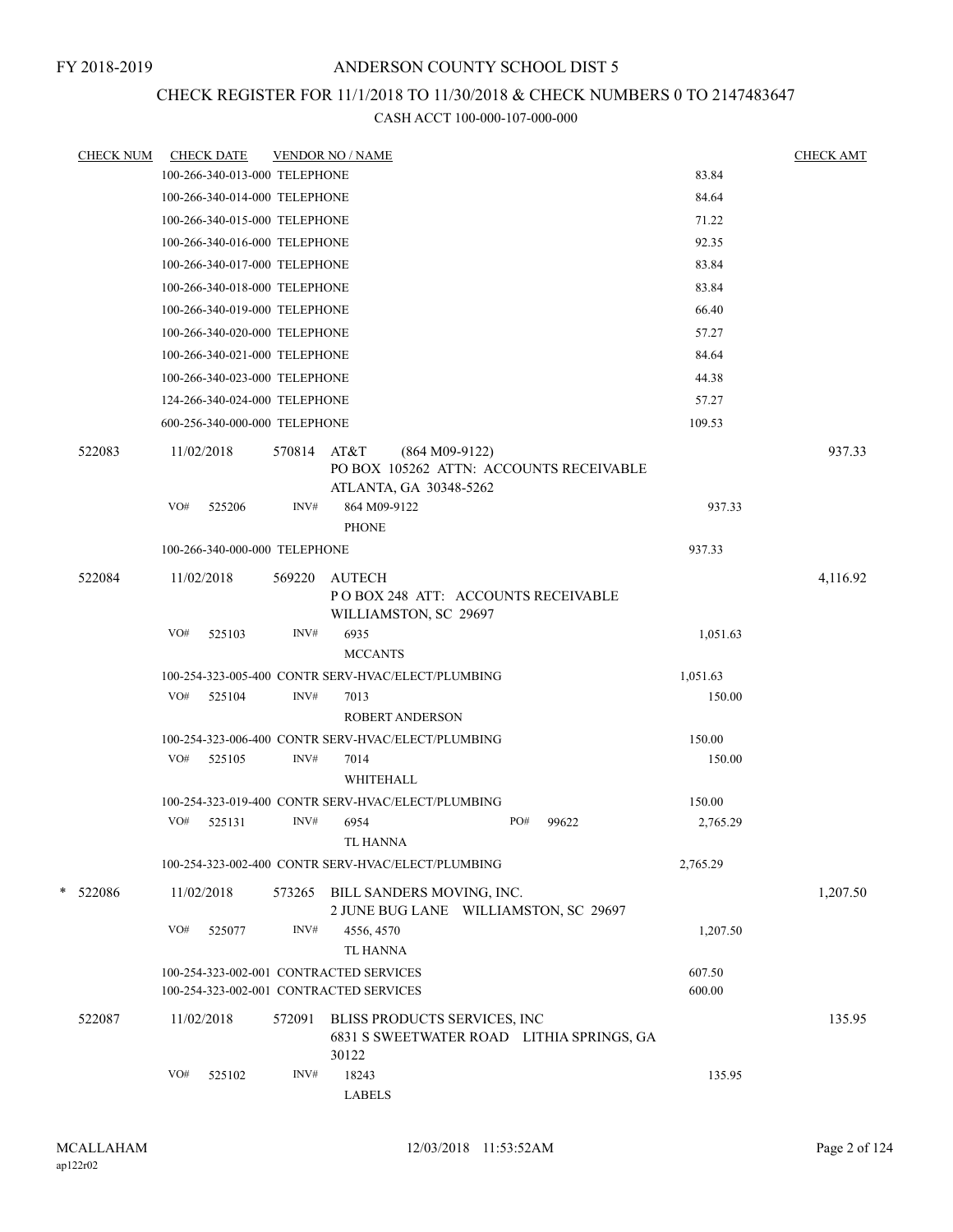# CHECK REGISTER FOR 11/1/2018 TO 11/30/2018 & CHECK NUMBERS 0 TO 2147483647

|   | <b>CHECK NUM</b> | <b>CHECK DATE</b> |        | <b>VENDOR NO / NAME</b>                                                                                  |                  | <b>CHECK AMT</b> |
|---|------------------|-------------------|--------|----------------------------------------------------------------------------------------------------------|------------------|------------------|
|   |                  |                   |        | 100-254-410-000-001 MAINT. SUPPLIES-STRUCTURES                                                           | 135.95           |                  |
| * | 522089           | 11/02/2018<br>VO# | INV#   | 570909 BULK OFFICE SUPPLY<br>PO BOX 470 HEWLETT, NY 11557                                                | 447.20           | 447.20           |
|   |                  | 525212            |        | 346704,346277<br><b>PORTFOLIOS</b>                                                                       |                  |                  |
|   |                  |                   |        | 100-113-410-020-VEN SUPPLY-ADDT'L FOR LOST VENDING<br>100-113-410-020-VEN SUPPLY-ADDT'L FOR LOST VENDING | 111.80<br>335.40 |                  |
|   | 522090           | 11/02/2018        |        | 148385 BUREAU OF EDUCATION & RESEARCH<br>POBOX 96068 BELLEVUE, WA 98009-9668                             |                  | 1,434.00         |
|   |                  | VO#<br>525211     | INV#   | PO#<br>99711<br>4828247<br><b>SEMINAR</b>                                                                | 1,434.00         |                  |
|   |                  |                   |        | 267-370-312-000-ACS PS-ANDERSON CHRISTIAN SCH                                                            | 1,434.00         |                  |
|   | 522091           | 11/02/2018        |        | 152495 CAMCOR, INC<br>POBOX 1899 ATT: ACCOUNTS RECEIVABLE<br>BURLINGTON, NC 27216-1899                   |                  | 469.24           |
|   |                  | VO#<br>525213     | INV#   | 2457995<br>99769<br>PO#<br><b>TECH SUPPLIES</b>                                                          | 283.55           |                  |
|   |                  |                   |        | 100-266-314-016-000 REPAIRS TO EQUIPMENT                                                                 | 283.55           |                  |
|   |                  | VO#<br>525214     | INV#   | PO#<br>99800<br>2458278<br><b>TECH SUPPLIES</b>                                                          | 185.69           |                  |
|   |                  |                   |        | 100-266-314-000-000 REPAIRS TO EQUIPMENT                                                                 | 185.69           |                  |
|   | 522092           | 11/02/2018        | 571698 | CAMPBELL, JENNIFER R^^<br><b>CAMPBELL CREATIONS 216 EDWARDS DRIVE</b><br>ANDERSON, SC 29626              |                  | 1,080.00         |
|   |                  | VO#<br>525132     | INV#   | 20181024<br><b>ROBERT ANDERSON</b>                                                                       | 1,080.00         |                  |
|   |                  |                   |        | 706-271-660-006-481 AVID FUNDRAISER EXPENSE                                                              | 1,080.00         |                  |
|   | 522093           | 11/02/2018        |        | 566288 CES CITY ELECTRIC ACCTS<br>P.O. BOX 71465 ATT: ACCOUNTS RECEIVABLE                                |                  | 186.13           |
|   |                  | VO#<br>525097     | INV#   | NORTH CHARLESTON, SC 29415<br>140622<br><b>SUPPLIES</b>                                                  | 28.72            |                  |
|   |                  |                   |        | 100-254-410-010-400 HVAC/ELECTRICAL/PLUMBING                                                             | 28.72            |                  |
|   |                  | VO#<br>525098     | INV#   | 140680<br><b>SUPPLIES</b>                                                                                | 55.81            |                  |
|   |                  |                   |        | 100-254-410-000-001 MAINT. SUPPLIES-STRUCTURES                                                           | 55.81            |                  |
|   |                  | VO#<br>525099     | INV#   | 140675<br><b>SUPPLIES</b>                                                                                | 55.81            |                  |
|   |                  |                   |        | 100-254-410-000-001 MAINT. SUPPLIES-STRUCTURES                                                           | 55.81            |                  |
|   |                  | VO#<br>525100     | INV#   | 140784<br><b>SUPPLIES</b>                                                                                | 45.79            |                  |
|   |                  |                   |        | 100-254-410-002-400 HVAC/ELECTRICAL/PLUMBING                                                             | 45.79            |                  |
|   | 522094           | 11/02/2018        |        | 569437 CHASTAIN, DENNIS L                                                                                |                  | 195.00           |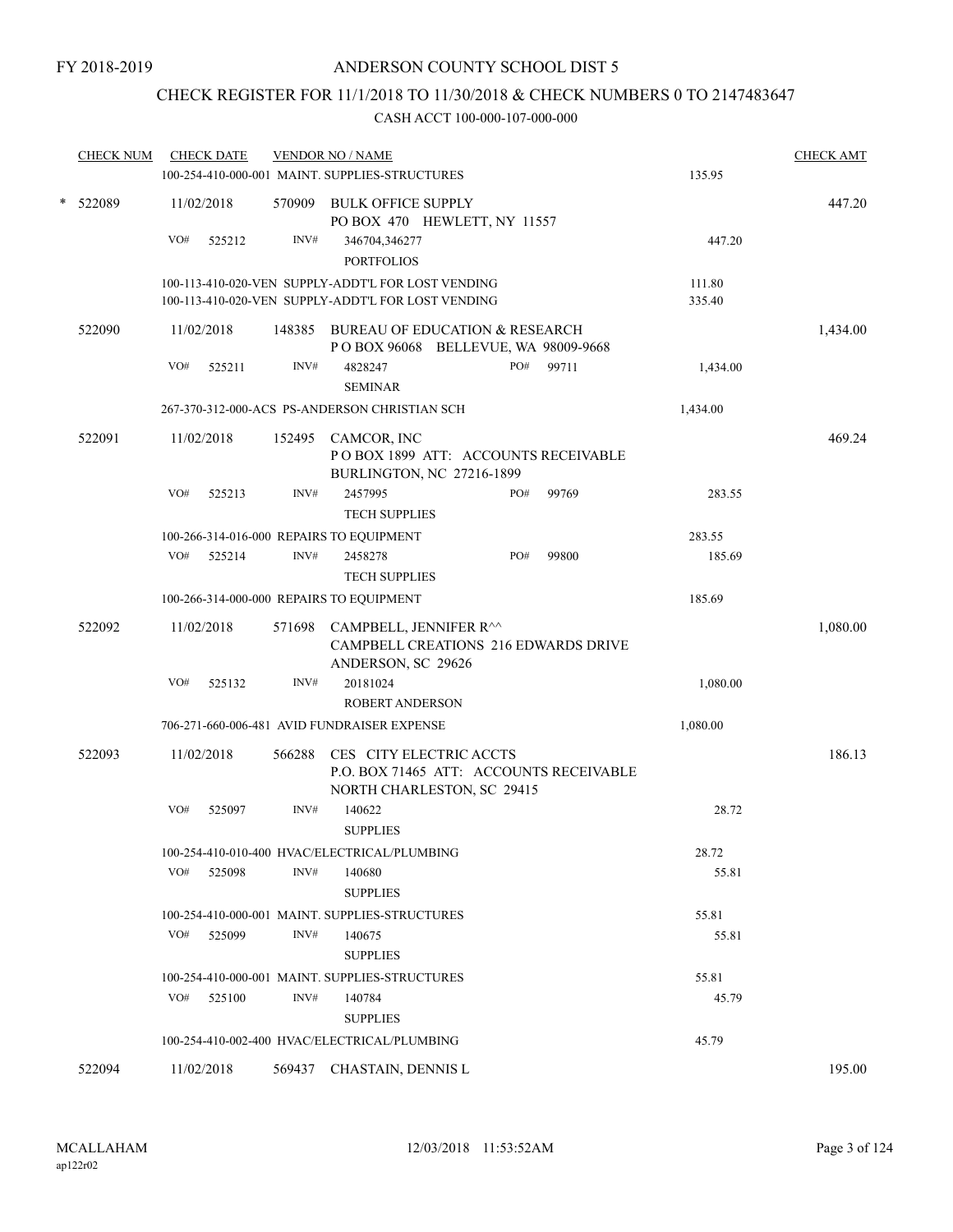## CHECK REGISTER FOR 11/1/2018 TO 11/30/2018 & CHECK NUMBERS 0 TO 2147483647

| <b>CHECK NUM</b> |     | <b>CHECK DATE</b>        |        | <b>VENDOR NO / NAME</b>                                                             |     |       |           | <b>CHECK AMT</b> |
|------------------|-----|--------------------------|--------|-------------------------------------------------------------------------------------|-----|-------|-----------|------------------|
|                  |     |                          |        | CHASTAIN'S HEATING & AIR 3553 KEYS STREET<br>ANDERSON, SC 29624                     |     |       |           |                  |
|                  | VO# | 525134                   | INV#   | 117395<br><b>RENTAL</b>                                                             |     |       | 195.00    |                  |
|                  |     |                          |        | 100-255-323-000-000 CONTRACTED SERVICES                                             |     |       | 195.00    |                  |
| 522095           |     | 11/02/2018               |        | 570581 CITY OF ANDERSON POLICE DEPT<br>401 SOUTH MAIN ST ANDERSON, SC 29624         |     |       |           | 88,537.05        |
|                  | VO# | 525135                   | INV#   | <b>JULY-SEPT</b><br><b>CROSSING GUARDS</b>                                          | PO# | 99823 | 5,121.87  |                  |
|                  |     |                          |        | 100-258-690-000-000 CROSSING GUARDS                                                 |     |       | 5,121.87  |                  |
|                  | VO# | 525215                   | INV#   | <b>JULY-SEPT</b><br><b>SRO AGREEMENT</b>                                            | PO# | 99822 | 82,538.18 |                  |
|                  |     |                          |        | 100-258-312-000-000 CONTRACTED SERVICES - RESOURCE OFFR                             |     |       | 82,538.18 |                  |
|                  | VO# | 525269                   | INV#   | <b>MCCANTS</b><br><b>SECURITY</b>                                                   |     |       | 69.91     |                  |
|                  |     |                          |        | 705-271-660-005-671 FOOTBALL GATE RECEIPTS EXPENSE                                  |     |       | 69.91     |                  |
|                  | VO# | 525270                   | INV#   | <b>ADULT ED</b><br><b>SECURITY</b>                                                  |     |       | 737.18    |                  |
|                  |     |                          |        | 100-181-312-023-000 PURCHASED SERVICES                                              |     |       | 737.18    |                  |
|                  | VO# | 525271                   | INV#   | <b>MCCANTS</b><br><b>SECURITY</b>                                                   |     |       | 69.91     |                  |
|                  |     |                          |        | 705-271-660-005-671 FOOTBALL GATE RECEIPTS EXPENSE                                  |     |       | 69.91     |                  |
| 522096           |     | 11/02/2018               |        | 574613 COCA-COLA BOTTLING CO CONSOLIDATED<br>PO BOX 603542 CHARLOTTE, NC 28260-3542 |     |       |           | 2,968.18         |
|                  | VO# | 525216                   | INV#   | TL HANNA<br>ACCT 0601242878                                                         |     |       | 1,631.75  |                  |
|                  |     | 600-256-460-002-000 FOOD |        |                                                                                     |     |       | 1,631.75  |                  |
|                  | VO# | 525217                   | INV#   | <b>WESTSIDE</b><br>ACCT 0601242876                                                  |     |       | 1,336.43  |                  |
|                  |     | 600-256-460-003-000 FOOD |        |                                                                                     |     |       | 1,336.43  |                  |
| 522097           |     | 11/02/2018               | 571748 | <b>COLONIAL LIFE</b><br>PREMIUM PROCESSING PO BOX 903 COLUMBIA,<br>SC 29202-0903    |     |       |           | 7,366.12         |
|                  | VO# | 525136                   | INV#   | <b>OCT 2018</b><br>#E4041711                                                        |     |       | 7,366.12  |                  |
|                  |     |                          |        | 100-000-469-000-000 LIFE INSURANCE PAYABLE                                          |     |       | 7,366.12  |                  |
| 522098           |     | 11/02/2018               | 575646 | COTHRAN, PAUL**<br>COTHRAN TOWING 1100 COOLEY BRIDGE RD<br>BELTON, SC 29627         |     |       |           | 150.00           |
|                  | VO# | 525137                   | INV#   | 6400<br>WINCH SERVICE                                                               |     |       | 150.00    |                  |
|                  |     |                          |        | 100-255-323-000-000 CONTRACTED SERVICES                                             |     |       | 150.00    |                  |
| 522099           |     | 11/02/2018               |        | 198651 DELL MARKETING LP                                                            |     |       |           | 1,570.94         |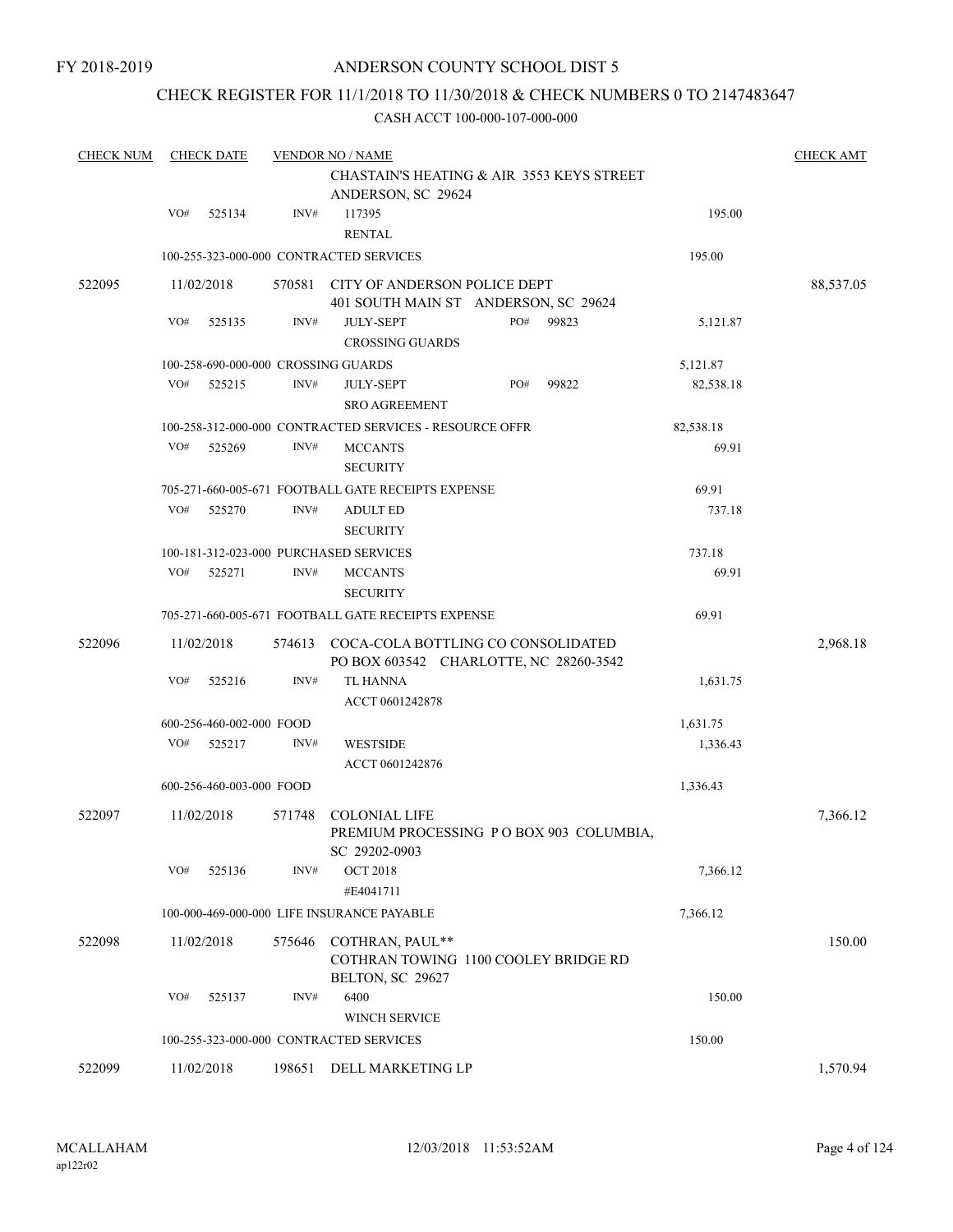## CHECK REGISTER FOR 11/1/2018 TO 11/30/2018 & CHECK NUMBERS 0 TO 2147483647

| <b>CHECK NUM</b> |     | <b>CHECK DATE</b>             |        | <b>VENDOR NO / NAME</b>                                                      |     |       |           | <b>CHECK AMT</b> |
|------------------|-----|-------------------------------|--------|------------------------------------------------------------------------------|-----|-------|-----------|------------------|
|                  |     |                               |        | POBOX 534118 ATT: ACCOUNTS RECEIVABLE                                        |     |       |           |                  |
|                  |     |                               |        | ATLANTA, GA 30353-4118                                                       |     |       |           |                  |
|                  | VO# | 525138                        | INV#   | 10274263890<br><b>TECH SUPPLIES</b>                                          | PO# | 99754 | 855.37    |                  |
|                  |     |                               |        | 100-266-345-000-000 TECHNOLOGY INFRASTRUCTURE                                |     |       | 855.37    |                  |
|                  | VO# | 525139                        | INV#   | 10274894185<br><b>TONER</b>                                                  | PO# | 99799 | 715.57    |                  |
|                  |     |                               |        | 100-266-314-000-000 REPAIRS TO EQUIPMENT                                     |     |       | 715.57    |                  |
|                  |     |                               |        |                                                                              |     |       |           | 736.22           |
| 522100           |     | 11/02/2018                    | 573223 | DEPT OF ADMINISTRATION<br>SUITE 409 1200 SENATE STREET COLUMBIA, SC<br>29201 |     |       |           |                  |
|                  | VO# | 525140                        | INV#   | C 127222                                                                     |     |       | 736.22    |                  |
|                  |     |                               |        | ACCT 1500412                                                                 |     |       |           |                  |
|                  |     | 100-266-340-000-000 TELEPHONE |        |                                                                              |     |       | 76.45     |                  |
|                  |     | 100-266-340-001-000 TELEPHONE |        |                                                                              |     |       | 38.81     |                  |
|                  |     | 100-266-340-005-000 TELEPHONE |        |                                                                              |     |       | 38.81     |                  |
|                  |     | 100-266-340-006-000 TELEPHONE |        |                                                                              |     |       | 38.81     |                  |
|                  |     | 100-266-340-007-000 TELEPHONE |        |                                                                              |     |       | 38.81     |                  |
|                  |     | 100-266-340-008-000 TELEPHONE |        |                                                                              |     |       | 38.81     |                  |
|                  |     | 100-266-340-009-000 TELEPHONE |        |                                                                              |     |       | 38.81     |                  |
|                  |     | 100-266-340-010-000 TELEPHONE |        |                                                                              |     |       | 38.81     |                  |
|                  |     | 100-266-340-011-000 TELEPHONE |        |                                                                              |     |       | 38.81     |                  |
|                  |     | 100-266-340-012-000 TELEPHONE |        |                                                                              |     |       | 38.81     |                  |
|                  |     | 100-266-340-013-000 TELEPHONE |        |                                                                              |     |       | 38.81     |                  |
|                  |     | 100-266-340-014-000 TELEPHONE |        |                                                                              |     |       | 38.81     |                  |
|                  |     | 100-266-340-016-000 TELEPHONE |        |                                                                              |     |       | 38.81     |                  |
|                  |     | 100-266-340-017-000 TELEPHONE |        |                                                                              |     |       | 38.81     |                  |
|                  |     | 100-266-340-019-000 TELEPHONE |        |                                                                              |     |       | 38.81     |                  |
|                  |     | 100-266-340-020-000 TELEPHONE |        |                                                                              |     |       | 38.81     |                  |
|                  |     | 100-266-340-021-000 TELEPHONE |        |                                                                              |     |       | 38.81     |                  |
|                  |     | 100-266-340-063-000 TELEPHONE |        |                                                                              |     |       | 38.81     |                  |
| 522101           |     | 11/02/2018                    | 211302 | DUKE ENERGY<br>PO BOX 70516 CHARLOTTE, NC 28272-0516                         |     |       |           | 39,367.81        |
|                  | VO# | 525273                        | INV#   | <b>DUE 11/09</b><br><b>UTILITIES</b>                                         |     |       | 39,367.81 |                  |
|                  |     |                               |        | 100-254-470-000-000 ENERGY-ELECTRICITY & WATER                               |     |       | 78.93     |                  |
|                  |     |                               |        | 100-254-470-000-000 ENERGY-ELECTRICITY & WATER                               |     |       | 4,912.79  |                  |
|                  |     |                               |        | 100-254-470-001-000 ENERGY-ELECTRICITY & WATER                               |     |       | 66.54     |                  |
|                  |     |                               |        | 100-254-470-003-000 ENERGY-ELECTRICITY & WATER                               |     |       | 23,834.48 |                  |
|                  |     |                               |        | 100-254-470-009-000 ENERGY-ELECTRICITY & WATER                               |     |       | 6,519.53  |                  |
|                  |     |                               |        | 100-254-470-012-000 ENERGY-ELECTRICITY & WATER                               |     |       | 22.78     |                  |
|                  |     |                               |        | 100-254-470-015-000 ENERGY-ELECTRICITY & WATER                               |     |       | 42.21     |                  |
|                  |     |                               |        | 100-254-470-016-000 ENERGY-ELECTRICITY & WATER                               |     |       | 25.75     |                  |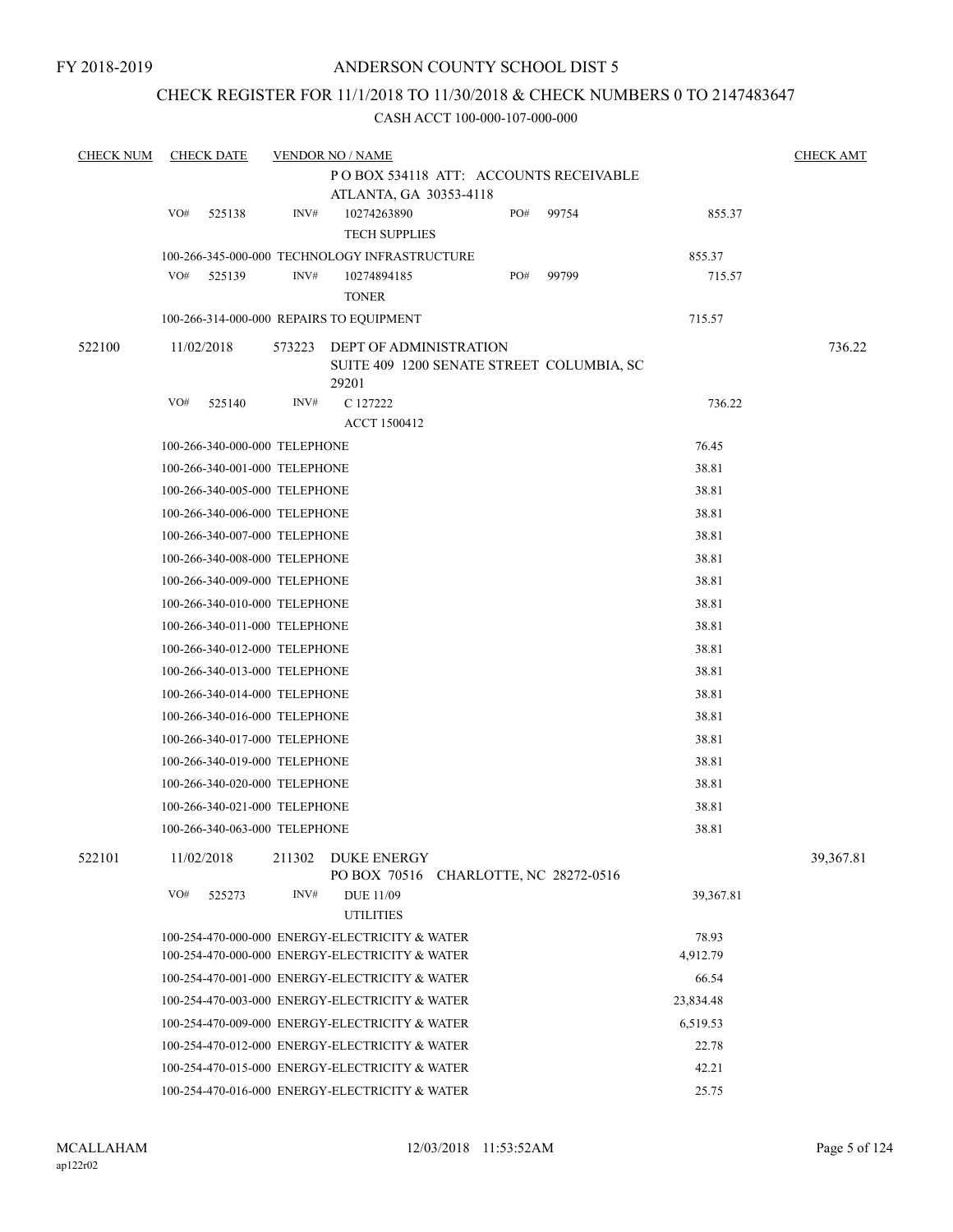# CHECK REGISTER FOR 11/1/2018 TO 11/30/2018 & CHECK NUMBERS 0 TO 2147483647

|   | <b>CHECK NUM</b> |     | <b>CHECK DATE</b>                                  |        | <b>VENDOR NO / NAME</b>                                                                     |              |           | <b>CHECK AMT</b> |
|---|------------------|-----|----------------------------------------------------|--------|---------------------------------------------------------------------------------------------|--------------|-----------|------------------|
|   |                  |     |                                                    |        | 100-254-470-018-000 ENERGY-ELECTRICITY & WATER                                              |              | 3,826.79  |                  |
|   |                  |     |                                                    |        | 100-254-470-019-000 ENERGY-ELECTRICITY & WATER                                              |              | 38.01     |                  |
| * | 522104           |     | 11/02/2018                                         |        | 563495 ELECTRIC CITY UTILITIES<br>CITY OF ANDERSON PO BOX 100146 COLUMBIA,<br>SC 29202-3301 |              |           | 4,975.10         |
|   |                  | VO# | 525267                                             | INV#   | <b>DUE 11/10</b><br><b>WATER &amp; SEWER</b>                                                |              | 4,975.10  |                  |
|   |                  |     |                                                    |        | 100-254-470-005-000 ENERGY-ELECTRICITY & WATER                                              |              | 2,275.66  |                  |
|   |                  |     |                                                    |        | 100-254-470-009-000 ENERGY-ELECTRICITY & WATER                                              |              | 1,161.10  |                  |
|   |                  |     |                                                    |        | 100-254-470-014-000 ENERGY-ELECTRICITY & WATER                                              |              | 1,359.02  |                  |
|   |                  |     |                                                    |        | 100-254-470-023-000 ENERGY-ELECTRICITY & WATER                                              |              | 179.32    |                  |
|   | 522106           |     | 11/02/2018                                         | 575602 | FIBERSTORE INC.<br>820 SW 34TH STREET BUILDING W7, SUITE H<br>RENTON, WA 98057              |              |           | 375.00           |
|   |                  | VO# | 525220                                             | INV#   | 181009219824<br><b>TECH SUPPLIES</b>                                                        | PO#<br>99734 | 375.00    |                  |
|   |                  |     |                                                    |        | 100-266-345-000-000 TECHNOLOGY INFRASTRUCTURE                                               |              | 375.00    |                  |
|   | 522107           |     | 11/02/2018                                         | 563501 | FOOD EQUIPMENT COMPANY, INC<br>34 TEDWALL COURT ATT: ACCOUNTS<br>RECEIVABLE GREER, SC 29650 |              |           | 37,329.40        |
|   |                  | VO# | 525221                                             | INV#   | 088746<br><b>EQUIPMENT</b>                                                                  | PO#<br>99300 | 37,329.40 |                  |
|   |                  |     |                                                    |        | 600-256-541-014-000 EQUIPMENT-NON EXPENDABLE                                                |              | 37,329.40 |                  |
|   | 522108           |     | 11/02/2018                                         | 575471 | FULLER, ALEXANDREA^^<br>110 RICHFIELD DR. ANDERSON, SC 29625                                |              |           | 980.00           |
|   |                  | VO# | 525172                                             | INV#   | WHS BAND<br><b>INSTRUCTION</b>                                                              |              | 980.00    |                  |
|   |                  |     | 100-114-410-003-001 BAND SUPPLIES                  |        |                                                                                             |              | 980.00    |                  |
|   | 522109           |     | 11/02/2018                                         | 575593 | HANSON, MELISSA**<br>LH CONNECTED 2930 GEER RD SUITE 181<br>TURLOCK, CA 95382               |              |           | 414.00           |
|   |                  | VO# | 525145                                             | INV#   | 1481-001<br><b>CENTERVILLE ELEM</b>                                                         |              | 414.00    |                  |
|   |                  |     | 937-113-410-007-000 SUPPLIES                       |        |                                                                                             |              | 414.00    |                  |
| * | 522111           |     | 11/02/2018                                         | 571483 | ISOM ELECTRIC, LLC<br>3300-D N. MAIN STREET PMB 325 ANDERSON, SC<br>29621                   |              |           | 2,416.00         |
|   |                  | VO# | 525085                                             | INV#   | 8188<br><b>LIGHTS</b>                                                                       |              | 2,416.00  |                  |
|   |                  |     |                                                    |        | 100-254-323-002-400 CONTR SERV-HVAC/ELECT/PLUMBING                                          |              | 250.00    |                  |
|   |                  |     | 100-254-323-010-400 CONTR SERV-HVAC/ELECT/PLUMBING |        | 375.00                                                                                      |              |           |                  |
|   |                  |     |                                                    |        | 100-254-323-013-400 CONTR SERV-HVAC/ELECT/PLUMBING                                          |              | 375.00    |                  |
|   |                  |     |                                                    |        | 100-254-323-014-400 CONTR SERV-HVAC/ELECT/PLUMBING                                          |              | 125.00    |                  |
|   |                  |     | 100-254-323-017-400 CONTR SERV-HVAC/ELECT/PLUMBING |        |                                                                                             | 666.00       |           |                  |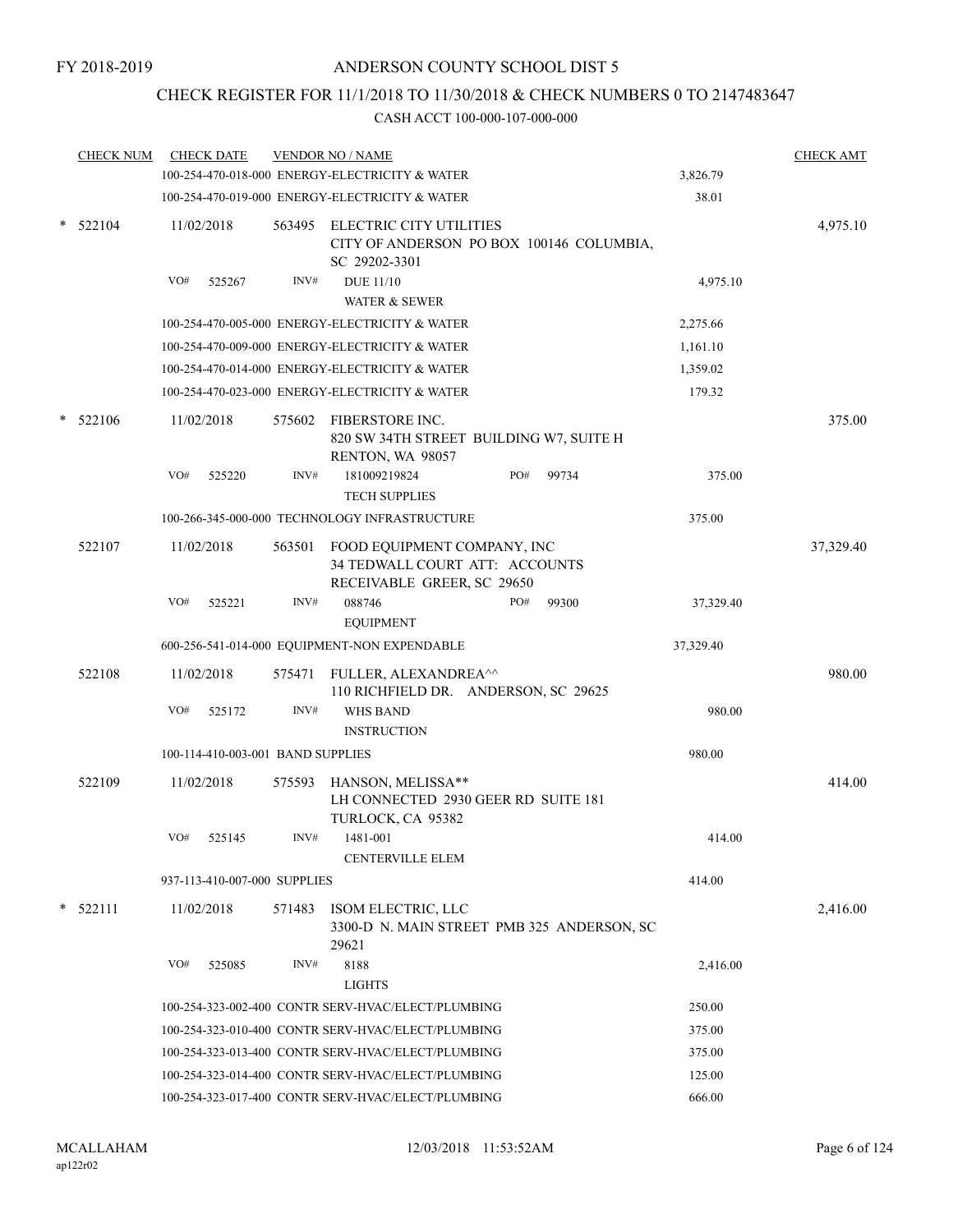# CHECK REGISTER FOR 11/1/2018 TO 11/30/2018 & CHECK NUMBERS 0 TO 2147483647

|        | <b>CHECK NUM</b> |     | <b>CHECK DATE</b>                 |        | <b>VENDOR NO / NAME</b>                                                                            |                                          |            | <b>CHECK AMT</b> |
|--------|------------------|-----|-----------------------------------|--------|----------------------------------------------------------------------------------------------------|------------------------------------------|------------|------------------|
|        |                  |     |                                   |        | 100-254-323-020-400 CONTR SERV-HVAC/ELECT/PLUMBING                                                 |                                          | 375.00     |                  |
|        |                  |     |                                   |        | 100-254-323-021-400 CONTR SERV-HVAC/ELECT/PLUMBING                                                 |                                          | 250.00     |                  |
|        | 522112           |     | 11/02/2018                        |        | 573237 IVEY SALES ASSOCIATES, INC.<br>363 RIDGEWOOD DR. WATERLOO, SC 29384                         |                                          |            | 323.00           |
|        |                  | VO# | 525226                            | INV#   | 3263<br><b>GLENVIEW</b>                                                                            |                                          | 323.00     |                  |
|        |                  |     |                                   |        | 720-271-660-020-674 FOOTBALL EXPENSE                                                               |                                          | 323.00     |                  |
| $\ast$ | 522115           |     | 11/02/2018                        |        | 575564 KNEISLEY PAINTING                                                                           | 345 SUCCESSFUL WAY SPARTANBURG, SC 29303 |            | 4,325.00         |
|        |                  | VO# | 525143                            | INV#   | 1<br><b>MCCANTS</b>                                                                                | PO#<br>99637                             | 4,325.00   |                  |
|        |                  |     |                                   |        | 505-222-410-005-FUR MEDIA FURNITURE                                                                |                                          | 4,325.00   |                  |
|        | 522116           |     | 11/02/2018                        |        | 564353 LAZER CONSTRUCTION COMPANY INC<br>POBOX 5103 ATT: ACCOUNTS RECEIVABLE<br>ANDERSON, SC 29623 |                                          |            | 297,439.05       |
|        |                  | VO# | 525144                            | INV#   | APP 7618-03<br><b>SOUTHWOOD</b>                                                                    |                                          | 297,439.05 |                  |
|        |                  |     |                                   |        | 515-253-520-000-ART FINE ARTS CENTER                                                               |                                          | 297,439.05 |                  |
|        | $*$ 522119       |     | 11/02/2018                        |        | 573836 LYNCH, CHRISTOPHER^^                                                                        | 303 OLD COLONY COURT ANDERSON, SC 29621  |            | 455.00           |
|        |                  | VO# | 525282                            | INV#   | SWFALL18<br><b>SOUTHWOOD BBQ</b>                                                                   |                                          | 455.00     |                  |
|        |                  |     |                                   |        | 721-190-660-021-429 FACULTY EXPENSE                                                                |                                          | 455.00     |                  |
|        | 522120           |     | 11/02/2018                        |        | 575472 MATHEWS, PARKER <sup>^^</sup><br>231 RIGGS DR CLEMSON, SC 29631                             |                                          |            | 148.50           |
|        |                  | VO# | 525168                            | INV#   | <b>WHS BAND</b><br><b>INSTRUCTION</b>                                                              |                                          | 148.50     |                  |
|        |                  |     | 100-114-410-003-001 BAND SUPPLIES |        |                                                                                                    |                                          | 148.50     |                  |
|        | * 522124         |     | 11/02/2018                        |        | 366700 MUTUAL OF OMAHA<br>PO BOX 2147 OMAHA, NE 68103-2147                                         |                                          |            | 26,590.37        |
|        |                  | VO# | 525146                            | INV#   | <b>NOV 2018</b><br>#G00018B5                                                                       |                                          | 26,590.37  |                  |
|        |                  |     |                                   |        | 100-000-450-000-000 MISC. DEDUCTIONS                                                               |                                          | 8,283.17   |                  |
|        |                  |     |                                   |        | 100-000-456-000-000 INSURANCE PAYABLE                                                              |                                          | 18,307.20  |                  |
|        | 522125           |     | 11/02/2018                        | 384915 | NOBLITT REFRIGERATION<br>POBOX 4041 ATT: ACCOUNTS RECEIVABLE<br>ANDERSON, SC 29622                 |                                          |            | 2,926.36         |
|        |                  | VO# | 525147                            | INV#   | 33152                                                                                              | PO#<br>99681                             | 2,926.36   |                  |
|        |                  |     |                                   |        | TL HANNA                                                                                           |                                          |            |                  |
|        |                  |     |                                   |        | 100-254-323-002-400 CONTR SERV-HVAC/ELECT/PLUMBING                                                 |                                          | 2,926.36   |                  |
|        | 522126           |     | 11/02/2018                        | 389900 | OFFICE DEPOT<br>POBOX 1413 CHARLOTTE, NC 28201-1413                                                |                                          |            | 1,997.29         |
|        |                  | VO# | 525231                            | INV#   | 216188107001                                                                                       |                                          | 153.55     |                  |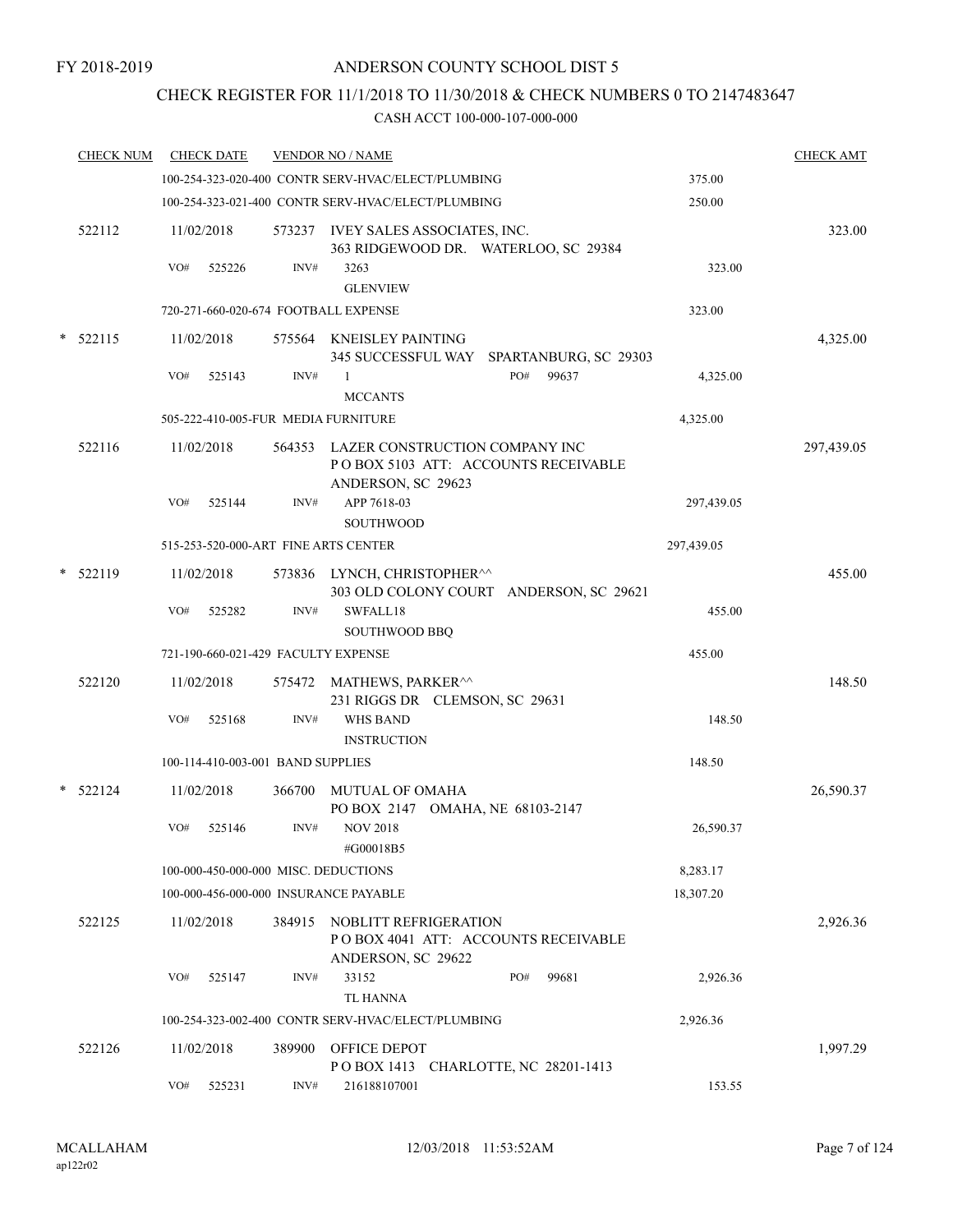FY 2018-2019

## ANDERSON COUNTY SCHOOL DIST 5

# CHECK REGISTER FOR 11/1/2018 TO 11/30/2018 & CHECK NUMBERS 0 TO 2147483647

|   | <b>CHECK NUM</b> |     | <b>CHECK DATE</b>                                  |      | <b>VENDOR NO / NAME</b>                                                                                      |     |           |                  | <b>CHECK AMT</b> |
|---|------------------|-----|----------------------------------------------------|------|--------------------------------------------------------------------------------------------------------------|-----|-----------|------------------|------------------|
|   |                  |     |                                                    |      | <b>SUPPLIES</b>                                                                                              |     |           |                  |                  |
|   |                  |     | 600-256-410-000-000 SUPPLIES                       |      |                                                                                                              |     |           | 153.55           |                  |
|   |                  | VO# | 525232                                             | INV# | 220506389001                                                                                                 | PO# | 99773     | 54.22            |                  |
|   |                  |     |                                                    |      | <b>SUPPLIES</b>                                                                                              |     |           |                  |                  |
|   |                  |     | 100-233-410-000-000 SUPPLIES                       |      |                                                                                                              |     |           | 54.22            |                  |
|   |                  |     | VO# 525233                                         | INV# | PO 99716                                                                                                     | PO# | 99716     | 1,606.69         |                  |
|   |                  |     |                                                    |      | <b>SUPPLIES</b>                                                                                              |     |           |                  |                  |
|   |                  |     |                                                    |      | 100-221-410-000-000 SUPPLIES AND MATERIALS                                                                   |     |           | 1,211.31         |                  |
|   |                  |     | 100-221-410-000-IST SUPPLIES                       |      |                                                                                                              |     |           | 287.64           |                  |
|   |                  |     | 100-221-410-000-IST SUPPLIES                       |      |                                                                                                              |     |           | 107.74           |                  |
|   |                  |     | VO# 525234                                         | INV# | 216495105001                                                                                                 |     | PO# 99729 | 59.60            |                  |
|   |                  |     |                                                    |      | <b>SUPPLIES</b>                                                                                              |     |           |                  |                  |
|   |                  |     | 100-221-410-000-TST SUPPLIES-TESTING<br>VO# 525235 | INV# |                                                                                                              |     |           | 59.60            |                  |
|   |                  |     |                                                    |      | 218926801001<br><b>SUPPLIES</b>                                                                              |     |           | 123.23           |                  |
|   |                  |     | 600-256-410-000-000 SUPPLIES                       |      |                                                                                                              |     |           | 123.23           |                  |
|   |                  |     |                                                    |      |                                                                                                              |     |           |                  |                  |
|   | $*$ 522128       |     | 11/02/2018                                         |      | 568036 PIEDMONT NATURAL GAS                                                                                  |     |           |                  | 1,539.86         |
|   |                  | VO# | 525268                                             | INV# | PO BOX 1246 CHARLOTTE, NC 28201-1246<br><b>DUE 11/08</b>                                                     |     |           | 1,539.86         |                  |
|   |                  |     |                                                    |      | <b>UTILITIES</b>                                                                                             |     |           |                  |                  |
|   |                  |     | 100-254-472-002-000 ENERGY-GAS                     |      |                                                                                                              |     |           | 651.30           |                  |
|   |                  |     | 100-254-472-009-000 ENERGY-GAS                     |      |                                                                                                              |     |           | 145.63           |                  |
|   |                  |     | 100-254-472-013-000 ENERGY-GAS                     |      |                                                                                                              |     |           | 117.53           |                  |
|   |                  |     | 100-254-472-019-000 ENERGY-GAS                     |      |                                                                                                              |     |           | 24.72            |                  |
|   |                  |     |                                                    |      |                                                                                                              |     |           |                  |                  |
|   |                  |     | 100-254-472-020-000 ENERGY-GAS                     |      |                                                                                                              |     |           | 167.49           |                  |
|   |                  |     | 600-256-470-002-000 ENERGY                         |      |                                                                                                              |     |           | 98.06            |                  |
|   |                  |     | 600-256-470-009-000 ENERGY                         |      |                                                                                                              |     |           | 24.72            |                  |
|   |                  |     | 600-256-470-017-000 ENERGY                         |      |                                                                                                              |     |           | 168.33           |                  |
|   |                  |     | 600-256-470-019-000 ENERGY                         |      |                                                                                                              |     |           | 142.08           |                  |
|   | 522129           |     | 11/02/2018                                         |      | 571652 PROSOURCE LLC                                                                                         |     |           |                  | 221.29           |
|   |                  |     |                                                    |      | P.O. BOX 5339 GREENVILLE, SC 29606                                                                           |     |           |                  |                  |
|   |                  | VO# | 525078                                             | INV# | S2012022                                                                                                     |     |           | 204.75           |                  |
|   |                  |     |                                                    |      | <b>SUPPLIES</b>                                                                                              |     |           |                  |                  |
|   |                  |     |                                                    |      | 100-254-410-006-400 HVAC/ELECTRICAL/PLUMBING                                                                 |     |           | 204.75           |                  |
|   |                  | VO# | 525079                                             | INV# | S2005711                                                                                                     |     |           | 16.54            |                  |
|   |                  |     |                                                    |      | <b>SUPPLIES</b>                                                                                              |     |           |                  |                  |
|   |                  |     |                                                    |      | 100-254-410-006-400 HVAC/ELECTRICAL/PLUMBING                                                                 |     |           | 16.54            |                  |
| * | 522131           |     | 11/02/2018                                         |      | 567525 ROWLAND MECHANICAL                                                                                    |     |           |                  | 5,413.34         |
|   |                  |     |                                                    |      | 206 SADDLE TRAIL ANDERSON, SC 29621                                                                          |     |           |                  |                  |
|   |                  | VO# | 525236                                             | INV# | 8863-8866                                                                                                    | PO# | 99095     | 1,939.22         |                  |
|   |                  |     |                                                    |      | <b>REPAIRS</b>                                                                                               |     |           |                  |                  |
|   |                  |     |                                                    |      | 100-255-323-000-ACT ACTIVITY BUS CONTRACTED SERVICES<br>100-255-323-000-ACT ACTIVITY BUS CONTRACTED SERVICES |     |           | 452.10<br>307.50 |                  |
|   |                  |     |                                                    |      | 100-255-323-000-ACT ACTIVITY BUS CONTRACTED SERVICES                                                         |     |           | 135.00           |                  |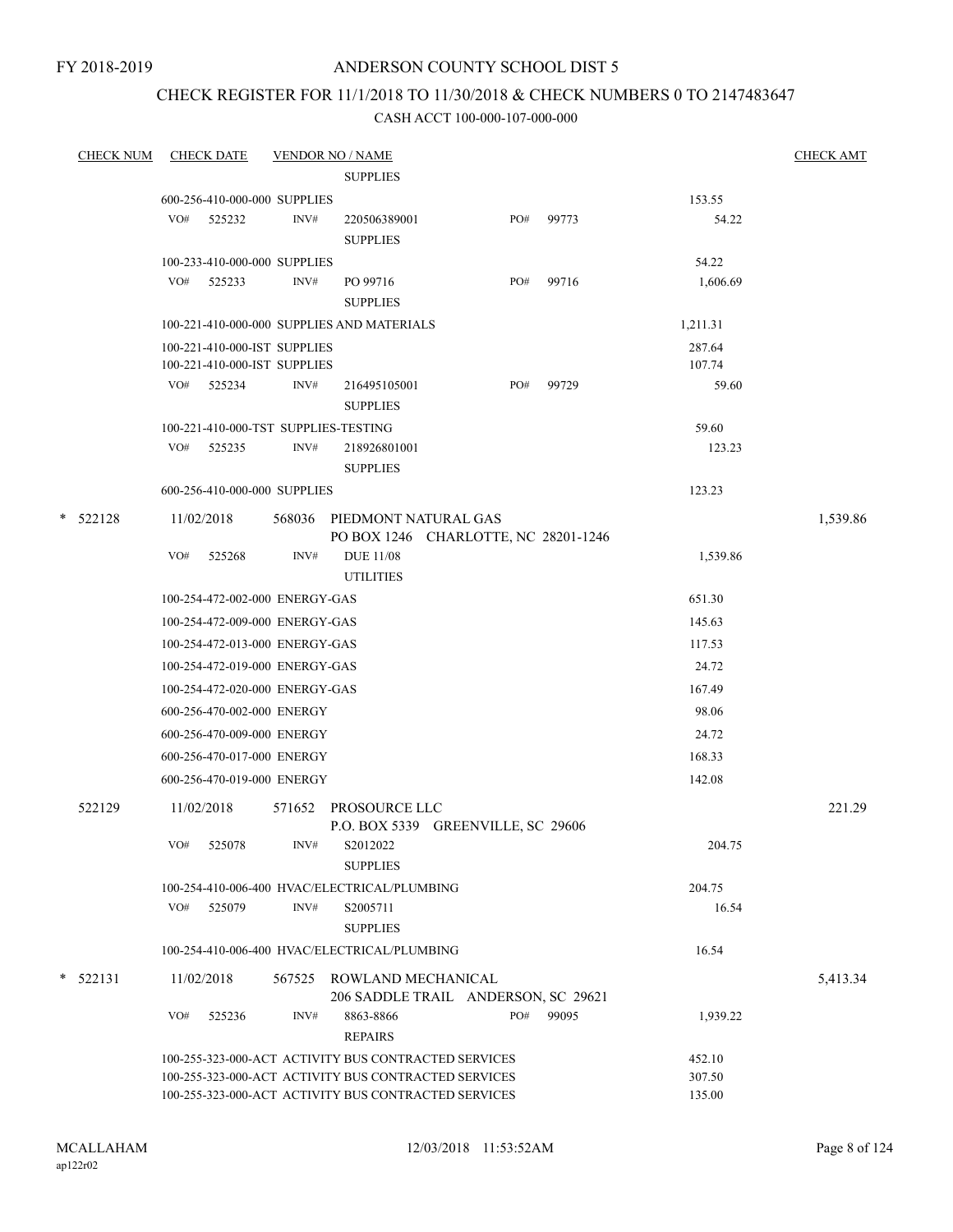# CHECK REGISTER FOR 11/1/2018 TO 11/30/2018 & CHECK NUMBERS 0 TO 2147483647

|   | <b>CHECK NUM</b> |     | <b>CHECK DATE</b> |        | <b>VENDOR NO / NAME</b>                                                           |     |                                         |          | <b>CHECK AMT</b> |
|---|------------------|-----|-------------------|--------|-----------------------------------------------------------------------------------|-----|-----------------------------------------|----------|------------------|
|   |                  |     |                   |        | 100-255-323-000-ACT ACTIVITY BUS CONTRACTED SERVICES                              |     |                                         | 1,044.62 |                  |
|   |                  | VO# | 525237            | INV#   | 8848-8862<br><b>REPAIRS</b>                                                       | PO# | 99095                                   | 3,474.12 |                  |
|   |                  |     |                   |        | 100-255-323-000-ACT ACTIVITY BUS CONTRACTED SERVICES                              |     |                                         | 46.00    |                  |
|   |                  |     |                   |        | 100-255-323-000-ACT ACTIVITY BUS CONTRACTED SERVICES                              |     |                                         | 98.32    |                  |
|   |                  |     |                   |        | 100-255-323-000-ACT ACTIVITY BUS CONTRACTED SERVICES                              |     |                                         | 90.99    |                  |
|   |                  |     |                   |        | 100-255-323-000-ACT ACTIVITY BUS CONTRACTED SERVICES                              |     |                                         | 706.45   |                  |
|   |                  |     |                   |        | 100-255-323-000-ACT ACTIVITY BUS CONTRACTED SERVICES                              |     |                                         | 46.00    |                  |
|   |                  |     |                   |        | 100-255-323-000-ACT ACTIVITY BUS CONTRACTED SERVICES                              |     |                                         | 46.00    |                  |
|   |                  |     |                   |        | 100-255-323-000-ACT ACTIVITY BUS CONTRACTED SERVICES                              |     |                                         | 103.28   |                  |
|   |                  |     |                   |        | 100-255-323-000-ACT ACTIVITY BUS CONTRACTED SERVICES                              |     |                                         | 198.64   |                  |
|   |                  |     |                   |        | 100-255-323-000-ACT ACTIVITY BUS CONTRACTED SERVICES                              |     |                                         | 98.32    |                  |
|   |                  |     |                   |        | 100-255-323-000-ACT ACTIVITY BUS CONTRACTED SERVICES                              |     |                                         | 46.00    |                  |
|   |                  |     |                   |        | 100-255-323-000-ACT ACTIVITY BUS CONTRACTED SERVICES                              |     |                                         | 98.32    |                  |
|   |                  |     |                   |        | 100-255-323-000-ACT ACTIVITY BUS CONTRACTED SERVICES                              |     |                                         | 103.28   |                  |
|   |                  |     |                   |        | 100-255-323-000-ACT ACTIVITY BUS CONTRACTED SERVICES                              |     |                                         | 575.00   |                  |
|   |                  |     |                   |        | 100-255-323-000-ACT ACTIVITY BUS CONTRACTED SERVICES                              |     |                                         | 620.68   |                  |
|   |                  |     |                   |        | 100-255-323-000-ACT ACTIVITY BUS CONTRACTED SERVICES                              |     |                                         | 596.84   |                  |
|   | $*$ 522133       |     | 11/02/2018        | 566787 | SC AER<br>PO BOX 1743 COLUMBIA, SC 29202                                          |     |                                         |          | 300.00           |
|   |                  | VO# | 525239            | INV#   | <b>AMY WILSON</b><br><b>REGISTRATION</b>                                          | PO# | 99771                                   | 300.00   |                  |
|   |                  |     |                   |        | 267-224-333-000-PD5 TRIPS- SC STANDARDS                                           |     |                                         | 300.00   |                  |
|   |                  |     |                   |        |                                                                                   |     |                                         |          |                  |
| * | 522135           |     | 11/02/2018        | 573474 | <b>SCBDA</b><br>, ---                                                             |     |                                         |          | 252.00           |
|   |                  | VO# | 525238            | INV#   | <b>GLENVIEW</b><br><b>REGISTRATION</b>                                            |     |                                         | 252.00   |                  |
|   |                  |     |                   |        | 720-271-660-020-601 BAND CLUB EXPENSE                                             |     |                                         | 252.00   |                  |
|   | 522136           |     | 11/02/2018        | 563620 | SC DEPT OF LABOR, LIC & REGULATION<br>PO BOX 11329 COLUMBIA, SC 29211             |     |                                         |          | 150.00           |
|   |                  | VO# | 525072            | INV#   | 11477<br><b>INSPECTIONS</b>                                                       |     |                                         | 150.00   |                  |
|   |                  |     |                   |        | 100-254-323-010-400 CONTR SERV-HVAC/ELECT/PLUMBING                                |     |                                         | 25.00    |                  |
|   |                  |     |                   |        | 100-254-323-011-400 CONTR SERV-HVAC/ELECT/PLUMBING                                |     |                                         | 50.00    |                  |
|   |                  |     |                   |        | 100-254-323-012-400 CONTR SERV-HVAC/ELECT/PLUMBING                                |     |                                         | 50.00    |                  |
|   |                  |     |                   |        | 100-254-323-018-400 CONTR SERV-HVAC/ELECT/PLUMBING                                |     |                                         | 25.00    |                  |
|   | $*$ 522139       |     | 11/02/2018        | 451500 | SC STATE DEPARTMENT OF EDUCATION<br>COLUMBIA, SC 29201                            |     | 1429 SENATE ST ROOM 1101 TRANSPORTATION |          | 5,413.59         |
|   |                  | VO# | 525241            | INV#   | <b>SEPT 2018</b><br><b>MILEAGE COST</b>                                           |     |                                         | 5,413.59 |                  |
|   |                  |     |                   |        | 100-255-330-000-TRP TRANSITIONAL MILEAGE                                          |     |                                         | 5,413.59 |                  |
|   | 522140           |     | 11/02/2018        | 570059 | <b>SHARP BUSINESS SYSTEMS</b><br>DEPT 1216 PO BOX 121216 DALLAS, TX<br>75312-1216 |     |                                         |          | 1,320.87         |
|   |                  | VO# | 525153            | INV#   | 9001458460                                                                        |     |                                         | 14.98    |                  |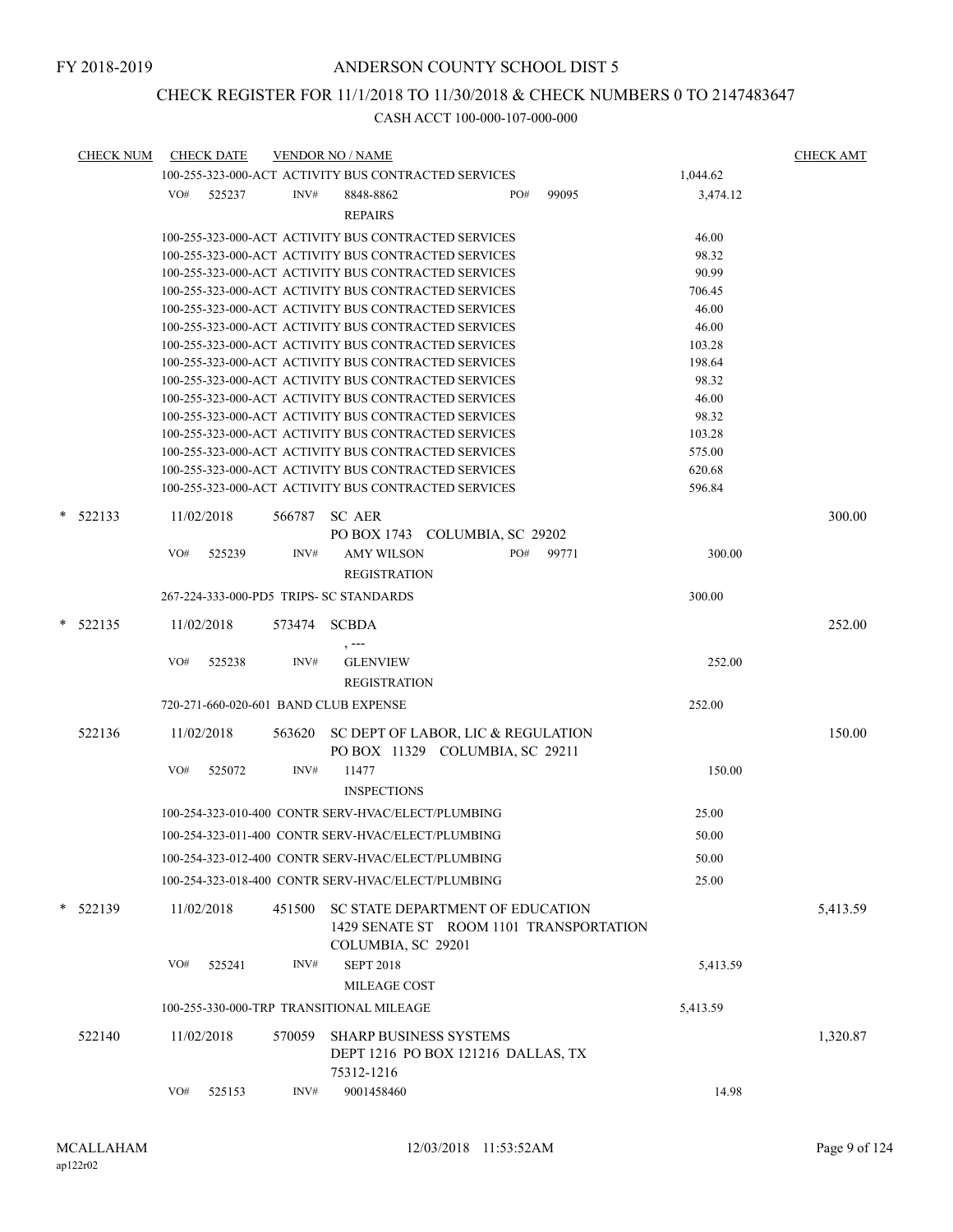FY 2018-2019

## ANDERSON COUNTY SCHOOL DIST 5

# CHECK REGISTER FOR 11/1/2018 TO 11/30/2018 & CHECK NUMBERS 0 TO 2147483647

| <b>CHECK NUM</b> | <b>CHECK DATE</b>               | <b>VENDOR NO / NAME</b>                        |                                                                      | <b>CHECK AMT</b> |
|------------------|---------------------------------|------------------------------------------------|----------------------------------------------------------------------|------------------|
|                  |                                 | <b>COPIER</b>                                  |                                                                      |                  |
|                  | 201-112-490-012-000 COPIER COST |                                                |                                                                      | 14.98            |
|                  | VO#<br>525154                   | INV#<br>9001468667<br><b>COPIES</b>            |                                                                      | 406.28           |
|                  | 201-113-490-006-000 COPIER COST |                                                |                                                                      | 406.28           |
|                  | VO# 525244                      | INV#<br>9001464318<br><b>COPIES</b>            |                                                                      | 27.10            |
|                  |                                 | 717-190-660-017-362 COPIER EXPENSE             |                                                                      | 27.10            |
|                  | VO#<br>525245                   | INV#<br>9001479149<br><b>COPIES</b>            |                                                                      | 48.62            |
|                  | 100-147-410-018-000 SUPPLIES    |                                                |                                                                      | 48.62            |
|                  | VO#<br>525246                   | INV#<br>9001479220<br>9001479247               |                                                                      | 234.33           |
|                  | 100-147-410-015-000 SUPPLIES    |                                                |                                                                      | 218.46           |
|                  | 100-147-410-015-000 SUPPLIES    |                                                |                                                                      | 15.87            |
|                  | VO# 525247                      | INV#<br>9001468615<br>9001468618               |                                                                      | 589.56           |
|                  |                                 | 329-115-690-001-0CO OTHER OBJECTS-WBL (C/O)    |                                                                      | 204.55           |
|                  |                                 | 329-115-690-001-0CO OTHER OBJECTS-WBL (C/O)    |                                                                      | 385.01           |
| 522141           | 11/02/2018                      | 473315 SIGNARAMA<br>29621                      | 4130 CLEMSON BLVD SUITE A ANDERSON, SC                               | 805.43           |
|                  | VO#<br>525073                   | INV#<br>10515<br>VAN ACCESS                    |                                                                      | 53.50            |
|                  |                                 | 100-254-410-000-001 MAINT. SUPPLIES-STRUCTURES |                                                                      | 53.50            |
|                  | VO#<br>525248                   | INV#<br>10482<br><b>BANNERS</b>                | PO#<br>99815                                                         | 751.93           |
|                  |                                 | 100-115-312-031-000 PURCHASED SERVICES         |                                                                      | 751.93           |
| 522142           | 11/02/2018                      | 571007                                         | SIMPLIFIED OFFICE SYSTEMS<br>6220 BUSH RIVER ROAD COLUMBIA, SC 29212 | 548.81           |
|                  | VO#<br>525249                   | INV#<br>181022-0017<br><b>COPIES</b>           |                                                                      | 548.81           |
|                  |                                 | 717-190-660-017-362 COPIER EXPENSE             |                                                                      | 548.81           |
| 522143           | 11/02/2018                      | <b>SOLIANT HEALTH</b><br>574710                | DEPT. CH 14430 PALATINE, IL 60055-4330                               | 2,437.50         |
|                  | VO#<br>525155                   | INV#<br>10024443<br>OCT 15-19                  | PO#<br>99577                                                         | 2,437.50         |
|                  |                                 | 100-126-312-006-000 PURCHASED SERVICES         |                                                                      | 812.50           |
|                  |                                 | 100-126-312-008-000 PURCHASED SERVICES         |                                                                      | 812.50           |
|                  |                                 | 100-126-312-010-000 PURCHASED SERVICES         |                                                                      | 812.50           |
| 522144           | 11/02/2018                      | 572995<br><b>SUPPLYWORKS</b>                   |                                                                      | 5,803.15         |
|                  | VO#<br>525250                   | PO BOX 742604<br>INV#<br>461761157             | ATLANTA, GA 30374-2604<br>PO#<br>99791                               | 3,140.45         |
|                  |                                 | <b>SUPPLIES</b>                                |                                                                      |                  |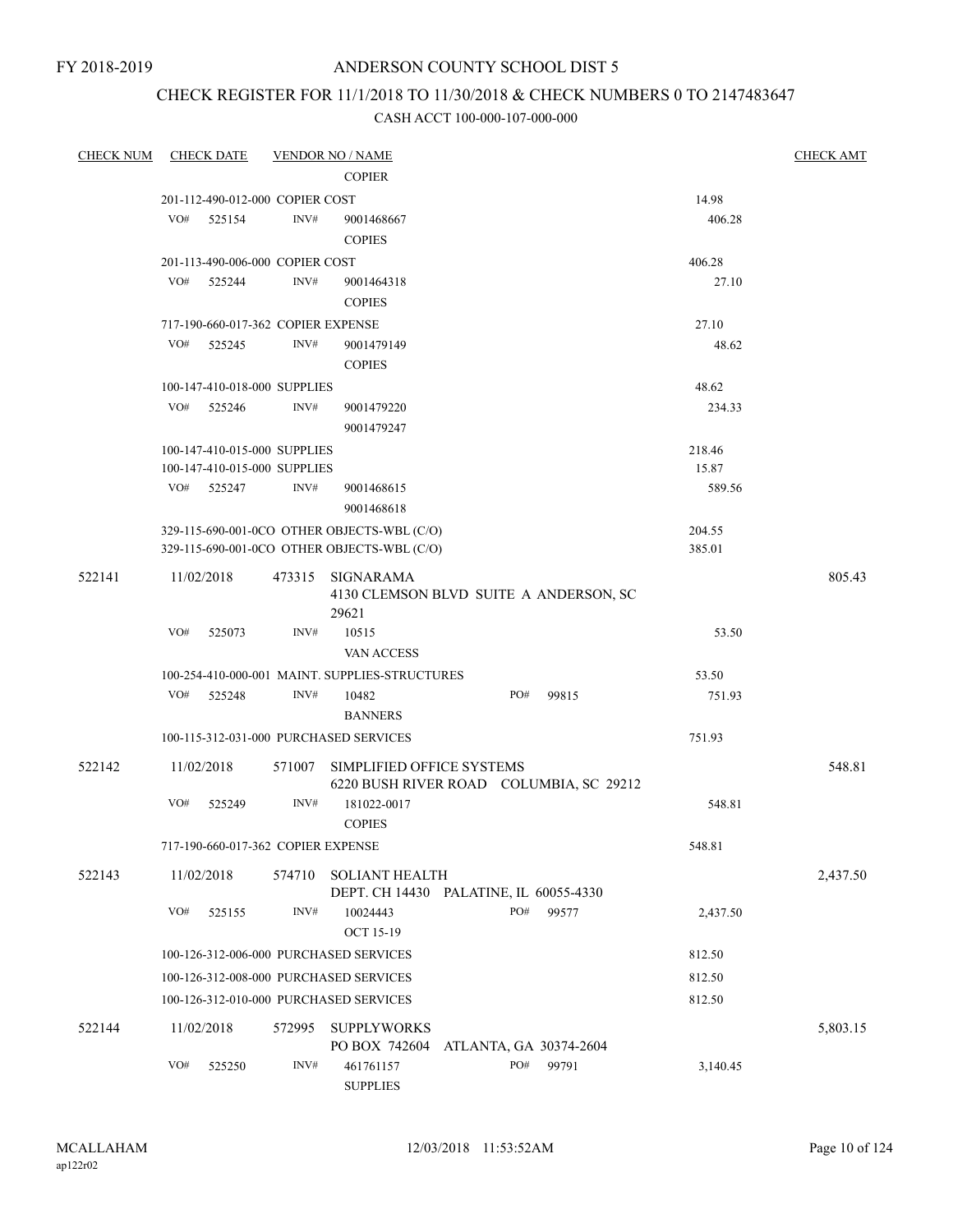# CHECK REGISTER FOR 11/1/2018 TO 11/30/2018 & CHECK NUMBERS 0 TO 2147483647

|   | <b>CHECK NUM</b> |     | <b>CHECK DATE</b>                 |        | <b>VENDOR NO / NAME</b>                                              |     |       |                | <b>CHECK AMT</b> |
|---|------------------|-----|-----------------------------------|--------|----------------------------------------------------------------------|-----|-------|----------------|------------------|
|   |                  |     |                                   |        | 100-000-170-000-000 WAREHOUSE INVENTORY                              |     |       | 3,140.45       |                  |
|   |                  | VO# | 525251                            | INV#   | 461112427<br><b>SUPPLIES</b>                                         | PO# | 99774 | 2,662.70       |                  |
|   |                  |     |                                   |        | 100-000-170-000-000 WAREHOUSE INVENTORY                              |     |       | 2,662.70       |                  |
|   | 522145           |     | 11/02/2018                        | 570649 | THE CHILDREN'S MUSEUM<br>300 COLLEGE STREET GREENVILLE, SC 29601     |     |       |                | 800.00           |
|   |                  | VO# | 525252                            | INV#   | FOR NOV 20TH<br><b>MIDWAY ELEM</b>                                   |     |       | 800.00         |                  |
|   |                  |     |                                   |        | 717-190-660-017-351 FIELD TRIPS GRADE 1 EXPENSE                      |     |       | 800.00         |                  |
|   | 522146           |     | 11/02/2018                        | 572122 | THE ELECTRIC CITY NEWS<br>POBOX 1015 ANDERSON, SC 29622              |     |       |                | 1,950.00         |
|   |                  | VO# | 525253                            | INV#   | 6117<br>ADS                                                          |     |       | 1,350.00       |                  |
|   |                  |     |                                   |        | 100-263-360-000-000 PRINTING AND BINDING                             |     |       | 1,350.00       |                  |
|   |                  | VO# | 525254                            | INV#   | 6118                                                                 | PO# | 99818 | 600.00         |                  |
|   |                  |     |                                   |        | <b>FULL PAGE AD</b>                                                  |     |       |                |                  |
|   |                  |     |                                   |        | 100-115-312-031-000 PURCHASED SERVICES                               |     |       | 600.00         |                  |
|   | 522147           |     | 11/02/2018                        | 575630 | THE HILLSHIRE BRANDS COMPANY<br>PO BOX 4446 BRIDGETON, MO 63044-0446 |     |       |                | 2,340.00         |
|   |                  | VO# | 525255                            | INV#   | 5702191883<br><b>FOOD</b>                                            |     |       | 2,340.00       |                  |
|   |                  |     |                                   |        | 600-000-172-000-000 FOOD SERV INVEN. FOOD                            |     |       | 2,340.00       |                  |
| * | 522149           |     | 11/02/2018                        | 572513 | <b>UNITED LASER</b><br>P.O. BOX 6889 FLORENCE, SC 29501              |     |       |                | 401.25           |
|   |                  | VO# | 525257                            | INV#   | 170251<br><b>TONER</b>                                               |     |       | 401.25         |                  |
|   |                  |     | 600-256-410-000-000 SUPPLIES      |        |                                                                      |     |       | 401.25         |                  |
|   | 522150           |     | 11/02/2018                        | 573815 | UNITED REFRIGERATION, INC<br>PO BOX 740703 ATLANTA, GA 30374-0703    |     |       |                | 365.75           |
|   |                  | VO# | 525062                            | INV#   | 65019101<br><b>SUPPLIES</b>                                          |     |       | 163.83         |                  |
|   |                  |     | 100-254-410-000-400 HVAC SUPPLIES |        |                                                                      |     |       | 163.83         |                  |
|   |                  |     | $VO#$ 525063                      | INV#   | 64903967<br><b>SUPPLIES</b>                                          |     |       | 60.99          |                  |
|   |                  |     |                                   |        | 100-254-410-000-001 MAINT. SUPPLIES-STRUCTURES                       |     |       | 60.99          |                  |
|   |                  |     | VO# 525064                        | INV#   | 65057250<br><b>SUPPLIES</b>                                          |     |       | 56.52          |                  |
|   |                  |     |                                   |        |                                                                      |     |       |                |                  |
|   |                  |     | VO# 525065                        | INV#   | 100-254-410-014-400 HVAC/ELECTRICAL/PLUMBING<br>65157202             |     |       | 56.52<br>50.16 |                  |
|   |                  |     |                                   |        | <b>SUPPLIES</b>                                                      |     |       |                |                  |
|   |                  |     | VO# 525066                        | INV#   | 100-254-410-002-400 HVAC/ELECTRICAL/PLUMBING<br>65113821             |     |       | 50.16<br>21.16 |                  |
|   |                  |     |                                   |        | <b>SUPPLIES</b><br>100-254-410-003-400 HVAC/ELECTRICAL/PLUMBING      |     |       | 21.16          |                  |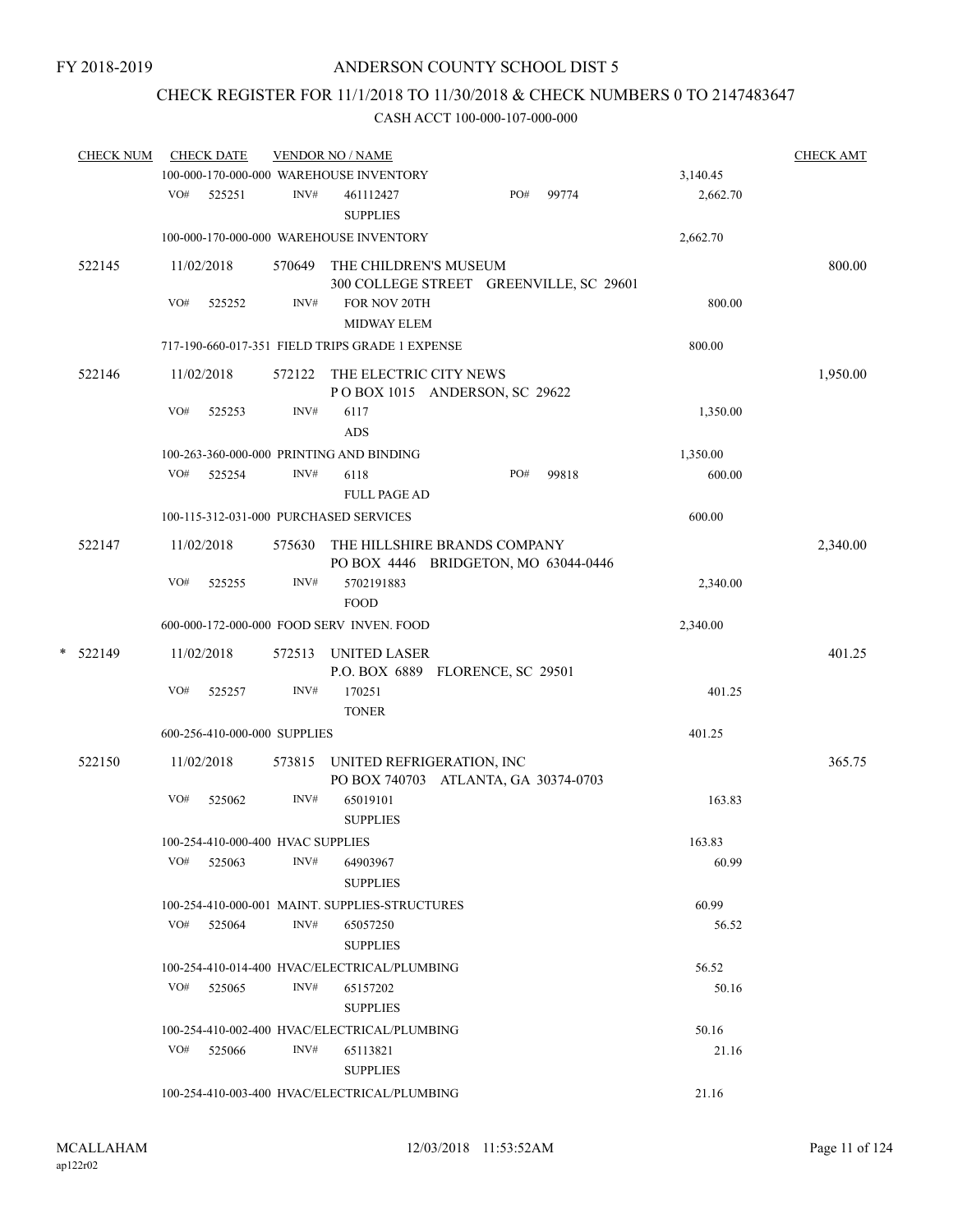# CHECK REGISTER FOR 11/1/2018 TO 11/30/2018 & CHECK NUMBERS 0 TO 2147483647

| <b>CHECK NUM</b> | <b>CHECK DATE</b> |                                      |        | <b>VENDOR NO / NAME</b>                                                                           | <b>CHECK AMT</b> |           |
|------------------|-------------------|--------------------------------------|--------|---------------------------------------------------------------------------------------------------|------------------|-----------|
|                  | VO#               | 525067                               | INV#   | 65161278<br><b>SUPPLIES</b>                                                                       | 9.16             |           |
|                  |                   |                                      |        | 100-254-410-006-400 HVAC/ELECTRICAL/PLUMBING                                                      | 9.16             |           |
|                  | VO#               | 525068                               | INV#   | 65174779                                                                                          | 3.93             |           |
|                  |                   |                                      |        | <b>SUPPLIES</b>                                                                                   |                  |           |
|                  |                   |                                      |        | 100-254-410-021-400 HVAC/ELECTRICAL/PLUMBING                                                      | 3.93             |           |
|                  |                   |                                      |        |                                                                                                   |                  |           |
| 522151           |                   | 11/02/2018                           |        | 564298 UNITED WAY OF ANDERSON COUNTY<br>POBOX 2067 ANDERSON, SC 29622                             |                  | 14,480.60 |
|                  | VO#               | 525258                               | INV#   | <b>DONATIONS</b>                                                                                  | 14,480.60        |           |
|                  |                   |                                      |        | 2018 CAMPAIGN                                                                                     |                  |           |
|                  |                   | 895-001-999-000-0UW UNITED WAY       |        |                                                                                                   | 14,480.60        |           |
|                  |                   |                                      |        |                                                                                                   |                  |           |
| $*$ 522154       |                   | 11/02/2018                           | 527500 | WAYNE'S OVERHEAD DOORS, INC<br>3021 WHITEHALL ROAD ATT: ACCOUNTS<br>RECEIVABLE ANDERSON, SC 29626 |                  | 260.00    |
|                  | VO#               | 525061                               | INV#   | 152566<br><b>WESTSIDE</b>                                                                         | 260.00           |           |
|                  |                   |                                      |        | 100-254-323-003-001 CONTRACTED SERVICES                                                           | 260.00           |           |
|                  |                   |                                      |        |                                                                                                   |                  |           |
| 522155           |                   | 11/02/2018                           | 574962 | WESCAD, INC.<br>PO BOX 1085 SIMPSONVILLE, SC 29681                                                |                  | 13,880.00 |
|                  | VO#               | 525156                               | INV#   | PO#<br>99602<br>ASD5-1843<br><b>HOMELAND PARK</b>                                                 | 13,880.00        |           |
|                  |                   |                                      |        | 100-254-323-003-CAP CONTRACTED SERVICES                                                           | 0.00             |           |
|                  |                   |                                      |        | 100-254-323-011-CAP SEAL AND STRIPE PARKING LOT                                                   | 13,880.00        |           |
|                  |                   | 100-254-323-014-CAP CAPITAL PROJECTS |        |                                                                                                   | 0.00             |           |
|                  |                   |                                      |        |                                                                                                   |                  |           |
| 522156           |                   | 11/02/2018                           | 531000 | WESTSIDE HIGH SCHOOL<br>806 PEARMAN DAIRY ROAD ANDERSON, SC<br>29625                              |                  | 32,230.90 |
|                  | VO#               | 525260                               | INV#   | <b>ATHLETIC</b>                                                                                   | 8,481.38         |           |
|                  |                   |                                      |        | <b>REIMBURSEMENTS</b>                                                                             |                  |           |
|                  |                   | 100-271-410-003-000 SUPPLIES         |        |                                                                                                   | 14.87            |           |
|                  |                   | 100-271-410-003-000 SUPPLIES         |        |                                                                                                   | 296.40           |           |
|                  |                   | 100-271-410-003-000 SUPPLIES         |        |                                                                                                   | 269.90           |           |
|                  |                   | 100-271-410-003-000 SUPPLIES         |        |                                                                                                   | 517.82           |           |
|                  |                   | 100-271-410-003-000 SUPPLIES         |        |                                                                                                   | 333.84           |           |
|                  |                   | 100-271-410-003-000 SUPPLIES         |        |                                                                                                   | 2,123.47         |           |
|                  |                   | 100-271-410-003-000 SUPPLIES         |        |                                                                                                   | 874.80           |           |
|                  |                   | 100-271-410-003-000 SUPPLIES         |        |                                                                                                   | 660.58           |           |
|                  |                   | 100-271-410-003-000 SUPPLIES         |        |                                                                                                   | 1,212.96         |           |
|                  |                   | 100-271-410-003-000 SUPPLIES         |        |                                                                                                   | 1,324.09         |           |
|                  |                   | 100-271-410-003-000 SUPPLIES         |        |                                                                                                   | 323.00           |           |
|                  |                   | 100-271-410-003-000 SUPPLIES         |        |                                                                                                   | 529.65           |           |
|                  | VO#               | 525261                               | INV#   | <b>ATHLETIC</b>                                                                                   | 13,736.54        |           |
|                  |                   |                                      |        | <b>REIMBURSEMENTS</b>                                                                             |                  |           |
|                  |                   | 100-271-410-003-000 SUPPLIES         |        |                                                                                                   | 2,094.53         |           |
|                  |                   | 100-271-410-003-000 SUPPLIES         |        |                                                                                                   | 1,144.90         |           |
|                  |                   | 100-271-410-003-000 SUPPLIES         |        |                                                                                                   | 145.52           |           |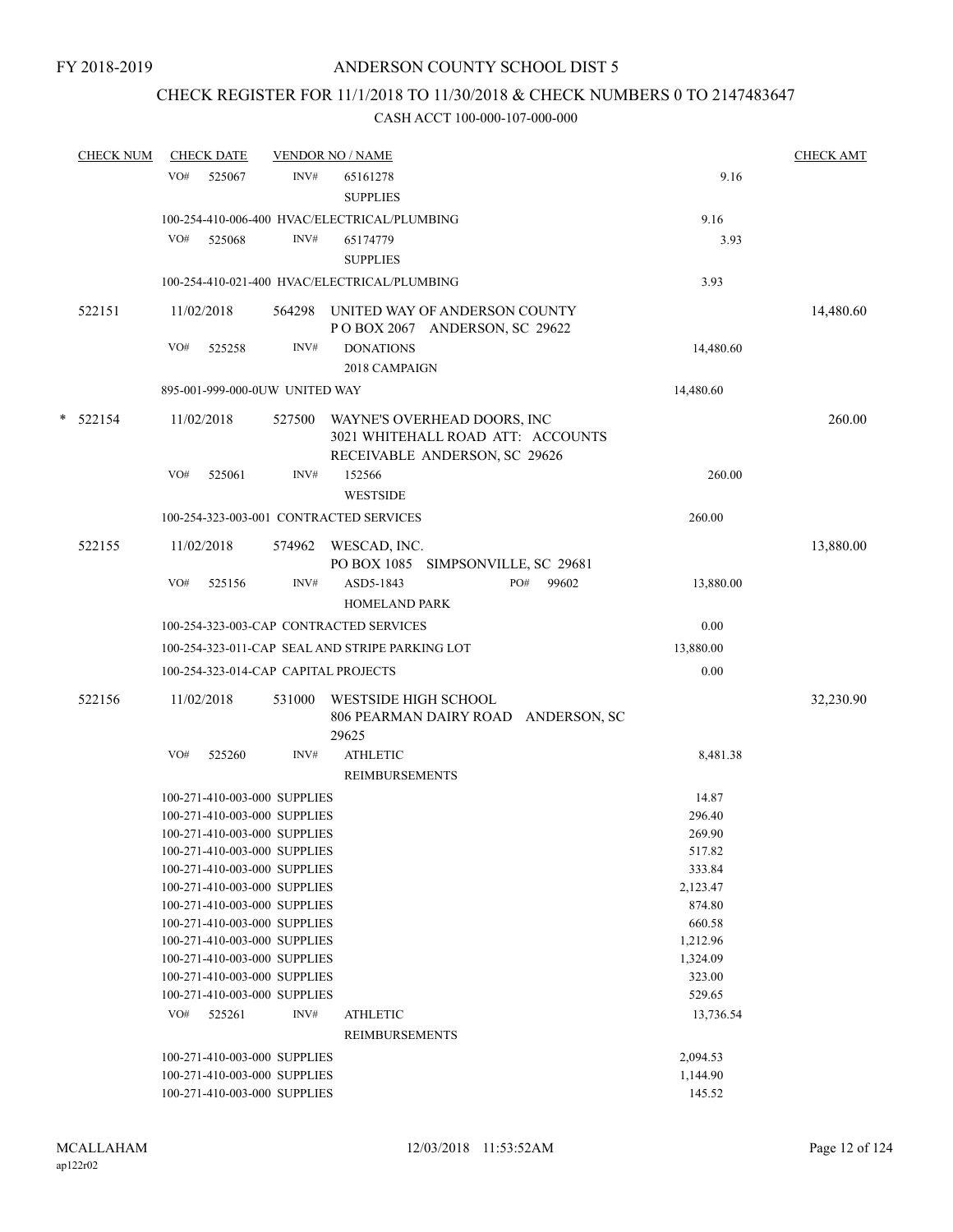# CHECK REGISTER FOR 11/1/2018 TO 11/30/2018 & CHECK NUMBERS 0 TO 2147483647

| <b>CHECK NUM</b> |     | <b>CHECK DATE</b>            |        | <b>VENDOR NO / NAME</b>                                              |           | <b>CHECK AMT</b> |
|------------------|-----|------------------------------|--------|----------------------------------------------------------------------|-----------|------------------|
|                  |     | 100-271-410-003-000 SUPPLIES |        |                                                                      | 2,232.12  |                  |
|                  |     | 100-271-410-003-000 SUPPLIES |        |                                                                      | 204.88    |                  |
|                  |     | 100-271-410-003-000 SUPPLIES |        |                                                                      | 937.60    |                  |
|                  |     | 100-271-410-003-000 SUPPLIES |        |                                                                      | 564.82    |                  |
|                  |     | 100-271-410-003-000 SUPPLIES |        |                                                                      | 908.54    |                  |
|                  |     | 100-271-410-003-000 SUPPLIES |        |                                                                      | 2,418.90  |                  |
|                  |     | 100-271-410-003-000 SUPPLIES |        |                                                                      | 1,078.41  |                  |
|                  |     | 100-271-410-003-000 SUPPLIES |        |                                                                      | 354.17    |                  |
|                  |     | 100-271-410-003-000 SUPPLIES |        |                                                                      | 290.45    |                  |
|                  |     | 100-271-410-003-000 SUPPLIES |        |                                                                      | 1,361.70  |                  |
|                  |     |                              |        |                                                                      |           |                  |
|                  | VO# | 525262                       | INV#   | <b>ATHLETIC</b>                                                      | 10,012.98 |                  |
|                  |     |                              |        | <b>REIMBURSEMENTS</b>                                                |           |                  |
|                  |     | 100-271-410-003-000 SUPPLIES |        |                                                                      | 285.00    |                  |
|                  |     | 100-271-410-003-000 SUPPLIES |        |                                                                      | 1,596.00  |                  |
|                  |     | 100-271-410-003-000 SUPPLIES |        |                                                                      | 581.00    |                  |
|                  |     | 100-271-410-003-000 SUPPLIES |        |                                                                      | 80.25     |                  |
|                  |     | 100-271-410-003-000 SUPPLIES |        |                                                                      | 998.30    |                  |
|                  |     | 100-271-410-003-000 SUPPLIES |        |                                                                      | 1,978.47  |                  |
|                  |     | 100-271-410-003-000 SUPPLIES |        |                                                                      | 348.00    |                  |
|                  |     | 100-271-410-003-000 SUPPLIES |        |                                                                      | 650.24    |                  |
|                  |     | 100-271-410-003-000 SUPPLIES |        |                                                                      | 768.00    |                  |
|                  |     | 100-271-410-003-000 SUPPLIES |        |                                                                      | 451.44    |                  |
|                  |     | 100-271-410-003-000 SUPPLIES |        |                                                                      | 2,047.44  |                  |
|                  |     | 100-271-410-003-000 SUPPLIES |        |                                                                      | 228.84    |                  |
|                  |     |                              |        |                                                                      |           |                  |
| 522157           |     | 11/02/2018                   |        | 575647 YMCA CAMP GREENVILLE<br>4394 YMCA CAMP RD CLEVELAND, SC 29635 |           | 1,000.00         |
|                  | VO# | 525157                       | INV#   | APR 8-9, 2019                                                        | 1,000.00  |                  |
|                  |     |                              |        | <b>CENTERVILLE ELEM</b>                                              |           |                  |
|                  |     |                              |        |                                                                      |           |                  |
|                  |     |                              |        | 707-190-660-007-354 FIELD TRIPS GRADE 4 EXPENSE                      | 1,000.00  |                  |
| 522158           |     | 11/07/2018                   | 569972 | <b>BON APPETIT</b>                                                   |           | 496.00           |
|                  |     |                              |        | FURMAN UNIVERSITY 3300 POINSETT HWY                                  |           |                  |
|                  |     |                              |        | GREENVILLE, SC 29613                                                 |           |                  |
|                  | VO# | 525283                       | INV#   | 110818RAMS                                                           | 496.00    |                  |
|                  |     |                              |        |                                                                      |           |                  |
|                  |     |                              |        | LUNCH NOV 8                                                          |           |                  |
|                  |     |                              |        | 706-271-660-006-481 AVID FUNDRAISER EXPENSE                          | 496.00    |                  |
| $* 522160$       |     | 11/09/2018                   | 108610 | AMERICAN LIBRARY PREVIEW                                             |           | 103.16           |
|                  |     |                              |        | POBOX 28890 NEW YORK, NY 10087                                       |           |                  |
|                  | VO# | 525321                       | INV#   | 1310876<br>PO#<br>99811                                              | 103.16    |                  |
|                  |     |                              |        | <b>NEVITT FOREST</b>                                                 |           |                  |
|                  |     |                              |        |                                                                      |           |                  |
|                  |     | 100-222-410-012-000 SUPPLIES |        |                                                                      | 103.16    |                  |
| 522161           |     | 11/09/2018                   | 570950 | ANDERSON COUNTY SHERIFF'S OFFICE                                     |           | 105.00           |
|                  |     |                              |        | ATTN: RICHARD BRYSON PO BOX 5497                                     |           |                  |
|                  |     |                              |        | ANDERSON, SC 29623                                                   |           |                  |
|                  | VO# | 525396                       | INV#   | <b>WESTSIDE</b>                                                      | 105.00    |                  |
|                  |     |                              |        | <b>SECURITY</b>                                                      |           |                  |
|                  |     |                              |        |                                                                      |           |                  |
|                  |     |                              |        | 706-271-660-006-671 FOOTBALL GATE RECEIPTS EXPENSE                   | 105.00    |                  |
| 522162           |     | 11/09/2018                   | 570168 | APPLE, INC                                                           |           | 828.18           |
|                  |     |                              |        |                                                                      |           |                  |
|                  |     |                              |        |                                                                      |           |                  |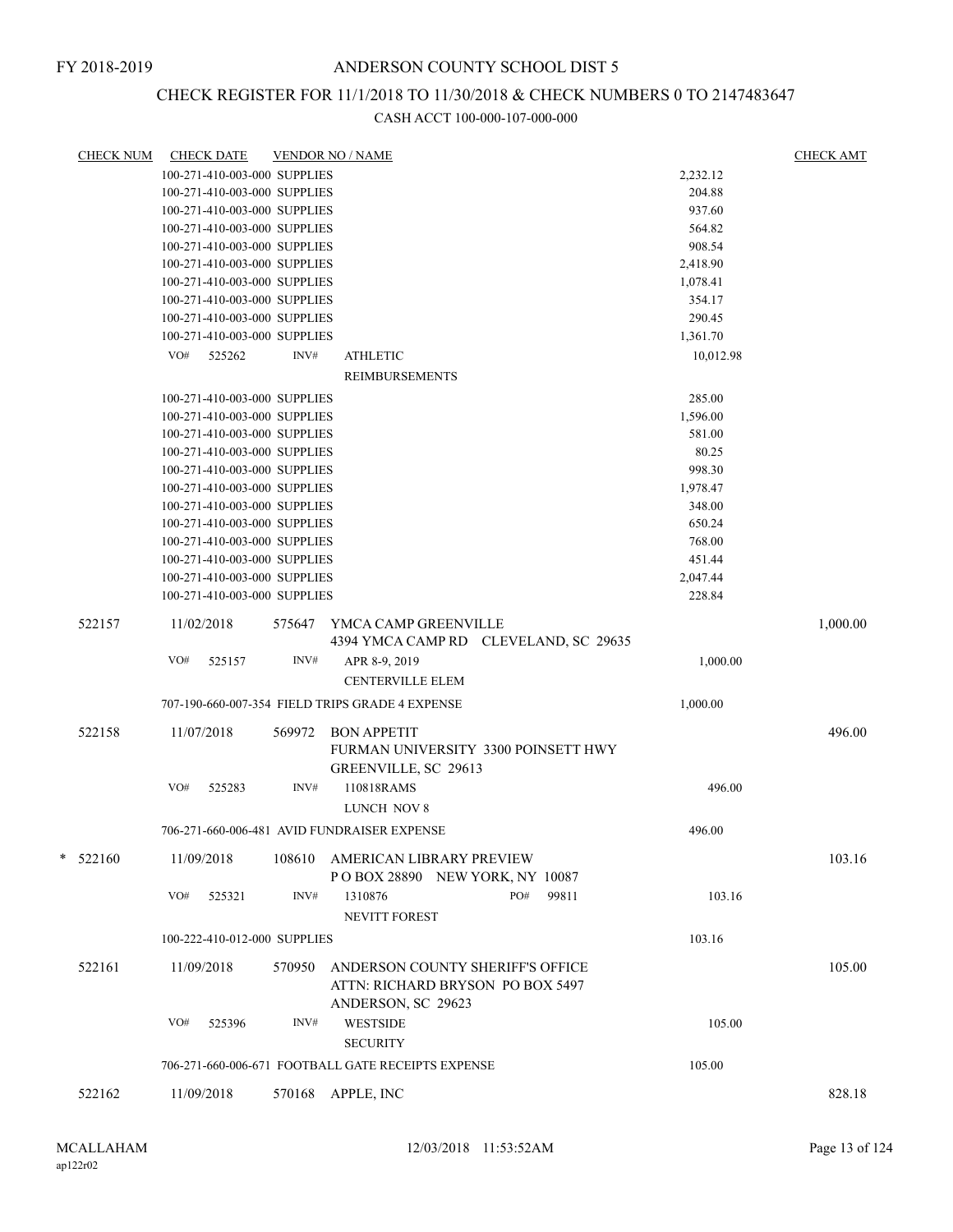## CHECK REGISTER FOR 11/1/2018 TO 11/30/2018 & CHECK NUMBERS 0 TO 2147483647

|   | <b>CHECK NUM</b> |     | <b>CHECK DATE</b> |                              | <b>VENDOR NO / NAME</b>                                                                                            |                  | <b>CHECK AMT</b> |
|---|------------------|-----|-------------------|------------------------------|--------------------------------------------------------------------------------------------------------------------|------------------|------------------|
|   |                  |     |                   |                              | POBOX 281877 ATT: ACCOUNTS RECEIVABLE<br>ATLANTA, GA 30384-1877                                                    |                  |                  |
|   |                  | VO# | 525323            | INV#                         | PO#<br>6764656430<br>99761<br><b>IPOD TOUCH</b>                                                                    | 828.18           |                  |
|   |                  |     |                   |                              | 283-213-410-000-000 NURSING SUPPLIES                                                                               | 828.18           |                  |
|   | 522163           |     | 11/09/2018        | 569972                       | <b>APRIL GREEN</b>                                                                                                 |                  | 154.36           |
|   |                  | VO# | 525313            | INV#                         | <b>GOOGLE CLASS</b><br><b>TRAVEL</b>                                                                               | 154.36           |                  |
|   |                  |     |                   |                              | 267-370-312-000-ACS PS-ANDERSON CHRISTIAN SCH                                                                      | 154.36           |                  |
|   | 522164           |     | 11/09/2018        | 569972                       | <b>BOBBY FLOYD</b>                                                                                                 |                  | 150.88           |
|   |                  | VO# | 525315            | INV#                         | <b>GOOGLE CLASS</b><br><b>TRAVEL</b>                                                                               | 150.88           |                  |
|   |                  |     |                   |                              | 267-370-312-000-ACS PS-ANDERSON CHRISTIAN SCH                                                                      | 150.88           |                  |
| * | 522166           |     | 11/09/2018        |                              | 152495 CAMCOR, INC<br>POBOX 1899 ATT: ACCOUNTS RECEIVABLE<br>BURLINGTON, NC 27216-1899                             |                  | 1,474.46         |
|   |                  | VO# | 525327            | INV#                         | 2458397<br>PO#<br>99807<br><b>TECH SUPPLIES</b>                                                                    | 1,474.46         |                  |
|   |                  |     |                   |                              | 100-266-314-000-000 REPAIRS TO EQUIPMENT                                                                           | 1,474.46         |                  |
|   | 522167           |     | 11/09/2018        | 572445                       | <b>CENTER FOR APPLIED LINGUISTICS</b><br>POBOX 591 ANNAPOLIS JUNCTION, MD 20701                                    |                  | 185.00           |
|   |                  | VO# | 525329            | INV#                         | 1000055806<br>BP2CAT                                                                                               | 185.00           |                  |
|   |                  |     |                   | 356-183-410-023-000 SUPPLIES |                                                                                                                    | 185.00           |                  |
|   | $* 522169$       |     | 11/09/2018        | 569437                       | CHASTAIN, DENNIS L<br><b>CHASTAIN'S HEATING &amp; AIR 3553 KEYS STREET</b><br>ANDERSON, SC 29624                   |                  | 195.00           |
|   |                  | VO# | 525331            | INV#                         | 117423<br><b>RENTAL</b>                                                                                            | 195.00           |                  |
|   |                  |     |                   |                              | 100-255-323-000-000 CONTRACTED SERVICES                                                                            | 195.00           |                  |
|   | 522170           |     | 11/09/2018        |                              | 566154 CHICK-FIL-A ANDERSON PAVILION<br>1641 EAST GREENVILLE STREET ATT:<br>ACCOUNTS RECEIVABLE ANDERSON, SC 29621 |                  | 352.84           |
|   |                  | VO# | 525392            | INV#                         | <b>BISCUITS</b><br>NORTH POINTE ELEM                                                                               | 352.84           |                  |
|   |                  |     |                   |                              | 713-271-660-013-201 MISCELLANEOUS EXPENSE<br>713-271-660-013-201 MISCELLANEOUS EXPENSE                             | 176.42<br>176.42 |                  |
|   | 522171           |     | 11/09/2018        | 570581                       | CITY OF ANDERSON POLICE DEPT<br>401 SOUTH MAIN ST ANDERSON, SC 29624                                               |                  | 381.30           |
|   |                  | VO# | 525397            | INV#                         | <b>ADULT ED</b><br><b>SECURITY</b>                                                                                 | 381.30           |                  |
|   |                  |     |                   |                              | 100-181-312-023-000 PURCHASED SERVICES                                                                             | 381.30           |                  |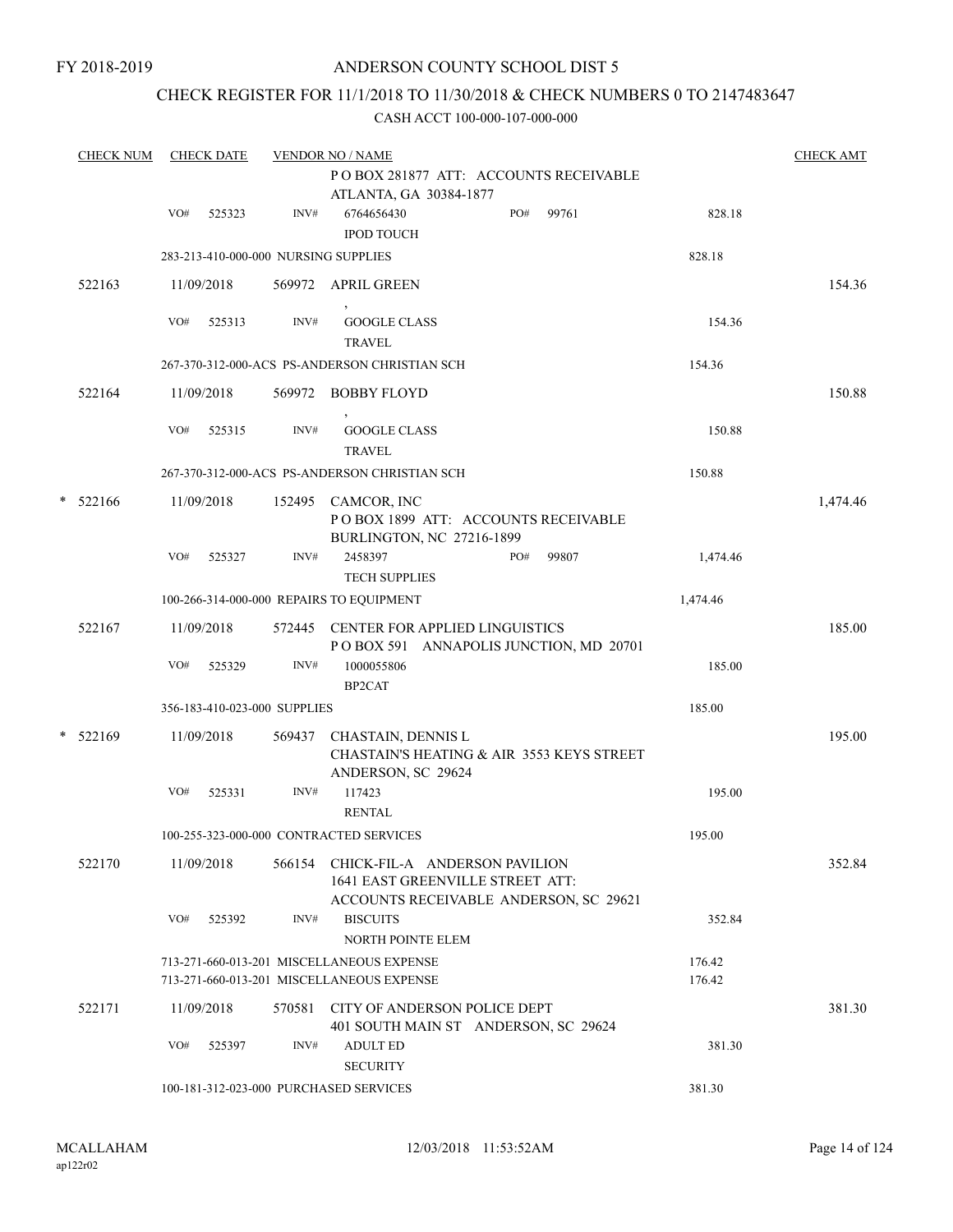# CHECK REGISTER FOR 11/1/2018 TO 11/30/2018 & CHECK NUMBERS 0 TO 2147483647

| <b>CHECK NUM</b> | <b>CHECK DATE</b> |        | <b>VENDOR NO / NAME</b>                                                              |             | <b>CHECK AMT</b> |
|------------------|-------------------|--------|--------------------------------------------------------------------------------------|-------------|------------------|
| 522172           | 11/09/2018        | 174326 | <b>CLEMSON UNIVERSITY</b><br>BROOKS CENTER BOX 340526 CLEMSON, SC<br>29634-0526      |             | 375.00           |
|                  | VO#<br>525332     | INV#   | <b>STEEL BAND</b>                                                                    | 375.00      |                  |
|                  |                   |        | <b>HOMELAND PARK</b>                                                                 |             |                  |
|                  |                   |        | 711-271-660-011-222 BUSINESS PARTNERSHIP EXPENSE                                     | 375.00      |                  |
| 522173           | 11/09/2018        | 569972 | <b>COREY SINCLAIR</b>                                                                |             | 178.00           |
|                  | VO#<br>525310     | INV#   | <b>ONLINE COURSE</b><br>REIMBURSEMENT                                                | 178.00      |                  |
|                  |                   |        | 267-370-312-000-ACS PS-ANDERSON CHRISTIAN SCH                                        | 178.00      |                  |
| 522174           | 11/09/2018        | 569972 | <b>COREY SINCLAIR</b>                                                                |             | 156.88           |
|                  | VO#<br>525314     | INV#   | <b>GOOGLE CLASS</b><br><b>TRAVEL</b>                                                 | 156.88      |                  |
|                  |                   |        | 267-370-312-000-ACS PS-ANDERSON CHRISTIAN SCH                                        | 156.88      |                  |
| 522175           | 11/09/2018        | 575646 | COTHRAN, PAUL**<br>COTHRAN TOWING 1100 COOLEY BRIDGE RD<br>BELTON, SC 29627          |             | 250.00           |
|                  | VO#<br>525333     | INV#   | 6407<br><b>WINCH SERVICES</b>                                                        | 250.00      |                  |
|                  |                   |        | 100-255-323-000-000 CONTRACTED SERVICES                                              | 250.00      |                  |
| 522176           | 11/09/2018        | 572332 | <b>CPR</b><br><b>CELL PHONE REPAIR</b><br>838 POWDERSVILLE RD SUITE P EASLEY, SC     |             | 1,133.18         |
|                  | VO#<br>525328     | INV#   | 29642<br>09042018<br><b>TECHNOLOGY</b>                                               | 1,133.18    |                  |
|                  |                   |        | 100-266-314-000-000 REPAIRS TO EQUIPMENT                                             | 1,133.18    |                  |
| 522177           | 11/09/2018        | 198651 | DELL MARKETING LP<br>POBOX 534118 ATT: ACCOUNTS RECEIVABLE<br>ATLANTA, GA 30353-4118 |             | 2,797.24         |
|                  | VO#<br>525334     | INV#   | 10275421573<br>PO#<br>99755<br><b>TECHNOLOGY</b>                                     | 4,088.05    |                  |
|                  |                   |        | 100-266-345-000-000 TECHNOLOGY INFRASTRUCTURE                                        | 4,088.05    |                  |
|                  | VO#<br>525335     | INV#   | 60112436053<br><b>CREDIT</b>                                                         | $-1,290.81$ |                  |
|                  |                   |        | 100-266-345-000-000 TECHNOLOGY INFRASTRUCTURE                                        | $-1,290.81$ |                  |
| 522178           | 11/09/2018        |        | 573355 DENVER DOWNS FARM<br>PO BOX 400 SANDY SPRINGS, SC 29677                       |             | 870.00           |
|                  | VO#<br>525336     | INV#   | 2018260<br><b>NEVITT FOREST</b>                                                      | 870.00      |                  |
|                  |                   |        | 712-271-660-012-351 FIELD TRIPS GRADE 1 EXPENSE                                      | 870.00      |                  |
| * 522180         | 11/09/2018        | 211302 | <b>DUKE ENERGY</b><br>PO BOX 70516 CHARLOTTE, NC 28272-0516                          |             | 83,909.62        |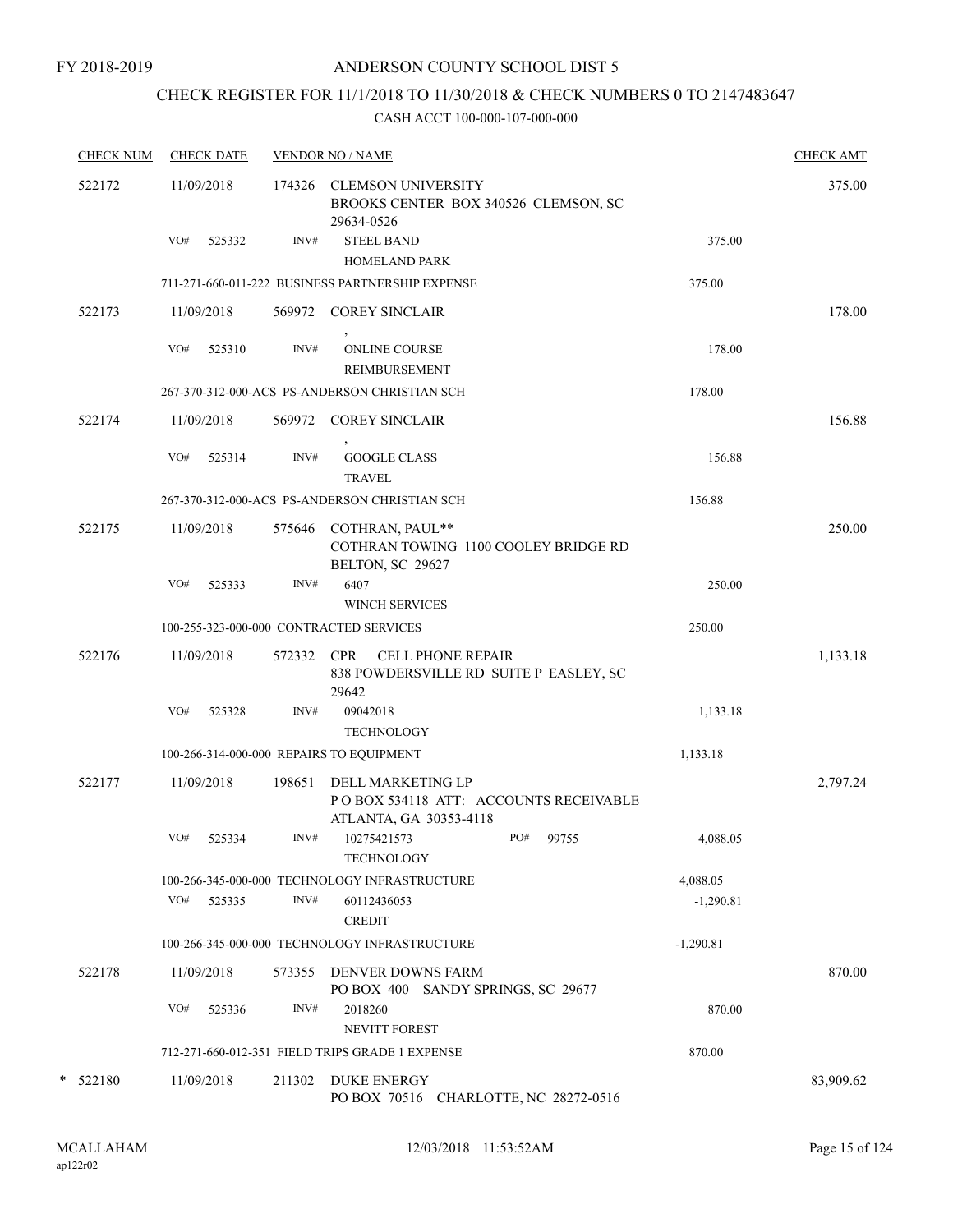# CHECK REGISTER FOR 11/1/2018 TO 11/30/2018 & CHECK NUMBERS 0 TO 2147483647

| <b>CHECK NUM</b> | <b>CHECK DATE</b>                              |        | <b>VENDOR NO / NAME</b>                      |                                                                               |            | <b>CHECK AMT</b> |
|------------------|------------------------------------------------|--------|----------------------------------------------|-------------------------------------------------------------------------------|------------|------------------|
|                  | VO#<br>525400                                  | INV#   | <b>DUE 11/14</b><br><b>UTILITIES</b>         |                                                                               | 83,909.62  |                  |
|                  | 100-254-470-002-000 ENERGY-ELECTRICITY & WATER |        |                                              |                                                                               | 22,717.09  |                  |
|                  | 100-254-470-005-000 ENERGY-ELECTRICITY & WATER |        |                                              |                                                                               | 10,414.72  |                  |
|                  | 100-254-470-006-000 ENERGY-ELECTRICITY & WATER |        |                                              |                                                                               | 15,141.97  |                  |
|                  | 100-254-470-008-000 ENERGY-ELECTRICITY & WATER |        |                                              |                                                                               | 8,071.91   |                  |
|                  | 100-254-470-011-000 ENERGY-ELECTRICITY & WATER |        |                                              |                                                                               | 4,272.83   |                  |
|                  | 100-254-470-012-000 ENERGY-ELECTRICITY & WATER |        |                                              |                                                                               | 6,076.79   |                  |
|                  | 100-254-470-014-000 ENERGY-ELECTRICITY & WATER |        |                                              |                                                                               | 6,419.45   |                  |
|                  | 100-254-470-014-THR UTILITIES - THEATRE        |        |                                              |                                                                               | 2,063.48   |                  |
|                  | 100-254-470-021-000 ENERGY-ELECTRICITY & WATER |        |                                              |                                                                               | 8,731.38   |                  |
| 522181           | 11/09/2018                                     | 563495 | SC 29202-3301                                | ELECTRIC CITY UTILITIES<br>CITY OF ANDERSON PO BOX 100146 COLUMBIA,           |            | 11,133.48        |
|                  | VO#<br>525399                                  | INV#   | <b>DUE 11/17</b><br><b>WATER &amp; SEWER</b> |                                                                               | 11,133.48  |                  |
|                  | 100-254-470-000-000 ENERGY-ELECTRICITY & WATER |        |                                              |                                                                               | 271.03     |                  |
|                  | 100-254-470-003-000 ENERGY-ELECTRICITY & WATER |        |                                              |                                                                               | 7,234.18   |                  |
|                  | 100-254-470-007-000 ENERGY-ELECTRICITY & WATER |        |                                              |                                                                               | 2,182.32   |                  |
|                  | 100-254-470-019-000 ENERGY-ELECTRICITY & WATER |        |                                              |                                                                               | 1,433.95   |                  |
|                  | 515-253-520-031-CAR CAREER CENTER              |        |                                              |                                                                               | 12.00      |                  |
| * 522184         | 11/09/2018                                     | 573237 |                                              | IVEY SALES ASSOCIATES, INC.<br>363 RIDGEWOOD DR. WATERLOO, SC 29384           |            | 323.00           |
|                  | VO#<br>525346                                  | INV#   | 3262                                         |                                                                               | 323.00     |                  |
|                  |                                                |        | <b>ROBERT ANDERSON</b>                       |                                                                               |            |                  |
|                  | 706-271-660-006-674 FOOTBALL EXPENSE           |        |                                              |                                                                               | 323.00     |                  |
| 522185           | 11/09/2018                                     | 569972 | <b>KELLY GODWIN</b>                          |                                                                               |            | 126.44           |
|                  | VO#<br>525316                                  | INV#   | <b>COLUMBIA</b><br><b>TRAVEL</b>             |                                                                               | 126.44     |                  |
|                  | 267-370-312-000-ACS PS-ANDERSON CHRISTIAN SCH  |        |                                              |                                                                               | 126.44     |                  |
| 522186           | 11/09/2018                                     |        | ANDERSON, SC 29623                           | 564353 LAZER CONSTRUCTION COMPANY INC<br>PO BOX 5103 ATT: ACCOUNTS RECEIVABLE |            | 360,186.24       |
|                  | VO#<br>525351                                  | INV#   | APP 7318-06<br><b>TL HANNA</b>               |                                                                               | 130,443.87 |                  |
|                  | 505-271-540-002-BSC BASEBALL&SOFTBALL COMPLEX  |        |                                              |                                                                               | 130,443.87 |                  |
|                  | VO#<br>525352                                  | INV#   | APP 7418-06                                  |                                                                               | 229,742.37 |                  |
|                  |                                                |        | <b>WESTSIDE</b>                              |                                                                               |            |                  |
|                  | 505-271-540-003-BSC BASEBALL&SOFTBALL COMPLEX  |        |                                              |                                                                               | 229,742.37 |                  |
| $*$ 522188       | 11/09/2018                                     | 384915 | ANDERSON, SC 29622                           | NOBLITT REFRIGERATION<br>POBOX 4041 ATT: ACCOUNTS RECEIVABLE                  |            | 1,780.00         |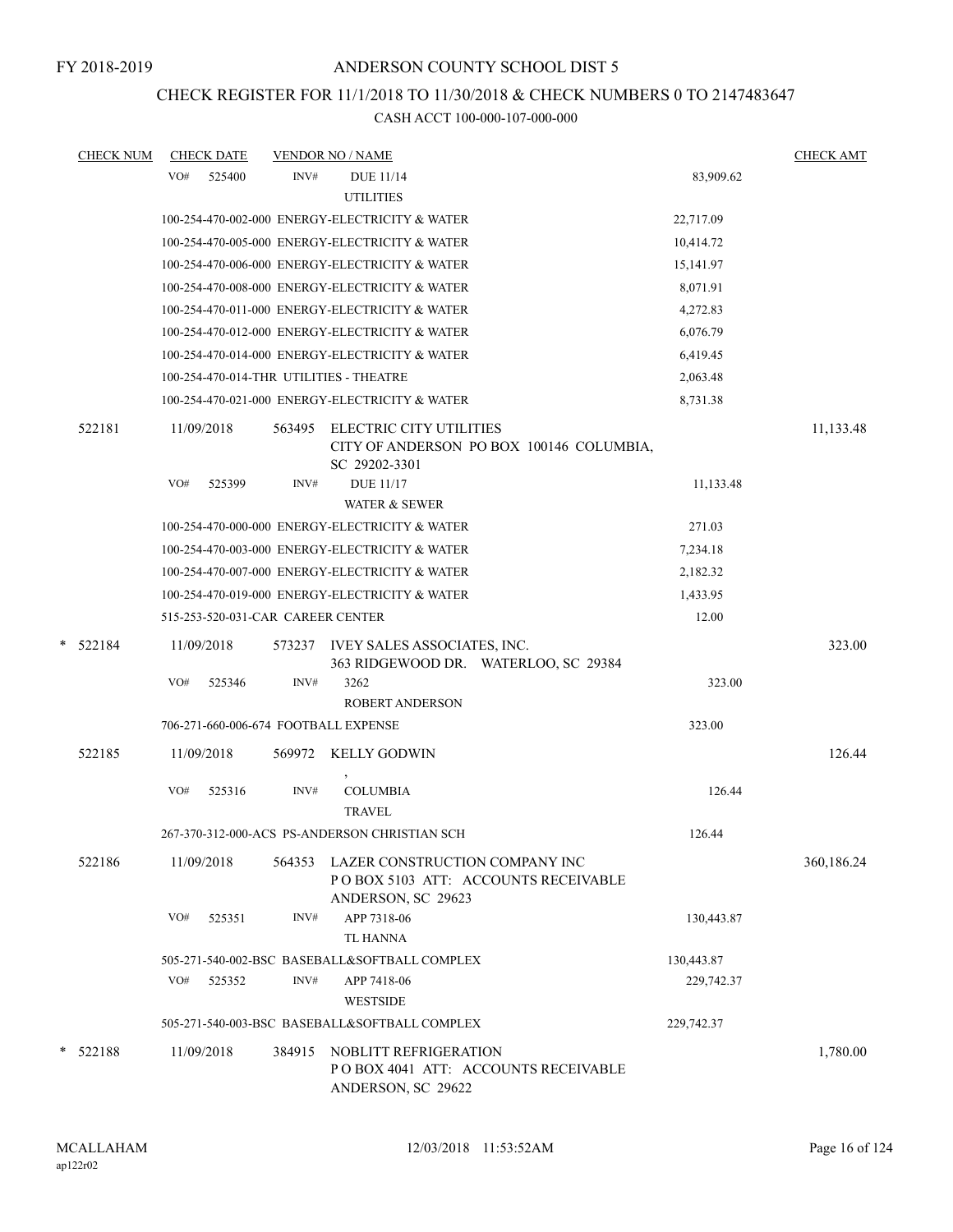# CHECK REGISTER FOR 11/1/2018 TO 11/30/2018 & CHECK NUMBERS 0 TO 2147483647

| <b>CHECK NUM</b> | <b>CHECK DATE</b> |                                      | <b>VENDOR NO / NAME</b>                         |                                      |       |          | <b>CHECK AMT</b> |
|------------------|-------------------|--------------------------------------|-------------------------------------------------|--------------------------------------|-------|----------|------------------|
|                  | VO#<br>525356     | INV#                                 | 33148                                           |                                      |       | 1,780.00 |                  |
|                  |                   |                                      | <b>CALHOUN</b>                                  |                                      |       |          |                  |
|                  |                   |                                      | 600-256-323-014-000 REPAIRS TO EQUIPMENT        |                                      |       | 1,780.00 |                  |
| 522189           | 11/09/2018        | 389900                               | OFFICE DEPOT                                    |                                      |       |          | 308.17           |
|                  |                   |                                      |                                                 | POBOX 1413 CHARLOTTE, NC 28201-1413  |       |          |                  |
|                  | VO#<br>525357     | INV#                                 | CES101518                                       |                                      |       | 250.56   |                  |
|                  |                   |                                      | <b>CENTERVILLE</b>                              |                                      |       |          |                  |
|                  |                   | 100-112-410-007-000 SUPPLIES         |                                                 |                                      |       | 119.83   |                  |
|                  |                   | 100-113-410-007-000 SUPPLIES         |                                                 |                                      |       | 110.98   |                  |
|                  |                   | 100-113-410-007-000 SUPPLIES<br>INV# |                                                 | PO#                                  |       | 19.75    |                  |
|                  | VO#<br>525358     |                                      | 216232024001<br><b>SUPPLIES</b>                 |                                      | 99722 | 57.61    |                  |
|                  |                   |                                      | 100-213-410-000-000 SUPPLIES AND MATERIALS      |                                      |       | 57.61    |                  |
| 522190           | 11/09/2018        |                                      | 574430 ORANGE SKY TRAVEL, LLC                   | PO BOX 1802 SIMPSONVILLE, SC 29681   |       |          | 2,000.00         |
|                  | VO#<br>525359     | INV#                                 | 10208<br><b>NEW PROSPECT</b>                    |                                      |       | 2,000.00 |                  |
|                  |                   |                                      | 710-271-660-010-354 FIELD TRIPS GRADE 4 EXPENSE |                                      |       | 2,000.00 |                  |
| 522191           | 11/09/2018        | 568697                               |                                                 | ORIENTAL TRADING COMPANY             |       |          | 128.71           |
|                  |                   |                                      |                                                 | PO BOX 14502 DES MOINES, IA 50306    |       |          |                  |
|                  | VO#<br>525360     | INV#                                 | 692732913                                       | PO#                                  | 99797 | 128.71   |                  |
|                  |                   |                                      | WHITEHALL                                       |                                      |       |          |                  |
|                  |                   | 201-112-410-019-000 Supplies         |                                                 |                                      |       | 128.71   |                  |
| 522192           | 11/09/2018        | 569972                               | PAIGE COOPER                                    |                                      |       |          | 150.88           |
|                  | VO#<br>525312     | INV#                                 | <b>GOOGLE CLASS</b><br><b>TRAVEL</b>            |                                      |       | 150.88   |                  |
|                  |                   |                                      | 267-370-312-000-ACS PS-ANDERSON CHRISTIAN SCH   |                                      |       | 150.88   |                  |
| * 522194         | 11/09/2018        | 568036                               | PIEDMONT NATURAL GAS                            |                                      |       |          | 1,409.30         |
|                  | VO#               | INV#                                 | <b>DUE 11/19</b>                                | PO BOX 1246 CHARLOTTE, NC 28201-1246 |       |          |                  |
|                  | 525398            |                                      | <b>UTILITIES</b>                                |                                      |       | 1,409.30 |                  |
|                  |                   | 100-254-472-000-000 ENERGY-GAS       |                                                 |                                      |       | 59.39    |                  |
|                  |                   | 100-254-472-001-000 ENERGY-GAS       |                                                 |                                      |       | 426.94   |                  |
|                  |                   | 100-254-472-005-000 ENERGY-GAS       |                                                 |                                      |       | 30.06    |                  |
|                  |                   | 100-254-472-011-000 ENERGY-GAS       |                                                 |                                      |       | 23.54    |                  |
|                  |                   | 100-254-472-015-000 ENERGY-GAS       |                                                 |                                      |       | 58.03    |                  |
|                  |                   |                                      |                                                 |                                      |       | 41.33    |                  |
|                  |                   | 100-254-472-016-000 ENERGY-GAS       |                                                 |                                      |       |          |                  |
|                  |                   | 100-254-472-021-000 ENERGY- GAS      |                                                 |                                      |       | 54.78    |                  |
|                  |                   | 600-256-470-011-000 ENERGY           |                                                 |                                      |       | 195.43   |                  |
|                  |                   | 600-256-470-015-000 ENERGY           |                                                 |                                      |       | 132.76   |                  |
|                  |                   | 600-256-470-016-000 ENERGY           |                                                 |                                      |       | 182.73   |                  |
|                  |                   | 600-256-470-021-000 ENERGY           |                                                 |                                      |       | 204.31   |                  |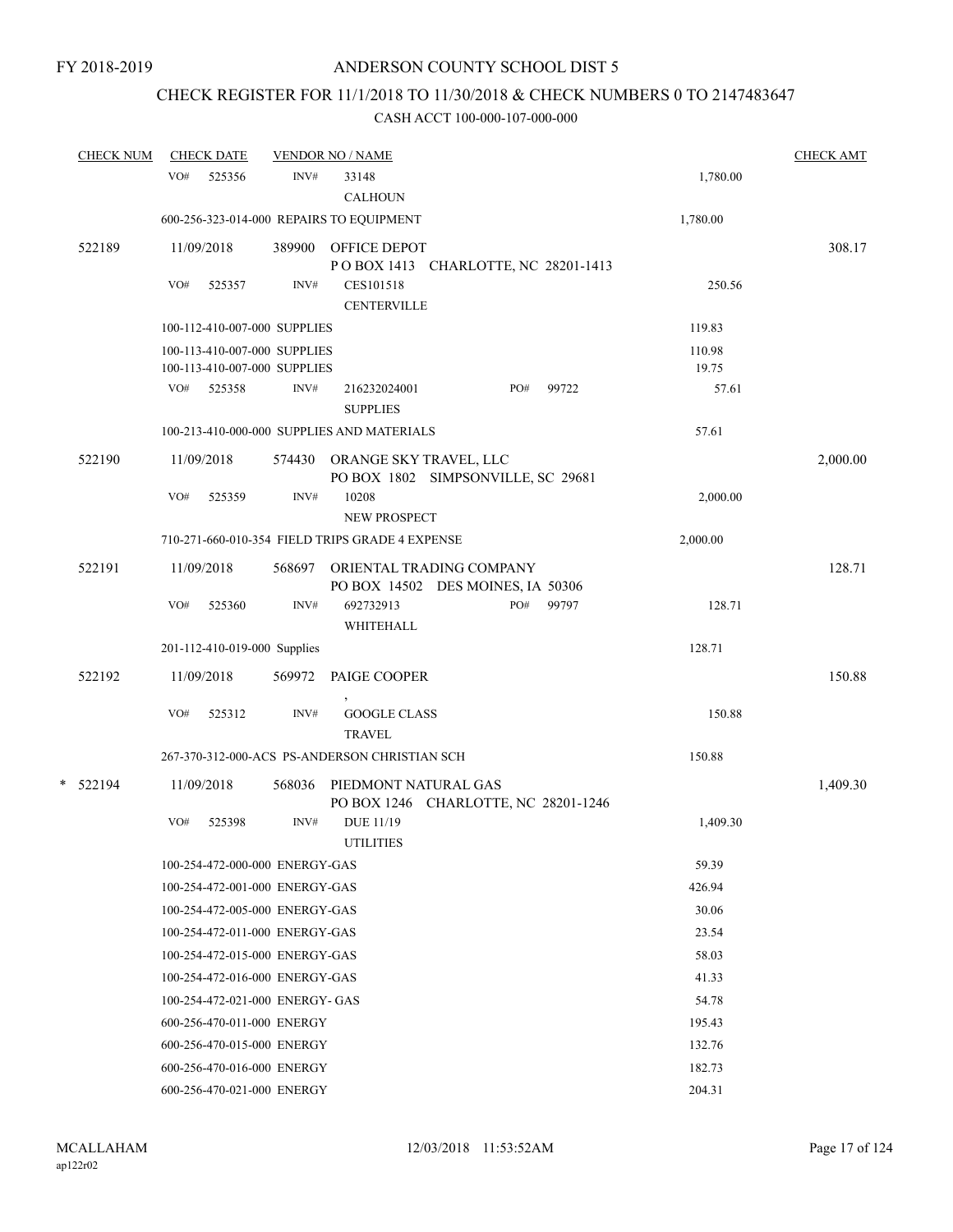# CHECK REGISTER FOR 11/1/2018 TO 11/30/2018 & CHECK NUMBERS 0 TO 2147483647

|   | <b>CHECK NUM</b> |            | <b>CHECK DATE</b>            |        | <b>VENDOR NO / NAME</b>                              |     |       |          | <b>CHECK AMT</b> |
|---|------------------|------------|------------------------------|--------|------------------------------------------------------|-----|-------|----------|------------------|
| * | 522196           | 11/09/2018 |                              | 567525 | ROWLAND MECHANICAL                                   |     |       |          | 7,726.31         |
|   |                  |            |                              |        | 206 SADDLE TRAIL ANDERSON, SC 29621                  |     |       |          |                  |
|   |                  | VO#        | 525363                       | INV#   | 8869-8883                                            | PO# | 99095 | 6,556.31 |                  |
|   |                  |            |                              |        | <b>BUS REPAIRS</b>                                   |     |       |          |                  |
|   |                  |            |                              |        | 100-255-323-000-ACT ACTIVITY BUS CONTRACTED SERVICES |     |       | 83.66    |                  |
|   |                  |            |                              |        | 100-255-323-000-ACT ACTIVITY BUS CONTRACTED SERVICES |     |       | 90.99    |                  |
|   |                  |            |                              |        | 100-255-323-000-ACT ACTIVITY BUS CONTRACTED SERVICES |     |       | 46.00    |                  |
|   |                  |            |                              |        | 100-255-323-000-ACT ACTIVITY BUS CONTRACTED SERVICES |     |       | 46.00    |                  |
|   |                  |            |                              |        | 100-255-323-000-ACT ACTIVITY BUS CONTRACTED SERVICES |     |       | 98.32    |                  |
|   |                  |            |                              |        | 100-255-323-000-ACT ACTIVITY BUS CONTRACTED SERVICES |     |       | 90.99    |                  |
|   |                  |            |                              |        | 100-255-323-000-ACT ACTIVITY BUS CONTRACTED SERVICES |     |       | 575.00   |                  |
|   |                  |            |                              |        | 100-255-323-000-ACT ACTIVITY BUS CONTRACTED SERVICES |     |       | 670.00   |                  |
|   |                  |            |                              |        | 100-255-323-000-ACT ACTIVITY BUS CONTRACTED SERVICES |     |       | 537.50   |                  |
|   |                  |            |                              |        | 100-255-323-000-ACT ACTIVITY BUS CONTRACTED SERVICES |     |       | 90.99    |                  |
|   |                  |            |                              |        | 100-255-323-000-ACT ACTIVITY BUS CONTRACTED SERVICES |     |       | 110.61   |                  |
|   |                  |            |                              |        | 100-255-323-000-ACT ACTIVITY BUS CONTRACTED SERVICES |     |       | 90.99    |                  |
|   |                  |            |                              |        | 100-255-323-000-ACT ACTIVITY BUS CONTRACTED SERVICES |     |       | 1,251.08 |                  |
|   |                  |            |                              |        | 100-255-323-000-ACT ACTIVITY BUS CONTRACTED SERVICES |     |       | 2,728.18 |                  |
|   |                  |            |                              |        | 100-255-323-000-ACT ACTIVITY BUS CONTRACTED SERVICES |     |       | 46.00    |                  |
|   |                  | VO#        | 525364                       | INV#   | 8884                                                 | PO# | 99095 | 1,170.00 |                  |
|   |                  |            |                              |        | <b>BUS REPAIRS</b>                                   |     |       |          |                  |
|   |                  |            |                              |        | 100-255-323-000-ACT ACTIVITY BUS CONTRACTED SERVICES |     |       | 1,170.00 |                  |
|   | 522197           | 11/09/2018 |                              | 575654 | RR DONNELLEY & SONS COMPANY                          |     |       |          | 267.50           |
|   |                  |            |                              |        | PO BOX 538602 ATLANTA, GA 30353                      |     |       |          |                  |
|   |                  | VO#        | 525362                       | INV#   | 526579211                                            |     |       | 267.50   |                  |
|   |                  |            |                              |        | WHITEHALL                                            |     |       |          |                  |
|   |                  |            |                              |        |                                                      |     |       |          |                  |
|   |                  |            |                              |        | 719-271-660-019-391 ICE CREAM SALES EXPENSE          |     |       | 267.50   |                  |
|   | 522198           | 11/09/2018 |                              | 445357 | <b>SCASCD</b>                                        |     |       |          | 200.00           |
|   |                  |            |                              |        | PO BOX 238 FAIRFOREST, SC 29336                      |     |       |          |                  |
|   |                  | VO#        | 525366                       | INV#   | 2701, 2703                                           |     |       | 200.00   |                  |
|   |                  |            |                              |        | WING & BARNES                                        |     |       |          |                  |
|   |                  |            |                              |        | 201-224-333-010-000 TRIPS AND CONFERENCES            |     |       | 50.00    |                  |
|   |                  |            |                              |        | 201-224-333-010-000 TRIPS AND CONFERENCES            |     |       | 150.00   |                  |
|   |                  |            |                              |        |                                                      |     |       |          |                  |
| * | 522200           | 11/09/2018 |                              | 570059 | <b>SHARP BUSINESS SYSTEMS</b>                        |     |       |          | 2,653.41         |
|   |                  |            |                              |        | DEPT 1216 PO BOX 121216 DALLAS, TX                   |     |       |          |                  |
|   |                  |            |                              |        | 75312-1216                                           |     |       |          |                  |
|   |                  | VO#        | 525369                       | INV#   | 9001472042                                           |     |       | 179.74   |                  |
|   |                  |            |                              |        | <b>COPIES</b>                                        |     |       |          |                  |
|   |                  |            |                              |        | 201-112-490-016-000 OTHER/ COPIER COST               |     |       | 179.74   |                  |
|   |                  | VO#        | 525370                       | INV#   | 9001420362                                           |     |       | 2,025.23 |                  |
|   |                  |            |                              |        | <b>COPIES</b>                                        |     |       |          |                  |
|   |                  |            | 100-115-410-003-000 SUPPLIES |        |                                                      |     |       | 2,025.23 |                  |
|   |                  | VO#        | 525371                       | INV#   | 9001464295                                           |     |       | 114.81   |                  |
|   |                  |            |                              |        | <b>COPIES</b>                                        |     |       |          |                  |
|   |                  |            |                              |        |                                                      |     |       |          |                  |
|   |                  |            |                              |        | 124-114-445-024-000 TECHNOLOGY SUPPLIES              |     |       | 114.81   |                  |
|   |                  | VO#        | 525372                       | INV#   | 9001085052                                           |     |       | 151.13   |                  |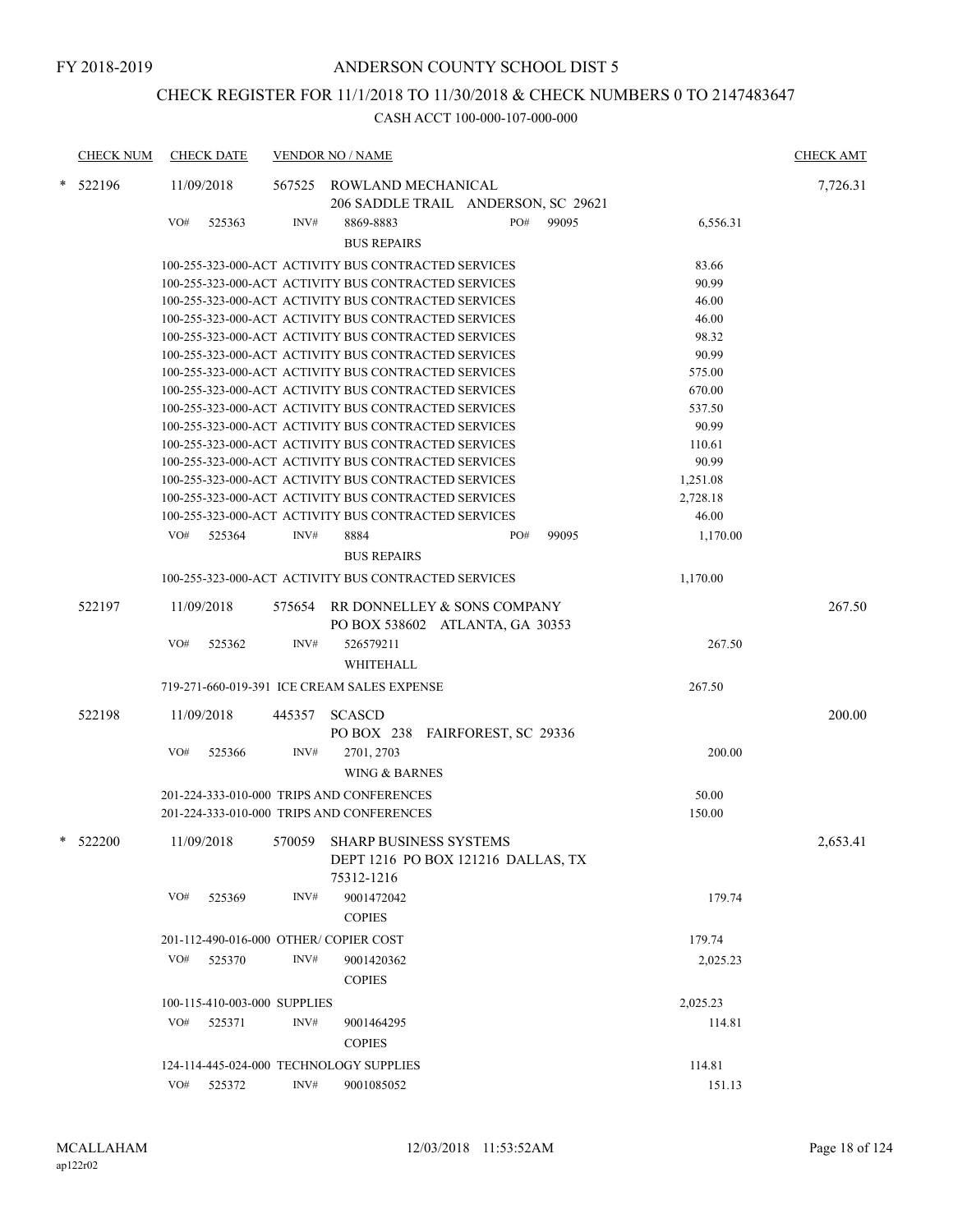FY 2018-2019

## ANDERSON COUNTY SCHOOL DIST 5

# CHECK REGISTER FOR 11/1/2018 TO 11/30/2018 & CHECK NUMBERS 0 TO 2147483647

| <b>CHECK NUM</b> | <b>CHECK DATE</b>                      |                | <b>VENDOR NO / NAME</b>                                                           |        | <b>CHECK AMT</b> |
|------------------|----------------------------------------|----------------|-----------------------------------------------------------------------------------|--------|------------------|
|                  |                                        |                | <b>COPIES</b>                                                                     |        |                  |
|                  | 201-112-490-011-000 COPIER COST        |                |                                                                                   | 151.13 |                  |
|                  | VO#<br>525373                          | $\text{INV}\#$ | 9001476481                                                                        | 74.99  |                  |
|                  |                                        |                | <b>COPIES</b>                                                                     |        |                  |
|                  | 201-112-490-019-000 COPIER COST        |                |                                                                                   | 74.99  |                  |
|                  | VO#<br>525374                          | INV#           | 9001489173                                                                        | 60.72  |                  |
|                  |                                        |                | <b>COPIES</b>                                                                     |        |                  |
|                  | 100-113-410-005-000 SUPPLIES           |                |                                                                                   | 60.72  |                  |
|                  | VO#<br>525375                          | INV#           | 9001482572                                                                        | 46.79  |                  |
|                  |                                        |                | <b>COPIES</b>                                                                     |        |                  |
|                  | 723-190-660-023-913 COPIER EXPENSE     |                |                                                                                   | 46.79  |                  |
| 522201           | 11/09/2018                             | 568954         | <b>SHRED A WAY</b><br>PO BOX 51132 ATT: ACCOUNTS RECEIVABLE<br>PIEDMONT, SC 29673 |        | 157.00           |
|                  | VO#<br>525376                          | INV#           | 5429                                                                              | 28.00  |                  |
|                  |                                        |                | <b>ADULT ED</b>                                                                   |        |                  |
|                  |                                        |                | 723-190-660-023-911 MISCELLANEOUS- ADULT ED EXPENSE                               | 28.00  |                  |
|                  | VO#<br>525377                          | INV#           | A64918                                                                            | 48.00  |                  |
|                  |                                        |                | <b>DISTRICT OFFICE</b>                                                            |        |                  |
|                  | 100-252-312-000-000 PURCHASED SERVICES |                |                                                                                   | 48.00  |                  |
|                  | VO#<br>525378                          | INV#           | A64727                                                                            | 33.00  |                  |
|                  |                                        |                | WHITEHALL                                                                         |        |                  |
|                  |                                        |                | 719-271-660-019-201 MISCELLANEOUS EXPENSE                                         | 33.00  |                  |
|                  | VO#<br>525379                          | INV#           | A64916                                                                            | 48.00  |                  |
|                  |                                        |                | <b>WESTSIDE</b>                                                                   |        |                  |
|                  | 100-115-410-003-000 SUPPLIES           |                |                                                                                   | 48.00  |                  |
| 522202           | 11/09/2018                             |                | 571007 SIMPLIFIED OFFICE SYSTEMS<br>6220 BUSH RIVER ROAD COLUMBIA, SC 29212       |        | 771.55           |
|                  | VO#<br>525380                          | INV#           | 181016-0020                                                                       | 539.74 |                  |
|                  |                                        |                | 181016-0021                                                                       |        |                  |
|                  | 201-113-490-006-000 COPIER COST        |                |                                                                                   | 195.87 |                  |
|                  | 201-113-490-006-000 COPIER COST        |                |                                                                                   | 343.87 |                  |
|                  | VO#<br>525381                          | INV#           | 181001-0082<br><b>COPIES</b>                                                      | 231.81 |                  |
|                  | 201-112-490-016-000 OTHER/ COPIER COST |                |                                                                                   | 231.81 |                  |
| 522203           | 11/09/2018                             | 564836         | <b>SPIRIT TELECOM</b>                                                             |        | 224.80           |
|                  |                                        |                | PO BOX 603030 ATT: ACCOUNTS RECEIVABLE<br>CHARLOTTE, NC 28260-3030                |        |                  |
|                  | VO#<br>525383                          | INV#           | 1420024<br><b>PHONES</b>                                                          | 224.80 |                  |
|                  | 100-266-340-000-000 TELEPHONE          |                |                                                                                   | 87.97  |                  |
|                  | 100-266-340-000-000 TELEPHONE          |                |                                                                                   | 4.16   |                  |
|                  | 100-266-340-001-000 TELEPHONE          |                |                                                                                   | 15.30  |                  |
|                  | 100-266-340-002-000 TELEPHONE          |                |                                                                                   | 17.30  |                  |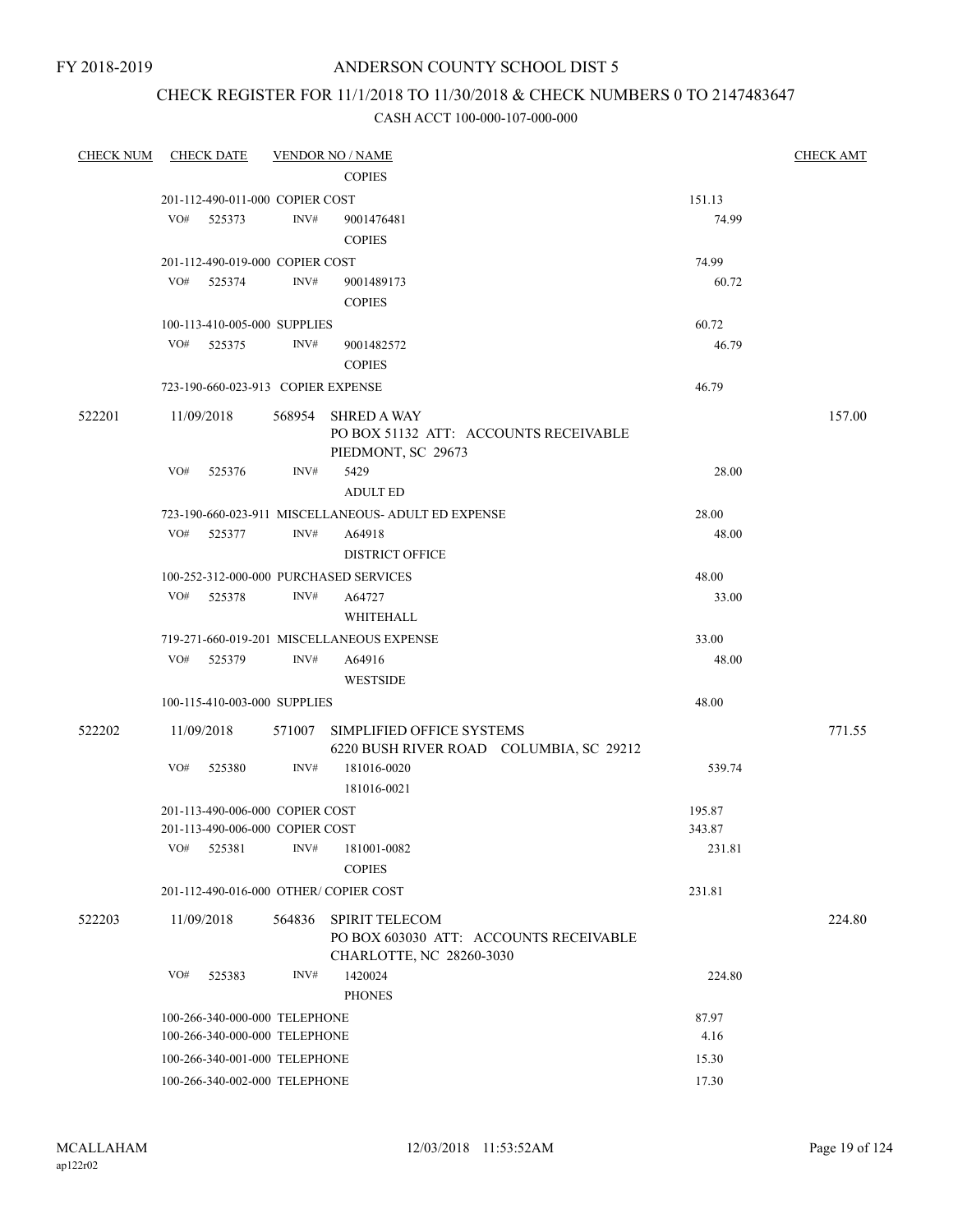# CHECK REGISTER FOR 11/1/2018 TO 11/30/2018 & CHECK NUMBERS 0 TO 2147483647

| <b>CHECK NUM</b> | <b>CHECK DATE</b>                       |        | <b>VENDOR NO / NAME</b>                                                                     |              |          | <b>CHECK AMT</b> |
|------------------|-----------------------------------------|--------|---------------------------------------------------------------------------------------------|--------------|----------|------------------|
|                  | 100-266-340-003-000 TELEPHONE           |        |                                                                                             |              | 17.15    |                  |
|                  | 100-266-340-005-000 TELEPHONE           |        |                                                                                             |              | 0.17     |                  |
|                  | 100-266-340-007-000 TELEPHONE           |        |                                                                                             |              | 6.47     |                  |
|                  | 100-266-340-008-000 TELEPHONE           |        |                                                                                             |              | 7.28     |                  |
|                  | 100-266-340-009-000 TELEPHONE           |        |                                                                                             |              | 8.80     |                  |
|                  | 100-266-340-010-000 TELEPHONE           |        |                                                                                             |              | 4.70     |                  |
|                  | 100-266-340-011-000 TELEPHONE           |        |                                                                                             |              | 5.61     |                  |
|                  | 100-266-340-012-000 TELEPHONE           |        |                                                                                             |              | 5.51     |                  |
|                  | 100-266-340-014-000 TELEPHONE           |        |                                                                                             |              | 6.89     |                  |
|                  | 100-266-340-015-000 TELEPHONE           |        |                                                                                             |              | 6.66     |                  |
|                  | 100-266-340-016-000 TELEPHONE           |        |                                                                                             |              | 5.64     |                  |
|                  | 100-266-340-017-000 TELEPHONE           |        |                                                                                             |              | 9.78     |                  |
|                  | 100-266-340-018-000 TELEPHONE           |        |                                                                                             |              | 0.93     |                  |
|                  | 100-266-340-019-000 TELEPHONE           |        |                                                                                             |              | 7.00     |                  |
|                  | 100-266-340-021-000 TELEPHONE           |        |                                                                                             |              | 6.47     |                  |
|                  | 124-266-340-024-000 TELEPHONE           |        |                                                                                             |              | 1.01     |                  |
| 522204           | 11/09/2018                              | 569589 | <b>SREB</b><br>592 TENTH ST, NW ATTN: HSTW STAFF<br>DEVELOPMENT CONF ATLANTA, GA 30318-5776 |              |          | 7,260.00         |
|                  | VO#<br>525384                           | INV#   | 2018190135-1                                                                                | PO#<br>99486 | 7,260.00 |                  |
|                  |                                         |        | LITERACY TRAINING                                                                           |              |          |                  |
|                  |                                         |        | 267-224-312-000-P19 CONTRACTED-MATH/ SREB                                                   |              | 7,260.00 |                  |
| 522205           | 11/09/2018                              | 575405 | TC EDUCATIONAL CONSULTING LLC<br>219 COUNTRY GLEN LANE PELZER, SC 29669                     |              |          | 7,150.00         |
|                  | VO#<br>525385                           | INV#   | <b>OCT 2018</b><br><b>VARENNES ELEM</b>                                                     | PO#<br>99687 | 6,650.00 |                  |
|                  | 201-112-312-016-000 CONTRACTED SERVICES |        |                                                                                             |              | 6,650.00 |                  |
|                  | VO#<br>525386                           | INV#   | OCT 12, OCT 29<br>WHITEHALL ELEM                                                            | PO#<br>99595 | 500.00   |                  |
|                  | 201-112-312-019-000 CONSULTANT FEES     |        |                                                                                             |              | 500.00   |                  |
| 522206           | 11/09/2018                              |        | 573139 TOP SHELF IMAGING<br>PO BOX 17194 ENCINO, CA 91416                                   |              |          | 114.00           |
|                  | VO#<br>525387                           | INV#   | 1468<br><b>TONER</b>                                                                        |              | 114.00   |                  |
|                  |                                         |        | 705-271-660-005-411 MISCELLANEOUS EXPENSE                                                   |              | 114.00   |                  |
| 522207           | 11/09/2018                              | 570937 | TOSHIBA BUSINESS SOLUTIONS, USA<br>9201 J SOUTHERN PINE BOULEVARD<br>CHARLOTTE, NC 28273    |              |          | 654.06           |
|                  | VO#<br>525391                           | INV#   | <b>CUST#TOBA2VS</b><br><b>LEASE BUYOUT</b>                                                  |              | 654.06   |                  |
|                  |                                         |        | 100-113-410-021-VEN SUPPLY-ADDT'L FOR LOST VENDING                                          |              | 654.06   |                  |
| 522208           | 11/09/2018                              | 524353 | WAL-MART COMMUNITY/GEMB                                                                     |              |          | 637.76           |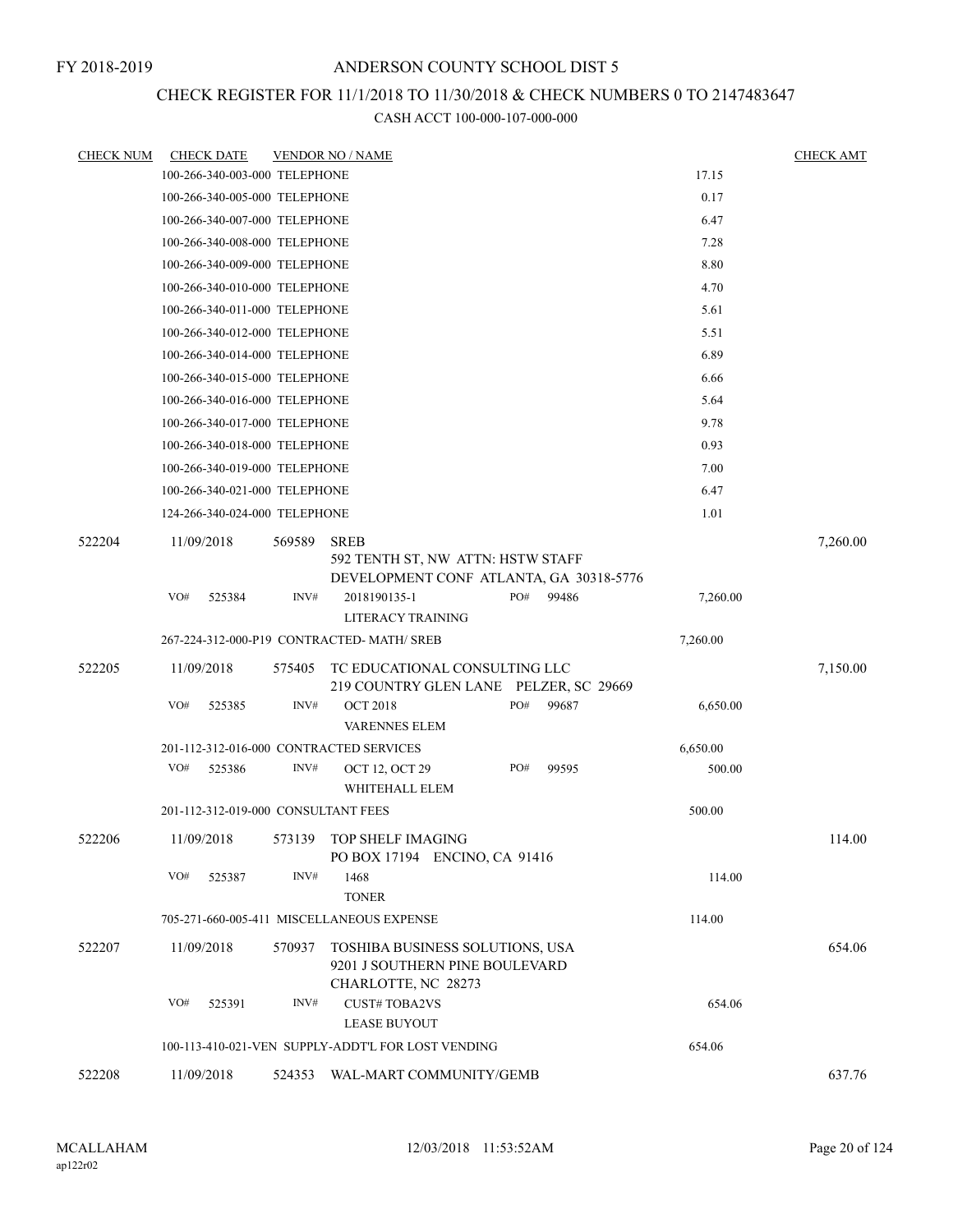FY 2018-2019

## ANDERSON COUNTY SCHOOL DIST 5

## CHECK REGISTER FOR 11/1/2018 TO 11/30/2018 & CHECK NUMBERS 0 TO 2147483647

| <b>CHECK NUM</b> | <b>CHECK DATE</b>                       |        | <b>VENDOR NO / NAME</b>                                          |     |       |          | <b>CHECK AMT</b> |
|------------------|-----------------------------------------|--------|------------------------------------------------------------------|-----|-------|----------|------------------|
|                  |                                         |        | PO BOX 530934 ATT: ACCOUNTS RECEIVABLE                           |     |       |          |                  |
|                  |                                         |        | ATLANTA, GA 30353-0934                                           |     |       |          |                  |
|                  | VO#<br>525388                           | INV#   | 2017-8480<br><b>MCCANTS</b>                                      |     |       | 637.76   |                  |
|                  |                                         |        | 705-271-660-005-517 SCHOOL STORE EXPENSE                         |     |       | 550.78   |                  |
|                  | 705-271-660-005-602 BETA CLUB EXPENSE   |        |                                                                  |     |       | 21.38    |                  |
|                  |                                         |        |                                                                  |     |       |          |                  |
|                  | 705-271-660-005-611 PEP CLUB EXPENSE    |        |                                                                  |     |       | 6.21     |                  |
|                  | 705-271-660-005-674 FOOTBALL EXPENSE    |        |                                                                  |     |       | 59.39    |                  |
| 522209           | 11/09/2018                              |        | 524353 WAL-MART COMMUNITY/GEMB                                   |     |       |          | 492.74           |
|                  |                                         |        | PO BOX 530934 ATT: ACCOUNTS RECEIVABLE<br>ATLANTA, GA 30353-0934 |     |       |          |                  |
|                  | VO#<br>525390                           | INV#   | 3719                                                             |     |       | 492.74   |                  |
|                  |                                         |        | <b>NEVITT FOREST</b>                                             |     |       |          |                  |
|                  | 201-188-410-012-000 SUPPLIES- PARENTING |        |                                                                  |     |       | 220.54   |                  |
|                  |                                         |        | 712-271-660-012-201 MISCELLANEOUS EXPENSE                        |     |       | 17.35    |                  |
|                  |                                         |        | 712-271-660-012-324 POSTIVE BEHAVIOR I.S. EXPENSE                |     |       | 254.85   |                  |
| 522210           | 11/09/2018                              | 524353 | WAL-MART COMMUNITY/GEMB                                          |     |       |          | 333.75           |
|                  |                                         |        | PO BOX 530934 ATT: ACCOUNTS RECEIVABLE                           |     |       |          |                  |
|                  |                                         |        | ATLANTA, GA 30353-0934                                           |     |       |          |                  |
|                  | VO#<br>525389                           | INV#   | 1013 3784                                                        |     |       | 333.75   |                  |
|                  |                                         |        | <b>VARENNES</b><br>716-271-660-016-201 MISCELLANEOUS EXPENSE     |     |       | 333.75   |                  |
|                  |                                         |        |                                                                  |     |       |          |                  |
| $*$ 522212       | 11/14/2018                              |        | 575655 A+ EVENTS                                                 |     |       |          | 2,373.00         |
|                  |                                         |        | 532 NORTH FRANKLIN STREET FORT BRAGG, CA<br>95437                |     |       |          |                  |
|                  | VO#<br>525594                           | INV#   | D0E1, X1G9                                                       | PO# | 99883 | 2,373.00 |                  |
|                  |                                         |        | <b>REGISTRATION</b>                                              |     |       |          |                  |
|                  |                                         |        | 201-224-333-010-000 TRIPS AND CONFERENCES                        |     |       | 1,774.00 |                  |
|                  |                                         |        | 201-224-333-010-000 TRIPS AND CONFERENCES                        |     |       | 599.00   |                  |
| $*$ 522214       | 11/14/2018                              | 575641 | ANDERSON-OCONEE-PICKENS MENTAL HEALTH CE                         |     |       |          | 6,250.00         |
|                  |                                         |        | 115 CARTER PARK RD ATTN: NICOLE GARRETT                          |     |       |          |                  |
|                  | VO#<br>525595                           | INV#   | SENECA, SC 29678                                                 | PO# | 99835 | 6,250.00 |                  |
|                  |                                         |        | 01-2019-A5<br>JULY-SEPT 2018                                     |     |       |          |                  |
|                  |                                         |        | 100-211-312-000-MHC MENTAL HEALTH COUNSELORS                     |     |       | 6,250.00 |                  |
|                  |                                         |        |                                                                  |     |       |          |                  |
| $*$ 522217       | 11/14/2018                              | 121125 | <b>ARBOR SCIENTIFIC</b><br>POBOX 2750 ANN ARBOR, MI 48106-2750   |     |       |          | 883.80           |
|                  | VO#<br>525596                           | INV#   | 422058                                                           |     |       | 883.80   |                  |
|                  |                                         |        | <b>SUPPLIES</b>                                                  |     |       |          |                  |
|                  | 100-114-410-002-SCI SCIENCE MATERIALS   |        |                                                                  |     |       | 883.80   |                  |
| 522218           | 11/14/2018                              | 570003 | AT&T<br>$(803 M24-8701)$                                         |     |       |          | 2,144.16         |
|                  |                                         |        | PO BOX 9011 ATT: ACCOUNTS RECEIVABLE                             |     |       |          |                  |
|                  |                                         |        | CAROL STREAM, IL 60197                                           |     |       |          |                  |
|                  | VO#<br>525597                           | INV#   | 12122662                                                         |     |       | 2,144.16 |                  |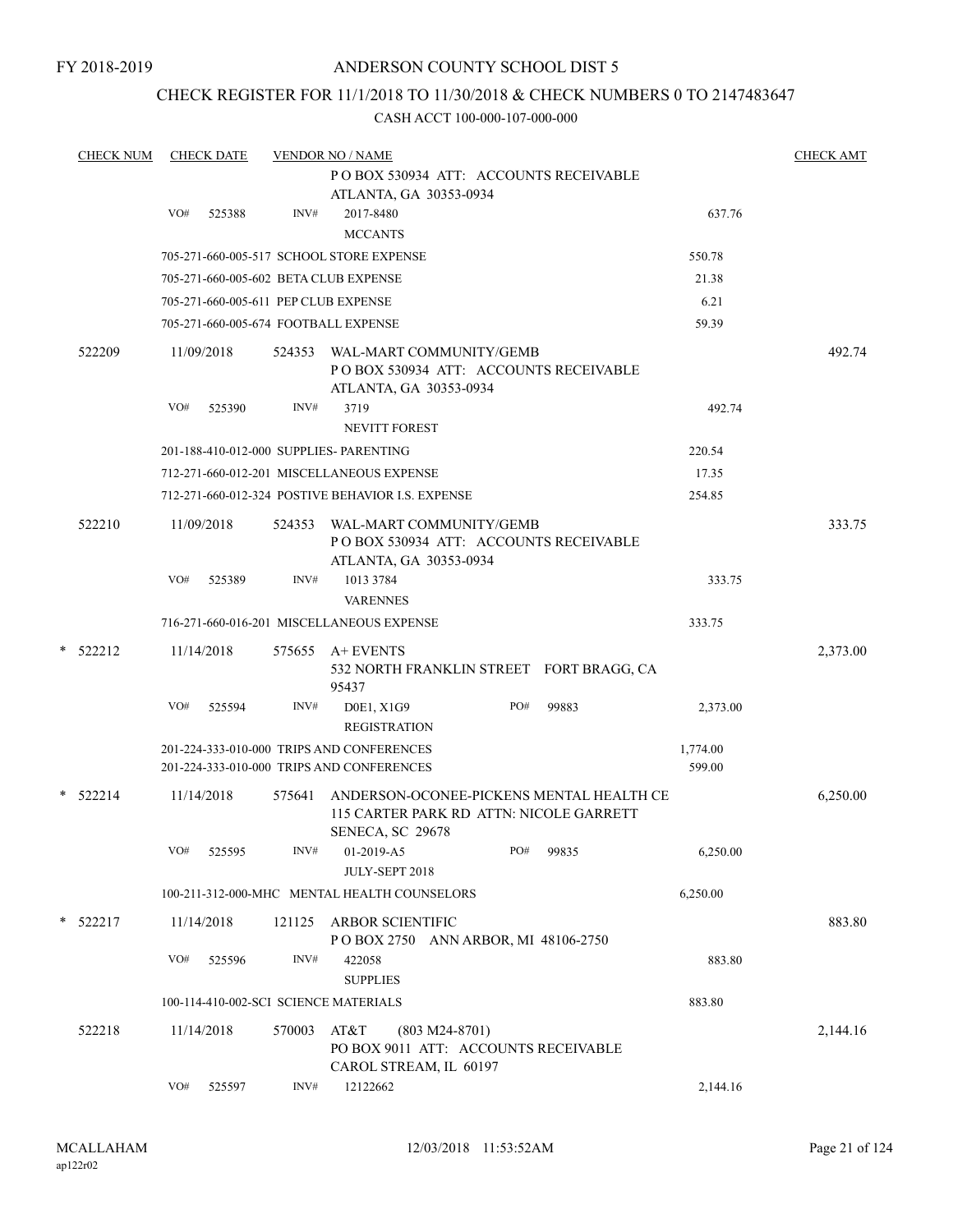## CHECK REGISTER FOR 11/1/2018 TO 11/30/2018 & CHECK NUMBERS 0 TO 2147483647

| <b>CHECK NUM</b> | <b>CHECK DATE</b>                       |        | <b>VENDOR NO / NAME</b>                                                                            |          | <b>CHECK AMT</b> |
|------------------|-----------------------------------------|--------|----------------------------------------------------------------------------------------------------|----------|------------------|
|                  |                                         |        | <b>PHONE</b>                                                                                       |          |                  |
|                  | 100-266-340-000-000 TELEPHONE           |        |                                                                                                    | 536.04   |                  |
|                  | 100-266-340-015-000 TELEPHONE           |        |                                                                                                    | 536.04   |                  |
|                  | 100-266-340-018-000 TELEPHONE           |        |                                                                                                    | 536.04   |                  |
|                  | 100-266-340-023-000 TELEPHONE           |        |                                                                                                    | 536.04   |                  |
| 522219           | 11/14/2018                              |        | 569220 AUTECH<br>POBOX 248 ATT: ACCOUNTS RECEIVABLE<br>WILLIAMSTON, SC 29697                       |          | 250.00           |
|                  | VO#<br>525557                           | INV#   | 7035<br>WHITEHALL                                                                                  | 250.00   |                  |
|                  |                                         |        | 100-254-323-019-400 CONTR SERV-HVAC/ELECT/PLUMBING                                                 | 250.00   |                  |
| 522220           | 11/14/2018                              | 566585 | <b>BANK OF AMERICA</b><br>PO BOX 15731 ATT: ACCOUNTS RECEIVABLE<br>WILMINGTON, DE 19886-5731       |          | 5,013.21         |
|                  | VO#<br>525598                           | INV#   | 8355 & 7779<br><b>PURCHASES</b>                                                                    | 5,013.21 |                  |
|                  | 201-112-410-010-000 SUPPLIES            |        |                                                                                                    | 770.10   |                  |
|                  |                                         |        | 201-112-410-012-000 SUPPLIES AND MATERIALS                                                         | 94.81    |                  |
|                  |                                         |        | 201-112-410-014-000 SUPPLIES AND MATERIALS                                                         | 178.24   |                  |
|                  | 201-188-410-014-000 SUPPLIES- PARENTING |        |                                                                                                    | 277.53   |                  |
|                  |                                         |        | 201-221-410-006-000 INSTRUCTIONAL SUPPLIES                                                         | 247.70   |                  |
|                  | 201-224-410-010-000 SUPPLIES- PD        |        |                                                                                                    | 224.00   |                  |
|                  | 232-188-410-000-000 SUPPLIES            |        |                                                                                                    | 295.58   |                  |
|                  | 232-211-313-000-000 STUDENTS SERVICES   |        |                                                                                                    | 627.29   |                  |
|                  |                                         |        | 232-224-333-000-000 TRIPS AND CONFERENCES                                                          | 244.16   |                  |
|                  |                                         |        | 232-360-490-000-000 OTHER SUPPLIES (SUPPLEMENTAL)                                                  | 62.58    |                  |
|                  |                                         |        | 232-360-490-000-000 OTHER SUPPLIES (SUPPLEMENTAL)                                                  | 284.74   |                  |
|                  |                                         |        | 900-188-313-000-006 HOMELESS STUDENT SERVICES/TUTORS                                               | 149.79   |                  |
|                  | 900-188-410-000-006 HOMELESS SUPPLIES   |        |                                                                                                    | 1,556.69 |                  |
| 522221           | 11/14/2018                              | 567918 | BERNHARDT HOUSE OF VIOLINS LLC<br>5 CATEECHEE AVE ATT: ACCOUNTS RECEIVABLE<br>GREENVILLE, SC 29605 |          | 556.40           |
|                  | VO#<br>525493                           | INV#   | 158122<br><b>SOUTHWOOD</b>                                                                         | 556.40   |                  |
|                  | 817-113-410-021-000 SUPPLIES            |        |                                                                                                    | 556.40   |                  |
| $*$ 522223       | 11/14/2018                              | 572831 | BRAGG, TOMMY**<br>1721 NAZARETH CHURCH RD SPARTANBURG, SC<br>29301                                 |          | 137.70           |
|                  | VO#<br>525432                           | INV#   | 10/26 WHS<br>FOOTBALL OFFICIAL                                                                     | 137.70   |                  |
|                  | 100-271-312-003-000 ADDITIONAL SECURITY |        |                                                                                                    | 137.70   |                  |
| * 522225         | 11/14/2018                              | 575664 | BROWN, CALEB**                                                                                     |          | 350.00           |
|                  |                                         |        | 107 CALA WAY ANDERSON, SC 29625                                                                    |          |                  |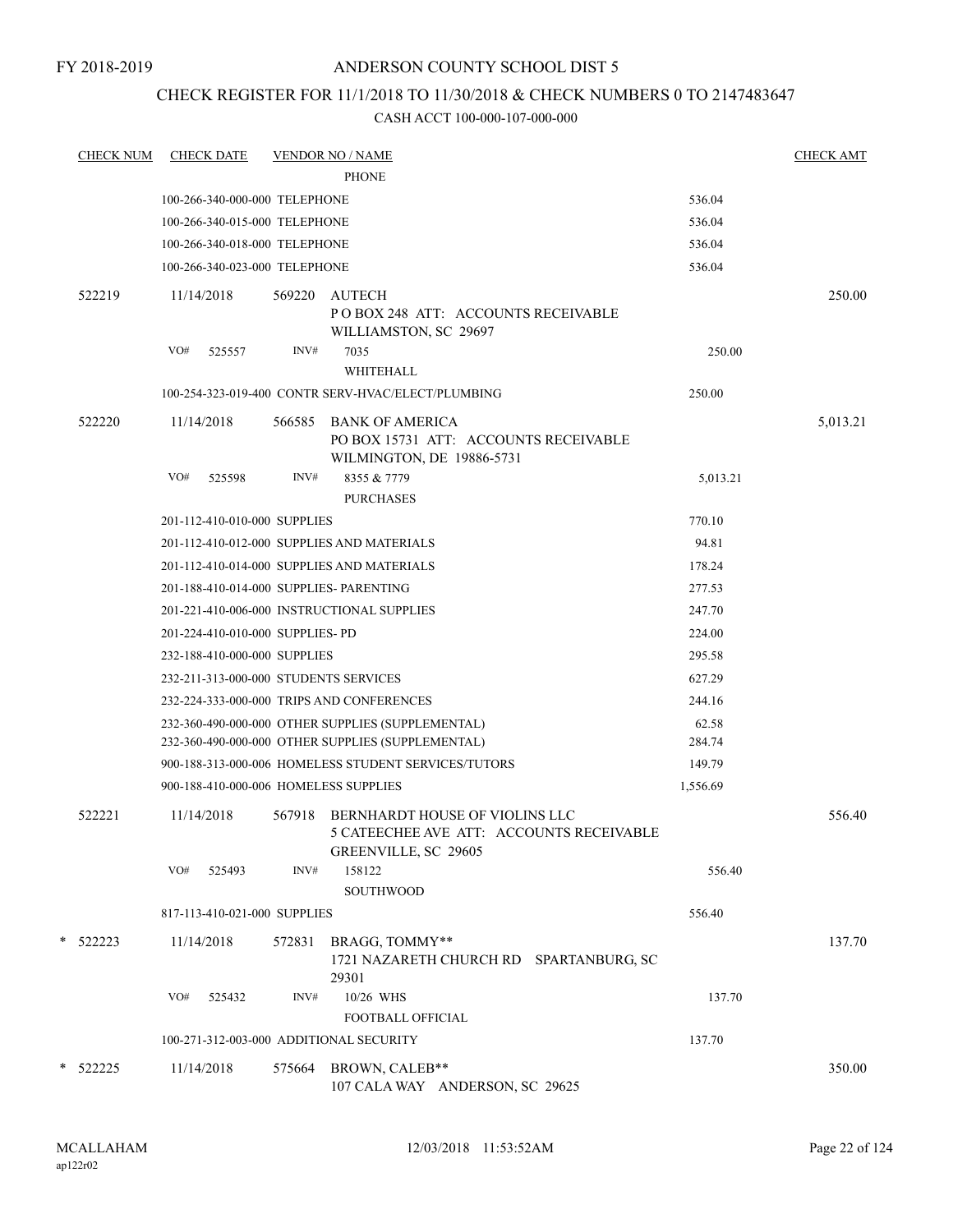# CHECK REGISTER FOR 11/1/2018 TO 11/30/2018 & CHECK NUMBERS 0 TO 2147483647

|        | <b>CHECK NUM</b> |            | <b>CHECK DATE</b>            |             | <b>VENDOR NO / NAME</b>                                                                            |     |       |          | <b>CHECK AMT</b> |
|--------|------------------|------------|------------------------------|-------------|----------------------------------------------------------------------------------------------------|-----|-------|----------|------------------|
|        |                  | VO#        | 525409                       | INV#        | <b>WESTSIDE</b>                                                                                    |     |       | 350.00   |                  |
|        |                  |            |                              |             | 2018 VIDEO TEAM                                                                                    |     |       |          |                  |
|        |                  |            | 100-271-112-003-000 SALARIES |             |                                                                                                    |     |       | 350.00   |                  |
| $\ast$ | 522227           |            | 11/14/2018                   |             | 575660 CAMPBELL, ABBIE**<br>224 ASHWOOD LANE ANDERSON, SC 29625                                    |     |       |          | 280.00           |
|        |                  | VO#        | 525413                       | INV#        | <b>WESTSIDE</b><br>2018 VIDEO TEAM                                                                 |     |       | 280.00   |                  |
|        |                  |            | 100-271-112-003-000 SALARIES |             |                                                                                                    |     |       | 280.00   |                  |
|        | 522228           |            | 11/14/2018                   |             | 575668 CAMPBELL, CAMERON**<br>333 MONTI DRIVE ANDERSON, SC 29625                                   |     |       |          | 140.00           |
|        |                  | VO#        | 525404                       | INV#        | <b>WESTSIDE</b><br>2018 VIDEO TEAM                                                                 |     |       | 140.00   |                  |
|        |                  |            | 100-271-112-003-000 SALARIES |             |                                                                                                    |     |       | 140.00   |                  |
|        | 522229           |            | 11/14/2018                   |             | 571698 CAMPBELL, JENNIFER R^^<br><b>CAMPBELL CREATIONS 216 EDWARDS DRIVE</b><br>ANDERSON, SC 29626 |     |       |          | 337.00           |
|        |                  | VO#        | 525600                       | INV#        | 20181105                                                                                           |     |       | 337.00   |                  |
|        |                  |            |                              |             | <b>ROBERT ANDERSON</b>                                                                             |     |       |          |                  |
|        |                  |            |                              |             | 706-271-660-006-481 AVID FUNDRAISER EXPENSE                                                        |     |       | 337.00   |                  |
|        | 522230           |            | 11/14/2018                   | 573855 CANA | 3939 ROYAL DRIVE, SUITE 204 KENNESAW, GA<br>30144                                                  |     |       |          | 6,845.40         |
|        |                  | VO#        | 525494                       | INV#        | 31358<br><b>RENEWAL</b>                                                                            | PO# | 99082 | 6,845.40 |                  |
|        |                  |            |                              |             | 100-266-445-000-000 SOFTWARE TECHNOLOGY                                                            |     |       | 6,845.40 |                  |
| $\ast$ | 522232           | 11/14/2018 |                              | 156900      | CAROLINA PRODUCE COMPANY<br>POBOX 3849 ATT: ACCOUNTS RECEIVABLE<br>ANDERSON, SC 29622              |     |       |          | 3,477.70         |
|        |                  | VO#        | 525602                       | INV#        | 756340<br>WHITEHALL                                                                                |     |       | 42.50    |                  |
|        |                  |            | 600-256-460-019-000 FOOD     |             |                                                                                                    |     |       | 42.50    |                  |
|        |                  | VO#        | 525603                       | INV#        | 756383<br><b>MIDWAY</b>                                                                            |     |       | 62.00    |                  |
|        |                  |            | 600-256-460-017-000 FOOD     |             |                                                                                                    |     |       | 62.00    |                  |
|        |                  |            | VO# 525604                   | INV#        | 754909<br><b>MIDWAY</b>                                                                            |     |       | 59.50    |                  |
|        |                  |            | 600-256-460-017-000 FOOD     |             |                                                                                                    |     |       | 59.50    |                  |
|        |                  |            | VO# 525605                   | INV#        | 755033<br><b>CALHOUN</b>                                                                           |     |       | 159.00   |                  |
|        |                  |            | 600-256-460-014-000 FOOD     |             |                                                                                                    |     |       | 159.00   |                  |
|        |                  |            | VO# 525606                   | INV#        | 754990                                                                                             |     |       | 59.00    |                  |
|        |                  |            |                              |             | <b>CALHOUN</b>                                                                                     |     |       |          |                  |
|        |                  |            | 600-256-460-014-000 FOOD     |             |                                                                                                    |     |       | 59.00    |                  |
|        |                  |            | VO# 525609                   | INV#        | 756474                                                                                             |     |       | 57.00    |                  |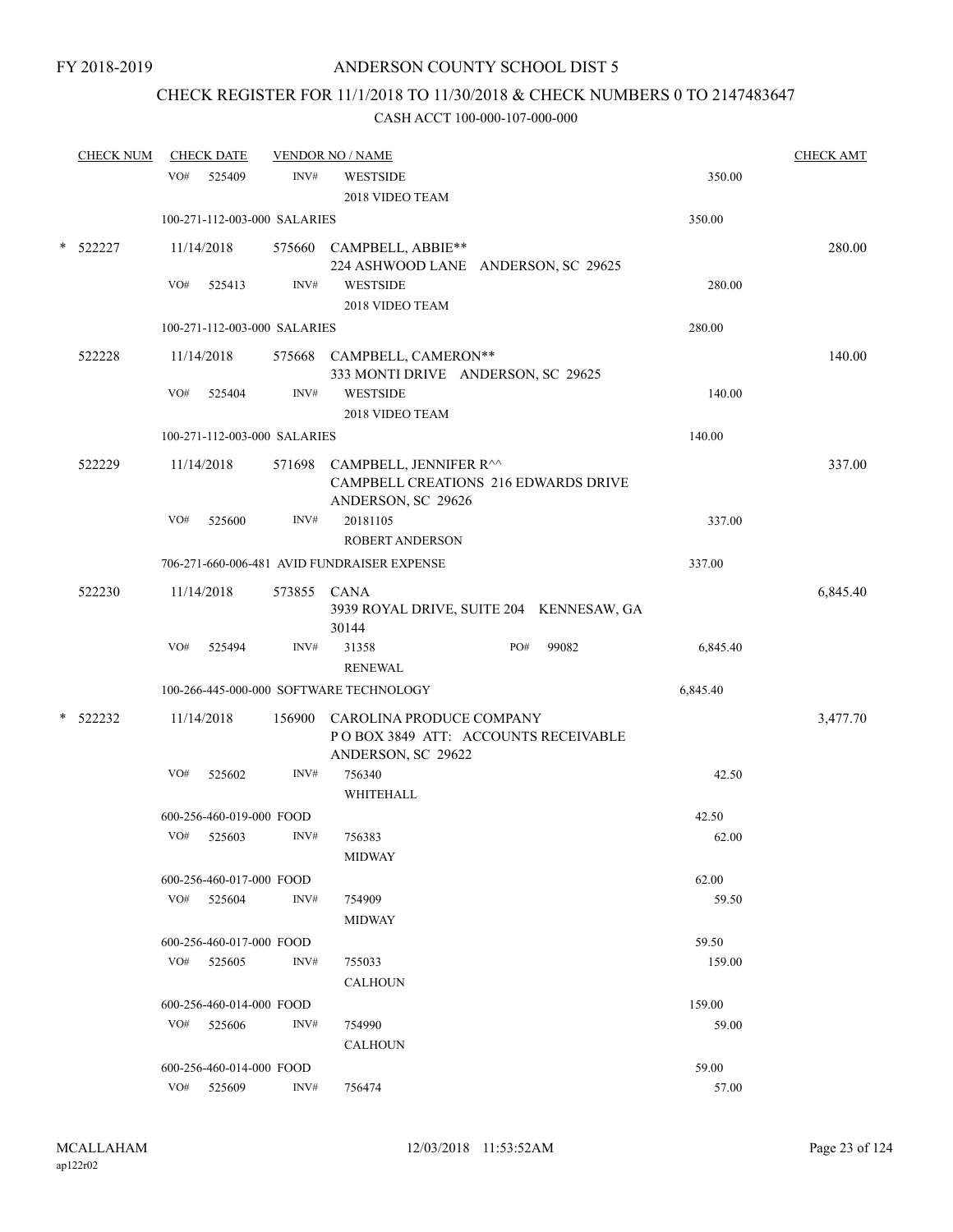## CHECK REGISTER FOR 11/1/2018 TO 11/30/2018 & CHECK NUMBERS 0 TO 2147483647

| CHECK NUM CHECK DATE |              |                          | <b>VENDOR NO / NAME</b> |                        | <b>CHECK AMT</b> |  |
|----------------------|--------------|--------------------------|-------------------------|------------------------|------------------|--|
|                      |              |                          |                         | <b>NORTH POINTE</b>    |                  |  |
|                      |              | 600-256-460-013-000 FOOD |                         |                        | 57.00            |  |
|                      | $VO#$ 525610 |                          | INV#                    | 756322                 | 105.00           |  |
|                      |              |                          |                         | <b>NORTH POINTE</b>    |                  |  |
|                      |              | 600-256-460-013-000 FOOD |                         |                        | 105.00           |  |
|                      | $VO#$ 525611 |                          | INV#                    | 754858                 | 57.00            |  |
|                      |              |                          |                         | <b>NORTH POINTE</b>    |                  |  |
|                      |              | 600-256-460-013-000 FOOD |                         |                        | 57.00            |  |
|                      |              | VO# 525612 INV#          |                         | 756339                 | 111.50           |  |
|                      |              |                          |                         | NEVITT FOREST          |                  |  |
|                      |              | 600-256-460-012-000 FOOD |                         |                        | 111.50           |  |
|                      | $VO#$ 525613 |                          | INV#                    | 754842                 | 160.00           |  |
|                      |              |                          |                         | NEVITT FOREST          |                  |  |
|                      |              | 600-256-460-012-000 FOOD |                         |                        | 160.00           |  |
|                      | $VO#$ 525614 |                          | INV#                    | 756239                 | 167.50           |  |
|                      |              |                          |                         | <b>HOMELAND PARK</b>   |                  |  |
|                      |              | 600-256-460-011-000 FOOD |                         |                        | 167.50           |  |
|                      | $VO#$ 525615 |                          | INV#                    | 756238                 | 62.70            |  |
|                      |              |                          |                         | <b>HOMELAND PARK</b>   |                  |  |
|                      |              | 600-256-460-011-000 FOOD |                         |                        | 62.70            |  |
|                      |              | VO# 525616               | INV#                    | 756323                 | 301.50           |  |
|                      |              |                          |                         | <b>HOMELAND PARK</b>   |                  |  |
|                      |              | 600-256-460-011-000 FOOD |                         |                        | 301.50           |  |
|                      | VO# 525617   |                          | INV#                    | 756324                 | 268.00           |  |
|                      |              |                          |                         | <b>HOMELAND PARK</b>   |                  |  |
|                      |              | 600-256-460-011-000 FOOD |                         |                        | 268.00           |  |
|                      | VO# 525618   |                          | INV#                    | 756035                 | 301.50           |  |
|                      |              |                          |                         | <b>HOMELAND PARK</b>   |                  |  |
|                      |              | 600-256-460-011-000 FOOD |                         |                        | 301.50           |  |
|                      | $VO#$ 525619 |                          | INV#                    | 756046                 | 440.00           |  |
|                      |              |                          |                         | <b>HOMELAND PARK</b>   |                  |  |
|                      |              | 600-256-460-011-000 FOOD |                         |                        | 440.00           |  |
|                      |              | VO# 525620 INV#          |                         | 754829                 | 301.50           |  |
|                      |              |                          |                         | <b>HOMELAND PARK</b>   |                  |  |
|                      |              | 600-256-460-011-000 FOOD |                         |                        | 301.50           |  |
|                      | VO# 525621   |                          | INV#                    | 755050                 | 58.50            |  |
|                      |              |                          |                         | ROBERT ANDERSON        |                  |  |
|                      |              | 600-256-460-006-000 FOOD |                         |                        | 58.50            |  |
|                      | VO# 525622   |                          | INV#                    | 756148                 | 39.00            |  |
|                      |              |                          |                         | <b>ROBERT ANDERSON</b> |                  |  |
|                      |              | 600-256-460-006-000 FOOD |                         |                        | 39.00            |  |
|                      | VO# 525623   |                          | INV#                    | 756086                 | 58.50            |  |
|                      |              |                          |                         | ROBERT ANDERSON        |                  |  |
|                      |              | 600-256-460-006-000 FOOD |                         |                        | 58.50            |  |
|                      | VO#          | 525624                   | INV#                    | 756119                 | 58.50            |  |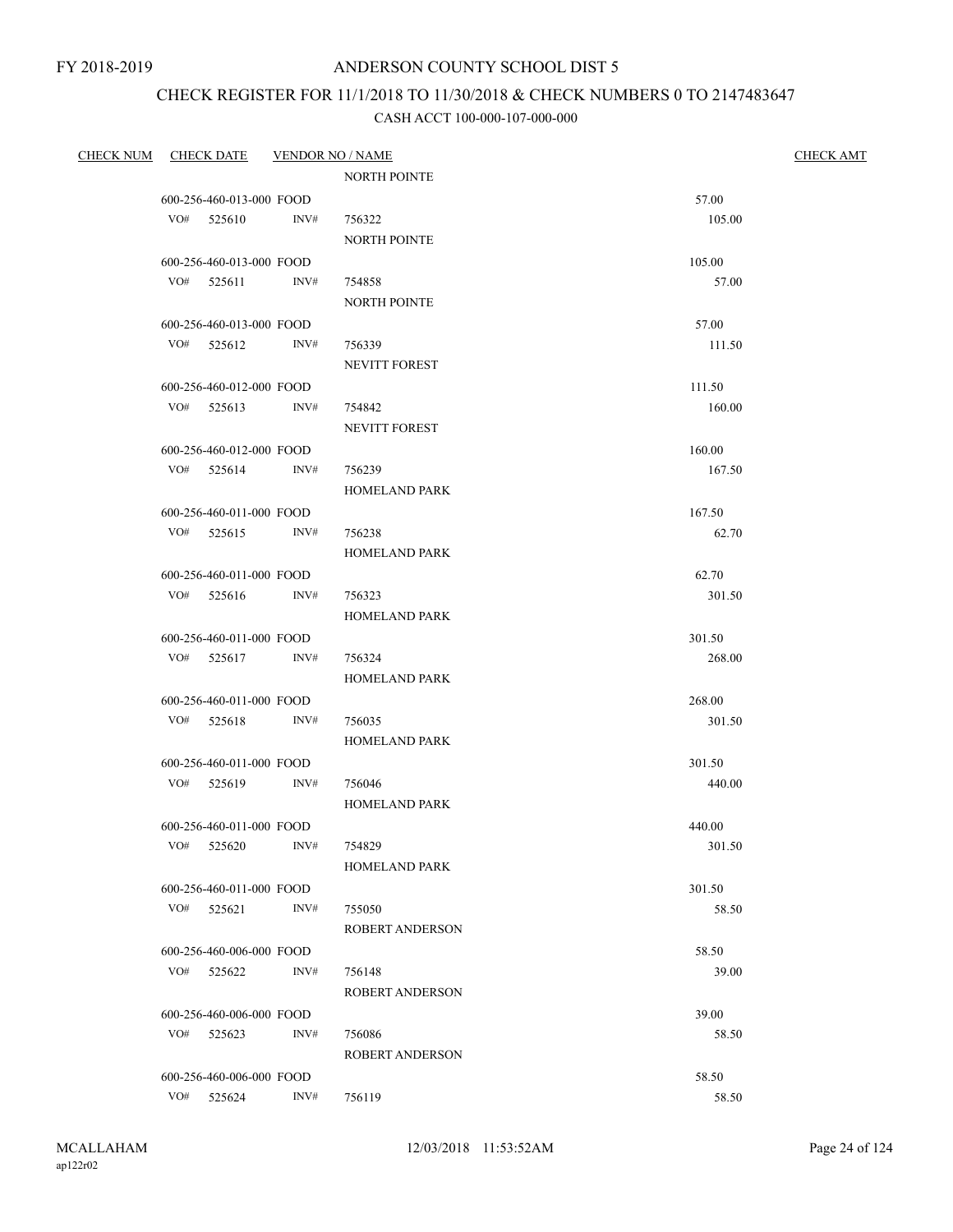FY 2018-2019

## ANDERSON COUNTY SCHOOL DIST 5

## CHECK REGISTER FOR 11/1/2018 TO 11/30/2018 & CHECK NUMBERS 0 TO 2147483647

|   | <b>CHECK NUM</b> |     | <b>CHECK DATE</b>        |                                   | <b>VENDOR NO / NAME</b>                                                                          |     |       |           | <b>CHECK AMT</b> |
|---|------------------|-----|--------------------------|-----------------------------------|--------------------------------------------------------------------------------------------------|-----|-------|-----------|------------------|
|   |                  |     |                          |                                   | <b>ROBERT ANDERSON</b>                                                                           |     |       |           |                  |
|   |                  |     | 600-256-460-006-000 FOOD |                                   |                                                                                                  |     |       | 58.50     |                  |
|   |                  | VO# | 525625                   | INV#                              | 756224                                                                                           |     |       | 58.50     |                  |
|   |                  |     |                          |                                   | ROBERT ANDERSON                                                                                  |     |       |           |                  |
|   |                  |     | 600-256-460-006-000 FOOD |                                   |                                                                                                  |     |       | 58.50     |                  |
|   |                  |     | VO# 525626               | INV#                              | 754989                                                                                           |     |       | 59.00     |                  |
|   |                  |     |                          |                                   | <b>MCCANTS</b>                                                                                   |     |       |           |                  |
|   |                  |     | 600-256-460-005-000 FOOD |                                   |                                                                                                  |     |       | 59.00     |                  |
|   |                  | VO# | 525627                   | INV#                              | 756321                                                                                           |     |       | 39.00     |                  |
|   |                  |     |                          |                                   | <b>WESTSIDE</b>                                                                                  |     |       |           |                  |
|   |                  |     | 600-256-460-003-000 FOOD |                                   |                                                                                                  |     |       | 39.00     |                  |
|   |                  | VO# | 525628                   | INV#                              | 756192                                                                                           |     |       | 19.50     |                  |
|   |                  |     |                          |                                   | TL HANNA                                                                                         |     |       |           |                  |
|   |                  |     | 600-256-460-002-000 FOOD |                                   |                                                                                                  |     |       | 19.50     |                  |
|   |                  |     | VO# 525629               | INV#                              | 756410                                                                                           |     |       | 372.00    |                  |
|   |                  |     |                          |                                   | TL HANNA                                                                                         |     |       |           |                  |
|   |                  |     | 600-256-460-002-000 FOOD |                                   |                                                                                                  |     |       | 372.00    |                  |
| * | 522235           |     | 11/14/2018               | 160602                            | CDW GOVERNMENT<br>75 REMITTANCE DRIVE SUITE 1515 ATT:                                            |     |       |           | 1,733.40         |
|   |                  |     |                          |                                   | ACCOUNTS RECEIVABLE CHICAGO, IL 60675-1515                                                       |     |       |           |                  |
|   |                  | VO# | 525635                   | INV#                              | PTV1521                                                                                          | PO# | 99832 | 1,733.40  |                  |
|   |                  |     |                          |                                   | <b>TECH SUPPLIES</b>                                                                             |     |       |           |                  |
|   |                  |     |                          |                                   | 100-266-314-000-000 REPAIRS TO EQUIPMENT                                                         |     |       | 1,733.40  |                  |
|   | 522236           |     | 11/14/2018               |                                   | 572600 CENERGISTIC, INC<br>DEPARTMENT 41160 PO BOX 650823 DALLAS, TX<br>75265                    |     |       |           | 24,400.00        |
|   |                  | VO# | 525495                   | INV#                              | 129555                                                                                           | PO# | 99295 | 24,400.00 |                  |
|   |                  |     |                          |                                   | DEC MGMT FEE                                                                                     |     |       |           |                  |
|   |                  |     |                          |                                   | 100-254-470-000-CEN CENERGISTIC CONTRACT                                                         |     |       | 24,400.00 |                  |
|   |                  |     |                          |                                   |                                                                                                  |     |       |           |                  |
|   | 522237           |     | 11/14/2018               | 566288                            | CES CITY ELECTRIC ACCTS<br>P.O. BOX 71465 ATT: ACCOUNTS RECEIVABLE<br>NORTH CHARLESTON, SC 29415 |     |       |           | 118.61           |
|   |                  | VO# | 525552                   | INV#                              | 141083<br><b>SUPPLIES</b>                                                                        |     |       | 72.55     |                  |
|   |                  |     |                          |                                   | 100-254-410-017-400 HVAC/ELECTRICAL/PLUMBING                                                     |     |       | 72.55     |                  |
|   |                  | VO# | 525553                   | INV#                              | 140889<br><b>SUPPLIES</b>                                                                        |     |       | 2.14      |                  |
|   |                  |     |                          | 100-254-410-000-400 HVAC SUPPLIES |                                                                                                  |     |       | 2.14      |                  |
|   |                  | VO# | 525554                   | INV#                              | 141040                                                                                           |     |       | 43.92     |                  |
|   |                  |     |                          |                                   | <b>SUPPLIES</b>                                                                                  |     |       |           |                  |
|   |                  |     |                          |                                   | 100-254-410-000-001 MAINT. SUPPLIES-STRUCTURES                                                   |     |       | 43.92     |                  |
|   | 522238           |     | 11/14/2018               | 575657                            | CHAMBERS, ANTASIA**<br>131 EDGEWATER DR ANDERSON, SC 29626                                       |     |       |           | 105.00           |
|   |                  | VO# | 525416                   | INV#                              | <b>WESTSIDE</b>                                                                                  |     |       | 105.00    |                  |
|   |                  |     |                          |                                   |                                                                                                  |     |       |           |                  |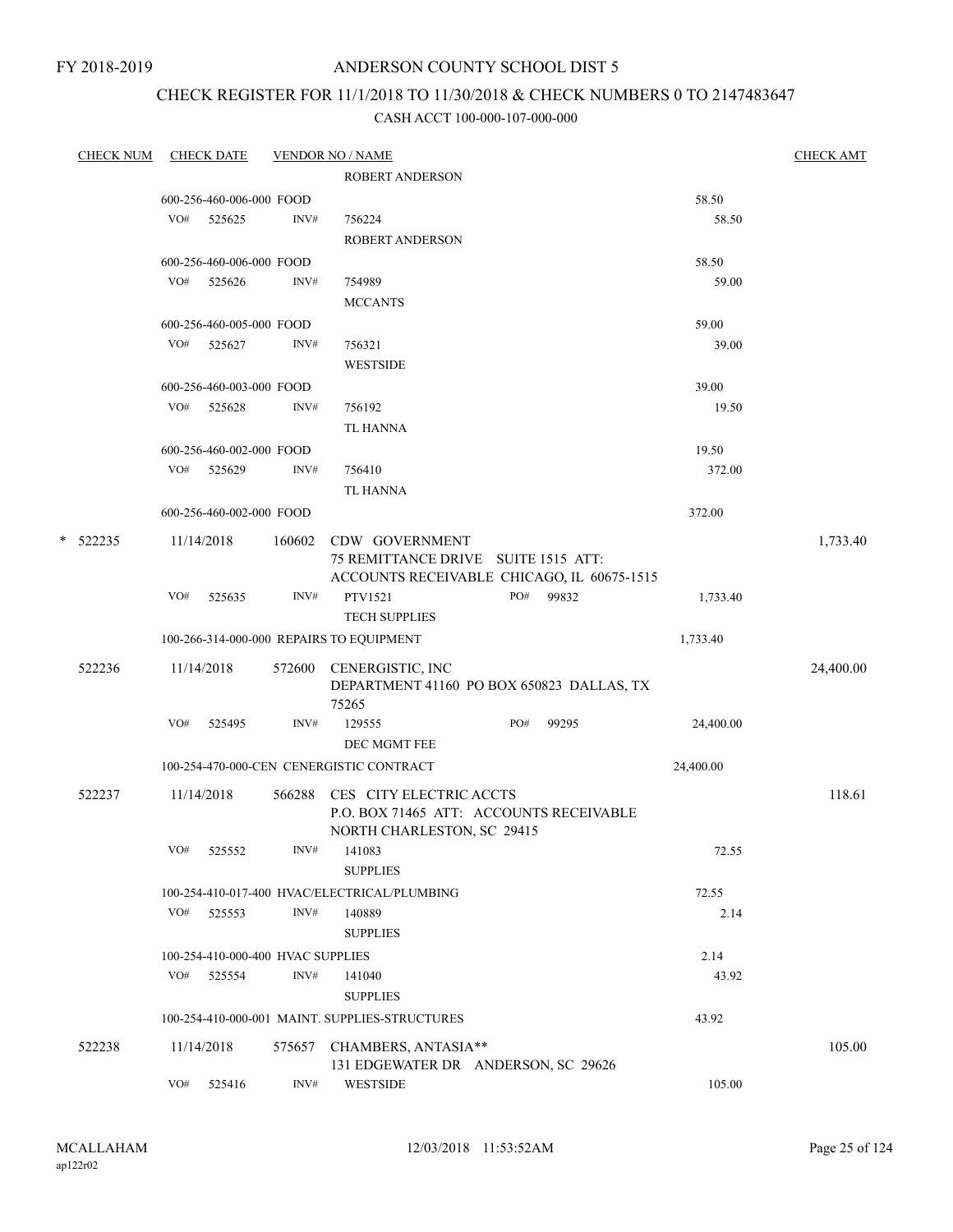## CHECK REGISTER FOR 11/1/2018 TO 11/30/2018 & CHECK NUMBERS 0 TO 2147483647

| <b>CHECK NUM</b> | <b>CHECK DATE</b> |                          |                               | <b>VENDOR NO / NAME</b>                                                                                                        |     |                     |          | <b>CHECK AMT</b> |
|------------------|-------------------|--------------------------|-------------------------------|--------------------------------------------------------------------------------------------------------------------------------|-----|---------------------|----------|------------------|
|                  |                   |                          |                               | 2018 VIDEO TEAM                                                                                                                |     |                     |          |                  |
|                  |                   |                          | 100-271-112-003-000 SALARIES  |                                                                                                                                |     |                     | 105.00   |                  |
| 522239           | 11/14/2018        |                          |                               | 575659 CHARPING, RICHARD**<br>1811 D EDGEWOOD AVE ANDERSON, SC 29625                                                           |     |                     |          | 175.00           |
|                  | VO#               | 525414                   | INV#                          | <b>WESTSIDE</b><br>2018 VIDEO TEAM                                                                                             |     |                     | 175.00   |                  |
|                  |                   |                          | 100-271-112-003-000 SALARIES  |                                                                                                                                |     |                     | 175.00   |                  |
| 522240           | 11/14/2018        |                          | 568558                        | <b>CHARTER COMMUNICATIONS</b><br>PO BOX 742614 ATT: ACCOUNTS RECEIVABLE<br>CINCINNATI, OH 45274-2614                           |     |                     |          | 233.88           |
|                  | VO#               | 525636                   | INV#                          | 663728102618<br><b>SERVICES</b>                                                                                                |     |                     | 138.90   |                  |
|                  |                   |                          | 100-266-340-000-000 TELEPHONE |                                                                                                                                |     |                     | 138.90   |                  |
|                  | VO#               | 525637                   | INV#                          | 672778102618<br><b>SERVICES</b>                                                                                                |     |                     | 94.98    |                  |
|                  |                   |                          | 100-266-340-000-000 TELEPHONE |                                                                                                                                |     |                     | 94.98    |                  |
| 522241           | 11/14/2018        |                          |                               | 573587 CLASS A PRODUCTS<br>PO BOX 670493 NORTHFIELD, OH 44067                                                                  |     |                     |          | 116.35           |
|                  | VO#               | 525496                   | INV#                          | 727<br><b>SUPPLIES</b>                                                                                                         | PO# | 99825               | 116.35   |                  |
|                  |                   |                          | 100-115-410-001-000 SUPPLIES  |                                                                                                                                |     |                     | 116.35   |                  |
| 522242           | 11/14/2018        |                          |                               | 571072 CLEMSON UNIV-ACCOUNTS RECEIVABLE<br>ADMINISTRATIVE SERVICES BUILDING 108 SILAS<br>N PEARMAN BOULEVARD CLEMSON, SC 29634 |     |                     |          | 5,100.00         |
|                  | VO#               | 525638                   | INV#                          | W5127348578<br><b>FALL 2018</b>                                                                                                | PO# | 99874               | 5,100.00 |                  |
|                  |                   |                          |                               | 100-224-312-000-000 STAFF DEV. - PURCHASED SERVICES                                                                            |     |                     | 2,550.00 |                  |
|                  |                   |                          |                               | 267-224-312-000-P11 CONTRACT TECHNOLOGY/MINI GRANT                                                                             |     |                     | 2,550.00 |                  |
| 522243           | 11/14/2018        |                          | 574613                        | COCA-COLA BOTTLING CO CONSOLIDATED<br>PO BOX 603542 CHARLOTTE, NC 28260-3542                                                   |     |                     |          | 4,191.73         |
|                  | VO#               | 525639                   | INV#                          | <b>WESTSIDE</b><br>CUST #601242876                                                                                             |     |                     | 2,523.06 |                  |
|                  |                   | 600-256-460-003-000 FOOD |                               |                                                                                                                                |     |                     | 2,523.06 |                  |
|                  | VO#               | 525640                   | INV#                          | TL HANNA<br>CUST# 601242878                                                                                                    |     |                     | 1,668.67 |                  |
|                  |                   | 600-256-460-002-000 FOOD |                               |                                                                                                                                |     |                     | 1,668.67 |                  |
| 522244           | 11/14/2018        |                          | 569704                        | CONVERGED NETWORKS, LLC<br>2 STILL SHADOW DRIVE<br>ACCOUNTS RECEIVABLE CHARLESTON, SC 29414                                    |     | <b>SUITE G ATT:</b> |          | 191.53           |
|                  | VO#               | 525641                   | INV#                          | 7343<br><b>SUPPLIES</b>                                                                                                        | PO# | 99214               | 82.39    |                  |
|                  |                   |                          |                               | 100-266-314-000-000 REPAIRS TO EQUIPMENT                                                                                       |     |                     | 82.39    |                  |
|                  | VO#               | 525642                   | INV#                          | 7342<br><b>SUPPLIES</b>                                                                                                        | PO# | 99662               | 109.14   |                  |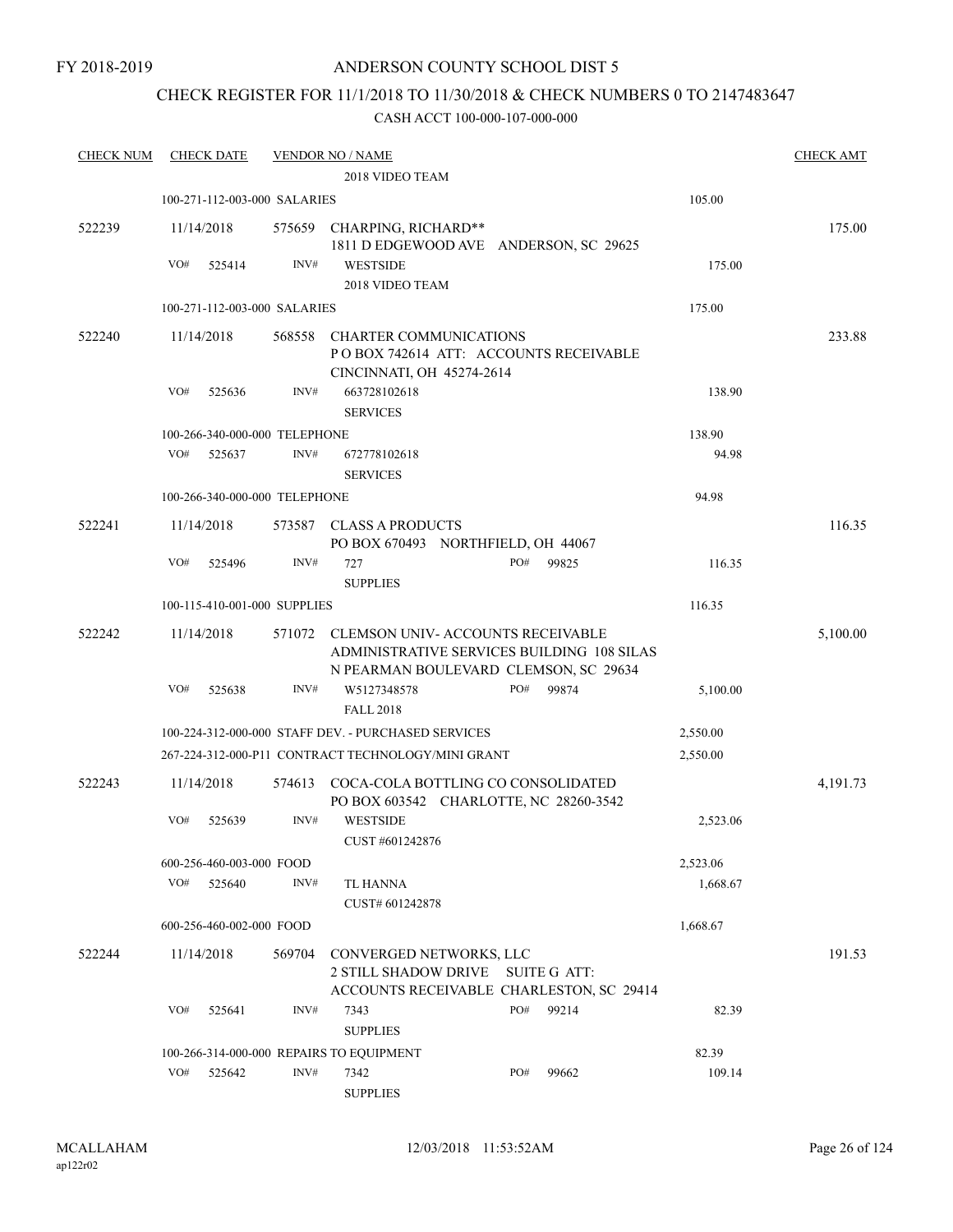# CHECK REGISTER FOR 11/1/2018 TO 11/30/2018 & CHECK NUMBERS 0 TO 2147483647

| <b>CHECK NUM</b> |            |     | <b>CHECK DATE</b><br>100-113-410-006-000 SUPPLIES |        | <b>VENDOR NO / NAME</b>                                                               | <b>CHECK AMT</b><br>109.14 |              |
|------------------|------------|-----|---------------------------------------------------|--------|---------------------------------------------------------------------------------------|----------------------------|--------------|
|                  | 522245     |     | 11/14/2018                                        | 574891 | CROSS COUNTRY TOURS, INC<br>2460 WHITESTONE GLENDALE RD<br>SPARTANBURG, SC 29302      |                            | 4,700.00     |
|                  |            | VO# | 525643                                            | INV#   | 24139<br><b>CALHOUN ELEM</b>                                                          | 4,700.00                   |              |
|                  |            |     |                                                   |        | 714-271-660-014-355 FIELD TRIPS GRADE 5 EXPENSE                                       | 4,700.00                   |              |
|                  | 522246     |     | 11/14/2018                                        |        | 574255 CUSTOM SIGNS & GRAPHICS, INC<br>4 EAST BUTLER RD MAULDIN, SC 29662             |                            | 314.53       |
|                  |            | VO# | 525644                                            | INV#   | 6452<br><b>CALHOUN ELEM</b>                                                           | 314.53                     |              |
|                  |            |     |                                                   |        | 714-271-660-014-310 RUNNING CLUB EXPENSE                                              | 314.53                     |              |
|                  | 522247     |     | 11/14/2018                                        | 572257 | <b>DAIKIN APPLIED</b><br>24827 NETWORK PLACE CHICAGO, IL 60673                        |                            | 1,215.68     |
|                  |            | VO# | 525543                                            | INV#   | 3200230<br><b>NEVITT FOREST</b>                                                       | 1,215.68                   |              |
|                  |            |     |                                                   |        | 100-254-410-012-400 HVAC/ELECTRICAL/PLUMBING                                          | 1,215.68                   |              |
| *                | 522251     |     | 11/14/2018                                        | 226925 | EMPIRE MUSIC CO LTD<br>POBOX 98 ATT: ACCOUNTS RECEIVABLE<br>BELLINGHAM, WA 98227-0098 |                            | 532.40       |
|                  |            | VO# | 525645                                            | INV#   | 0472706<br><b>MCLEES ELEM</b>                                                         | 532.40                     |              |
|                  |            |     |                                                   |        | 708-271-660-008-335 CHORUS CLUB EXPENSE                                               | 532.40                     |              |
|                  | 522252     |     | 11/14/2018                                        | 575663 | EVANS, KENDRICK**<br>3620 WHITEHALL RD., LOT 23 ANDERSON, SC<br>29626                 |                            | 140.00       |
|                  |            | VO# | 525410                                            | INV#   | <b>WESTSIDE</b><br>2018 VIDEO TEAM                                                    | 140.00                     |              |
|                  |            |     | 100-271-112-003-000 SALARIES                      |        |                                                                                       | 140.00                     |              |
| *                | 522254     |     | 11/14/2018                                        | 241285 | FUNK, JOHN W.**<br>721 N. BURTON RD. LANDRUM, SC 29356                                |                            | 153.90       |
|                  |            | VO# | 525433                                            | INV#   | 10/26 WHS<br>FOOTBALL OFFICIAL                                                        | 153.90                     |              |
|                  |            |     |                                                   |        | 100-271-312-003-000 ADDITIONAL SECURITY                                               | 153.90                     |              |
|                  | * 522259   |     | 11/14/2018                                        | 575577 | GOWAN, GLENN**<br>309 MATCHLICK COMMONS SPARTANBURG, SC<br>29302                      |                            | 159.30       |
|                  |            | VO# | 525436                                            | INV#   | 10/26 WHS<br>FOOTBALL OFFICIAL                                                        | 159.30                     |              |
|                  |            |     |                                                   |        | 100-271-312-003-000 ADDITIONAL SECURITY                                               | 159.30                     |              |
|                  | $*$ 522263 |     | 11/14/2018                                        | 574572 | HG REYNOLDS COMPANY INC<br>113 CONTRACT DRIVE AIKEN, SC 29801                         |                            | 1,975,465.01 |
|                  |            | VO# | 525652                                            | INV#   | APP <sub>17</sub><br>PROJ# 5-5124                                                     | 1,975,465.01               |              |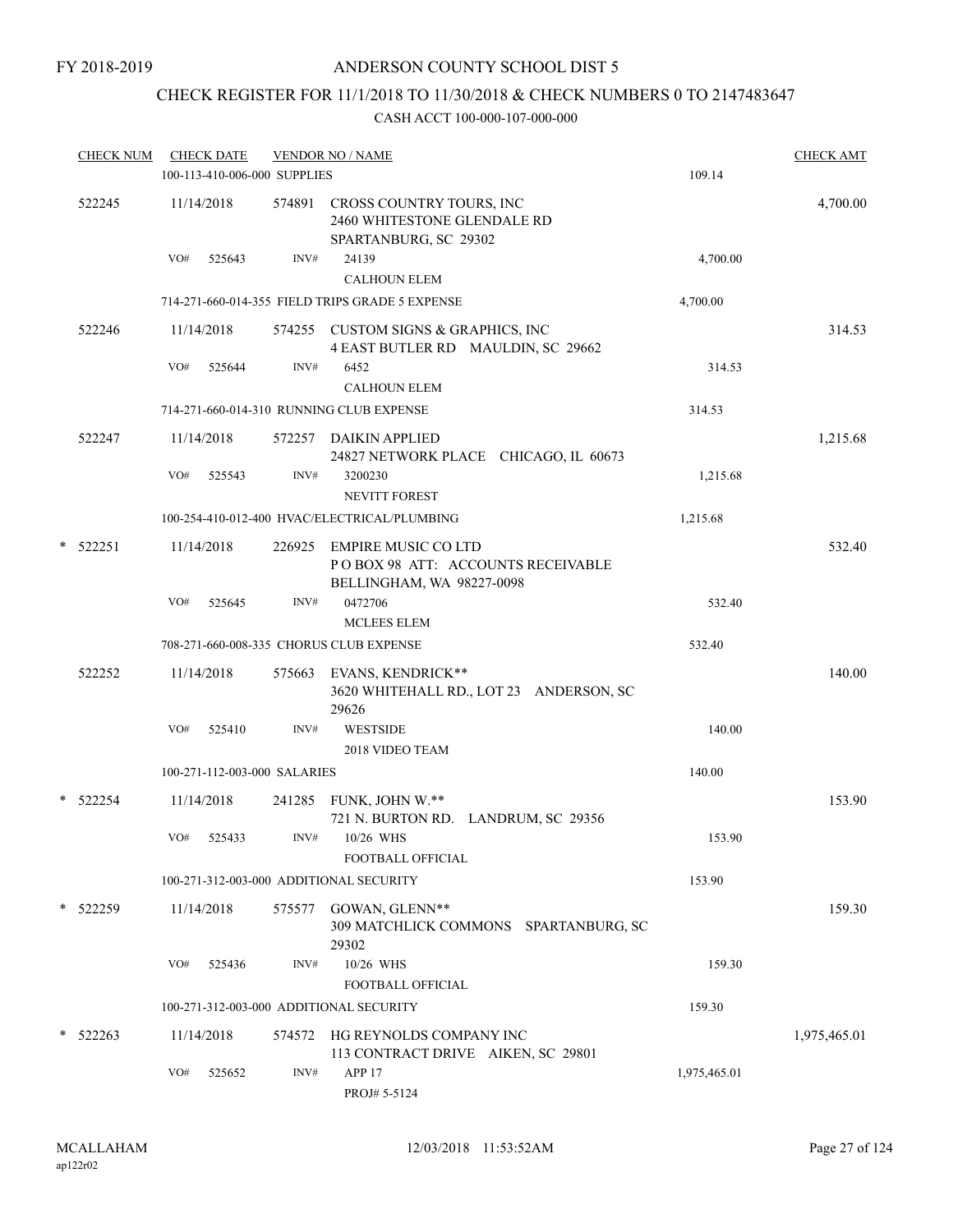## CHECK REGISTER FOR 11/1/2018 TO 11/30/2018 & CHECK NUMBERS 0 TO 2147483647

| 515-253-520-031-CAR CAREER CENTER<br>$*$ 522265<br>11/14/2018<br>575582 INVENTORY TRADING COMPANY<br>X-GRAIN SPORTSWEAR PO BOX 47 PEOSTA, IA<br>52068<br>VO#<br>INV#<br>77465<br>525653<br>132.00<br><b>MCCANTS</b><br>705-271-660-005-682 VOLLEYBALL EXPENSE<br>132.00<br>522266<br>571483 ISOM ELECTRIC, LLC<br>11/14/2018<br>3300-D N. MAIN STREET PMB 325 ANDERSON, SC<br>29621<br>8311<br>VO#<br>525522<br>INV#<br>1,100.00<br><b>CALHOUN ELEM</b><br>600-256-323-014-000 REPAIRS TO EQUIPMENT<br>1,100.00<br>VO#<br>525535<br>INV#<br>8312<br>1,050.00<br><b>MCCANTS</b><br>1,050.00<br>600-256-323-005-000 REPAIRS TO EQUIPMENT<br>* 522270<br>11/14/2018<br>575662 JONES, MASON**<br>604 REGENCY CIRCLE ANDERSON, SC 29625<br>VO#<br>INV#<br>525411<br><b>WESTSIDE</b><br>315.00<br>2018 VIDEO TEAM<br>100-271-112-003-000 SALARIES<br>315.00<br>522271<br>575674 KNIGHT, BRITTANI**<br>11/14/2018<br>2106 RUSH ST ANDERSON, SC 29621<br>INV#<br>VO#<br><b>TL HANNA</b><br>142.50<br>525437<br>VOLLEYBALL<br>100-271-312-002-000 ADDITIONAL SECURITY<br>142.50<br>$*$ 522274<br>11/14/2018<br>575673 L & W SUPPLY CORPORATION<br>PO BOX 415421 BOSTON, MA 02241-5421<br>VO#<br>INV#<br>525534<br>240262758<br>460.65<br><b>SUPPLIES</b><br>100-254-410-006-001 SUPPLIES - MAINTENANCE<br>153.55<br>100-254-410-020-001 SUPPLIES - MAINTENANCE<br>153.55<br>100-254-410-021-001 SUPPLIES - MAINTENANCE<br>153.55<br>522275<br>11/14/2018<br>M3V DATA MANAGEMENT<br>575675<br>11925 E. 65th ST. INDIANAPOLIS, IN 46236<br>VO#<br>525504<br>INV#<br>3453<br>PO#<br>99875<br>1,398.00<br><b>SDS EXPLORER</b><br>100-252-410-000-INS INSURANCE GRANT<br>1,398.00<br>522276<br>11/14/2018<br>568647<br>MANSFIELD OIL COMPANY<br>PO BOX 733706 DALLAS, TX 75373-3706<br>VO#<br>INV#<br>ACCT #15951<br>525658<br>5,574.61<br><b>FUEL - OCT 2018</b><br>100-254-411-000-001 GASOLINE | <b>CHECK NUM</b> | <b>CHECK DATE</b> | <b>VENDOR NO / NAME</b> | 1,975,465.01 | <b>CHECK AMT</b> |
|-------------------------------------------------------------------------------------------------------------------------------------------------------------------------------------------------------------------------------------------------------------------------------------------------------------------------------------------------------------------------------------------------------------------------------------------------------------------------------------------------------------------------------------------------------------------------------------------------------------------------------------------------------------------------------------------------------------------------------------------------------------------------------------------------------------------------------------------------------------------------------------------------------------------------------------------------------------------------------------------------------------------------------------------------------------------------------------------------------------------------------------------------------------------------------------------------------------------------------------------------------------------------------------------------------------------------------------------------------------------------------------------------------------------------------------------------------------------------------------------------------------------------------------------------------------------------------------------------------------------------------------------------------------------------------------------------------------------------------------------------------------------------------------------------------------------------------------------------------------------------------------|------------------|-------------------|-------------------------|--------------|------------------|
|                                                                                                                                                                                                                                                                                                                                                                                                                                                                                                                                                                                                                                                                                                                                                                                                                                                                                                                                                                                                                                                                                                                                                                                                                                                                                                                                                                                                                                                                                                                                                                                                                                                                                                                                                                                                                                                                                     |                  |                   |                         |              |                  |
|                                                                                                                                                                                                                                                                                                                                                                                                                                                                                                                                                                                                                                                                                                                                                                                                                                                                                                                                                                                                                                                                                                                                                                                                                                                                                                                                                                                                                                                                                                                                                                                                                                                                                                                                                                                                                                                                                     |                  |                   |                         |              | 132.00           |
|                                                                                                                                                                                                                                                                                                                                                                                                                                                                                                                                                                                                                                                                                                                                                                                                                                                                                                                                                                                                                                                                                                                                                                                                                                                                                                                                                                                                                                                                                                                                                                                                                                                                                                                                                                                                                                                                                     |                  |                   |                         |              |                  |
|                                                                                                                                                                                                                                                                                                                                                                                                                                                                                                                                                                                                                                                                                                                                                                                                                                                                                                                                                                                                                                                                                                                                                                                                                                                                                                                                                                                                                                                                                                                                                                                                                                                                                                                                                                                                                                                                                     |                  |                   |                         |              |                  |
|                                                                                                                                                                                                                                                                                                                                                                                                                                                                                                                                                                                                                                                                                                                                                                                                                                                                                                                                                                                                                                                                                                                                                                                                                                                                                                                                                                                                                                                                                                                                                                                                                                                                                                                                                                                                                                                                                     |                  |                   |                         |              | 2,150.00         |
|                                                                                                                                                                                                                                                                                                                                                                                                                                                                                                                                                                                                                                                                                                                                                                                                                                                                                                                                                                                                                                                                                                                                                                                                                                                                                                                                                                                                                                                                                                                                                                                                                                                                                                                                                                                                                                                                                     |                  |                   |                         |              |                  |
|                                                                                                                                                                                                                                                                                                                                                                                                                                                                                                                                                                                                                                                                                                                                                                                                                                                                                                                                                                                                                                                                                                                                                                                                                                                                                                                                                                                                                                                                                                                                                                                                                                                                                                                                                                                                                                                                                     |                  |                   |                         |              |                  |
|                                                                                                                                                                                                                                                                                                                                                                                                                                                                                                                                                                                                                                                                                                                                                                                                                                                                                                                                                                                                                                                                                                                                                                                                                                                                                                                                                                                                                                                                                                                                                                                                                                                                                                                                                                                                                                                                                     |                  |                   |                         |              |                  |
|                                                                                                                                                                                                                                                                                                                                                                                                                                                                                                                                                                                                                                                                                                                                                                                                                                                                                                                                                                                                                                                                                                                                                                                                                                                                                                                                                                                                                                                                                                                                                                                                                                                                                                                                                                                                                                                                                     |                  |                   |                         |              |                  |
|                                                                                                                                                                                                                                                                                                                                                                                                                                                                                                                                                                                                                                                                                                                                                                                                                                                                                                                                                                                                                                                                                                                                                                                                                                                                                                                                                                                                                                                                                                                                                                                                                                                                                                                                                                                                                                                                                     |                  |                   |                         |              |                  |
|                                                                                                                                                                                                                                                                                                                                                                                                                                                                                                                                                                                                                                                                                                                                                                                                                                                                                                                                                                                                                                                                                                                                                                                                                                                                                                                                                                                                                                                                                                                                                                                                                                                                                                                                                                                                                                                                                     |                  |                   |                         |              | 315.00           |
|                                                                                                                                                                                                                                                                                                                                                                                                                                                                                                                                                                                                                                                                                                                                                                                                                                                                                                                                                                                                                                                                                                                                                                                                                                                                                                                                                                                                                                                                                                                                                                                                                                                                                                                                                                                                                                                                                     |                  |                   |                         |              |                  |
|                                                                                                                                                                                                                                                                                                                                                                                                                                                                                                                                                                                                                                                                                                                                                                                                                                                                                                                                                                                                                                                                                                                                                                                                                                                                                                                                                                                                                                                                                                                                                                                                                                                                                                                                                                                                                                                                                     |                  |                   |                         |              |                  |
|                                                                                                                                                                                                                                                                                                                                                                                                                                                                                                                                                                                                                                                                                                                                                                                                                                                                                                                                                                                                                                                                                                                                                                                                                                                                                                                                                                                                                                                                                                                                                                                                                                                                                                                                                                                                                                                                                     |                  |                   |                         |              | 142.50           |
|                                                                                                                                                                                                                                                                                                                                                                                                                                                                                                                                                                                                                                                                                                                                                                                                                                                                                                                                                                                                                                                                                                                                                                                                                                                                                                                                                                                                                                                                                                                                                                                                                                                                                                                                                                                                                                                                                     |                  |                   |                         |              |                  |
|                                                                                                                                                                                                                                                                                                                                                                                                                                                                                                                                                                                                                                                                                                                                                                                                                                                                                                                                                                                                                                                                                                                                                                                                                                                                                                                                                                                                                                                                                                                                                                                                                                                                                                                                                                                                                                                                                     |                  |                   |                         |              |                  |
|                                                                                                                                                                                                                                                                                                                                                                                                                                                                                                                                                                                                                                                                                                                                                                                                                                                                                                                                                                                                                                                                                                                                                                                                                                                                                                                                                                                                                                                                                                                                                                                                                                                                                                                                                                                                                                                                                     |                  |                   |                         |              |                  |
|                                                                                                                                                                                                                                                                                                                                                                                                                                                                                                                                                                                                                                                                                                                                                                                                                                                                                                                                                                                                                                                                                                                                                                                                                                                                                                                                                                                                                                                                                                                                                                                                                                                                                                                                                                                                                                                                                     |                  |                   |                         |              | 460.65           |
|                                                                                                                                                                                                                                                                                                                                                                                                                                                                                                                                                                                                                                                                                                                                                                                                                                                                                                                                                                                                                                                                                                                                                                                                                                                                                                                                                                                                                                                                                                                                                                                                                                                                                                                                                                                                                                                                                     |                  |                   |                         |              |                  |
|                                                                                                                                                                                                                                                                                                                                                                                                                                                                                                                                                                                                                                                                                                                                                                                                                                                                                                                                                                                                                                                                                                                                                                                                                                                                                                                                                                                                                                                                                                                                                                                                                                                                                                                                                                                                                                                                                     |                  |                   |                         |              |                  |
|                                                                                                                                                                                                                                                                                                                                                                                                                                                                                                                                                                                                                                                                                                                                                                                                                                                                                                                                                                                                                                                                                                                                                                                                                                                                                                                                                                                                                                                                                                                                                                                                                                                                                                                                                                                                                                                                                     |                  |                   |                         |              |                  |
|                                                                                                                                                                                                                                                                                                                                                                                                                                                                                                                                                                                                                                                                                                                                                                                                                                                                                                                                                                                                                                                                                                                                                                                                                                                                                                                                                                                                                                                                                                                                                                                                                                                                                                                                                                                                                                                                                     |                  |                   |                         |              |                  |
|                                                                                                                                                                                                                                                                                                                                                                                                                                                                                                                                                                                                                                                                                                                                                                                                                                                                                                                                                                                                                                                                                                                                                                                                                                                                                                                                                                                                                                                                                                                                                                                                                                                                                                                                                                                                                                                                                     |                  |                   |                         |              | 1,398.00         |
|                                                                                                                                                                                                                                                                                                                                                                                                                                                                                                                                                                                                                                                                                                                                                                                                                                                                                                                                                                                                                                                                                                                                                                                                                                                                                                                                                                                                                                                                                                                                                                                                                                                                                                                                                                                                                                                                                     |                  |                   |                         |              |                  |
|                                                                                                                                                                                                                                                                                                                                                                                                                                                                                                                                                                                                                                                                                                                                                                                                                                                                                                                                                                                                                                                                                                                                                                                                                                                                                                                                                                                                                                                                                                                                                                                                                                                                                                                                                                                                                                                                                     |                  |                   |                         |              |                  |
|                                                                                                                                                                                                                                                                                                                                                                                                                                                                                                                                                                                                                                                                                                                                                                                                                                                                                                                                                                                                                                                                                                                                                                                                                                                                                                                                                                                                                                                                                                                                                                                                                                                                                                                                                                                                                                                                                     |                  |                   |                         |              | 5,574.61         |
|                                                                                                                                                                                                                                                                                                                                                                                                                                                                                                                                                                                                                                                                                                                                                                                                                                                                                                                                                                                                                                                                                                                                                                                                                                                                                                                                                                                                                                                                                                                                                                                                                                                                                                                                                                                                                                                                                     |                  |                   |                         |              |                  |
|                                                                                                                                                                                                                                                                                                                                                                                                                                                                                                                                                                                                                                                                                                                                                                                                                                                                                                                                                                                                                                                                                                                                                                                                                                                                                                                                                                                                                                                                                                                                                                                                                                                                                                                                                                                                                                                                                     |                  |                   |                         | 5,276.68     |                  |
| 197.37<br>100-255-411-000-000 GASOLINE                                                                                                                                                                                                                                                                                                                                                                                                                                                                                                                                                                                                                                                                                                                                                                                                                                                                                                                                                                                                                                                                                                                                                                                                                                                                                                                                                                                                                                                                                                                                                                                                                                                                                                                                                                                                                                              |                  |                   |                         |              |                  |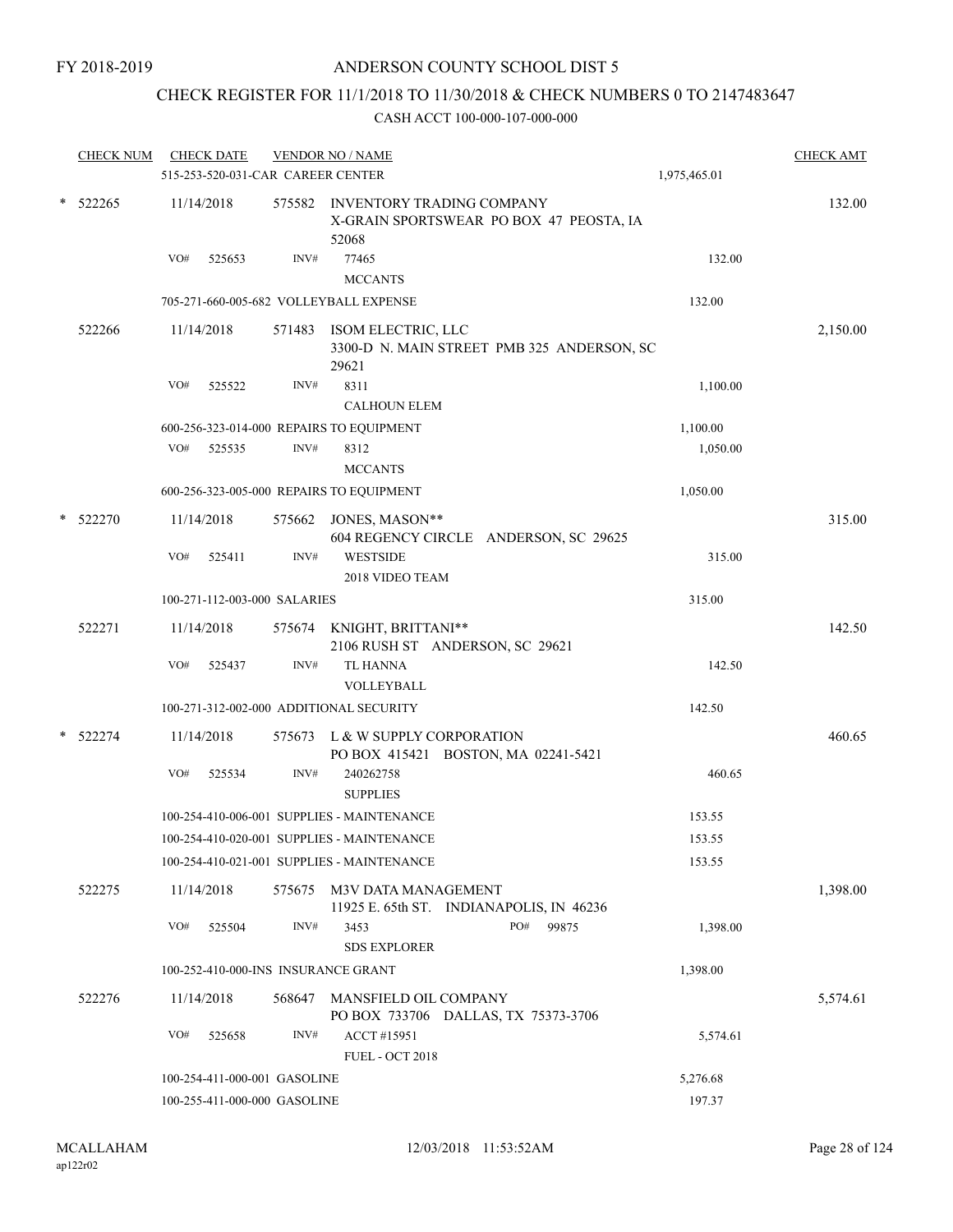## CHECK REGISTER FOR 11/1/2018 TO 11/30/2018 & CHECK NUMBERS 0 TO 2147483647

|   | <b>CHECK NUM</b> |     | <b>CHECK DATE</b>                 |        | <b>VENDOR NO / NAME</b>                                                                              |              |                 | <b>CHECK AMT</b> |
|---|------------------|-----|-----------------------------------|--------|------------------------------------------------------------------------------------------------------|--------------|-----------------|------------------|
|   |                  |     | 600-256-690-000-000 OTHER OBJECTS |        |                                                                                                      |              | 100.56          |                  |
|   | 522277           |     | 11/14/2018                        |        | 575656 MARTIN, REGAN**<br>412 NORMAN ST ANDERSON, SC 29625                                           |              |                 | 140.00           |
|   |                  | VO# | 525417                            | INV#   | <b>WESTSIDE</b><br>2018 VIDEO TEAM                                                                   |              | 140.00          |                  |
|   |                  |     | 100-271-112-003-000 SALARIES      |        |                                                                                                      |              | 140.00          |                  |
|   | 522278           |     | 11/14/2018                        | 574929 | MASTERYCONNECT, INC<br>175 WEST 200 SOUTH SUITE 1000 SALT LAKE<br>CITY, UT 84101                     |              |                 | 21,000.00        |
|   |                  | VO# | 525500                            | INV#   | 100988<br><b>GLENVIEW MS</b>                                                                         | PO#<br>99845 | 21,000.00       |                  |
|   |                  |     |                                   |        | 311-224-312-020-000 PURCHASED SERVICES                                                               |              | 21,000.00       |                  |
|   | 522279           |     | 11/14/2018                        |        | 563895 MCCURRY, J MIKE.^^<br>530 MCCURRY DRIVE WALHALLA, SC 29691                                    |              |                 | 121.50           |
|   |                  | VO# | 525434                            | INV#   | 10/26 WHS<br>FOOTBALL OFFICIAL                                                                       |              | 121.50          |                  |
|   |                  |     |                                   |        | 100-271-312-003-000 ADDITIONAL SECURITY                                                              |              | 121.50          |                  |
|   | 522280           |     | 11/14/2018                        | 358500 | <b>MINUTEMAN PRESS</b><br>3308 NORTH MAIN STREET ATT: ACCOUNTS<br>RECEIVABLE ANDERSON, SC 29621-4108 |              |                 | 131.12           |
|   |                  | VO# | 525503                            | INV#   | 85081<br><b>ROBERT ANDERSON</b>                                                                      |              | 131.12          |                  |
|   |                  |     | 100-113-410-006-000 SUPPLIES      |        |                                                                                                      |              | 131.12          |                  |
|   | $*$ 522283       |     | 11/14/2018                        | 575672 | NIELSEN KELLERMAN CO<br>21 CREEK CIRCLE BOOTHWYN, PA 19061                                           |              |                 | 305.60           |
|   |                  | VO# | 525660                            | INV#   | ORD #0163248<br><b>TL HANNA</b>                                                                      |              | 305.60          |                  |
|   |                  |     | 100-271-410-002-000 SUPPLIES      |        |                                                                                                      |              | 305.60          |                  |
|   | 522284           |     | 11/14/2018                        | 575666 | NIMMONS, KHAYLIE**<br>300 LONG FOREST CIRCLE ANDERSON, SC 29625                                      |              |                 | 140.00           |
|   |                  | VO# | 525407                            | INV#   | <b>WESTSIDE</b><br>2018 VIDEO TEAM                                                                   |              | 140.00          |                  |
|   |                  |     | 100-271-112-003-000 SALARIES      |        |                                                                                                      |              | 140.00          |                  |
|   | 522285           |     | 11/14/2018                        | 563478 | NORFOLK WIRE & ELECTRONICS<br>PO BOX 890608 ATT: ACCOUNTS RECEIVABLE<br>CHARLOTTE, NC 28289-0608     |              |                 | 343.95           |
|   |                  | VO# | 525661                            | INV#   | 2460066<br>2486449                                                                                   | 99190<br>PO# | 343.95          |                  |
|   |                  |     |                                   |        | 100-266-314-000-000 REPAIRS TO EQUIPMENT<br>100-266-314-000-000 REPAIRS TO EQUIPMENT                 |              | 274.74<br>69.21 |                  |
| * | 522287           |     | 11/14/2018                        | 389900 | OFFICE DEPOT<br>POBOX 1413 CHARLOTTE, NC 28201-1413                                                  |              |                 | 569.02           |
|   |                  | VO# | 525533                            | INV#   | 2239843662<br><b>SUPPLIES</b>                                                                        |              | 117.18          |                  |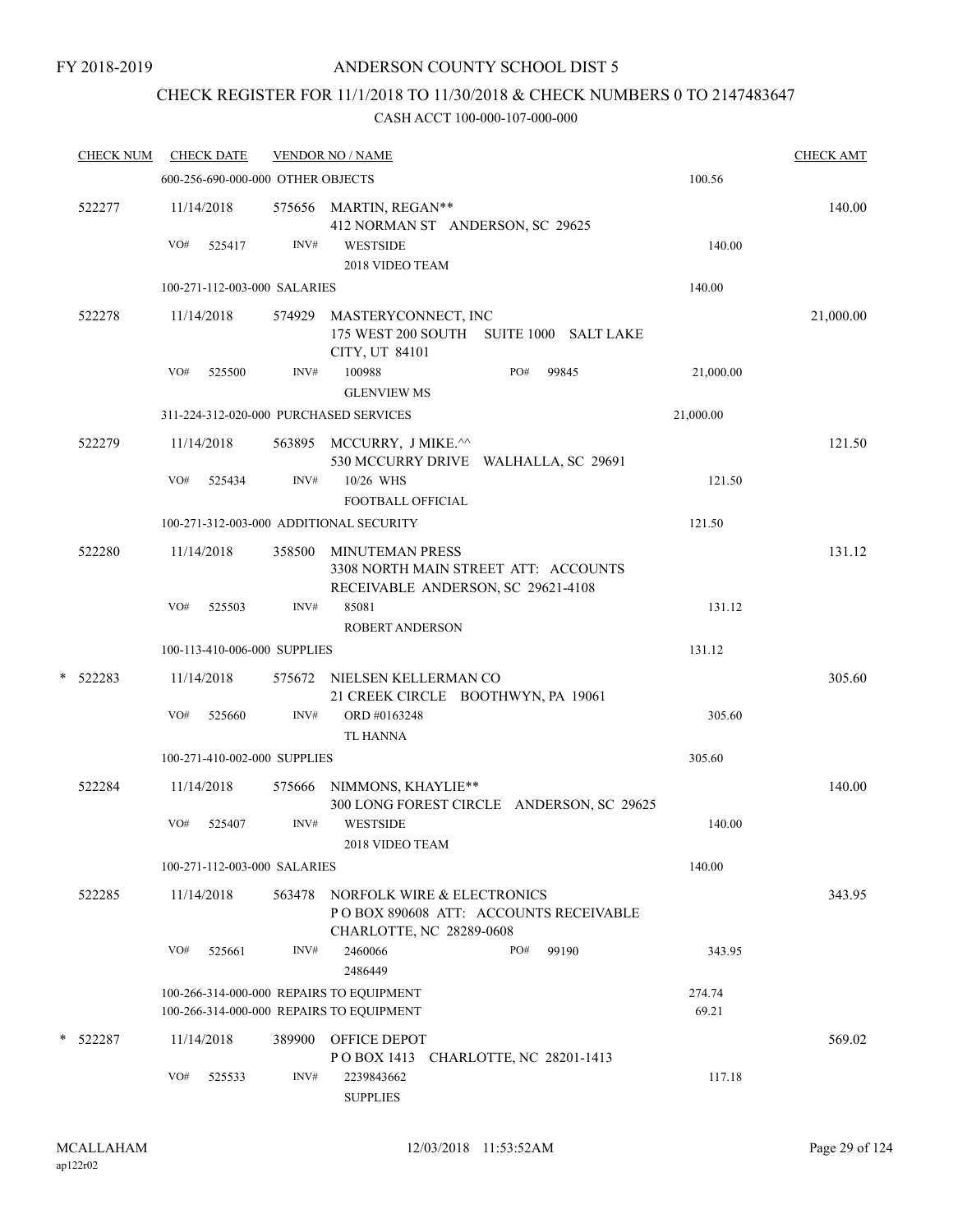# CHECK REGISTER FOR 11/1/2018 TO 11/30/2018 & CHECK NUMBERS 0 TO 2147483647

|        | <b>CHECK NUM</b> |     | <b>CHECK DATE</b>                         |        | <b>VENDOR NO / NAME</b>                                                                                 |     |       |        | <b>CHECK AMT</b> |
|--------|------------------|-----|-------------------------------------------|--------|---------------------------------------------------------------------------------------------------------|-----|-------|--------|------------------|
|        |                  |     |                                           |        | 100-254-410-000-055 OFFICE SUPPLIES & FURNITURE                                                         |     |       | 117.18 |                  |
|        |                  | VO# | 525663                                    | INV#   | 215494154001<br><b>SUPPLIES</b>                                                                         | PO# | 99709 | 451.84 |                  |
|        |                  |     |                                           |        | 329-115-410-001-000 SUPPLIES-STATE EQUIPMENT                                                            |     |       | 451.84 |                  |
|        | 522289           |     | 11/14/2018                                |        | 575665 POLIK, MAJESTI**<br>1023 STONEHAM CIRCLE ANDERSON, SC 29626                                      |     |       |        | 175.00           |
|        |                  | VO# | 525408                                    | INV#   | <b>WESTSIDE</b><br>2018 VIDEO TEAM                                                                      |     |       | 175.00 |                  |
|        |                  |     | 100-271-112-003-000 SALARIES              |        |                                                                                                         |     |       | 175.00 |                  |
|        | 522290           |     | 11/14/2018                                |        | 569778 RAPID LUBE OF ANDERSON<br>1704 PEARMAN DAIRY ROAD ATT: ACCOUNTS<br>RECEIVABLE ANDERSON, SC 29625 |     |       |        | 145.36           |
|        |                  | VO# | 525530                                    | INV#   | 51963<br>OIL CHANGE                                                                                     |     |       | 80.54  |                  |
|        |                  |     |                                           |        | 100-254-412-000-001 TRUCK SERVICE - MAINTENANCE                                                         |     |       | 80.54  |                  |
|        |                  | VO# | 525531                                    | INV#   | 52060<br>OIL CHANGE                                                                                     |     |       | 64.82  |                  |
|        |                  |     |                                           |        | 100-254-412-000-001 TRUCK SERVICE - MAINTENANCE                                                         |     |       | 64.82  |                  |
|        | 522292           |     | 11/14/2018                                |        | 575669 ROACH, JOSEPH**<br>103 JONES ST ANDERSON, SC 29625                                               |     |       |        | 280.00           |
|        |                  | VO# | 525405                                    | INV#   | <b>WESTSIDE</b><br>2018 VIDEO TEAM                                                                      |     |       | 280.00 |                  |
|        |                  |     | 100-271-112-003-000 SALARIES              |        |                                                                                                         |     |       | 280.00 |                  |
|        | 522293           |     | 11/14/2018                                |        | 572850 ROBERT ANDERSON PETTY CASH<br>$, -- -$                                                           |     |       |        | 700.00           |
|        |                  | VO# | 525667                                    | INV#   | <b>NOV 26</b><br><b>BASKETBALL</b>                                                                      |     |       | 350.00 |                  |
|        |                  |     |                                           |        | 706-271-660-006-666 CONCESSIONS EXPENSE                                                                 |     |       | 150.00 |                  |
|        |                  |     |                                           |        | 706-271-660-006-753 BASKETBALL GATE EXPENSE                                                             |     |       | 200.00 |                  |
|        |                  | VO# | 525668                                    | INV#   | <b>NOV 29</b><br><b>BASKETBALL</b>                                                                      |     |       | 350.00 |                  |
|        |                  |     |                                           |        | 706-271-660-006-666 CONCESSIONS EXPENSE                                                                 |     |       | 150.00 |                  |
|        |                  |     |                                           |        | 706-271-660-006-753 BASKETBALL GATE EXPENSE                                                             |     |       | 200.00 |                  |
| $\ast$ | 522296           |     | 11/14/2018                                |        | 575658 RUMSEY, LILLIE**<br>123 ASHWOOD LANE ANDERSON, SC 29625                                          |     |       |        | 105.00           |
|        |                  | VO# | 525415                                    | INV#   | <b>WESTSIDE</b><br>2018 VIDEO TEAM                                                                      |     |       | 105.00 |                  |
|        |                  |     | 100-271-112-003-000 SALARIES              |        |                                                                                                         |     |       | 105.00 |                  |
|        | 522298           |     | 11/14/2018                                | 573466 | <b>SCCTM</b><br>C/O CINDY PARKER, REGISTRAR 6 SANDALWOOD<br>LANE SUMTER, SC 29154-5315                  |     |       |        | 340.00           |
|        |                  | VO# | 525671                                    | INV#   | <b>REGISTRATION</b><br><b>ELLIS &amp; BLIZARD</b>                                                       | PO# | 99879 | 340.00 |                  |
|        |                  |     | 201-224-333-016-000 TRIPS AND CONFERENCES |        | 170.00                                                                                                  |     |       |        |                  |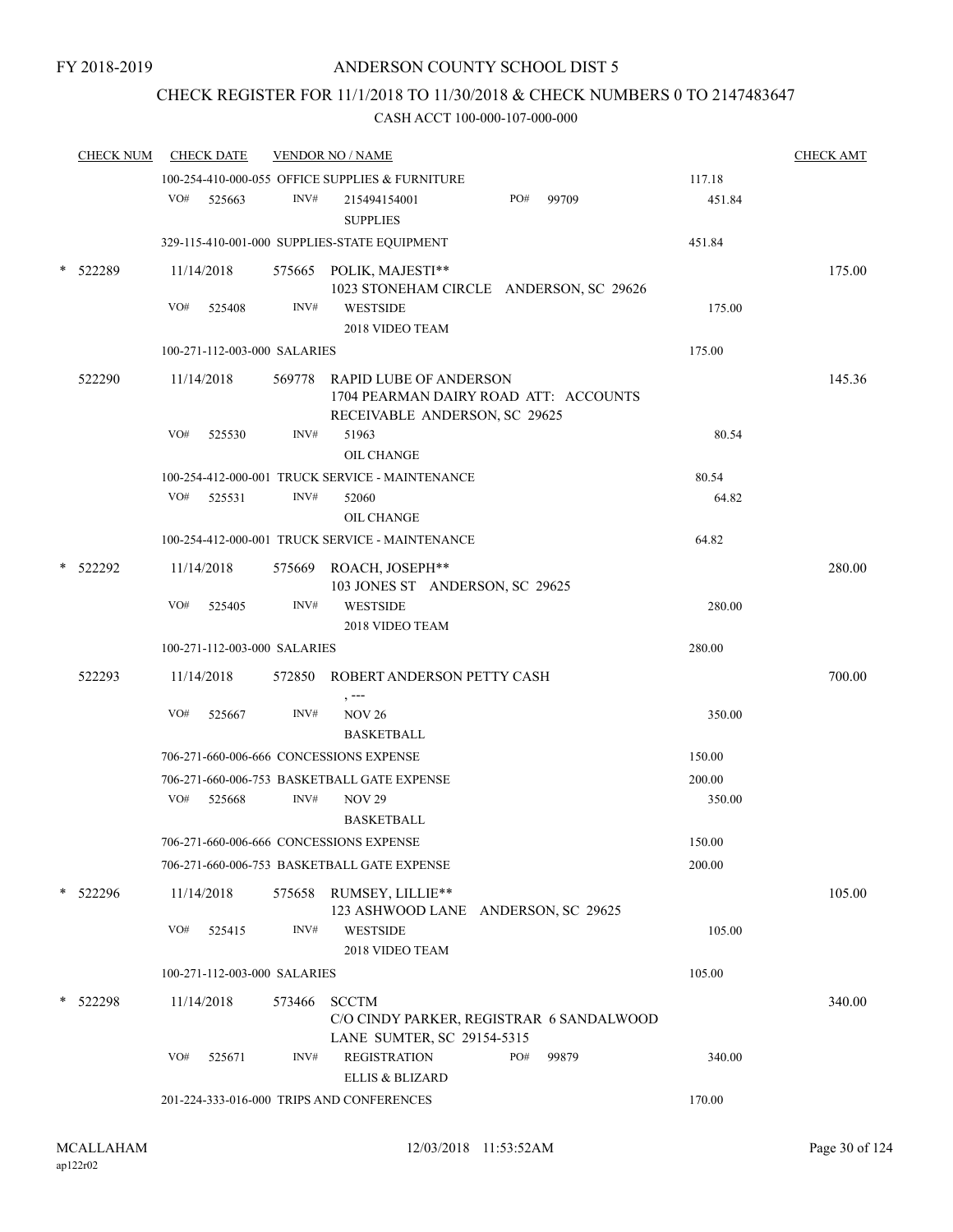# CHECK REGISTER FOR 11/1/2018 TO 11/30/2018 & CHECK NUMBERS 0 TO 2147483647

| <b>CHECK NUM</b> | <b>CHECK DATE</b>                      |        | <b>VENDOR NO / NAME</b><br>201-224-333-016-000 TRIPS AND CONFERENCES              | 170.00   | <b>CHECK AMT</b> |
|------------------|----------------------------------------|--------|-----------------------------------------------------------------------------------|----------|------------------|
| $*$ 522301       | 11/14/2018                             |        | 570059 SHARP BUSINESS SYSTEMS<br>DEPT 1216 PO BOX 121216 DALLAS, TX<br>75312-1216 |          | 250.67           |
|                  | VO#<br>525506                          | INV#   | 9001500231<br><b>LICENSE</b>                                                      | 12.84    |                  |
|                  | 100-113-410-005-000 SUPPLIES           |        |                                                                                   | 12.84    |                  |
|                  | VO# 525507                             | INV#   | 9001500235<br><b>LICENSE</b>                                                      | 12.84    |                  |
|                  | 201-112-490-010-000 COPIER COST        |        |                                                                                   | 12.84    |                  |
|                  | VO# 525529                             | INV#   | 9001455181<br><b>COPIES</b>                                                       | 37.92    |                  |
|                  |                                        |        | 100-254-410-000-055 OFFICE SUPPLIES & FURNITURE                                   | 37.92    |                  |
|                  | VO# 525677                             | INV#   | 9001489150<br><b>COPIES</b>                                                       | 34.95    |                  |
|                  | 709-271-660-009-362 COPIER EXPENSE     |        |                                                                                   | 34.95    |                  |
|                  | VO#<br>525678                          | INV#   | 9001482659<br><b>COPIES</b>                                                       | 26.61    |                  |
|                  | 721-190-660-021-562 COPIERS EXPENSE    |        |                                                                                   | 26.61    |                  |
|                  | VO#<br>525679                          | INV#   | 9001488626<br><b>COPIES</b>                                                       | 125.51   |                  |
|                  | 717-190-660-017-362 COPIER EXPENSE     |        |                                                                                   | 125.51   |                  |
| $*$ 522304       | 11/14/2018                             |        | 571007 SIMPLIFIED OFFICE SYSTEMS<br>6220 BUSH RIVER ROAD COLUMBIA, SC 29212       |          | 108.45           |
|                  | VO#<br>525508                          | INV#   | 181030-0029<br><b>COPIES</b>                                                      | 108.45   |                  |
|                  | 201-112-490-014-000 COPIER COST        |        |                                                                                   | 108.45   |                  |
| $*$ 522307       | 11/14/2018                             |        | 566989 SLEEP INN AIRPORT<br>2208 A EDMUND HWY WEST COLUMBIA, SC<br>29170          |          | 395.16           |
|                  | VO#<br>525682                          | INV#   | <b>NOV 14-16</b><br>PO#<br>99882<br><b>ELLIS &amp; BLIZARD</b>                    | 395.16   |                  |
|                  |                                        |        | 201-224-333-016-000 TRIPS AND CONFERENCES                                         | 395.16   |                  |
| 522308           | 11/14/2018                             | 575667 | SMITH, KASSITY**<br>1814 MARCHBANKS AVE ANDERSON, SC 29621                        |          | 105.00           |
|                  | VO#<br>525406                          | INV#   | <b>WESTSIDE</b><br>2018 VIDEO TEAM                                                | 105.00   |                  |
|                  | 100-271-112-003-000 SALARIES           |        |                                                                                   | 105.00   |                  |
| 522309           | 11/14/2018                             | 574710 | <b>SOLIANT HEALTH</b><br>DEPT. CH 14430 PALATINE, IL 60055-4330                   |          | 2,437.50         |
|                  | VO#<br>525683                          | INV#   | PO#<br>99577<br>10040617<br><b>OCT 22-26</b>                                      | 2,437.50 |                  |
|                  | 100-126-312-006-000 PURCHASED SERVICES |        | 812.50                                                                            |          |                  |
|                  | 100-126-312-008-000 PURCHASED SERVICES |        |                                                                                   | 812.50   |                  |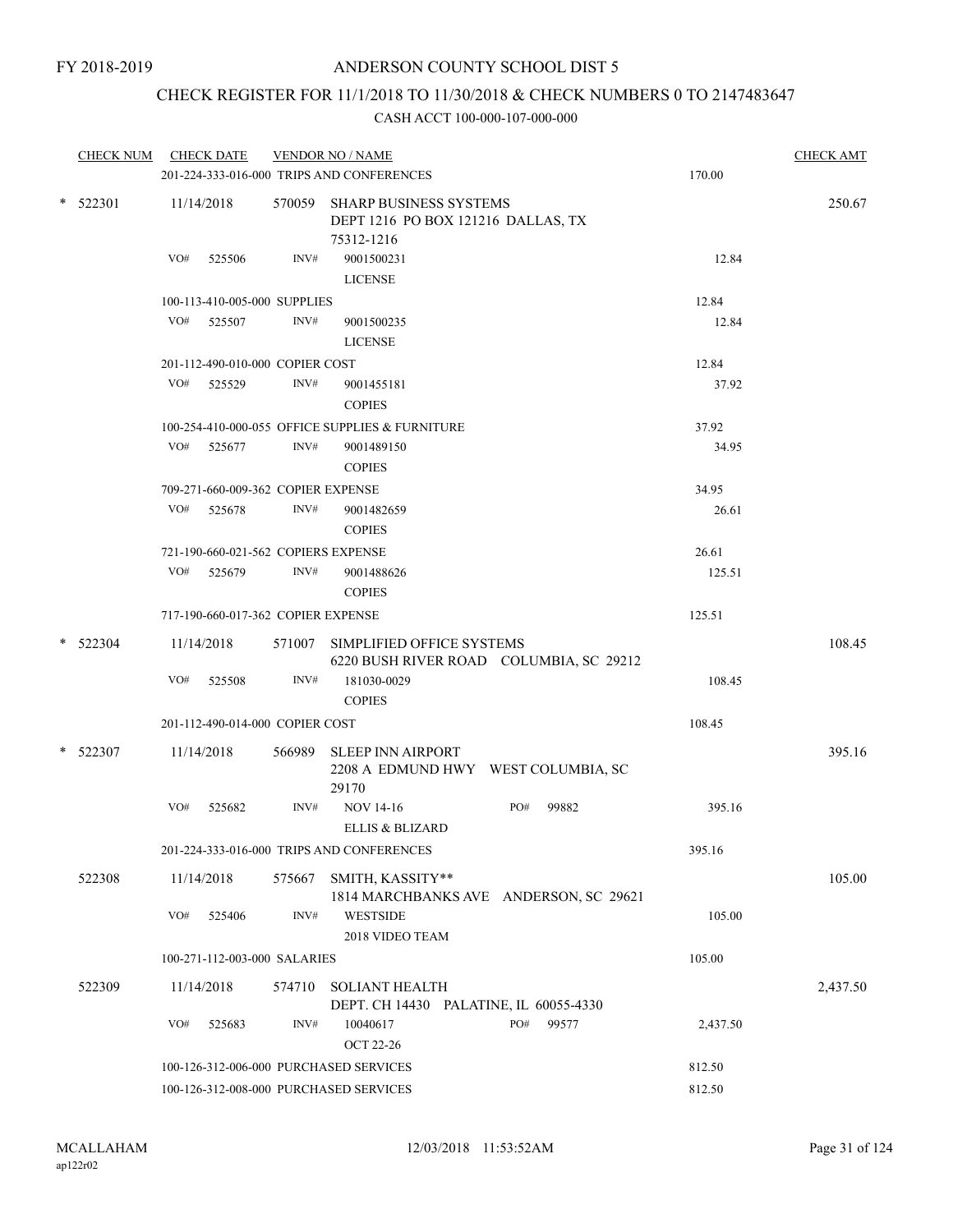# CHECK REGISTER FOR 11/1/2018 TO 11/30/2018 & CHECK NUMBERS 0 TO 2147483647

|        | <b>CHECK NUM</b> |     | <b>CHECK DATE</b>            |        | <b>VENDOR NO / NAME</b><br>100-126-312-010-000 PURCHASED SERVICES |     |                        | 812.50   | <b>CHECK AMT</b> |
|--------|------------------|-----|------------------------------|--------|-------------------------------------------------------------------|-----|------------------------|----------|------------------|
|        | 522310           |     |                              |        |                                                                   |     |                        |          | 300.00           |
|        |                  |     | 11/14/2018                   |        | 482701 SOUTHWOOD PETTY CASH<br>$, --$                             |     |                        |          |                  |
|        |                  | VO# | 525684                       | INV#   | <b>NOV 15-18</b>                                                  |     |                        | 300.00   |                  |
|        |                  |     |                              |        | WILLY WONKA                                                       |     |                        |          |                  |
|        |                  |     |                              |        | 721-190-660-021-647 DRAMA HIGH EXPENSE                            |     |                        | 300.00   |                  |
| $\ast$ | 522312           |     | 11/14/2018                   | 572156 | STREETMAN RESOURCES, INC                                          |     |                        |          | 8,360.00         |
|        |                  |     |                              |        | 210 GOLD THREAD WAY TAYLORS, SC 29687                             |     |                        |          |                  |
|        |                  | VO# | 525686                       | INV#   | 110218                                                            | PO# | 99862                  | 8,360.00 |                  |
|        |                  |     |                              |        | <b>ASSESSMENTS</b>                                                |     |                        |          |                  |
|        |                  |     |                              |        | 600-256-323-002-000 REPAIRS TO EQUIPMENT                          |     |                        | 440.00   |                  |
|        |                  |     |                              |        | 600-256-323-003-000 REPAIRS TO EQUIPMENT                          |     |                        | 440.00   |                  |
|        |                  |     |                              |        | 600-256-323-005-000 REPAIRS TO EQUIPMENT                          |     |                        | 440.00   |                  |
|        |                  |     |                              |        | 600-256-323-006-000 REPAIRS TO EQUIPMENT                          |     |                        | 440.00   |                  |
|        |                  |     |                              |        | 600-256-323-007-000 REPAIRS TO EQUIPMENT                          |     |                        | 440.00   |                  |
|        |                  |     |                              |        | 600-256-323-008-000 REPAIRS TO EQUIPMENT                          |     |                        | 440.00   |                  |
|        |                  |     |                              |        | 600-256-323-009-000 REPAIRS TO EQUIPMENT                          |     |                        | 440.00   |                  |
|        |                  |     |                              |        | 600-256-323-010-000 REPAIRS TO EQUIPMENT                          |     |                        | 440.00   |                  |
|        |                  |     |                              |        | 600-256-323-011-000 REPAIRS TO EQUIPMENT                          |     |                        | 440.00   |                  |
|        |                  |     |                              |        | 600-256-323-012-000 REPAIRS TO EQUIPMENT                          |     |                        | 440.00   |                  |
|        |                  |     |                              |        | 600-256-323-013-000 REPAIRS TO EQUIPMENT                          |     |                        | 440.00   |                  |
|        |                  |     |                              |        | 600-256-323-014-000 REPAIRS TO EQUIPMENT                          |     |                        | 440.00   |                  |
|        |                  |     |                              |        | 600-256-323-015-000 REPAIRS TO EQUIPMENT                          |     |                        | 440.00   |                  |
|        |                  |     |                              |        | 600-256-323-016-000 REPAIRS TO EQUIPMENT                          |     |                        | 440.00   |                  |
|        |                  |     |                              |        | 600-256-323-017-000 REPAIRS TO EQUIPMENT                          |     |                        | 440.00   |                  |
|        |                  |     |                              |        | 600-256-323-018-000 REPAIRS TO EQUIPMENT                          |     |                        | 440.00   |                  |
|        |                  |     |                              |        | 600-256-323-019-000 REPAIRS TO EQUIPMENT                          |     |                        | 440.00   |                  |
|        |                  |     |                              |        | 600-256-323-020-000 REPAIRS TO EQUIPMENT                          |     |                        | 440.00   |                  |
|        |                  |     |                              |        | 600-256-323-021-000 REPAIRS TO EQUIPMENT                          |     |                        | 440.00   |                  |
|        | $*$ 522314       |     | 11/14/2018                   | 573885 | SUMMIT SYSTEMS, INC.<br>1880 ENTERPRISE DRIVE BUFORD, GA 30518    |     |                        |          | 700.00           |
|        |                  | VO# | 525509                       | INV#   | 411181<br>PROJ #18.1200                                           |     |                        | 700.00   |                  |
|        |                  |     |                              |        | 100-266-314-003-000 REPAIRS TO EQUIPMENT                          |     |                        | 700.00   |                  |
|        | 522315           |     | 11/14/2018                   | 572995 | <b>SUPPLYWORKS</b>                                                |     |                        |          | 2,647.25         |
|        |                  | VO# | 525562                       | INV#   | PO BOX 742604<br>ACCT #703772<br><b>SUPPLIES</b>                  |     | ATLANTA, GA 30374-2604 | 2,647.25 |                  |
|        |                  |     | 100-254-410-006-000 SUPPLIES |        |                                                                   |     |                        | 68.97    |                  |
|        |                  |     | 100-254-410-008-000 SUPPLIES |        |                                                                   |     |                        | 449.94   |                  |
|        |                  |     | 100-254-410-009-000 SUPPLIES |        |                                                                   |     |                        | 545.26   |                  |
|        |                  |     | 100-254-410-012-000 SUPPLIES |        |                                                                   |     |                        | 164.30   |                  |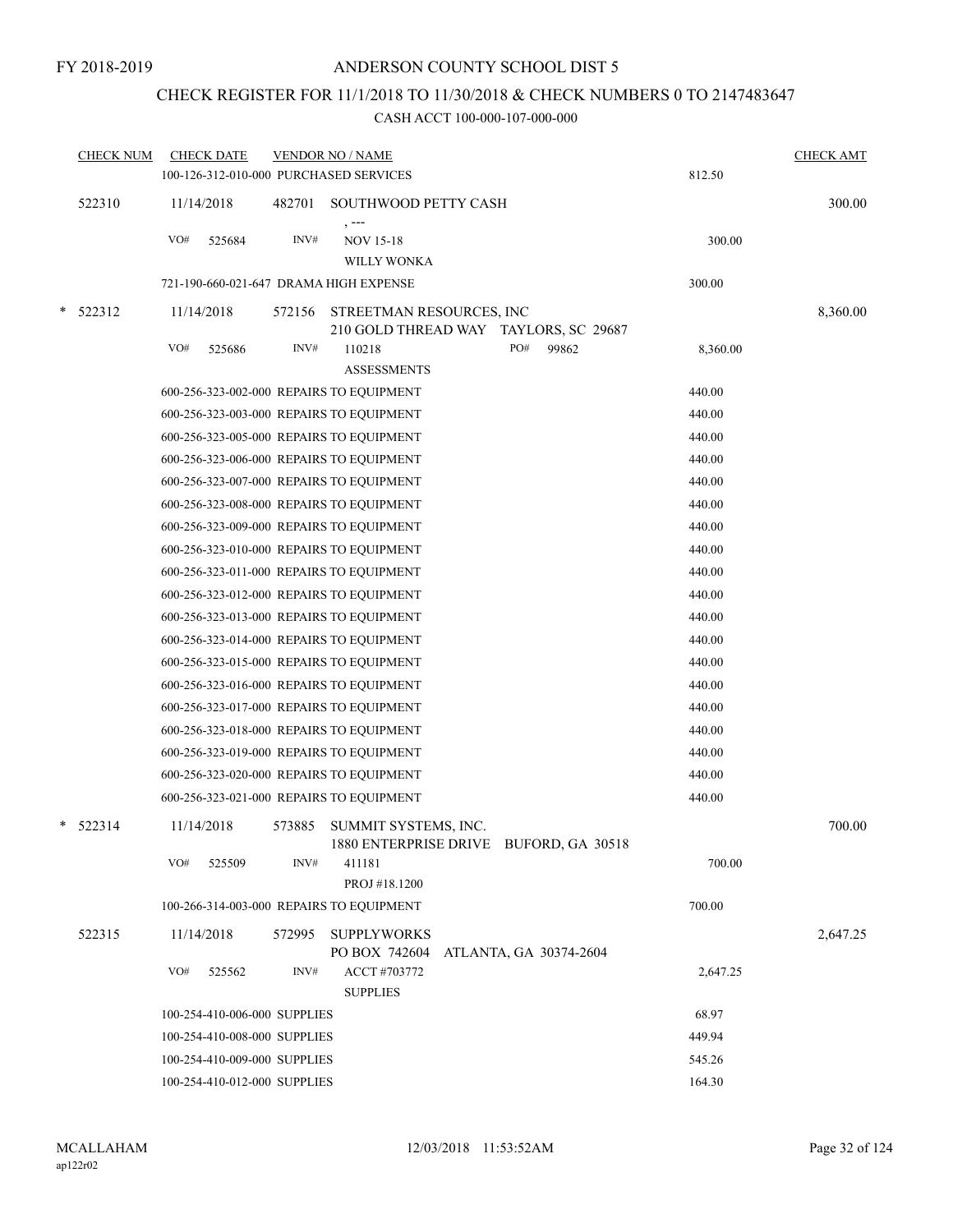# CHECK REGISTER FOR 11/1/2018 TO 11/30/2018 & CHECK NUMBERS 0 TO 2147483647

|   | <b>CHECK NUM</b> |     | <b>CHECK DATE</b><br>100-254-410-014-000 SUPPLIES |        | <b>VENDOR NO / NAME</b>                                                            | 449.94         | <b>CHECK AMT</b> |
|---|------------------|-----|---------------------------------------------------|--------|------------------------------------------------------------------------------------|----------------|------------------|
|   |                  |     | 100-254-410-016-000 SUPPLIES                      |        |                                                                                    | 518.90         |                  |
|   |                  |     | 100-254-410-019-000 SUPPLIES                      |        |                                                                                    | 449.94         |                  |
|   |                  |     |                                                   |        |                                                                                    |                |                  |
|   | 522316           |     | 11/14/2018                                        | 575399 | SWANK MOVIE LICENSING USA<br>2844 PAYSPHERE CIRCLE CHICAGO, IL 60674               |                | 470.00           |
|   |                  | VO# | 525687                                            | INV#   | 2589124                                                                            | 470.00         |                  |
|   |                  |     |                                                   |        | MCLEES ELEM 18/19                                                                  |                |                  |
|   |                  |     |                                                   |        | 708-271-660-008-201 MISCELLANEOUS EXPENSE                                          | 470.00         |                  |
| * | 522318           |     | 11/14/2018                                        |        | 574177 TEACHER SYNERGY, LLC<br>DEPARTMENT 6759 75 REMITTANCE DRIVE                 |                | 169.76           |
|   |                  | VO# | 525688                                            | INV#   | CHICAGO, IL 60675<br>PO#<br>99790<br>75347676                                      | 169.76         |                  |
|   |                  |     |                                                   |        | <b>SUPPLIES</b>                                                                    |                |                  |
|   |                  |     |                                                   |        | 201-188-410-014-000 SUPPLIES- PARENTING<br>201-188-410-014-000 SUPPLIES- PARENTING | 166.77<br>2.99 |                  |
|   |                  |     |                                                   |        |                                                                                    |                |                  |
|   | 522319           |     | 11/14/2018                                        | 570649 | THE CHILDREN'S MUSEUM<br>300 COLLEGE STREET GREENVILLE, SC 29601                   |                | 810.00           |
|   |                  | VO# | 525689                                            | INV#   | 10782116                                                                           | 810.00         |                  |
|   |                  |     |                                                   |        | WHITEHALL ELEM                                                                     |                |                  |
|   |                  |     |                                                   |        | 719-271-660-019-351 FIELD TRIPS GRADE 1 EXPENSE                                    | 810.00         |                  |
|   | 522320           |     | 11/14/2018                                        |        | 575612 THOMPSON BUILDING WRECKING CO., INC                                         |                | 2,930.00         |
|   |                  |     |                                                   |        | PO BOX 932 AUGUSTA, GA 30903                                                       |                |                  |
|   |                  | VO# | 525690                                            | INV#   | APP <sub>2</sub>                                                                   | 2,930.00       |                  |
|   |                  |     |                                                   |        | PROJECT #015196                                                                    |                |                  |
|   |                  |     |                                                   |        | 505-253-530-000-000 WHITNER STREET DEMO                                            | 2,930.00       |                  |
|   | $*$ 522323       |     | 11/14/2018                                        | 571546 | TUCKER MATERIALS, INC<br>P.O. BOX 8 MAULDIN, SC 29662                              |                | 250.63           |
|   |                  | VO# | 525525                                            | INV#   | 7186652<br><b>SUPPLIES</b>                                                         | 250.63         |                  |
|   |                  |     |                                                   |        | 100-254-410-002-001 SUPPLIES - MAINTENANCE                                         | 250.63         |                  |
|   | 522324           |     | 11/14/2018                                        |        | 573815 UNITED REFRIGERATION, INC<br>PO BOX 740703 ATLANTA, GA 30374-0703           |                | 195.07           |
|   |                  | VO# | 525520                                            | INV#   | 65225935<br><b>FILTERS</b>                                                         | 14.68          |                  |
|   |                  |     |                                                   |        | 600-256-323-003-000 REPAIRS TO EQUIPMENT                                           | 14.68          |                  |
|   |                  |     | $VO#$ 525521                                      | INV#   | 65009197                                                                           | 57.34          |                  |
|   |                  |     |                                                   |        | <b>MOTOR</b>                                                                       |                |                  |
|   |                  |     |                                                   |        | 600-256-323-015-000 REPAIRS TO EQUIPMENT                                           | 57.34          |                  |
|   |                  | VO# | 525523                                            | INV#   | 65205768<br><b>SUPPLIES</b>                                                        | 119.47         |                  |
|   |                  |     |                                                   |        | 100-254-410-019-400 HVAC/ELECTRICAL/PLUMBING                                       | 119.47         |                  |
|   |                  | VO# | 525524                                            | INV#   | 65213845<br><b>SUPPLIES</b>                                                        | 3.58           |                  |
|   |                  |     |                                                   |        | 100-254-410-006-400 HVAC/ELECTRICAL/PLUMBING                                       | 3.58           |                  |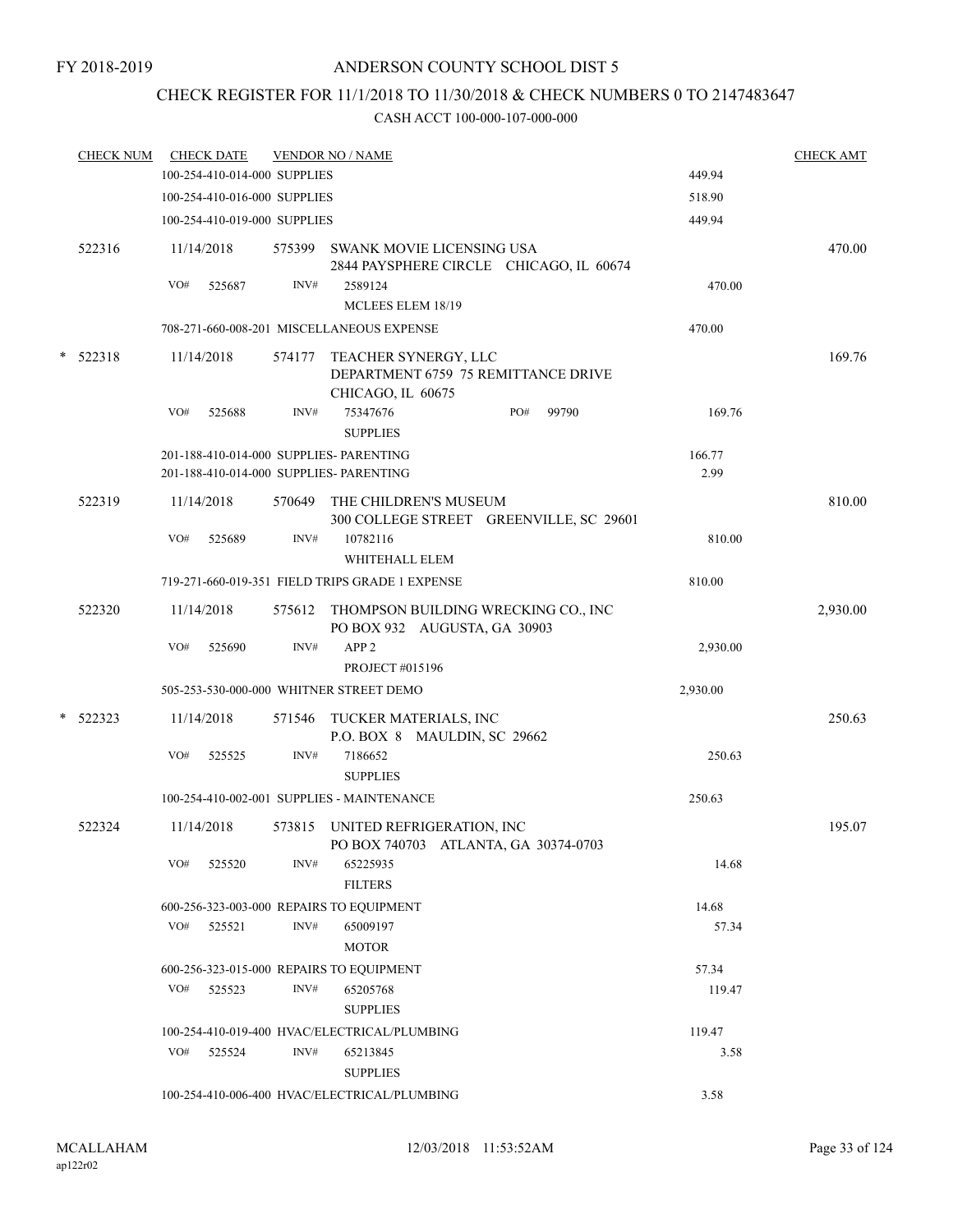# CHECK REGISTER FOR 11/1/2018 TO 11/30/2018 & CHECK NUMBERS 0 TO 2147483647

|        | <b>CHECK NUM</b> | <b>CHECK DATE</b>                      |        | <b>VENDOR NO / NAME</b>                                   |                                            |          |          |  |  |
|--------|------------------|----------------------------------------|--------|-----------------------------------------------------------|--------------------------------------------|----------|----------|--|--|
| 522325 |                  | 11/14/2018                             | 568866 | USI EDUCATION & GOVERNMENT SALES<br>WOBURN, MA 01888-4105 | POBOX 4105 ATT: ACCOUNTS RECEIVABLE        |          | 384.97   |  |  |
|        |                  | VO#<br>525510                          | INV#   | 0016106700019<br><b>SUPPLIES</b>                          |                                            | 384.97   |          |  |  |
|        |                  | 100-111-410-010-000 SUPPLIES           |        |                                                           |                                            | 384.97   |          |  |  |
|        | 522326           | 11/14/2018                             | 510950 | US POSTAL SERVICE                                         |                                            |          | 7,500.00 |  |  |
|        |                  |                                        |        | 19170-0217                                                | CMRS-TMS PO BOX 7247-0217 PHILADELPHIA, PA |          |          |  |  |
|        |                  | VO#<br>525694                          | INV#   | <b>METER</b>                                              |                                            | 7,500.00 |          |  |  |
|        |                  |                                        |        | <b>POSTAGE</b>                                            |                                            |          |          |  |  |
|        |                  |                                        |        | 100-252-410-000-000 SUPPLIES AND MATERIALS                |                                            | 7,500.00 |          |  |  |
|        | * 522328         | 11/14/2018                             | 519401 | <b>VERIZON</b><br>POBOX 660108 DALLAS, TX 75266-0652      |                                            |          | 5,295.21 |  |  |
|        |                  | VO#<br>525473                          | INV#   | 9817189991                                                |                                            | 5,295.21 |          |  |  |
|        |                  |                                        |        | PHONE SERVICE                                             |                                            |          |          |  |  |
|        |                  | 100-266-340-000-000 TELEPHONE          |        |                                                           |                                            | 3,957.29 |          |  |  |
|        |                  | 100-266-340-001-000 TELEPHONE          |        |                                                           |                                            | 118.00   |          |  |  |
|        |                  | 100-266-340-002-000 TELEPHONE          |        |                                                           |                                            | 142.01   |          |  |  |
|        |                  | 100-266-340-003-000 TELEPHONE          |        |                                                           |                                            | 106.70   |          |  |  |
|        |                  | 100-266-340-006-000 TELEPHONE          |        |                                                           |                                            | 70.75    |          |  |  |
|        |                  | 100-266-340-007-000 TELEPHONE          |        |                                                           |                                            | 66.67    |          |  |  |
|        |                  | 100-266-340-008-000 TELEPHONE          |        |                                                           |                                            | 66.67    |          |  |  |
|        |                  | 100-266-340-009-000 TELEPHONE          |        |                                                           |                                            | 66.67    |          |  |  |
|        |                  | 100-266-340-010-000 TELEPHONE          |        |                                                           |                                            | 13.32    |          |  |  |
|        |                  | 100-266-340-012-000 TELEPHONE          |        |                                                           |                                            | 13.32    |          |  |  |
|        |                  | 100-266-340-013-000 TELEPHONE          |        |                                                           |                                            | 13.32    |          |  |  |
|        |                  | 100-266-340-014-000 TELEPHONE          |        |                                                           |                                            | 66.67    |          |  |  |
|        |                  | 100-266-340-015-000 TELEPHONE          |        |                                                           |                                            | 79.99    |          |  |  |
|        |                  | 100-266-340-016-000 TELEPHONE          |        |                                                           |                                            | 53.35    |          |  |  |
|        |                  | 100-266-340-017-000 TELEPHONE          |        |                                                           |                                            | 76.67    |          |  |  |
|        |                  | 100-266-340-018-000 TELEPHONE          |        |                                                           |                                            | 13.32    |          |  |  |
|        |                  | 100-266-340-019-000 TELEPHONE          |        |                                                           |                                            | 13.32    |          |  |  |
|        |                  | 100-266-340-020-000 TELEPHONE          |        |                                                           |                                            | 17.40    |          |  |  |
|        |                  | 100-266-340-031-000 TELEPHONE          |        |                                                           |                                            | 53.35    |          |  |  |
|        |                  | 283-126-340-000-000 TELEPHONE          |        |                                                           |                                            | 35.01    |          |  |  |
|        |                  | 338-221-340-000-EAR TELEPHONE          |        |                                                           |                                            | 38.01    |          |  |  |
|        |                  | 600-256-340-000-000 TELEPHONE          |        |                                                           |                                            | 160.05   |          |  |  |
|        |                  | 900-188-340-000-006 HOMELESS TELEPHONE |        |                                                           |                                            | 53.35    |          |  |  |
|        | 522329           | 11/14/2018                             | 573326 | <b>VERNIER</b>                                            | 13979 SW MILLIKAN WAY BEAVERTON, OR 97005  |          | 4,262.27 |  |  |
|        |                  | VO#<br>525695                          | INV#   | 5308181                                                   | PO#<br>99463                               | 4,262.27 |          |  |  |
|        |                  |                                        |        | <b>LABQUEST</b>                                           |                                            |          |          |  |  |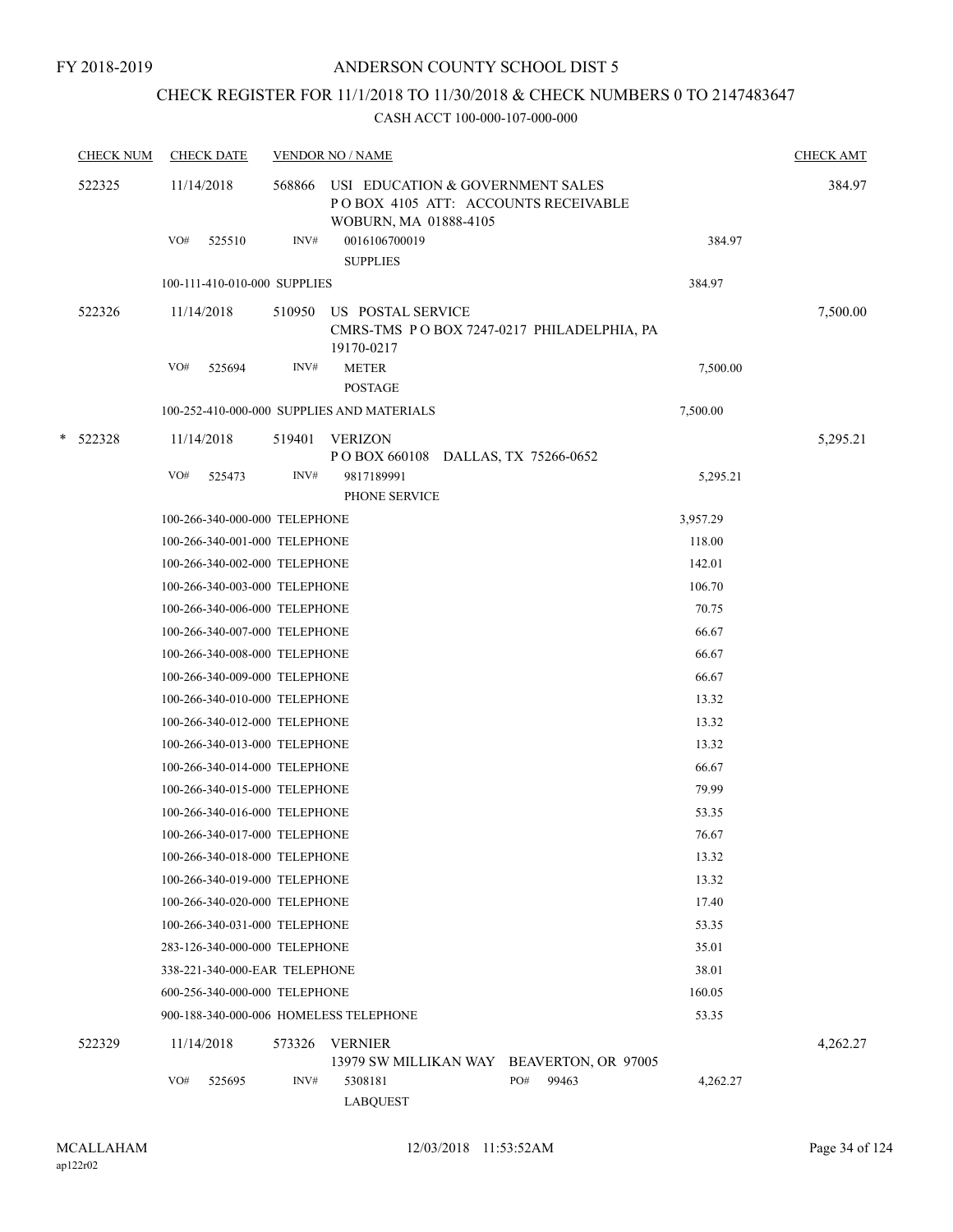# CHECK REGISTER FOR 11/1/2018 TO 11/30/2018 & CHECK NUMBERS 0 TO 2147483647

|   | <b>CHECK NUM</b> |     | <b>CHECK DATE</b>                |        | <b>VENDOR NO / NAME</b>                                                                                         |          | <b>CHECK AMT</b> |
|---|------------------|-----|----------------------------------|--------|-----------------------------------------------------------------------------------------------------------------|----------|------------------|
|   |                  |     |                                  |        | 871-114-445-002-000 TECHNOLOGY SUPPLIES                                                                         | 4,262.27 |                  |
|   | $*$ 522334       |     | 11/14/2018                       |        | 570755 WILSON & ASSOCIATES SPORTS TURF<br>1737 SOUTH LAKE DRIVE ATT: ACCOUNTS<br>RECEIVABLE LEXINGTON, SC 29073 |          | 560.00           |
|   |                  | VO# | 525699                           | INV#   | 15481<br>PO#<br>99386<br><b>TL HANNA</b>                                                                        | 560.00   |                  |
|   |                  |     |                                  |        | 100-254-323-002-001 CONTRACTED SERVICES                                                                         | 560.00   |                  |
| * | 522336           |     | 11/14/2018                       |        | 575691 WLS FOUNDATION                                                                                           |          | 1,702.90         |
|   |                  | VO# | 525698                           | INV#   | 241 PEBBLE BROOK LANE BELTON, SC 29827<br><b>DONATIONS</b>                                                      | 1,702.90 |                  |
|   |                  |     |                                  |        | <b>MCCANTS MS</b>                                                                                               |          |                  |
|   |                  |     |                                  |        | 705-271-660-005-502 STUDENT GOV/COUNCIL EXPENSE                                                                 | 1,702.90 |                  |
|   | 522339           |     | 11/16/2018                       | 573475 | ANDERSON ALL COUNTY BANDS<br>BHP HIGH SCHOOL JON BROCK 11000 BHP HWY<br>HONEA PATH, SC 29654                    |          | 110.00           |
|   |                  | VO# | 525833                           | INV#   | <b>AUDITIONS</b><br><b>GLENVIEW MS</b>                                                                          | 110.00   |                  |
|   |                  |     |                                  |        | 720-271-660-020-601 BAND CLUB EXPENSE                                                                           | 110.00   |                  |
|   | 522340           |     | 11/16/2018                       | 110960 | ANDERSON AREA YMCA<br>201 EAST REED ROAD ANDERSON, SC 29621                                                     |          | 820.00           |
|   |                  | VO# | 525834                           | INV#   | <b>NORTH POINTE</b><br><b>REINDEER RUN</b>                                                                      | 820.00   |                  |
|   |                  |     |                                  |        | 713-271-660-013-310 RUNNING CLUB EXPENSE                                                                        | 820.00   |                  |
|   | 522341           |     | 11/16/2018                       | 570950 | ANDERSON COUNTY SHERIFF'S OFFICE<br>ATTN: RICHARD BRYSON PO BOX 5497<br>ANDERSON, SC 29623                      |          | 1,732.50         |
|   |                  | VO# | 525882                           | INV#   | 10/26-11/10/18<br><b>SECURITY</b>                                                                               | 1,732.50 |                  |
|   |                  |     |                                  |        | 100-271-312-002-000 ADDITIONAL SECURITY                                                                         | 70.00    |                  |
|   |                  |     |                                  |        | 100-271-312-003-000 ADDITIONAL SECURITY                                                                         | 1,242.50 |                  |
|   |                  |     | 201-175-130-006-000 BAS STIPENDS |        |                                                                                                                 | 315.00   |                  |
|   |                  |     |                                  |        | 720-271-660-020-671 FOOTBALL GATE RECEIPTS EXPENSE                                                              | 105.00   |                  |
|   | 522342           |     | 11/16/2018                       |        | 565737 APPLEWHITE, BRAD<br>APPLEWHITE'S PRESSURE CLEANING 175<br>AMBERWOOD DRIVE ANDERSON, SC 29621             |          | 2,350.00         |
|   |                  | VO# | 525715                           | INV#   | 1011<br><b>TL HANNA</b>                                                                                         | 2,350.00 |                  |
|   |                  |     |                                  |        | 100-254-323-002-001 CONTRACTED SERVICES                                                                         | 2,350.00 |                  |
|   | 522343           |     | 11/16/2018                       | 569220 | <b>AUTECH</b><br>PO BOX 248 ATT: ACCOUNTS RECEIVABLE<br>WILLIAMSTON, SC 29697                                   |          | 385.60           |
|   |                  | VO# | 525716                           | INV#   | 7040<br><b>CAREER CAMPUS</b>                                                                                    | 235.60   |                  |
|   |                  |     |                                  |        | 100-254-323-001-400 CONTR SERV-HVAC/ELECT/PLUMBING                                                              | 235.60   |                  |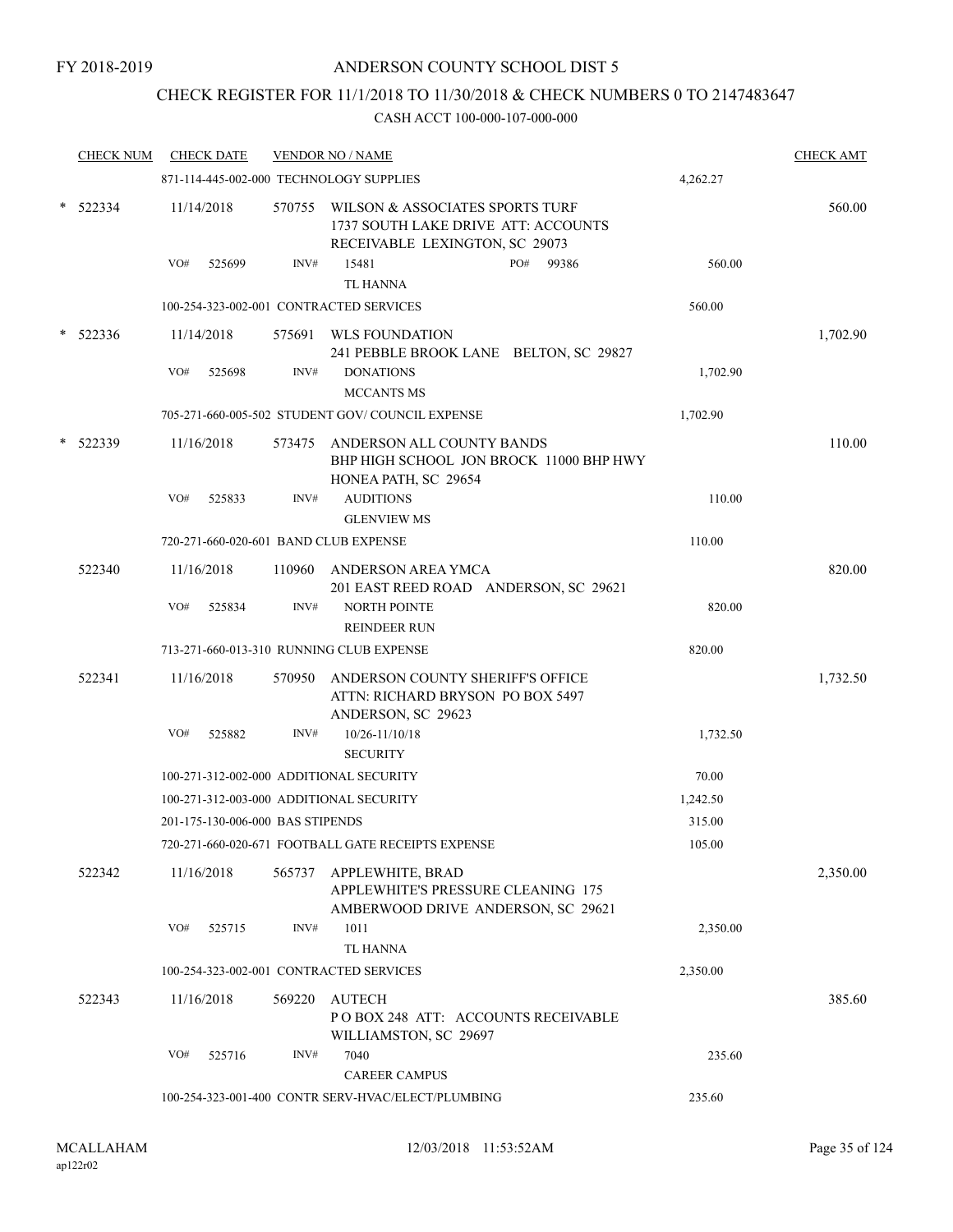# CHECK REGISTER FOR 11/1/2018 TO 11/30/2018 & CHECK NUMBERS 0 TO 2147483647

|   | <b>CHECK NUM</b> |     | <b>CHECK DATE</b> |        | <b>VENDOR NO / NAME</b>                                                                                   |              |          | <b>CHECK AMT</b> |
|---|------------------|-----|-------------------|--------|-----------------------------------------------------------------------------------------------------------|--------------|----------|------------------|
|   |                  | VO# | 525717            | INV#   | 7039<br><b>CALHOUN</b>                                                                                    |              | 150.00   |                  |
|   |                  |     |                   |        | 100-254-323-014-400 CONTR SERV-HVAC/ELECT/PLUMBING                                                        |              | 150.00   |                  |
| * | 522345           |     | 11/16/2018        |        | 575063 BAYADA HOME HEALTH CARE, INC.<br>PO BOX 536446 PITTSBURGH, PA 15253-5906                           |              |          | 1,438.50         |
|   |                  | VO# | 525836            | INV#   | 13977654<br><b>OCT 22-26</b>                                                                              | PO#<br>99580 | 1,438.50 |                  |
|   |                  |     |                   |        | 283-126-312-017-000 CONTRACTED SERVICES                                                                   |              | 1,438.50 |                  |
|   | 522347           |     | 11/16/2018        |        | 567918 BERNHARDT HOUSE OF VIOLINS LLC<br>5 CATEECHEE AVE ATT: ACCOUNTS RECEIVABLE<br>GREENVILLE, SC 29605 |              |          | 115.56           |
|   |                  | VO# | 525837            | INV#   | 6028                                                                                                      |              | 115.56   |                  |
|   |                  |     |                   |        | <b>CALHOUN</b>                                                                                            |              |          |                  |
|   |                  |     |                   |        | 817-112-410-014-000 SUPPLIES AND MATERIALS                                                                |              | 115.56   |                  |
| * | 522350           |     | 11/16/2018        |        | 572588 BRYANT ENTERPRISES, LLC<br>418 SNEAKING CREEK DRIVE HAYESVILLE, NC<br>28904-6423                   |              |          | 160.00           |
|   |                  | VO# | 525841            | INV#   | 12222                                                                                                     |              | 160.00   |                  |
|   |                  |     |                   |        | <b>SUPPLIES</b>                                                                                           |              |          |                  |
|   |                  |     |                   |        | 719-271-660-019-201 MISCELLANEOUS EXPENSE                                                                 |              | 160.00   |                  |
| * | 522352           |     | 11/16/2018        |        | 574355 CAROLINA BODY SHOP<br>107 BELMONT DR ANDERSON, SC 29624                                            |              |          | 3,383.99         |
|   |                  | VO# | 525842            | INV#   | <b>DODGE VAN</b><br><b>REPAIR</b>                                                                         | PO#<br>99877 | 3,383.99 |                  |
|   |                  |     |                   |        | 100-255-323-000-000 CONTRACTED SERVICES                                                                   |              | 3,383.99 |                  |
|   | 522353           |     | 11/16/2018        |        | 156525 CAROLINA FRESH FARMS #4<br>3620 HWY 81 NORTH ATT: ACCOUNTS<br>RECEIVABLE ANDERSON, SC 29621        |              |          | 1,751.40         |
|   |                  | VO# | 525718            | INV#   | 0401064034<br><b>SUPPLIES</b>                                                                             |              | 42.40    |                  |
|   |                  |     |                   |        | 100-254-410-000-001 MAINT. SUPPLIES-STRUCTURES                                                            |              | 42.40    |                  |
|   |                  | VO# | 525721            | INV#   | 0401064013<br><b>SUPPLIES</b>                                                                             |              | 1,709.00 |                  |
|   |                  |     |                   |        | 100-254-410-002-001 SUPPLIES - MAINTENANCE                                                                |              | 14.00    |                  |
|   |                  |     |                   |        | 100-254-410-003-001 SUPPLIES - MAINTENANCE                                                                |              | 566.00   |                  |
|   |                  |     |                   |        | 100-254-410-005-001 SUPPLIES - MAINTENANCE                                                                |              | 564.50   |                  |
|   |                  |     |                   |        | 100-254-410-006-001 SUPPLIES - MAINTENANCE                                                                |              | 564.50   |                  |
|   | 522354           |     | 11/16/2018        | 160602 | CDW GOVERNMENT<br>75 REMITTANCE DRIVE SUITE 1515 ATT:<br>ACCOUNTS RECEIVABLE CHICAGO, IL 60675-1515       |              |          | 104.86           |
|   |                  | VO# | 525843            | INV#   | PXP5079                                                                                                   | PO#<br>99853 | 104.86   |                  |
|   |                  |     |                   |        | <b>TECH SUPPLIES</b>                                                                                      |              |          |                  |
|   |                  |     |                   |        | 100-266-314-000-000 REPAIRS TO EQUIPMENT                                                                  |              | 104.86   |                  |
|   | 522357           |     | 11/16/2018        | 570581 | CITY OF ANDERSON POLICE DEPT                                                                              |              |          | 279.62           |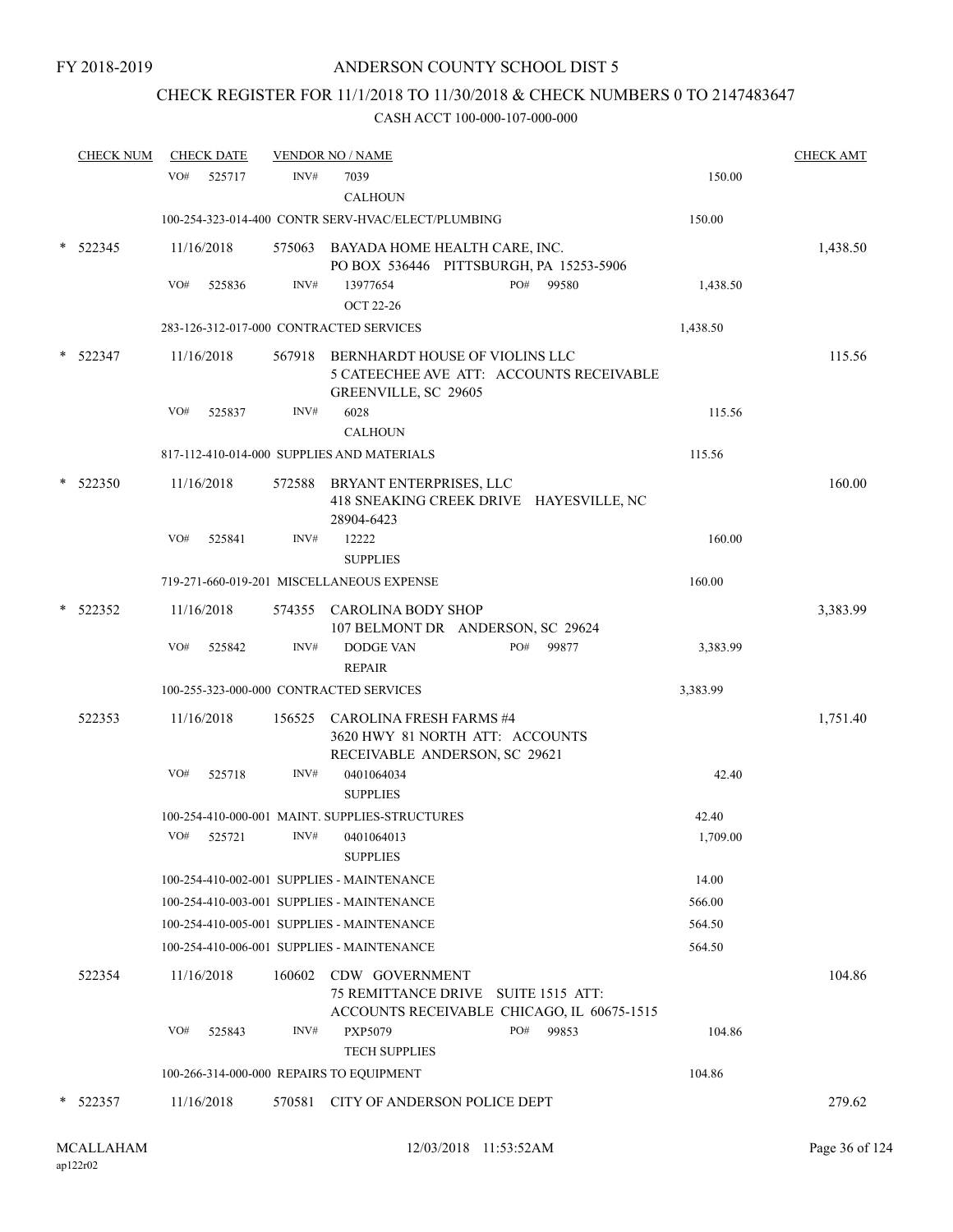### CHECK REGISTER FOR 11/1/2018 TO 11/30/2018 & CHECK NUMBERS 0 TO 2147483647

|   | <b>CHECK NUM</b> |     | <b>CHECK DATE</b>                 |        | <b>VENDOR NO / NAME</b>                                                              |           |           |  |  |  |
|---|------------------|-----|-----------------------------------|--------|--------------------------------------------------------------------------------------|-----------|-----------|--|--|--|
|   |                  |     |                                   |        | 401 SOUTH MAIN ST ANDERSON, SC 29624                                                 |           |           |  |  |  |
|   |                  | VO# | 525885                            | INV#   | 11/8/18<br><b>SECURITY</b>                                                           | 279.62    |           |  |  |  |
|   |                  |     |                                   |        | 100-181-312-023-000 PURCHASED SERVICES                                               | 279.62    |           |  |  |  |
|   | 522358           |     | 11/16/2018                        | 174700 | <b>CLERK OF COURT</b><br>FAMILY COURT RECORD P O BOX 8002                            |           | 783.53    |  |  |  |
|   |                  | VO# | 525811                            | INV#   | ANDERSON, SC 29622<br>PAYROLL 11/15<br><b>DEDUCTIONS</b>                             | 783.53    |           |  |  |  |
|   |                  |     |                                   |        | 100-000-435-000-000 WAGE GARNISH/CH SUPPORT                                          | 783.53    |           |  |  |  |
| * | 522361           |     | 11/16/2018                        | 211302 | <b>DUKE ENERGY</b><br>PO BOX 70516 CHARLOTTE, NC 28272-0516                          |           | 37,956.85 |  |  |  |
|   |                  | VO# | 525900                            | INV#   | 11/7/18<br><b>ELECTRICITY</b>                                                        | 37,956.85 |           |  |  |  |
|   |                  |     |                                   |        | 100-254-470-000-000 ENERGY-ELECTRICITY & WATER                                       | 77.20     |           |  |  |  |
|   |                  |     |                                   |        | 100-254-470-000-000 ENERGY-ELECTRICITY & WATER                                       | 9.47      |           |  |  |  |
|   |                  |     |                                   |        | 100-254-470-000-000 ENERGY-ELECTRICITY & WATER                                       | 434.94    |           |  |  |  |
|   |                  |     |                                   |        | 100-254-470-001-000 ENERGY-ELECTRICITY & WATER                                       | 264.49    |           |  |  |  |
|   |                  |     |                                   |        | 100-254-470-002-000 ENERGY-ELECTRICITY & WATER                                       | 16.83     |           |  |  |  |
|   |                  |     |                                   |        | 100-254-470-013-000 ENERGY-ELECTRICITY & WATER                                       | 9,430.68  |           |  |  |  |
|   |                  |     |                                   |        | 100-254-470-015-000 ENERGY-ELECTRICITY & WATER                                       | 2,634.85  |           |  |  |  |
|   |                  |     |                                   |        | 100-254-470-016-000 ENERGY-ELECTRICITY & WATER                                       | 4,783.99  |           |  |  |  |
|   |                  |     |                                   |        | 100-254-470-017-000 ENERGY-ELECTRICITY & WATER                                       | 9,429.95  |           |  |  |  |
|   |                  |     |                                   |        | 100-254-470-020-000 ENERGY-ELECTRICITY & WATER                                       | 10,709.72 |           |  |  |  |
|   |                  |     |                                   |        | 100-254-470-023-000 ENERGY-ELECTRICITY & WATER                                       | 87.53     |           |  |  |  |
|   |                  |     | 600-256-470-026-000 ENERGY        |        |                                                                                      | 77.20     |           |  |  |  |
|   | * 522364         |     | 11/16/2018                        | 573962 | <b>ECMC</b><br>LOCKBOX 7096 P.O. BOX 16478 ST. PAUL, MN<br>55116-0478                |           | 230.27    |  |  |  |
|   |                  | VO# | 525817                            | INV#   | PAYROLL 11/15<br><b>DEDUCTIONS</b>                                                   | 230.27    |           |  |  |  |
|   |                  |     | 100-000-441-000-000 MISCELLANEOUS |        |                                                                                      | 230.27    |           |  |  |  |
|   | 522365           |     | 11/16/2018                        | 563495 | ELECTRIC CITY UTILITIES<br>CITY OF ANDERSON PO BOX 100146 COLUMBIA,<br>SC 29202-3301 |           | 9.332.99  |  |  |  |
|   |                  | VO# | 525899                            | INV#   | 11/7/18<br><b>WATER/SEWER</b>                                                        | 9.332.99  |           |  |  |  |
|   |                  |     |                                   |        | 100-254-470-001-000 ENERGY-ELECTRICITY & WATER                                       | 759.58    |           |  |  |  |
|   |                  |     |                                   |        | 100-254-470-005-000 ENERGY-ELECTRICITY & WATER                                       | 12.00     |           |  |  |  |
|   |                  |     |                                   |        | 100-254-470-006-000 ENERGY-ELECTRICITY & WATER                                       | 2,867.04  |           |  |  |  |
|   |                  |     |                                   |        | 100-254-470-015-000 ENERGY-ELECTRICITY & WATER                                       | 931.87    |           |  |  |  |
|   |                  |     |                                   |        | 100-254-470-016-000 ENERGY-ELECTRICITY & WATER                                       | 2,022.37  |           |  |  |  |
|   |                  |     |                                   |        | 100-254-470-018-000 ENERGY-ELECTRICITY & WATER                                       | 1,303.97  |           |  |  |  |
|   |                  |     |                                   |        | 100-254-470-021-000 ENERGY-ELECTRICITY & WATER                                       | 1,436.16  |           |  |  |  |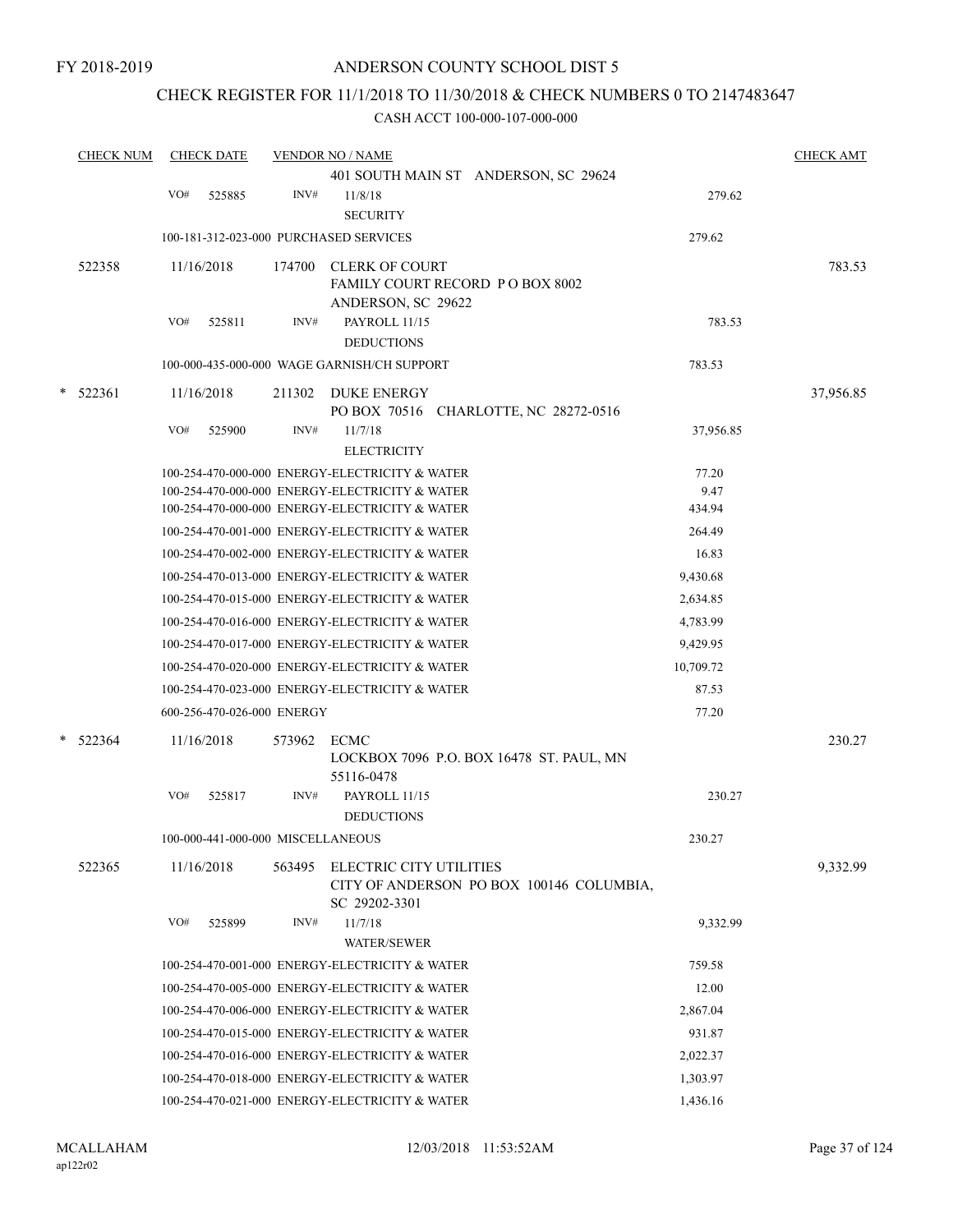# CHECK REGISTER FOR 11/1/2018 TO 11/30/2018 & CHECK NUMBERS 0 TO 2147483647

| <b>CHECK NUM</b> |     | <b>CHECK DATE</b>                 |        | <b>VENDOR NO / NAME</b>                                                                            |     |                                         |          | <b>CHECK AMT</b> |
|------------------|-----|-----------------------------------|--------|----------------------------------------------------------------------------------------------------|-----|-----------------------------------------|----------|------------------|
| $*$ 522367       |     | 11/16/2018                        |        | 571679 ETA HAND2MIND<br>6642 EAGLE WAY CHICAGO, IL 60678-1066                                      |     |                                         |          | 204.37           |
|                  | VO# | 525846                            | INV#   | 60118675<br><b>SUPPLIES</b>                                                                        | PO# | 99746                                   | 204.37   |                  |
|                  |     |                                   |        | 326-112-410-000-000 SCIENCE KITS SUPPLIES                                                          |     |                                         | 204.37   |                  |
| 522368           |     | 11/16/2018                        |        | 573048 EXPLORE LEARNING<br>110 AVON STREET, SUITE 300                                              |     |                                         |          | 3,295.00         |
|                  |     | VO# 525847                        | INV#   | CHARLOTTESVILLE, VA 22902<br>2033424<br><b>LICENSE</b>                                             | PO# | 99785                                   | 3,295.00 |                  |
|                  |     |                                   |        | 201-112-445-014-000 TECHNOLOGY SUPPLIES                                                            |     |                                         | 3,295.00 |                  |
| 522369           |     | 11/16/2018                        |        | 232600 FASTENAL COMPANY<br>POBOX 1286 ATT: ACCOUNTS RECEIVABLE<br>WINONA, MN 55987-1286            |     |                                         |          | 152.52           |
|                  | VO# | 525735                            | INV#   | 143883<br><b>SUPPLIES</b>                                                                          |     |                                         | 109.99   |                  |
|                  |     |                                   |        | 100-254-410-008-001 SUPPLIES - MAINTENANCE                                                         |     |                                         | 109.99   |                  |
|                  |     | VO# 525742                        | INV#   | 143885<br><b>SUPPLIES</b>                                                                          |     |                                         | 26.43    |                  |
|                  |     |                                   |        | 100-254-410-000-001 MAINT. SUPPLIES-STRUCTURES                                                     |     |                                         | 26.43    |                  |
|                  |     | VO# 525848                        | INV#   | 144215                                                                                             |     |                                         | 16.10    |                  |
|                  |     |                                   |        | <b>SUPPLIES</b>                                                                                    |     |                                         |          |                  |
|                  |     | 100-255-410-000-000 SUPPLIES      |        |                                                                                                    |     |                                         | 16.10    |                  |
| 522370           |     | 11/16/2018                        |        | 563501 FOOD EQUIPMENT COMPANY, INC<br>34 TEDWALL COURT ATT: ACCOUNTS<br>RECEIVABLE GREER, SC 29650 |     |                                         |          | 969.98           |
|                  | VO# | 525849                            | INV#   | 089319<br><b>SUPPLIES</b>                                                                          |     |                                         | 969.98   |                  |
|                  |     | 600-256-410-013-000 SUPPLIES      |        |                                                                                                    |     |                                         | 969.98   |                  |
| 522371           |     | 11/16/2018                        |        | 572552 GREAT LAKES HIGHER EDUC GUARANTY CORP<br>BOX 83230 CHICAGO, IL 60691-0230                   |     | ADMINISTRATIVE WAGE GARNISHMENT UNIT PO |          | 221.53           |
|                  | VO# | 525816                            | INV#   | PAYROLL 11/15<br><b>DEDUCTIONS</b>                                                                 |     |                                         | 221.53   |                  |
|                  |     | 100-000-441-000-000 MISCELLANEOUS |        |                                                                                                    |     |                                         | 221.53   |                  |
| 522372           |     | 11/16/2018                        | 574279 | HALLIGAN MAHONEY & WILLIAMS<br>PO BOX 11367 COLUMBIA, SC 29211-1367                                |     |                                         |          | 4,089.33         |
|                  | VO# | 525855                            | INV#   | 12724<br><b>OCT SERVICES</b>                                                                       |     |                                         | 4,089.33 |                  |
|                  |     | 100-231-319-000-000 LEGAL FEES    |        |                                                                                                    |     |                                         | 4,089.33 |                  |
| $*$ 522374       |     | 11/16/2018                        | 575699 | HILL, DR. DANA<br>C/O MONTESSORI SCHOOL OF ANDERSON 280                                            |     |                                         |          | 359.34           |
|                  | VO# | 525950                            | INV#   | SAM MCGEE ROAD ANDERSON, SC 29621<br><b>MARRIOTT</b>                                               |     |                                         | 359.34   |                  |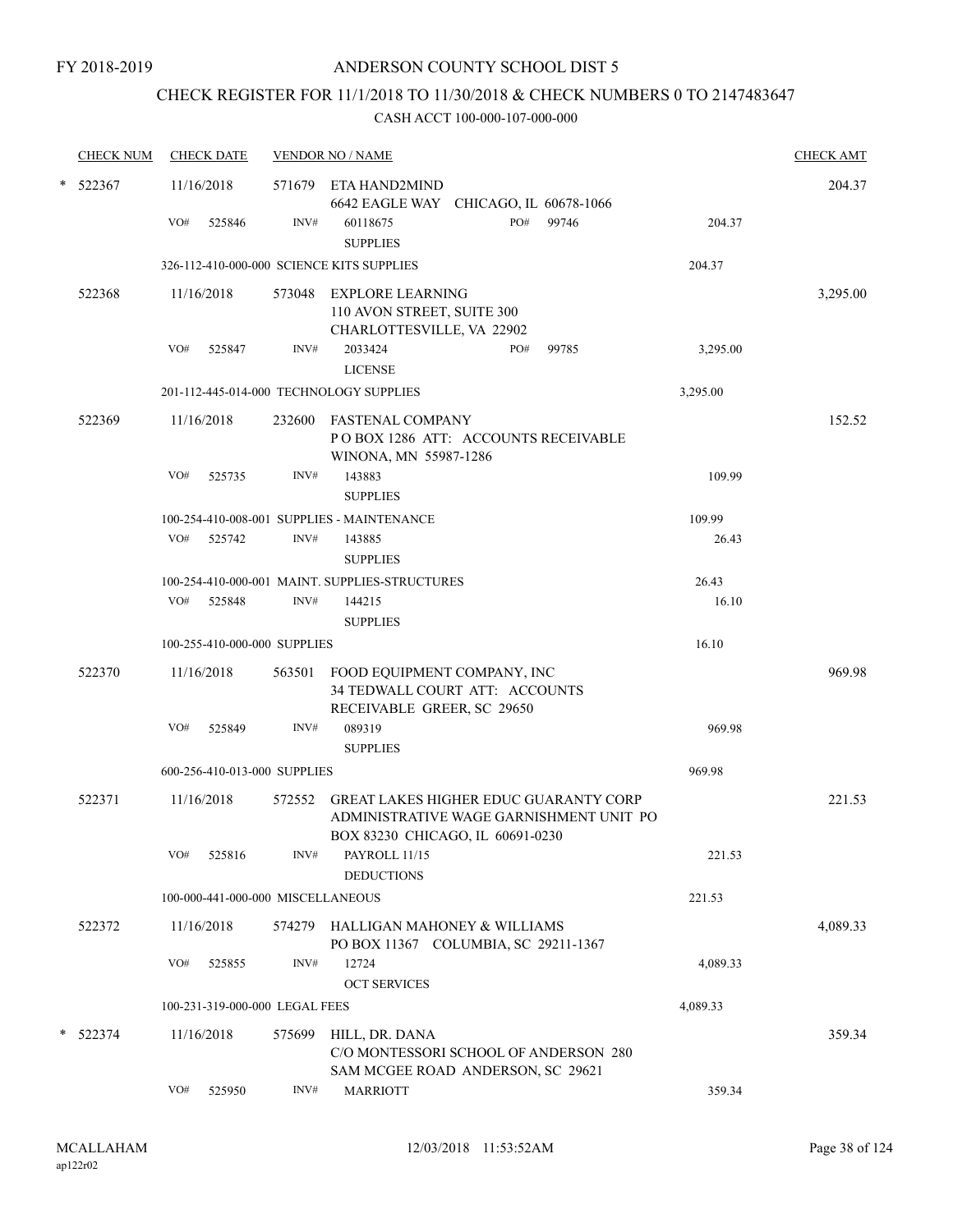# CHECK REGISTER FOR 11/1/2018 TO 11/30/2018 & CHECK NUMBERS 0 TO 2147483647

| <b>CHECK NUM</b> |     | <b>CHECK DATE</b> |      | <b>VENDOR NO / NAME</b>                                                                                    |          | <b>CHECK AMT</b> |
|------------------|-----|-------------------|------|------------------------------------------------------------------------------------------------------------|----------|------------------|
|                  |     |                   |      | REIMBURSEMENT                                                                                              |          |                  |
|                  |     |                   |      | 267-370-312-000-MSA PS-MONTESSORI SCH OF AND                                                               | 359.34   |                  |
| $*$ 522376       |     | 11/16/2018        |      | 575582 INVENTORY TRADING COMPANY<br>X-GRAIN SPORTSWEAR PO BOX 47 PEOSTA, IA<br>52068                       |          | 1,055.00         |
|                  | VO# | 525858            | INV# | 77550                                                                                                      | 1,055.00 |                  |
|                  |     |                   |      | <b>GLENVIEW</b>                                                                                            |          |                  |
|                  |     |                   |      | 720-271-660-020-674 FOOTBALL EXPENSE                                                                       | 1,055.00 |                  |
| * 522379         |     | 11/16/2018        |      | 304900 KAPLAN EARLY LEARNING COMPANY<br>PO BOX 890575 ATT: ACCOUNTS RECEIVABLE<br>CHARLOTTE, NC 28289-0575 |          | 1,351.08         |
|                  | VO# | 525862            | INV# | 0004900789<br>CUST#550500                                                                                  | 1,351.08 |                  |
|                  |     |                   |      | 715-271-660-015-280 REGISTRATION/WKLY FEES EXPENSE                                                         | 1,351.08 |                  |
| 522384           |     | 11/16/2018        |      | 567335 EMPLOYEE VENDOR<br>WHITEHALL 106 OLIVE BRANCH ANDERSON, SC<br>29626                                 |          | 867.35           |
|                  | VO# | 525772            | INV# | $116 - 11/9/18$<br><b>ASHEVILLE</b>                                                                        | 867.35   |                  |
|                  |     |                   |      | 264-224-333-006-000 TRIPS AND CONFERENCES                                                                  | 867.35   |                  |
|                  |     |                   |      |                                                                                                            |          | 778.29           |
| 522385           |     | 11/16/2018        |      | 568048 MERL'S COUNTERTOPS, INC<br>104 HIGHWAY 201 ABBEVILLE, SC 29620                                      |          |                  |
|                  | VO# | 525761            | INV# | 134995<br><b>MCCANTS</b>                                                                                   | 778.29   |                  |
|                  |     |                   |      | 505-222-410-005-FUR MEDIA FURNITURE                                                                        | 778.29   |                  |
| $*$ 522388       |     | 11/16/2018        |      | 567126 MUSIC & ARTS CENTER<br>5295 WESTVIEW DR SUITE 300 ATTN: CA<br>FREDERICK, MD 21703                   |          | 267.72           |
|                  | VO# | 525869            | INV# | 013877188                                                                                                  | 75.70    |                  |
|                  |     |                   |      | ACCT 9422547                                                                                               |          |                  |
|                  |     |                   |      | 720-271-660-020-601 BAND CLUB EXPENSE                                                                      | 75.70    |                  |
|                  | VO# | 525870            | INV# | 014080725<br>ACCT 9422547                                                                                  | 173.95   |                  |
|                  |     |                   |      | 720-271-660-020-601 BAND CLUB EXPENSE                                                                      | 173.95   |                  |
|                  | VO# | 525871            | INV# | 014081756<br>ACCT 9422547                                                                                  | 18.07    |                  |
|                  |     |                   |      | 720-271-660-020-601 BAND CLUB EXPENSE                                                                      | 18.07    |                  |
| 522389           |     | 11/16/2018        |      | 564010 NC CHILD SUPPORT CENTRALIZED COLLECTNS<br>POBOX 900012 RALEIGH, NC 27675-9012                       |          | 305.50           |
|                  | VO# | 525810            | INV# | PAYROLL 11/15                                                                                              | 305.50   |                  |
|                  |     |                   |      | <b>DEDUCTIONS</b>                                                                                          |          |                  |
|                  |     |                   |      | 100-000-435-000-000 WAGE GARNISH/CH SUPPORT                                                                | 305.50   |                  |
| * 522391         |     | 11/16/2018        |      | 568160 EMPLOYEE VENDOR                                                                                     |          | 721.63           |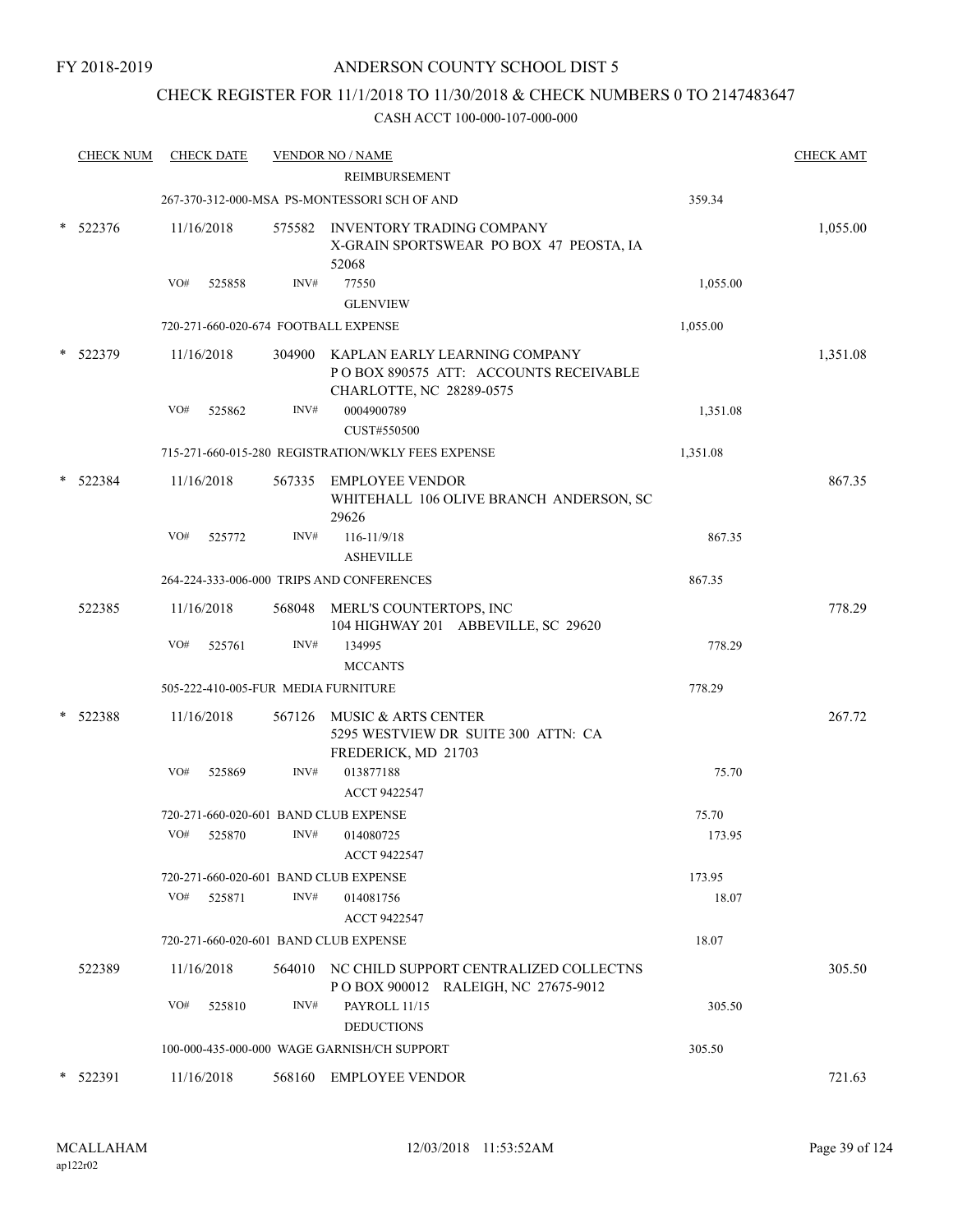# CHECK REGISTER FOR 11/1/2018 TO 11/30/2018 & CHECK NUMBERS 0 TO 2147483647

| <b>CHECK NUM</b> |     | <b>CHECK DATE</b>                                            |        | <b>VENDOR NO / NAME</b>                                      |  |     |       |                | <b>CHECK AMT</b> |
|------------------|-----|--------------------------------------------------------------|--------|--------------------------------------------------------------|--|-----|-------|----------------|------------------|
|                  |     |                                                              |        | MCCANTS 320 STEPHEN KING DR. ANDERSON,<br>SC 29621           |  |     |       |                |                  |
|                  | VO# | 525770                                                       | INV#   | $116 - 11/9/18$                                              |  |     |       | 721.63         |                  |
|                  |     |                                                              |        | <b>ASHEVILLE</b>                                             |  |     |       |                |                  |
|                  |     |                                                              |        | 264-224-333-005-000 STAFF DEVELOPMENT                        |  |     |       | 721.63         |                  |
| 522392           |     | 11/16/2018                                                   |        | 389900 OFFICE DEPOT<br>POBOX 1413 CHARLOTTE, NC 28201-1413   |  |     |       |                | 688.79           |
|                  | VO# | 525768                                                       | INV#   | 2241431790<br><b>SUPPLIES</b>                                |  |     |       | 18.67          |                  |
|                  |     |                                                              |        | 100-254-410-000-055 OFFICE SUPPLIES & FURNITURE              |  |     |       | 18.67          |                  |
|                  | VO# | 525771                                                       | INV#   | 221631910001<br><b>PRINTER</b>                               |  |     |       | 117.69         |                  |
|                  |     |                                                              |        | 100-254-410-000-055 OFFICE SUPPLIES & FURNITURE              |  |     |       | 117.69         |                  |
|                  | VO# | 525873                                                       | INV#   | 225224228001<br><b>SUPPLIES</b>                              |  |     |       | 99.80          |                  |
|                  |     | 100-113-410-023-PLC SUPPLIES                                 |        |                                                              |  |     |       | 99.80          |                  |
|                  | VO# | 525874                                                       | INV#   | 223381740001<br><b>SUPPLIES</b>                              |  | PO# | 99816 | 53.55          |                  |
|                  |     |                                                              |        | 990-139-410-015-000 SUPPLIES AND MATERIALS                   |  |     |       | 53.55          |                  |
|                  | VO# | 525875                                                       | INV#   | <b>NORTH POINTE</b><br><b>SUPPLIES</b>                       |  |     |       | 282.31         |                  |
|                  |     | 100-233-410-013-000 SUPPLIES<br>100-233-410-013-000 SUPPLIES |        |                                                              |  |     |       | 43.86<br>29.75 |                  |
|                  |     |                                                              |        | 713-271-660-013-201 MISCELLANEOUS EXPENSE                    |  |     |       | 173.40         |                  |
|                  |     |                                                              |        | 713-271-660-013-201 MISCELLANEOUS EXPENSE                    |  |     |       | 35.30          |                  |
|                  | VO# | 525876                                                       | INV#   | 218861527001<br><b>SUPPLIES</b>                              |  |     |       | 88.75          |                  |
|                  |     |                                                              |        | 326-112-410-000-000 SCIENCE KITS SUPPLIES                    |  |     |       | 88.75          |                  |
|                  | VO# | 525877                                                       | INV#   | 222077451001<br><b>SUPPLIES</b>                              |  | PO# | 99803 | 63.80          |                  |
|                  |     |                                                              |        | 100-221-410-000-000 SUPPLIES AND MATERIALS                   |  |     |       | 63.80          |                  |
|                  | VO# | 525878                                                       | INV#   | 217064051001<br><b>CREDIT</b>                                |  |     |       | $-35.78$       |                  |
|                  |     |                                                              |        | 100-221-445-000-000 TECHNOLOGY SUPPLIES                      |  |     |       | $-35.78$       |                  |
| 522393           |     | 11/16/2018                                                   | 574430 | ORANGE SKY TRAVEL, LLC<br>PO BOX 1802 SIMPSONVILLE, SC 29681 |  |     |       |                | 10,000.00        |
|                  | VO# | 525879                                                       | INV#   | 10213<br>ROBERT ANDERSON                                     |  |     |       | 10,000.00      |                  |
|                  |     |                                                              |        | 706-271-660-006-586 FIELD TRIPS- GR.7 EXPENSE                |  |     |       | 10,000.00      |                  |
| 522394           |     | 11/16/2018                                                   | 568036 | PIEDMONT NATURAL GAS<br>PO BOX 1246 CHARLOTTE, NC 28201-1246 |  |     |       |                | 213.92           |
|                  | VO# | 525906                                                       | INV#   | 9000769202001<br>4000769201001                               |  |     |       | 213.92         |                  |
|                  |     | 100-254-472-012-000 ENERGY-GAS                               |        | 31.84                                                        |  |     |       |                |                  |
|                  |     | 600-256-470-012-000 ENERGY                                   |        |                                                              |  |     |       | 182.08         |                  |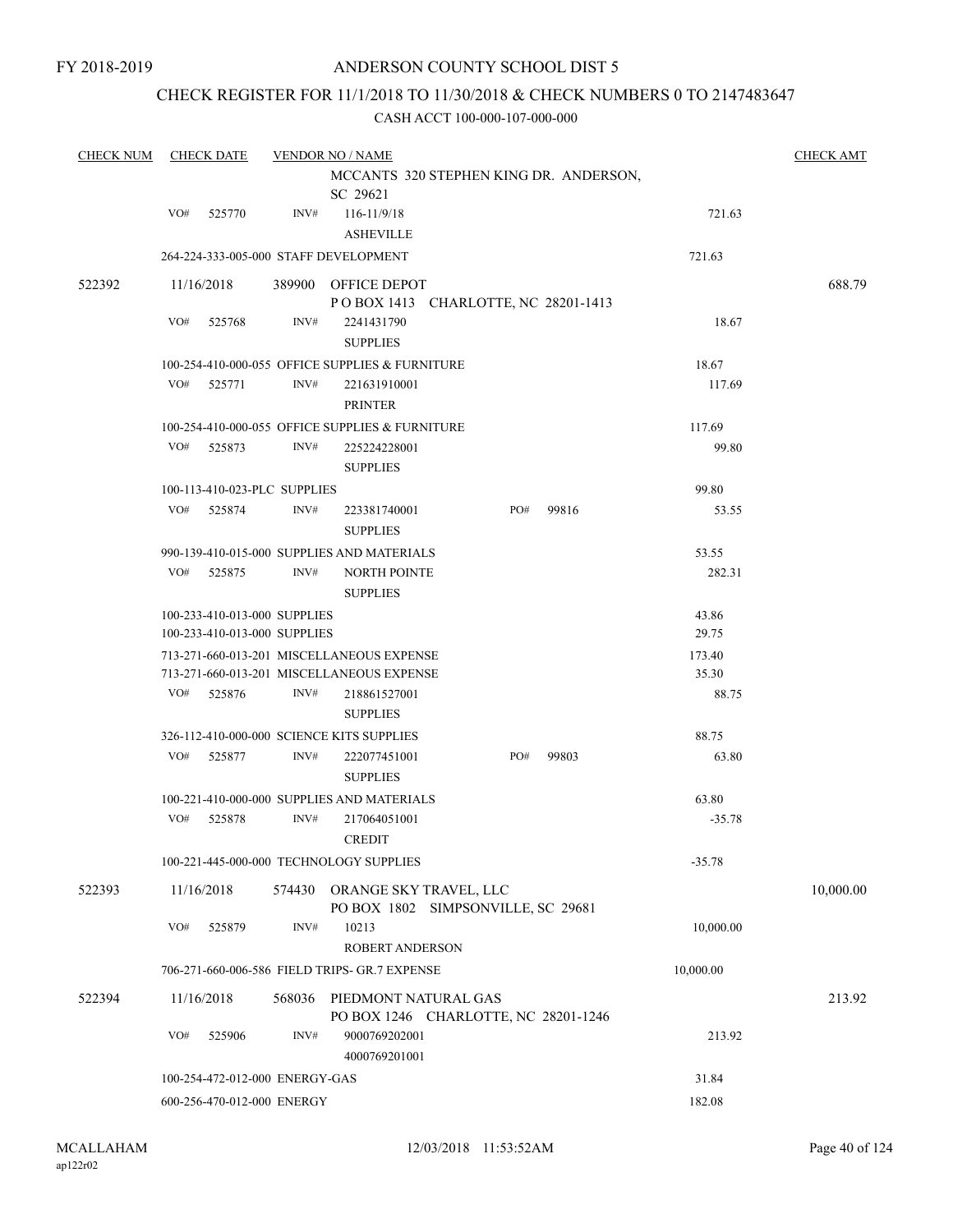# CHECK REGISTER FOR 11/1/2018 TO 11/30/2018 & CHECK NUMBERS 0 TO 2147483647

| <b>CHECK NUM</b> | <b>CHECK DATE</b>                                                                                                      |        | <b>VENDOR NO / NAME</b>                                                                  |  |     |       |                | <b>CHECK AMT</b> |
|------------------|------------------------------------------------------------------------------------------------------------------------|--------|------------------------------------------------------------------------------------------|--|-----|-------|----------------|------------------|
| 522395           | 11/16/2018                                                                                                             | 572149 | PLAYSCRIPTS<br>7 PENN PLAZA SUITE 904 NEW YORK, NY 10001                                 |  |     |       |                | 249.21           |
|                  | VO#<br>525880                                                                                                          | INV#   | 2158430<br><b>SOUTHWOOD</b>                                                              |  | PO# | 99643 | 249.21         |                  |
|                  |                                                                                                                        |        | 100-113-410-021-VEN SUPPLY-ADDT'L FOR LOST VENDING                                       |  |     |       | 249.21         |                  |
| 522396           | 11/16/2018                                                                                                             | 571701 | <b>EMPLOYEE VENDOR</b><br>BOARD OF TRUSTEES 201 HUNTERS LANE                             |  |     |       |                | 606.29           |
|                  |                                                                                                                        |        | ANDERSON, SC 29625                                                                       |  |     |       |                |                  |
|                  | VO#<br>525792                                                                                                          | INV#   | 10/17-10/19/18<br><b>MYRTLE BEACH</b>                                                    |  |     |       | 606.29         |                  |
|                  | 100-231-334-000-000 TRUSTEE EXPENSE                                                                                    |        |                                                                                          |  |     |       | 606.29         |                  |
| 522397           | 11/16/2018                                                                                                             |        | 573746 PUBLIC CONSULTING GROUP<br>PO BOX 845308 BOSTON, MA 02284-5308                    |  |     |       |                | 8,759.90         |
|                  | VO#<br>525881                                                                                                          | INV#   | 191450<br>PROJ #566.19                                                                   |  | PO# | 99872 | 3,500.00       |                  |
|                  | 283-126-312-000-000 CONTRACTED SERVICES                                                                                |        |                                                                                          |  |     |       | 3,500.00       |                  |
|                  | VO#<br>525884                                                                                                          | INV#   | 191449<br>PROJ #566.19                                                                   |  | PO# | 99873 | 5,259.90       |                  |
|                  | 283-126-312-000-000 CONTRACTED SERVICES                                                                                |        |                                                                                          |  |     |       | 5,259.90       |                  |
| 522398           | 11/16/2018                                                                                                             | 573501 | <b>QUALITY CARE PRESSURE CLEANING</b><br>210 SPRINGSIDE CIRCLE ANDERSON, SC 29625        |  |     |       |                | 600.00           |
|                  | VO#<br>525886                                                                                                          | INV#   | 5273<br><b>OCT 2018</b>                                                                  |  | PO# | 99127 | 600.00         |                  |
|                  | 100-255-323-000-000 CONTRACTED SERVICES                                                                                |        |                                                                                          |  |     |       | 600.00         |                  |
| 522399           |                                                                                                                        |        |                                                                                          |  |     |       |                | 415.92           |
|                  | 11/16/2018                                                                                                             | 431095 | REALLY GOOD STUFF, INC<br>PO BOX 1111 ATT: ACCOUNTS RECEIVABLE<br>SHELTON, CT 06484-1110 |  |     |       |                |                  |
|                  | VO#<br>525891                                                                                                          | INV#   | 6766669<br><b>BASKETS</b>                                                                |  | PO# | 99719 | 415.92         |                  |
|                  | 201-112-410-010-000 SUPPLIES                                                                                           |        |                                                                                          |  |     |       | 415.92         |                  |
| 522400           | 11/16/2018                                                                                                             |        | 567525 ROWLAND MECHANICAL<br>206 SADDLE TRAIL ANDERSON, SC 29621                         |  |     |       |                | 12,030.19        |
|                  | VO#<br>525895                                                                                                          | INV#   | 8900,901,902<br><b>REPAIRS</b>                                                           |  | PO# | 99095 | 2,217.69       |                  |
|                  |                                                                                                                        |        | 100-255-323-000-ACT ACTIVITY BUS CONTRACTED SERVICES                                     |  |     |       | 2,217.69       |                  |
|                  | VO#<br>525898                                                                                                          | INV#   | 8885-8899<br><b>BUS REPAIRS</b>                                                          |  | PO# | 99095 | 9,812.50       |                  |
|                  |                                                                                                                        |        | 100-255-323-000-ACT ACTIVITY BUS CONTRACTED SERVICES                                     |  |     |       | 83.66          |                  |
|                  |                                                                                                                        |        | 100-255-323-000-ACT ACTIVITY BUS CONTRACTED SERVICES                                     |  |     |       | 81.29          |                  |
|                  |                                                                                                                        |        | 100-255-323-000-ACT ACTIVITY BUS CONTRACTED SERVICES                                     |  |     |       | 90.99          |                  |
|                  |                                                                                                                        |        | 100-255-323-000-ACT ACTIVITY BUS CONTRACTED SERVICES                                     |  |     |       | 87.32          |                  |
|                  | 100-255-323-000-ACT ACTIVITY BUS CONTRACTED SERVICES<br>126.50                                                         |        |                                                                                          |  |     |       |                |                  |
|                  | 481.63<br>100-255-323-000-ACT ACTIVITY BUS CONTRACTED SERVICES<br>100-255-323-000-ACT ACTIVITY BUS CONTRACTED SERVICES |        |                                                                                          |  |     |       |                |                  |
|                  |                                                                                                                        |        | 100-255-323-000-ACT ACTIVITY BUS CONTRACTED SERVICES                                     |  |     |       | 46.00<br>76.33 |                  |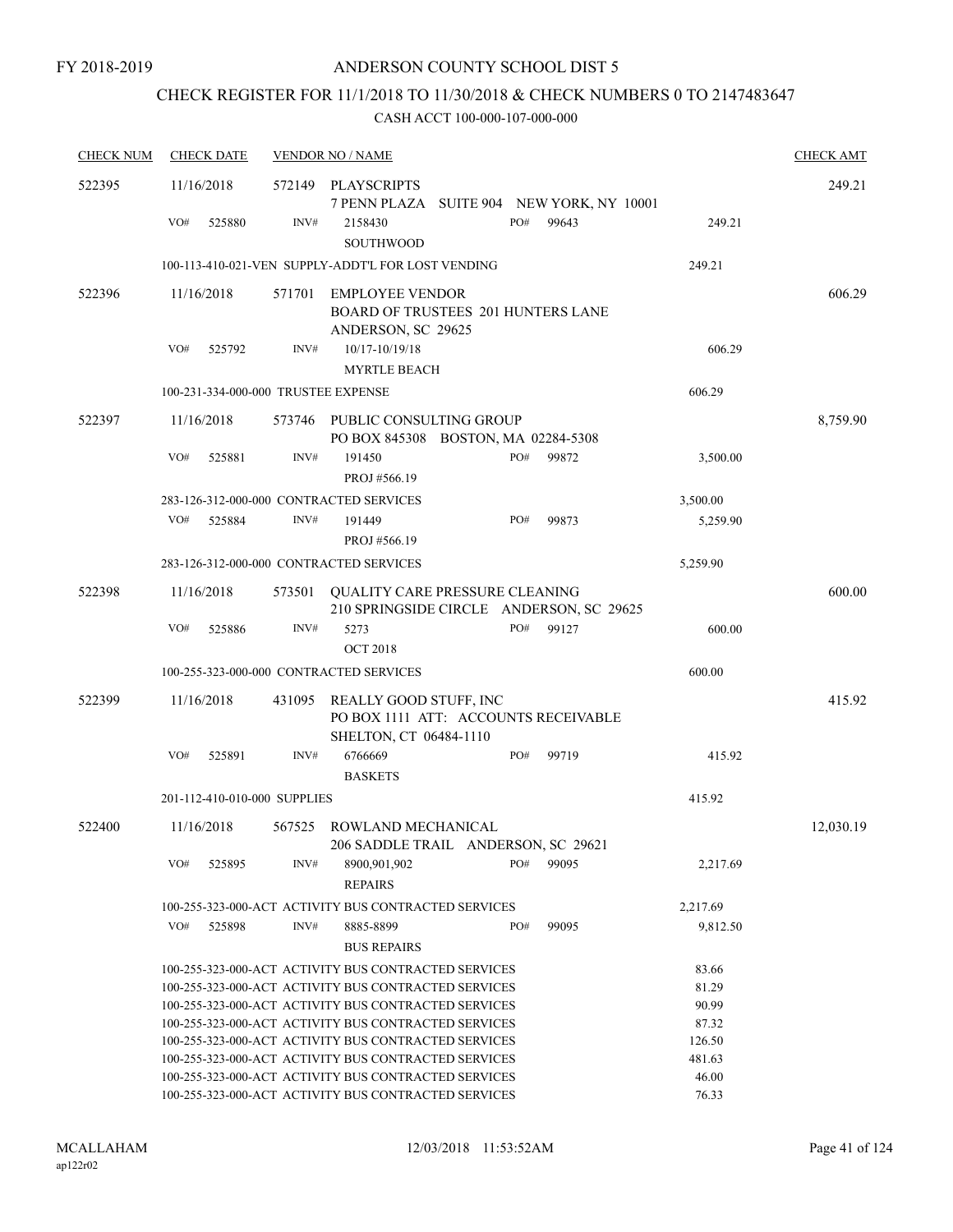# CHECK REGISTER FOR 11/1/2018 TO 11/30/2018 & CHECK NUMBERS 0 TO 2147483647

|   | <b>CHECK NUM</b> |                                         | <b>CHECK DATE</b>            |             | <b>VENDOR NO / NAME</b>                                                 |     |                                          |          | <b>CHECK AMT</b> |
|---|------------------|-----------------------------------------|------------------------------|-------------|-------------------------------------------------------------------------|-----|------------------------------------------|----------|------------------|
|   |                  |                                         |                              |             | 100-255-323-000-ACT ACTIVITY BUS CONTRACTED SERVICES                    |     |                                          | 80.00    |                  |
|   |                  |                                         |                              |             | 100-255-323-000-ACT ACTIVITY BUS CONTRACTED SERVICES                    |     |                                          | 5,687.38 |                  |
|   |                  |                                         |                              |             | 100-255-323-000-ACT ACTIVITY BUS CONTRACTED SERVICES                    |     |                                          | 316.06   |                  |
|   |                  |                                         |                              |             | 100-255-323-000-ACT ACTIVITY BUS CONTRACTED SERVICES                    |     |                                          | 543.92   |                  |
|   |                  |                                         |                              |             | 100-255-323-000-ACT ACTIVITY BUS CONTRACTED SERVICES                    |     |                                          | 345.00   |                  |
|   |                  |                                         |                              |             | 100-255-323-000-ACT ACTIVITY BUS CONTRACTED SERVICES                    |     |                                          | 1,702.76 |                  |
|   |                  |                                         |                              |             | 100-255-323-000-ACT ACTIVITY BUS CONTRACTED SERVICES                    |     |                                          | 63.66    |                  |
| * | 522402           |                                         | 11/16/2018                   |             | 452202 SC DEPT OF REVENUE<br>POBOX 125 301 GERVAIS STREET CENTRAL       |     |                                          |          | 1,010.20         |
|   |                  |                                         |                              |             | LEVY UNIT COLUMBIA, SC 29214-0213                                       |     |                                          |          |                  |
|   |                  | VO#                                     | 525812                       | INV#        | PAYROLL 11/15                                                           |     |                                          | 1,010.20 |                  |
|   |                  |                                         |                              |             | <b>DEDUCTIONS</b>                                                       |     |                                          |          |                  |
|   |                  |                                         |                              |             | 100-000-440-000-000 SC STATE TAX LEVY                                   |     |                                          | 1,010.20 |                  |
|   | 522403           |                                         | 11/16/2018                   |             | 573543 SCHOOL LIBRARY JOURNAL<br>PO BOX 461119 ESCONDIDO, CA 92046-9807 |     |                                          |          | 136.99           |
|   |                  | VO#                                     | 525916                       | INV#        | 9731348                                                                 |     |                                          | 136.99   |                  |
|   |                  |                                         |                              |             | <b>RENEWAL</b>                                                          |     |                                          |          |                  |
|   |                  |                                         |                              |             | 709-271-660-009-305 LIBRARY EXPENSE                                     |     |                                          | 136.99   |                  |
|   | 522404           |                                         | 11/16/2018                   |             | 450701 SC RETIREMENT SYSTEM (SPP)                                       |     | POBOX 11960 CAPITOL STATION COLUMBIA, SC |          | 283.27           |
|   |                  |                                         |                              |             | 29211                                                                   |     |                                          |          |                  |
|   |                  | VO#                                     | 525808                       | INV#        | PAYROLL 11/15                                                           |     |                                          | 283.27   |                  |
|   |                  |                                         |                              |             | <b>DEDUCTIONS</b>                                                       |     |                                          |          |                  |
|   |                  |                                         |                              |             | 100-000-438-000-000 RETIREMENT SERV PURCHASE                            |     |                                          | 283.27   |                  |
| * |                  |                                         |                              |             |                                                                         |     |                                          |          |                  |
|   | 522408           | 11/16/2018                              |                              |             | 473315 SIGNARAMA<br>4130 CLEMSON BLVD SUITE A ANDERSON, SC<br>29621     |     |                                          | 1,388.41 |                  |
|   |                  | VO#                                     | 525777                       | INV#        | 10496                                                                   |     |                                          | 646.80   |                  |
|   |                  |                                         |                              |             | <b>MCCANTS</b>                                                          |     |                                          |          |                  |
|   |                  |                                         |                              |             | 505-254-323-005-000 CONTRACTED SERVICES                                 |     |                                          | 646.80   |                  |
|   |                  | VO#                                     | 525917                       | INV#        | 10258                                                                   | PO# | 99549                                    | 741.61   |                  |
|   |                  |                                         |                              |             | <b>BANNER</b>                                                           |     |                                          |          |                  |
|   |                  |                                         | 100-233-410-031-000 SUPPLIES |             |                                                                         |     |                                          | 741.61   |                  |
|   | $*$ 522410       |                                         | 11/16/2018                   |             | 575215 SNOW & ASSOCIATES, INC                                           |     | 3461 BELLINGTON DRIVE ORLANDO, FL 32835  |          | 980.00           |
|   |                  | VO#                                     | 525920                       | INV#        | 5289                                                                    |     |                                          | 980.00   |                  |
|   |                  |                                         |                              |             | <b>ONLINE TRAINING</b><br>900-256-312-000-019 FANS PROFESSIONAL DEV     |     |                                          | 980.00   |                  |
|   |                  |                                         |                              |             |                                                                         |     |                                          |          |                  |
|   | 522411           |                                         | 11/16/2018                   | 569927      | <b>SOFTDOCS</b>                                                         |     | 807 BLUFF ROAD ATT: ACCOUNTS RECEIVABLE  |          | 1,280.00         |
|   |                  |                                         |                              |             | COLUMBIA, SC 29201                                                      |     |                                          |          |                  |
|   |                  | VO#                                     | 525922                       | INV#        | M35178                                                                  |     |                                          | 1,280.00 |                  |
|   |                  |                                         |                              |             | 18/19 SUPPORT                                                           |     |                                          |          |                  |
|   |                  | 100-266-445-000-000 SOFTWARE TECHNOLOGY |                              |             |                                                                         |     |                                          | 1,280.00 |                  |
|   | 522412           |                                         | 11/16/2018                   | 569589 SREB |                                                                         |     |                                          |          | 1,375.00         |
|   |                  |                                         |                              |             |                                                                         |     |                                          |          |                  |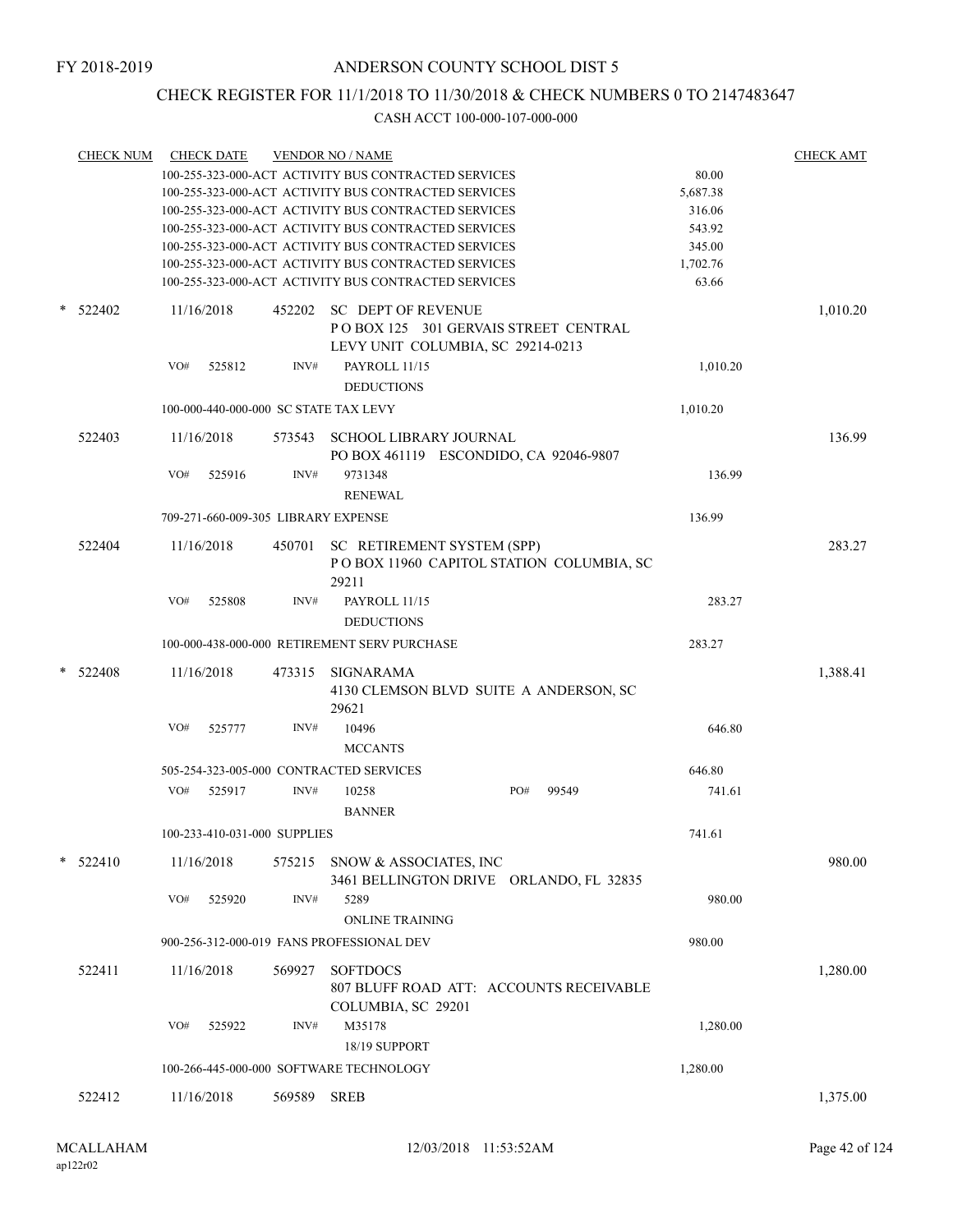# CHECK REGISTER FOR 11/1/2018 TO 11/30/2018 & CHECK NUMBERS 0 TO 2147483647

| <b>CHECK NUM</b> | <b>CHECK DATE</b><br><b>VENDOR NO / NAME</b><br>592 TENTH ST, NW ATTN: HSTW STAFF |            |                                    |                                                                                                            |              |           | <b>CHECK AMT</b> |
|------------------|-----------------------------------------------------------------------------------|------------|------------------------------------|------------------------------------------------------------------------------------------------------------|--------------|-----------|------------------|
|                  |                                                                                   |            |                                    | DEVELOPMENT CONF ATLANTA, GA 30318-5776                                                                    |              |           |                  |
|                  | VO#                                                                               | 525883     | INV#                               | 17625<br><b>REGISTRATION</b>                                                                               | PO#<br>99865 | 1,375.00  |                  |
|                  |                                                                                   |            | 329-224-333-001-000 TRIPS-WBL/HSTW |                                                                                                            |              | 1,375.00  |                  |
| 522413           |                                                                                   | 11/16/2018 |                                    | 570805 STATE DEPT OF EDUCATION<br>ATT: MELLANIE JINETTE 1429 SENATE STREET<br>ROOM 303B COLUMBIA, SC 29201 |              |           | 33,935.77        |
|                  | VO#                                                                               | 525901     | INV#                               | 2016-2017<br><b>UNSPENT FUNDS</b>                                                                          |              | 17,713.95 |                  |
|                  |                                                                                   |            |                                    | 378-000-423-000-000 DUE TO STATE DEPT.                                                                     |              | 17,713.95 |                  |
|                  | VO#                                                                               | 525902     | INV#                               | 2016-2017<br><b>UNSPENT FUNDS</b>                                                                          |              | 14,427.08 |                  |
|                  |                                                                                   |            | 926-000-423-000-000 DUE TO SDE     |                                                                                                            |              | 14,427.08 |                  |
|                  | VO#                                                                               | 525903     | INV#                               | 2017-2018<br><b>UNSPENT FUNDS</b>                                                                          |              | 1,794.74  |                  |
|                  |                                                                                   |            |                                    | 377-000-423-000-000 DUE TO STATE DEPT.                                                                     |              | 1,794.74  |                  |
| 522414           |                                                                                   | 11/16/2018 |                                    | 573161 SUNBELT RENTALS<br>1700 PEARMAN DAIRY RD. ANDERSON, SC 29625                                        |              |           | 240.37           |
|                  | VO#                                                                               | 525784     | INV#                               | 84063597<br><b>RENTAL</b>                                                                                  |              | 240.37    |                  |
|                  |                                                                                   |            |                                    | 505-253-520-002-TUR BASEBALL/SOFTBALL TURF                                                                 |              | 240.37    |                  |
| 522415           |                                                                                   | 11/16/2018 | 572995                             | <b>SUPPLYWORKS</b><br>PO BOX 742604 ATLANTA, GA 30374-2604                                                 |              |           | 121.38           |
|                  | VO#                                                                               | 525786     | $\text{INV}\#$                     | 463926956<br><b>SUPPLIES</b>                                                                               |              | 121.38    |                  |
|                  |                                                                                   |            | 100-254-410-003-000 SUPPLIES       |                                                                                                            |              | 121.38    |                  |
| $*$ 522417       |                                                                                   | 11/16/2018 | 572503                             | TG<br>P O BOX 659601 SAN ANTONIO, TX 78265-9601                                                            |              |           | 403.49           |
|                  | VO#                                                                               | 525815     | INV#                               | PAYROLL 11/15<br><b>DEDUCTIONS</b>                                                                         |              | 403.49    |                  |
|                  |                                                                                   |            | 100-000-441-000-000 MISCELLANEOUS  |                                                                                                            |              | 403.49    |                  |
| 522418           |                                                                                   | 11/16/2018 | 563611                             | THE GREENVILLE ZOO<br>150 CLEVELAND PARK DRIVE GREENVILLE, SC<br>29601                                     |              |           | 703.50           |
|                  | VO#                                                                               | 525923     | INV#                               | HPP 111618<br>HOMELAND PARK                                                                                |              | 703.50    |                  |
|                  |                                                                                   |            |                                    | 711-271-660-011-351 FIELD TRIPS GRADE 1 EXPENSE                                                            |              | 703.50    |                  |
| 522419           |                                                                                   | 11/16/2018 | 575548                             | <b>TIMELOGIX</b><br>3141 COMMERCE PARKWAY MIRAMAR, FL 33025                                                |              |           | 990.85           |
|                  | VO#                                                                               | 525913     | INV#                               | TL102225<br><b>SOFTWARE</b>                                                                                | PO#<br>99582 | 990.85    |                  |
|                  |                                                                                   |            |                                    | 100-266-345-000-000 TECHNOLOGY INFRASTRUCTURE                                                              |              | 990.85    |                  |
| * 522422         |                                                                                   | 11/16/2018 |                                    | 512653 UNITED RENTALS, INC                                                                                 |              |           | 127.26           |
|                  |                                                                                   |            |                                    |                                                                                                            |              |           |                  |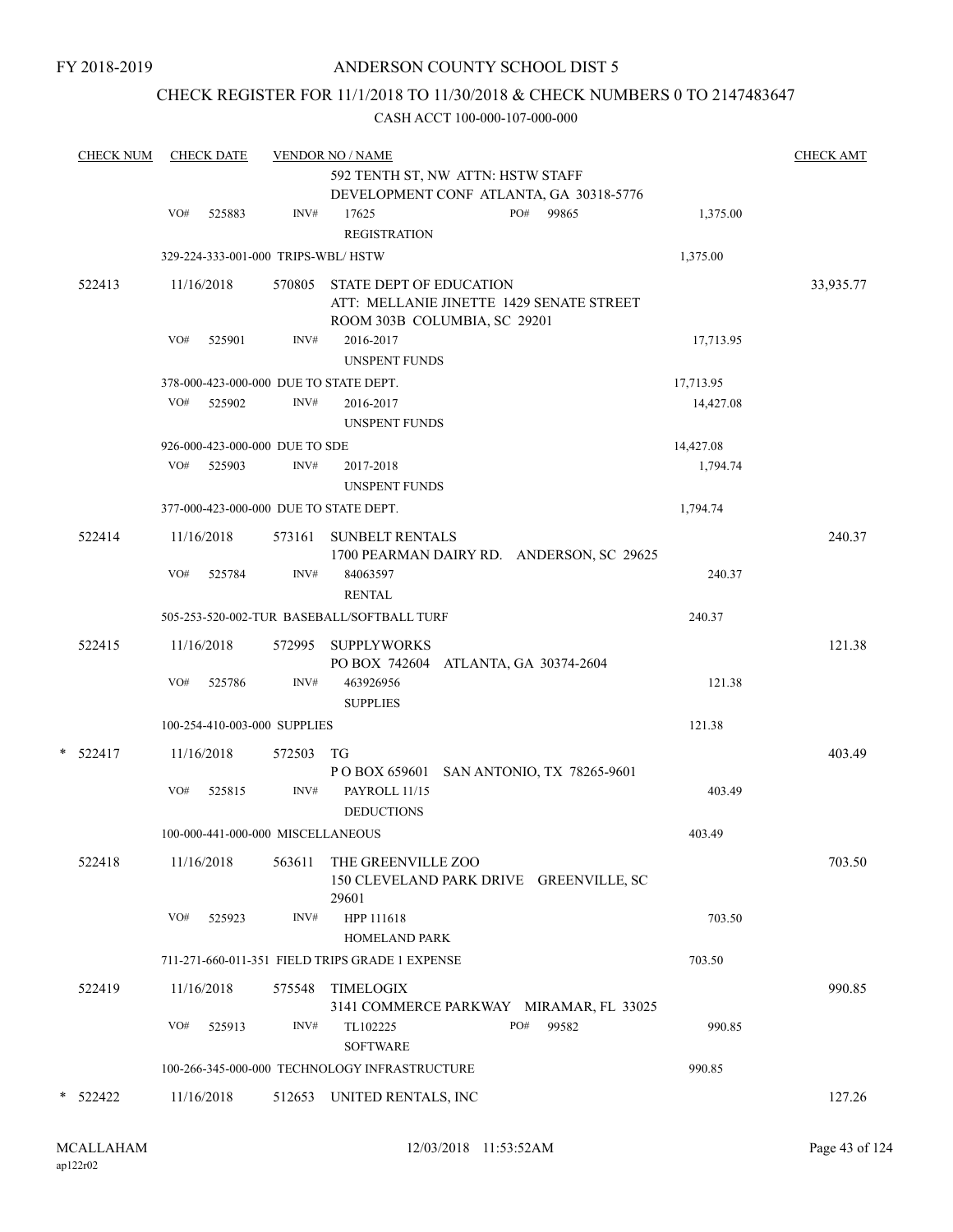# CHECK REGISTER FOR 11/1/2018 TO 11/30/2018 & CHECK NUMBERS 0 TO 2147483647

|   | <b>CHECK NUM</b> |     | <b>CHECK DATE</b> |                                                                          | <b>VENDOR NO / NAME</b>                                                                              |                  | <b>CHECK AMT</b> |
|---|------------------|-----|-------------------|--------------------------------------------------------------------------|------------------------------------------------------------------------------------------------------|------------------|------------------|
|   |                  |     |                   |                                                                          | PO BOX 100711 ATT: ACCOUNTS RECEIVABLE<br>ATLANTA, GA 30384-0711                                     |                  |                  |
|   |                  | VO# | 525795            | INV#                                                                     | 162792707                                                                                            | 127.26           |                  |
|   |                  |     |                   |                                                                          | <b>HARD HATS</b>                                                                                     |                  |                  |
|   |                  |     |                   |                                                                          | 100-254-410-000-001 MAINT. SUPPLIES-STRUCTURES                                                       | 127.26           |                  |
|   | 522423           |     | 11/16/2018        |                                                                          | 564298 UNITED WAY OF ANDERSON COUNTY<br>POBOX 2067 ANDERSON, SC 29622                                |                  | 1,357.44         |
|   |                  | VO# | 525809            | INV#                                                                     | PAYROLL 11/15                                                                                        | 1,357.44         |                  |
|   |                  |     |                   |                                                                          | <b>DEDUCTIONS</b>                                                                                    |                  |                  |
|   |                  |     |                   |                                                                          | 100-000-455-000-000 UNITED FUND - PAYABLE                                                            | 1,357.44         |                  |
|   | 522424           |     | 11/16/2018        |                                                                          | 572350 US DEPARTMENT OF EDUCATION<br>NATIONAL PAYMENT CENTER PO BOX 105081<br>ATLANTA, GA 30348-5081 |                  | 715.63           |
|   |                  | VO# | 525813            | INV#                                                                     | PAYROLL 11/15<br><b>DEDUCTIONS</b>                                                                   | 715.63           |                  |
|   |                  |     |                   | 100-000-441-000-000 MISCELLANEOUS                                        |                                                                                                      | 715.63           |                  |
| * | 522426           |     | 11/16/2018        |                                                                          | 524353 WAL-MART COMMUNITY/GEMB<br>PO BOX 530934 ATT: ACCOUNTS RECEIVABLE<br>ATLANTA, GA 30353-0934   |                  | 1,788.14         |
|   |                  | VO# | 525927            | INV#                                                                     | <b>ACCT 5308</b><br><b>GLENVIEW</b>                                                                  | 1,788.14         |                  |
|   |                  |     |                   |                                                                          | 720-271-660-020-411 MISCELLANEOUS EXPENSE                                                            | 41.68            |                  |
|   |                  |     |                   |                                                                          | 720-271-660-020-666 CONCESSIONS EXPENSE                                                              | 1,746.46         |                  |
|   | 522427           |     | 11/16/2018        |                                                                          | 573864 WELLS FARGO VENDOR FIN SERV<br>PO BOX 105710 ATLANTA, GA 30348-5710                           |                  | 426.93           |
|   |                  | VO# | 525928            | INV#                                                                     | 68961900<br>68966442                                                                                 | 426.93           |                  |
|   |                  |     |                   | 723-190-660-023-913 COPIER EXPENSE<br>723-190-660-023-913 COPIER EXPENSE |                                                                                                      | 174.41<br>252.52 |                  |
|   | 522428           |     | 11/16/2018        | 565833                                                                   | <b>WEX BANK</b><br>WRIGHT EXPRESS FLEET SERVICES PO BOX 6293<br>CAROL STREAM, IL 60197-6293          |                  | 6,353.72         |
|   |                  | VO# | 525929            | INV#                                                                     | 56616915<br><b>FUEL</b>                                                                              | 6,353.72         |                  |
|   |                  |     |                   | 100-255-411-000-000 GASOLINE                                             |                                                                                                      | 6,353.72         |                  |
|   | 522429           |     | 11/16/2018        | 573828                                                                   | WOODWIND & BRASS<br>PO BOX 7479 WESTLAKE VILLAGE, CA 91359                                           |                  | 998.16           |
|   |                  | VO# | 525931            | INV#                                                                     | PO#<br>99806<br>45157354<br>45135472                                                                 | 998.16           |                  |
|   |                  |     |                   | 100-112-410-008-0RE RELATED ARTS<br>100-112-410-008-0RE RELATED ARTS     |                                                                                                      | 261.70<br>690.00 |                  |
|   |                  |     |                   | 100-233-410-008-000 SUPPLIES                                             |                                                                                                      | 46.46            |                  |
|   | 522430           |     | 11/16/2018        |                                                                          | 570209 WORLDWIDE INTERACTIVE NETWORK                                                                 |                  | 5,245.00         |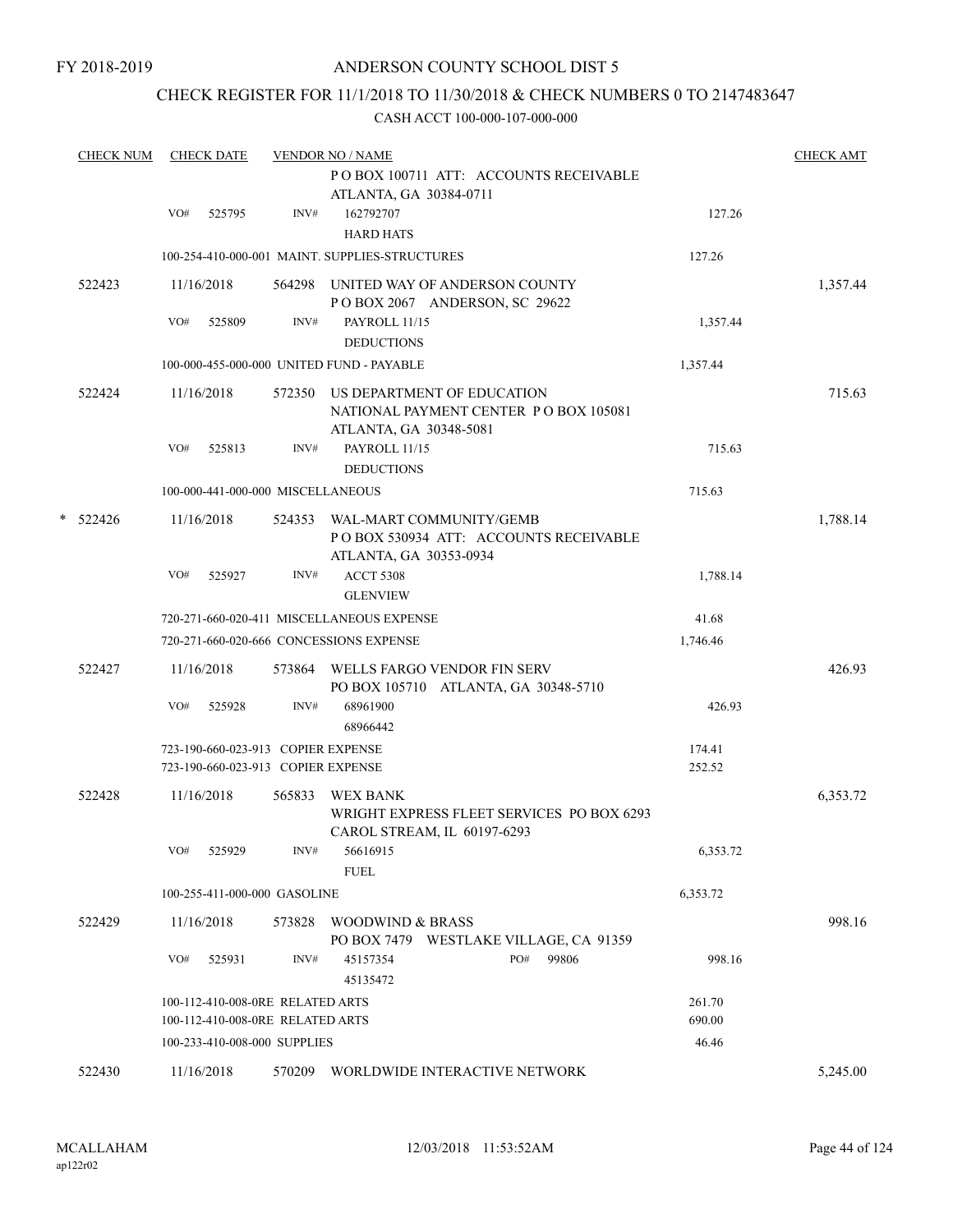# CHECK REGISTER FOR 11/1/2018 TO 11/30/2018 & CHECK NUMBERS 0 TO 2147483647

|  | <b>CHECK NUM</b>                                                                                                                                                                                                                                                                                                                                                                                                                                                                                                                                                                                                                                                                                                                                                                                                                                                                                                                                                                                                                                                                                                                                                                                                                                                                                                                                                                                                                                                                                                                                                                                                                                                                                  |                                                                                                                                        |        |      |            |     |       |          | <b>CHECK AMT</b> |  |  |  |
|--|---------------------------------------------------------------------------------------------------------------------------------------------------------------------------------------------------------------------------------------------------------------------------------------------------------------------------------------------------------------------------------------------------------------------------------------------------------------------------------------------------------------------------------------------------------------------------------------------------------------------------------------------------------------------------------------------------------------------------------------------------------------------------------------------------------------------------------------------------------------------------------------------------------------------------------------------------------------------------------------------------------------------------------------------------------------------------------------------------------------------------------------------------------------------------------------------------------------------------------------------------------------------------------------------------------------------------------------------------------------------------------------------------------------------------------------------------------------------------------------------------------------------------------------------------------------------------------------------------------------------------------------------------------------------------------------------------|----------------------------------------------------------------------------------------------------------------------------------------|--------|------|------------|-----|-------|----------|------------------|--|--|--|
|  |                                                                                                                                                                                                                                                                                                                                                                                                                                                                                                                                                                                                                                                                                                                                                                                                                                                                                                                                                                                                                                                                                                                                                                                                                                                                                                                                                                                                                                                                                                                                                                                                                                                                                                   |                                                                                                                                        |        |      | TN 37763   |     |       |          |                  |  |  |  |
|  |                                                                                                                                                                                                                                                                                                                                                                                                                                                                                                                                                                                                                                                                                                                                                                                                                                                                                                                                                                                                                                                                                                                                                                                                                                                                                                                                                                                                                                                                                                                                                                                                                                                                                                   | VO#                                                                                                                                    | 525930 | INV# | 2018-10-21 | PO# | 99783 | 5,245.00 |                  |  |  |  |
|  |                                                                                                                                                                                                                                                                                                                                                                                                                                                                                                                                                                                                                                                                                                                                                                                                                                                                                                                                                                                                                                                                                                                                                                                                                                                                                                                                                                                                                                                                                                                                                                                                                                                                                                   |                                                                                                                                        |        |      |            |     |       | 5,245.00 |                  |  |  |  |
|  | $*$ 522432                                                                                                                                                                                                                                                                                                                                                                                                                                                                                                                                                                                                                                                                                                                                                                                                                                                                                                                                                                                                                                                                                                                                                                                                                                                                                                                                                                                                                                                                                                                                                                                                                                                                                        |                                                                                                                                        |        |      |            |     |       |          | 771.07           |  |  |  |
|  | <b>CHECK DATE</b><br><b>VENDOR NO / NAME</b><br>DBA WIN LEARNING PO BOX 1000 KINGSTON,<br><b>CAREER READINESS</b><br>124-114-445-024-000 TECHNOLOGY SUPPLIES<br>11/20/2018<br>571975 A3 COMMUNICATIONS<br>P.O. BOX 603037 CHARLOTTE, NC 28260<br>INV#<br>60693<br>PO#<br>VO#<br>525972<br>99743<br><b>TECH SERVICES</b><br>100-233-410-011-RAD RADIOS<br>600-256-540-011-000 EQUIPMENT-EXPENDABLE<br>522433<br>11/20/2018<br>575703 ACOUSTIMAC LLC<br>3906 E 21ST AVE TAMPA, FL 33605<br>VO#<br>526025<br>INV#<br>600009876<br><b>PANELS</b><br>505-222-410-005-FUR MEDIA FURNITURE<br>522434<br>11/20/2018<br>563627 ACT<br>FINANCE PO BOX 4072 IOWA CITY, IA 52243-4072<br>VO#<br>525973<br>INV#<br>1209596<br>CUST #13803779<br>723-190-660-023-911 MISCELLANEOUS- ADULT ED EXPENSE<br>11/20/2018<br>107725 AMERICAN BOOK COMPANY, INC<br>POBOX 2638 ATT: ACCOUNTS RECEIVABLE<br>WOODSTOCK, GA 30188<br>VO#<br>525974<br>INV#<br>3448<br>PO#<br>99812<br><b>MATERIALS</b><br>100-221-410-002-TST SUPPLIES-TESTING<br>100-221-410-003-TST SUPPLIES-TESTING<br>522437<br>11/20/2018<br>110960<br>ANDERSON AREA YMCA<br>201 EAST REED ROAD ANDERSON, SC 29621<br>VO#<br>INV#<br><b>MIDWAY ELEM</b><br>526059<br><b>REINDEER RUN</b><br>717-190-660-017-338 FITNESS CLUB EXPENSE<br>522438<br>11/20/2018<br>ANDERSON COUNTY SHERIFF'S OFFICE<br>570950<br>ATTN: RICHARD BRYSON PO BOX 5497<br>ANDERSON, SC 29623<br>VO#<br>INV#<br>OCT19-NOV10<br>526113<br><b>SECURITY</b><br>100-271-312-002-000 ADDITIONAL SECURITY<br>720-271-660-020-411 MISCELLANEOUS EXPENSE<br>522439<br>11/20/2018<br>112250<br>ANDERSON COUNTY FINANCE DEPT<br>PO BOX 8002 ATT: JANA PRESSLEY ANDERSON,<br>SC 29622-8002 |                                                                                                                                        |        |      |            |     |       | 771.07   |                  |  |  |  |
|  |                                                                                                                                                                                                                                                                                                                                                                                                                                                                                                                                                                                                                                                                                                                                                                                                                                                                                                                                                                                                                                                                                                                                                                                                                                                                                                                                                                                                                                                                                                                                                                                                                                                                                                   | 385.51                                                                                                                                 |        |      |            |     |       |          |                  |  |  |  |
|  |                                                                                                                                                                                                                                                                                                                                                                                                                                                                                                                                                                                                                                                                                                                                                                                                                                                                                                                                                                                                                                                                                                                                                                                                                                                                                                                                                                                                                                                                                                                                                                                                                                                                                                   |                                                                                                                                        |        |      |            |     |       | 385.56   |                  |  |  |  |
|  |                                                                                                                                                                                                                                                                                                                                                                                                                                                                                                                                                                                                                                                                                                                                                                                                                                                                                                                                                                                                                                                                                                                                                                                                                                                                                                                                                                                                                                                                                                                                                                                                                                                                                                   |                                                                                                                                        |        |      |            |     |       |          | 2,172.60         |  |  |  |
|  |                                                                                                                                                                                                                                                                                                                                                                                                                                                                                                                                                                                                                                                                                                                                                                                                                                                                                                                                                                                                                                                                                                                                                                                                                                                                                                                                                                                                                                                                                                                                                                                                                                                                                                   |                                                                                                                                        |        |      |            |     |       | 2,172.60 |                  |  |  |  |
|  |                                                                                                                                                                                                                                                                                                                                                                                                                                                                                                                                                                                                                                                                                                                                                                                                                                                                                                                                                                                                                                                                                                                                                                                                                                                                                                                                                                                                                                                                                                                                                                                                                                                                                                   |                                                                                                                                        |        |      |            |     |       | 2,172.60 |                  |  |  |  |
|  |                                                                                                                                                                                                                                                                                                                                                                                                                                                                                                                                                                                                                                                                                                                                                                                                                                                                                                                                                                                                                                                                                                                                                                                                                                                                                                                                                                                                                                                                                                                                                                                                                                                                                                   |                                                                                                                                        |        |      |            |     |       |          | 112.00           |  |  |  |
|  |                                                                                                                                                                                                                                                                                                                                                                                                                                                                                                                                                                                                                                                                                                                                                                                                                                                                                                                                                                                                                                                                                                                                                                                                                                                                                                                                                                                                                                                                                                                                                                                                                                                                                                   |                                                                                                                                        |        |      |            |     |       | 112.00   |                  |  |  |  |
|  |                                                                                                                                                                                                                                                                                                                                                                                                                                                                                                                                                                                                                                                                                                                                                                                                                                                                                                                                                                                                                                                                                                                                                                                                                                                                                                                                                                                                                                                                                                                                                                                                                                                                                                   |                                                                                                                                        |        |      |            |     |       | 112.00   |                  |  |  |  |
|  | $*$ 522436                                                                                                                                                                                                                                                                                                                                                                                                                                                                                                                                                                                                                                                                                                                                                                                                                                                                                                                                                                                                                                                                                                                                                                                                                                                                                                                                                                                                                                                                                                                                                                                                                                                                                        |                                                                                                                                        |        |      |            |     |       |          | 1,337.61         |  |  |  |
|  |                                                                                                                                                                                                                                                                                                                                                                                                                                                                                                                                                                                                                                                                                                                                                                                                                                                                                                                                                                                                                                                                                                                                                                                                                                                                                                                                                                                                                                                                                                                                                                                                                                                                                                   |                                                                                                                                        |        |      |            |     |       | 1,337.61 |                  |  |  |  |
|  |                                                                                                                                                                                                                                                                                                                                                                                                                                                                                                                                                                                                                                                                                                                                                                                                                                                                                                                                                                                                                                                                                                                                                                                                                                                                                                                                                                                                                                                                                                                                                                                                                                                                                                   | 668.80                                                                                                                                 |        |      |            |     |       |          |                  |  |  |  |
|  |                                                                                                                                                                                                                                                                                                                                                                                                                                                                                                                                                                                                                                                                                                                                                                                                                                                                                                                                                                                                                                                                                                                                                                                                                                                                                                                                                                                                                                                                                                                                                                                                                                                                                                   | 668.81<br>710.00<br>710.00<br>3,780.00<br>3,482.50<br>297.50<br>VO#<br>INV#<br><b>JULY 2018</b><br>PO#<br>99821<br>35,193.08<br>526105 |        |      |            |     |       |          |                  |  |  |  |
|  |                                                                                                                                                                                                                                                                                                                                                                                                                                                                                                                                                                                                                                                                                                                                                                                                                                                                                                                                                                                                                                                                                                                                                                                                                                                                                                                                                                                                                                                                                                                                                                                                                                                                                                   |                                                                                                                                        |        |      |            |     |       |          | 710.00           |  |  |  |
|  |                                                                                                                                                                                                                                                                                                                                                                                                                                                                                                                                                                                                                                                                                                                                                                                                                                                                                                                                                                                                                                                                                                                                                                                                                                                                                                                                                                                                                                                                                                                                                                                                                                                                                                   |                                                                                                                                        |        |      |            |     |       |          |                  |  |  |  |
|  |                                                                                                                                                                                                                                                                                                                                                                                                                                                                                                                                                                                                                                                                                                                                                                                                                                                                                                                                                                                                                                                                                                                                                                                                                                                                                                                                                                                                                                                                                                                                                                                                                                                                                                   |                                                                                                                                        |        |      |            |     |       |          |                  |  |  |  |
|  |                                                                                                                                                                                                                                                                                                                                                                                                                                                                                                                                                                                                                                                                                                                                                                                                                                                                                                                                                                                                                                                                                                                                                                                                                                                                                                                                                                                                                                                                                                                                                                                                                                                                                                   |                                                                                                                                        |        |      |            |     |       |          | 3,780.00         |  |  |  |
|  |                                                                                                                                                                                                                                                                                                                                                                                                                                                                                                                                                                                                                                                                                                                                                                                                                                                                                                                                                                                                                                                                                                                                                                                                                                                                                                                                                                                                                                                                                                                                                                                                                                                                                                   |                                                                                                                                        |        |      |            |     |       |          |                  |  |  |  |
|  |                                                                                                                                                                                                                                                                                                                                                                                                                                                                                                                                                                                                                                                                                                                                                                                                                                                                                                                                                                                                                                                                                                                                                                                                                                                                                                                                                                                                                                                                                                                                                                                                                                                                                                   |                                                                                                                                        |        |      |            |     |       |          |                  |  |  |  |
|  |                                                                                                                                                                                                                                                                                                                                                                                                                                                                                                                                                                                                                                                                                                                                                                                                                                                                                                                                                                                                                                                                                                                                                                                                                                                                                                                                                                                                                                                                                                                                                                                                                                                                                                   |                                                                                                                                        |        |      |            |     |       |          |                  |  |  |  |
|  |                                                                                                                                                                                                                                                                                                                                                                                                                                                                                                                                                                                                                                                                                                                                                                                                                                                                                                                                                                                                                                                                                                                                                                                                                                                                                                                                                                                                                                                                                                                                                                                                                                                                                                   |                                                                                                                                        |        |      |            |     |       |          | 262,572.52       |  |  |  |
|  |                                                                                                                                                                                                                                                                                                                                                                                                                                                                                                                                                                                                                                                                                                                                                                                                                                                                                                                                                                                                                                                                                                                                                                                                                                                                                                                                                                                                                                                                                                                                                                                                                                                                                                   |                                                                                                                                        |        |      |            |     |       |          |                  |  |  |  |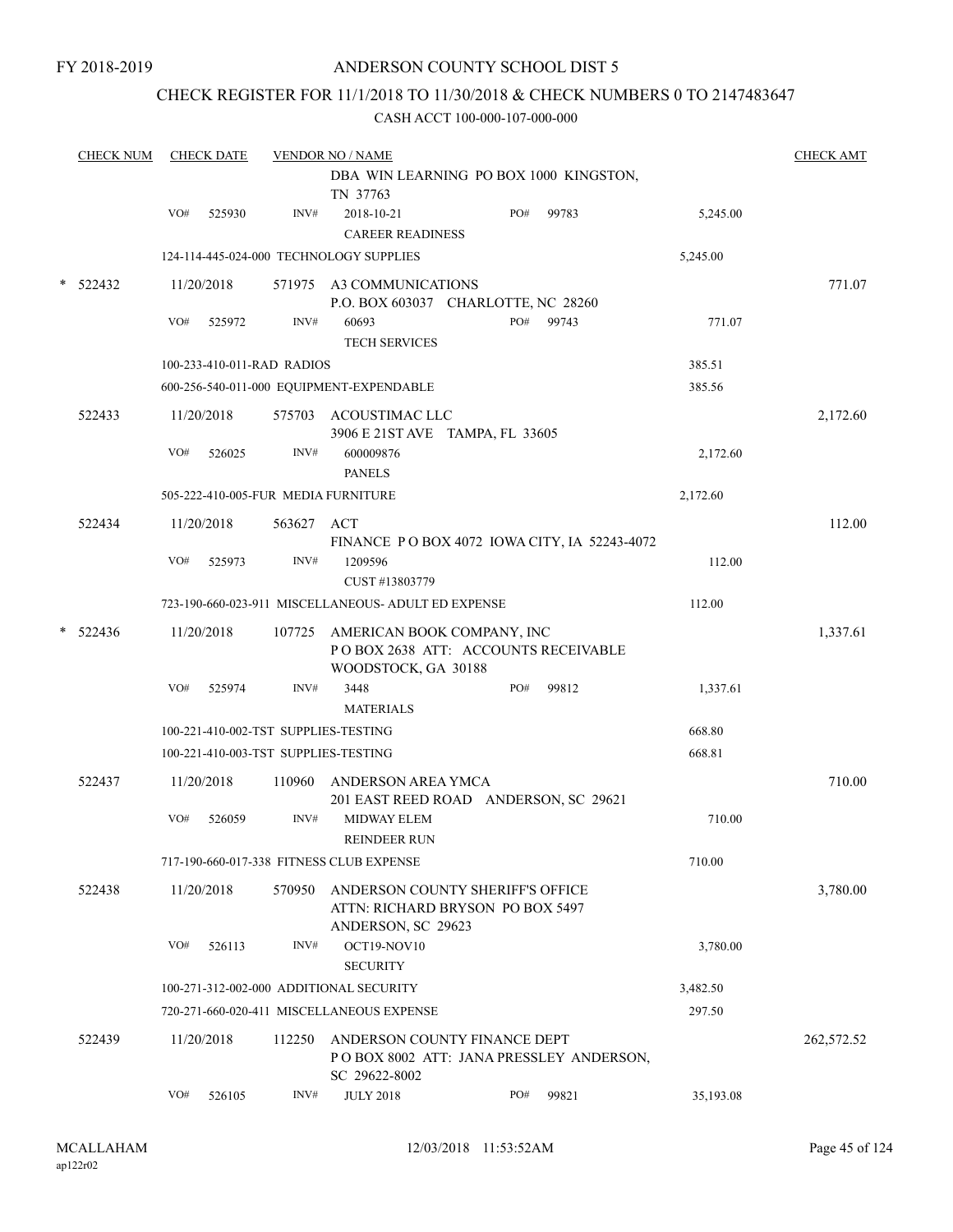# CHECK REGISTER FOR 11/1/2018 TO 11/30/2018 & CHECK NUMBERS 0 TO 2147483647

|        | <b>CHECK NUM</b> |     | <b>CHECK DATE</b>                    |                | <b>VENDOR NO / NAME</b>                                                                           |     |       |           | <b>CHECK AMT</b> |
|--------|------------------|-----|--------------------------------------|----------------|---------------------------------------------------------------------------------------------------|-----|-------|-----------|------------------|
|        |                  |     |                                      |                | <b>SRO AGREEMENT</b>                                                                              |     |       |           |                  |
|        |                  |     |                                      |                | 100-258-312-000-000 CONTRACTED SERVICES - RESOURCE OFFR                                           |     |       | 35,193.08 |                  |
|        |                  | VO# | 526106                               | INV#           | AUGUST 2018<br><b>SRO AGREEMENT</b>                                                               | PO# | 99821 | 91,107.07 |                  |
|        |                  |     |                                      |                | 100-258-312-000-000 CONTRACTED SERVICES - RESOURCE OFFR                                           |     |       | 91,107.07 |                  |
|        |                  | VO# | 526107                               | INV#           | <b>SEPT 2018</b><br><b>SRO AGREEMENT</b>                                                          | PO# | 99821 | 72,433.37 |                  |
|        |                  |     |                                      |                | 100-258-312-000-000 CONTRACTED SERVICES - RESOURCE OFFR                                           |     |       | 72,433.37 |                  |
|        |                  | VO# | 526108                               | INV#           | <b>OCT 2018</b><br><b>SRO AGREEMENT</b>                                                           | PO# | 99821 | 63,839.00 |                  |
|        |                  |     |                                      |                | 100-258-312-000-000 CONTRACTED SERVICES - RESOURCE OFFR                                           |     |       | 63,839.00 |                  |
| $\ast$ | 522441           | VO# | 11/20/2018<br>526112                 | 124950<br>INV# | ASBO INTERNATIONAL<br>44790 MAYNARD SQUARE SUITE 200 ASHBURN,<br>VA 20147<br>ID 817956            |     |       | 230.00    | 230.00           |
|        |                  |     |                                      |                | AMY HEARD                                                                                         |     |       |           |                  |
|        |                  |     |                                      |                | 100-252-680-000-000 MEMBERSHIP AND DUES                                                           |     |       | 230.00    |                  |
|        | 522442           |     | 11/20/2018                           |                | 575063 BAYADA HOME HEALTH CARE, INC.<br>PO BOX 536446 PITTSBURGH, PA 15253-5906                   |     |       |           | 1,512.00         |
|        |                  | VO# | 526062                               | INV#           | 13998361<br><b>OCT 29 - NOV 2</b>                                                                 | PO# | 99580 | 1,512.00  |                  |
|        |                  |     |                                      |                | 283-126-312-017-000 CONTRACTED SERVICES                                                           |     |       | 1,512.00  |                  |
|        | 522443           |     | 11/20/2018                           | 566907         | BILINGUAL DICTIONARIES, INC<br>POBOX 1154 ATT: ACCOUNTS RECEIVABLE<br>MURRIETA, CA 92564          |     |       |           | 108.55           |
|        |                  | VO# | 525976                               | INV#           | 40587<br><b>SUPPLIES</b>                                                                          | PO# | 99798 | 108.55    |                  |
|        |                  |     | 100-221-410-013-TST SUPPLIES-TESTING |                |                                                                                                   |     |       | 108.55    |                  |
|        | 522444           |     | 11/20/2018                           |                | 139785 BLACKMON, LEE**<br>201 HEATHWOOD DRIVE LIBERTY, SC 29657                                   |     |       |           | 117.90           |
|        |                  | VO# | 526035                               | INV#           | 11/9 TLH<br>FOOTBALL OFFICIAL                                                                     |     |       | 117.90    |                  |
|        |                  |     |                                      |                | 100-271-312-002-000 ADDITIONAL SECURITY                                                           |     |       | 117.90    |                  |
|        | 522445           |     | 11/20/2018                           |                | 575702 BLOOD HOUND LLC<br>750 PATRICKS PLACE BROWNSBURG, IN 46112                                 |     |       |           | 300.00           |
|        |                  | VO# | 526026                               | INV#           | 124983<br>TL HANNA                                                                                |     |       | 300.00    |                  |
|        |                  |     |                                      |                | 505-253-520-002-TUR BASEBALL/SOFTBALL TURF                                                        |     |       | 300.00    |                  |
|        | 522446           |     | 11/20/2018                           | 568050         | BRYANT PHARMACY & SUPPLY<br>1901 NORTH MAIN STREET ATT: ACCOUNTS<br>RECEIVABLE ANDERSON, SC 29621 |     |       |           | 197.03           |
|        |                  | VO# | 526063                               | INV#           | <b>WESTSIDE HS</b><br><b>SUPPLIES</b>                                                             |     |       | 197.03    |                  |
|        |                  |     |                                      |                | 203-127-410-000-000 SUPPLIES- LD/DD/OHI                                                           |     |       | 197.03    |                  |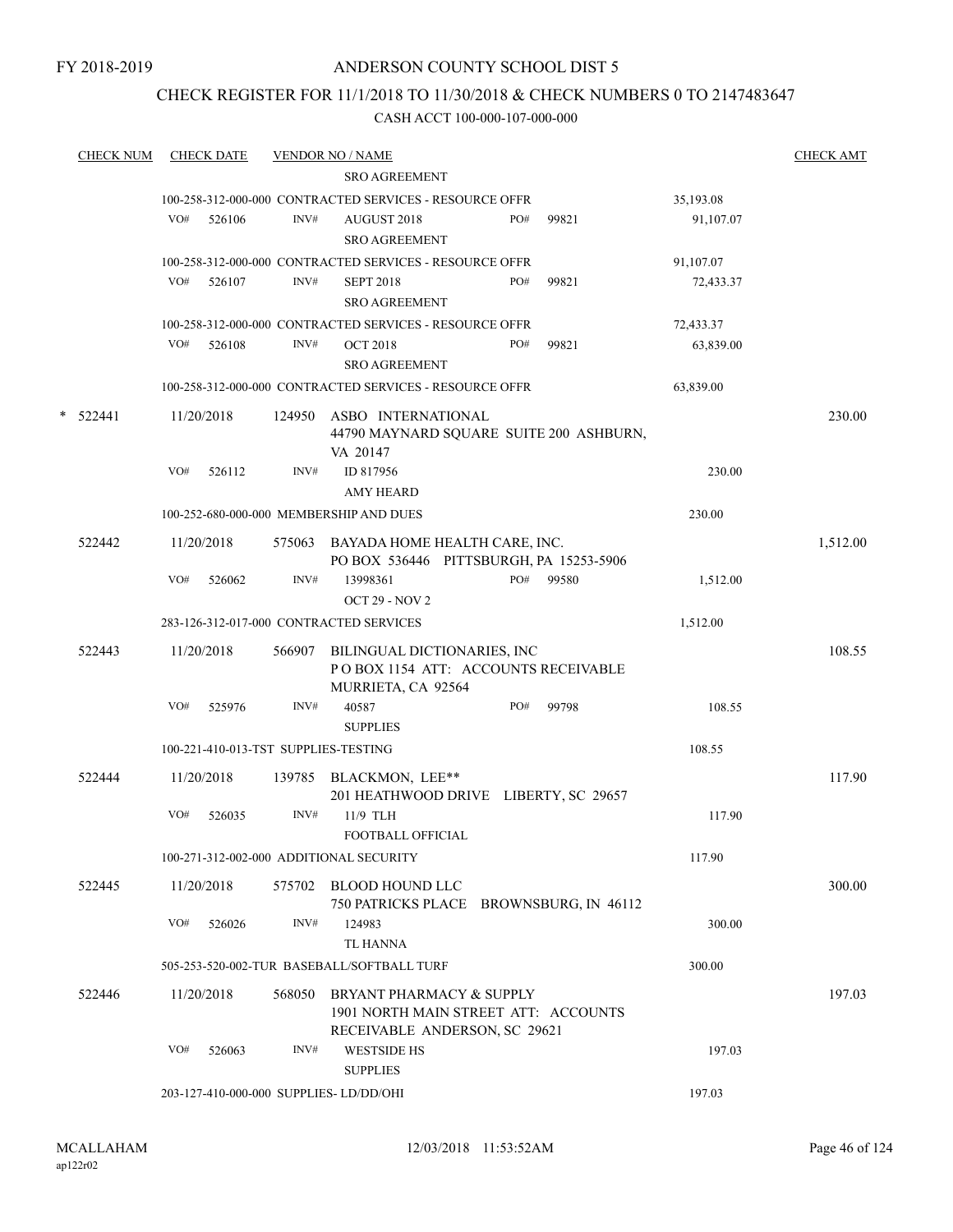# CHECK REGISTER FOR 11/1/2018 TO 11/30/2018 & CHECK NUMBERS 0 TO 2147483647

| <b>CHECK NUM</b> | <b>CHECK DATE</b>                       |        | <b>VENDOR NO / NAME</b>                                                                           |          | <b>CHECK AMT</b> |
|------------------|-----------------------------------------|--------|---------------------------------------------------------------------------------------------------|----------|------------------|
| 522447           | 11/20/2018                              |        | 575701 BURLEY, DEBORAH**<br>205 TODDS CREEK RD CENTRAL, SC 29630                                  |          | 654.00           |
|                  | VO#<br>526064                           | INV#   | <b>ORNAMENTS</b><br><b>CALHOUN ELEM</b>                                                           | 654.00   |                  |
|                  |                                         |        | 714-271-660-014-355 FIELD TRIPS GRADE 5 EXPENSE                                                   | 654.00   |                  |
| 522448           | 11/20/2018                              | 566288 | CES CITY ELECTRIC ACCTS<br>P.O. BOX 71465 ATT: ACCOUNTS RECEIVABLE<br>NORTH CHARLESTON, SC 29415  |          | 546.80           |
|                  | VO#<br>525954                           | INV#   | 141362<br><b>SUPPLIES</b>                                                                         | 273.40   |                  |
|                  |                                         |        | 100-254-410-008-400 HVAC/ELECTRICAL/PLUMBING                                                      | 273.40   |                  |
|                  | VO#<br>525955                           | INV#   | 141363<br><b>SUPPLIES</b>                                                                         | 273.40   |                  |
|                  |                                         |        | 100-254-410-018-400 HVAC/ELECTRICAL/PLUMBING                                                      | 273.40   |                  |
| 522449           | 11/20/2018                              |        | 565588 CHAMBER THEATRE PRODUCTIONS<br>2 PARK PLAZA SUITE 305 BOSTON, MA 02116                     |          | 2,423.85         |
|                  | VO#<br>526065                           | INV#   | 10001870<br><b>GLENVIEW MS</b>                                                                    | 2,423.85 |                  |
|                  |                                         |        | 720-271-660-020-587 FIELD TRIPS- GR. 8 EXPENSE                                                    | 2,423.85 |                  |
| $* 522451$       | 11/20/2018                              | 571600 | <b>CIT</b><br>21146 NETWORK PLACE CHICAGO, IL 60673-1211                                          |          | 191.33           |
|                  | VO#<br>526066                           | INV#   | PO#<br>99142<br>32653776<br><b>COPIER</b>                                                         | 191.33   |                  |
|                  | 100-113-410-021-000 SUPPLIES            |        |                                                                                                   | 191.33   |                  |
| 522452           | 11/20/2018                              | 575707 | CONDE, MOUSSA**<br>165 RIDGE POINT RD EASLEY, SC 29640                                            |          | 1,200.00         |
|                  | VO#<br>526098                           | INV#   | <b>RESIDENCY</b><br><b>CALHOUN ELEM</b>                                                           | 1,200.00 |                  |
|                  | 817-112-312-014-000 PURCHASED SERVICES  |        |                                                                                                   | 1,200.00 |                  |
| 522453           | 11/20/2018                              | 575076 | DAVIS, KYLE <sup><math>\wedge\wedge</math></sup><br>19 GREEN ACRES DRIVE WARE SHOALS, SC<br>29692 |          | 125.10           |
|                  | VO#<br>526036                           | INV#   | 11/9 TLH<br>FOOTBALL OFFICIAL                                                                     | 125.10   |                  |
|                  | 100-271-312-002-000 ADDITIONAL SECURITY |        |                                                                                                   | 125.10   |                  |
| 522454           | 11/20/2018                              | 198651 | DELL MARKETING LP<br>POBOX 534118 ATT: ACCOUNTS RECEIVABLE<br>ATLANTA, GA 30353-4118              |          | 1,846.27         |
|                  | VO#<br>525977                           | INV#   | 10276652823<br>PO#<br>99813<br><b>TECH SUPPLIES</b>                                               | 1,846.27 |                  |
|                  | 600-256-410-000-000 SUPPLIES            |        |                                                                                                   | 1,846.27 |                  |
| 522455           | 11/20/2018                              | 199050 | DENARD, GAREN PRATT**<br>308 HAMPTON ROAD LIBERTY, SC 29657                                       |          | 117.90           |
|                  | VO#<br>526033                           | INV#   | 11/9 TLH                                                                                          | 117.90   |                  |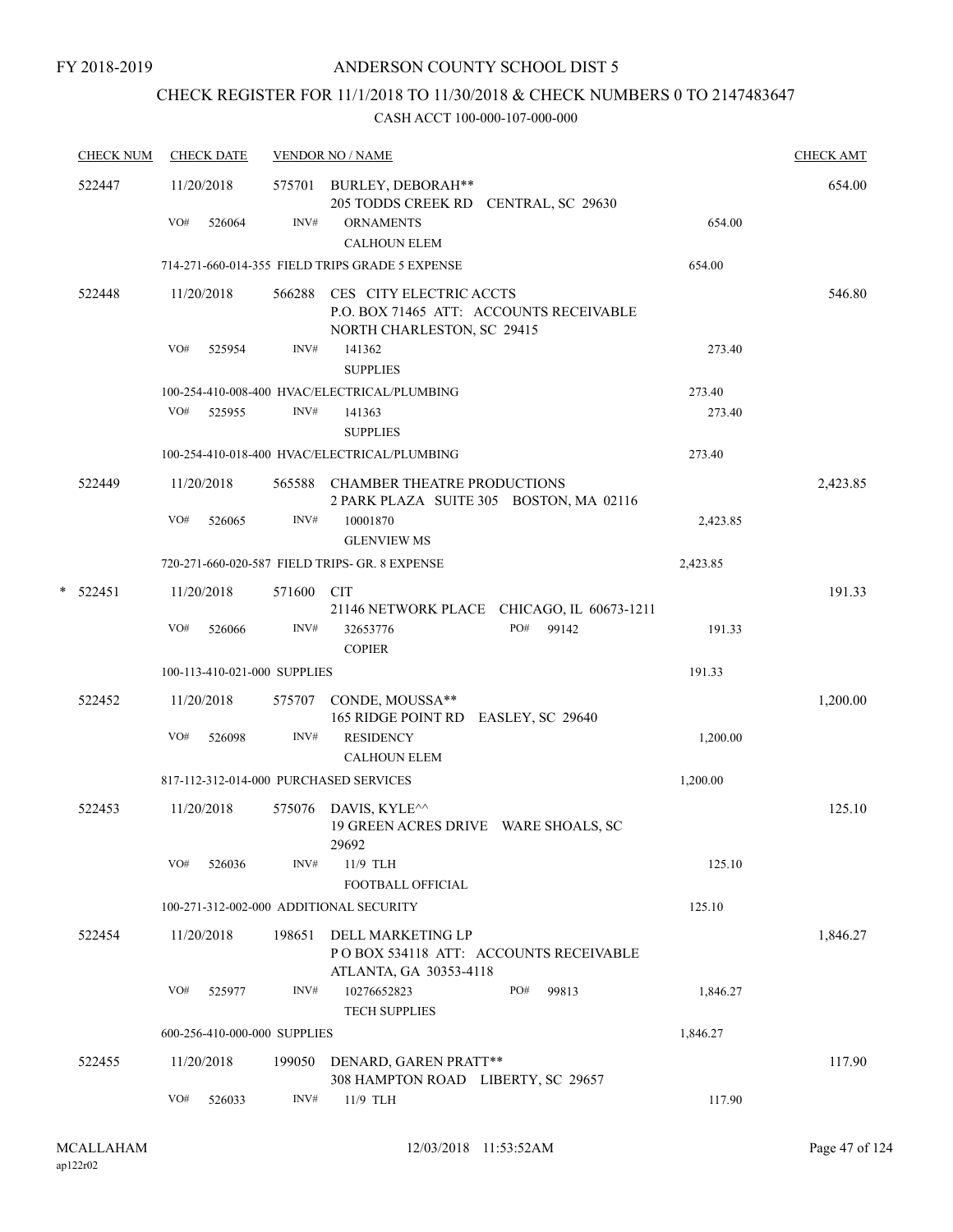# CHECK REGISTER FOR 11/1/2018 TO 11/30/2018 & CHECK NUMBERS 0 TO 2147483647

| <b>CHECK NUM</b> | <b>CHECK DATE</b>                       |        | <b>VENDOR NO / NAME</b><br>FOOTBALL OFFICIAL                                                       |              |                  | <b>CHECK AMT</b> |
|------------------|-----------------------------------------|--------|----------------------------------------------------------------------------------------------------|--------------|------------------|------------------|
|                  | 100-271-312-002-000 ADDITIONAL SECURITY |        |                                                                                                    |              | 117.90           |                  |
| 522456           | 11/20/2018                              | 575579 | DIAMOND DEL'S GEM MINING LLC<br>3607 COLONAL VANDERHORST CIRCLE MOUNT<br>PLEASANT, SC 29466        |              |                  | 1,000.00         |
|                  | VO#<br>525978                           | INV#   | <b>3RD GRADE</b><br><b>MIDWAY ELEM</b>                                                             |              | 1,000.00         |                  |
|                  |                                         |        | 717-190-660-017-353 FIELD TRIPS GRADE 3 EXPENSE                                                    |              | 1,000.00         |                  |
| 522457           | 11/20/2018                              | 573378 | DIAMOND T PROMOTIONAL GEAR<br>PO BOX 125 FAIR PLAY, SC 29643                                       |              |                  | 1,579.40         |
|                  | VO#<br>525979                           | INV#   | 18231,232,233<br><b>CALHOUN ELEM</b>                                                               |              | 1,579.40         |                  |
|                  |                                         |        | 714-271-660-014-355 FIELD TRIPS GRADE 5 EXPENSE                                                    |              | 188.15           |                  |
|                  |                                         |        | 714-271-660-014-355 FIELD TRIPS GRADE 5 EXPENSE<br>714-271-660-014-355 FIELD TRIPS GRADE 5 EXPENSE |              | 402.80<br>988.45 |                  |
|                  |                                         |        |                                                                                                    |              |                  |                  |
| 522458           | 11/20/2018                              | 211302 | <b>DUKE ENERGY</b><br>PO BOX 70516 CHARLOTTE, NC 28272-0516                                        |              |                  | 3,931.29         |
|                  | VO#<br>526101                           | INV#   | 0002050047<br><b>UTILITIES</b>                                                                     |              | 3,890.05         |                  |
|                  |                                         |        | 100-254-470-019-000 ENERGY-ELECTRICITY & WATER                                                     |              | 3,890.05         |                  |
|                  | VO#<br>526102                           | INV#   | 1282029874<br><b>UTILITIES</b>                                                                     |              | 18.52            |                  |
|                  |                                         |        | 100-254-470-008-000 ENERGY-ELECTRICITY & WATER                                                     |              | 18.52            |                  |
|                  | VO#<br>526103                           | INV#   | 1120248886<br><b>UTILITIES</b>                                                                     |              | 22.72            |                  |
|                  |                                         |        | 100-254-470-010-000 ENERGY-ELECTRICITY & WATER                                                     |              | 22.72            |                  |
| 522459           | 11/20/2018                              | 574304 | EDTECH TEAM, INC<br>5504 ALTON PARKWAY, SUITE 5A-305 IRVINE, CA<br>92604                           |              |                  | 152,100.00       |
|                  | VO#<br>525981                           | INV#   | 4052B<br><b>CUSTOM SUMMIT</b>                                                                      | PO#<br>99196 | 152,100.00       |                  |
|                  |                                         |        | 267-224-312-000-P11 CONTRACT TECHNOLOGY/MINI GRANT                                                 |              | 134,100.00       |                  |
|                  | 311-224-312-000-000 PURCHASED SERVICE   |        |                                                                                                    |              | 18,000.00        |                  |
| 522460           | 11/20/2018                              | 563495 | ELECTRIC CITY UTILITIES<br>CITY OF ANDERSON PO BOX 100146 COLUMBIA,<br>SC 29202-3301               |              |                  | 1,054.80         |
|                  | VO#<br>526099                           | INV#   | 295758061<br>NEVITT FOREST                                                                         |              | 938.21           |                  |
|                  |                                         |        | 100-254-470-012-000 ENERGY-ELECTRICITY & WATER                                                     |              | 938.21           |                  |
|                  | VO#<br>526100                           | INV#   | 495402011<br><b>WHITNER ST</b>                                                                     |              | 116.59           |                  |
|                  |                                         |        | 100-254-470-000-000 ENERGY-ELECTRICITY & WATER                                                     |              | 116.59           |                  |
| 522461           | 11/20/2018                              |        | 567123 ENTERPRISE RENT A CAR                                                                       |              |                  | 173.92           |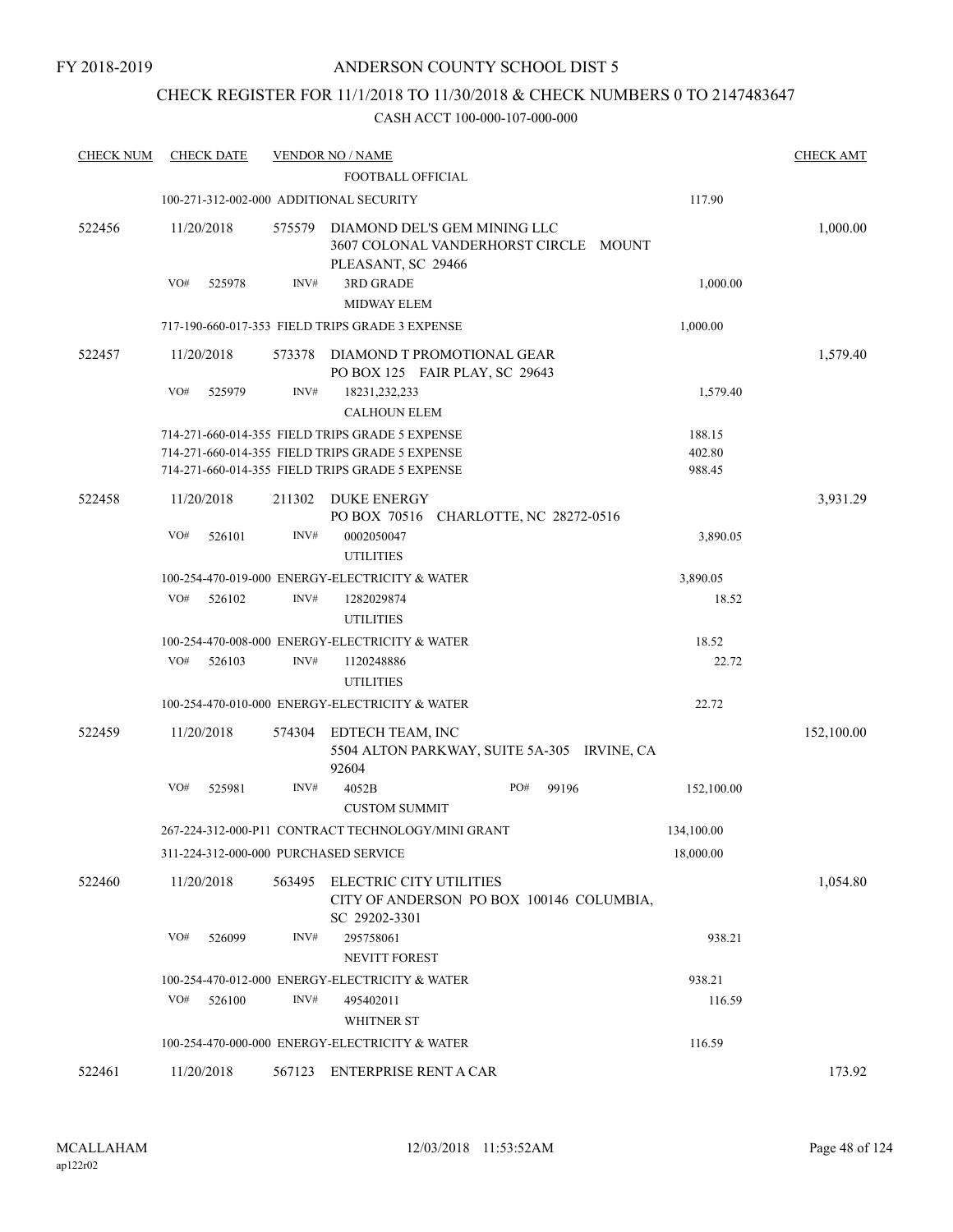# CHECK REGISTER FOR 11/1/2018 TO 11/30/2018 & CHECK NUMBERS 0 TO 2147483647

|   | <b>CHECK NUM</b> |     | <b>CHECK DATE</b> |                              | <b>VENDOR NO / NAME</b>                                                                              |     |       |          | <b>CHECK AMT</b> |
|---|------------------|-----|-------------------|------------------------------|------------------------------------------------------------------------------------------------------|-----|-------|----------|------------------|
|   |                  |     |                   |                              | PO BOX 100243 ATT: ACCOUNTS RECEIVABLE<br>ATLANTA, GA 30384                                          |     |       |          |                  |
|   |                  | VO# | 526095            | $\text{INV}\#$               | 19084970<br><b>OCT 27-29</b>                                                                         |     |       | 173.92   |                  |
|   |                  |     |                   |                              | 100-221-312-000-IST PURCHASED SERVICES                                                               |     |       | 173.92   |                  |
|   | 522462           |     | 11/20/2018        |                              | 575705 FANT, WILLIAM**<br>430 PONCE DELEON DR ANDERSON, SC 29621                                     |     |       |          | 125.00           |
|   |                  | VO# | 526047            | INV#                         | <b>FB ANNOUNCER</b><br><b>ROBERT ANDERSON</b>                                                        |     |       | 125.00   |                  |
|   |                  |     |                   |                              | 706-271-660-006-671 FOOTBALL GATE RECEIPTS EXPENSE                                                   |     |       | 125.00   |                  |
| * | 522464           |     | 11/20/2018        | 563501                       | FOOD EQUIPMENT COMPANY, INC<br>34 TEDWALL COURT ATT: ACCOUNTS<br>RECEIVABLE GREER, SC 29650          |     |       |          | 458.46           |
|   |                  | VO# | 525988            | INV#                         | 089279<br>WHITEHALL ELEM                                                                             |     |       | 458.46   |                  |
|   |                  |     |                   | 600-256-410-019-000 SUPPLIES |                                                                                                      |     |       | 458.46   |                  |
|   | 522465           |     | 11/20/2018        |                              | 574009 FUN EXPRESS, LLC<br>PO BOX 14463 DES MOINES, IA 50306                                         |     |       |          | 617.22           |
|   |                  | VO# | 526069            | INV#                         | 692721760<br><b>SUPPLIES</b>                                                                         | PO# | 99767 | 617.22   |                  |
|   |                  |     |                   |                              | 100-112-410-000-000 SUPPLIES AND MATERIALS                                                           |     |       | 617.22   |                  |
|   | 522466           |     | 11/20/2018        | 569157                       | <b>GENERAL SALES CO</b><br>406 HUGER STREET COLUMBIA, SC 29201                                       |     |       |          | 2,568.00         |
|   |                  | VO# | 525990            | INV#                         | 10889<br><b>TRAYS</b>                                                                                | PO# | 99477 | 2,568.00 |                  |
|   |                  |     |                   |                              | 600-256-540-008-000 EQUIPMENT-EXPENDABLE                                                             |     |       | 2,568.00 |                  |
|   | 522467           |     | 11/20/2018        | 575589                       | GIBSON, MADELINE**<br>316 BOULEVARD #78 ANDERSON, SC 29621                                           |     |       |          | 150.00           |
|   |                  | VO# | 526037            | INV#                         | TLH FOOTBALL<br><b>JUMBOTRON</b>                                                                     |     |       | 100.00   |                  |
|   |                  |     |                   |                              | 100-271-312-002-000 ADDITIONAL SECURITY                                                              |     |       | 100.00   |                  |
|   |                  | VO# | 526041            | INV#                         | TLH FOOTBALL<br><b>JUMBOTRON</b>                                                                     |     |       | 50.00    |                  |
|   |                  |     |                   |                              | 100-271-312-002-000 ADDITIONAL SECURITY                                                              |     |       | 50.00    |                  |
|   | 522468           |     | 11/20/2018        | 569372                       | <b>GREAT AMERICA LEASING CORP</b><br>PO BOX 660831 ATT: ACCOUNTS RECEIVABLE<br>DALLAS, TX 75266-0831 |     |       |          | 1,641.62         |
|   |                  | VO# | 526071            | INV#                         | 23657170<br><b>COPIER</b>                                                                            | PO# | 99140 | 1,641.62 |                  |
|   |                  |     |                   | 100-252-325-000-000 RENTALS  |                                                                                                      |     |       | 1,641.62 |                  |
|   | $*$ 522470       |     | 11/20/2018        | 572821                       | HARDEN, ALLAN^^<br>208 KINCADE DR. SIMPSONVILLE, SC 29681                                            |     |       |          | 135.00           |
|   |                  | VO# | 526034            | INV#                         | 11/9 TLH<br>FOOTBALL OFFICIAL                                                                        |     |       | 135.00   |                  |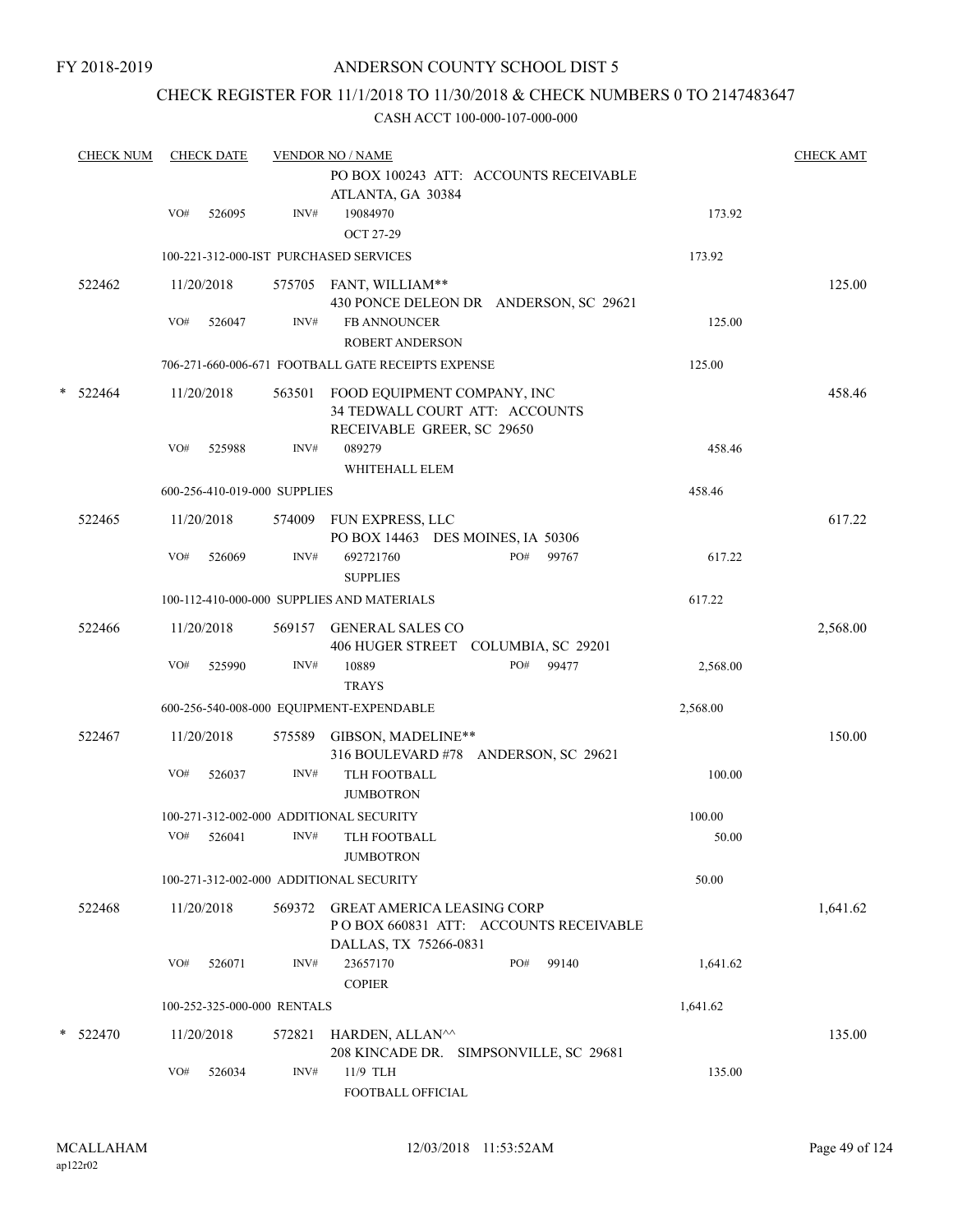# CHECK REGISTER FOR 11/1/2018 TO 11/30/2018 & CHECK NUMBERS 0 TO 2147483647

|   | <b>CHECK NUM</b> |     | <b>CHECK DATE</b> |                                                              | <b>VENDOR NO / NAME</b><br>100-271-312-002-000 ADDITIONAL SECURITY                                 |     |       | 135.00          | <b>CHECK AMT</b> |
|---|------------------|-----|-------------------|--------------------------------------------------------------|----------------------------------------------------------------------------------------------------|-----|-------|-----------------|------------------|
|   | 522471           |     | 11/20/2018        |                                                              | 573097 HEALTHMASTER<br>2655 OAKLEY PARK RD. SUITE 100 WALLED<br>LAKE, MI 48390-1645                |     |       |                 | 3,423.60         |
|   |                  | VO# | 525991            | INV#                                                         | 0021964<br><b>CLAIMS FEE</b>                                                                       | PO# | 99283 | 3,423.60        |                  |
|   |                  |     |                   |                                                              | 283-213-316-000-000 HEALTHMASTER DATA PROCESSING                                                   |     |       | 3,423.60        |                  |
|   | $*$ 522475       |     | 11/20/2018        |                                                              | 572055 ID CARD GROUP<br>P.O. BOX 23308 TIGARD, OR 97281                                            |     |       |                 | 761.69           |
|   |                  | VO# | 526004            | INV#                                                         | 361105<br><b>SUPPLIES</b>                                                                          | PO# | 99871 | 761.69          |                  |
|   |                  |     |                   |                                                              | 100-266-345-000-000 TECHNOLOGY INFRASTRUCTURE                                                      |     |       | 611.26          |                  |
|   |                  |     |                   |                                                              | 100-266-345-012-000 TECHNOLOGY PURCHASED SERV                                                      |     |       | 150.43          |                  |
|   | 522476           |     | 11/20/2018        |                                                              | 575475 FAT BLACK CAT BOOKS<br>J&J ANDREWS, INC 425 GLADELYN WAY<br><b>WAXHAW, NC 28173</b>         |     |       |                 | 450.00           |
|   |                  | VO# | 526094            | INV#                                                         | <b>TL HANNA</b><br><b>STAGE &amp; SCHOOL</b>                                                       | PO# | 99332 | 450.00          |                  |
|   |                  |     |                   |                                                              | 100-221-410-002-000 SUPPLIES AND MATERIALS                                                         |     |       | 450.00          |                  |
|   | 522477           |     | 11/20/2018        | 572685                                                       | JOURNEY.ED.COM,INC<br>PO BOX 732357 ATTN: ACCTS RECEIVABLE<br>DALLAS, TX 75373-2357                |     |       |                 | 775.00           |
|   |                  | VO# | 526005            | INV#                                                         | 10294311<br><b>ADOBE LICENSE</b>                                                                   | PO# | 99782 | 598.00          |                  |
|   |                  |     |                   |                                                              | 100-114-410-003-WRH WAREHOUSE ORDERS                                                               |     |       | 598.00          |                  |
|   |                  | VO# | 526072            | INV#                                                         | QT 10299321<br><b>DREAMWEAVER</b>                                                                  |     |       | 177.00          |                  |
|   |                  |     |                   | 100-114-410-023-PLC SUPPLIES                                 |                                                                                                    |     |       | 177.00          |                  |
|   | 522478           |     | 11/20/2018        | 304900                                                       | KAPLAN EARLY LEARNING COMPANY<br>POBOX 890575 ATT: ACCOUNTS RECEIVABLE<br>CHARLOTTE, NC 28289-0575 |     |       |                 | 1,506.78         |
|   |                  | VO# | 526006            | INV#                                                         | 4902222<br>CUST #92210176                                                                          |     |       | 1,506.78        |                  |
|   |                  |     |                   | 100-112-410-013-0RE RELATED ARTS                             |                                                                                                    |     |       | 1,000.00        |                  |
|   |                  |     |                   | 100-147-410-013-000 SUPPLIES                                 |                                                                                                    |     |       | 276.99          |                  |
|   |                  |     |                   | 937-113-410-013-000 SUPPLIES<br>937-113-410-013-000 SUPPLIES |                                                                                                    |     |       | 197.90<br>31.89 |                  |
| * | 522480           |     | 11/20/2018        | 329401                                                       | <b>LOWES BUSINESS ACCOUNT</b><br>PO BOX 530954 CREDIT SERVICES ATLANTA, GA<br>30353-0954           |     |       |                 | 2,678.85         |
|   |                  | VO# | 526054            | INV#                                                         | 9800 728800 8<br><b>PURCHASES</b>                                                                  |     |       | 2,678.85        |                  |
|   |                  |     |                   |                                                              | 100-254-410-000-001 MAINT. SUPPLIES-STRUCTURES                                                     |     |       | 466.46          |                  |
|   |                  |     |                   |                                                              | 100-254-410-000-100 SMALL EQUIPMENT                                                                |     |       | 1,367.18        |                  |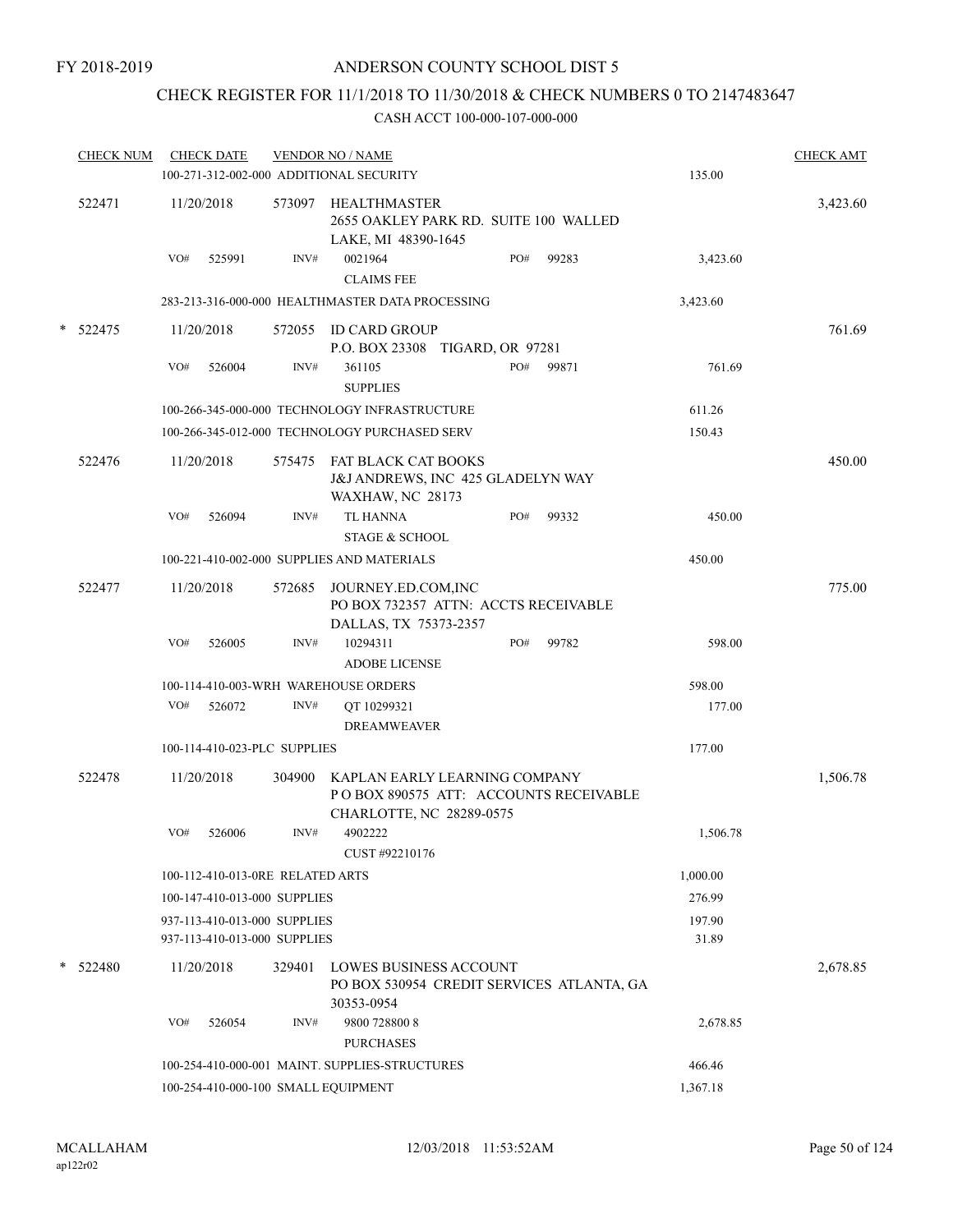# CHECK REGISTER FOR 11/1/2018 TO 11/30/2018 & CHECK NUMBERS 0 TO 2147483647

| <b>CHECK NUM</b> |     | <b>CHECK DATE</b>                    |        | <b>VENDOR NO / NAME</b>                      |                                           |     |                                           |        | <b>CHECK AMT</b> |
|------------------|-----|--------------------------------------|--------|----------------------------------------------|-------------------------------------------|-----|-------------------------------------------|--------|------------------|
|                  |     |                                      |        | 100-254-410-000-500 PEST MANAGEMENT          |                                           |     |                                           | 92.09  |                  |
|                  |     |                                      |        | 100-254-410-001-001 SUPPLIES - MAINTENANCE   |                                           |     |                                           | 167.80 |                  |
|                  |     |                                      |        | 100-254-410-002-001 SUPPLIES - MAINTENANCE   |                                           |     |                                           | 164.52 |                  |
|                  |     |                                      |        | 100-254-410-003-001 SUPPLIES - MAINTENANCE   |                                           |     |                                           | 53.34  |                  |
|                  |     |                                      |        | 100-254-410-005-001 SUPPLIES - MAINTENANCE   |                                           |     |                                           | 104.23 |                  |
|                  |     |                                      |        | 100-254-410-008-001 SUPPLIES - MAINTENANCE   |                                           |     |                                           | 36.75  |                  |
|                  |     | 100-254-410-012-000 SUPPLIES         |        |                                              |                                           |     |                                           | 22.30  |                  |
|                  |     |                                      |        | 100-254-410-013-001 SUPPLIES - MAINTENANCE   |                                           |     |                                           | 32.96  |                  |
|                  |     |                                      |        | 100-254-410-014-001 SUPPLIES - MAINTENANCE   |                                           |     |                                           | 103.21 |                  |
|                  |     |                                      |        | 100-254-410-018-001 SUPPLIES - MAINTENANCE   |                                           |     |                                           | 64.67  |                  |
|                  |     |                                      |        | 100-254-410-021-001 SUPPLIES - MAINTENANCE   |                                           |     |                                           | 3.34   |                  |
| $*$ 522483       |     | 11/20/2018                           |        | 329401 LOWES BUSINESS ACCOUNT<br>30353-0954  |                                           |     | PO BOX 530954 CREDIT SERVICES ATLANTA, GA |        | 215.03           |
|                  | VO# | 526057                               | INV#   | 9800 728800 8<br>NORTH POINTE                |                                           |     |                                           | 215.03 |                  |
|                  |     |                                      |        | 100-112-410-013-RPL REPLACEMENT SUPPLIES     |                                           |     |                                           | 215.03 |                  |
| 522484           |     | 11/20/2018                           | 329401 | <b>LOWES BUSINESS ACCOUNT</b><br>30353-0954  |                                           |     | PO BOX 530954 CREDIT SERVICES ATLANTA, GA |        | 100.08           |
|                  | VO# | 526055                               | INV#   | 9800 728800 8<br><b>TRANSPORTATION</b>       |                                           | PO# | 99760                                     | 100.08 |                  |
|                  |     | 100-255-410-000-000 SUPPLIES         |        |                                              |                                           |     |                                           | 100.08 |                  |
| $*$ 522486       |     | 11/20/2018                           | 573553 | MCGARRY, MICHAEL^^                           |                                           |     |                                           |        | 135.00           |
|                  |     |                                      |        |                                              | 105 CHARIOT LANE SIMPSONVILLE, SC 29681   |     |                                           |        |                  |
|                  | VO# | 526032                               | INV#   | 11/9 TLH                                     |                                           |     |                                           | 135.00 |                  |
|                  |     |                                      |        | FOOTBALL OFFICIAL                            |                                           |     |                                           |        |                  |
|                  |     |                                      |        | 100-271-312-002-000 ADDITIONAL SECURITY      |                                           |     |                                           | 135.00 |                  |
| 522487           |     | 11/20/2018                           | 574358 | MONSTER TECHNOLOGY, LLC<br>ANGELES, CA 90045 | 8726 S. SEPULVEDA BLVD SUITE D #B-152 LOS |     |                                           |        | 130.00           |
|                  |     | VO# 526078                           |        | $INV#$ $IMS1541$<br><b>TONER</b>             |                                           |     |                                           | 130.00 |                  |
|                  |     | 100-112-410-011-000 SUPPLIES         |        |                                              |                                           |     |                                           | 60.00  |                  |
|                  |     | 100-222-410-011-000 SUPPLIES         |        |                                              |                                           |     |                                           | 70.00  |                  |
| 522488           |     | 11/20/2018                           |        | 389900 OFFICE DEPOT                          | POBOX 1413 CHARLOTTE, NC 28201-1413       |     |                                           |        | 554.54           |
|                  | VO# | 526007                               | INV#   | 224493451001<br><b>SUPPLIES</b>              |                                           |     |                                           | 497.51 |                  |
|                  |     | 600-256-410-000-000 SUPPLIES         |        |                                              |                                           |     |                                           | 497.51 |                  |
|                  | VO# | 526008                               | INV#   | 225647648001<br><b>SUPPLIES</b>              |                                           | PO# | 99831                                     | 57.03  |                  |
|                  |     | 100-221-410-000-TST SUPPLIES-TESTING |        |                                              |                                           |     |                                           | 11.75  |                  |
|                  |     |                                      |        |                                              |                                           |     |                                           |        |                  |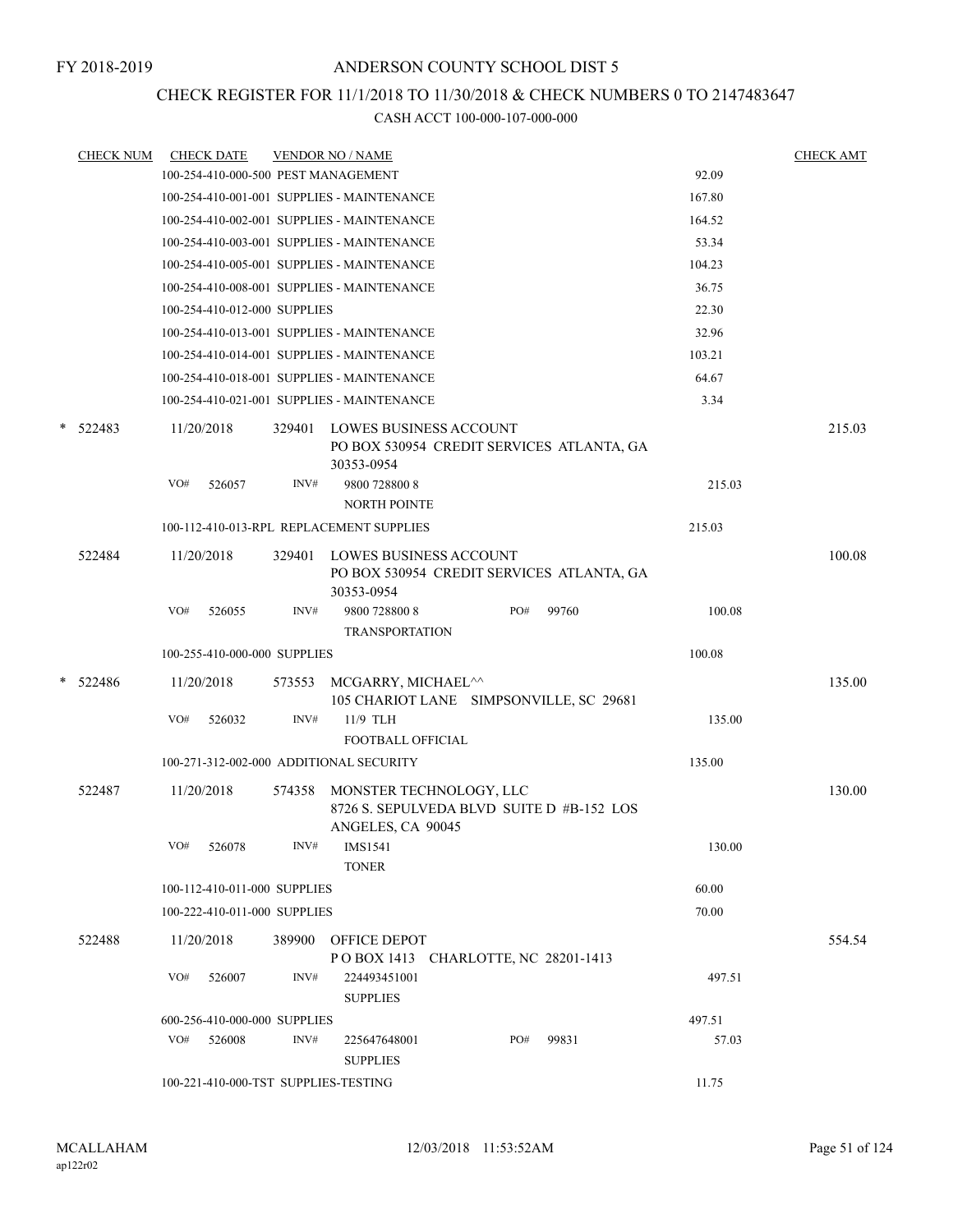# CHECK REGISTER FOR 11/1/2018 TO 11/30/2018 & CHECK NUMBERS 0 TO 2147483647

| <b>CHECK NUM</b> |     | <b>CHECK DATE</b>              |        | <b>VENDOR NO / NAME</b><br>100-221-410-002-TST SUPPLIES-TESTING                                                             |           | 45.28    | <b>CHECK AMT</b> |
|------------------|-----|--------------------------------|--------|-----------------------------------------------------------------------------------------------------------------------------|-----------|----------|------------------|
| 522489           |     | 11/20/2018                     |        | 392900 ORANGEBURG SCHOOL DISTRICT FIVE<br>POBOX 1166 ATT: SABRINA JOHNSON<br>MCCORD CENTER SERVICES ORANGEBURG, SC<br>29116 |           |          | 750.00           |
|                  | VO# | 526090                         | INV#   | <b>THOMPSON</b><br><b>HOMEBOUND</b>                                                                                         |           | 750.00   |                  |
|                  |     |                                |        | 100-145-112-000-000 SALARIES - HOMEBOUND                                                                                    |           | 750.00   |                  |
| 522490           |     | 11/20/2018                     |        | 573042 PALMETTO TESOL<br>PO BOX 1021 BLYTHEWOOD, SC 29016                                                                   |           |          | 600.00           |
|                  | VO# | 526079                         | INV#   | 1518 & 1519<br><b>REGISTRATION</b>                                                                                          |           | 600.00   |                  |
|                  |     |                                |        | 264-224-333-006-000 TRIPS AND CONFERENCES                                                                                   |           | 300.00   |                  |
|                  |     |                                |        | 264-224-333-019-000 TRIPS AND CONFERENCES                                                                                   |           | 300.00   |                  |
| 522491           |     | 11/20/2018                     | 568036 | PIEDMONT NATURAL GAS<br>PO BOX 1246 CHARLOTTE, NC 28201-1246                                                                |           |          | 1,906.63         |
|                  | VO# | 526104                         | INV#   | DUE DEC 5<br><b>UTILITIES</b>                                                                                               |           | 1,906.63 |                  |
|                  |     | 100-254-472-000-000 ENERGY-GAS |        |                                                                                                                             |           | 24.31    |                  |
|                  |     | 100-254-472-000-000 ENERGY-GAS |        |                                                                                                                             |           | 116.92   |                  |
|                  |     | 100-254-472-003-000 ENERGY-GAS |        |                                                                                                                             |           | 590.01   |                  |
|                  |     | 100-254-472-006-000 ENERGY-GAS |        |                                                                                                                             |           | 471.15   |                  |
|                  |     | 100-254-472-007-000 ENERGY-GAS |        |                                                                                                                             |           | 23.54    |                  |
|                  |     | 100-254-472-010-000 ENERGY-GAS |        |                                                                                                                             |           | 24.31    |                  |
|                  |     | 600-256-470-003-000 ENERGY     |        |                                                                                                                             |           | 126.19   |                  |
|                  |     | 600-256-470-007-000 ENERGY     |        |                                                                                                                             |           | 99.17    |                  |
|                  |     | 600-256-470-008-000 ENERGY     |        |                                                                                                                             |           | 131.59   |                  |
|                  |     | 600-256-470-010-000 ENERGY     |        |                                                                                                                             |           | 164.77   |                  |
|                  |     | 600-256-470-018-000 ENERGY     |        |                                                                                                                             |           | 134.67   |                  |
| 522492           |     | 11/20/2018                     | 573390 | RESCARE HOMECARE<br>PO BOX 2797 VALDOSTA, GA 31604-2797                                                                     |           |          | 1,034.52         |
|                  |     | VO# 526009                     | INV#   | 7606300101373<br><b>OCT 17-30</b>                                                                                           | PO# 99684 | 1,034.52 |                  |
|                  |     |                                |        | 283-126-312-017-000 CONTRACTED SERVICES                                                                                     |           | 1,034.52 |                  |
| 522493           |     | 11/20/2018                     | 574119 | <b>SCFCSI</b><br>SC FINANCIAL CONCEPTS & STRATEGIES 1310<br>PULASKI STREET COLUMBIA, SC 29201                               |           |          | 250.00           |
|                  | VO# | 526082                         | INV#   | <b>DEC 6-8</b><br><b>DANA MCCLUNG</b>                                                                                       |           | 250.00   |                  |
|                  |     |                                |        | 100-252-333-000-000 TRIPS AND CONFERENCES                                                                                   |           | 250.00   |                  |
| 522494           |     | 11/20/2018                     | 570059 | <b>SHARP BUSINESS SYSTEMS</b><br>DEPT 1216 PO BOX 121216 DALLAS, TX<br>75312-1216                                           |           |          | 471.88           |
|                  | VO# | 526011                         | INV#   | 9001489140                                                                                                                  |           | 138.38   |                  |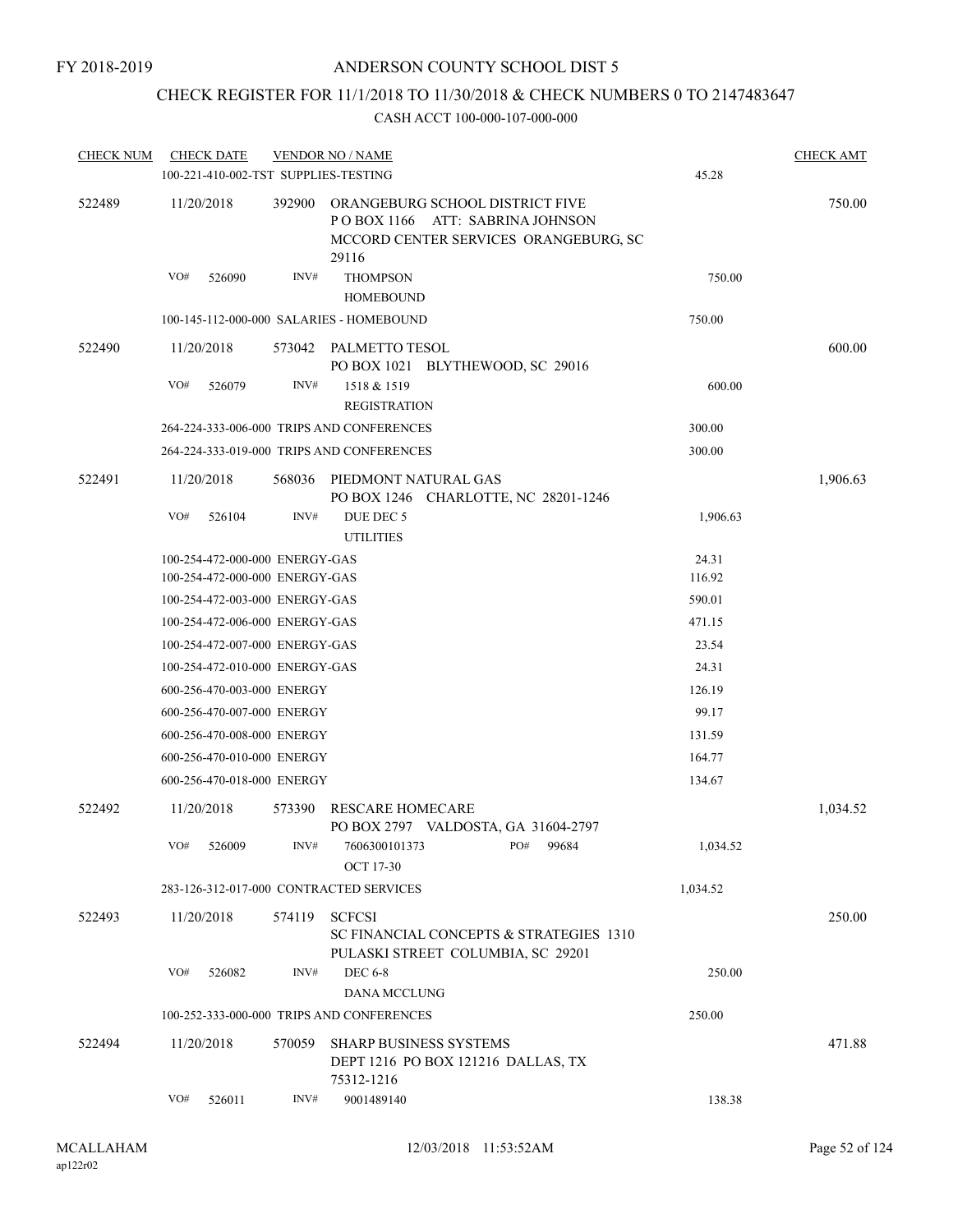# CHECK REGISTER FOR 11/1/2018 TO 11/30/2018 & CHECK NUMBERS 0 TO 2147483647

|   | <b>CHECK NUM</b> |     | <b>CHECK DATE</b>                  |        | <b>VENDOR NO / NAME</b>                                                         |     |       |            | <b>CHECK AMT</b> |
|---|------------------|-----|------------------------------------|--------|---------------------------------------------------------------------------------|-----|-------|------------|------------------|
|   |                  |     |                                    |        | <b>COPIES</b>                                                                   |     |       |            |                  |
|   |                  |     |                                    |        | 100-252-360-000-000 PRINTING AND BINDING                                        |     |       | 138.38     |                  |
|   |                  | VO# | 526012                             | INV#   | 9001500278<br><b>COPIER</b>                                                     | PO# | 99373 | 19.26      |                  |
|   |                  |     | 100-114-410-002-000 SUPPLIES       |        |                                                                                 |     |       | 19.26      |                  |
|   |                  | VO# | 526013                             | INV#   | 9001509790<br><b>COPIES</b>                                                     |     |       | 44.26      |                  |
|   |                  |     | 723-190-660-023-913 COPIER EXPENSE |        |                                                                                 |     |       | 44.26      |                  |
|   |                  | VO# | 526014                             | INV#   | 9001482586<br>9001482587                                                        |     |       | 110.07     |                  |
|   |                  |     | 201-112-490-011-000 COPIER COST    |        |                                                                                 |     |       | 6.25       |                  |
|   |                  |     | 201-112-490-011-000 COPIER COST    |        |                                                                                 |     |       | 103.82     |                  |
|   |                  | VO# | 526084                             | INV#   | 9001517549<br>9001520057                                                        |     |       | 159.91     |                  |
|   |                  |     | 708-271-660-008-362 COPIER EXPENSE |        |                                                                                 |     |       | 51.16      |                  |
|   |                  |     | 708-271-660-008-362 COPIER EXPENSE |        |                                                                                 |     |       | 108.75     |                  |
| * | 522497           |     | 11/20/2018                         | 574710 | <b>SOLIANT HEALTH</b><br>DEPT. CH 14430 PALATINE, IL 60055-4330                 |     |       |            | 3,900.00         |
|   |                  | VO# | 526015                             | INV#   | 10058975<br><b>OCT 29 - NOV 2</b>                                               | PO# | 99577 | 2,437.50   |                  |
|   |                  |     |                                    |        | 100-126-312-006-000 PURCHASED SERVICES                                          |     |       | 812.50     |                  |
|   |                  |     |                                    |        | 100-126-312-008-000 PURCHASED SERVICES                                          |     |       | 812.50     |                  |
|   |                  |     |                                    |        | 100-126-312-010-000 PURCHASED SERVICES                                          |     |       | 812.50     |                  |
|   |                  | VO# | 526085                             | INV#   | 10075471<br><b>NOV 7-9</b>                                                      | PO# | 99577 | 1,462.50   |                  |
|   |                  |     |                                    |        | 100-126-312-006-000 PURCHASED SERVICES                                          |     |       | 487.50     |                  |
|   |                  |     |                                    |        | 100-126-312-008-000 PURCHASED SERVICES                                          |     |       | 487.50     |                  |
|   |                  |     |                                    |        | 100-126-312-010-000 PURCHASED SERVICES                                          |     |       | 487.50     |                  |
|   | 522498           |     | 11/20/2018                         | 575223 | SPRINTURF, LLC<br>146 FAIRCHILD ST SUITE 150 DANIEL ISLAND, SC                  |     |       |            | 313,967.40       |
|   |                  |     |                                    |        | 29492                                                                           |     |       |            |                  |
|   |                  | VO# | 526016                             | INV#   | 3768<br>PROJ #18-S-SC051                                                        | PO# | 98557 | 313,967.40 |                  |
|   |                  |     |                                    |        | 505-253-520-002-TUR BASEBALL/SOFTBALL TURF                                      |     |       | 313,967.40 |                  |
|   | 522499           |     | 11/20/2018                         | 575704 | <b>STOP HEART ATTACK</b><br>1572 MONTGOMER HWY, STE 202 BIRMINGHAM,<br>AL 35216 |     |       |            | 445.00           |
|   |                  | VO# | 526086                             | INV#   | 23672<br><b>CABINETS</b>                                                        |     |       | 445.00     |                  |
|   |                  |     |                                    |        | 714-271-660-014-201 MISCELLANEOUS EXPENSE                                       |     |       | 445.00     |                  |
|   | 522500           |     | 11/20/2018                         | 575405 | TC EDUCATIONAL CONSULTING LLC                                                   |     |       |            | 500.00           |
|   |                  | VO# | 526088                             | INV#   | 219 COUNTRY GLEN LANE PELZER, SC 29669<br>NOV 9 & 19<br>WHITEHALL ELEM          | PO# | 99595 | 500.00     |                  |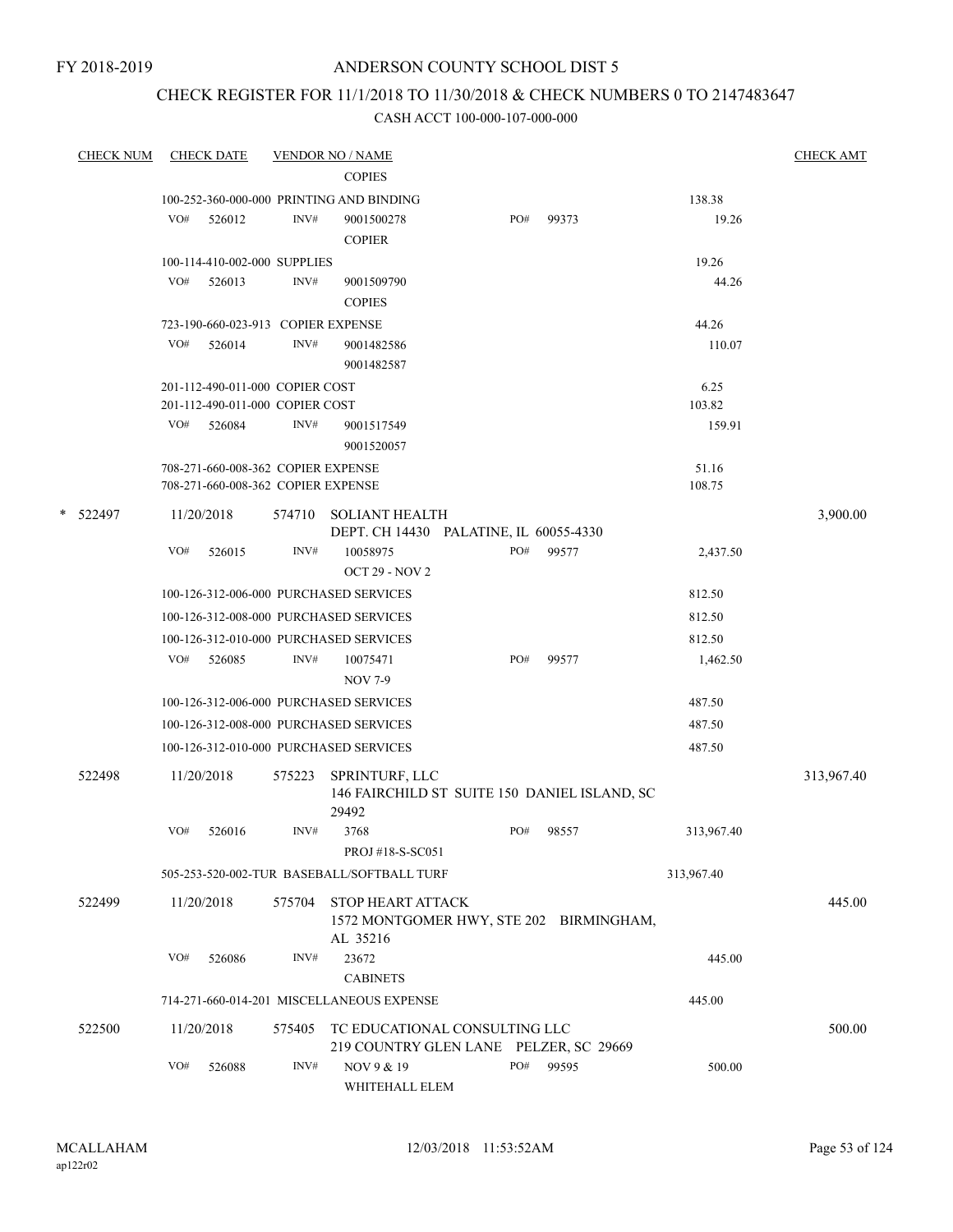# CHECK REGISTER FOR 11/1/2018 TO 11/30/2018 & CHECK NUMBERS 0 TO 2147483647

|   | <b>CHECK NUM</b> |     | <b>CHECK DATE</b><br>201-112-312-019-000 CONSULTANT FEES |        | <b>VENDOR NO / NAME</b>                                                                    | 500.00   | <b>CHECK AMT</b> |
|---|------------------|-----|----------------------------------------------------------|--------|--------------------------------------------------------------------------------------------|----------|------------------|
|   | 522501           |     | 11/20/2018                                               | 567457 | <b>TELEINTERPRETERS</b><br>PO BOX 202572 ATT: ACCOUNTS RECEIVABLE<br>DALLAS, TX 75320-2572 |          | 214.38           |
|   |                  | VO# | 526017                                                   | INV#   | 4437244<br><b>OCT SERVICE</b>                                                              | 214.38   |                  |
|   |                  |     |                                                          |        | 100-221-312-000-000 PURCHASED SERVICES                                                     | 214.38   |                  |
|   | 522502           |     | 11/20/2018                                               | 575708 | THEBOOKPC.COM, INC<br>1811 SARDIS ROAD N, STE 214 CHARLOTTE, NC<br>28270                   |          | 460.00           |
|   |                  | VO# | 526097                                                   | INV#   | 18-29646<br><b>COMPUTER</b>                                                                | 460.00   |                  |
|   |                  |     |                                                          |        | 714-271-660-014-201 MISCELLANEOUS EXPENSE                                                  | 460.00   |                  |
|   | 522503           |     | 11/20/2018                                               |        | 573316 TILLOTSON, BRIAN**<br>419 SUMMERGREEN WAY GREENVILLE, SC<br>29607                   |          | 129.60           |
|   |                  | VO# | 526049                                                   | INV#   | 10/26 WHS<br><b>FOOTBALL OFFICIAL</b>                                                      | 129.60   |                  |
|   |                  |     |                                                          |        | 100-271-312-003-000 ADDITIONAL SECURITY                                                    | 129.60   |                  |
|   | $*$ 522505       |     | 11/20/2018                                               | 508700 | TRI-COUNTY TECHNICAL COLLEGE<br>POBOX 587 PENDLETON, SC 29670                              |          | 4,375.00         |
|   |                  | VO# | 526089                                                   | INV#   | PO#<br>99907<br>3652<br><b>FALL 2018</b>                                                   | 4,375.00 |                  |
|   |                  |     |                                                          |        | 100-221-312-000-DCC PS- DUAL CREDIT CLASS                                                  | 4,375.00 |                  |
| * | 522507           |     | 11/20/2018                                               | 573815 | UNITED REFRIGERATION, INC<br>PO BOX 740703 ATLANTA, GA 30374-0703                          |          | 3,110.93         |
|   |                  | VO# | 525961                                                   | INV#   | 65467853<br><b>SUPPLIES</b>                                                                | 29.50    |                  |
|   |                  |     |                                                          |        | 100-254-410-006-400 HVAC/ELECTRICAL/PLUMBING                                               | 29.50    |                  |
|   |                  | VO# | 525962                                                   | INV#   | 65398176<br><b>SUPPLIES</b>                                                                | 55.80    |                  |
|   |                  |     |                                                          |        | 100-254-410-003-400 HVAC/ELECTRICAL/PLUMBING                                               | 55.80    |                  |
|   |                  | VO# | 525963                                                   | INV#   | 65362769<br><b>SUPPLIES</b>                                                                | 77.31    |                  |
|   |                  |     |                                                          |        | 100-254-410-003-400 HVAC/ELECTRICAL/PLUMBING                                               | 77.31    |                  |
|   |                  | VO# | 525964                                                   | INV#   | 65319544<br><b>SUPPLIES</b>                                                                | 455.22   |                  |
|   |                  |     |                                                          |        | 100-254-410-014-400 HVAC/ELECTRICAL/PLUMBING                                               | 455.22   |                  |
|   |                  | VO# | 525965                                                   | INV#   | 65378533<br><b>SUPPLIES</b>                                                                | 508.90   |                  |
|   |                  |     |                                                          |        | 100-254-410-012-400 HVAC/ELECTRICAL/PLUMBING                                               | 508.90   |                  |
|   |                  |     | VO# 526027                                               | INV#   | 65371516<br><b>REPAIR PARTS</b>                                                            | 736.09   |                  |
|   |                  |     |                                                          |        | 100-254-410-012-400 HVAC/ELECTRICAL/PLUMBING                                               | 736.09   |                  |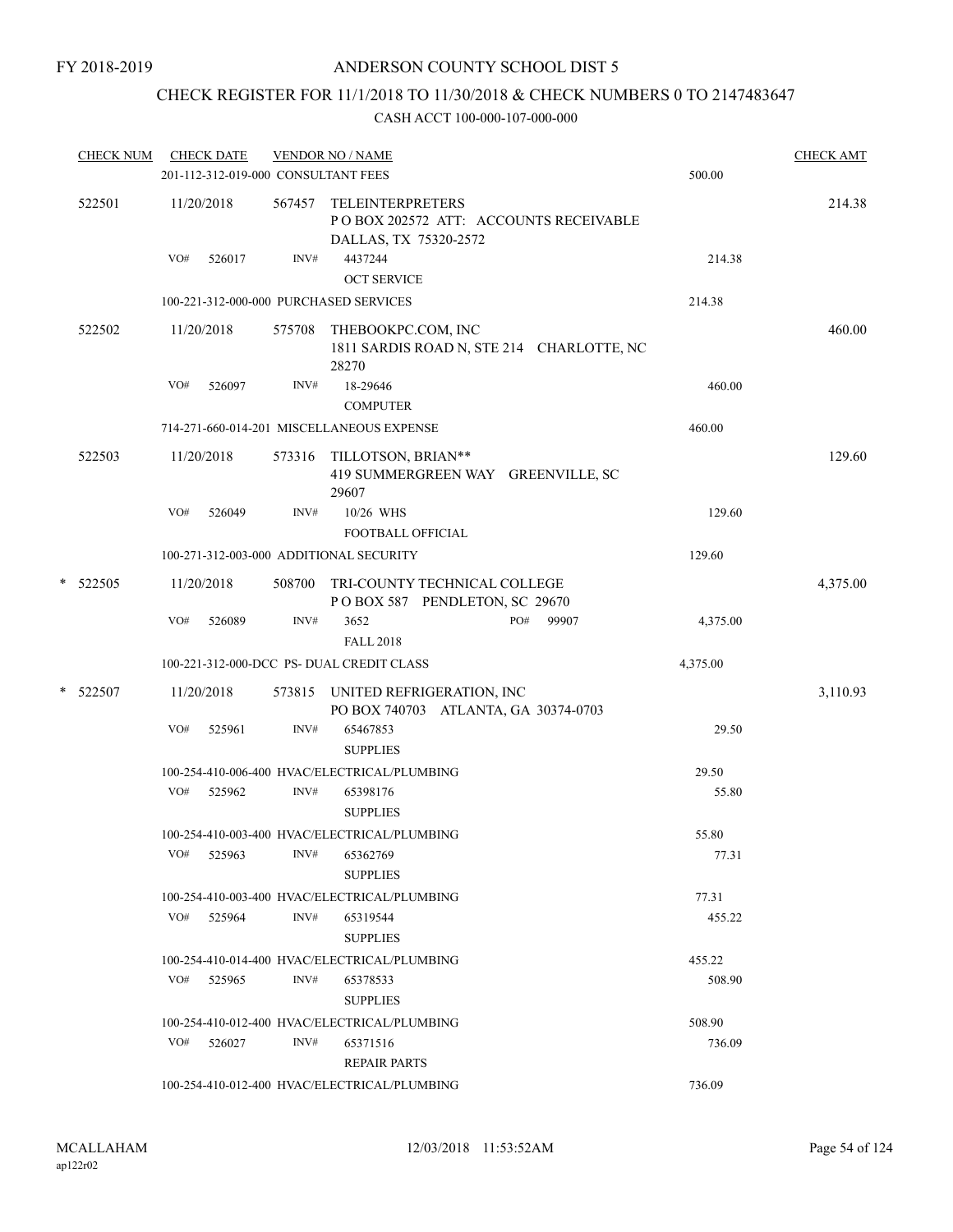# CHECK REGISTER FOR 11/1/2018 TO 11/30/2018 & CHECK NUMBERS 0 TO 2147483647

| <b>CHECK NUM</b> |            | <b>CHECK DATE</b>            |        | <b>VENDOR NO / NAME</b>                                   |            | <b>CHECK AMT</b> |
|------------------|------------|------------------------------|--------|-----------------------------------------------------------|------------|------------------|
|                  | VO#        | 526028                       | INV#   | 64394330<br><b>REPAIR PARTS</b>                           | 1,248.11   |                  |
|                  |            |                              |        | 100-254-410-018-400 HVAC/ELECTRICAL/PLUMBING              | 1,248.11   |                  |
| 522508           | 11/20/2018 |                              | 510790 | US FOODSERVICE<br>P O BOX 602292 CHARLOTTE, NC 28260-2292 |            | 282,848.82       |
|                  | VO#        | 526051                       | INV#   | 20950515<br><b>FOOD &amp; SUPPLIES</b>                    | 282,848.82 |                  |
|                  |            | 600-256-410-002-000 SUPPLIES |        |                                                           | 2,316.33   |                  |
|                  |            | 600-256-410-003-000 SUPPLIES |        |                                                           | 1,933.85   |                  |
|                  |            | 600-256-410-005-000 SUPPLIES |        |                                                           | 360.20     |                  |
|                  |            | 600-256-410-006-000 SUPPLIES |        |                                                           | 2,474.73   |                  |
|                  |            | 600-256-410-007-000 SUPPLIES |        |                                                           | 1,081.02   |                  |
|                  |            | 600-256-410-008-000 SUPPLIES |        |                                                           | 1,435.45   |                  |
|                  |            | 600-256-410-009-000 SUPPLIES |        |                                                           | 988.70     |                  |
|                  |            | 600-256-410-010-000 SUPPLIES |        |                                                           | 1,214.17   |                  |
|                  |            | 600-256-410-011-000 SUPPLIES |        |                                                           | 1,439.49   |                  |
|                  |            | 600-256-410-012-000 SUPPLIES |        |                                                           | 1,512.46   |                  |
|                  |            | 600-256-410-013-000 SUPPLIES |        |                                                           | 901.52     |                  |
|                  |            | 600-256-410-014-000 SUPPLIES |        |                                                           | 1,223.16   |                  |
|                  |            | 600-256-410-015-000 SUPPLIES |        |                                                           | 126.45     |                  |
|                  |            | 600-256-410-016-000 SUPPLIES |        |                                                           | 1,156.91   |                  |
|                  |            | 600-256-410-017-000 SUPPLIES |        |                                                           | 1,071.39   |                  |
|                  |            | 600-256-410-018-000 SUPPLIES |        |                                                           | 449.96     |                  |
|                  |            | 600-256-410-019-000 SUPPLIES |        |                                                           | 693.45     |                  |
|                  |            | 600-256-410-020-000 SUPPLIES |        |                                                           | 1,592.51   |                  |
|                  |            | 600-256-410-021-000 SUPPLIES |        |                                                           | 1,311.50   |                  |
|                  |            | 600-256-460-002-000 FOOD     |        |                                                           | 30,334.85  |                  |
|                  |            | 600-256-460-003-000 FOOD     |        |                                                           | 30,009.05  |                  |
|                  |            | 600-256-460-005-000 FOOD     |        |                                                           | 9,471.28   |                  |
|                  |            | 600-256-460-006-000 FOOD     |        |                                                           | 29,340.13  |                  |
|                  |            | 600-256-460-007-000 FOOD     |        |                                                           | 12,444.70  |                  |
|                  |            | 600-256-460-008-000 FOOD     |        |                                                           | 8,182.20   |                  |
|                  |            | 600-256-460-009-000 FOOD     |        |                                                           | 9,016.93   |                  |
|                  |            | 600-256-460-010-000 FOOD     |        |                                                           | 17,186.95  |                  |
|                  |            | 600-256-460-011-000 FOOD     |        |                                                           | 16,312.09  |                  |
|                  |            | 600-256-460-012-000 FOOD     |        |                                                           | 11,573.09  |                  |
|                  |            | 600-256-460-013-000 FOOD     |        |                                                           | 11,450.62  |                  |
|                  |            | 600-256-460-014-000 FOOD     |        |                                                           | 11,642.05  |                  |
|                  |            | 600-256-460-015-000 FOOD     |        |                                                           | 4,228.50   |                  |
|                  |            | 600-256-460-016-000 FOOD     |        |                                                           | 12,315.57  |                  |
|                  |            | 600-256-460-017-000 FOOD     |        |                                                           | 7,798.61   |                  |
|                  |            | 600-256-460-018-000 FOOD     |        |                                                           | 4,430.28   |                  |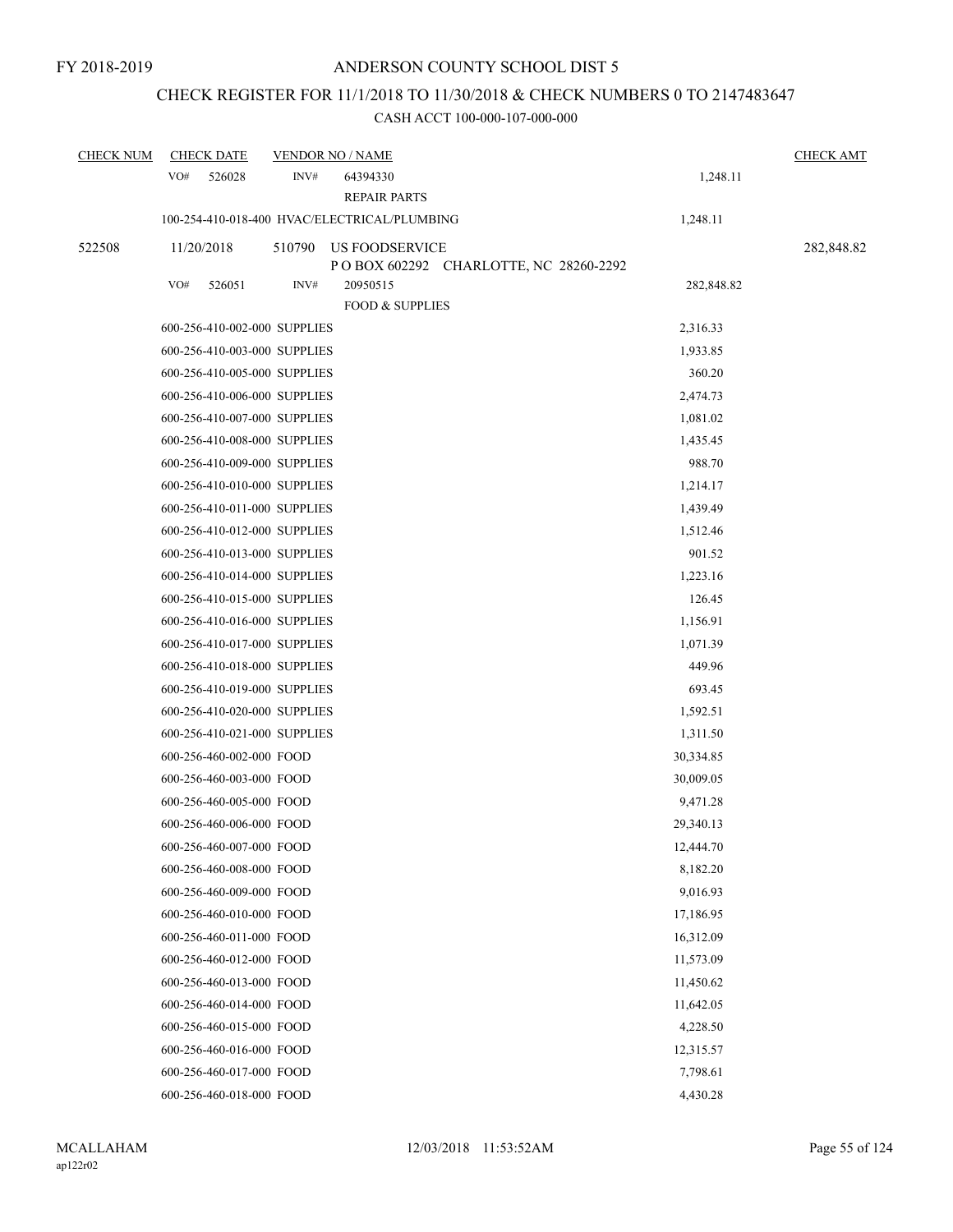# CHECK REGISTER FOR 11/1/2018 TO 11/30/2018 & CHECK NUMBERS 0 TO 2147483647

| <b>CHECK NUM</b> | <b>CHECK DATE</b>                        |        | <b>VENDOR NO / NAME</b>                            |                                         |           | <b>CHECK AMT</b> |
|------------------|------------------------------------------|--------|----------------------------------------------------|-----------------------------------------|-----------|------------------|
|                  | 600-256-460-019-000 FOOD                 |        |                                                    |                                         | 10,110.63 |                  |
|                  | 600-256-460-020-000 FOOD                 |        |                                                    |                                         | 12,983.90 |                  |
|                  | 600-256-460-021-000 FOOD                 |        |                                                    |                                         | 10,734.14 |                  |
| 522509           | 11/20/2018                               | 510790 | US FOODSERVICE                                     | P O BOX 602292 CHARLOTTE, NC 28260-2292 |           | 844.20           |
|                  | VO#<br>526052                            | INV#   | 60813458<br><b>USDA FOODS</b>                      |                                         | 844.20    |                  |
|                  |                                          |        | 600-256-462-002-000 COMMODITY DISTRIBUTION         |                                         | 40.95     |                  |
|                  |                                          |        | 600-256-462-003-000 COMMODITY DISTRIBUTION         |                                         | 34.65     |                  |
|                  |                                          |        | 600-256-462-005-000 COMMODITY DISTRIBUTION         |                                         | 34.65     |                  |
|                  |                                          |        | 600-256-462-006-000 COMMODITY DISTRIBUTION         |                                         | 34.65     |                  |
|                  |                                          |        | 600-256-462-007-000 COMMODITY DISTRIBUTION         |                                         | 56.70     |                  |
|                  |                                          |        | 600-256-462-008-000 COMMODITY DISTRIBUTION         |                                         | 66.15     |                  |
|                  |                                          |        | 600-256-462-009-000 COMMODITY DISTRIBUTION         |                                         | 40.95     |                  |
|                  |                                          |        | 600-256-462-010-000 COMMODITY DISTRIBUTION         |                                         | 66.15     |                  |
|                  |                                          |        | 600-256-462-011-000 COMMODITY DISTRIBUTION         |                                         | 66.15     |                  |
|                  |                                          |        | 600-256-462-012-000 COMMODITY DISTRIBUTION         |                                         | 44.10     |                  |
|                  |                                          |        | 600-256-462-013-000 COMMODITY DISTRIBUTION         |                                         | 47.25     |                  |
|                  |                                          |        | 600-256-462-014-000 COMMODITY DISTRIBUTION         |                                         | 69.30     |                  |
|                  |                                          |        | 600-256-462-015-000 COMMODITY DISTRIBUTION         |                                         | 15.75     |                  |
|                  |                                          |        | 600-256-462-016-000 COMMODITY DISTRIBUTION         |                                         | 34.65     |                  |
|                  |                                          |        | 600-256-462-017-000 COMMODITY DISTRIBUTION         |                                         | 47.25     |                  |
|                  |                                          |        | 600-256-462-018-000 COMMODITY DISTRIBUTION         |                                         | 15.75     |                  |
|                  |                                          |        | 600-256-462-019-000 COMMODITY DISTRIBUTION         |                                         | 63.00     |                  |
|                  |                                          |        | 600-256-462-020-000 COMMODITY DISTRIBUTION         |                                         | 34.65     |                  |
|                  |                                          |        | 600-256-462-021-000 COMMODITY DISTRIBUTION         |                                         | 31.50     |                  |
| 522510           | 11/20/2018                               | 574511 | VERIFIED SERVICES LTD, LLC                         | 518 COUNTRY MDWS ANDERSON, SC 29626     |           | 2,275.00         |
|                  | VO#<br>526029                            | INV#   | <b>VSSC180084</b><br><b>MCCANTS</b>                |                                         | 2,200.00  |                  |
|                  |                                          |        | 100-254-323-005-400 CONTR SERV-HVAC/ELECT/PLUMBING |                                         | 2,200.00  |                  |
|                  | VO#<br>526053                            | INV#   | <b>VSSC180087</b><br><b>CALHOUN ELEM</b>           |                                         | 75.00     |                  |
|                  | 600-256-323-014-000 REPAIRS TO EQUIPMENT |        |                                                    |                                         | 75.00     |                  |
| $*$ 522512       | 11/20/2018                               | 524353 | WAL-MART COMMUNITY/GEMB                            | PO BOX 530934 ATT: ACCOUNTS RECEIVABLE  |           | 277.70           |
|                  |                                          |        | ATLANTA, GA 30353-0934                             |                                         |           |                  |
|                  | VO#<br>526091                            | INV#   | 1830<br><b>MIDWAY ELEM</b>                         |                                         | 277.70    |                  |
|                  | 717-190-660-017-211 SCIENCE EXPENSE      |        |                                                    |                                         | 177.11    |                  |
|                  |                                          |        | 717-190-660-017-312 ROBOTICS TEAM EXPENSE          |                                         | 27.27     |                  |
|                  |                                          |        | 717-190-660-017-355 FIELD TRIPS GRADE 5 EXPENSE    |                                         | 73.32     |                  |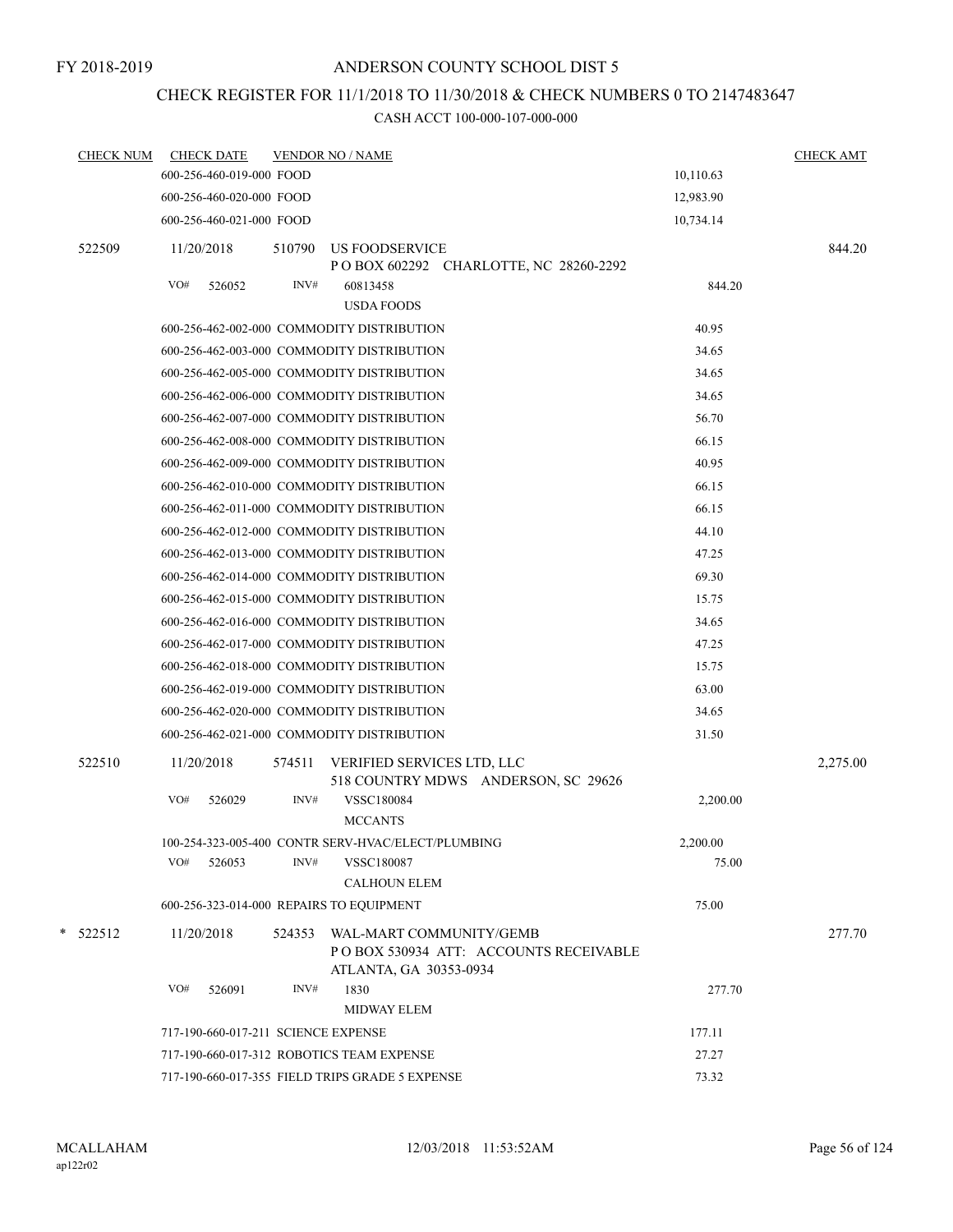# CHECK REGISTER FOR 11/1/2018 TO 11/30/2018 & CHECK NUMBERS 0 TO 2147483647

| <b>CHECK NUM</b> | <b>CHECK DATE</b>                   |        | <b>VENDOR NO / NAME</b>                                                                                  |                                                 |           | <b>CHECK AMT</b> |
|------------------|-------------------------------------|--------|----------------------------------------------------------------------------------------------------------|-------------------------------------------------|-----------|------------------|
| 522513           | 11/20/2018                          |        | 524353 WAL-MART COMMUNITY/GEMB<br>ATLANTA, GA 30353-0934                                                 | POBOX 530934 ATT: ACCOUNTS RECEIVABLE           |           | 738.69           |
|                  | VO#<br>526022                       | INV#   | 5316<br><b>ROBERT ANDERSON</b>                                                                           |                                                 | 738.69    |                  |
|                  | 100-113-410-006-000 SUPPLIES        |        |                                                                                                          |                                                 | 35.82     |                  |
|                  |                                     |        | 100-113-410-006-VEN SUPPLY-ADDT'L FOR LOST VENDING                                                       |                                                 | 115.90    |                  |
|                  | 706-271-660-006-429 FACULTY EXPENSE |        |                                                                                                          |                                                 | 152.23    |                  |
|                  |                                     |        | 706-271-660-006-666 CONCESSIONS EXPENSE                                                                  |                                                 | 434.74    |                  |
| 522514           | 11/20/2018                          |        | 527500 WAYNE'S OVERHEAD DOORS, INC<br>3021 WHITEHALL ROAD ATT: ACCOUNTS<br>RECEIVABLE ANDERSON, SC 29626 |                                                 |           | 260.00           |
|                  | VO#<br>526092                       | INV#   | 152782<br><b>CAREER CENTER</b>                                                                           |                                                 | 260.00    |                  |
|                  | 100-115-410-001-000 SUPPLIES        |        |                                                                                                          |                                                 | 260.00    |                  |
| 522515           | 11/20/2018                          |        | 3 TAFT COURT ROCKVILLE, MD 20850                                                                         | 572106 WHITAKER BROTHERS BUSINESS MACHINES, INC |           | 1,467.45         |
|                  | VO#<br>526024                       | INV#   | 0267190<br>CUST #162408                                                                                  | PO#<br>99794                                    | 1,467.45  |                  |
|                  |                                     |        | 100-113-410-021-VEN SUPPLY-ADDT'L FOR LOST VENDING                                                       |                                                 | 1,467.45  |                  |
| *<br>522518      | 11/28/2018                          |        | 572823 ART TO REMEMBER                                                                                   | 9425 E 59TH STREET INDIANAPOLIS, IN 46216       |           | 1,083.35         |
|                  | VO#<br>526169                       | INV#   | 34622<br><b>NORTH POINTE</b>                                                                             |                                                 | 1,083.35  |                  |
|                  | 713-271-660-013-228 ART EXPENSE     |        |                                                                                                          |                                                 | 1,083.35  |                  |
| 522519           | 11/28/2018                          | 574045 | <b>BORDEN DAIRY COMPANY</b><br>PO BOX 933179 CLEVELAND, OH 44193                                         |                                                 |           | 39,329.20        |
|                  | VO#<br>526221                       | INV#   | <b>OCT 2018</b><br>CUST #138365                                                                          |                                                 | 39,329.20 |                  |
|                  | 600-256-460-002-000 FOOD            |        |                                                                                                          |                                                 | 1,584.92  |                  |
|                  | 600-256-460-003-000 FOOD            |        |                                                                                                          |                                                 | 1,841.14  |                  |
|                  | 600-256-460-005-000 FOOD            |        |                                                                                                          |                                                 | 1,412.64  |                  |
|                  | 600-256-460-006-000 FOOD            |        |                                                                                                          |                                                 | 4,254.53  |                  |
|                  | 600-256-460-007-000 FOOD            |        |                                                                                                          |                                                 | 2,685.32  |                  |
|                  | 600-256-460-008-000 FOOD            |        |                                                                                                          |                                                 | 2,170.93  |                  |
|                  | 600-256-460-009-000 FOOD            |        |                                                                                                          |                                                 | 1,604.41  |                  |
|                  | 600-256-460-010-000 FOOD            |        |                                                                                                          |                                                 | 3,229.90  |                  |
|                  | 600-256-460-011-000 FOOD            |        |                                                                                                          |                                                 | 2,633.39  |                  |
|                  | 600-256-460-012-000 FOOD            |        |                                                                                                          |                                                 | 2,688.82  |                  |
|                  | 600-256-460-013-000 FOOD            |        |                                                                                                          |                                                 | 1,556.56  |                  |
|                  | 600-256-460-014-000 FOOD            |        |                                                                                                          |                                                 | 2,561.05  |                  |
|                  | 600-256-460-015-000 FOOD            |        |                                                                                                          |                                                 | 1,006.83  |                  |
|                  | 600-256-460-016-000 FOOD            |        |                                                                                                          |                                                 | 1,728.94  |                  |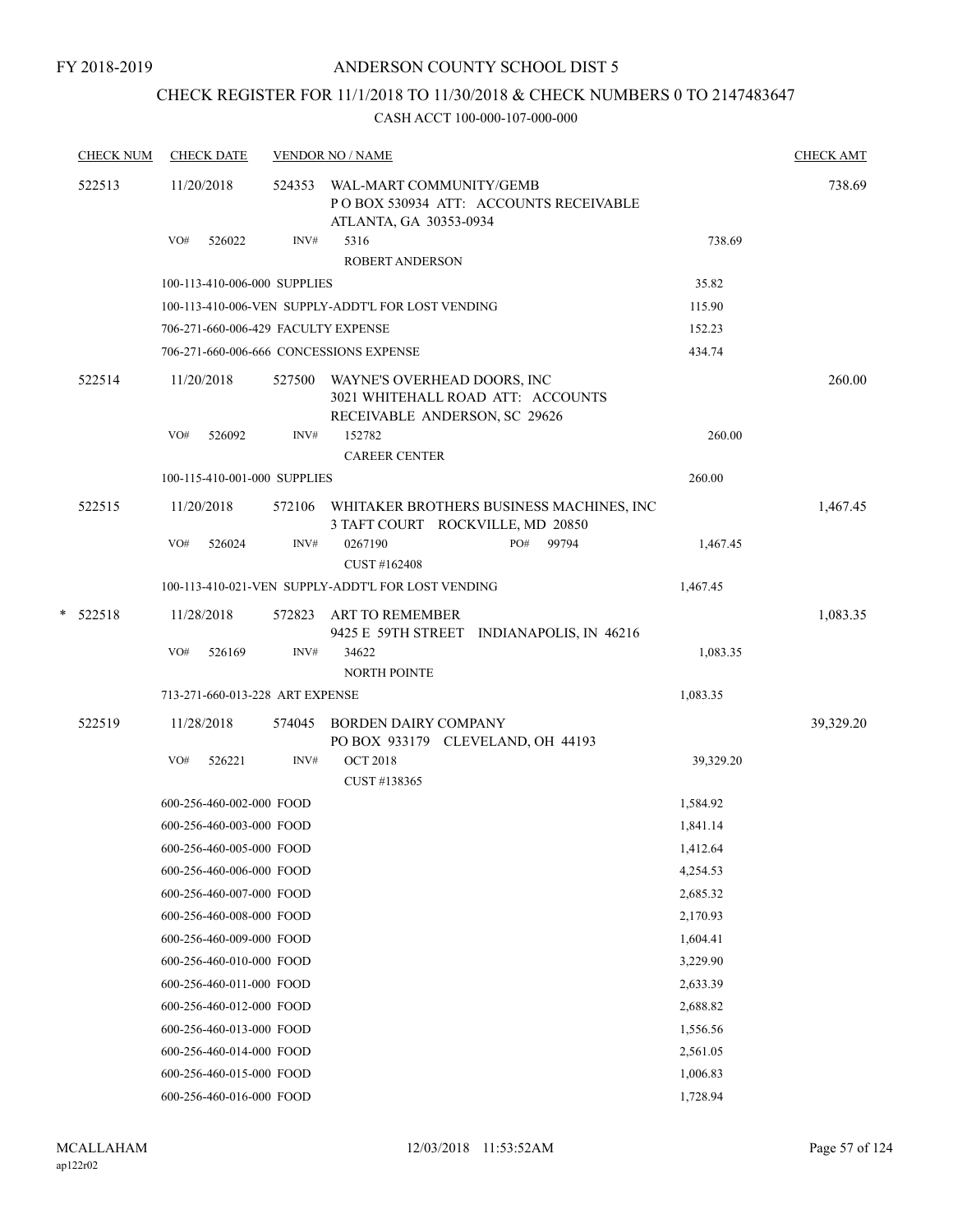# CHECK REGISTER FOR 11/1/2018 TO 11/30/2018 & CHECK NUMBERS 0 TO 2147483647

|   | <b>CHECK NUM</b> |            | <b>CHECK DATE</b>            |        | <b>VENDOR NO / NAME</b>                                                                  |     |       |                  | <b>CHECK AMT</b> |
|---|------------------|------------|------------------------------|--------|------------------------------------------------------------------------------------------|-----|-------|------------------|------------------|
|   |                  |            | 600-256-460-017-000 FOOD     |        |                                                                                          |     |       | 1,819.97         |                  |
|   |                  |            | 600-256-460-018-000 FOOD     |        |                                                                                          |     |       | 1,252.63         |                  |
|   |                  |            | 600-256-460-019-000 FOOD     |        |                                                                                          |     |       | 2,378.65         |                  |
|   |                  |            | 600-256-460-020-000 FOOD     |        |                                                                                          |     |       | 1,838.44         |                  |
|   |                  |            | 600-256-460-021-000 FOOD     |        |                                                                                          |     |       | 1,080.13         |                  |
|   | $*$ 522524       | 11/28/2018 |                              | 198651 | DELL MARKETING LP<br>POBOX 534118 ATT: ACCOUNTS RECEIVABLE                               |     |       |                  | 970.68           |
|   |                  | VO#        | 526246                       | INV#   | ATLANTA, GA 30353-4118<br>10278341756<br><b>TONER</b>                                    | PO# | 99834 | 970.68           |                  |
|   |                  |            | 100-264-410-000-000 SUPPLIES |        |                                                                                          |     |       | 970.68           |                  |
|   | 522525           |            | 11/28/2018                   | 574057 | DOMINO'S PIZZA<br>4420 HWY 24 ANDERSON, SC 29626                                         |     |       |                  | 1,381.37         |
|   |                  | VO#        | 526175                       | INV#   | <b>NOVEMBER</b><br><b>ROBERT ANDERSON</b>                                                |     |       | 1,381.37         |                  |
|   |                  |            |                              |        | 201-113-410-006-000 SUPPLIES AND MATERIALS<br>201-113-410-006-000 SUPPLIES AND MATERIALS |     |       | 295.32<br>280.34 |                  |
|   |                  |            |                              |        | 201-188-410-006-000 SUPPLIES- PARENTING/ PRINTING                                        |     |       | 805.71           |                  |
|   | 522526           | 11/28/2018 |                              | 575653 | DRAFIX SOFTWARE, INC.<br>114AW 3rd ST., #301 KANSAS CITY, MO 64105                       |     |       |                  | 3,020.00         |
|   |                  | VO#        | 526174                       | INV#   | 30046<br><b>LICENSE</b>                                                                  | PO# | 99844 | 3,020.00         |                  |
|   |                  |            |                              |        | 207-115-410-001-006 SUPPLIES-IMPROVE PRGS                                                |     |       | 3,020.00         |                  |
|   | 522527           | 11/28/2018 |                              | 575640 | EDUCATIONAL ENTERTAINMENT LLC<br>PO BOX 91 SENECA, SC 29679                              |     |       |                  | 2,112.00         |
|   |                  | VO#        | 526248                       | INV#   | SVFUSA2018-23<br><b>CENTERVILLE ELEM</b>                                                 |     |       | 2,112.00         |                  |
|   |                  |            |                              |        | 707-190-660-007-355 FIELD TRIPS GRADE 5 EXPENSE                                          |     |       | 2,112.00         |                  |
| * | 522529           | 11/28/2018 |                              |        | 568788 FBLA-PBL<br>NATIONAL DUES PO BOX 79063 BALTIMORE, MD<br>21279-0063                |     |       |                  | 130.00           |
|   |                  |            | VO# 526249                   |        | INV# CHARTER 3517<br>MEMBERSHIP DUES                                                     |     |       | 130.00           |                  |
|   |                  |            |                              |        | 701-271-660-001-851 FBLA CLUB EXPENSE                                                    |     |       | 130.00           |                  |
|   | 522530           | 11/28/2018 |                              |        | 569972 GALINA SCHAERTL<br>151 MYSTIC VINEYARD ANDERSON, SC 29621                         |     |       |                  | 132.54           |
|   |                  | VO#        | 526166                       | INV#   | <b>LEGO LUNCH</b><br>REIMBURSEMENT                                                       |     |       | 132.54           |                  |
|   |                  |            |                              |        | 713-271-660-013-314 LEGO LEAGUE EXPENSE                                                  |     |       | 132.54           |                  |
|   | $* 522536$       | 11/28/2018 |                              | 329401 | LOWES BUSINESS ACCOUNT<br>PO BOX 530954 CREDIT SERVICES ATLANTA, GA<br>30353-0954        |     |       |                  | 219.41           |
|   |                  | VO#        | 526181                       | INV#   | 9800 430954 2<br><b>PURCHASES</b>                                                        |     |       | 219.41           |                  |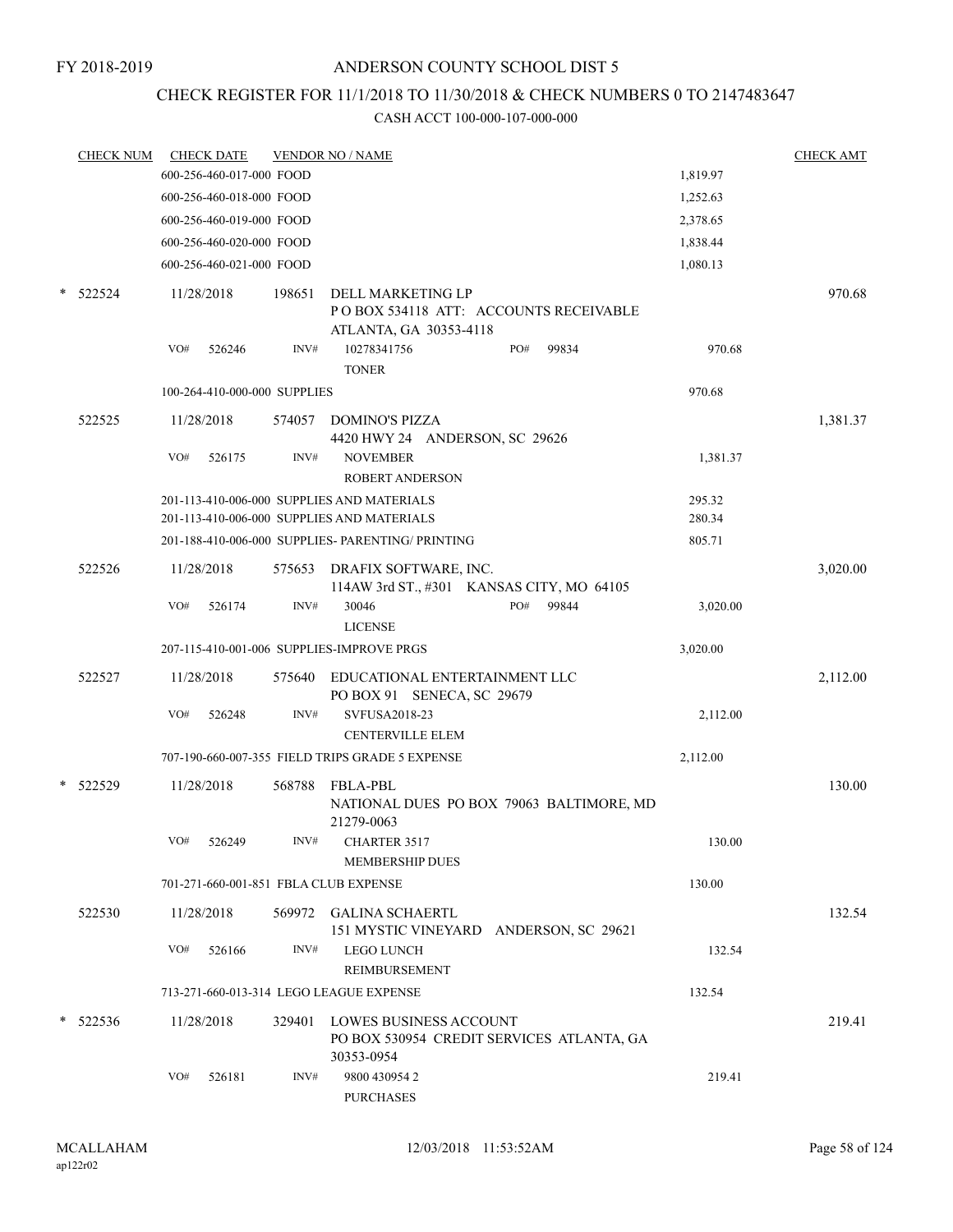# CHECK REGISTER FOR 11/1/2018 TO 11/30/2018 & CHECK NUMBERS 0 TO 2147483647

| <b>CHECK NUM</b> | <b>CHECK DATE</b>                      |        | <b>VENDOR NO / NAME</b><br>329-115-410-001-000 SUPPLIES-STATE EQUIPMENT |                                   | 219.41   | <b>CHECK AMT</b> |
|------------------|----------------------------------------|--------|-------------------------------------------------------------------------|-----------------------------------|----------|------------------|
| 522537           | 11/28/2018                             | 564945 | LOWRY, TIM^^<br>236 SMYTHE DRIVE                                        | SUMMERVILLE, SC 29485             |          | 1,200.00         |
|                  | VO#<br>526182                          | INV#   | <b>CALHOUN ELEM</b><br><b>STORYTELLER</b>                               |                                   | 1,200.00 |                  |
|                  | 817-112-312-014-000 PURCHASED SERVICES |        |                                                                         |                                   | 1,200.00 |                  |
| 522538           | 11/28/2018                             | 568804 | <b>MASSTAR SIGN CORPORATION</b><br>RECEIVABLE GREENVILLE, SC 29611      | 11801 ANDERSON ROAD ATT: ACCOUNTS |          | 985.50           |
|                  | VO#<br>526253                          | INV#   | 658-18                                                                  |                                   | 985.50   |                  |
|                  |                                        |        | <b>WALL SIGN</b>                                                        |                                   |          |                  |
|                  |                                        |        | 100-263-410-000-000 SUPPLIES AND MATERIALS                              |                                   | 985.50   |                  |
| 522539           | 11/28/2018                             | 574440 | MCCANTS PETTY CASH                                                      |                                   |          | 475.00           |
|                  | VO#<br>526183                          | INV#   | JAN 8, 2019<br><b>BASKETBALL</b>                                        |                                   | 475.00   |                  |
|                  |                                        |        | 705-271-660-005-666 CONCESSIONS EXPENSE                                 |                                   | 175.00   |                  |
|                  |                                        |        | 705-271-660-005-753 BASKETBALL GATE EXPENSE                             |                                   | 300.00   |                  |
| 522540           | 11/28/2018                             | 574440 | MCCANTS PETTY CASH                                                      |                                   |          | 475.00           |
|                  | VO#<br>526184                          | INV#   | JAN 3, 2019<br><b>BASKETBALL</b>                                        |                                   | 475.00   |                  |
|                  |                                        |        | 705-271-660-005-666 CONCESSIONS EXPENSE                                 |                                   | 175.00   |                  |
|                  |                                        |        | 705-271-660-005-753 BASKETBALL GATE EXPENSE                             |                                   | 300.00   |                  |
| 522541           | 11/28/2018                             | 574440 | MCCANTS PETTY CASH                                                      |                                   |          | 575.00           |
|                  | VO#<br>526185                          | INV#   | DEC 14, 2018<br><b>BASKETBALL</b>                                       |                                   | 575.00   |                  |
|                  |                                        |        | 705-271-660-005-666 CONCESSIONS EXPENSE                                 |                                   | 225.00   |                  |
|                  |                                        |        | 705-271-660-005-753 BASKETBALL GATE EXPENSE                             |                                   | 350.00   |                  |
| 522542           | 11/28/2018                             |        | 574440 MCCANTS PETTY CASH                                               |                                   |          | 575.00           |
|                  | VO#<br>526186                          | INV#   | $\,$<br>DEC 10, 2018<br><b>BASKETBALL</b>                               |                                   | 575.00   |                  |
|                  |                                        |        | 705-271-660-005-666 CONCESSIONS EXPENSE                                 |                                   | 225.00   |                  |
|                  |                                        |        | 705-271-660-005-753 BASKETBALL GATE EXPENSE                             |                                   | 350.00   |                  |
| 522543           | 11/28/2018                             | 574440 | MCCANTS PETTY CASH                                                      |                                   |          | 475.00           |
|                  | VO#<br>526187                          | INV#   | $\,$<br>DEC 3, 2018<br><b>BASKETBALL</b>                                |                                   | 475.00   |                  |
|                  |                                        |        | 705-271-660-005-666 CONCESSIONS EXPENSE                                 |                                   | 175.00   |                  |
|                  |                                        |        | 705-271-660-005-753 BASKETBALL GATE EXPENSE                             |                                   | 300.00   |                  |
| 522544           | 11/28/2018                             | 574440 | MCCANTS PETTY CASH                                                      |                                   |          | 475.00           |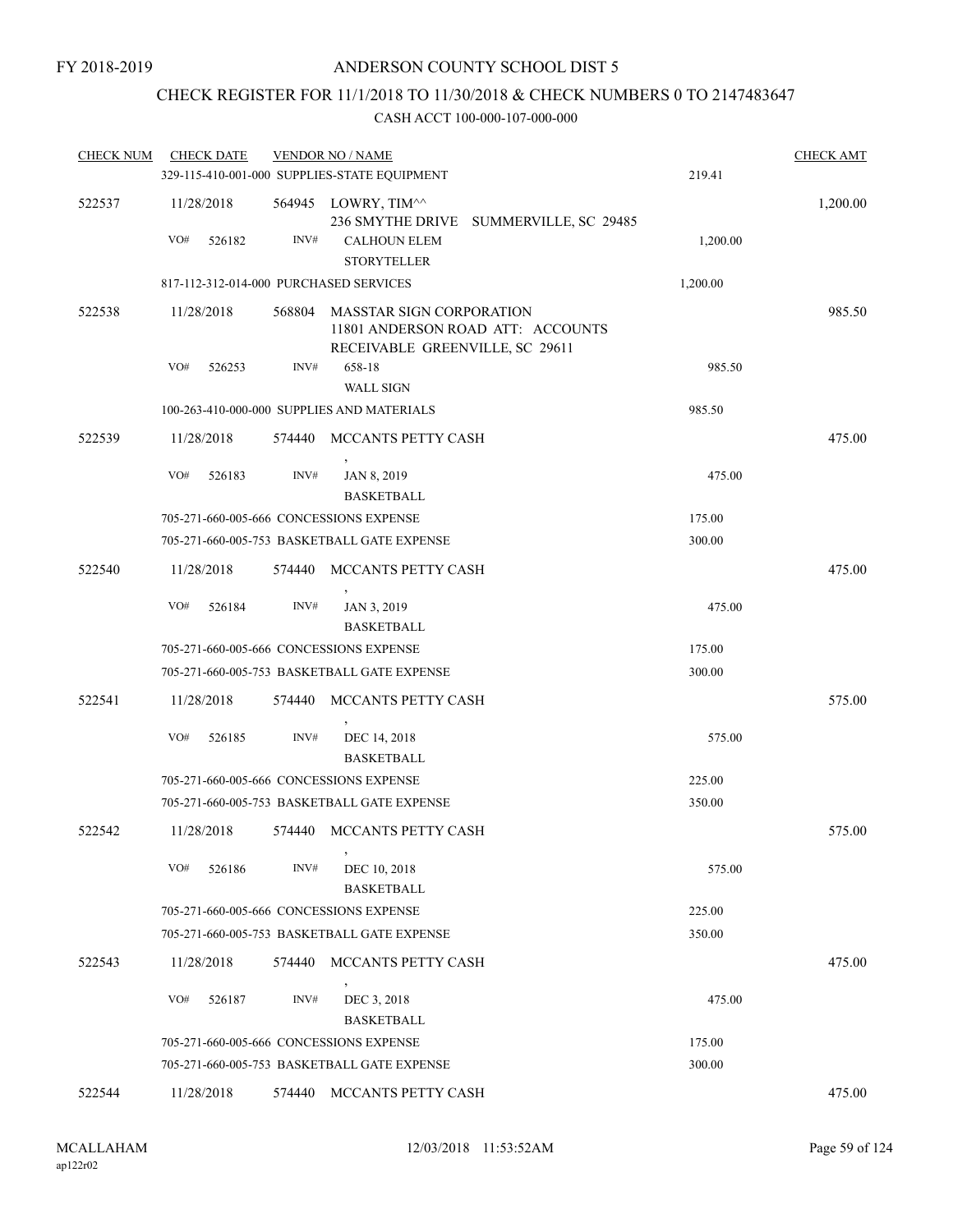# CHECK REGISTER FOR 11/1/2018 TO 11/30/2018 & CHECK NUMBERS 0 TO 2147483647

| <b>CHECK NUM</b> |     | <b>CHECK DATE</b>                                            |                | <b>VENDOR NO / NAME</b>                                                                                        |     |       |                 | <b>CHECK AMT</b> |
|------------------|-----|--------------------------------------------------------------|----------------|----------------------------------------------------------------------------------------------------------------|-----|-------|-----------------|------------------|
|                  | VO# | 526188                                                       | $\text{INV}\#$ | NOV 29, 2018<br><b>BASKETBALL</b>                                                                              |     |       | 475.00          |                  |
|                  |     |                                                              |                | 705-271-660-005-666 CONCESSIONS EXPENSE                                                                        |     |       | 175.00          |                  |
|                  |     |                                                              |                | 705-271-660-005-753 BASKETBALL GATE EXPENSE                                                                    |     |       | 300.00          |                  |
| 522546           |     | 11/28/2018                                                   |                | 570697 MR. FORKLIFT, LLC                                                                                       |     |       |                 | 170.00           |
|                  | VO# | 526192                                                       | INV#           | 121 BROOKLYN AVE ANDERSON, SC 29624<br>604415<br><b>RAPAIR</b>                                                 | PO# | 99900 | 170.00          |                  |
|                  |     | 100-257-410-000-000 SUPPLIES                                 |                |                                                                                                                |     |       | 170.00          |                  |
|                  |     |                                                              |                |                                                                                                                |     |       |                 |                  |
| 522547           |     | 11/28/2018                                                   | 382750         | NEW FOUNDATIONS CHILDREN $\&$ FAM SVCS INC<br>2300 STANDRIDGE ROAD ATT: DONNA<br>HARRINGTON ANDERSON, SC 29625 |     |       |                 | 7,140.54         |
|                  | VO# | 526190                                                       | INV#           | 1617 & 1618<br><b>OCTOBER 2018</b>                                                                             | PO# | 99921 | 7,140.54        |                  |
|                  |     |                                                              |                | 221-113-312-NFH-000 COORD/FACIL/TUTORS                                                                         |     |       | 4,612.13        |                  |
|                  |     | 221-113-410-NFH-000 SUPPLIES                                 |                |                                                                                                                |     |       | 2,528.41        |                  |
| 522548           |     | 11/28/2018                                                   |                | 389900 OFFICE DEPOT<br>POBOX 1413 CHARLOTTE, NC 28201-1413                                                     |     |       |                 | 403.36           |
|                  | VO# | 526193                                                       | INV#           | 224584152001<br>226091159001                                                                                   |     |       | 121.13          |                  |
|                  |     |                                                              |                | 713-271-660-013-201 MISCELLANEOUS EXPENSE                                                                      |     |       | 59.80           |                  |
|                  |     |                                                              |                | 713-271-660-013-201 MISCELLANEOUS EXPENSE                                                                      |     |       | 61.33           |                  |
|                  | VO# | 526194                                                       | INV#           | 226181702001                                                                                                   |     |       | 282.23          |                  |
|                  |     |                                                              |                | 226181463001                                                                                                   |     |       |                 |                  |
|                  |     | 100-112-410-007-000 SUPPLIES<br>100-112-410-007-000 SUPPLIES |                |                                                                                                                |     |       | 255.59<br>26.64 |                  |
|                  |     |                                                              |                |                                                                                                                |     |       |                 |                  |
| 522549           |     | 11/28/2018                                                   |                | 575717 OWINGS, WILLIAM**<br>104 VALLEY VIEW ROAD LAURENS, SC 29360                                             |     |       |                 | 139.50           |
|                  | VO# | 526241                                                       | INV#           | TLH 11/16<br>FOOTBALL OFFICIAL                                                                                 |     |       | 139.50          |                  |
|                  |     |                                                              |                | 100-271-312-002-000 ADDITIONAL SECURITY                                                                        |     |       | 139.50          |                  |
| 522550           |     | 11/28/2018                                                   | 570548         | POOL, PAUL**<br>506 WORCHESTER PLACE SIMPSONVILLE, SC<br>29680                                                 |     |       |                 | 132.30           |
|                  | VO# | 526242                                                       | INV#           | TLH 11/16<br>FOOTBALL OFFICIAL                                                                                 |     |       | 132.30          |                  |
|                  |     |                                                              |                | 100-271-312-002-000 ADDITIONAL SECURITY                                                                        |     |       | 132.30          |                  |
| 522551           |     | 11/28/2018                                                   | 574018         | PSA HEALTHCARE<br>PEDIATRIC SERVICES OF AMERICA PO BOX 102714                                                  |     |       |                 | 3,145.60         |
|                  |     |                                                              |                | ATLANTA, GA 30368-2714                                                                                         |     |       |                 |                  |
|                  | VO# | 526197                                                       | INV#           | <b>OCT 4-31</b><br>PATIENT #309338                                                                             | PO# | 99589 | 3,145.60        |                  |
|                  |     |                                                              |                | 283-126-312-017-000 CONTRACTED SERVICES                                                                        |     |       | 3,145.60        |                  |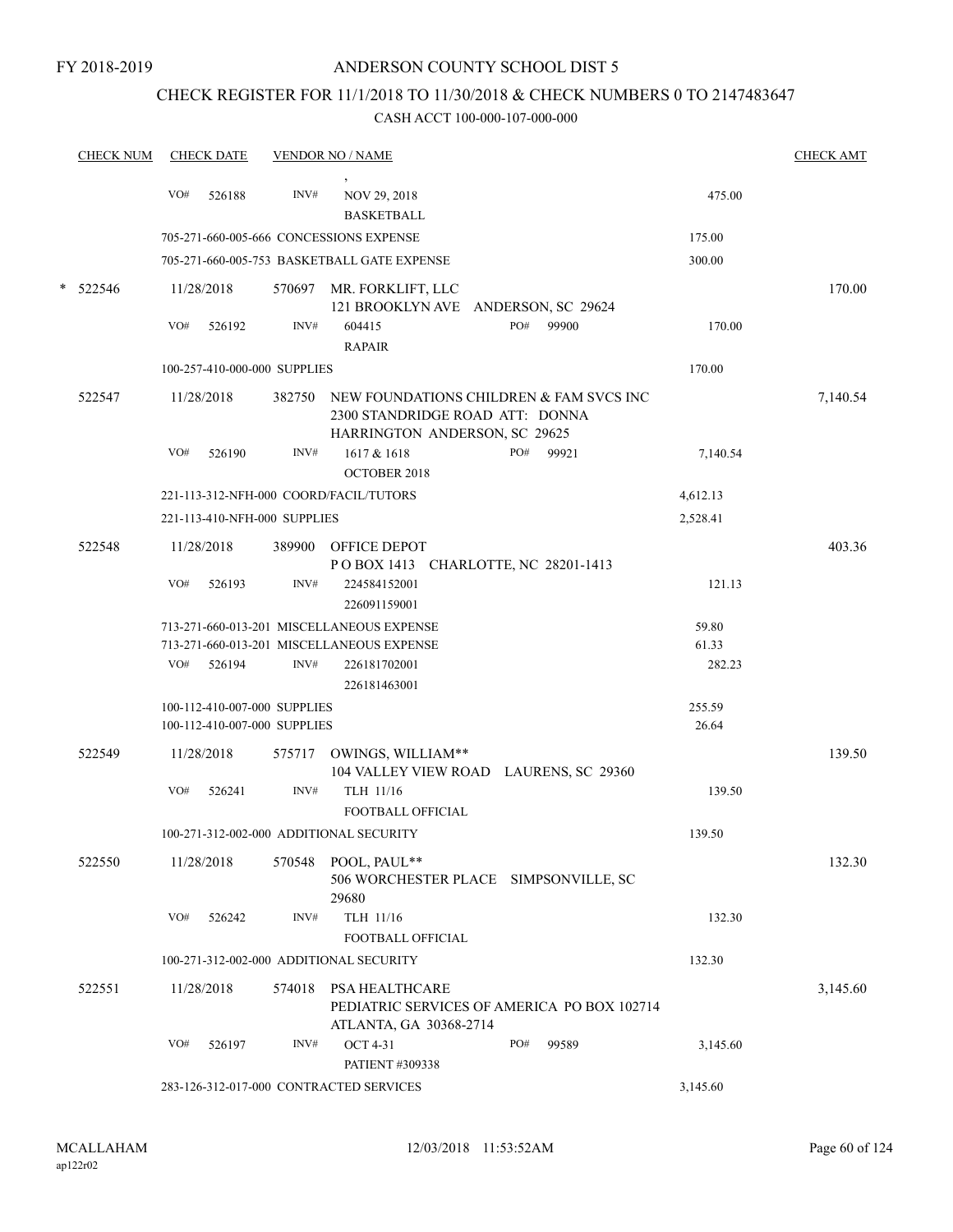# CHECK REGISTER FOR 11/1/2018 TO 11/30/2018 & CHECK NUMBERS 0 TO 2147483647

| <b>CHECK NUM</b> |     | <b>CHECK DATE</b> |        | <b>VENDOR NO / NAME</b>                                                             |        | <b>CHECK AMT</b> |
|------------------|-----|-------------------|--------|-------------------------------------------------------------------------------------|--------|------------------|
| $*$ 522554       |     | 11/28/2018        |        | 572850 ROBERT ANDERSON PETTY CASH                                                   |        | 350.00           |
|                  | VO# | 526199            | INV#   | , ---<br>JAN 3, 2019<br><b>BASKETBALL</b>                                           | 350.00 |                  |
|                  |     |                   |        | 706-271-660-006-666 CONCESSIONS EXPENSE                                             | 150.00 |                  |
|                  |     |                   |        | 706-271-660-006-753 BASKETBALL GATE EXPENSE                                         | 200.00 |                  |
| 522555           |     | 11/28/2018        |        | 572850 ROBERT ANDERSON PETTY CASH<br>, ---                                          |        | 350.00           |
|                  | VO# | 526200            | INV#   | JAN 2, 2019<br><b>BASKETBALL</b>                                                    | 350.00 |                  |
|                  |     |                   |        | 706-271-660-006-666 CONCESSIONS EXPENSE                                             | 150.00 |                  |
|                  |     |                   |        | 706-271-660-006-753 BASKETBALL GATE EXPENSE                                         | 200.00 |                  |
| 522556           |     | 11/28/2018        |        | 572850 ROBERT ANDERSON PETTY CASH<br>, ---                                          |        | 350.00           |
|                  | VO# | 526201            | INV#   | DEC 17, 2018<br><b>BASKETBALL</b>                                                   | 350.00 |                  |
|                  |     |                   |        | 706-271-660-006-666 CONCESSIONS EXPENSE                                             | 150.00 |                  |
|                  |     |                   |        | 706-271-660-006-753 BASKETBALL GATE EXPENSE                                         | 200.00 |                  |
| 522557           |     | 11/28/2018        |        | 572850 ROBERT ANDERSON PETTY CASH<br>, ---                                          |        | 350.00           |
|                  | VO# | 526202            | INV#   | DEC 13, 2018<br><b>BASKETBALL</b>                                                   | 350.00 |                  |
|                  |     |                   |        | 706-271-660-006-666 CONCESSIONS EXPENSE                                             | 150.00 |                  |
|                  |     |                   |        | 706-271-660-006-753 BASKETBALL GATE EXPENSE                                         | 200.00 |                  |
| 522558           |     | 11/28/2018        |        | 572850 ROBERT ANDERSON PETTY CASH                                                   |        | 350.00           |
|                  | VO# | 526203            | INV#   | , ---<br>DEC 10, 2018<br><b>BASKETBALL</b>                                          | 350.00 |                  |
|                  |     |                   |        | 706-271-660-006-666 CONCESSIONS EXPENSE                                             | 150.00 |                  |
|                  |     |                   |        | 706-271-660-006-753 BASKETBALL GATE EXPENSE                                         | 200.00 |                  |
| 522559           |     | 11/28/2018        |        | 572850 ROBERT ANDERSON PETTY CASH<br>$, --$                                         |        | 350.00           |
|                  | VO# | 526204            | INV#   | DEC 6, 2018<br>WRESTLING                                                            | 350.00 |                  |
|                  |     |                   |        | 706-271-660-006-666 CONCESSIONS EXPENSE                                             | 150.00 |                  |
|                  |     |                   |        | 706-271-660-006-696 WRESTLING EXPENSE                                               | 200.00 |                  |
| 522560           |     | 11/28/2018        |        | 574779 ROBOTICS EDUCATION & COMPETITION FOUNDAT<br>PO BOX 8276 GREENVILLE, TX 75404 |        | 629.82           |
|                  | VO# | 526205            | INV#   | 61821516<br><b>KYLE LOCKE</b>                                                       | 629.82 |                  |
|                  |     |                   |        | 207-115-410-001-006 SUPPLIES-IMPROVE PRGS                                           | 629.82 |                  |
| 522561           |     | 11/28/2018        | 571188 | <b>SC HSE</b>                                                                       |        | 440.00           |
|                  |     |                   |        | PO BOX 866 LEXINGTON, SC 29071                                                      |        |                  |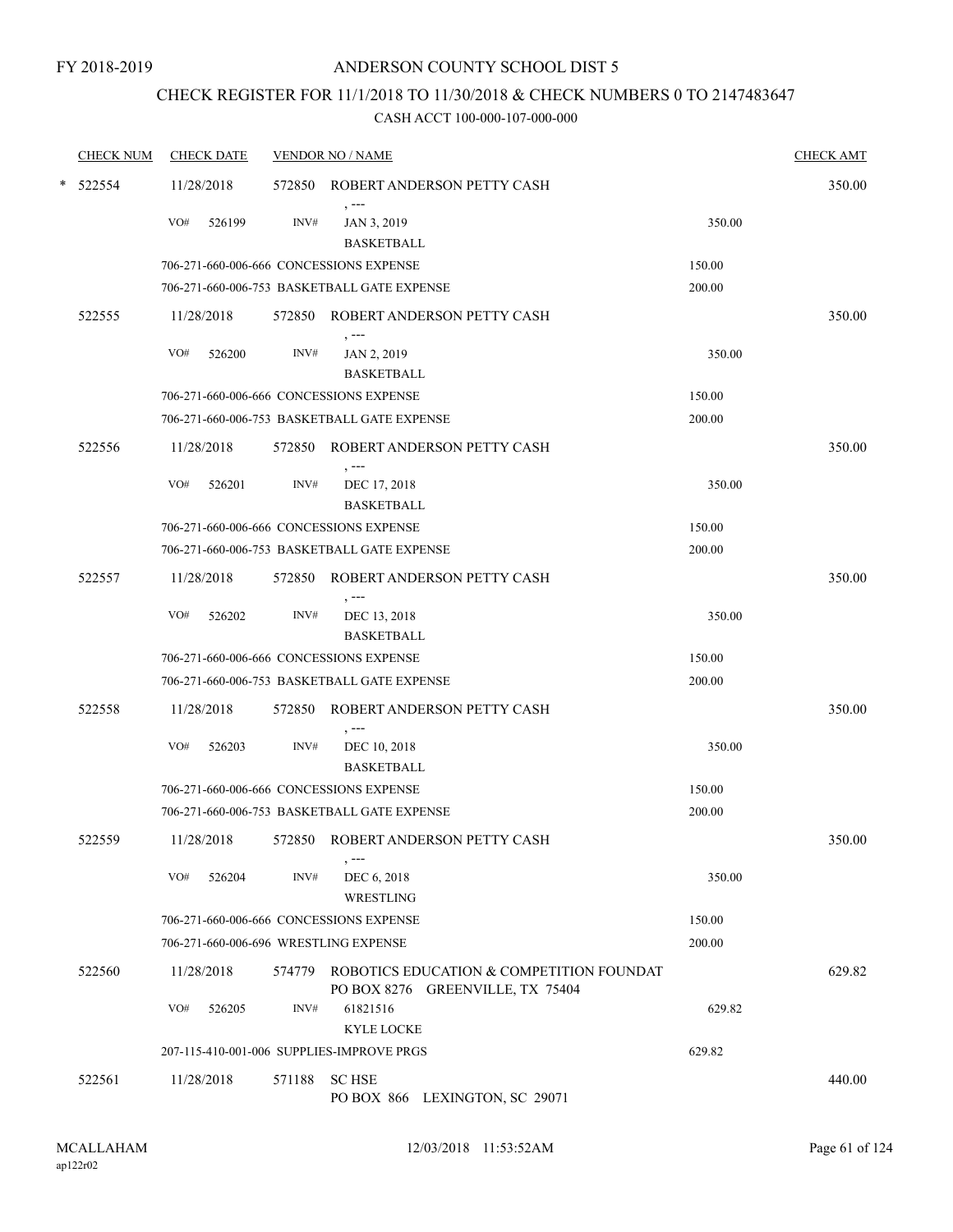# CHECK REGISTER FOR 11/1/2018 TO 11/30/2018 & CHECK NUMBERS 0 TO 2147483647

|   | <b>CHECK NUM</b> |     | <b>CHECK DATE</b>               |        | <b>VENDOR NO / NAME</b>                                                     |          | <b>CHECK AMT</b> |
|---|------------------|-----|---------------------------------|--------|-----------------------------------------------------------------------------|----------|------------------|
|   |                  | VO# | 526206                          | INV#   | <b>REGISTRATION</b><br><b>NASH &amp; RANKIN</b>                             | 440.00   |                  |
|   |                  |     |                                 |        | 207-224-333-001-004 TRIPS AND CONFERENCES                                   | 220.00   |                  |
|   |                  |     |                                 |        | 207-224-333-001-004 TRIPS AND CONFERENCES                                   | 220.00   |                  |
|   | 522562           |     | 11/28/2018                      | 570059 | SHARP BUSINESS SYSTEMS<br>DEPT 1216 PO BOX 121216 DALLAS, TX                |          | 1,246.38         |
|   |                  | VO# | 526209                          | INV#   | 75312-1216<br>PO#<br>99373<br>9001525045<br>9001525083                      | 128.50   |                  |
|   |                  |     | 100-114-410-002-000 SUPPLIES    |        |                                                                             | 39.54    |                  |
|   |                  |     | 100-114-410-002-000 SUPPLIES    |        |                                                                             | 88.96    |                  |
|   |                  | VO# | 526210                          | INV#   | 9001472071<br><b>COPIES</b>                                                 | 1,117.88 |                  |
|   |                  |     | 201-112-490-010-000 COPIER COST |        |                                                                             | 1,117.88 |                  |
|   | 522563           |     | 11/28/2018                      |        | 575715 SHEALY, BRIAN**<br>PO BOX 492 CLINTON, SC 29325                      |          | 163.80           |
|   |                  | VO# | 526238                          | INV#   | TLH 11/16<br><b>FOOTBALL OFFICIAL</b>                                       | 163.80   |                  |
|   |                  |     |                                 |        | 100-271-312-002-000 ADDITIONAL SECURITY                                     | 163.80   |                  |
| * | 522565           |     | 11/28/2018                      |        | 571007 SIMPLIFIED OFFICE SYSTEMS<br>6220 BUSH RIVER ROAD COLUMBIA, SC 29212 |          | 1,542.87         |
|   |                  | VO# | 526211                          | INV#   | 181112-0044<br>181112-0045                                                  | 415.95   |                  |
|   |                  |     | 201-113-490-006-000 COPIER COST |        |                                                                             | 123.56   |                  |
|   |                  |     | 201-113-490-006-000 COPIER COST |        |                                                                             | 292.39   |                  |
|   |                  |     | VO# 526212                      | INV#   | 181107-0036<br><b>COPIES</b>                                                | 90.66    |                  |
|   |                  |     | 201-112-490-011-000 COPIER COST |        |                                                                             | 90.66    |                  |
|   |                  | VO# | 526256                          | INV#   | 181109-0023<br><b>COPIES</b>                                                | 101.72   |                  |
|   |                  |     | 100-113-410-005-000 SUPPLIES    |        |                                                                             | 101.72   |                  |
|   |                  | VO# | 526257                          | INV#   | 181115-0003<br><b>COPIES</b>                                                | 934.54   |                  |
|   |                  |     | 100-112-410-007-000 SUPPLIES    |        |                                                                             | 934.54   |                  |
|   | $*$ 522568       |     | 11/28/2018                      | 572122 | THE ELECTRIC CITY NEWS<br>POBOX 1015 ANDERSON, SC 29622                     |          | 1,350.00         |
|   |                  | VO# | 526258                          | INV#   | 5991<br><b>FOOTBALL SCHEDULES</b>                                           | 675.00   |                  |
|   |                  |     |                                 |        | 100-263-360-000-000 PRINTING AND BINDING                                    | 675.00   |                  |
|   |                  | VO# | 526259                          | INV#   | 6137                                                                        | 675.00   |                  |
|   |                  |     |                                 |        | <b>FULL PAGE AD</b>                                                         |          |                  |
|   |                  |     |                                 |        | 100-263-360-000-000 PRINTING AND BINDING                                    | 675.00   |                  |
|   | 522569           |     | 11/28/2018                      |        | 564240 THE PRINT HOUSE, LLC                                                 |          | 359.00           |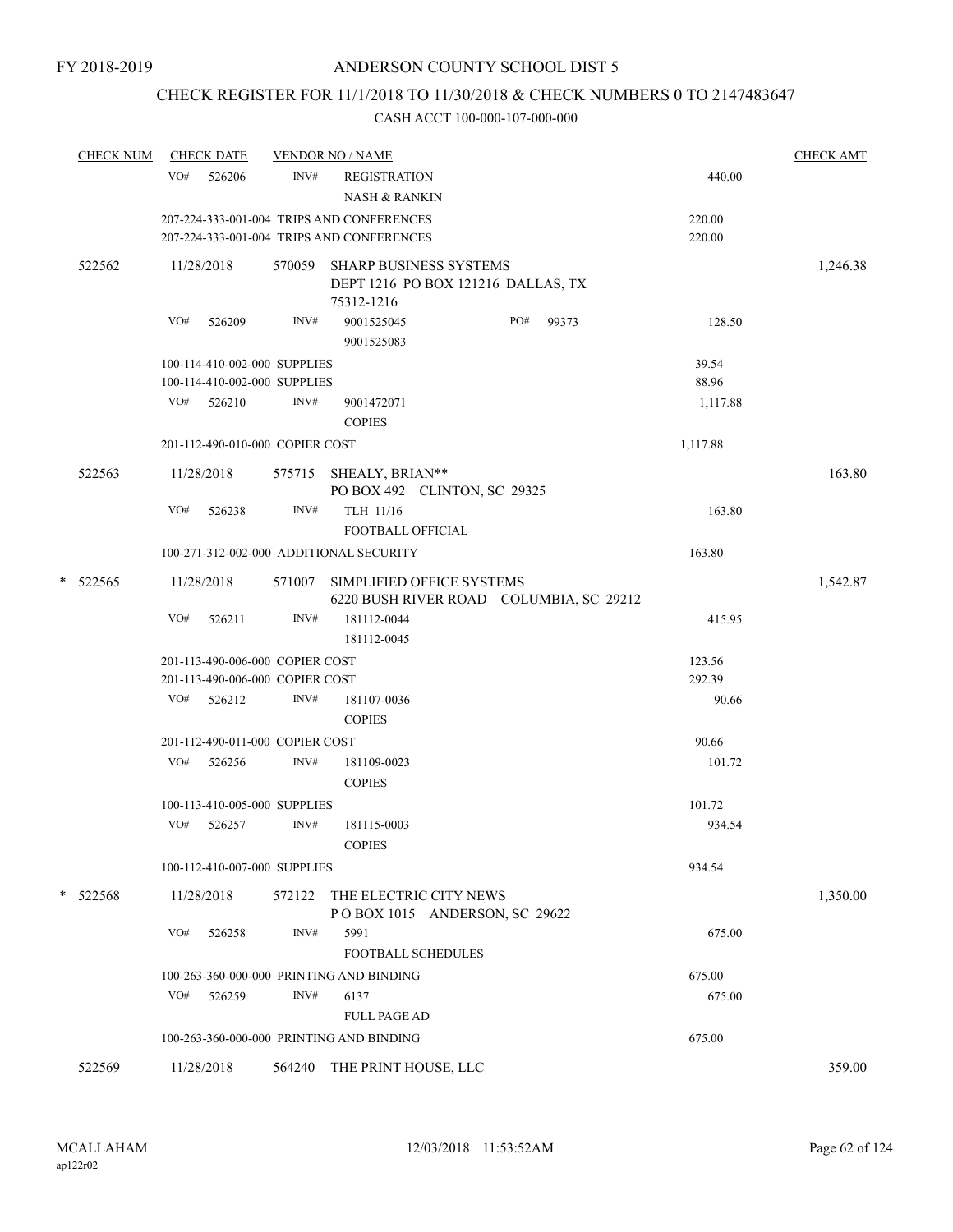FY 2018-2019

# ANDERSON COUNTY SCHOOL DIST 5

# CHECK REGISTER FOR 11/1/2018 TO 11/30/2018 & CHECK NUMBERS 0 TO 2147483647

|   | <b>CHECK NUM</b> |     | <b>CHECK DATE</b> |                                     | <b>VENDOR NO / NAME</b>                                                                           |                   | <b>CHECK AMT</b> |
|---|------------------|-----|-------------------|-------------------------------------|---------------------------------------------------------------------------------------------------|-------------------|------------------|
|   |                  |     |                   |                                     | POBOX 564 ATT: ACCOUNTS RECEIVABLE<br>PENDLETON, SC 29670                                         |                   |                  |
|   |                  | VO# | 526214            | $\text{INV}\#$                      | 12874<br><b>CENTERVILLE</b>                                                                       | 359.00            |                  |
|   |                  |     |                   |                                     | 707-190-660-007-201 MISCELLANEOUS EXPENSE                                                         | 359.00            |                  |
|   | 522570           |     | 11/28/2018        |                                     | 575716 WALDREP, JAMES**<br>106 TALL PINES RD FOUNTAIN INN, SC 29644                               |                   | 139.50           |
|   |                  | VO# | 526240            | INV#                                | TLH 11/16<br><b>FOOTBALL OFFICIAL</b>                                                             | 139.50            |                  |
|   |                  |     |                   |                                     | 100-271-312-002-000 ADDITIONAL SECURITY                                                           | 139.50            |                  |
| * | 522572           |     | 11/28/2018        |                                     | 528650 WELMAKER, JERRY^^<br>101 CONFEDERATE CIRCLE TAYLORS, SC 29687                              |                   | 135.00           |
|   |                  | VO# | 526239            | INV#                                | TLH 11/16<br>FOOTBALL OFFICIAL                                                                    | 135.00            |                  |
|   |                  |     |                   |                                     | 100-271-312-002-000 ADDITIONAL SECURITY                                                           | 135.00            |                  |
|   | 522573           |     | 11/28/2018        |                                     | 575518 WIN LLC<br>149 WESTPORT DR COLUMBIA, SC 29223                                              |                   | 875.00           |
|   |                  | VO# | 526217            | INV#                                | 1009<br><b>CALHOUN ELEM</b>                                                                       | 875.00            |                  |
|   |                  |     |                   |                                     | 714-271-660-014-353 FIELD TRIPS GRADE 3 EXPENSE                                                   | 875.00            |                  |
|   | * 522575         |     | 11/27/2018        |                                     | 573217 HART, SHERRY^^<br>1221 KEONE CIRCLE WILLIAMSTON, SC 29697                                  |                   | 160.00           |
|   |                  | VO# | 526261            | INV#                                | <b>NOV 27</b>                                                                                     | 160.00            |                  |
|   |                  |     |                   | 100-231-334-000-000 TRUSTEE EXPENSE | <b>BOARD MEETING</b>                                                                              | 160.00            |                  |
|   |                  |     |                   |                                     |                                                                                                   |                   |                  |
|   | 522576           | VO# | 11/30/2018        | 572919<br>INV#                      | ADVANCED SALES & SERVICE<br>PO BOX 205 SANDY SPRINGS, SC 29677-0205                               |                   | 189.16           |
|   |                  |     | 526292            |                                     | 42674<br><b>WESTSIDE</b>                                                                          | 189.16            |                  |
|   |                  |     |                   |                                     | 600-256-323-003-000 REPAIRS TO EQUIPMENT                                                          | 189.16            |                  |
|   | 522577           |     | 11/30/2018        |                                     | 570950 ANDERSON COUNTY SHERIFF'S OFFICE<br>ATTN: RICHARD BRYSON PO BOX 5497<br>ANDERSON, SC 29623 |                   | 2,117.50         |
|   |                  | VO# | 526387            | INV#                                | 10/26-11/27<br><b>SECURITY</b>                                                                    | 2,117.50          |                  |
|   |                  |     |                   |                                     | 100-233-312-000-SRO DISTRICT OFFICE SECURITY                                                      | 87.50             |                  |
|   |                  |     |                   |                                     | 100-271-312-002-000 ADDITIONAL SECURITY                                                           | 1,487.50          |                  |
|   |                  |     |                   | 201-175-130-006-000 BAS STIPENDS    |                                                                                                   | 332.50            |                  |
|   |                  |     |                   |                                     | 706-271-660-006-753 BASKETBALL GATE EXPENSE                                                       | 122.50            |                  |
|   |                  |     |                   |                                     | 713-271-660-013-201 MISCELLANEOUS EXPENSE                                                         | 87.50             |                  |
|   | 522578           |     | 11/30/2018        | 575391                              | ANDERSON CUSTOM FLOORS<br>2004 WHITEHALL ROAD ANDERSON, SC 29625                                  |                   | 3,546.60         |
|   |                  | VO# | 526317            | INV#                                | 2165<br>PO#<br>TL HANNA                                                                           | 99604<br>3,546.60 |                  |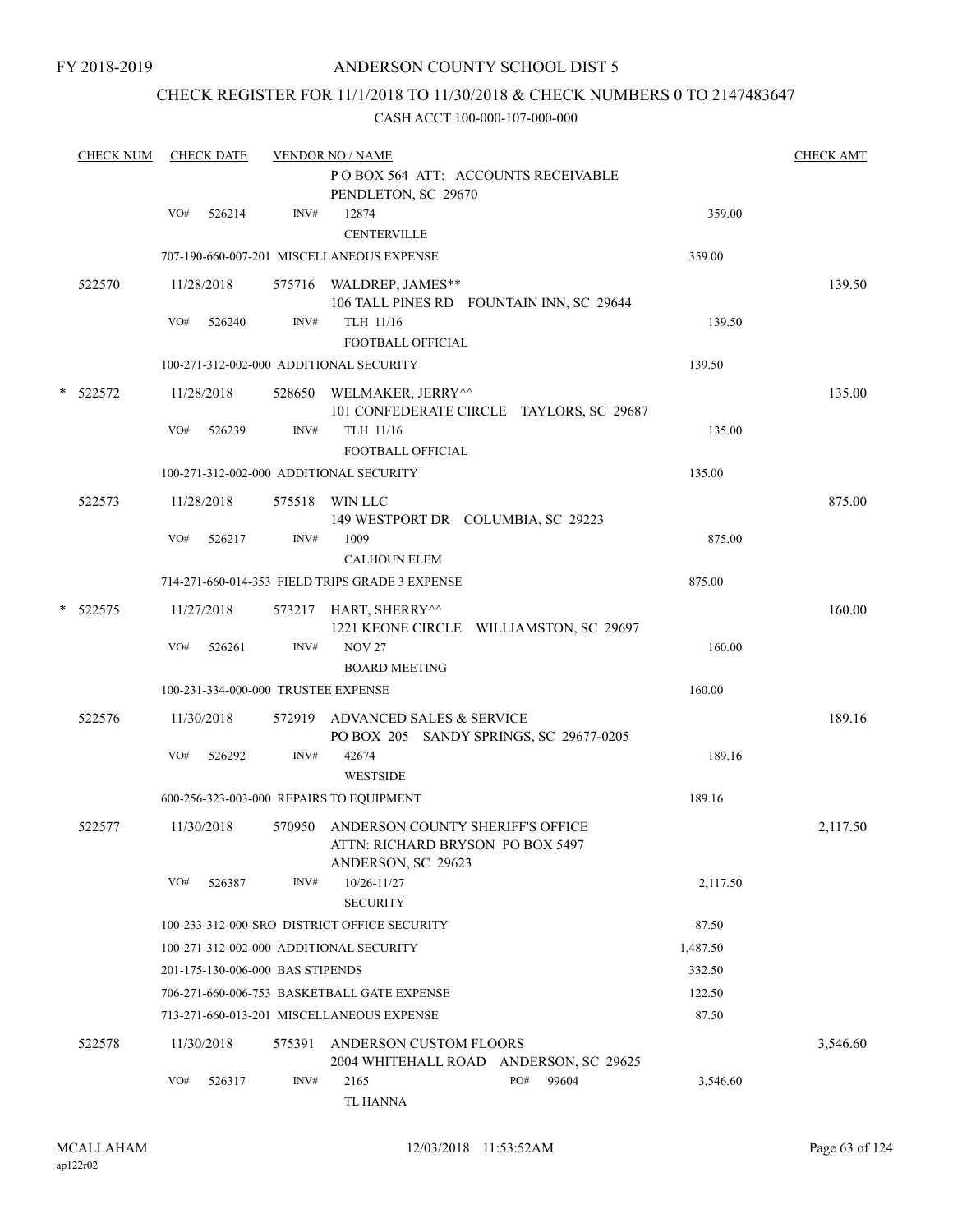# CHECK REGISTER FOR 11/1/2018 TO 11/30/2018 & CHECK NUMBERS 0 TO 2147483647

|   | <b>CHECK NUM</b> |     | <b>CHECK DATE</b>                    |             | <b>VENDOR NO / NAME</b>                                                               |     |       |          | <b>CHECK AMT</b> |
|---|------------------|-----|--------------------------------------|-------------|---------------------------------------------------------------------------------------|-----|-------|----------|------------------|
|   |                  |     | 505-253-520-002-000 AUDITORIUM - TLH |             |                                                                                       |     |       | 3,546.60 |                  |
|   | 522579           |     | 11/30/2018                           | 570814 AT&T | $(864 M09-9122)$<br>PO BOX 105262 ATTN: ACCOUNTS RECEIVABLE<br>ATLANTA, GA 30348-5262 |     |       |          | 937.33           |
|   |                  | VO# | 526318                               | INV#        | 864 M09-9122<br><b>SERVICE</b>                                                        |     |       | 937.33   |                  |
|   |                  |     | 100-266-340-000-000 TELEPHONE        |             |                                                                                       |     |       | 937.33   |                  |
|   | 522580           |     | 11/30/2018                           | 569220      | <b>AUTECH</b><br>POBOX 248 ATT: ACCOUNTS RECEIVABLE<br>WILLIAMSTON, SC 29697          |     |       |          | 150.00           |
|   |                  | VO# | 526289                               | INV#        | 7048<br><b>CAREER CENTER</b>                                                          |     |       | 150.00   |                  |
|   |                  |     |                                      |             | 100-254-323-001-400 CONTR SERV-HVAC/ELECT/PLUMBING                                    |     |       | 150.00   |                  |
|   | 522581           |     | 11/30/2018                           |             | 575063 BAYADA HOME HEALTH CARE, INC.<br>PO BOX 536446 PITTSBURGH, PA 15253-5906       |     |       |          | 2,257.50         |
|   |                  | VO# | 526319                               | INV#        | 14018983<br><b>NOV 7-9</b>                                                            | PO# | 99580 | 840.00   |                  |
|   |                  |     |                                      |             | 283-126-312-017-000 CONTRACTED SERVICES                                               |     |       | 840.00   |                  |
|   |                  | VO# | 526320                               | INV#        | 14039738<br><b>NOV 12-16</b>                                                          | PO# | 99580 | 1,417.50 |                  |
|   |                  |     |                                      |             | 283-126-312-017-000 CONTRACTED SERVICES                                               |     |       | 1,417.50 |                  |
| * | 522583           |     | 11/30/2018                           | 573507      | <b>BRIDGEWAY SOLUTIONS</b><br>600 EAST UNION STREET MORGANTON, NC<br>28655            |     |       |          | 498.00           |
|   |                  | VO# | 526323                               | INV#        | P103451<br>2019 RENEWAL                                                               |     |       | 498.00   |                  |
|   |                  |     |                                      |             | 100-233-410-000-SMT SUPPLIES-STUDENT MGMT                                             |     |       | 498.00   |                  |
|   | 522584           |     | 11/30/2018                           | 572113      | BULL'S EYE BRANDS, INC.<br>P.O. BOX 638286 CINCINNATI, OH 45263-8286                  |     |       |          | 19,547.81        |
|   |                  | VO# | 526407                               | INV#        | <b>OCT 2018</b><br><b>GLENVIEW</b>                                                    | PO# | 99507 | 4,592.71 |                  |
|   |                  |     | 600-256-410-020-000 SUPPLIES         |             |                                                                                       |     |       | 533.53   |                  |
|   |                  |     | 600-256-460-020-000 FOOD             |             |                                                                                       |     |       | 4,059.18 |                  |
|   |                  | VO# | 526408                               | INV#        | <b>OCT 2018</b><br><b>ROBERT ANDERSON</b>                                             | PO# | 99506 | 3,870.93 |                  |
|   |                  |     | 600-256-410-006-000 SUPPLIES         |             |                                                                                       |     |       | 659.68   |                  |
|   |                  |     | 600-256-460-006-000 FOOD             |             |                                                                                       |     |       | 3,211.25 |                  |
|   |                  |     | $VO#$ 526409                         | INV#        | <b>OCT 2018</b><br><b>MCCANTS</b>                                                     | PO# | 99505 | 2,241.39 |                  |
|   |                  |     | 600-256-410-005-000 SUPPLIES         |             |                                                                                       |     |       | 453.53   |                  |
|   |                  |     | 600-256-460-005-000 FOOD             |             |                                                                                       |     |       | 1,787.86 |                  |
|   |                  |     | $VO#$ 526410                         | INV#        | <b>OCT 2018</b><br><b>WESTSIDE</b>                                                    | PO# | 99504 | 3,227.85 |                  |
|   |                  |     | 600-256-410-003-000 SUPPLIES         |             |                                                                                       |     |       | 453.53   |                  |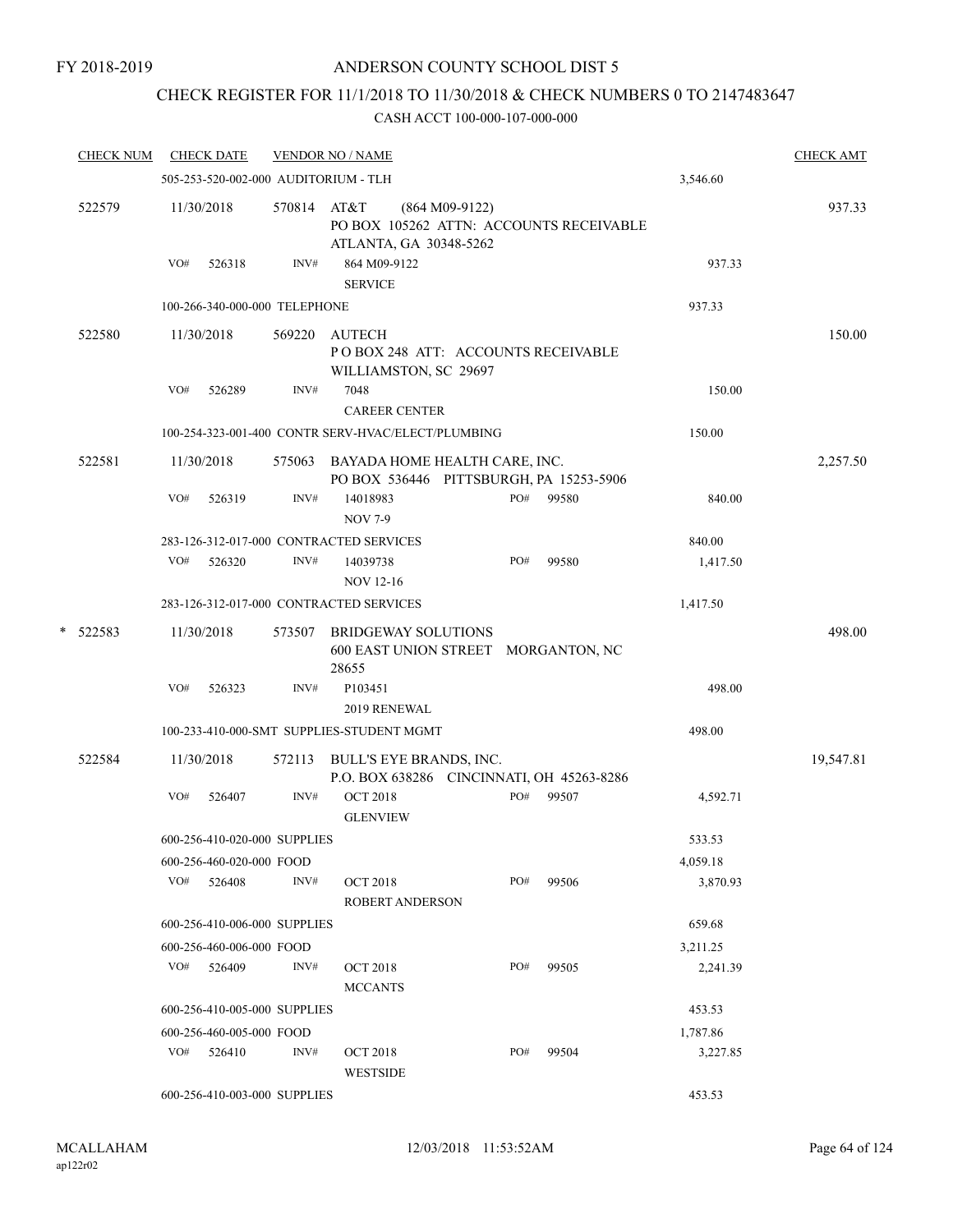# CHECK REGISTER FOR 11/1/2018 TO 11/30/2018 & CHECK NUMBERS 0 TO 2147483647

| <b>CHECK NUM</b> |     | <b>CHECK DATE</b>            |        | <b>VENDOR NO / NAME</b>                                                   |     |       |                | <b>CHECK AMT</b> |
|------------------|-----|------------------------------|--------|---------------------------------------------------------------------------|-----|-------|----------------|------------------|
|                  |     | 600-256-460-003-000 FOOD     |        |                                                                           |     |       | 2,774.32       |                  |
|                  | VO# | 526411                       | INV#   | <b>OCT 2018</b><br><b>TL HANNA</b>                                        | PO# | 99503 | 5,614.93       |                  |
|                  |     | 600-256-410-002-000 SUPPLIES |        |                                                                           |     |       | 739.68         |                  |
|                  |     | 600-256-460-002-000 FOOD     |        |                                                                           |     |       | 4,875.25       |                  |
| 522585           |     | 11/30/2018                   | 152495 | CAMCOR, INC                                                               |     |       |                | 2,974.01         |
|                  |     |                              |        | POBOX 1899 ATT: ACCOUNTS RECEIVABLE<br><b>BURLINGTON, NC 27216-1899</b>   |     |       |                |                  |
|                  | VO# | 526324                       | INV#   | 2459123                                                                   | PO# | 99819 | 2,835.98       |                  |
|                  |     |                              |        | TECH SUPPLIES                                                             |     |       |                |                  |
|                  |     | 100-233-410-009-SRN SCREEN   |        |                                                                           |     |       | 2,835.98       |                  |
|                  | VO# | 526325                       | INV#   | 2459598                                                                   | PO# | 99886 | 138.03         |                  |
|                  |     |                              |        | <b>TECH SUPPLIES</b>                                                      |     |       |                |                  |
|                  |     |                              |        | 100-266-314-000-000 REPAIRS TO EQUIPMENT                                  |     |       | 138.03         |                  |
| 522586           |     | 11/30/2018                   |        | 156525 CAROLINA FRESH FARMS #4                                            |     |       |                | 185.50           |
|                  |     |                              |        | 3620 HWY 81 NORTH ATT: ACCOUNTS<br>RECEIVABLE ANDERSON, SC 29621          |     |       |                |                  |
|                  | VO# | 526288                       | INV#   | 0401064116                                                                |     |       | 185.50         |                  |
|                  |     |                              |        | <b>SUPPLIES</b>                                                           |     |       |                |                  |
|                  |     |                              |        | 100-254-410-000-001 MAINT. SUPPLIES-STRUCTURES                            |     |       | 185.50         |                  |
| 522587           |     | 11/30/2018                   | 160602 | CDW GOVERNMENT                                                            |     |       |                | 136.96           |
|                  |     |                              |        | 75 REMITTANCE DRIVE SUITE 1515 ATT:                                       |     |       |                |                  |
|                  | VO# |                              | INV#   | ACCOUNTS RECEIVABLE CHICAGO, IL 60675-1515                                | PO# | 99935 |                |                  |
|                  |     | 526328                       |        | QDB6267<br><b>TECH SUPPLIES</b>                                           |     |       | 136.96         |                  |
|                  |     |                              |        | 100-266-345-000-000 TECHNOLOGY INFRASTRUCTURE                             |     |       | 136.96         |                  |
|                  |     |                              |        |                                                                           |     |       |                |                  |
| * 522589         |     | 11/30/2018                   |        | 568425 CHARRON SPORTS SERVICES, INC<br>7733 LIBERTY HWY LIBERTY, SC 29657 |     |       |                | 120.00           |
|                  | VO# | 526287                       | INV#   | 2334                                                                      |     |       | 120.00         |                  |
|                  |     |                              |        | <b>SUPPLIES</b>                                                           |     |       |                |                  |
|                  |     |                              |        | 100-254-323-003-001 CONTRACTED SERVICES                                   |     |       | 120.00         |                  |
| 522590           |     | 11/30/2018                   |        | 570581 CITY OF ANDERSON POLICE DEPT                                       |     |       |                | 1,264.65         |
|                  |     |                              |        | 401 SOUTH MAIN ST ANDERSON, SC 29624                                      |     |       |                |                  |
|                  | VO# | 526383                       | INV#   | <b>CALHOUN</b>                                                            |     |       | 76.26          |                  |
|                  |     |                              |        | <b>SECURITY</b>                                                           |     |       |                |                  |
|                  |     |                              |        | 721-190-660-021-647 DRAMA HIGH EXPENSE                                    |     |       | 76.26          |                  |
|                  | VO# | 526384                       | INV#   | <b>CALHOUN</b><br><b>SECURITY</b>                                         |     |       | 76.26          |                  |
|                  |     |                              |        |                                                                           |     |       |                |                  |
|                  | VO# | 526385                       | INV#   | 721-190-660-021-647 DRAMA HIGH EXPENSE<br><b>CALHOUN</b>                  |     |       | 76.26<br>76.26 |                  |
|                  |     |                              |        | <b>SECURITY</b>                                                           |     |       |                |                  |
|                  |     |                              |        | 721-190-660-021-647 DRAMA HIGH EXPENSE                                    |     |       | 76.26          |                  |
|                  | VO# | 526386                       | INV#   | <b>NOV 12-20</b>                                                          |     |       | 1,035.87       |                  |
|                  |     |                              |        | <b>ADULT ED</b>                                                           |     |       |                |                  |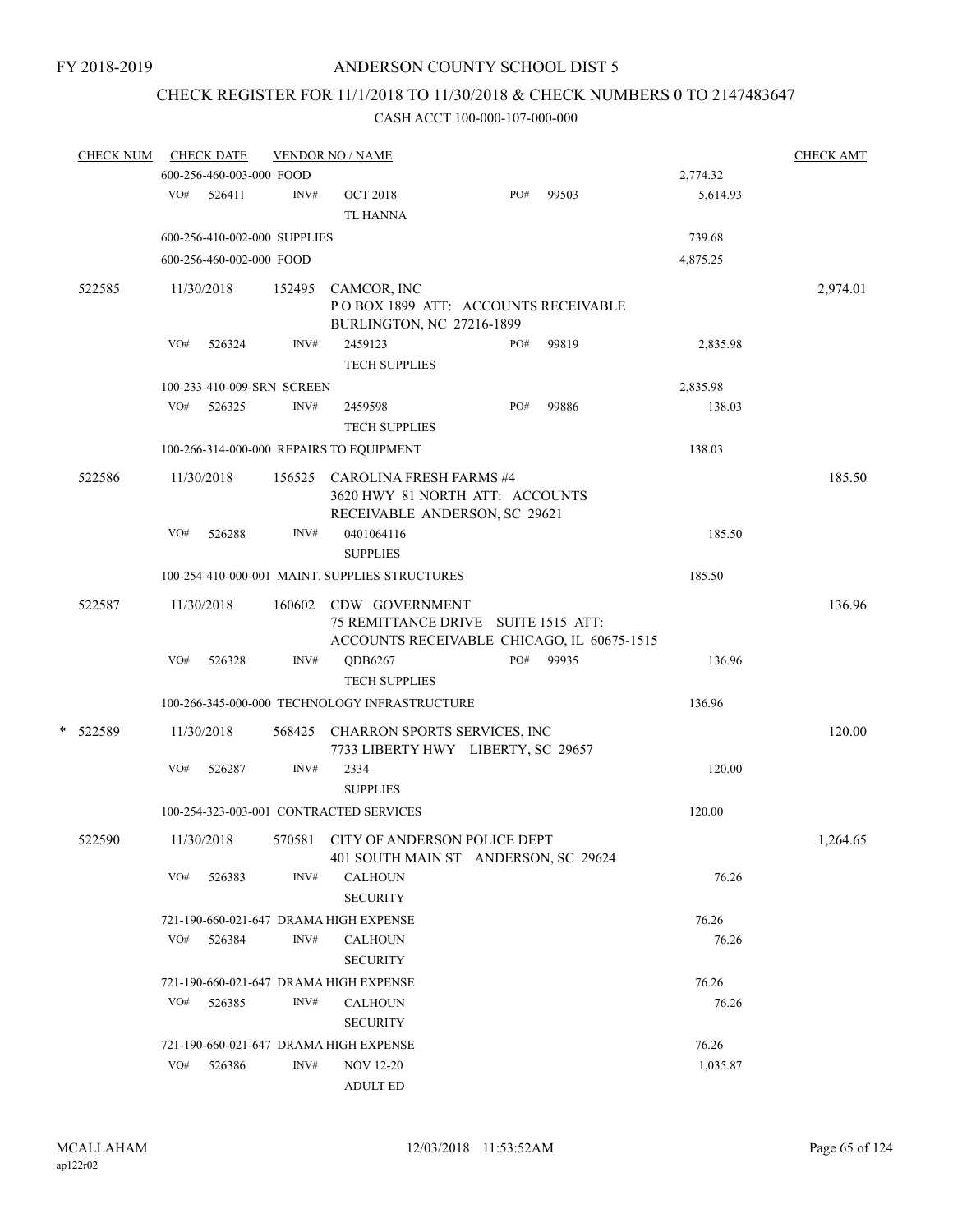# CHECK REGISTER FOR 11/1/2018 TO 11/30/2018 & CHECK NUMBERS 0 TO 2147483647

| <b>CHECK NUM</b> |     | <b>CHECK DATE</b>                                              |        | <b>VENDOR NO / NAME</b><br>100-181-312-023-000 PURCHASED SERVICES                                 |     |       | 1,035.87       | <b>CHECK AMT</b> |
|------------------|-----|----------------------------------------------------------------|--------|---------------------------------------------------------------------------------------------------|-----|-------|----------------|------------------|
| 522591           |     | 11/30/2018                                                     | 174700 | <b>CLERK OF COURT</b><br>FAMILY COURT RECORD PO BOX 8002<br>ANDERSON, SC 29622                    |     |       |                | 927.73           |
|                  | VO# | 526299                                                         | INV#   | 11/30/18 PAYROLL<br><b>DEDUCTIONS</b>                                                             |     |       | 927.73         |                  |
|                  |     |                                                                |        | 100-000-435-000-000 WAGE GARNISH/CH SUPPORT                                                       |     |       | 927.73         |                  |
| 522592           |     | 11/30/2018                                                     | 569972 | <b>COREY SINCLAIR</b><br>C/O ANDERSON CHRISTIAN SCHOOL 3902<br>LIBERTY HWY ANDERSON, SC 29621     |     |       |                | 158.00           |
|                  | VO# | 526315                                                         | INV#   | ONLINE COURSE<br><b>REIMBURSEMENT</b>                                                             |     |       | 158.00         |                  |
|                  |     |                                                                |        | 267-370-312-000-ACS PS-ANDERSON CHRISTIAN SCH                                                     |     |       | 158.00         |                  |
| 522593           |     | 11/30/2018                                                     | 572257 | DAIKIN APPLIED<br>24827 NETWORK PLACE CHICAGO, IL 60673                                           |     |       |                | 11,479.00        |
|                  | VO# | 526329                                                         | INV#   | 3202864<br><b>NEVITT FOREST</b>                                                                   | PO# | 99703 | 11,479.00      |                  |
|                  |     |                                                                |        | 897-254-323-012-000 CONTRACTED SERVICES                                                           |     |       | 11,479.00      |                  |
| 522594           |     | 11/30/2018                                                     | 567489 | DE LAGE LANDEN<br>POBOX 41602 PHILADELPHIA, PA 19101-1602                                         |     |       |                | 472.94           |
|                  | VO# | 526330                                                         | INV#   | 61508286<br><b>COPIER</b>                                                                         | PO# | 99339 | 265.36         |                  |
|                  |     | 100-113-410-017-000 SUPPLIES                                   |        |                                                                                                   |     |       | 265.36         |                  |
|                  | VO# | 526331                                                         | INV#   | 61508079<br><b>COPIER</b>                                                                         | PO# | 99352 | 207.58         |                  |
|                  |     | 100-113-410-009-000 SUPPLIES                                   |        |                                                                                                   |     |       | 207.58         |                  |
| 522595           |     | 11/30/2018                                                     | 198646 | DELL FINANCIAL SERVICES<br>P O BOX 5292 PAYAMENT PROCESSING CENTER<br>CAROL STREAM, IL 60197-5292 |     |       |                | 139,348.83       |
|                  | VO# | 526413                                                         | INV#   | 79747167<br>810-6452392-012                                                                       | PO# | 99951 | 139,348.83     |                  |
|                  |     |                                                                |        | 100-266-345-000-000 TECHNOLOGY INFRASTRUCTURE                                                     |     |       | 139,348.83     |                  |
| 522596           |     | 11/30/2018                                                     | 573223 | DEPT OF ADMINISTRATION<br>SUITE 409 1200 SENATE STREET COLUMBIA, SC<br>29201                      |     |       |                | 736.22           |
|                  | VO# | 526333                                                         | INV#   | DTO C127627<br>SAP 2000433969                                                                     |     |       | 736.22         |                  |
|                  |     | 100-266-340-000-000 TELEPHONE<br>100-266-340-000-000 TELEPHONE |        |                                                                                                   |     |       | 38.81<br>76.45 |                  |
|                  |     | 100-266-340-001-000 TELEPHONE                                  |        |                                                                                                   |     |       | 38.81          |                  |
|                  |     | 100-266-340-005-000 TELEPHONE                                  |        |                                                                                                   |     |       | 38.81          |                  |
|                  |     | 100-266-340-006-000 TELEPHONE                                  |        |                                                                                                   |     |       | 38.81          |                  |
|                  |     | 100-266-340-007-000 TELEPHONE                                  |        |                                                                                                   |     |       | 38.81          |                  |
|                  |     | 100-266-340-008-000 TELEPHONE                                  |        |                                                                                                   |     |       | 38.81          |                  |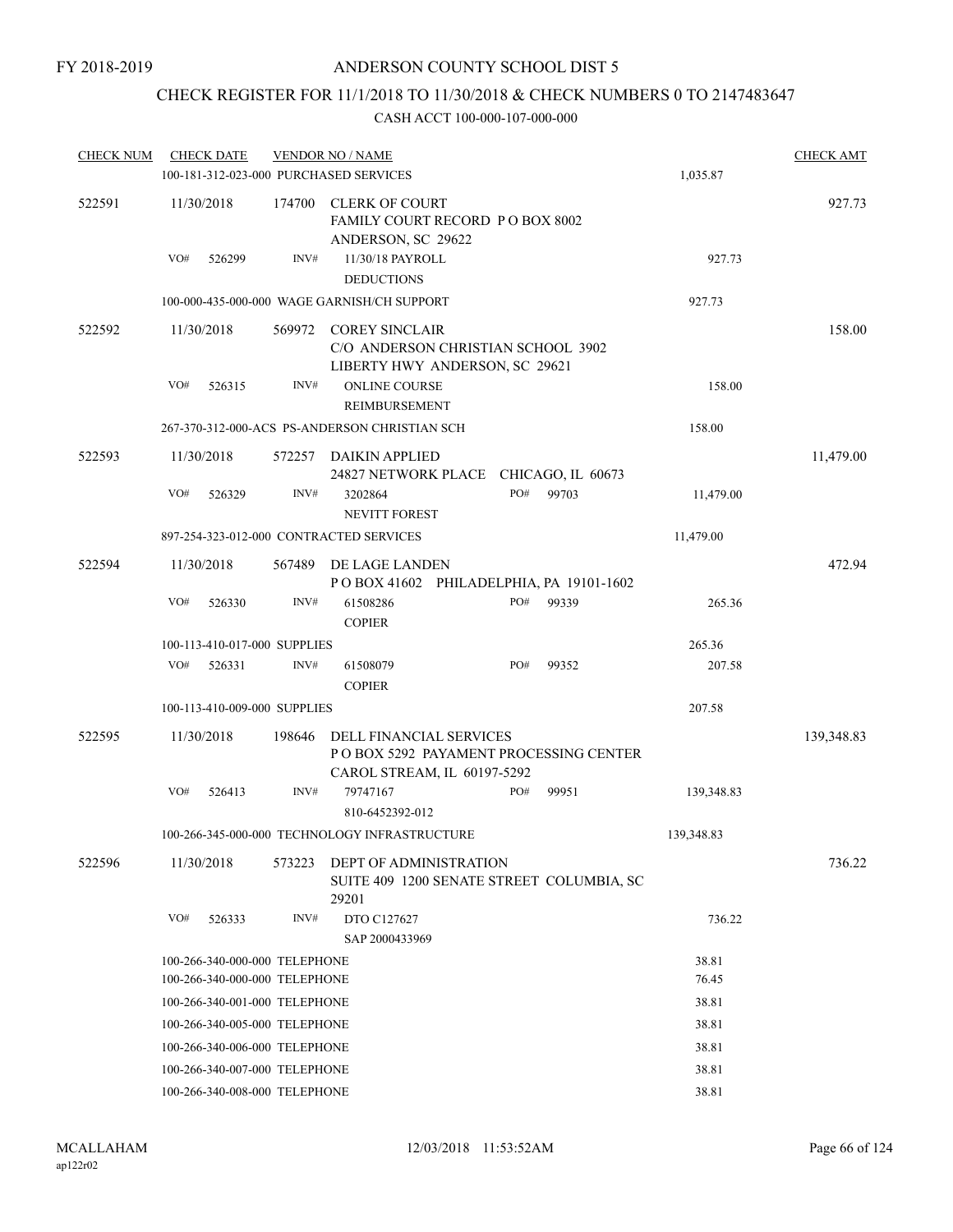# CHECK REGISTER FOR 11/1/2018 TO 11/30/2018 & CHECK NUMBERS 0 TO 2147483647

| <b>CHECK NUM</b> | <b>CHECK DATE</b> |                                   |                | <b>VENDOR NO / NAME</b>                                                                                     |           | <b>CHECK AMT</b> |
|------------------|-------------------|-----------------------------------|----------------|-------------------------------------------------------------------------------------------------------------|-----------|------------------|
|                  |                   | 100-266-340-010-000 TELEPHONE     |                |                                                                                                             | 38.81     |                  |
|                  |                   | 100-266-340-011-000 TELEPHONE     |                |                                                                                                             | 38.81     |                  |
|                  |                   | 100-266-340-012-000 TELEPHONE     |                |                                                                                                             | 38.81     |                  |
|                  |                   | 100-266-340-013-000 TELEPHONE     |                |                                                                                                             | 38.81     |                  |
|                  |                   | 100-266-340-014-000 TELEPHONE     |                |                                                                                                             | 38.81     |                  |
|                  |                   | 100-266-340-016-000 TELEPHONE     |                |                                                                                                             | 38.81     |                  |
|                  |                   | 100-266-340-017-000 TELEPHONE     |                |                                                                                                             | 38.81     |                  |
|                  |                   | 100-266-340-019-000 TELEPHONE     |                |                                                                                                             | 38.81     |                  |
|                  |                   | 100-266-340-020-000 TELEPHONE     |                |                                                                                                             | 38.81     |                  |
|                  |                   | 100-266-340-021-000 TELEPHONE     |                |                                                                                                             | 38.81     |                  |
|                  |                   | 124-266-340-024-000 TELEPHONE     |                |                                                                                                             | 38.81     |                  |
| 522597           | 11/30/2018<br>VO# | 526334                            | 564296<br>INV# | DIAMOND SPRINGS WATER<br>POBOX 667887 ATT: ACCOUNTS RECEIVABLE<br>CHARLOTTE, NC 28266-7887<br>ACCT 78503018 | 180.46    | 180.46           |
|                  |                   |                                   |                | <b>TRANSPORTATION</b>                                                                                       |           |                  |
|                  |                   |                                   |                | 100-255-323-000-000 CONTRACTED SERVICES                                                                     | 180.46    |                  |
| 522598           |                   |                                   |                | <b>DUKE ENERGY</b>                                                                                          |           |                  |
|                  | 11/30/2018        |                                   | 211302         | PO BOX 70516 CHARLOTTE, NC 28272-0516                                                                       |           | 30,781.61        |
|                  | VO#               | 526389                            | INV#           | <b>DUE 12/05</b><br><b>UTILITIES</b>                                                                        | 30,781.61 |                  |
|                  |                   |                                   |                | 100-254-470-001-000 ENERGY-ELECTRICITY & WATER                                                              | 5,720.49  |                  |
|                  |                   |                                   |                | 100-254-470-002-000 ENERGY-ELECTRICITY & WATER                                                              | 110.27    |                  |
|                  |                   |                                   |                | 100-254-470-003-000 ENERGY-ELECTRICITY & WATER                                                              | 13,237.42 |                  |
|                  |                   |                                   |                | 100-254-470-005-000 ENERGY-ELECTRICITY & WATER                                                              | 81.23     |                  |
|                  |                   |                                   |                | 100-254-470-007-000 ENERGY-ELECTRICITY & WATER                                                              | 4,312.66  |                  |
|                  |                   |                                   |                | 100-254-470-009-000 ENERGY-ELECTRICITY & WATER                                                              | 28.55     |                  |
|                  |                   |                                   |                | 100-254-470-010-000 ENERGY-ELECTRICITY & WATER                                                              | 5,419.35  |                  |
|                  |                   |                                   |                | 100-254-470-012-000 ENERGY-ELECTRICITY & WATER                                                              | 18.43     |                  |
|                  |                   |                                   |                | 100-254-470-014-000 ENERGY-ELECTRICITY & WATER                                                              | 35.60     |                  |
|                  |                   |                                   |                | 100-254-470-023-000 ENERGY-ELECTRICITY & WATER                                                              | 1,817.61  |                  |
| $*$ 522600       | 11/30/2018        |                                   | 573962 ECMC    | LOCKBOX 7096 P.O. BOX 16478 ST. PAUL, MN                                                                    |           | 230.27           |
|                  | VO#               | 526305                            | INV#           | 55116-0478<br>11/30/18 PAYROLL<br><b>DEDUCTIONS</b>                                                         | 230.27    |                  |
|                  |                   | 100-000-441-000-000 MISCELLANEOUS |                |                                                                                                             | 230.27    |                  |
|                  |                   |                                   |                |                                                                                                             |           |                  |
| 522601           | 11/30/2018        |                                   | 575640         | EDUCATIONAL ENTERTAINMENT LLC<br>PO BOX 91 SENECA, SC 29679                                                 |           | 2,145.00         |
|                  | VO#               | 526416                            | INV#           | SVFUSA201814<br>PO#<br>99817<br>HOMELAND PARK                                                               | 2,145.00  |                  |
|                  |                   | 100-112-410-011-000 SUPPLIES      |                |                                                                                                             | 2,145.00  |                  |
| 522602           | 11/30/2018        |                                   |                | 568914 EMBASSY SUITES MYRTLE BEACH                                                                          |           | 425.60           |
|                  |                   |                                   |                |                                                                                                             |           |                  |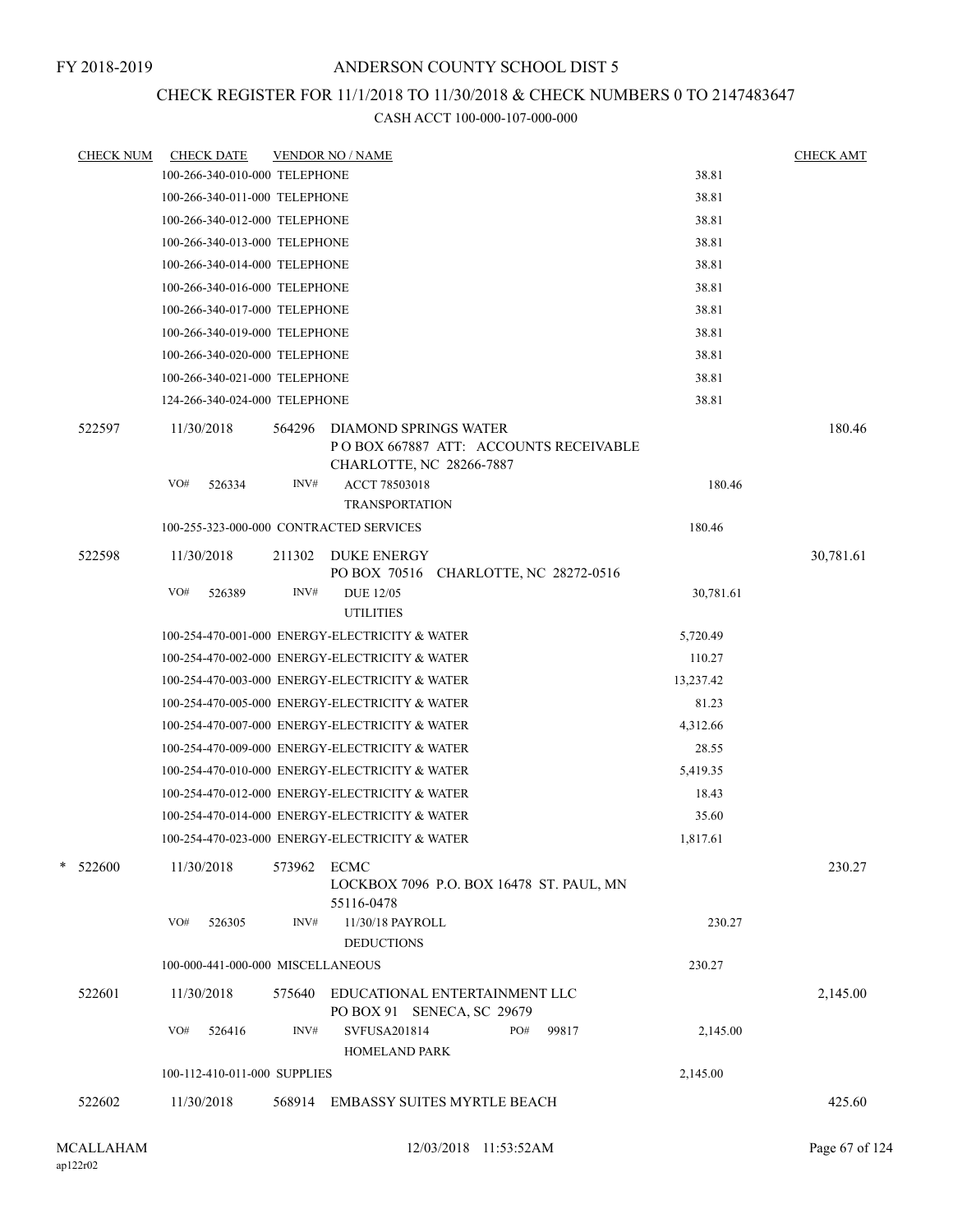# CHECK REGISTER FOR 11/1/2018 TO 11/30/2018 & CHECK NUMBERS 0 TO 2147483647

| <b>CHECK NUM</b> |     | <b>CHECK DATE</b>                                            |        | <b>VENDOR NO / NAME</b><br>9800 QUEENSWAY BOULEVARD ATT:<br>RESERVATIONS MYRTLE BEACH, SC 29572                             |     |           |                 | <b>CHECK AMT</b> |
|------------------|-----|--------------------------------------------------------------|--------|-----------------------------------------------------------------------------------------------------------------------------|-----|-----------|-----------------|------------------|
|                  | VO# | 526335                                                       | INV#   | DEC 5 & 6                                                                                                                   |     |           | 425.60          |                  |
|                  |     |                                                              |        | <b>NASH &amp; RANKIN</b>                                                                                                    |     |           |                 |                  |
|                  |     |                                                              |        | 207-224-333-001-004 TRIPS AND CONFERENCES                                                                                   |     |           | 212.80          |                  |
|                  |     |                                                              |        | 207-224-333-001-004 TRIPS AND CONFERENCES                                                                                   |     |           | 212.80          |                  |
| $*$ 522604       |     | 11/30/2018                                                   |        | 575101 FIRST FLIGHT ALLIANCE<br>113 METRO DRIVE ANDERSON, SC 29625                                                          |     |           |                 | 645.00           |
|                  | VO# | 526417                                                       | INV#   | 1092<br><b>MIDWAY ELEM</b>                                                                                                  |     |           | 645.00          |                  |
|                  |     |                                                              |        | 717-190-660-017-338 FITNESS CLUB EXPENSE                                                                                    |     |           | 645.00          |                  |
| 522605           |     | 11/30/2018                                                   |        | 563501 FOOD EQUIPMENT COMPANY, INC<br>34 TEDWALL COURT ATT: ACCOUNTS<br>RECEIVABLE GREER, SC 29650                          |     |           |                 | 37,329.40        |
|                  | VO# | 526336                                                       | INV#   | 088406<br><b>EQUIPMENT</b>                                                                                                  | PO# | 99301     | 37,329.40       |                  |
|                  |     |                                                              |        | 600-256-541-005-000 EQUIPMENT-NON EXPENDABLE                                                                                |     |           | 37,329.40       |                  |
| $*$ 522607       |     | 11/30/2018                                                   |        | 569372 GREAT AMERICA LEASING CORP<br>POBOX 660831 ATT: ACCOUNTS RECEIVABLE<br>DALLAS, TX 75266-0831                         |     |           |                 | 442.98           |
|                  | VO# | 526341                                                       | INV#   | 23698504<br><b>COPIER</b>                                                                                                   | PO# | 99695     | 442.98          |                  |
|                  |     | 100-113-410-005-000 SUPPLIES                                 |        |                                                                                                                             |     |           | 442.98          |                  |
| 522608           |     | 11/30/2018                                                   |        | 572552 GREAT LAKES HIGHER EDUC GUARANTY CORP<br>ADMINISTRATIVE WAGE GARNISHMENT UNIT PO<br>BOX 83230 CHICAGO, IL 60691-0230 |     |           |                 | 221.53           |
|                  | VO# | 526304                                                       | INV#   | 11/30/18 PAYROLL                                                                                                            |     |           | 221.53          |                  |
|                  |     |                                                              |        | <b>DEDUCTIONS</b>                                                                                                           |     |           |                 |                  |
|                  |     | 100-000-441-000-000 MISCELLANEOUS                            |        |                                                                                                                             |     |           | 221.53          |                  |
| 522609           |     | 11/30/2018                                                   |        | 568255 HENRY SCHEIN INC<br>BOX 371952 ATT: ACCOUNTS RECEIVABLE<br>PITTSBURGH, PA 15250-7952                                 |     |           |                 | 2,028.18         |
|                  |     | VO# 526343                                                   | INV#   | ORD#66638436<br>ACCT #869429                                                                                                |     |           | 2,028.18        |                  |
|                  |     | 100-271-410-003-000 SUPPLIES                                 |        |                                                                                                                             |     |           | 1,634.40        |                  |
|                  |     | 100-271-410-003-000 SUPPLIES                                 |        |                                                                                                                             |     |           | 63.70           |                  |
|                  |     | 100-271-410-003-000 SUPPLIES                                 |        |                                                                                                                             |     |           | 67.22           |                  |
|                  |     | 100-271-410-003-000 SUPPLIES                                 |        |                                                                                                                             |     |           | 89.40           |                  |
|                  |     | 100-271-410-003-000 SUPPLIES<br>100-271-410-003-000 SUPPLIES |        |                                                                                                                             |     |           | 138.59<br>34.87 |                  |
| 522610           |     | 11/30/2018                                                   | 282620 | <b>IONOSPHERE TOURS</b>                                                                                                     |     |           |                 | 775.00           |
|                  | VO# | 526346                                                       | INV#   | 307 N. MAIN STREET ANDERSON, SC 29621<br><b>CHARTER 6418</b>                                                                |     | PO# 99494 | 775.00          |                  |
|                  |     |                                                              |        | <b>SOUTHWOOD</b><br>100-221-333-021-000 TRIPS AND CONFERENCES                                                               |     |           | 775.00          |                  |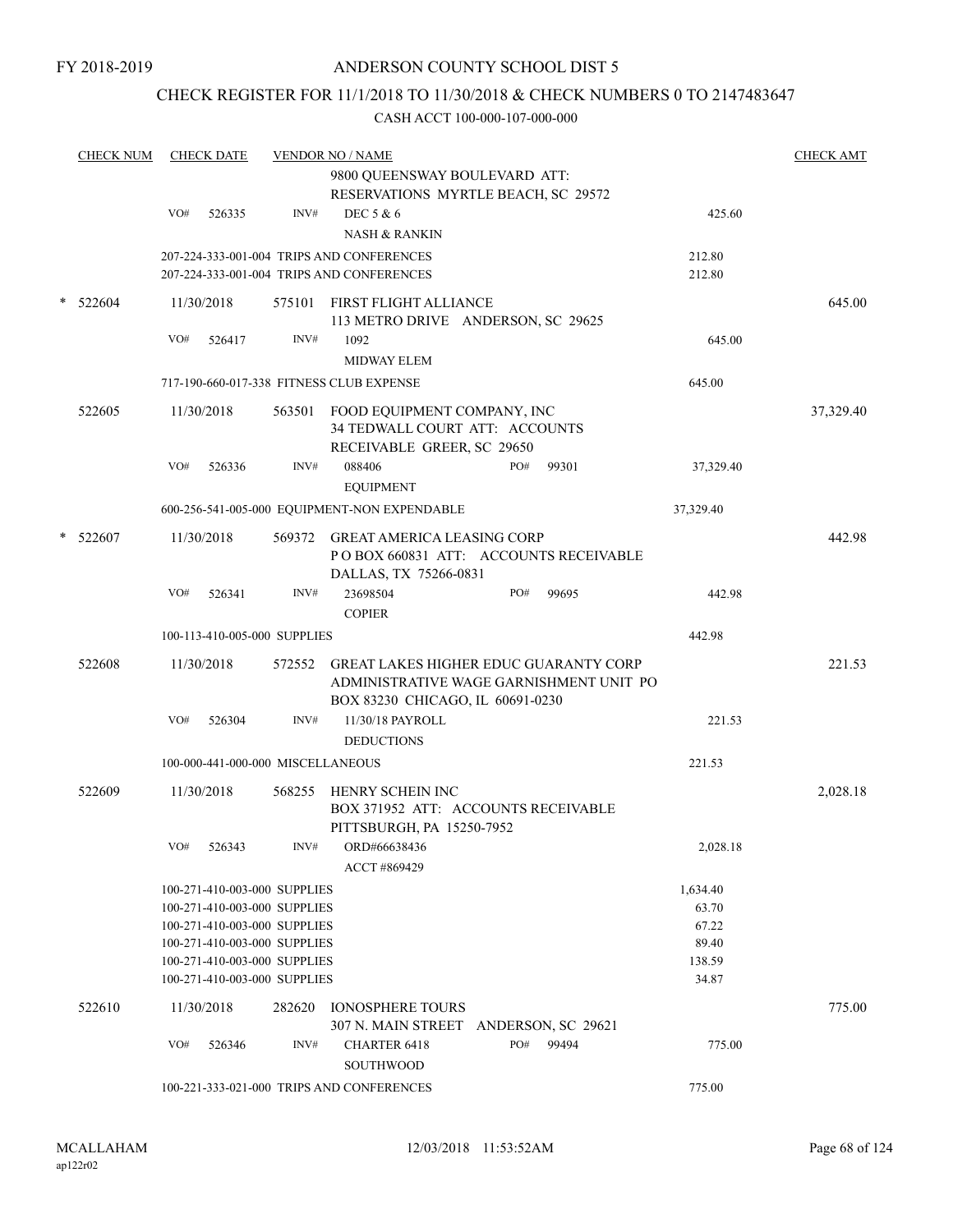# CHECK REGISTER FOR 11/1/2018 TO 11/30/2018 & CHECK NUMBERS 0 TO 2147483647

|   | <b>CHECK NUM</b> |     | <b>CHECK DATE</b>            |        | <b>VENDOR NO / NAME</b>                                                                                   |           | <b>CHECK AMT</b> |
|---|------------------|-----|------------------------------|--------|-----------------------------------------------------------------------------------------------------------|-----------|------------------|
|   | 522611           |     | 11/30/2018                   |        | 284250 JC'S SANDWICH SHOPPE<br>713-B EAST GREENVILLE ST ANDERSON, SC<br>29621                             |           | 354.25           |
|   |                  | VO# | 526347                       | INV#   | 194650                                                                                                    | 354.25    |                  |
|   |                  |     |                              |        | <b>HOMELAND PARK</b>                                                                                      |           |                  |
|   |                  |     |                              |        | 711-271-660-011-222 BUSINESS PARTNERSHIP EXPENSE                                                          | 354.25    |                  |
|   | 522612           |     | 11/30/2018                   | 565309 | JEAN'S BUS SERVICE, INC<br>207 FURMAN HALL ROAD ATT: ACCOUNTS<br>RECEIVABLE GREENVILLE, SC 29609          |           | 300.00           |
|   |                  | VO# | 526419                       | INV#   | <b>CHRTR#15455</b>                                                                                        | 300.00    |                  |
|   |                  |     |                              |        | <b>CENTERVILLE ELEM</b>                                                                                   |           |                  |
|   |                  |     |                              |        | 707-190-660-007-353 FIELD TRIPS GRADE 3 EXPENSE                                                           | 300.00    |                  |
|   | 522613           |     | 11/30/2018                   |        | 304900 KAPLAN EARLY LEARNING COMPANY<br>POBOX 890575 ATT: ACCOUNTS RECEIVABLE<br>CHARLOTTE, NC 28289-0575 |           | 379.47           |
|   |                  | VO# | 526348                       | INV#   | 4925046<br><b>SUPPLIES</b>                                                                                | 379.47    |                  |
|   |                  |     | 100-147-410-018-000 SUPPLIES |        |                                                                                                           | 379.47    |                  |
|   | 522614           |     | 11/30/2018                   | 565878 | LAMINEX, INC<br>POBOX 49457 ATT: ACCOUNTS RECEIVABLE<br>GREENWOOD, SC 29649                               |           | 988.68           |
|   |                  | VO# | 526349                       | INV#   | 88382                                                                                                     | 988.68    |                  |
|   |                  |     |                              |        | CUST# IDS4317                                                                                             |           |                  |
|   |                  |     |                              |        | 100-113-410-006-VEN SUPPLY-ADDT'L FOR LOST VENDING                                                        | 988.68    |                  |
| * | 522616           |     | 11/30/2018                   | 564723 | MATRIX CONSTRUCTION CO, INC<br>POBOX 1807 ATT: ACCOUNTS RECEIVABLE<br>ANDERSON, SC 29622-1807             |           | 25,690.18        |
|   |                  | VO# | 526350                       | INV#   | APP 170013-09<br><b>WESTSIDE</b>                                                                          | 25,690.18 |                  |
|   |                  |     |                              |        | 515-253-529-003-FAC STADIUM BATHROOM RENOVATIONS                                                          | 25,690.18 |                  |
|   | $*$ 522620       |     | 11/30/2018                   | 564010 | NC CHILD SUPPORT CENTRALIZED COLLECTNS<br>POBOX 900012 RALEIGH, NC 27675-9012                             |           | 305.50           |
|   |                  | VO# | 526298                       | INV#   | 11/30/18 PAYROLL<br><b>DEDUCTIONS</b>                                                                     | 305.50    |                  |
|   |                  |     |                              |        | 100-000-435-000-000 WAGE GARNISH/CH SUPPORT                                                               | 305.50    |                  |
|   | 522621           |     | 11/30/2018                   | 563478 | NORFOLK WIRE & ELECTRONICS<br>PO BOX 890608 ATT: ACCOUNTS RECEIVABLE<br>CHARLOTTE, NC 28289-0608          |           | 464.56           |
|   |                  | VO# | 526354                       | INV#   | ORD#2770463<br>PO#<br>99880<br><b>TECH SUPPLIES</b>                                                       | 464.56    |                  |
|   |                  |     |                              |        | 100-266-314-000-000 REPAIRS TO EQUIPMENT                                                                  | 128.25    |                  |
|   |                  |     |                              |        | 100-266-314-000-000 REPAIRS TO EQUIPMENT                                                                  | 89.73     |                  |
|   |                  |     |                              |        | 100-266-314-000-000 REPAIRS TO EQUIPMENT                                                                  | 246.58    |                  |
|   | 522622           |     | 11/30/2018                   | 389900 | OFFICE DEPOT                                                                                              |           | 1,279.60         |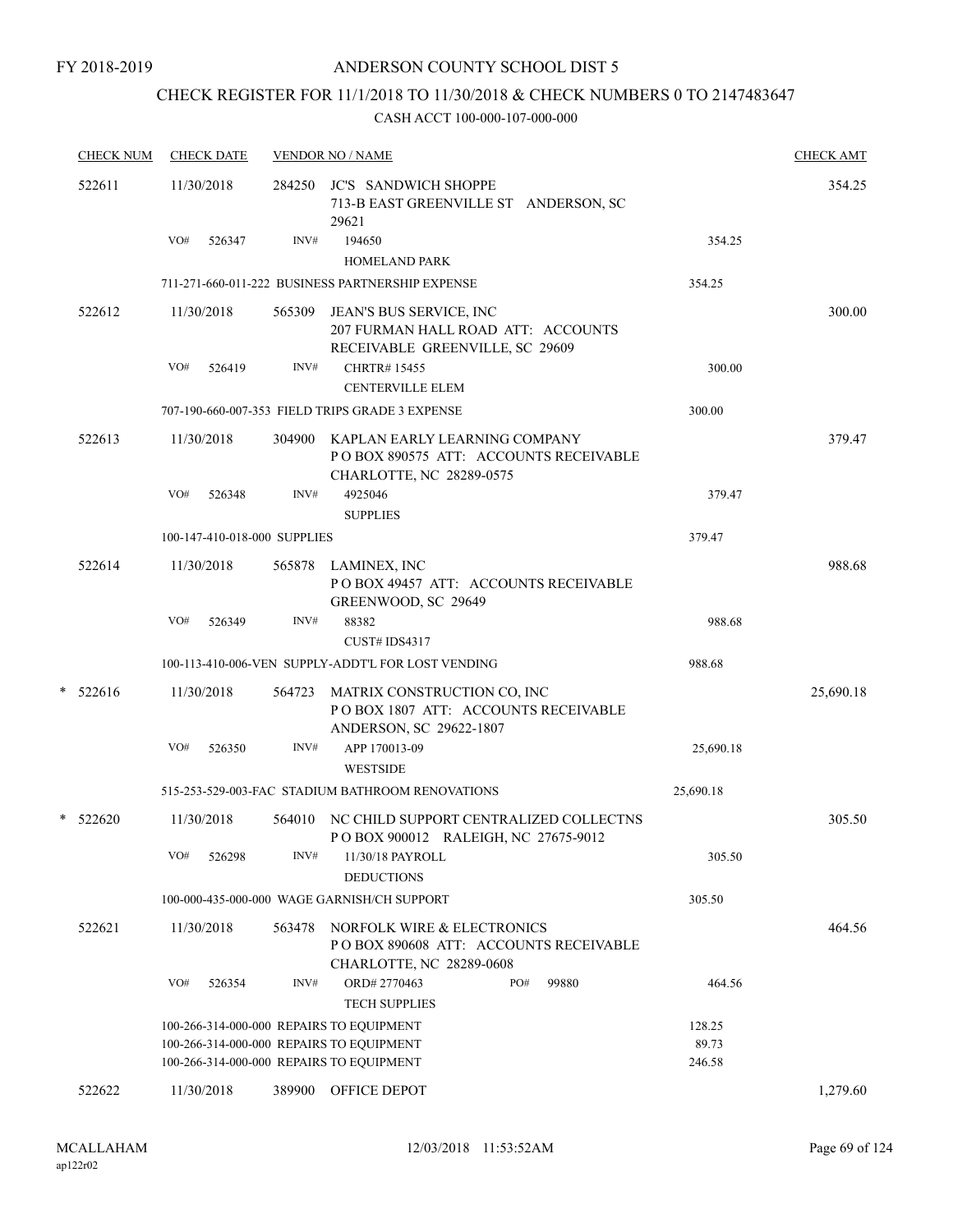# CHECK REGISTER FOR 11/1/2018 TO 11/30/2018 & CHECK NUMBERS 0 TO 2147483647

| <b>CHECK NUM</b> | <b>CHECK DATE</b> |                                   | <b>VENDOR NO / NAME</b>                                                               |     |       |          | <b>CHECK AMT</b> |
|------------------|-------------------|-----------------------------------|---------------------------------------------------------------------------------------|-----|-------|----------|------------------|
|                  |                   |                                   | POBOX 1413 CHARLOTTE, NC 28201-1413                                                   |     |       |          |                  |
|                  | VO#<br>526355     | INV#                              | 228745214001<br><b>SUPPLIES</b>                                                       | PO# | 99842 | 73.79    |                  |
|                  |                   |                                   | 100-221-410-000-000 SUPPLIES AND MATERIALS                                            |     |       | 73.79    |                  |
|                  | VO#<br>526423     | INV#                              | 229283940001<br><b>SUPPLIES</b>                                                       | PO# | 99851 | 359.52   |                  |
|                  |                   |                                   | 201-112-410-012-000 SUPPLIES AND MATERIALS                                            |     |       | 359.52   |                  |
|                  | VO#<br>526424     | INV#                              | 226800146001<br><b>SUPPLIES</b>                                                       |     |       | 366.82   |                  |
|                  |                   | 600-256-410-000-000 SUPPLIES      |                                                                                       |     |       | 366.82   |                  |
|                  | VO#<br>526425     | INV#                              | 226827946001<br><b>SUPPLIES</b>                                                       |     |       | 40.65    |                  |
|                  |                   | 717-190-660-017-212 NURSE EXPENSE |                                                                                       |     |       | 40.65    |                  |
|                  | VO#<br>526426     | INV#                              | NEW PROSPECT<br><b>SUPPLIES</b>                                                       |     |       | 438.82   |                  |
|                  |                   | 100-112-410-010-000 SUPPLIES      |                                                                                       |     |       | 115.55   |                  |
|                  |                   | 100-112-410-010-000 SUPPLIES      |                                                                                       |     |       | 57.42    |                  |
|                  |                   | 100-112-410-010-000 SUPPLIES      |                                                                                       |     |       | 265.85   |                  |
| 522623           | 11/30/2018        | 568036                            | PIEDMONT NATURAL GAS<br>PO BOX 1246 CHARLOTTE, NC 28201-1246                          |     |       |          | 4,888.77         |
|                  | VO#<br>526388     | INV#                              | <b>DUE 12/11</b><br><b>UTILITIES</b>                                                  |     |       | 4,888.77 |                  |
|                  |                   | 100-254-472-002-000 ENERGY-GAS    |                                                                                       |     |       | 1,254.10 |                  |
|                  |                   | 100-254-472-005-000 ENERGY-GAS    |                                                                                       |     |       | 632.87   |                  |
|                  |                   | 100-254-472-009-000 ENERGY-GAS    |                                                                                       |     |       | 209.48   |                  |
|                  |                   | 100-254-472-013-000 ENERGY-GAS    |                                                                                       |     |       | 250.43   |                  |
|                  |                   | 100-254-472-014-000 ENERGY-GAS    |                                                                                       |     |       | 386.93   |                  |
|                  |                   | 100-254-472-019-000 ENERGY-GAS    |                                                                                       |     |       | 331.83   |                  |
|                  |                   | 100-254-472-020-000 ENERGY-GAS    |                                                                                       |     |       | 222.64   |                  |
|                  |                   | 100-254-472-023-000 ENERGY-GAS    |                                                                                       |     |       | 679.06   |                  |
|                  |                   | 600-256-470-002-000 ENERGY        |                                                                                       |     |       | 97.62    |                  |
|                  |                   | 600-256-470-005-000 ENERGY        |                                                                                       |     |       | 151.14   |                  |
|                  |                   | 600-256-470-009-000 ENERGY        |                                                                                       |     |       | 145.46   |                  |
|                  |                   | 600-256-470-014-000 ENERGY        |                                                                                       |     |       | 201.36   |                  |
|                  |                   | 600-256-470-017-000 ENERGY        |                                                                                       |     |       | 176.35   |                  |
|                  |                   | 600-256-470-019-000 ENERGY        |                                                                                       |     |       | 149.50   |                  |
| 522624           | 11/30/2018        | 564232                            | POSITIVE PROMOTIONS<br>PO BOX 11537 ATT: ACCOUNTS RECEIVABLE<br>NEWARK, NJ 07101-4537 |     |       |          | 663.66           |
|                  | VO#<br>526356     | INV#                              | 06162576<br><b>SUPPLIES</b>                                                           | PO# | 99902 | 663.66   |                  |
|                  |                   | 600-256-410-000-000 SUPPLIES      |                                                                                       |     |       | 663.66   |                  |
| 522625           | 11/30/2018        | 573906                            | PRODUCTIONS UNLIMITED, INC.<br>870 ANDERSON RIDGE RD. GREER, SC 29651                 |     |       |          | 220.00           |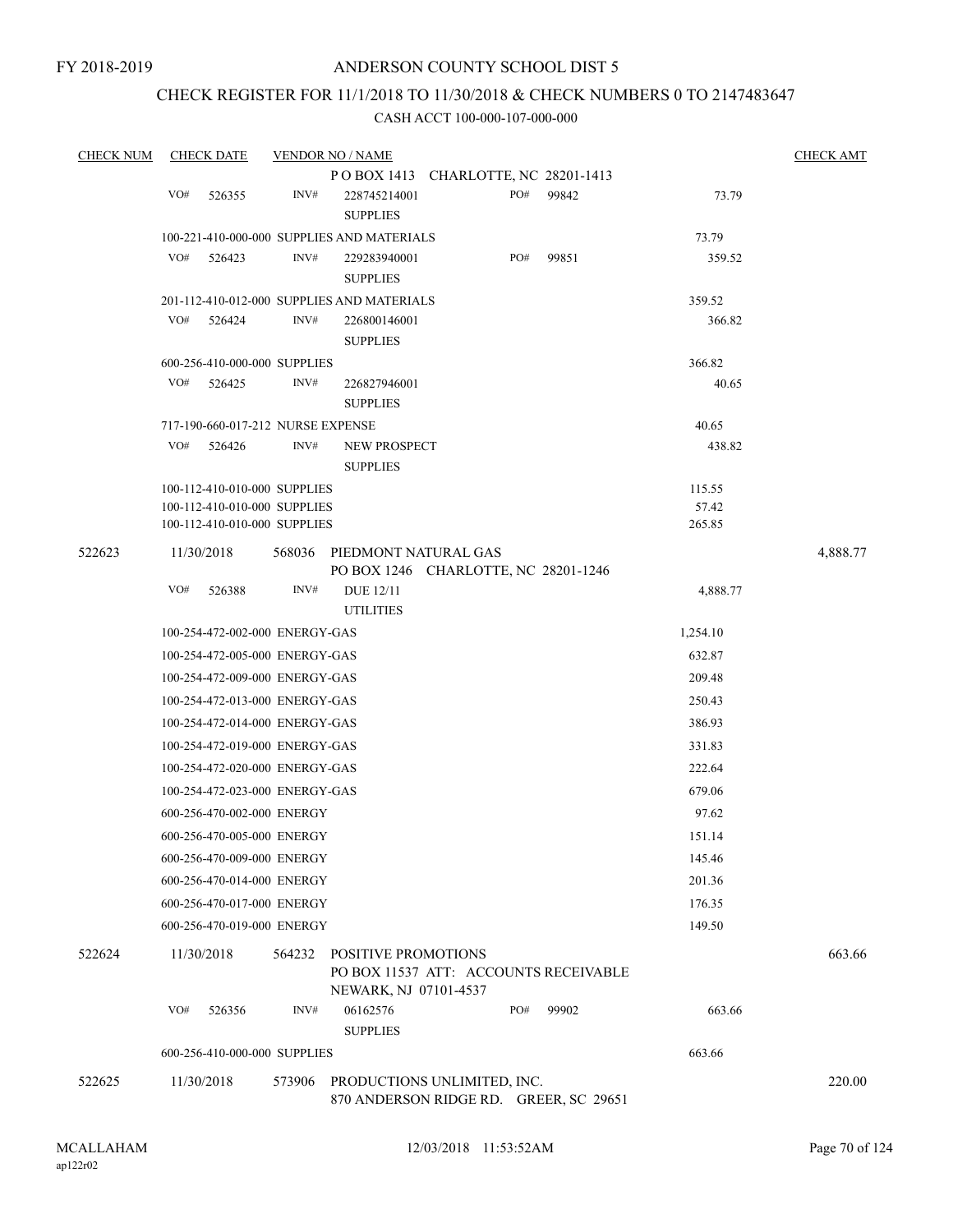# CHECK REGISTER FOR 11/1/2018 TO 11/30/2018 & CHECK NUMBERS 0 TO 2147483647

| <b>CHECK NUM</b> | <b>CHECK DATE</b>                                    |        | <b>VENDOR NO / NAME</b>                                                                                |     |       |          | <b>CHECK AMT</b> |
|------------------|------------------------------------------------------|--------|--------------------------------------------------------------------------------------------------------|-----|-------|----------|------------------|
|                  | VO#<br>526427                                        | INV#   | 16224<br><b>TRAINING</b>                                                                               | PO# | 99723 | 220.00   |                  |
|                  | 100-266-314-000-000 REPAIRS TO EQUIPMENT             |        |                                                                                                        |     |       | 220.00   |                  |
| 522626           | 11/30/2018                                           |        | 571652 PROSOURCE LLC<br>P.O. BOX 5339 GREENVILLE, SC 29606                                             |     |       |          | 650.34           |
|                  | VO#<br>526265                                        | INV#   | S2018885<br><b>SUPPLIES</b>                                                                            |     |       | 463.85   |                  |
|                  | 100-254-410-002-400 HVAC/ELECTRICAL/PLUMBING         |        |                                                                                                        |     |       | 463.85   |                  |
|                  | VO#<br>526266                                        | INV#   | S2019927<br><b>SUPPLIES</b>                                                                            |     |       | 100.67   |                  |
|                  | 100-254-410-005-400 HVAC/ELECTRICAL/PLUMBING         |        |                                                                                                        |     |       | 100.67   |                  |
|                  | VO#<br>526267                                        | INV#   | S2015784<br><b>SUPPLIES</b>                                                                            |     |       | 50.48    |                  |
|                  | 100-254-410-003-400 HVAC/ELECTRICAL/PLUMBING         |        |                                                                                                        |     |       | 50.48    |                  |
|                  | VO#<br>526268                                        | INV#   | S2019168<br><b>SUPPLIES</b>                                                                            |     |       | 34.54    |                  |
|                  | 100-254-410-000-400 HVAC SUPPLIES                    |        |                                                                                                        |     |       | 34.54    |                  |
|                  | VO#<br>526269                                        | INV#   | S2010523<br><b>SUPPLIES</b>                                                                            |     |       | 0.80     |                  |
|                  | 100-254-410-002-400 HVAC/ELECTRICAL/PLUMBING         |        |                                                                                                        |     |       | 0.80     |                  |
| 522627           | 11/30/2018                                           |        | 567525 ROWLAND MECHANICAL<br>206 SADDLE TRAIL ANDERSON, SC 29621                                       |     |       |          | 2,252.19         |
|                  | VO#<br>526357                                        | INV#   | 8905-8910<br><b>REPAIRS</b>                                                                            | PO# | 99095 | 2,252.19 |                  |
|                  | 100-255-323-000-ACT ACTIVITY BUS CONTRACTED SERVICES |        |                                                                                                        |     |       | 230.00   |                  |
|                  | 100-255-323-000-ACT ACTIVITY BUS CONTRACTED SERVICES |        |                                                                                                        |     |       | 387.22   |                  |
|                  | 100-255-323-000-ACT ACTIVITY BUS CONTRACTED SERVICES |        |                                                                                                        |     |       | 250.00   |                  |
|                  | 100-255-323-000-ACT ACTIVITY BUS CONTRACTED SERVICES |        |                                                                                                        |     |       | 651.04   |                  |
|                  | 100-255-323-000-ACT ACTIVITY BUS CONTRACTED SERVICES |        |                                                                                                        |     |       | 457.28   |                  |
|                  | 100-255-323-000-ACT ACTIVITY BUS CONTRACTED SERVICES |        |                                                                                                        |     |       | 276.65   |                  |
| 522628           | 11/30/2018                                           | 572780 | SAFETY & COMPLIANCE MGMT INC<br>P.O. BOX 615 ROCK SPRING, GA 30739                                     |     |       |          | 990.90           |
|                  | VO#<br>526358                                        | INV#   | 25796<br><b>WESTSIDE</b>                                                                               |     |       | 495.45   |                  |
|                  | 100-271-312-003-TST DRUG TESTING                     |        |                                                                                                        |     |       | 375.00   |                  |
|                  | 100-271-312-003-TST DRUG TESTING                     |        |                                                                                                        |     |       | 120.45   |                  |
|                  | VO#<br>526359                                        | INV#   | 25796<br><b>TL HANNA</b>                                                                               |     |       | 495.45   |                  |
|                  | 100-271-312-002-TST DRUG TESTING                     |        |                                                                                                        |     |       | 375.00   |                  |
|                  | 100-271-312-002-TST DRUG TESTING                     |        |                                                                                                        |     |       | 120.45   |                  |
| 522629           | 11/30/2018                                           | 452202 | <b>SC DEPT OF REVENUE</b><br>POBOX 125 301 GERVAIS STREET CENTRAL<br>LEVY UNIT COLUMBIA, SC 29214-0213 |     |       |          | 1,062.83         |
|                  | VO#<br>526300                                        | INV#   | 11/30/18 PAYROLL<br><b>DEDUCTIONS</b>                                                                  |     |       | 1,062.83 |                  |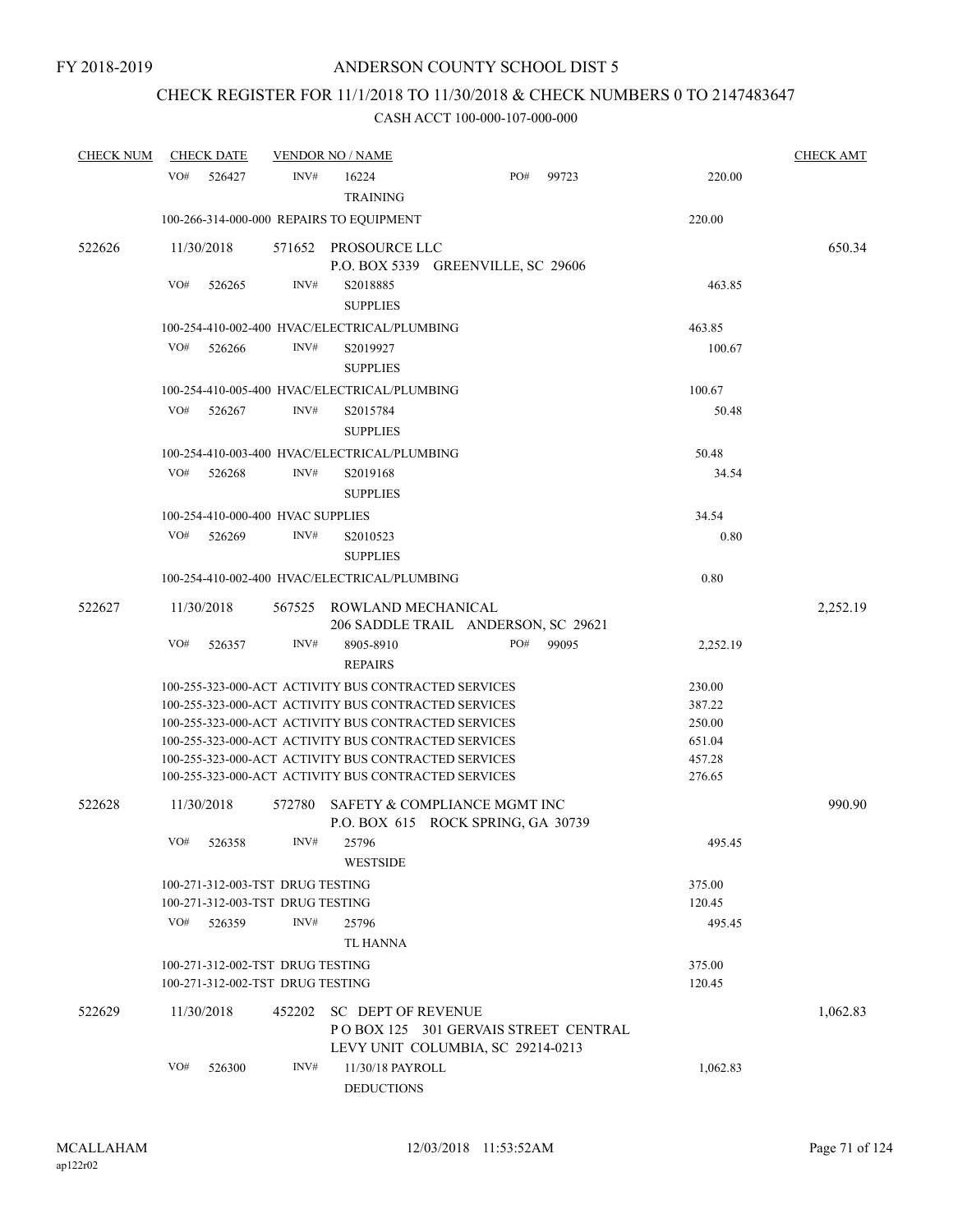# CHECK REGISTER FOR 11/1/2018 TO 11/30/2018 & CHECK NUMBERS 0 TO 2147483647

| <b>CHECK NUM</b> | <b>CHECK DATE</b><br>100-000-440-000-000 SC STATE TAX LEVY |        | <b>VENDOR NO / NAME</b>                                                                 |                                         |                                          | 1,062.83  | <b>CHECK AMT</b> |
|------------------|------------------------------------------------------------|--------|-----------------------------------------------------------------------------------------|-----------------------------------------|------------------------------------------|-----------|------------------|
| 522630           | 11/30/2018                                                 |        | 450701 SC RETIREMENT SYSTEM (SPP)<br>29211                                              |                                         | POBOX 11960 CAPITOL STATION COLUMBIA, SC |           | 283.27           |
|                  | VO#<br>526296                                              | INV#   | 11/30/18 PAYROLL<br><b>DEDUCTIONS</b>                                                   |                                         |                                          | 283.27    |                  |
|                  |                                                            |        | 100-000-438-000-000 RETIREMENT SERV PURCHASE                                            |                                         |                                          | 283.27    |                  |
| 522631           | 11/30/2018                                                 | 570059 | <b>SHARP BUSINESS SYSTEMS</b><br>DEPT 1216 PO BOX 121216 DALLAS, TX<br>75312-1216       |                                         |                                          |           | 416.20           |
|                  | VO#<br>526360                                              | INV#   | 9001514340<br><b>COPIES</b>                                                             |                                         |                                          | 381.48    |                  |
|                  |                                                            |        | 201-112-445-012-000 TECHNOLOGY SUPPLIES                                                 |                                         |                                          | 381.48    |                  |
|                  | VO#<br>526430                                              | INV#   | 9001525056<br><b>COPIES</b>                                                             |                                         |                                          | 15.46     |                  |
|                  | 717-190-660-017-362 COPIER EXPENSE                         |        |                                                                                         |                                         |                                          | 15.46     |                  |
|                  | VO# 526431                                                 | INV#   | 9001531924<br><b>COPIES</b>                                                             |                                         |                                          | 19.26     |                  |
|                  | 100-112-410-007-000 SUPPLIES                               |        |                                                                                         |                                         |                                          | 19.26     |                  |
| 522632           | 11/30/2018                                                 |        | 571007 SIMPLIFIED OFFICE SYSTEMS                                                        | 6220 BUSH RIVER ROAD COLUMBIA, SC 29212 |                                          |           | 331.38           |
|                  | VO#<br>526361                                              | INV#   | 181113-0016<br><b>COPIES</b>                                                            |                                         |                                          | 331.38    |                  |
|                  | 201-112-490-019-000 COPIER COST                            |        |                                                                                         |                                         |                                          | 331.38    |                  |
| 522633           | 11/30/2018                                                 |        | 574710 SOLIANT HEALTH                                                                   | DEPT. CH 14430 PALATINE, IL 60055-4330  |                                          |           | 2,437.50         |
|                  | VO#<br>526363                                              | INV#   | 10087998<br><b>NOV 12-16</b>                                                            | PO#                                     | 99577                                    | 2,437.50  |                  |
|                  | 100-126-312-006-000 PURCHASED SERVICES                     |        |                                                                                         |                                         |                                          | 812.50    |                  |
|                  | 100-126-312-008-000 PURCHASED SERVICES                     |        |                                                                                         |                                         |                                          | 812.50    |                  |
|                  | 100-126-312-010-000 PURCHASED SERVICES                     |        |                                                                                         |                                         |                                          | 812.50    |                  |
| $*$ 522635       | 11/30/2018                                                 |        | 573721 SSBT AS TTEE FOR SCORP MM61953-001-042<br>MASS MUTUAL RETIREMENT SERVICES PO BOX | 219062 KANSAS CITY, MO 64121            |                                          |           | 20,220.04        |
|                  | VO#<br>526295                                              | INV#   | 11/30/18 PAYROLL<br><b>DEDUCTIONS</b>                                                   |                                         |                                          | 20,220.04 |                  |
|                  |                                                            |        | 100-000-468-000-000 OPTIONAL RETIREMENT PLAN                                            |                                         |                                          | 12,998.59 |                  |
|                  |                                                            |        | 100-000-484-000-000 EMPLOYER RETIREMENT PAYABLE                                         |                                         |                                          | 7,221.45  |                  |
| 522636           | 11/30/2018                                                 | 572995 | <b>SUPPLYWORKS</b>                                                                      | PO BOX 742604 ATLANTA, GA 30374-2604    |                                          |           | 19,149.65        |
|                  | VO#<br>526365                                              | INV#   | 464376151<br><b>SUPPLIES</b>                                                            | PO#                                     | 99837                                    | 2,662.70  |                  |
|                  |                                                            |        | 100-000-170-000-000 WAREHOUSE INVENTORY                                                 |                                         |                                          | 2,662.70  |                  |
|                  | VO#<br>526366                                              | INV#   | 464376144                                                                               | PO#                                     | 99846                                    | 8,984.79  |                  |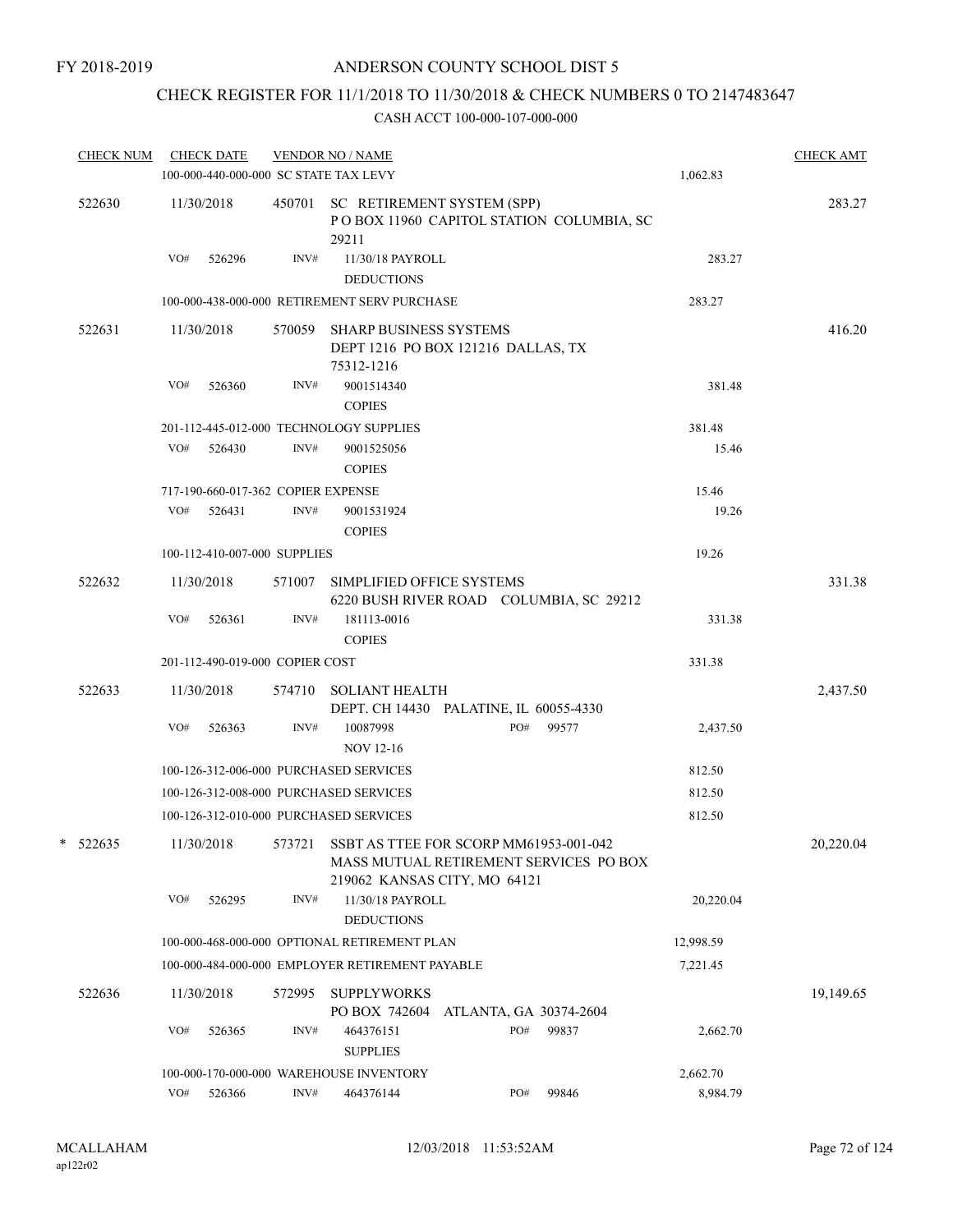# CHECK REGISTER FOR 11/1/2018 TO 11/30/2018 & CHECK NUMBERS 0 TO 2147483647

| <b>CHECK NUM</b> | <b>CHECK DATE</b>                 |        | <b>VENDOR NO / NAME</b>                         |                                                                  |       |           | <b>CHECK AMT</b> |
|------------------|-----------------------------------|--------|-------------------------------------------------|------------------------------------------------------------------|-------|-----------|------------------|
|                  |                                   |        | <b>SUPPLIES</b>                                 |                                                                  |       |           |                  |
|                  |                                   |        | 100-000-170-000-000 WAREHOUSE INVENTORY         |                                                                  |       | 8,984.79  |                  |
|                  | VO#<br>526367                     | INV#   | 465465458<br><b>SUPPLIES</b>                    | PO#                                                              | 99904 | 2,284.45  |                  |
|                  |                                   |        | 100-000-170-000-000 WAREHOUSE INVENTORY         |                                                                  |       | 2,284.45  |                  |
|                  | VO#<br>526368                     | INV#   | 462593161<br><b>SUPPLIES</b>                    | PO#                                                              | 99829 | 2,610.80  |                  |
|                  |                                   |        | 100-000-170-000-000 WAREHOUSE INVENTORY         |                                                                  |       | 2,610.80  |                  |
|                  | VO#<br>526433                     | INV#   | 458222551<br><b>SUPPLIES</b>                    | PO#                                                              | 99713 | 2,606.91  |                  |
|                  |                                   |        | 100-000-170-000-000 WAREHOUSE INVENTORY         |                                                                  |       | 2,606.91  |                  |
| 522637           | 11/30/2018                        | 572503 | TG                                              | P O BOX 659601 SAN ANTONIO, TX 78265-9601                        |       |           | 403.49           |
|                  | VO#<br>526303                     | INV#   | 11/30/18 PAYROLL<br><b>DEDUCTIONS</b>           |                                                                  |       | 403.49    |                  |
|                  | 100-000-441-000-000 MISCELLANEOUS |        |                                                 |                                                                  |       | 403.49    |                  |
| 522638           | 11/30/2018                        | 504890 | <b>TIAA-CREF</b>                                | POBOX 105316 ATLANTA, GA 30348-5316                              |       |           | 22,822.45        |
|                  | VO#<br>526294                     | INV#   | 11/30/18 PAYROLL<br><b>DEDUCTIONS</b>           |                                                                  |       | 22,822.45 |                  |
|                  |                                   |        | 100-000-468-000-000 OPTIONAL RETIREMENT PLAN    |                                                                  |       | 14,671.60 |                  |
|                  |                                   |        | 100-000-484-000-000 EMPLOYER RETIREMENT PAYABLE |                                                                  |       | 8,150.85  |                  |
| 522639           | 11/30/2018                        | 497152 | TL HANNA BOOSTER CLUB                           | 2600 HWY 81 NORTH ANDERSON, SC 29621                             |       |           | 1,545.13         |
|                  | VO#<br>526434                     | INV#   | 2018-19                                         |                                                                  |       | 1,545.13  |                  |
|                  |                                   |        | <b>FB CONCESSIONS</b>                           |                                                                  |       |           |                  |
|                  |                                   |        | 705-271-660-005-666 CONCESSIONS EXPENSE         |                                                                  |       | 1,545.13  |                  |
| 522640           | 11/30/2018                        | 507500 | <b>TRACTOR SUPPLY</b>                           | 3719 CLEMSON BLVD ATT: ACCOUNTS<br>RECEIVABLE ANDERSON, SC 29621 |       |           | 188.86           |
|                  | VO#<br>526435                     | INV#   | <b>SUPPLIES</b><br><b>AG CLASS</b>              |                                                                  |       | 188.86    |                  |
|                  |                                   |        | 329-115-410-001-000 SUPPLIES-STATE EQUIPMENT    |                                                                  |       | 188.86    |                  |
| 522641           | 11/30/2018                        | 573070 | TRAILERLOGIC, LLC                               | 4102 HIGHWAY 29 NORTH BELTON, SC 29627                           |       |           | 450.00           |
|                  | VO#<br>526369                     | INV#   | 3522<br><b>FOOD TRUCK ART</b>                   |                                                                  |       | 450.00    |                  |
|                  |                                   |        | 600-256-323-000-000 REPAIRS TO EQUIPMENT        |                                                                  |       | 450.00    |                  |
| *<br>522643      | 11/30/2018                        | 571546 | TUCKER MATERIALS, INC                           |                                                                  |       |           | 250.63           |
|                  | VO#<br>526263                     | INV#   | 7186653<br><b>SUPPLIES</b>                      | P.O. BOX 8 MAULDIN, SC 29662                                     |       | 250.63    |                  |
|                  |                                   |        | 100-254-410-002-001 SUPPLIES - MAINTENANCE      |                                                                  |       | 250.63    |                  |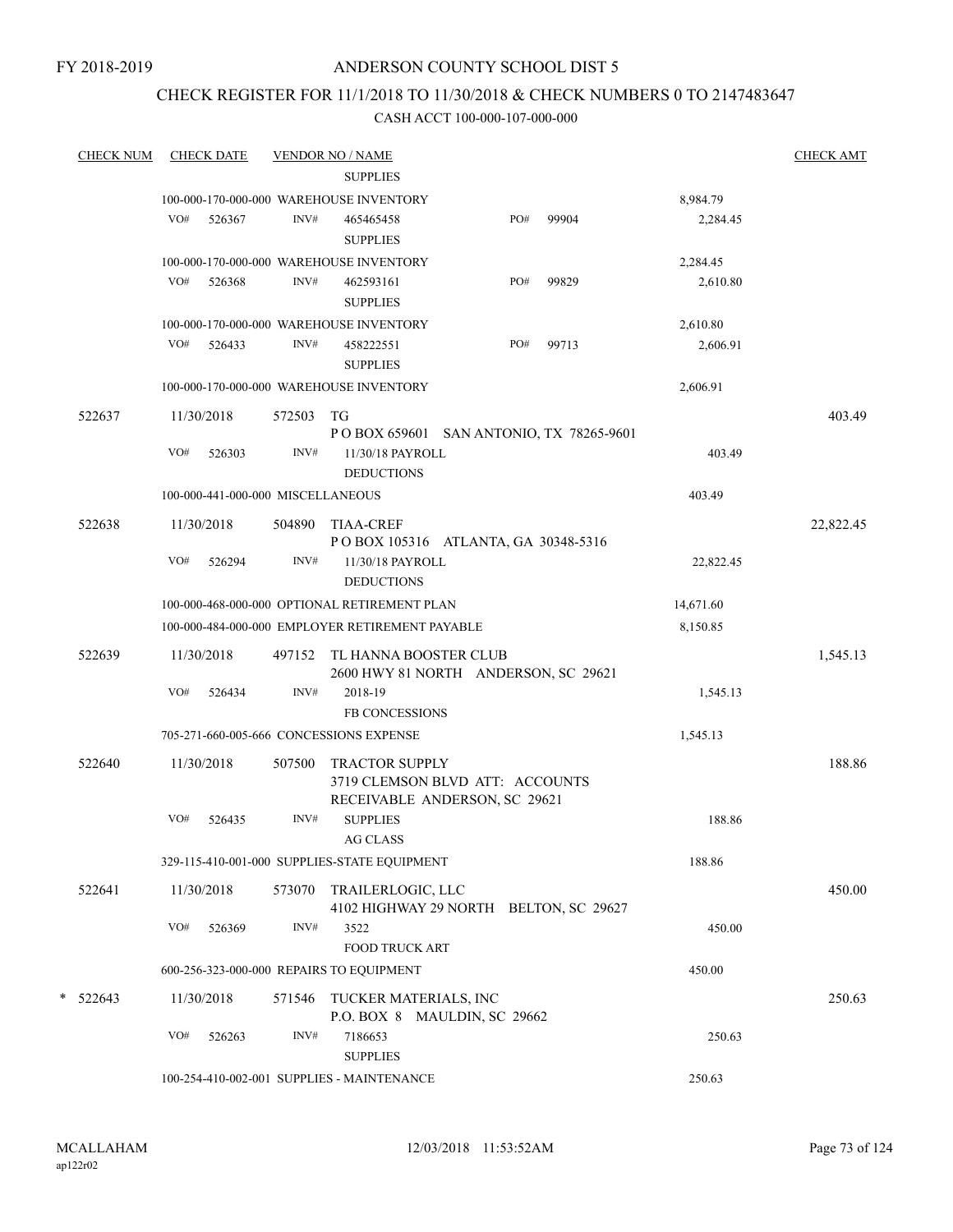# CHECK REGISTER FOR 11/1/2018 TO 11/30/2018 & CHECK NUMBERS 0 TO 2147483647

|   | <b>CHECK NUM</b> | <b>CHECK DATE</b>                         |        | <b>VENDOR NO / NAME</b>                                                                              |           | <b>CHECK AMT</b> |
|---|------------------|-------------------------------------------|--------|------------------------------------------------------------------------------------------------------|-----------|------------------|
|   | 522644           | 11/30/2018                                |        | 573757 TYMINSKI, ANDREW^^<br>311 SURRYWOOD DRIVE<br><b>GREENVILLE, SC 29607</b>                      |           | 800.00           |
|   |                  | VO#<br>526370                             | INV#   | PO#<br>99291<br>DEC <sub>4</sub><br>PROF DEVELOPMENT                                                 | 800.00    |                  |
|   |                  |                                           |        | 267-224-312-000-PD5 CONTRACTED-SC STANDARDS                                                          | 800.00    |                  |
|   | 522645           | 11/30/2018                                | 563377 | UNIFIED AV SYSTEMS<br>DBA: MULTI MEDIA SERVICES PO BOX 161122<br>ATLANTA, GA 30321-1122              |           | 854.63           |
|   |                  | VO#<br>526371                             | INV#   | 336252<br>PO#<br>99852<br>TECH SUPPLIES                                                              | 561.75    |                  |
|   |                  | 100-266-314-000-000 REPAIRS TO EQUIPMENT  |        |                                                                                                      | 561.75    |                  |
|   |                  | VO#<br>526372                             | INV#   | PO#<br>99828<br>336183<br><b>TECH SUPPLIES</b>                                                       | 292.88    |                  |
|   |                  | 100-266-314-000-000 REPAIRS TO EQUIPMENT  |        |                                                                                                      | 292.88    |                  |
| * | 522647           | 11/30/2018                                |        | 564298 UNITED WAY OF ANDERSON COUNTY<br>POBOX 2067 ANDERSON, SC 29622                                |           | 1,357.44         |
|   |                  | VO#<br>526297                             | INV#   | 11/30/18 PAYROLL<br><b>DEDUCTIONS</b>                                                                | 1,357.44  |                  |
|   |                  | 100-000-455-000-000 UNITED FUND - PAYABLE |        |                                                                                                      | 1,357.44  |                  |
|   | 522648           | 11/30/2018                                |        | 572350 US DEPARTMENT OF EDUCATION<br>NATIONAL PAYMENT CENTER PO BOX 105081<br>ATLANTA, GA 30348-5081 |           | 715.63           |
|   |                  | VO#<br>526301                             | INV#   | 11/30/18 PAYROLL<br><b>DEDUCTIONS</b>                                                                | 715.63    |                  |
|   |                  | 100-000-441-000-000 MISCELLANEOUS         |        |                                                                                                      | 715.63    |                  |
|   | 522649           | 11/30/2018                                | 575086 | VALIC<br>C/O JP MORGAN CHASE PO BOX 301701<br>DALLAS, TX 75303-1701                                  |           | 46,266.03        |
|   |                  | VO#<br>526293                             | INV#   | 11/30/18 PAYROLL<br><b>DEDUCTIONS</b>                                                                | 46,266.03 |                  |
|   |                  |                                           |        | 100-000-468-000-000 OPTIONAL RETIREMENT PLAN                                                         | 29,742.47 |                  |
|   |                  |                                           |        | 100-000-484-000-000 EMPLOYER RETIREMENT PAYABLE                                                      | 16,523.56 |                  |
|   | 522650           | 11/30/2018                                | 524353 | WAL-MART COMMUNITY/GEMB<br>PO BOX 530934 ATT: ACCOUNTS RECEIVABLE<br>ATLANTA, GA 30353-0934          |           | 207.82           |
|   |                  | VO#<br>526437                             | INV#   | 8962<br><b>NORTH POINTE</b>                                                                          | 207.82    |                  |
|   |                  | 100-112-410-013-WRH WAREHOUSE ORDERS      |        |                                                                                                      | 9.34      |                  |
|   |                  |                                           |        | 713-271-660-013-201 MISCELLANEOUS EXPENSE                                                            | 145.08    |                  |
|   |                  | 713-271-660-013-305 LIBRARY EXPENSE       |        |                                                                                                      | 53.40     |                  |
|   | 522651           | 11/30/2018                                | 524353 | WAL-MART COMMUNITY/GEMB<br>PO BOX 530934 ATT: ACCOUNTS RECEIVABLE<br>ATLANTA, GA 30353-0934          |           | 205.52           |
|   |                  | VO#<br>526375                             | INV#   | 4069                                                                                                 | 205.52    |                  |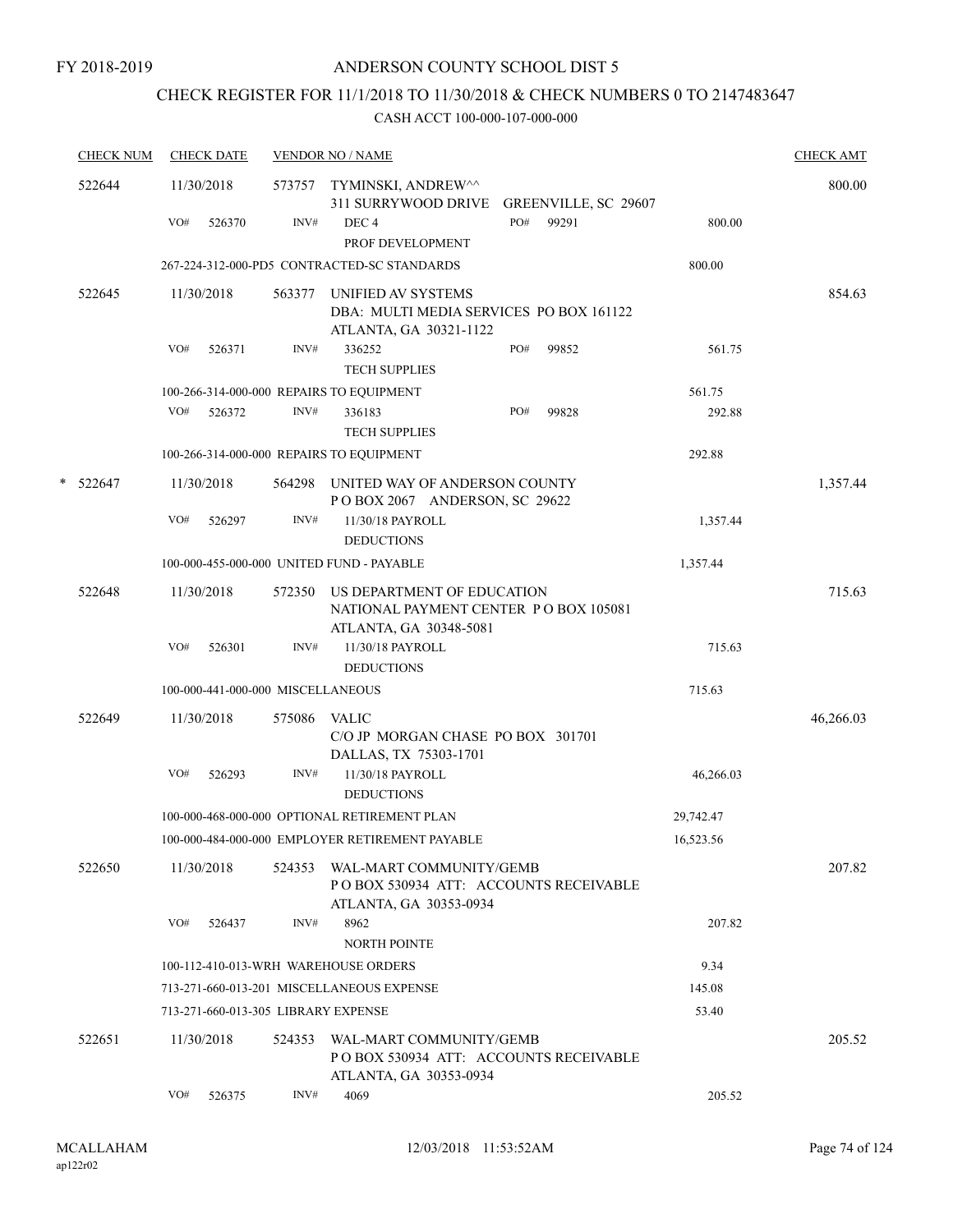# CHECK REGISTER FOR 11/1/2018 TO 11/30/2018 & CHECK NUMBERS 0 TO 2147483647

| <b>CHECK NUM</b> |     | <b>CHECK DATE</b>            |        | <b>VENDOR NO / NAME</b>                                                                                 |     |                                         |           | <b>CHECK AMT</b> |  |
|------------------|-----|------------------------------|--------|---------------------------------------------------------------------------------------------------------|-----|-----------------------------------------|-----------|------------------|--|
|                  |     |                              |        | WHITEHALL ELEM                                                                                          |     |                                         |           |                  |  |
|                  |     |                              |        | 201-188-410-019-000 SUPPLIES- PARENTING                                                                 |     |                                         | 205.52    |                  |  |
| 522652           |     | 11/30/2018                   | 573864 | WELLS FARGO VENDOR FIN SERV<br>PO BOX 105710 ATLANTA, GA 30348-5710                                     |     |                                         |           | 1,412.40         |  |
|                  | VO# | 526377                       | INV#   | 68500170<br><b>COPIER</b>                                                                               | PO# | 99500                                   | 1,412.40  |                  |  |
|                  |     |                              |        | 100-112-410-008-000 SUPPLIES AND MATERIALS                                                              |     |                                         | 1,412.40  |                  |  |
| 522653           |     | 11/30/2018                   |        | 574962 WESCAD, INC.<br>PO BOX 1085 SIMPSONVILLE, SC 29681                                               |     |                                         |           | 13,500.00        |  |
|                  | VO# | 526378                       | INV#   | ASD5-1847<br><b>WESTSIDE</b>                                                                            | PO# | 99602                                   | 13,500.00 |                  |  |
|                  |     |                              |        | 100-254-323-003-CAP CONTRACTED SERVICES                                                                 |     |                                         | 13,500.00 |                  |  |
| 522654           |     | 11/30/2018                   | 530100 | WESTERN PSYCHOLOGICAL SERVICES<br>625 ALASKA AVENUE ATT: ACCOUNTS<br>RECEIVABLE TORRANCE, CA 90503-5124 |     |                                         |           | 347.60           |  |
|                  | VO# | 526379                       | INV#   | WPS-238725<br><b>FORMS</b>                                                                              | PO# | 99869                                   | 347.60    |                  |  |
|                  |     |                              |        | 283-127-410-000-000 SUPPLIES-LD/DD/OHI                                                                  |     |                                         | 347.60    |                  |  |
| * 4765           |     | 11/02/2018                   | 114225 | ANDERSON RESTAURANT EQUIPMENT<br>RECEIVABLE ANDERSON, SC 29621                                          |     | 112 EAST MAULDIN STREET ATT: ACCOUNTS   |           | 422.57 E         |  |
|                  | VO# | 525130                       | INV#   | 52335<br>WHITEHALL                                                                                      |     |                                         | 63.72     |                  |  |
|                  |     | 600-256-410-019-000 SUPPLIES |        |                                                                                                         |     |                                         | 63.72     |                  |  |
|                  | VO# | 525204                       | INV#   | 52377<br><b>THERMOMETERS</b>                                                                            |     |                                         | 85.07     |                  |  |
|                  |     | 600-256-410-002-000 SUPPLIES |        |                                                                                                         |     |                                         | 85.07     |                  |  |
|                  |     | VO# 525205                   | INV#   | 52376<br><b>SUPPLIES</b>                                                                                |     |                                         | 273.78    |                  |  |
|                  |     | 600-256-410-009-000 SUPPLIES |        |                                                                                                         |     |                                         | 273.78    |                  |  |
| 4766             |     | 11/02/2018                   |        | 123225 EMPLOYEE VENDOR                                                                                  |     | 121 BRIAR PATCH ROAD ANDERSON, SC 29621 |           | 117.50 E         |  |
|                  | VO# | 525127                       | INV#   | <b>OCT 2018</b><br>MILEAGE                                                                              |     |                                         | 117.50    |                  |  |
|                  |     | 100-221-332-000-000 TRAVEL   |        |                                                                                                         |     |                                         | 117.50    |                  |  |
| 4767             |     | 11/02/2018                   | 126675 | ATTAWAY INC<br>POBOX 302 ATT: ACCOUNTS RECEIVABLE<br>ANDERSON, SC 29622                                 |     |                                         |           | 578.34 E         |  |
|                  | VO# | 525208                       | INV#   | 216922<br><b>SUPPLIES</b>                                                                               | PO# | 99400                                   | 415.16    |                  |  |
|                  |     |                              |        | 100-000-170-000-000 WAREHOUSE INVENTORY                                                                 |     |                                         | 415.16    |                  |  |
|                  | VO# | 525209                       | INV#   | 218091<br><b>VARENNES</b>                                                                               |     |                                         | 136.43    |                  |  |
|                  |     |                              |        | 716-271-660-016-201 MISCELLANEOUS EXPENSE                                                               |     |                                         | 136.43    |                  |  |
|                  |     |                              |        |                                                                                                         |     |                                         |           |                  |  |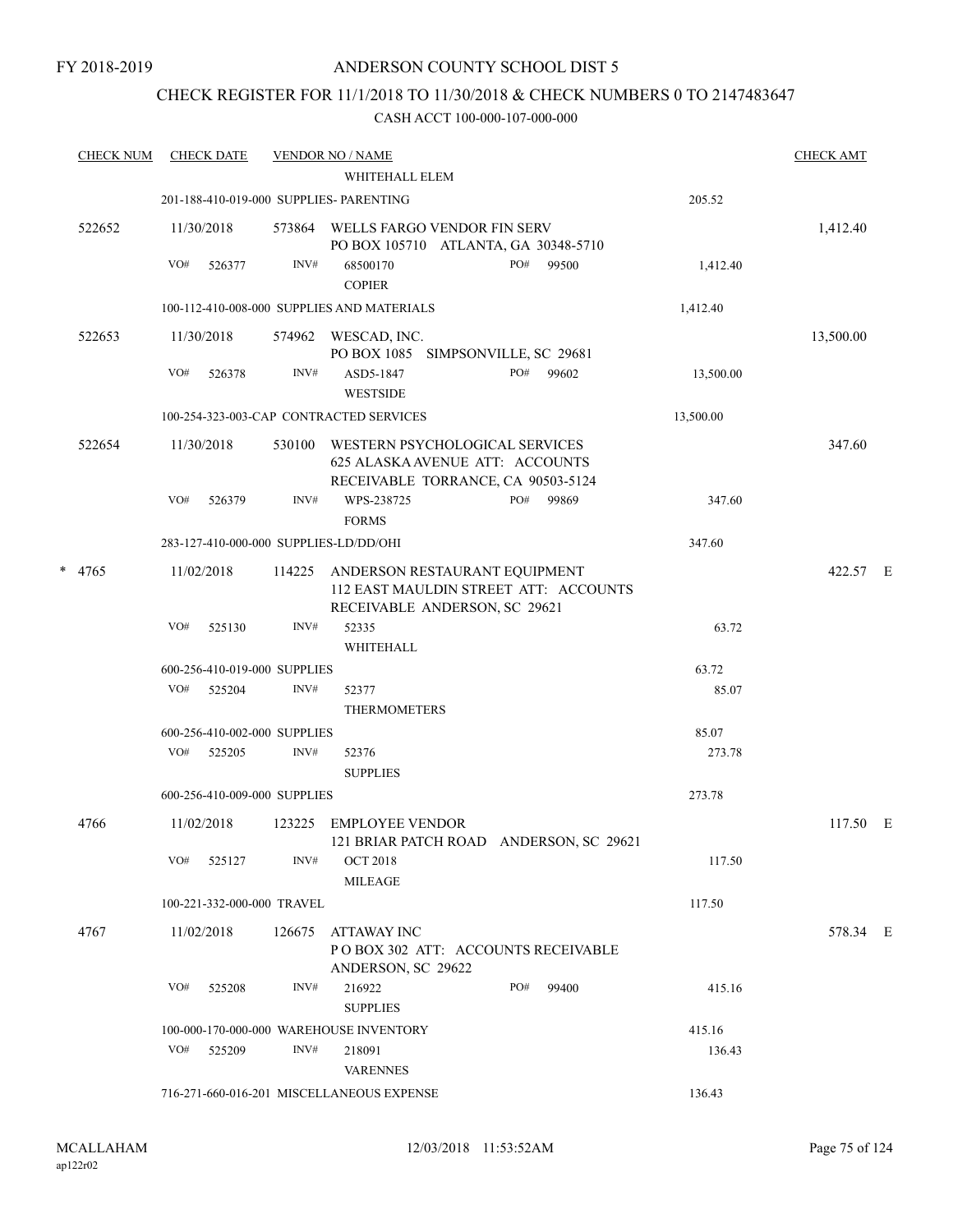# CHECK REGISTER FOR 11/1/2018 TO 11/30/2018 & CHECK NUMBERS 0 TO 2147483647

| <b>CHECK NUM</b> |     | <b>CHECK DATE</b> |                              | <b>VENDOR NO / NAME</b>                                                                       |              |        | <b>CHECK AMT</b> |  |
|------------------|-----|-------------------|------------------------------|-----------------------------------------------------------------------------------------------|--------------|--------|------------------|--|
|                  | VO# | 525210            | INV#                         | 217979                                                                                        |              | 26.75  |                  |  |
|                  |     |                   |                              | <b>POSTERS</b>                                                                                |              |        |                  |  |
|                  |     |                   | 600-256-410-000-000 SUPPLIES |                                                                                               |              | 26.75  |                  |  |
| $*$ 4772         |     | 11/02/2018        |                              | 568574 CCP CROWE'S CORPORATE PROMOTIONS<br>PO BOX 2647 ANDERSON, SC 29622                     |              |        | 319.35 E         |  |
|                  | VO# | 525133            | INV#                         | 12975<br><b>WEST MARKET</b>                                                                   |              | 319.35 |                  |  |
|                  |     |                   |                              | 718-271-660-018-261 "T" SHIRTS EXPENSE                                                        |              | 319.35 |                  |  |
| $*$ 4774         |     | 11/02/2018        |                              | 566330 CLEAN CARE OF ANDERSON<br>P.O. BOX 1563 ATT: ACCOUNTS RECEIVABLE<br>ANDERSON, SC 29622 |              |        | 690.00 E         |  |
|                  | VO# | 525101            | INV#                         | 25604<br><b>WESTSIDE</b>                                                                      |              | 690.00 |                  |  |
|                  |     |                   |                              | 505-253-520-003-TUR BASEBALL/SOFTBALL TURF                                                    |              | 690.00 |                  |  |
| $*$ 4776         |     | 11/02/2018        |                              | 187300 CRESCENT SUPPLY CO, INC<br>POBOX 8798 ATT: ACCOUNTS RECEIVABLE<br>GREENVILLE, SC 29604 |              |        | 875.33 E         |  |
|                  | VO# | 525090            | INV#                         | 392699<br><b>SUPPLIES</b>                                                                     |              | 24.60  |                  |  |
|                  |     |                   |                              | 100-254-410-009-400 HVAC/ELECTRICAL/PLUMBING                                                  |              | 24.60  |                  |  |
|                  |     | VO# 525091        | INV#                         | 392692                                                                                        |              | 37.13  |                  |  |
|                  |     |                   |                              | <b>SUPPLIES</b>                                                                               |              |        |                  |  |
|                  |     |                   |                              | 100-254-410-010-400 HVAC/ELECTRICAL/PLUMBING                                                  |              | 37.13  |                  |  |
|                  |     | VO# 525092        | INV#                         | 392694                                                                                        |              | 52.82  |                  |  |
|                  |     |                   |                              | <b>SUPPLIES</b>                                                                               |              |        |                  |  |
|                  |     |                   |                              | 100-254-410-011-400 HVAC/ELECTRICAL/PLUMBING                                                  |              | 52.82  |                  |  |
|                  | VO# | 525093            | INV#                         | 392698<br><b>SUPPLIES</b>                                                                     |              | 72.23  |                  |  |
|                  |     |                   |                              | 100-254-410-011-400 HVAC/ELECTRICAL/PLUMBING                                                  |              | 72.23  |                  |  |
|                  |     | VO# 525094        | INV#                         | 392696<br><b>SUPPLIES</b>                                                                     |              | 97.91  |                  |  |
|                  |     |                   |                              | 100-254-410-003-400 HVAC/ELECTRICAL/PLUMBING                                                  |              | 97.91  |                  |  |
|                  | VO# | 525095            | INV#                         | 392695<br><b>SUPPLIES</b>                                                                     |              | 98.44  |                  |  |
|                  |     |                   |                              | 100-254-410-013-400 HVAC/ELECTRICAL/PLUMBING                                                  |              | 98.44  |                  |  |
|                  | VO# | 525096            | INV#                         | 392697<br><b>SUPPLIES</b>                                                                     |              | 107.00 |                  |  |
|                  |     |                   |                              | 100-254-410-010-400 HVAC/ELECTRICAL/PLUMBING                                                  |              | 107.00 |                  |  |
|                  | VO# | 525218            | INV#                         | 392693                                                                                        | PO#<br>99669 | 385.20 |                  |  |
|                  |     |                   |                              | LIGHT BULBS                                                                                   |              |        |                  |  |
|                  |     |                   |                              | 100-000-170-000-000 WAREHOUSE INVENTORY                                                       |              | 385.20 |                  |  |
| * 4778           |     | 11/02/2018        |                              | 211400 EMPLOYEE VENDOR                                                                        |              |        | 734.47 E         |  |
|                  | VO# | 525181            | INV#                         | 204 ARDEN CHASE ANDERSON, SC 29621<br>OCT 27-29                                               |              | 734.47 |                  |  |
|                  |     |                   |                              |                                                                                               |              |        |                  |  |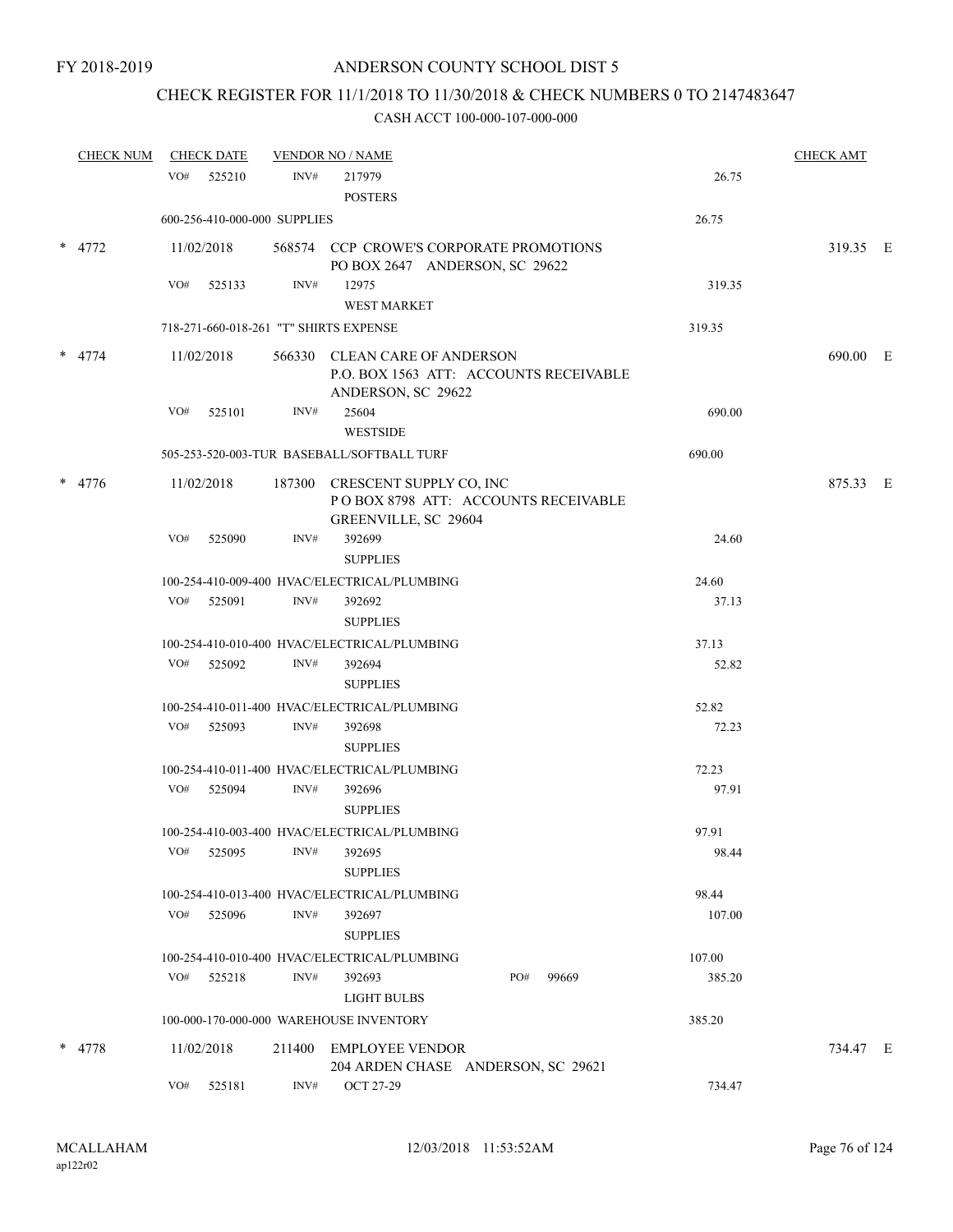# CHECK REGISTER FOR 11/1/2018 TO 11/30/2018 & CHECK NUMBERS 0 TO 2147483647

| <b>CHECK NUM</b> |            | <b>CHECK DATE</b>            |        | <b>VENDOR NO / NAME</b><br><b>OHIO</b>                                                                                                                                                                              |     |       |                                                     | <b>CHECK AMT</b> |  |
|------------------|------------|------------------------------|--------|---------------------------------------------------------------------------------------------------------------------------------------------------------------------------------------------------------------------|-----|-------|-----------------------------------------------------|------------------|--|
|                  |            |                              |        | 267-224-333-000-P10 TRIPS- LEADERSHIP                                                                                                                                                                               |     |       | 734.47                                              |                  |  |
| * 4780           | 11/02/2018 |                              | 237555 | <b>FORMS &amp; SUPPLY</b><br>PO BOX 563953 ATT: ACCOUNTS RECEIVABLE<br>CHARLOTTE, NC 28256                                                                                                                          |     |       |                                                     | 38,937.22 E      |  |
|                  | VO#        | 525141                       | INV#   | 4739806<br><b>FURNITURE</b>                                                                                                                                                                                         | PO# | 99497 | 24,887.66                                           |                  |  |
|                  |            |                              |        | 505-212-410-005-FUR GUIDANCE FURNITURE                                                                                                                                                                              |     |       | 15,554.17                                           |                  |  |
|                  |            |                              |        | 505-233-410-005-FUR FRONT OFFICE UPGRADE                                                                                                                                                                            |     |       | 9,333.49                                            |                  |  |
|                  | VO#        | 525222                       | INV#   | 4768612<br><b>SUPPLIES</b>                                                                                                                                                                                          | PO# | 99694 | 3,522.44                                            |                  |  |
|                  |            |                              |        | 100-000-170-000-000 WAREHOUSE INVENTORY<br>100-000-170-000-000 WAREHOUSE INVENTORY                                                                                                                                  |     |       | 1,815.79<br>1,706.65                                |                  |  |
|                  | VO#        | 525223                       | INV#   | PO 99455<br><b>WHSE SUPPLIES</b>                                                                                                                                                                                    | PO# | 99455 | 10,320.09                                           |                  |  |
|                  |            |                              |        | 100-000-170-000-000 WAREHOUSE INVENTORY<br>100-000-170-000-000 WAREHOUSE INVENTORY<br>100-000-170-000-000 WAREHOUSE INVENTORY<br>100-000-170-000-000 WAREHOUSE INVENTORY<br>100-000-170-000-000 WAREHOUSE INVENTORY |     |       | 40.19<br>$-339.83$<br>120.57<br>10,159.33<br>339.83 |                  |  |
|                  | VO#        | 525224                       | INV#   | 4797864                                                                                                                                                                                                             |     |       | 207.03                                              |                  |  |
|                  |            |                              |        | <b>SUPPLIES</b>                                                                                                                                                                                                     |     |       |                                                     |                  |  |
|                  |            |                              |        | 715-271-660-015-201 MISCELLANEOUS EXPENSE                                                                                                                                                                           |     |       | 207.03                                              |                  |  |
| * 4782           | 11/02/2018 |                              | 249700 | GLENN PLUMBING COMPANY, INC<br>481 EAST WHITNER STREET ATT: ACCOUNTS<br>RECEIVABLE ANDERSON, SC 29624                                                                                                               |     |       |                                                     | 1,960.00 E       |  |
|                  | VO#        | 525087                       | INV#   | 1018108<br><b>WEST MARKET</b>                                                                                                                                                                                       |     |       | 1,960.00                                            |                  |  |
|                  |            |                              |        | 100-254-323-018-400 CONTR SERV-HVAC/ELECT/PLUMBING                                                                                                                                                                  |     |       | 1,960.00                                            |                  |  |
| 4784             | 11/02/2018 |                              | 575614 | <b>EMPLOYEE VENDOR</b><br>100 LIMELIGHT DR ANDERSON, SC 29621                                                                                                                                                       |     |       |                                                     | 924.45 E         |  |
|                  | VO#        | 525274                       | INV#   | PIP PRINTING<br>REIMBURSEMENT                                                                                                                                                                                       |     |       | 924.45                                              |                  |  |
|                  |            |                              |        | 100-115-312-031-000 PURCHASED SERVICES                                                                                                                                                                              |     |       | 719.00                                              |                  |  |
|                  |            | 100-233-410-031-000 SUPPLIES |        |                                                                                                                                                                                                                     |     |       | 205.45                                              |                  |  |
| 4785             | 11/02/2018 |                              | 565738 | EMPLOYEE VENDOR<br>100 LIMELIGHT DRIVE ANDERSON, SC 29621                                                                                                                                                           |     |       |                                                     | 781.92 E         |  |
|                  | VO#        | 525119                       | INV#   | <b>OCT 28-29</b><br>OHIO                                                                                                                                                                                            |     |       | 781.92                                              |                  |  |
|                  |            |                              |        | 267-224-333-000-P10 TRIPS- LEADERSHIP                                                                                                                                                                               |     |       | 781.92                                              |                  |  |
| $*$ 4787         | 11/02/2018 |                              | 575140 | <b>EMPLOYEE VENDOR</b><br>1313 NORTHAMPTON ROAD ANDERSON, SC<br>29621                                                                                                                                               |     |       |                                                     | 179.03 E         |  |
|                  | VO#        | 525197                       | INV#   | <b>STAPLES</b><br>REIMBURSEMENT                                                                                                                                                                                     |     |       | 32.08                                               |                  |  |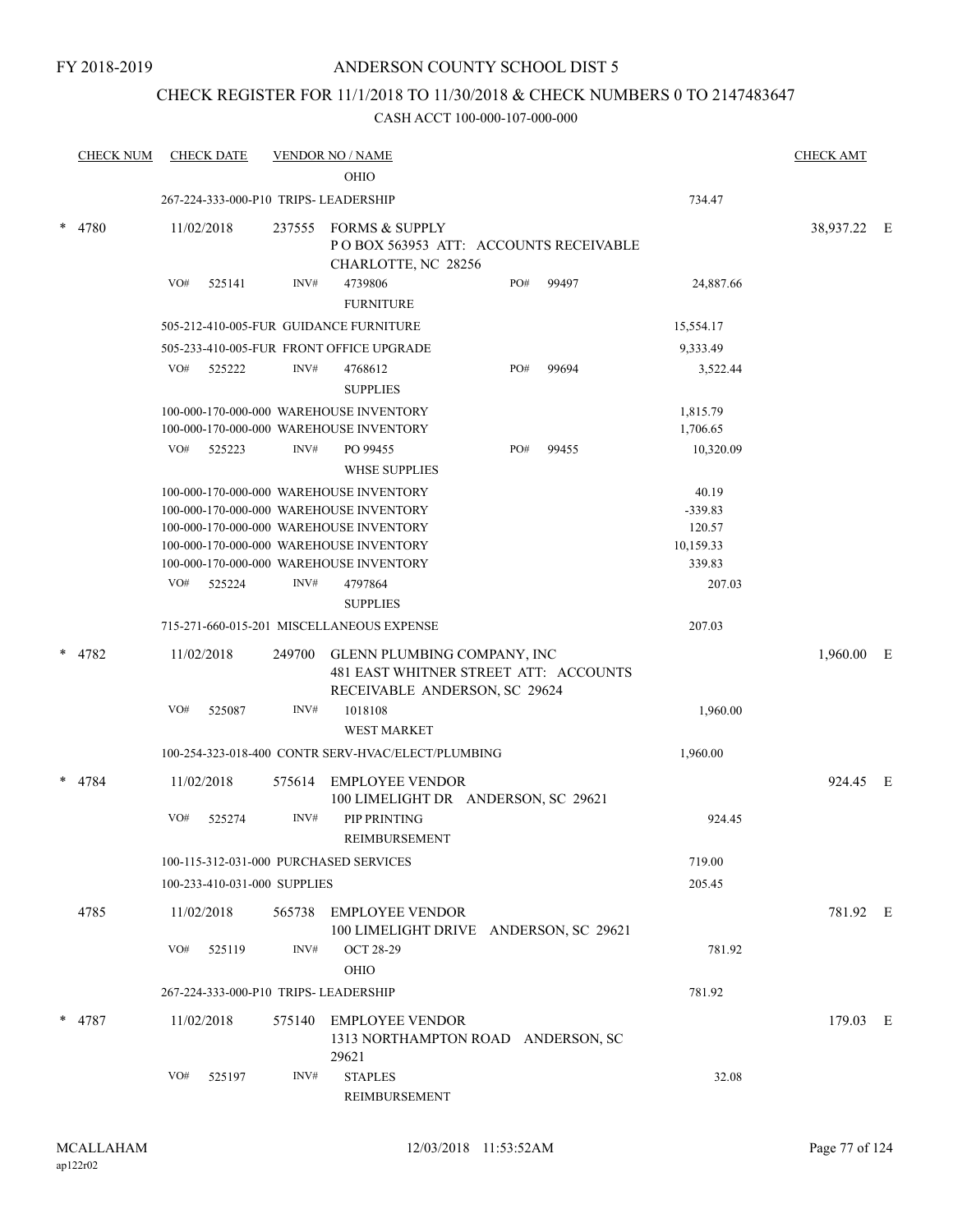# CHECK REGISTER FOR 11/1/2018 TO 11/30/2018 & CHECK NUMBERS 0 TO 2147483647

| <b>CHECK NUM</b> |     | <b>CHECK DATE</b> |      | <b>VENDOR NO / NAME</b>                                                              |           | <b>CHECK AMT</b> |  |
|------------------|-----|-------------------|------|--------------------------------------------------------------------------------------|-----------|------------------|--|
|                  |     |                   |      | 309-113-410-021-000 SUPPLIES AND MATERIALS                                           | 32.08     |                  |  |
|                  |     | VO# 525198        | INV# | <b>MUSIC</b><br>REIMBURSEMENT                                                        | 146.95    |                  |  |
|                  |     |                   |      | 309-113-410-021-000 SUPPLIES AND MATERIALS                                           | 146.95    |                  |  |
| * 4789           |     | 11/02/2018        |      | 573862 EMPLOYEE VENDOR<br>3022 BRACKENBERRY DRIVE ANDERSON, SC<br>29621              |           | 452.56 E         |  |
|                  | VO# | 525280            | INV# | <b>OCT 27-29</b><br>OHIO                                                             | 452.56    |                  |  |
|                  |     |                   |      | 267-224-333-000-P10 TRIPS- LEADERSHIP                                                | 452.56    |                  |  |
| $*$ 4791         |     | 11/02/2018        |      | 573386 EMPLOYEE VENDOR<br>4 DONAN COURT ANDERSON, SC 29625                           |           | 582.24 E         |  |
|                  | VO# | 525123            | INV# | <b>OCT 7-9</b><br><b>CHARLOTTE</b>                                                   | 582.24    |                  |  |
|                  |     |                   |      | 709-271-660-009-201 MISCELLANEOUS EXPENSE                                            | 582.24    |                  |  |
| 4792             |     | 11/02/2018        |      | 573295 EMPLOYEE VENDOR<br>114 SHADY LANE BELTON, SC 29627                            |           | 107.31 E         |  |
|                  | VO# | 525125            | INV# | <b>OCT 2018</b><br><b>MILEAGE</b>                                                    | 107.31    |                  |  |
|                  |     |                   |      | 100-266-332-000-000 IN-DISTRICT TRAVEL                                               | 107.31    |                  |  |
| 4793             |     | 11/02/2018        |      | 573252 EMPLOYEE VENDOR<br>512 W. HAMPTON STREET ANDERSON, SC 29624                   |           | 1,466.53 E       |  |
|                  | VO# | 525124            | INV# | <b>OCT 21-25</b><br><b>SAN DIEGO</b>                                                 | 1,466.53  |                  |  |
|                  |     |                   |      | 880-224-333-000-000 TRIPS AND CONFERENCES                                            | 1,466.53  |                  |  |
| 4794             |     | 11/02/2018        |      | 274062 EMPLOYEE VENDOR<br>328 KNOLLWOOD DR ANDERSON, SC 29625                        |           | 458.08 E         |  |
|                  | VO# | 525115            | INV# | <b>OCT 7-9</b><br><b>CHARLOTTE</b>                                                   | 458.08    |                  |  |
|                  |     |                   |      | 709-271-660-009-201 MISCELLANEOUS EXPENSE                                            | 458.08    |                  |  |
| 4796             |     | 11/02/2018        |      | 298850 JOHNSON CONTROLS<br>POBOX 730068 ATT: ACCOUNTS RECEIVABLE<br>DALLAS, TX 75373 |           | 15,633.25 E      |  |
|                  | VO# | 525142            | INV# | 1-80509050801<br>PO#<br>99103<br><b>OCT - DEC 2018</b>                               | 15,633.25 |                  |  |
|                  |     |                   |      | 100-254-312-000-000 PURCHASED SERVICES-JCI                                           | 15,633.25 |                  |  |
| 4797             |     | 11/02/2018        |      | 307650 EMPLOYEE VENDOR<br>106 WYCOMBE DRIVE ANDERSON, SC 29621                       |           | 186.80 E         |  |
|                  | VO# | 525180            | INV# | OCT <sub>26</sub><br><b>COLUMBIA</b>                                                 | 141.07    |                  |  |
|                  |     |                   |      | 311-224-333-000-0BK TRIPS- BRENDA KELLEY                                             | 141.07    |                  |  |
|                  | VO# | 525190            | INV# | <b>CORNER BAGEL</b><br>REIMBURSEMENT                                                 | 45.73     |                  |  |
|                  |     |                   |      | 100-112-410-000-000 SUPPLIES AND MATERIALS                                           | 45.73     |                  |  |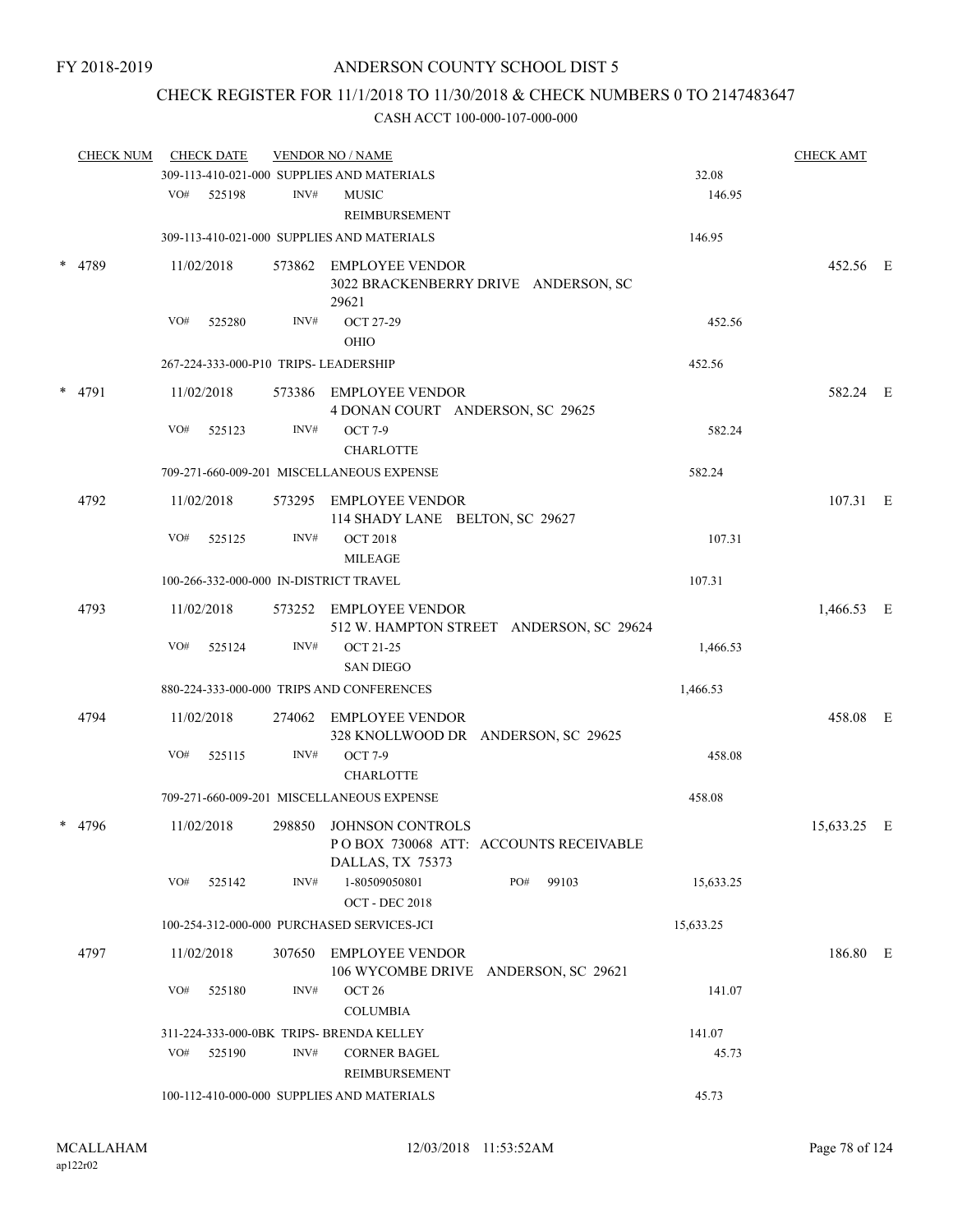# CHECK REGISTER FOR 11/1/2018 TO 11/30/2018 & CHECK NUMBERS 0 TO 2147483647

|   | <b>CHECK NUM</b> |     | <b>CHECK DATE</b> |                                  | <b>VENDOR NO / NAME</b>                                                                                 |              |           | <b>CHECK AMT</b> |  |
|---|------------------|-----|-------------------|----------------------------------|---------------------------------------------------------------------------------------------------------|--------------|-----------|------------------|--|
|   | 4799             |     | 11/02/2018        |                                  | 575128 EMPLOYEE VENDOR<br>700 CONCORD AVE ANDERSON, SC 29621                                            |              |           | 154.70 E         |  |
|   |                  | VO# | 525117            | INV#                             | OCT <sub>25</sub><br><b>COLUMBIA</b>                                                                    |              | 154.70    |                  |  |
|   |                  |     |                   |                                  | 267-224-333-016-P15 TRIPS AND CONFERENCES                                                               |              | 154.70    |                  |  |
| * | 4801             |     | 11/02/2018        |                                  | 565441 EMPLOYEE VENDOR<br>1809 COLLEGE AVE ANDERSON, SC 29621                                           |              |           | 132.87 E         |  |
|   |                  | VO# | 525111            | INV#                             | <b>WHITE JONES</b><br><b>REIMBURSEMENT</b>                                                              |              | 42.71     |                  |  |
|   |                  |     |                   |                                  | 701-271-660-001-833 ENGINEERING - LOCKE EXPENSE                                                         |              | 42.71     |                  |  |
|   |                  | VO# | 525112            | INV#                             | <b>LOWES</b><br><b>REIMBURSEMENT</b>                                                                    |              | 90.16     |                  |  |
|   |                  |     |                   |                                  | 701-271-660-001-833 ENGINEERING - LOCKE EXPENSE                                                         |              | 90.16     |                  |  |
|   | 4804             |     | 11/02/2018        |                                  | 340065 EMPLOYEE VENDOR<br>166 AMBERWOOD DRIVE ANDERSON, SC 29621                                        |              |           | 155.79 E         |  |
|   |                  | VO# | 525182            | INV#                             | OCT <sub>29</sub><br><b>COLUMBIA</b>                                                                    |              | 155.79    |                  |  |
|   |                  |     |                   |                                  | 264-224-333-000-000 TRIPS AND CONFERENCES                                                               |              | 155.79    |                  |  |
|   | 4806             |     | 11/02/2018        |                                  | 571109 McG MECHANICAL, INC.<br>2000 PEARMAN DAIRY ROAD ANDERSON, SC<br>29625                            |              |           | 49,917.00 E      |  |
|   |                  | VO# | 525228            | INV#                             | 6991<br><b>SOUTHWOOD</b>                                                                                | PO#<br>99499 | 49,917.00 |                  |  |
|   |                  |     |                   | 100-254-540-021-INS TRANE SYSTEM |                                                                                                         |              | 49,917.00 |                  |  |
|   | 4807             |     |                   |                                  |                                                                                                         |              |           |                  |  |
|   |                  |     | 11/02/2018        | 489480                           | <b>EMPLOYEE VENDOR</b><br>9204 HIGHWAY 184 EAST DONALDS, SC 29638                                       |              |           | 326.40 E         |  |
|   |                  | VO# | 525122            | INV#                             | <b>OCT 23-26</b><br><b>MYRTLE BEACH</b>                                                                 |              | 326.40    |                  |  |
|   |                  |     |                   |                                  | 201-224-333-016-000 TRIPS AND CONFERENCES                                                               |              | 326.40    |                  |  |
|   | 4808             |     | 11/02/2018        |                                  | 571837 EMPLOYEE VENDOR<br>202 FOX CREEK RD ANDERSON, SC 29621                                           |              |           | 161.71 E         |  |
|   |                  |     | VO# 525187        |                                  | $INV#$ PIZZA<br>REIMBURSEMENT                                                                           |              | 161.71    |                  |  |
|   |                  |     |                   |                                  | 717-190-660-017-375 FACULTY EXPENSE                                                                     |              | 161.71    |                  |  |
|   | 4809             |     | 11/02/2018        |                                  | 349701 MED CENTRAL HEALTH RESOURCES<br>3424 CLEMSON BLVD ATT: ACCOUNTS<br>RECEIVABLE ANDERSON, SC 29621 |              |           | 125.00 E         |  |
|   |                  | VO# | 525229            | INV#                             | 15845<br><b>WEEKS</b>                                                                                   |              | 40.00     |                  |  |
|   |                  |     |                   |                                  | 100-255-323-000-000 CONTRACTED SERVICES                                                                 |              | 40.00     |                  |  |
|   |                  | VO# | 525230            | INV#                             | 20640<br><b>SLOAN</b>                                                                                   |              | 85.00     |                  |  |
|   |                  |     |                   |                                  | 100-255-323-000-000 CONTRACTED SERVICES                                                                 |              | 85.00     |                  |  |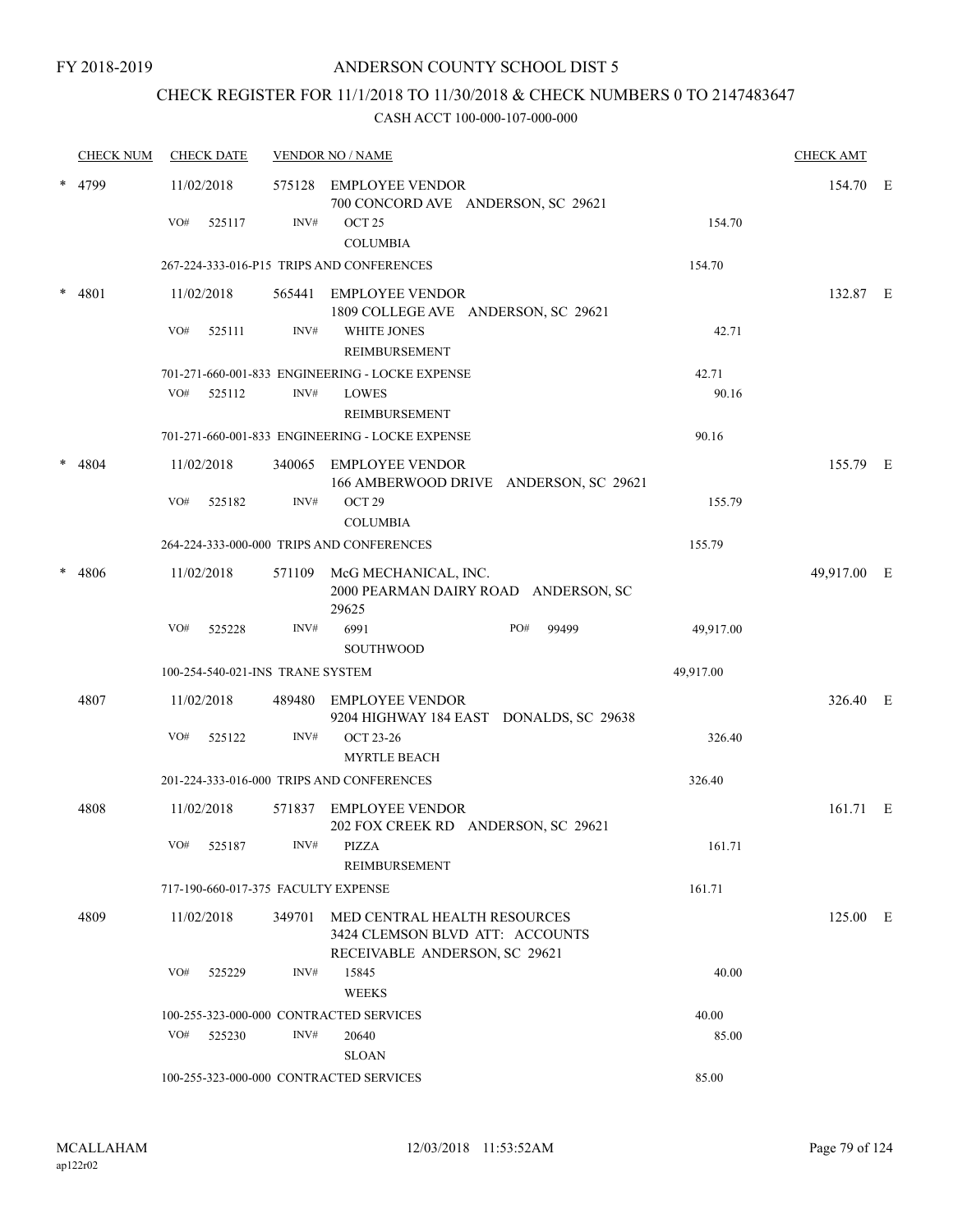# CHECK REGISTER FOR 11/1/2018 TO 11/30/2018 & CHECK NUMBERS 0 TO 2147483647

| <b>CHECK NUM</b> | <b>CHECK DATE</b>                      |        | <b>VENDOR NO / NAME</b>                                                                                     |        | <b>CHECK AMT</b> |  |
|------------------|----------------------------------------|--------|-------------------------------------------------------------------------------------------------------------|--------|------------------|--|
| 4810             | 11/02/2018                             | 363600 | EMPLOYEE VENDOR<br>408 RED FERN TRAIL SIMPSONVILLE, SC 29681                                                |        | 1,166.88 E       |  |
|                  | VO#<br>525120                          | INV#   | OCT 23-26<br><b>MYRTLE BEACH</b>                                                                            | 821.22 |                  |  |
|                  |                                        |        | 201-223-333-000-000 TRIPS- ADMIN/HOMELESS/SUPPORT                                                           | 821.22 |                  |  |
|                  | VO#<br>525121                          | INV#   | <b>OCT 27-29</b><br><b>OHIO</b>                                                                             | 345.66 |                  |  |
|                  | 267-224-333-000-P10 TRIPS- LEADERSHIP  |        |                                                                                                             | 345.66 |                  |  |
| $* 4813$         | 11/02/2018                             | 572025 | EMPLOYEE VENDOR<br>105 HANOVER CIRCLE ANDERSON, SC 29621                                                    |        | 798.38 E         |  |
|                  | VO#<br>525183                          | INV#   | <b>OCT 27-29</b><br><b>OHIO</b>                                                                             | 798.38 |                  |  |
|                  | 267-224-333-000-P10 TRIPS- LEADERSHIP  |        |                                                                                                             | 798.38 |                  |  |
| $* 4815$         | 11/02/2018                             |        | 391100 OLD STONE TRACTOR CO, INC<br>PO BOX 13565 ATT: ACCOUNTS RECEIVABLE<br>ANDERSON, SC 29624             |        | 1,052.34 E       |  |
|                  | VO#<br>525081                          | INV#   | CT96835<br><b>REPAIR PARTS</b>                                                                              | 70.65  |                  |  |
|                  |                                        |        | 100-254-410-000-001 MAINT. SUPPLIES-STRUCTURES                                                              | 70.65  |                  |  |
|                  | VO# 525082                             | INV#   | W036622<br><b>REPAIR PARTS</b>                                                                              | 981.69 |                  |  |
|                  | 100-254-323-000-001 CONTRACT SRVS      |        |                                                                                                             | 981.69 |                  |  |
| $* 4817$         | 11/02/2018                             | 575652 | EMPLOYEE VENDOR<br>455 EAGLE PASS DRIVE MURRELLS INLET, SC<br>29576                                         |        | 129.22 E         |  |
|                  | VO#<br>525275                          | INV#   | AUG-OCT<br><b>MILEAGE</b>                                                                                   | 129.22 |                  |  |
|                  | 283-223-333-000-000 TRIPS/MILEAGE      |        |                                                                                                             | 129.22 |                  |  |
| 4818             | 11/02/2018                             | 574804 | EMPLOYEE VENDOR<br>243 ANSONBOROUGH BELTON, SC 29627                                                        |        | 168.96 E         |  |
|                  | VO#<br>525189                          | INV#   | <b>PAINT</b><br>REIMBURSEMENT                                                                               | 168.96 |                  |  |
|                  | 717-190-660-017-284 DRAMA CLUB EXPENSE |        |                                                                                                             | 168.96 |                  |  |
| 4819             | 11/02/2018                             |        | 574513 EMPLOYEE VENDOR<br>115 VICKI COURT ANDERSON, SC 29624                                                |        | 280.30 E         |  |
|                  | VO#<br>525174                          | INV#   | <b>OCT 2018</b><br><b>MILEAGE</b>                                                                           | 280.30 |                  |  |
|                  | 100-221-332-000-000 TRAVEL             |        |                                                                                                             | 280.30 |                  |  |
| * 4822           | 11/02/2018                             | 463000 | SCHOLASTIC INC/SCHOLASTIC MAGAZINES<br>POBOX 3725 ATT: ACCOUNTS RECEIVABLE<br>JEFFERSON CITY, MO 65102-3725 |        | 135.00 E         |  |
|                  | VO#<br>525152                          | INV#   | M6626938<br>ACCT #29621040                                                                                  | 135.00 |                  |  |
|                  |                                        |        | 709-271-660-009-201 MISCELLANEOUS EXPENSE                                                                   | 135.00 |                  |  |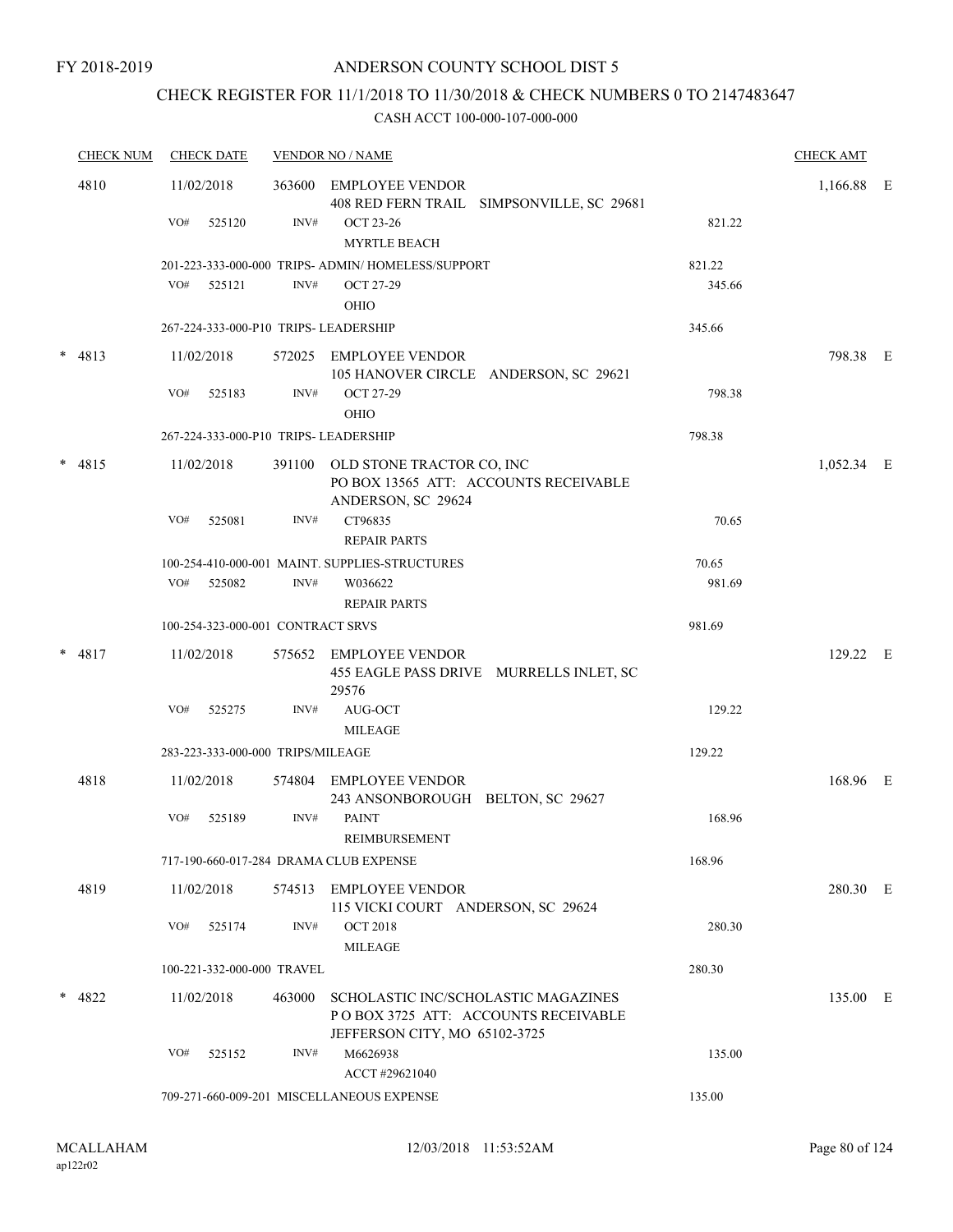# CHECK REGISTER FOR 11/1/2018 TO 11/30/2018 & CHECK NUMBERS 0 TO 2147483647

| <b>CHECK NUM</b> | <b>CHECK DATE</b>                      |        | <b>VENDOR NO / NAME</b>                                                                                |          | <b>CHECK AMT</b> |  |
|------------------|----------------------------------------|--------|--------------------------------------------------------------------------------------------------------|----------|------------------|--|
| 4823             | 11/02/2018                             | 573290 | SHADETREE GRAPHICS, LLC<br>147 POWELL RD. ANDERSON, SC 29625                                           |          | 291.90 E         |  |
|                  | VO#<br>525242                          | INV#   | 2018-1306<br><b>MIDWAY DANCE</b>                                                                       | 291.90   |                  |  |
|                  | 717-271-660-017-239 DANCE CLUB EXPENSE |        |                                                                                                        | 291.90   |                  |  |
| 4824             | 11/02/2018                             | 470900 | <b>SHAR PRODUCTS COMPANY</b><br>2465 S. INDUSTRIAL HWY ATT: ACCOUNTS<br>RECEIVABLE ANN ARBOR, MI 48104 |          | 109.97 E         |  |
|                  | VO#<br>525243                          | INV#   | 168435300016<br><b>VIOLIN CASES</b>                                                                    | 109.97   |                  |  |
|                  |                                        |        | 705-271-660-005-616 STRINGS/ ORCHESTRA EXPENSE                                                         | 109.97   |                  |  |
| 4825             | 11/02/2018                             | 472700 | <b>SHERWIN WILLIAMS</b><br>613 NORTH MURRAY AVENUE ATT: ACCOUNTS<br>RECEIVABLE ANDERSON, SC 29625      |          | 233.79 E         |  |
|                  | VO#<br>525074                          | INV#   | 0296-5                                                                                                 | 54.50    |                  |  |
|                  |                                        |        | <b>SUPPLIES</b>                                                                                        |          |                  |  |
|                  | VO#                                    | INV#   | 100-254-410-021-001 SUPPLIES - MAINTENANCE                                                             | 54.50    |                  |  |
|                  | 525075                                 |        | 8921-9<br><b>SUPPLIES</b>                                                                              | 132.42   |                  |  |
|                  |                                        |        | 100-254-410-021-001 SUPPLIES - MAINTENANCE                                                             | 132.42   |                  |  |
|                  | VO#<br>525076                          | INV#   | 0183-5<br><b>SUPPLIES</b>                                                                              | 46.87    |                  |  |
|                  |                                        |        | 100-254-410-021-001 SUPPLIES - MAINTENANCE                                                             | 46.87    |                  |  |
| 4826             | 11/02/2018                             | 575651 | EMPLOYEE VENDOR<br>15062 BEACON RIDGE DRIVE SENECA, SC 29678                                           |          | 334.76 E         |  |
|                  | VO#<br>525276                          | INV#   | <b>DRINKS</b><br><b>REIMBURSEMENT</b>                                                                  | 21.98    |                  |  |
|                  | 717-190-660-017-375 FACULTY EXPENSE    |        |                                                                                                        | 21.98    |                  |  |
|                  | VO# 525277                             | INV#   | <b>OCT 1-2</b>                                                                                         | 312.78   |                  |  |
|                  |                                        |        | <b>COLUMBIA</b>                                                                                        |          |                  |  |
|                  |                                        |        | 311-224-333-013-000 TRIPS AND CONFERENCES                                                              | 312.78   |                  |  |
| 4827             | 11/02/2018                             |        | 574599 EMPLOYEE VENDOR<br>110 LYTTLETON WAY ANDERSON, SC 29621                                         |          | 289.67 E         |  |
|                  | VO#<br>525194                          | INV#   | <b>EXPENSES</b><br>REIMBURSEMENT                                                                       | 289.67   |                  |  |
|                  | 721-190-660-021-429 FACULTY EXPENSE    |        |                                                                                                        | 33.94    |                  |  |
|                  | 721-190-660-021-647 DRAMA HIGH EXPENSE |        |                                                                                                        | 255.73   |                  |  |
| 4828             | 11/02/2018                             | 569192 | STC INCORPORATED<br>1904 WHITEHALL ROAD ATT: ACCOUNTS<br>RECEIVABLE ANDERSON, SC 29625                 |          | $1,147.11$ E     |  |
|                  | VO#<br>525071                          | INV#   | <b>REPAIR</b><br><b>WESTSIDE</b>                                                                       | 1,147.11 |                  |  |
|                  |                                        |        | 100-254-323-003-001 CONTRACTED SERVICES                                                                | 1,147.11 |                  |  |
| $* 4831$         | 11/02/2018                             |        | 575645 EMPLOYEE VENDOR                                                                                 |          | 116.98 E         |  |
|                  |                                        |        |                                                                                                        |          |                  |  |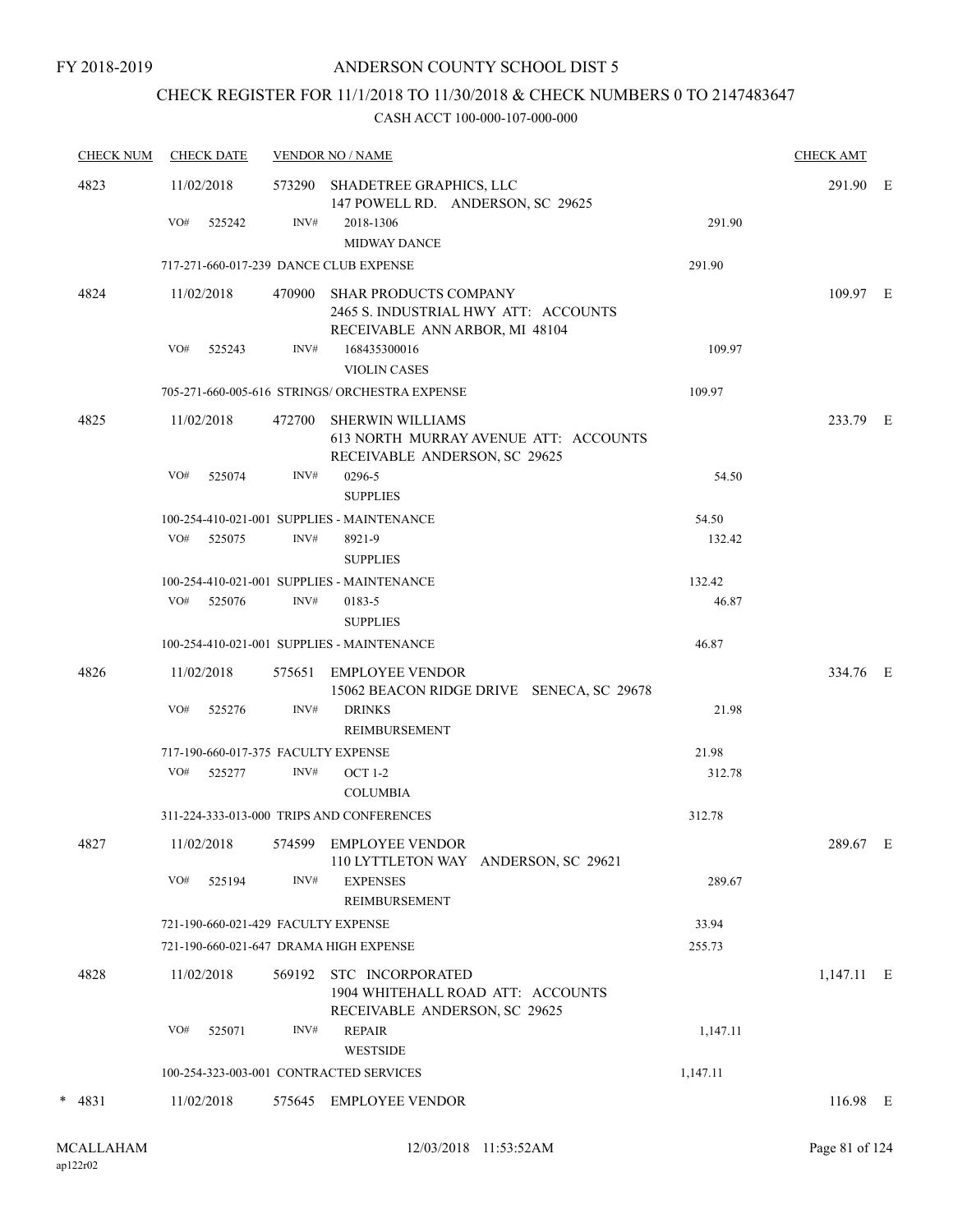# CHECK REGISTER FOR 11/1/2018 TO 11/30/2018 & CHECK NUMBERS 0 TO 2147483647

|   | <b>CHECK NUM</b> |     | <b>CHECK DATE</b> |                                   | <b>VENDOR NO / NAME</b>                                                                        |        | <b>CHECK AMT</b> |  |
|---|------------------|-----|-------------------|-----------------------------------|------------------------------------------------------------------------------------------------|--------|------------------|--|
|   |                  |     |                   |                                   | 31 BIRDSONG LANE TAYLORS, SC 29687                                                             |        |                  |  |
|   |                  | VO# | 525279            | INV#                              | OCT <sub>25</sub><br><b>EDTECH</b>                                                             | 116.98 |                  |  |
|   |                  |     |                   |                                   | 100-266-333-000-000 TRIPS & CONFERENCES                                                        | 116.98 |                  |  |
|   | 4832             |     | 11/02/2018        | 564581                            | EMPLOYEE VENDOR<br>1217 NORTHAMPTON ROAD ANDERSON, SC<br>29621                                 |        | 458.08 E         |  |
|   |                  | VO# | 525116            | INV#                              | <b>OCT 7-9</b>                                                                                 | 458.08 |                  |  |
|   |                  |     |                   |                                   | <b>CHARLOTTE</b>                                                                               |        |                  |  |
|   |                  |     |                   |                                   | 709-271-660-009-201 MISCELLANEOUS EXPENSE                                                      | 458.08 |                  |  |
|   | 4833             |     | 11/02/2018        | 508675                            | TRI-COUNTY BATTERY SALES<br>1413 WHITEHALL ROAD ATT: ACCOUNTS<br>RECEIVABLE ANDERSON, SC 29625 |        | 233.83 E         |  |
|   |                  | VO# | 525069            | INV#                              | 0071995<br><b>BATTERY</b>                                                                      | 124.94 |                  |  |
|   |                  |     |                   |                                   | 100-254-410-013-400 HVAC/ELECTRICAL/PLUMBING                                                   | 124.94 |                  |  |
|   |                  | VO# | 525070            | INV#                              | 0071994<br><b>BATTERY</b>                                                                      | 108.89 |                  |  |
|   |                  |     |                   |                                   | 100-254-412-000-001 TRUCK SERVICE - MAINTENANCE                                                | 108.89 |                  |  |
| * | 4836             |     | 11/02/2018        | 532300                            | WHITE JONES ACE HARDWARE<br>POBOX 13012 ATT: ACCOUNTS RECEIVABLE<br>ANDERSON, SC 29624         |        | 181.90 E         |  |
|   |                  | VO# | 525056            | INV#                              | 876512<br><b>SUPPLIES</b>                                                                      | 23.60  |                  |  |
|   |                  |     |                   |                                   | 100-254-410-001-400 HVAC/ELECTRICAL/PLUMBING                                                   | 23.60  |                  |  |
|   |                  | VO# | 525057            | INV#                              | 876634<br><b>SUPPLIES</b>                                                                      | 57.45  |                  |  |
|   |                  |     |                   | 100-254-410-000-400 HVAC SUPPLIES |                                                                                                | 57.45  |                  |  |
|   |                  | VO# | 525058            | INV#                              | 394396<br><b>SUPPLIES</b>                                                                      | 31.04  |                  |  |
|   |                  |     |                   |                                   | 100-254-410-000-000 CUSTODIAL SUPPLIES                                                         | 31.04  |                  |  |
|   |                  | VO# | 525059            | INV#                              | 394354<br><b>SUPPLIES</b>                                                                      | 47.21  |                  |  |
|   |                  |     |                   | 100-254-410-003-000 SUPPLIES      |                                                                                                | 47.21  |                  |  |
|   |                  | VO# | 525263            | INV#                              | 876550<br><b>SUPPLIES</b>                                                                      | 15.72  |                  |  |
|   |                  |     |                   |                                   | 100-113-410-006-VEN SUPPLY-ADDT'L FOR LOST VENDING                                             | 15.72  |                  |  |
|   |                  |     | VO# 525264        | INV#                              | 876600<br><b>SUPPLIES</b>                                                                      | 6.88   |                  |  |
|   |                  |     |                   |                                   | 100-113-410-006-VEN SUPPLY-ADDT'L FOR LOST VENDING                                             | 6.88   |                  |  |
|   | 4837             |     | 11/02/2018        |                                   | 574618 EMPLOYEE VENDOR<br>208 OLIVE BRANCH ANDERSON, SC 29626                                  |        | 117.07 E         |  |
|   |                  | VO# | 525175            | INV#                              | <b>JULY-OCT</b><br><b>MILEAGE</b>                                                              | 117.07 |                  |  |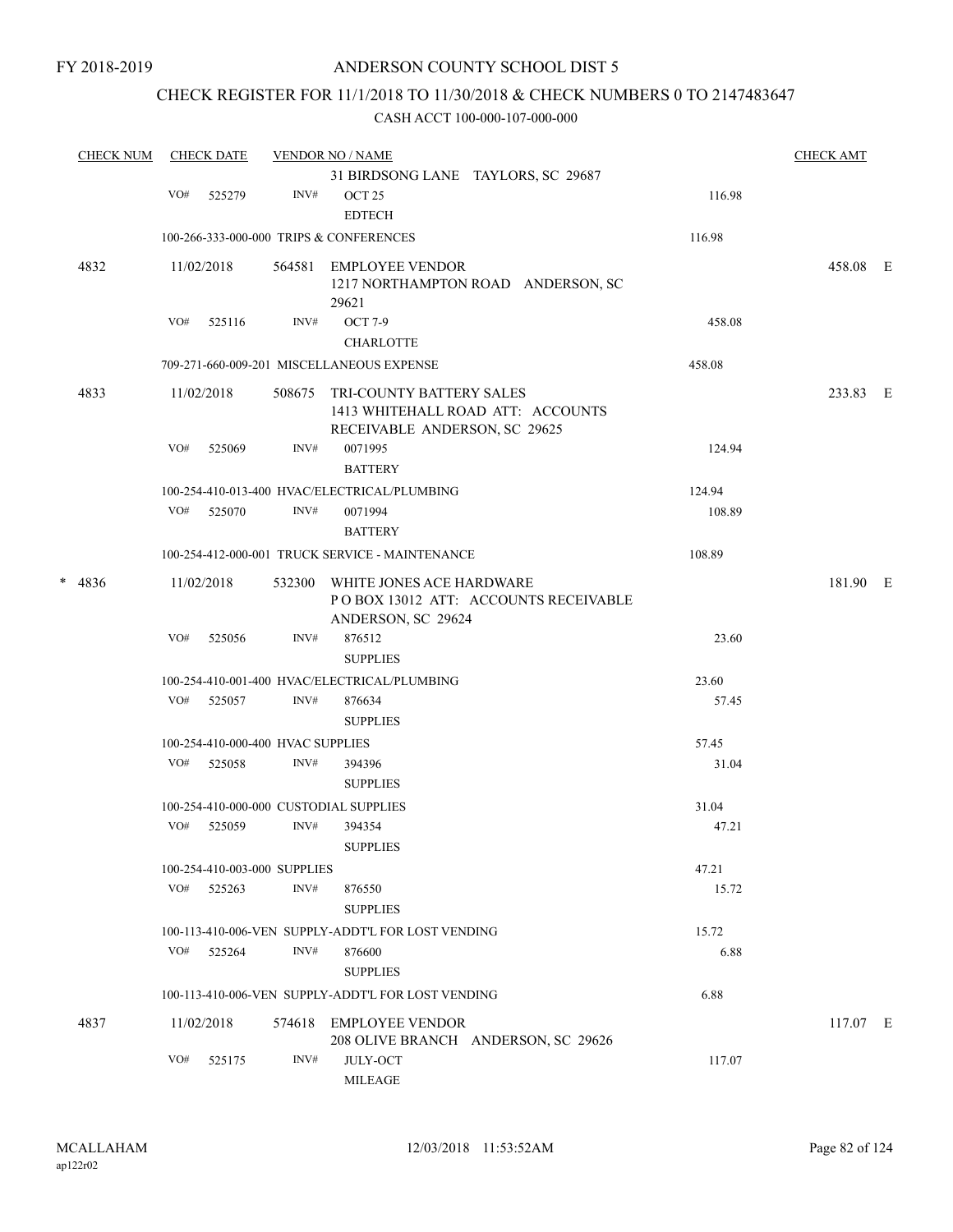# CHECK REGISTER FOR 11/1/2018 TO 11/30/2018 & CHECK NUMBERS 0 TO 2147483647

|   | <b>CHECK NUM</b> | <b>CHECK DATE</b>                         |        | <b>VENDOR NO / NAME</b><br>100-233-333-000-000 TRIPS AND CONFERENCES                              | 117.07               | <b>CHECK AMT</b> |  |
|---|------------------|-------------------------------------------|--------|---------------------------------------------------------------------------------------------------|----------------------|------------------|--|
|   | 4838             | 11/02/2018                                | 574537 | <b>EMPLOYEE VENDOR</b><br>713 EAST GREENVILLE ST SUITE D, #111<br>ANDERSON, SC 29621              |                      | 804.76 E         |  |
|   |                  | VO#<br>525179                             | INV#   | <b>OCT 27-29</b><br>OHIO                                                                          | 804.76               |                  |  |
|   |                  | 267-224-333-000-P10 TRIPS- LEADERSHIP     |        |                                                                                                   | 804.76               |                  |  |
|   | 4839             | 11/02/2018                                | 541500 | <b>EMPLOYEE VENDOR</b><br>207 LOBLOLLY DR ANDERSON, SC 29625                                      |                      | 235.00 E         |  |
|   |                  | VO#<br>525278                             | INV#   | OCT <sub>22</sub><br><b>REGISTRATION</b>                                                          | 235.00               |                  |  |
|   |                  | 311-224-333-003-000 Trips and Conferences |        |                                                                                                   | 235.00               |                  |  |
| * | 4844             | 11/09/2018                                |        | 574317 BILTMORE ESTATE GROUP SALES<br>ONE APPROACH ROAD ASHEVILLE, NC 28803                       |                      | 8,227.52 E       |  |
|   |                  | VO#<br>525324                             | INV#   | ID P1619967<br><b>ROBERT ANDERSON</b>                                                             | 8,227.52             |                  |  |
|   |                  |                                           |        | 706-271-660-006-585 FIELD TRIPS- GR. 6 EXPENSE                                                    | 1,062.50             |                  |  |
|   |                  |                                           |        | 706-271-660-006-585 FIELD TRIPS- GR. 6 EXPENSE                                                    | 1,256.46             |                  |  |
|   |                  |                                           |        | 706-271-660-006-585 FIELD TRIPS- GR. 6 EXPENSE                                                    | 1,271.90             |                  |  |
|   |                  |                                           |        | 706-271-660-006-585 FIELD TRIPS- GR. 6 EXPENSE<br>706-271-660-006-585 FIELD TRIPS- GR. 6 EXPENSE  | 1,512.49<br>1,416.89 |                  |  |
|   |                  |                                           |        | 706-271-660-006-585 FIELD TRIPS- GR. 6 EXPENSE                                                    | 1,707.28             |                  |  |
|   | 4845             | 11/09/2018                                | 564662 | <b>BRADY'S SCREEN PRINTING</b><br>106 CONCORD ROAD ATT: ACCOUNTS<br>RECEIVABLE ANDERSON, SC 29621 |                      | 179.76 E         |  |
|   |                  | VO#<br>525325                             | INV#   | 34243<br><b>HOMELAND PARK</b>                                                                     | 179.76               |                  |  |
|   |                  | 711-271-660-011-261 "T" SHIRTS EXPENSE    |        |                                                                                                   | 179.76               |                  |  |
|   | $* 4848$         | 11/09/2018                                | 564954 | <b>EMPLOYEE VENDOR</b>                                                                            |                      | 441.86 E         |  |
|   |                  |                                           |        | 115 PUBLIC WELL ROAD ANDERSON, SC 29626                                                           |                      |                  |  |
|   |                  | VO#<br>525401                             | INV#   | <b>OCT 26-30</b><br><b>CALIFORNIA</b>                                                             | 441.86               |                  |  |
|   |                  |                                           |        | 232-224-333-000-000 TRIPS AND CONFERENCES                                                         | 441.86               |                  |  |
|   | $* 4851$         | 11/09/2018                                | 211400 | EMPLOYEE VENDOR<br>204 ARDEN CHASE ANDERSON, SC 29621                                             |                      | 233.60 E         |  |
|   |                  | VO#<br>525286                             | INV#   | <b>BOOKS</b><br>REIMBURSEMENT                                                                     | 233.60               |                  |  |
|   |                  |                                           |        | 100-221-410-000-000 SUPPLIES AND MATERIALS                                                        | 172.91               |                  |  |
|   |                  | 100-221-410-000-IST SUPPLIES              |        |                                                                                                   | 60.69                |                  |  |
|   | 4852             | 11/09/2018                                |        | 572654 EMPLOYEE VENDOR<br>220 GRAY DRIVE WILLIAMSTON, SC 29697                                    |                      | 551.29 E         |  |
|   |                  | VO#<br>525394                             | INV#   | <b>OCT 26-28</b><br><b>HILTON HEAD</b>                                                            | 551.29               |                  |  |
|   |                  |                                           |        | 311-224-333-020-000 TRIPS AND CONFERENCES                                                         | 551.29               |                  |  |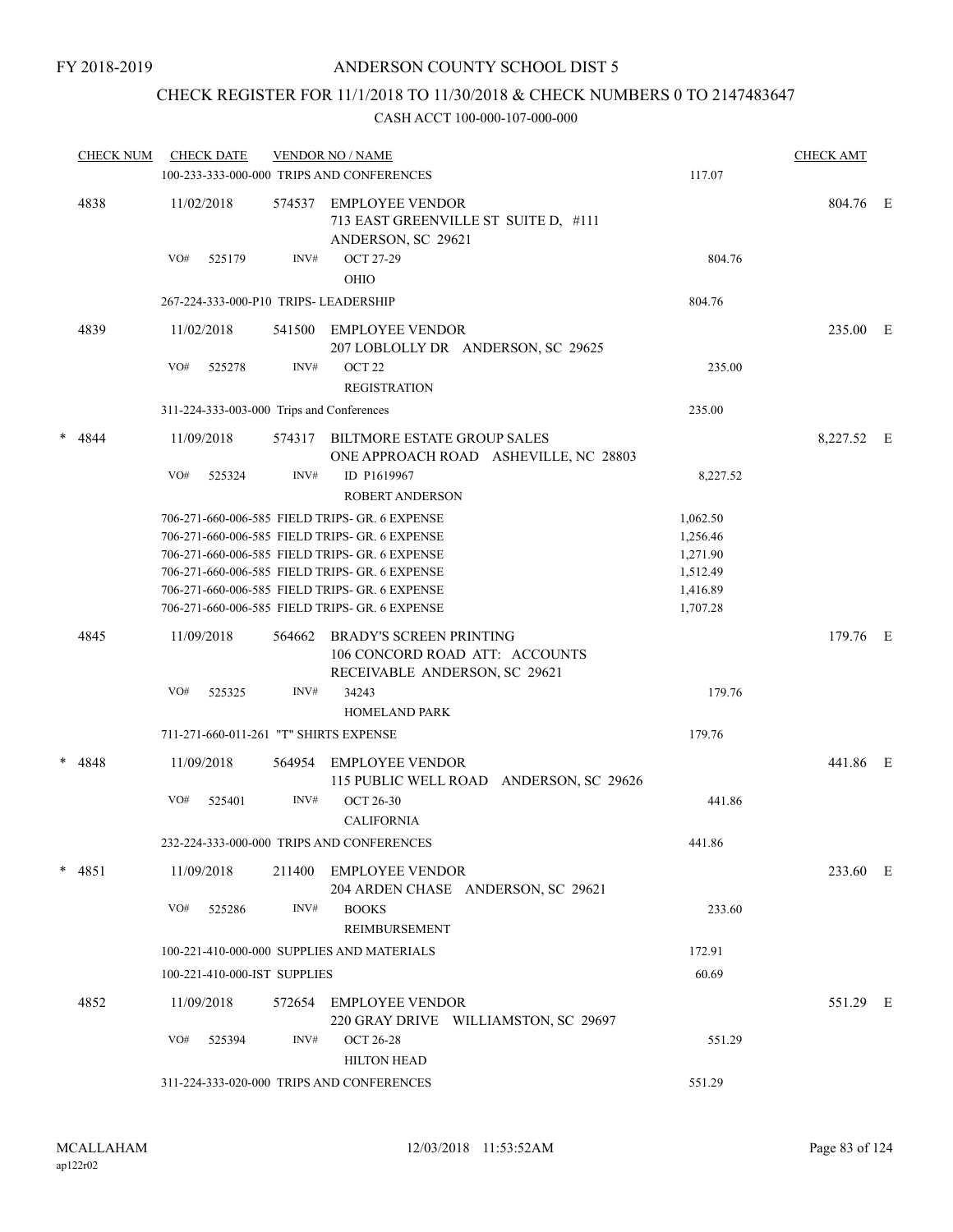# CHECK REGISTER FOR 11/1/2018 TO 11/30/2018 & CHECK NUMBERS 0 TO 2147483647

| <b>CHECK NUM</b> |     | <b>CHECK DATE</b>                                            |        | <b>VENDOR NO / NAME</b>                                                                                           |     |       |                  | <b>CHECK AMT</b> |  |
|------------------|-----|--------------------------------------------------------------|--------|-------------------------------------------------------------------------------------------------------------------|-----|-------|------------------|------------------|--|
| 4853             |     | 11/09/2018                                                   | 569871 | FOLLETT SCHOOL SOLUTIONS, INC<br>91826 COLLECTION CENTER DRIVE ATT:<br>ACCOUNTS RECEIVABLE CHICAGO, IL 60693-0918 |     |       |                  | 2,065.31 E       |  |
|                  | VO# | 525338                                                       | INV#   | 318859F                                                                                                           | PO# | 99633 | 410.06           |                  |  |
|                  |     |                                                              |        | <b>CALHOUN</b>                                                                                                    |     |       |                  |                  |  |
|                  |     | 100-222-410-014-000 SUPPLIES                                 |        |                                                                                                                   |     |       | 410.06           |                  |  |
|                  |     | VO# 525339                                                   | INV#   | 320599                                                                                                            | PO# | 99638 | 1,155.59         |                  |  |
|                  |     |                                                              |        | <b>MCLEES</b>                                                                                                     |     |       |                  |                  |  |
|                  |     | 100-222-410-008-000 SUPPLIES<br>100-222-410-008-000 SUPPLIES |        |                                                                                                                   |     |       | 841.38<br>314.21 |                  |  |
|                  |     | VO# 525340                                                   | INV#   | 338193F<br><b>MCCANTS</b>                                                                                         | PO# | 99776 | 499.66           |                  |  |
|                  |     |                                                              |        |                                                                                                                   |     |       | 499.66           |                  |  |
|                  |     | 100-222-410-000-MDA MEDIA EBOOKS                             |        |                                                                                                                   |     |       |                  |                  |  |
| 4854             |     | 11/09/2018                                                   |        | 237555 FORMS & SUPPLY<br>POBOX 563953 ATT: ACCOUNTS RECEIVABLE<br>CHARLOTTE, NC 28256                             |     |       |                  | 1,059.17 E       |  |
|                  | VO# | 525341                                                       | INV#   | 4789934                                                                                                           |     |       | 68.91            |                  |  |
|                  |     |                                                              |        | <b>SUPPLIES</b>                                                                                                   |     |       |                  |                  |  |
|                  |     |                                                              |        | 719-271-660-019-201 MISCELLANEOUS EXPENSE                                                                         |     |       | 68.91            |                  |  |
|                  | VO# | 525342                                                       | INV#   | 4795888                                                                                                           |     |       | 191.53           |                  |  |
|                  |     |                                                              |        | <b>SUPPLIES</b>                                                                                                   |     |       |                  |                  |  |
|                  |     |                                                              |        | 100-252-410-000-000 SUPPLIES AND MATERIALS                                                                        |     |       | 191.53           |                  |  |
|                  | VO# | 525343                                                       | INV#   | 4694304<br><b>SUPPLIES</b>                                                                                        |     |       | 624.88           |                  |  |
|                  |     | 100-115-410-003-000 SUPPLIES<br>100-115-410-003-000 SUPPLIES |        |                                                                                                                   |     |       | 164.78<br>460.10 |                  |  |
|                  |     | VO# 525344                                                   | INV#   | 4797571                                                                                                           |     |       | 173.85           |                  |  |
|                  |     |                                                              |        | <b>SUPPLIES</b>                                                                                                   |     |       |                  |                  |  |
|                  |     | 100-233-410-014-000 SUPPLIES                                 |        |                                                                                                                   |     |       | 173.85           |                  |  |
| 4855             |     | 11/09/2018                                                   | 573954 | <b>EMPLOYEE VENDOR</b><br>1045 BLYTHWOOD DRIVE PIEDMONT, SC 29673                                                 |     |       |                  | 104.70 E         |  |
|                  | VO# | 525299                                                       | INV#   | <b>OCT 2018</b><br>MILEAGE                                                                                        |     |       | 104.70           |                  |  |
|                  |     | 283-223-333-000-000 TRIPS/MILEAGE                            |        |                                                                                                                   |     |       | 104.70           |                  |  |
| * 4858           |     | 11/09/2018                                                   | 563608 | JW PEPPER & SON, INC<br>POBOX 642 ATT: ACCOUNTS RECEIVABLE<br><b>EXTON, PA 19341</b>                              |     |       |                  | 267.99 E         |  |
|                  | VO# | 525347                                                       | INV#   | 15A36337<br><b>WESTSIDE</b>                                                                                       |     |       | 15.00            |                  |  |
|                  |     | 100-114-410-003-001 BAND SUPPLIES                            |        |                                                                                                                   |     |       | 15.00            |                  |  |
|                  | VO# | 525348                                                       | INV#   | 15A37457                                                                                                          |     |       | 128.00           |                  |  |
|                  |     |                                                              |        | <b>WESTSIDE</b>                                                                                                   |     |       |                  |                  |  |
|                  |     | 100-114-410-003-001 BAND SUPPLIES                            |        |                                                                                                                   |     |       | 128.00           |                  |  |
|                  | VO# | 525349                                                       | INV#   | 15A19859                                                                                                          |     |       | 124.99           |                  |  |
|                  |     |                                                              |        | WESTSIDE                                                                                                          |     |       |                  |                  |  |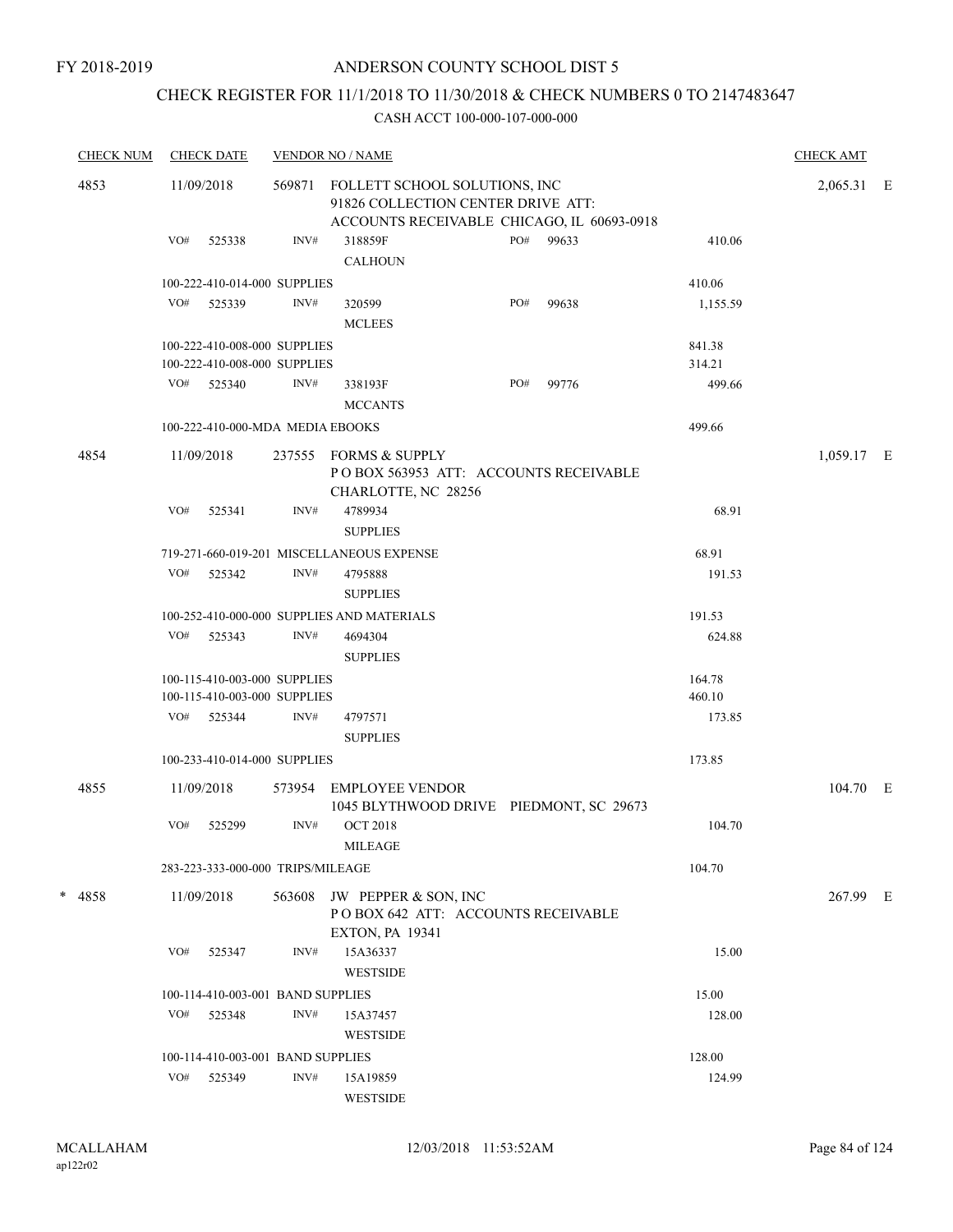### FY 2018-2019

# ANDERSON COUNTY SCHOOL DIST 5

# CHECK REGISTER FOR 11/1/2018 TO 11/30/2018 & CHECK NUMBERS 0 TO 2147483647

| <b>CHECK NUM</b> |     | <b>CHECK DATE</b> |                                   | <b>VENDOR NO / NAME</b>                                                                            |                  | <b>CHECK AMT</b> |  |
|------------------|-----|-------------------|-----------------------------------|----------------------------------------------------------------------------------------------------|------------------|------------------|--|
|                  |     |                   | 100-114-410-003-001 BAND SUPPLIES |                                                                                                    | 124.99           |                  |  |
| 4859             |     | 11/09/2018        | 305300                            | KATHY'S ENTERPRISES<br>500 MT LEBANON CHURCH ROAD ATT:<br>ACCOUNTS RECEIVABLE GREER, SC 29651      |                  | 762.89 E         |  |
|                  | VO# | 525350            | INV#                              | 4900<br><b>WESTSIDE</b>                                                                            | 762.89           |                  |  |
|                  |     |                   | 100-114-410-003-001 BAND SUPPLIES |                                                                                                    | 762.89           |                  |  |
| * 4861           |     | 11/09/2018        |                                   | 563964 EMPLOYEE VENDOR<br>11 MATTESON BROOK LANE SIMPSONVILLE, SC<br>29681                         |                  | 131.40 E         |  |
|                  | VO# | 525301            | INV#                              | <b>OCT 2018</b><br><b>MILEAGE</b>                                                                  | 131.40           |                  |  |
|                  |     |                   |                                   | 100-266-332-000-000 IN-DISTRICT TRAVEL                                                             | 131.40           |                  |  |
| 4862             |     | 11/09/2018        | 574918                            | EMPLOYEE VENDOR<br>PO BOX 3871 ANDERSON, SC 29622                                                  |                  | 334.38 E         |  |
|                  | VO# | 525291            | INV#                              | <b>OCT 16-18</b><br><b>COLUMBIA</b>                                                                | 334.38           |                  |  |
|                  |     |                   |                                   | 871-224-333-003-000 TRIPS AND CONFERENCES                                                          | 334.38           |                  |  |
| $* 4867$         |     | 11/09/2018        | 575078                            | EMPLOYEE VENDOR<br>708 CHEROKEE ROAD PELZER, SC 29669                                              |                  | 405.54 E         |  |
|                  | VO# | 525395            | INV#                              | <b>DANCE EXPENSE</b><br>REIMBURSEMENT                                                              | 405.54           |                  |  |
|                  |     |                   |                                   | 309-113-410-021-000 SUPPLIES AND MATERIALS<br>309-113-410-021-000 SUPPLIES AND MATERIALS           | 198.28<br>207.26 |                  |  |
| $* 4871$         |     | 11/09/2018        | 574491                            | <b>EMPLOYEE VENDOR</b><br>107 NETTLES ROAD CLEMSON, SC 29631                                       |                  | 160.15 E         |  |
|                  | VO# | 525293            | INV#                              | OCT <sub>25</sub><br><b>COLUMBIA</b>                                                               | 160.15           |                  |  |
|                  |     |                   |                                   | 267-224-333-000-P15 TRIPS- NEW PRINC/ASST PRINC                                                    | 160.15           |                  |  |
| $* 4874$         |     | 11/09/2018        | 462725                            | SCHOLASTIC BOOK CLUBS, INC<br>POBOX 3745 ATT: ACCOUNTS RECEIVABLE<br>JEFFERSON CITY, MO 65102-3720 |                  | 4,807.55 E       |  |
|                  | VO# | 525367            | INV#                              | W3892214BF<br>HOMELAND PARK                                                                        | 1,828.93         |                  |  |
|                  |     |                   |                                   | 711-271-660-011-305 LIBRARY EXPENSE                                                                | 1,828.93         |                  |  |
|                  | VO# | 525368            | INV#                              | W3891078BF<br>NEW PROSPECT                                                                         | 2,978.62         |                  |  |
|                  |     |                   |                                   | 710-271-660-010-305 LIBRARY EXPENSE                                                                | 2,978.62         |                  |  |
| $* 4876$         |     | 11/09/2018        |                                   | 574734 EMPLOYEE VENDOR<br>602 CREEK DRIVE EASLEY, SC 29642                                         |                  | 262.20 E         |  |
|                  | VO# | 525307            | INV#                              | <b>OCT 2018</b><br><b>MILEAGE</b>                                                                  | 262.20           |                  |  |
|                  |     |                   | 100-221-332-000-000 TRAVEL        |                                                                                                    | 262.20           |                  |  |
| * 4878           |     | 11/09/2018        |                                   | 574618 EMPLOYEE VENDOR                                                                             |                  | 189.94 E         |  |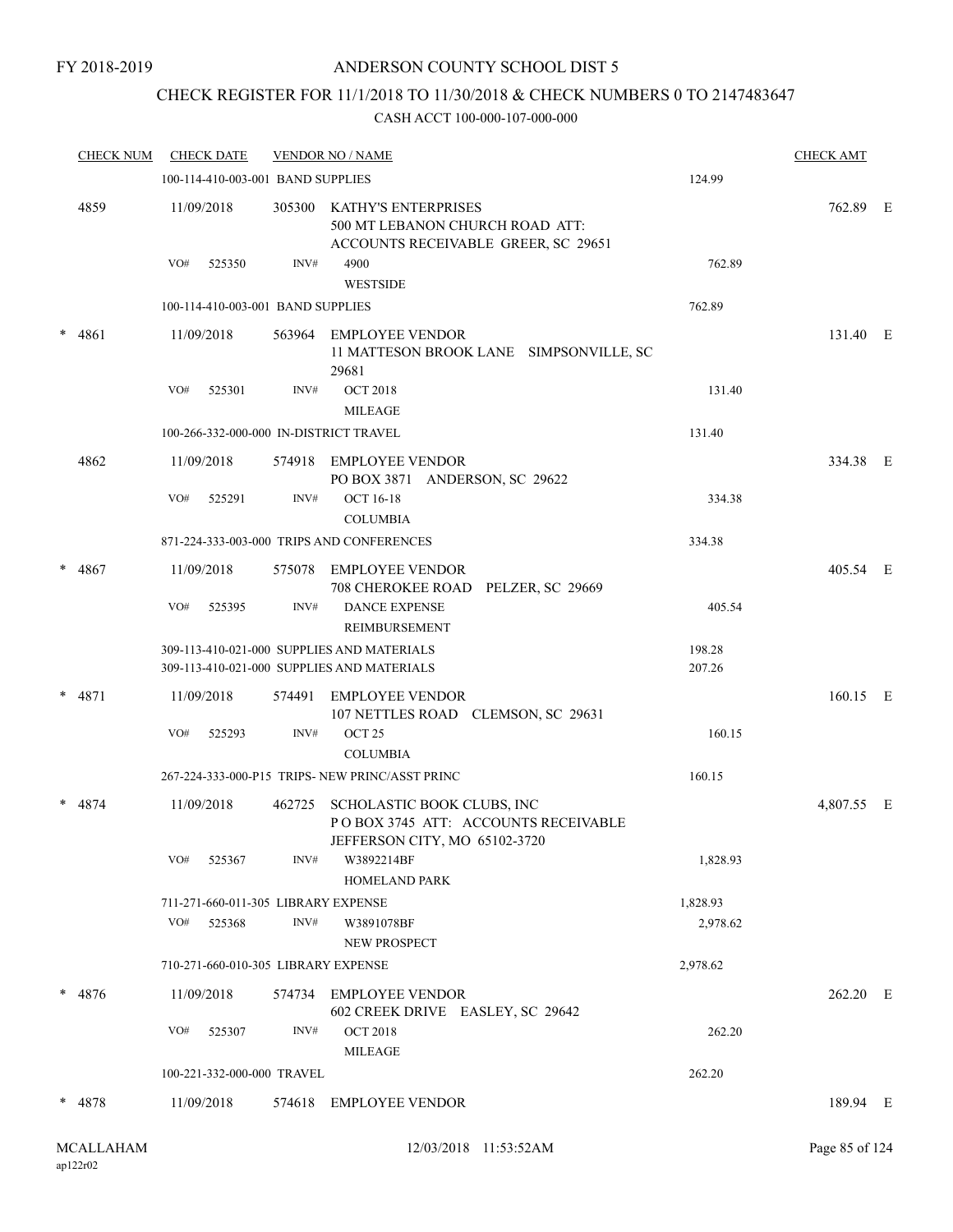# CHECK REGISTER FOR 11/1/2018 TO 11/30/2018 & CHECK NUMBERS 0 TO 2147483647

|   | <b>CHECK NUM</b> |     | <b>CHECK DATE</b>                 |        | <b>VENDOR NO / NAME</b>                            |        | <b>CHECK AMT</b> |  |
|---|------------------|-----|-----------------------------------|--------|----------------------------------------------------|--------|------------------|--|
|   |                  |     |                                   |        | 208 OLIVE BRANCH ANDERSON, SC 29626                |        |                  |  |
|   |                  | VO# | 525295                            | INV#   | <b>OCT 28-31</b>                                   | 189.94 |                  |  |
|   |                  |     |                                   |        | OHIO                                               |        |                  |  |
|   |                  |     | 394-224-333-063-000 TRIPS/PD      |        |                                                    | 189.94 |                  |  |
|   | 4879             |     | 11/09/2018                        | 574537 | <b>EMPLOYEE VENDOR</b>                             |        | 465.22 E         |  |
|   |                  |     |                                   |        | 713 EAST GREENVILLE ST SUITE D, #111               |        |                  |  |
|   |                  |     |                                   |        | ANDERSON, SC 29621                                 |        |                  |  |
|   |                  | VO# | 525296                            | INV#   | OCT 30-31                                          | 283.19 |                  |  |
|   |                  |     |                                   |        | <b>COLUMBIA</b>                                    |        |                  |  |
|   |                  |     |                                   |        | 100-232-333-000-000 TRIPS AND CONFERENCES          | 283.19 |                  |  |
|   |                  | VO# | 525309                            | INV#   | <b>OCT 2018</b>                                    | 182.03 |                  |  |
|   |                  |     |                                   |        | <b>MILEAGE</b>                                     |        |                  |  |
|   |                  |     |                                   |        | 100-232-333-000-000 TRIPS AND CONFERENCES          | 182.03 |                  |  |
|   | 4880             |     | 11/14/2018                        |        | 572731 ACCO BRANDS USA LLC                         |        | 220.42 E         |  |
|   |                  |     |                                   |        | PO BOX 203412 DALLAS, TX 75320-3412                |        |                  |  |
|   |                  | VO# | 525491                            | INV#   | PO#<br>99814<br>2785079                            | 220.42 |                  |  |
|   |                  |     |                                   |        | <b>SUPPLIES</b>                                    |        |                  |  |
|   |                  |     |                                   |        | 201-112-410-011-000 SUPPLIES AND MATERIALS         | 220.42 |                  |  |
|   | 4881             |     | 11/14/2018                        | 573497 | ALL CLEAR PLUMBING                                 |        | 210.00 E         |  |
|   |                  |     |                                   |        | 101 GREEN LAKE ROAD GREENVILLE, SC 29607           |        |                  |  |
|   |                  | VO# | 525561                            | INV#   | 5398879                                            | 210.00 |                  |  |
|   |                  |     |                                   |        | <b>ROBERT ANDERSON</b>                             |        |                  |  |
|   |                  |     |                                   |        | 100-254-323-006-400 CONTR SERV-HVAC/ELECT/PLUMBING | 210.00 |                  |  |
|   | 4882             |     | 11/14/2018                        | 574983 | EMPLOYEE VENDOR                                    |        | 937.93 E         |  |
|   |                  |     |                                   |        | 901 PINE CONE TRAIL ANDERSON, SC 29621             |        |                  |  |
|   |                  | VO# | 525453                            | INV#   | <b>LAKESHORE</b>                                   | 937.93 |                  |  |
|   |                  |     |                                   |        | <b>REIMBURSEMENT</b>                               |        |                  |  |
|   |                  |     |                                   |        | 900-112-416-009-AFA ASHLEY ANDERSON 18/19 SUPPLIES | 937.93 |                  |  |
| * | 4884             |     | 11/14/2018                        | 574706 | <b>EMPLOYEE VENDOR</b>                             |        | 109.74 E         |  |
|   |                  |     |                                   |        | 412 ARCADIA DR ANDERSON, SC 29621                  |        |                  |  |
|   |                  | VO# | 525587                            | INV#   | <b>PANERA</b>                                      | 109.74 |                  |  |
|   |                  |     |                                   |        | REIMBURSEMENT                                      |        |                  |  |
|   |                  |     |                                   |        | 717-190-660-017-201 MISCELLANEOUS EXPENSE          | 109.74 |                  |  |
|   | 4885             |     | 11/14/2018                        | 563865 | ANDERSON WINNELSON CO                              |        | 571.77 E         |  |
|   |                  |     |                                   |        | POBOX 1446 ATT: ACCOUNTS RECEIVABLE                |        |                  |  |
|   |                  |     |                                   |        | ANDERSON, SC 29622                                 |        |                  |  |
|   |                  | VO# | 525558                            | INV#   | 222720                                             | 347.59 |                  |  |
|   |                  |     |                                   |        | <b>SUPPLIES</b>                                    |        |                  |  |
|   |                  |     |                                   |        | 100-254-410-002-400 HVAC/ELECTRICAL/PLUMBING       | 86.90  |                  |  |
|   |                  |     |                                   |        | 100-254-410-003-400 HVAC/ELECTRICAL/PLUMBING       | 86.90  |                  |  |
|   |                  |     |                                   |        | 100-254-410-011-400 HVAC/ELECTRICAL/PLUMBING       | 173.79 |                  |  |
|   |                  | VO# | 525559                            | INV#   | 222785                                             | 209.66 |                  |  |
|   |                  |     |                                   |        | <b>SUPPLIES</b>                                    |        |                  |  |
|   |                  |     | 100-254-410-000-400 HVAC SUPPLIES |        |                                                    | 64.56  |                  |  |
|   |                  |     |                                   |        |                                                    |        |                  |  |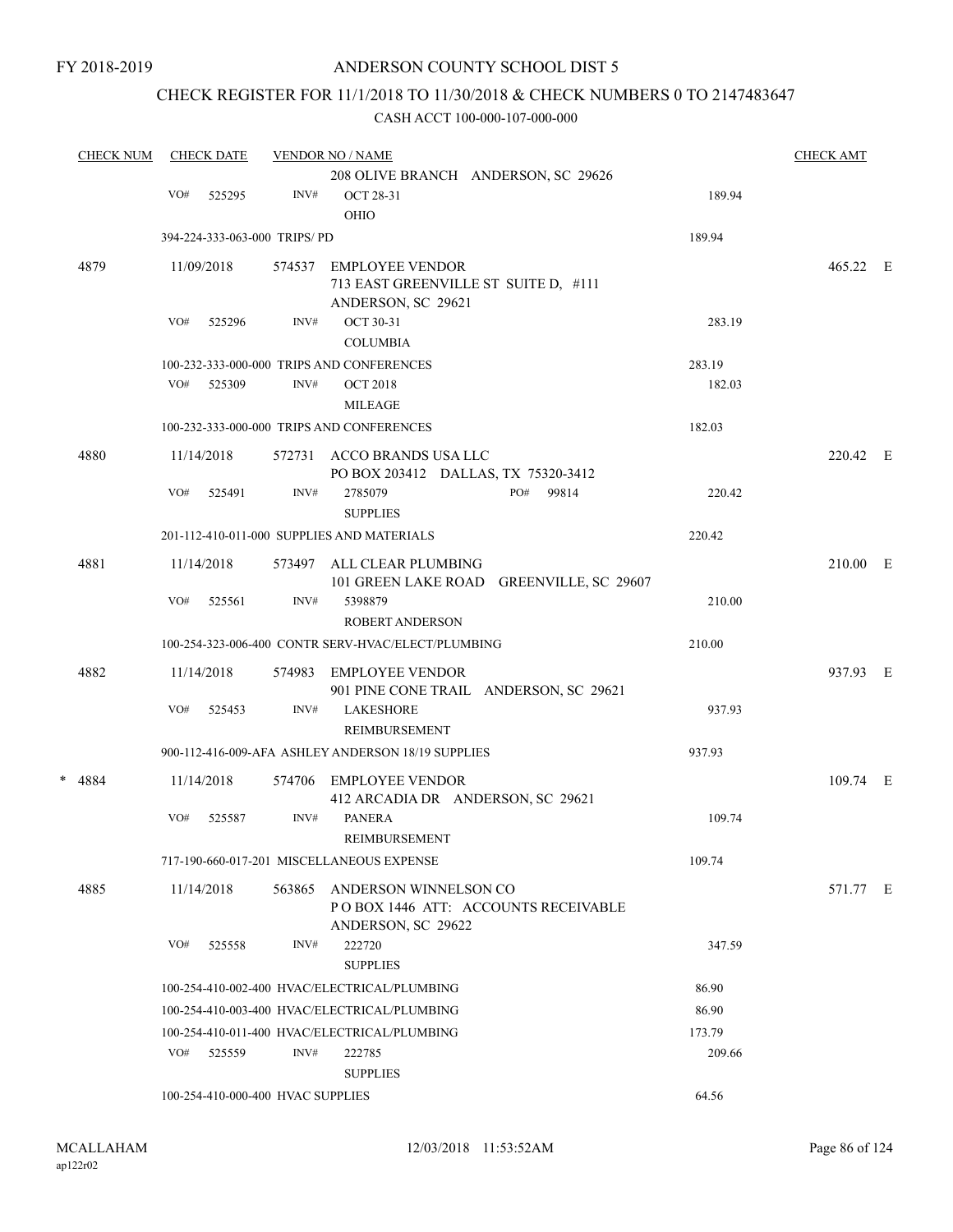# CHECK REGISTER FOR 11/1/2018 TO 11/30/2018 & CHECK NUMBERS 0 TO 2147483647

|        | <b>CHECK NUM</b> |     | <b>CHECK DATE</b>                 |        | <b>VENDOR NO / NAME</b>                                                                            |        |       |          | <b>CHECK AMT</b> |  |
|--------|------------------|-----|-----------------------------------|--------|----------------------------------------------------------------------------------------------------|--------|-------|----------|------------------|--|
|        |                  |     |                                   |        | 100-254-410-001-400 HVAC/ELECTRICAL/PLUMBING                                                       |        |       | 51.42    |                  |  |
|        |                  |     |                                   |        | 100-254-410-007-400 HVAC/ELECTRICAL/PLUMBING                                                       |        |       | 22.36    |                  |  |
|        |                  |     |                                   |        | 100-254-410-011-400 HVAC/ELECTRICAL/PLUMBING                                                       |        |       | 44.72    |                  |  |
|        |                  |     |                                   |        | 100-254-410-020-400 HVAC/ELECTRICAL/PLUMBING                                                       |        |       | 26.60    |                  |  |
|        |                  | VO# | 525560                            | INV#   | 222539                                                                                             |        |       | 14.52    |                  |  |
|        |                  |     |                                   |        | <b>SUPPLIES</b>                                                                                    |        |       |          |                  |  |
|        |                  |     |                                   |        | 100-254-410-014-400 HVAC/ELECTRICAL/PLUMBING                                                       |        |       | 14.52    |                  |  |
|        | * 4888           |     | 11/14/2018                        | 141325 | EMPLOYEE VENDOR<br>505 OAKMONT DRIVE ANDERSON, SC 29621                                            |        |       |          | 239.80 E         |  |
|        |                  | VO# | 525701                            | INV#   | <b>NOV 1-2</b><br><b>CHARLESTON</b>                                                                |        |       | 239.80   |                  |  |
|        |                  |     |                                   |        | 717-190-660-017-355 FIELD TRIPS GRADE 5 EXPENSE                                                    | 239.80 |       |          |                  |  |
|        |                  |     | 11/14/2018                        | 564662 | <b>BRADY'S SCREEN PRINTING</b>                                                                     |        |       |          | 2,311.74 E       |  |
| * 4890 |                  |     |                                   |        | 106 CONCORD ROAD ATT: ACCOUNTS<br>RECEIVABLE ANDERSON, SC 29621                                    |        |       |          |                  |  |
|        |                  | VO# | 525599                            | INV#   | 34275<br><b>ROBERT ANDERSON</b>                                                                    |        |       | 2,311.74 |                  |  |
|        |                  |     |                                   |        | 706-271-660-006-585 FIELD TRIPS- GR. 6 EXPENSE                                                     |        |       | 2,311.74 |                  |  |
|        |                  |     |                                   |        |                                                                                                    |        |       |          |                  |  |
|        | * 4894           |     | 11/14/2018                        | 572778 | CAROLINA CAMPUS SUPPLY, INC<br>PO BOX 172573 SPARTANBURG, SC 29301                                 |        |       |          | 361.13 E         |  |
|        |                  | VO# | 525601                            | INV#   | 2800                                                                                               |        |       | 361.13   |                  |  |
|        |                  |     |                                   |        | <b>WRISTBANDS</b>                                                                                  |        |       |          |                  |  |
|        |                  |     |                                   |        | 100-114-410-002-VEN SUPPLY-ADDT'L FOR LOST VENDING                                                 |        |       | 361.13   |                  |  |
|        | 4895             |     | 11/14/2018                        | 567691 | CARSON'S NUT-BOLT & TOOL CO, INC<br>P.O. BOX 3629 ATT: ACCOUNTS RECEIVABLE<br>GREENVILLE, SC 29608 |        |       | 358.45 E |                  |  |
|        |                  | VO# | 525555                            | INV#   | 3777284<br><b>SUPPLIES</b>                                                                         |        |       | 358.45   |                  |  |
|        |                  |     |                                   |        | 100-254-410-000-100 SMALL EQUIPMENT                                                                |        |       | 358.45   |                  |  |
|        |                  |     |                                   |        |                                                                                                    |        |       |          |                  |  |
|        | 4896             |     | 11/14/2018                        | 572787 | CC&I SERVICES LLC<br>4795 S CHURCH ST EXT SUITE 2 ROEBUCK, SC<br>29376                             |        |       |          | 12,049.25 E      |  |
|        |                  | VO# | 525630                            | INV#   | 4200<br><b>WESTSIDE</b>                                                                            | PO#    | 98318 | 2,351.50 |                  |  |
|        |                  |     |                                   |        | 505-271-540-003-BSC BASEBALL&SOFTBALL COMPLEX                                                      |        |       | 2,351.50 |                  |  |
|        |                  | VO# | 525631                            | INV#   | 4199<br>TL HANNA                                                                                   | PO#    | 98317 | 1,790.00 |                  |  |
|        |                  |     |                                   |        | 505-271-540-002-BSC BASEBALL&SOFTBALL COMPLEX                                                      |        |       | 1,790.00 |                  |  |
|        |                  |     | VO# 525632                        | INV#   | 4201                                                                                               | PO#    | 99365 | 2,266.75 |                  |  |
|        |                  |     |                                   |        | SOUTHWOOD                                                                                          |        |       |          |                  |  |
|        |                  |     |                                   |        | 515-253-520-000-ART FINE ARTS CENTER                                                               |        |       | 2,266.75 |                  |  |
|        |                  | VO# | 525633                            | INV#   | 4198                                                                                               | PO#    | 96454 | 3,361.00 |                  |  |
|        |                  |     |                                   |        | AIT                                                                                                |        |       |          |                  |  |
|        |                  |     | 515-253-520-031-CAR CAREER CENTER |        |                                                                                                    |        |       | 3,361.00 |                  |  |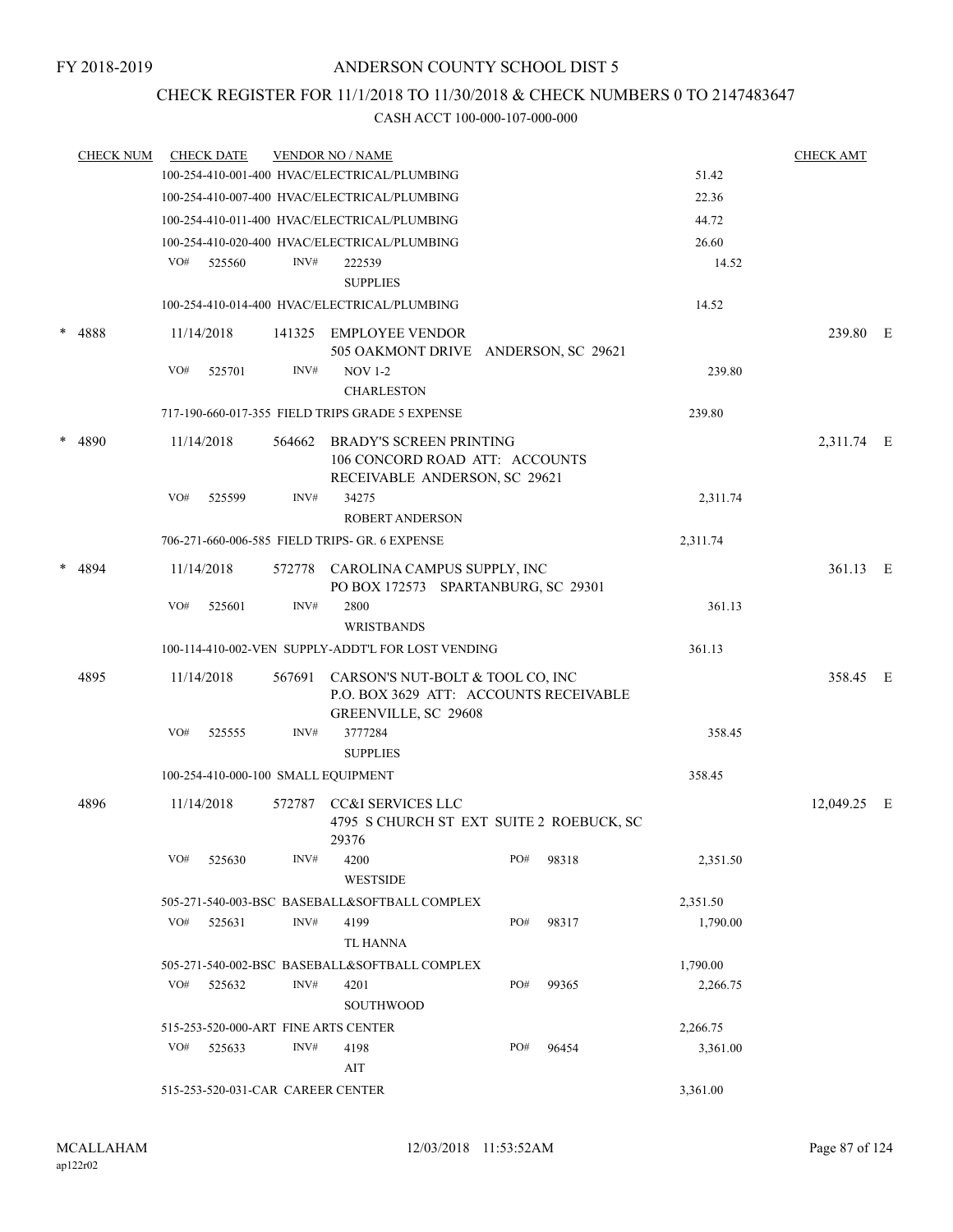# CHECK REGISTER FOR 11/1/2018 TO 11/30/2018 & CHECK NUMBERS 0 TO 2147483647

| <b>CHECK NUM</b> |     | <b>CHECK DATE</b>            |        | <b>VENDOR NO / NAME</b>                                                                        |     |       |          | <b>CHECK AMT</b> |  |
|------------------|-----|------------------------------|--------|------------------------------------------------------------------------------------------------|-----|-------|----------|------------------|--|
|                  | VO# | 525634                       | INV#   | 4202<br><b>TL HANNA</b>                                                                        | PO# | 98500 | 2,280.00 |                  |  |
|                  |     |                              |        | 505-253-520-002-TUR BASEBALL/SOFTBALL TURF                                                     |     |       | 2,280.00 |                  |  |
| 4897             |     | 11/14/2018                   | 170630 | CINTAS CORPORATION #216<br>PO BOX 630803 ATT: ACCOUNTS RECEIVABLE<br>CINCINNATI, OH 45263-0803 |     |       |          | 2,124.12 E       |  |
|                  | VO# | 525474                       | INV#   | 12966569                                                                                       | PO# | 99160 | 2,124.12 |                  |  |
|                  |     |                              |        | <b>DUST MOPS</b>                                                                               |     |       |          |                  |  |
|                  |     | 100-254-410-001-000 SUPPLIES |        |                                                                                                |     |       | 104.82   |                  |  |
|                  |     | 100-254-410-002-000 SUPPLIES |        |                                                                                                |     |       | 225.51   |                  |  |
|                  |     | 100-254-410-003-000 SUPPLIES |        |                                                                                                |     |       | 155.00   |                  |  |
|                  |     | 100-254-410-005-000 SUPPLIES |        |                                                                                                |     |       | 112.22   |                  |  |
|                  |     | 100-254-410-006-000 SUPPLIES |        |                                                                                                |     |       | 169.26   |                  |  |
|                  |     | 100-254-410-007-000 SUPPLIES |        |                                                                                                |     |       | 48.36    |                  |  |
|                  |     | 100-254-410-008-000 SUPPLIES |        |                                                                                                |     |       | 112.58   |                  |  |
|                  |     | 100-254-410-009-000 SUPPLIES |        |                                                                                                |     |       | 82.36    |                  |  |
|                  |     | 100-254-410-010-000 SUPPLIES |        |                                                                                                |     |       | 65.72    |                  |  |
|                  |     | 100-254-410-011-000 SUPPLIES |        |                                                                                                |     |       | 48.16    |                  |  |
|                  |     | 100-254-410-012-000 SUPPLIES |        |                                                                                                |     |       | 48.70    |                  |  |
|                  |     | 100-254-410-013-000 SUPPLIES |        |                                                                                                |     |       | 113.55   |                  |  |
|                  |     | 100-254-410-014-000 SUPPLIES |        |                                                                                                |     |       | 71.02    |                  |  |
|                  |     | 100-254-410-015-000 SUPPLIES |        |                                                                                                |     |       | 55.90    |                  |  |
|                  |     | 100-254-410-016-000 SUPPLIES |        |                                                                                                |     |       | 55.90    |                  |  |
|                  |     | 100-254-410-017-000 SUPPLIES |        |                                                                                                |     |       | 218.31   |                  |  |
|                  |     | 100-254-410-018-000 SUPPLIES |        |                                                                                                |     |       | 62.68    |                  |  |
|                  |     | 100-254-410-019-000 SUPPLIES |        |                                                                                                |     |       | 82.62    |                  |  |
|                  |     | 100-254-410-020-000 SUPPLIES |        |                                                                                                |     |       | 126.39   |                  |  |
|                  |     | 100-254-410-021-000 SUPPLIES |        |                                                                                                |     |       | 129.20   |                  |  |
|                  |     | 100-254-410-023-000 SUPPLIES |        |                                                                                                |     |       | 35.86    |                  |  |
| *<br>4900        |     | 11/14/2018                   | 187300 | CRESCENT SUPPLY CO, INC<br>POBOX 8798 ATT: ACCOUNTS RECEIVABLE<br>GREENVILLE, SC 29604         |     |       |          | $1,003.12$ E     |  |
|                  | VO# | 525545                       | INV#   | 392785<br><b>SUPPLIES</b>                                                                      |     |       | 693.36   |                  |  |
|                  |     |                              |        | 100-254-410-014-400 HVAC/ELECTRICAL/PLUMBING                                                   |     |       | 693.36   |                  |  |
|                  | VO# | 525546                       | INV#   | 392786<br><b>SUPPLIES</b>                                                                      |     |       | 115.38   |                  |  |
|                  |     |                              |        | 100-254-410-013-400 HVAC/ELECTRICAL/PLUMBING                                                   |     |       | 115.38   |                  |  |
|                  |     | VO# 525547                   | INV#   | 392792<br><b>SUPPLIES</b>                                                                      |     |       | 63.00    |                  |  |
|                  |     |                              |        | 100-254-410-003-400 HVAC/ELECTRICAL/PLUMBING                                                   |     |       | 63.00    |                  |  |
|                  | VO# | 525548                       | INV#   | 392793<br><b>SUPPLIES</b>                                                                      |     |       | 47.41    |                  |  |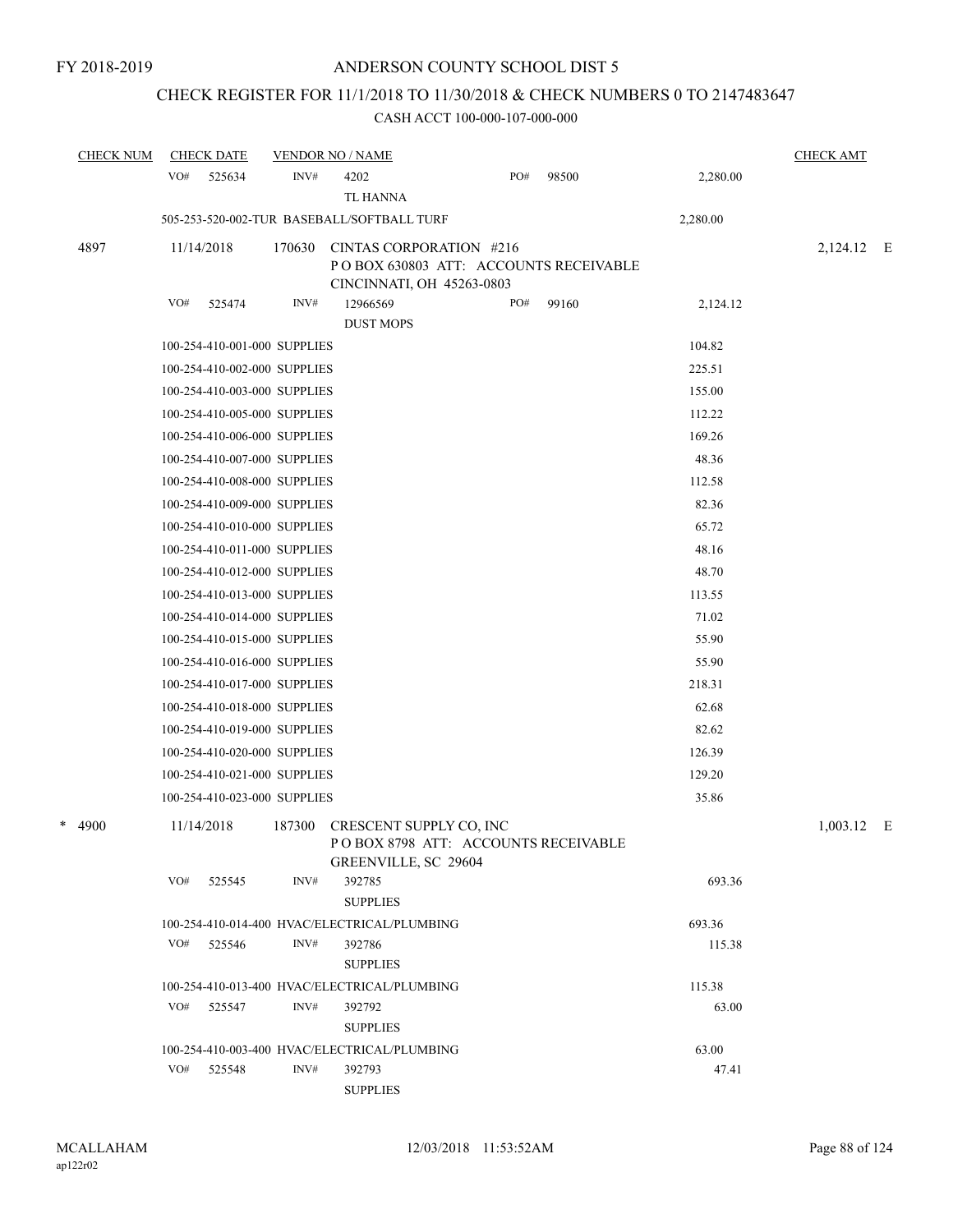# CHECK REGISTER FOR 11/1/2018 TO 11/30/2018 & CHECK NUMBERS 0 TO 2147483647

| <b>CHECK NUM</b> |     | <b>CHECK DATE</b> |                              | <b>VENDOR NO / NAME</b>                                                                        |                                            |        | <b>CHECK AMT</b> |  |
|------------------|-----|-------------------|------------------------------|------------------------------------------------------------------------------------------------|--------------------------------------------|--------|------------------|--|
|                  |     |                   |                              | 100-254-410-021-400 HVAC/ELECTRICAL/PLUMBING                                                   |                                            | 47.41  |                  |  |
|                  |     | VO# 525549        | INV#                         | 392788                                                                                         |                                            | 47.99  |                  |  |
|                  |     |                   |                              | <b>SUPPLIES</b>                                                                                |                                            |        |                  |  |
|                  |     |                   |                              | 100-254-410-014-400 HVAC/ELECTRICAL/PLUMBING                                                   |                                            | 47.99  |                  |  |
|                  | VO# | 525550            | INV#                         | 392787                                                                                         |                                            | 30.50  |                  |  |
|                  |     |                   |                              | <b>SUPPLIES</b>                                                                                |                                            |        |                  |  |
|                  |     |                   |                              | 100-254-410-013-400 HVAC/ELECTRICAL/PLUMBING                                                   |                                            | 30.50  |                  |  |
|                  | VO# | 525551            | INV#                         | 392789                                                                                         |                                            | 5.48   |                  |  |
|                  |     |                   |                              | <b>SUPPLIES</b>                                                                                |                                            |        |                  |  |
|                  |     |                   |                              | 100-254-410-005-400 HVAC/ELECTRICAL/PLUMBING                                                   |                                            | 5.48   |                  |  |
| * 4902           |     | 11/14/2018        |                              | 569462 CROSSROADS ENVIRONMENTAL, LLC<br>29303                                                  | 1258 BOILING SPRINGS ROAD SPARTANBURG, SC  |        | 727.20 E         |  |
|                  | VO# | 525544            | INV#                         | 7211                                                                                           |                                            | 727.20 |                  |  |
|                  |     |                   |                              | <b>WESTSIDE HS</b>                                                                             |                                            |        |                  |  |
|                  |     |                   |                              | 100-254-323-003-001 CONTRACTED SERVICES                                                        |                                            | 727.20 |                  |  |
| $*$ 4907         |     | 11/14/2018        |                              | 226585 EMPLOYEE VENDOR<br>222 DANDELION TRAIL ANDERSON, SC 29621                               |                                            |        | 433.33 E         |  |
|                  | VO# | 525592            | INV#                         | <b>KIRKLANDS</b><br>REIMBURSEMENT                                                              |                                            | 433.33 |                  |  |
|                  |     |                   |                              | 705-271-660-005-411 MISCELLANEOUS EXPENSE                                                      |                                            | 433.33 |                  |  |
|                  |     |                   |                              |                                                                                                |                                            |        |                  |  |
| $* 4909$         |     | 11/14/2018        |                              | 235550 FLINN SCIENTIFIC INC<br>PO BOX 71721 ATT: ACCOUNTS RECEIVABLE<br>CHICAGO, IL 60694-1721 |                                            |        | 152.95 E         |  |
|                  | VO# | 525647            | INV#                         | 2280975                                                                                        |                                            | 152.95 |                  |  |
|                  |     |                   |                              | <b>SUPPLIES</b>                                                                                |                                            |        |                  |  |
|                  |     |                   | 100-271-410-002-000 SUPPLIES |                                                                                                |                                            | 152.95 |                  |  |
| 4910             |     | 11/14/2018        |                              | 569871 FOLLETT SCHOOL SOLUTIONS, INC<br>91826 COLLECTION CENTER DRIVE ATT:                     |                                            |        | 422.58 E         |  |
|                  | VO# |                   | INV#                         | 323349F                                                                                        | ACCOUNTS RECEIVABLE CHICAGO, IL 60693-0918 | 164.88 |                  |  |
|                  |     | 525498            |                              | NEW PROSPECT                                                                                   |                                            |        |                  |  |
|                  |     |                   | 100-222-410-010-000 SUPPLIES |                                                                                                |                                            | 164.88 |                  |  |
|                  | VO# | 525648            | INV#                         | 338424F<br><b>SOUTHWOOD</b>                                                                    |                                            | 257.70 |                  |  |
|                  |     |                   |                              | 721-190-660-021-519 LIBRARY EXPENSE                                                            |                                            | 257.70 |                  |  |
| $* 4914$         |     | 11/14/2018        |                              | 565398 EMPLOYEE VENDOR<br>104 BAYBROOKE LANE ANDERSON, SC 29621                                |                                            |        | $116.02$ E       |  |
|                  | VO# | 525454            | INV#                         | <b>PANERA</b><br>REIMBURSEMENT                                                                 |                                            | 116.02 |                  |  |
|                  |     |                   | 100-113-410-006-000 SUPPLIES |                                                                                                |                                            | 116.02 |                  |  |
| 4915             |     | 11/14/2018        | 570843                       | <b>GATEWAY SUPPLY CO</b><br>SC 29202                                                           | CORPORATE OFFICES P.O. BOX 2826 COLUMBIA,  |        | 2,344.63 E       |  |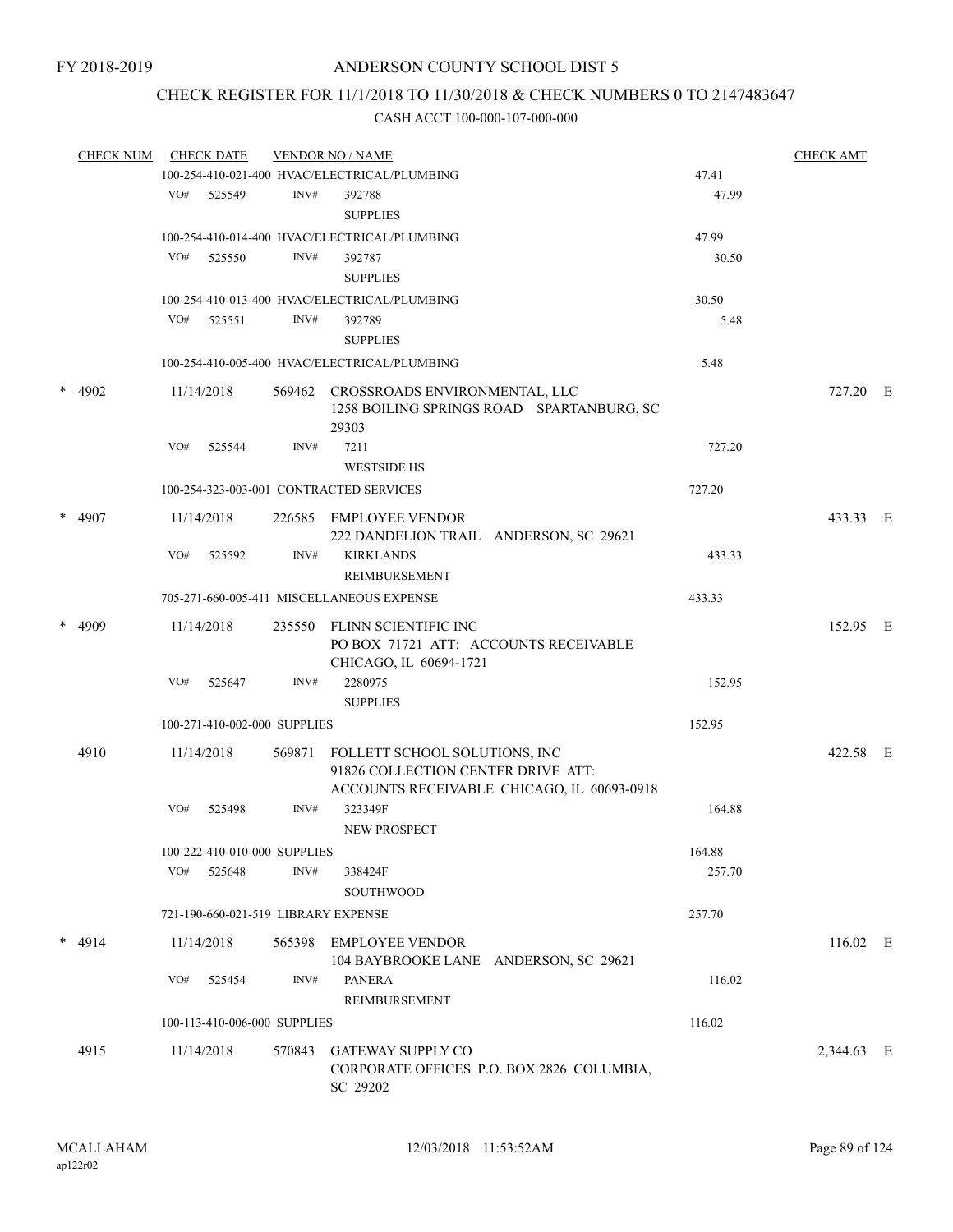# CHECK REGISTER FOR 11/1/2018 TO 11/30/2018 & CHECK NUMBERS 0 TO 2147483647

|   | <b>CHECK NUM</b> |     | <b>CHECK DATE</b> |                                   | <b>VENDOR NO / NAME</b>                                                                 |                                         |          | <b>CHECK AMT</b> |  |
|---|------------------|-----|-------------------|-----------------------------------|-----------------------------------------------------------------------------------------|-----------------------------------------|----------|------------------|--|
|   |                  | VO# | 525540            | INV#                              | S4416382                                                                                |                                         | 378.74   |                  |  |
|   |                  |     |                   |                                   | <b>SUPPLIES</b>                                                                         |                                         |          |                  |  |
|   |                  |     |                   | 100-254-410-000-400 HVAC SUPPLIES |                                                                                         |                                         | 206.86   |                  |  |
|   |                  |     |                   |                                   | 100-254-410-012-400 HVAC/ELECTRICAL/PLUMBING                                            |                                         | 85.94    |                  |  |
|   |                  |     |                   |                                   | 100-254-410-016-400 HVAC/ELECTRICAL/PLUMBING                                            |                                         | 85.94    |                  |  |
|   |                  |     | VO# 525541        | INV#                              | S4416773                                                                                |                                         | 1,965.89 |                  |  |
|   |                  |     |                   |                                   | <b>SUPPLIES</b>                                                                         |                                         |          |                  |  |
|   |                  |     |                   |                                   | 100-254-410-003-400 HVAC/ELECTRICAL/PLUMBING                                            |                                         | 1,965.89 |                  |  |
|   | 4916             |     | 11/14/2018        |                                   | 564815 EMPLOYEE VENDOR                                                                  | 106 PROSPECT COURT ANDERSON, SC 29625   |          | 311.24 E         |  |
|   |                  | VO# | 525455            | INV#                              | <b>WILLY WONKA</b><br><b>REIMBURSEMENT</b>                                              |                                         | 253.47   |                  |  |
|   |                  |     |                   |                                   | 721-190-660-021-647 DRAMA HIGH EXPENSE                                                  |                                         | 253.47   |                  |  |
|   |                  | VO# | 525487            | INV#                              | <b>OCT 2018</b><br><b>MILEAGE</b>                                                       |                                         | 57.77    |                  |  |
|   |                  |     |                   |                                   | 100-113-410-021-VEN SUPPLY-ADDT'L FOR LOST VENDING                                      |                                         | 57.77    |                  |  |
|   | * 4919           |     | 11/14/2018        | 572168                            | <b>GREENVILLE LITTLE THEATRE</b>                                                        | 444 COLLEGE STREET GREENVILLE, SC 29601 |          | 896.00 E         |  |
|   |                  | VO# | 525650            | INV#                              | <b>CONCORD ELEM</b><br><b>FRIDAY DEC 14TH</b>                                           |                                         | 896.00   |                  |  |
|   |                  |     |                   |                                   | 709-271-660-009-352 FIELD TRIPS GRADE 2 EXPENSE                                         |                                         | 896.00   |                  |  |
| * | 4923             |     | 11/14/2018        | 570057                            | HERITAGE FOOD SERVICE GROUP<br>CHICAGO, IL 60694-1595                                   | P.O. BOX 71595 ATT: ACCOUNTS RECEIVABLE |          | $1,102.50$ E     |  |
|   |                  | VO# | 525536            | INV#                              | 5298383<br><b>MOTOR</b>                                                                 |                                         | 752.14   |                  |  |
|   |                  |     |                   |                                   | 600-256-323-011-000 REPAIRS TO EQUIPMENT                                                |                                         | 752.14   |                  |  |
|   |                  | VO# | 525537            | INV#                              | 5273791<br><b>REPAIR PARTS</b>                                                          |                                         | 325.78   |                  |  |
|   |                  |     |                   |                                   | 600-256-323-012-000 REPAIRS TO EQUIPMENT                                                |                                         | 325.78   |                  |  |
|   |                  | VO# | 525538            | INV#                              | 5297080<br><b>REPAIR PARTS</b>                                                          |                                         | 24.58    |                  |  |
|   |                  |     |                   |                                   | 600-256-323-003-000 REPAIRS TO EQUIPMENT                                                |                                         | 24.58    |                  |  |
|   | 4924             |     | 11/14/2018        | 573279                            | HERSHEY CREAMERY COMPANY<br>301 S CAMERON STREET HARRISBURG, PA<br>17101-2815           |                                         |          | 184.08 E         |  |
|   |                  | VO# | 525651            | INV#                              | 13648821<br><b>NEVITT FOREST</b>                                                        |                                         | 184.08   |                  |  |
|   |                  |     |                   |                                   | 712-271-660-012-391 ICE CREAM SALES EXPENSE                                             |                                         | 184.08   |                  |  |
|   | * 4929           |     | 11/14/2018        | 300176                            | <b>JOSTENS INC</b><br>21336 NETWORK PLACE ATT: ACCOUNTS<br>RECEIVABLE CHICAGO, IL 60673 |                                         |          | 793.39 E         |  |
|   |                  | VO# | 525654            | INV#                              | JOB 43653<br>ROBERT ANDERSON                                                            |                                         | 793.39   |                  |  |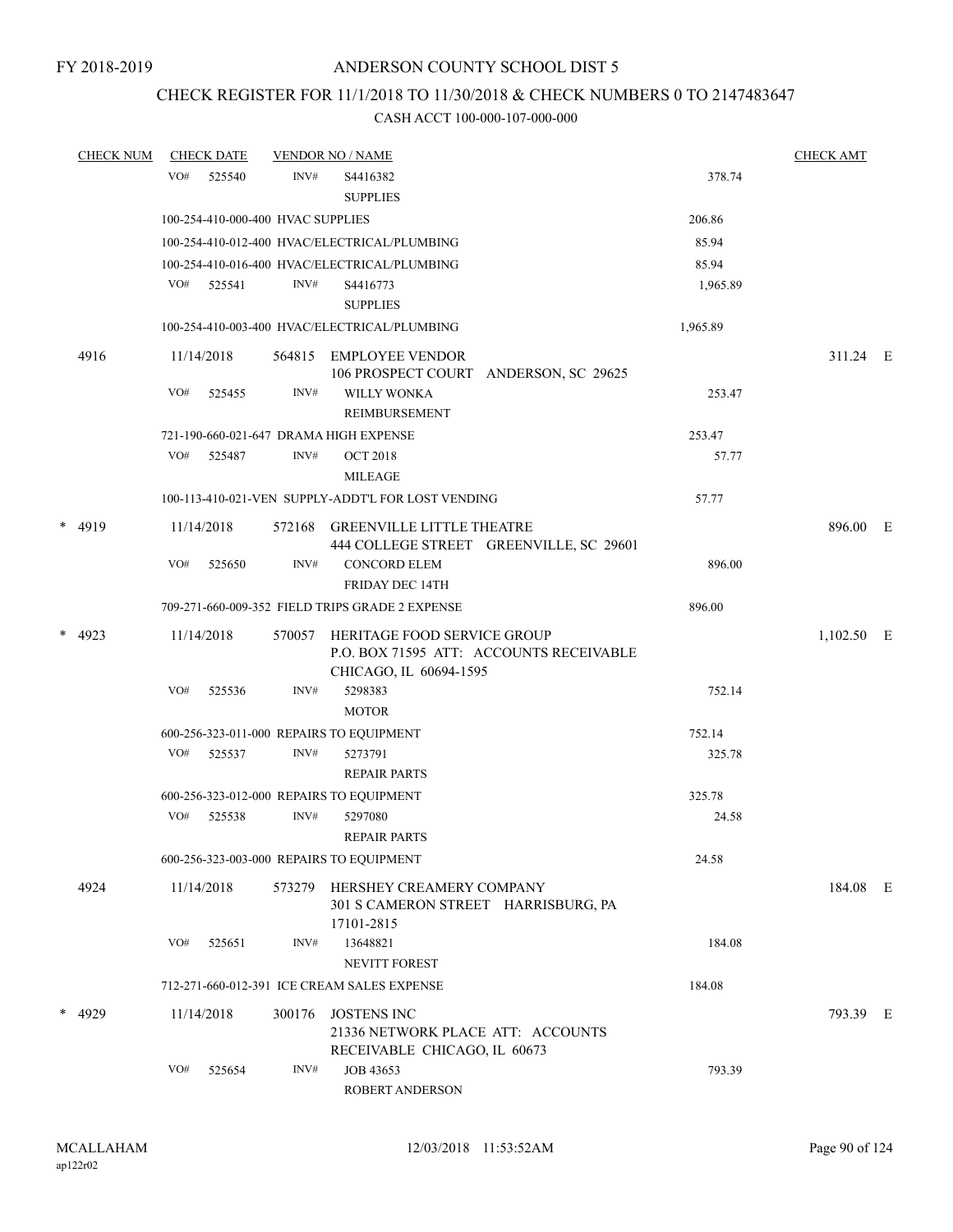# CHECK REGISTER FOR 11/1/2018 TO 11/30/2018 & CHECK NUMBERS 0 TO 2147483647

| <b>CHECK NUM</b> | <b>CHECK DATE</b><br>706-271-660-006-552 YEARBOOK EXPENSE |        | <b>VENDOR NO / NAME</b>                                                              | 793.39 | <b>CHECK AMT</b> |  |
|------------------|-----------------------------------------------------------|--------|--------------------------------------------------------------------------------------|--------|------------------|--|
| 4930             | 11/14/2018                                                | 563608 | JW PEPPER & SON, INC<br>POBOX 642 ATT: ACCOUNTS RECEIVABLE<br><b>EXTON, PA 19341</b> |        | 831.05 E         |  |
|                  | VO#<br>525655                                             | INV#   | 15A40871<br>15A43973                                                                 | 61.85  |                  |  |
|                  |                                                           |        | 309-113-410-021-000 SUPPLIES AND MATERIALS                                           | 59.70  |                  |  |
|                  | 721-190-660-021-642 CHORUS HIGH EXPENSE                   |        |                                                                                      | 2.15   |                  |  |
|                  | VO# 525656                                                | INV#   | 15A28378<br><b>WESTSIDE</b>                                                          | 154.99 |                  |  |
|                  | 100-114-410-003-001 BAND SUPPLIES                         |        |                                                                                      | 154.99 |                  |  |
|                  | VO#<br>525657                                             | INV#   | ACCT #795090<br>SOUTHWOOD                                                            | 614.21 |                  |  |
|                  |                                                           |        | 100-113-410-021-COB CHORUS, ORCHESTRA & BAND                                         | 177.99 |                  |  |
|                  |                                                           |        | 309-113-410-021-000 SUPPLIES AND MATERIALS                                           | 390.99 |                  |  |
|                  | 721-190-660-021-642 CHORUS HIGH EXPENSE                   |        |                                                                                      | 45.23  |                  |  |
| 4931             | 11/14/2018                                                | 307650 | EMPLOYEE VENDOR<br>106 WYCOMBE DRIVE ANDERSON, SC 29621                              |        | 587.29 E         |  |
|                  | VO#<br>525443                                             | INV#   | NOV 8<br><b>COLUMBIA</b>                                                             | 157.74 |                  |  |
|                  |                                                           |        | 100-221-333-000-000 TRIPS AND CONFERENCES                                            | 157.74 |                  |  |
|                  | VO# 525444                                                | INV#   | NOV <sub>2</sub><br><b>COLUMBIA</b>                                                  | 126.36 |                  |  |
|                  | 311-224-333-000-0BK TRIPS- BRENDA KELLEY                  |        |                                                                                      | 126.36 |                  |  |
|                  | VO#<br>525445                                             | INV#   | <b>NOV 6-7</b><br><b>MYRTLE BEACH</b>                                                | 176.83 |                  |  |
|                  |                                                           |        | 100-221-333-000-000 TRIPS AND CONFERENCES                                            | 176.83 |                  |  |
|                  | VO#<br>525446                                             | INV#   | NOV <sub>1</sub><br><b>COLUMBIA</b>                                                  | 126.36 |                  |  |
|                  | 311-224-333-000-0BK TRIPS- BRENDA KELLEY                  |        |                                                                                      | 126.36 |                  |  |
| $* 4933$         | 11/14/2018                                                | 574761 | <b>EMPLOYEE VENDOR</b><br>106 HARLOND DRIVE ANDERSON, SC 29621                       |        | 100.99 E         |  |
|                  | VO#<br>525480                                             | INV#   | <b>OCT 2018</b><br><b>MILEAGE</b>                                                    | 69.49  |                  |  |
|                  | 100-221-332-000-000 TRAVEL                                |        |                                                                                      | 69.49  |                  |  |
|                  | VO#<br>525481                                             | INV#   | <b>OCT 2018</b><br>MILEAGE                                                           | 31.50  |                  |  |
|                  | 100-221-332-000-000 TRAVEL                                |        |                                                                                      | 31.50  |                  |  |
| $* 4936$         | 11/14/2018                                                | 571890 | EMPLOYEE VENDOR<br>405 CEDAR LANE BELTON, SC 29627                                   |        | $100.28$ E       |  |
|                  | VO#<br>525449                                             | INV#   | $9/24 - 11/9$<br>MILEAGE                                                             | 100.28 |                  |  |
|                  | 100-266-332-000-000 IN-DISTRICT TRAVEL                    |        |                                                                                      | 100.28 |                  |  |
| * 4939           | 11/14/2018                                                |        | 338700 EMPLOYEE VENDOR                                                               |        | 165.14 E         |  |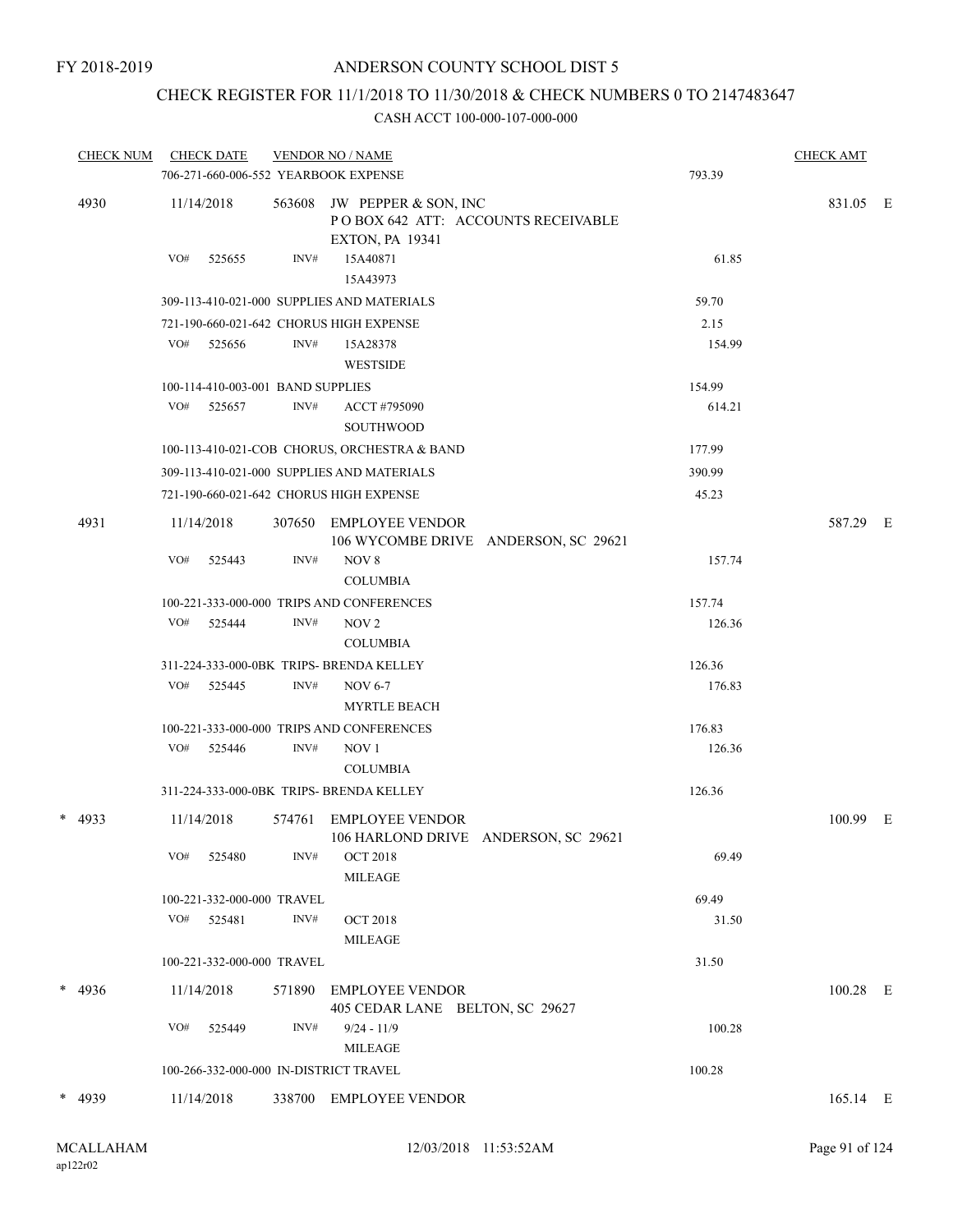# CHECK REGISTER FOR 11/1/2018 TO 11/30/2018 & CHECK NUMBERS 0 TO 2147483647

|        | <b>CHECK NUM</b> |     | <b>CHECK DATE</b>                    |        | <b>VENDOR NO / NAME</b>                                                                  |     |       |          | <b>CHECK AMT</b> |  |
|--------|------------------|-----|--------------------------------------|--------|------------------------------------------------------------------------------------------|-----|-------|----------|------------------|--|
|        |                  |     |                                      |        | 1104 STRATFORD DRIVE ANDERSON, SC 29621                                                  |     |       |          |                  |  |
|        |                  | VO# | 525447                               | INV#   | NOV <sub>2</sub>                                                                         |     |       | 126.44   |                  |  |
|        |                  |     |                                      |        | <b>COLUMBIA</b>                                                                          |     |       |          |                  |  |
|        |                  |     |                                      |        | 311-224-333-000-000 TRIPS AND CONFERENCES                                                |     |       | 126.44   |                  |  |
|        |                  | VO# | 525482                               | INV#   | <b>OCT 2018</b>                                                                          |     |       | 38.70    |                  |  |
|        |                  |     |                                      |        | <b>MILEAGE</b>                                                                           |     |       |          |                  |  |
|        |                  |     | 100-221-332-000-000 TRAVEL           |        |                                                                                          |     |       | 38.70    |                  |  |
| $\ast$ | 4942             |     | 11/14/2018                           | 568354 | MCKAY, ZORN & ASSOCIATES, PA<br>110 FEDERAL STREET STE 5-C ANDERSON, SC                  |     |       |          | 3,700.19 E       |  |
|        |                  |     |                                      |        | 29625                                                                                    |     |       |          |                  |  |
|        |                  | VO# | 525659                               | INV#   | 1465.1018                                                                                |     |       | 3,700.19 |                  |  |
|        |                  |     |                                      |        | <b>SOUTHWOOD</b>                                                                         |     |       |          |                  |  |
|        |                  |     | 515-253-520-000-ART FINE ARTS CENTER |        |                                                                                          |     |       | 3,700.19 |                  |  |
| $\ast$ | 4946             |     | 11/14/2018                           | 391100 | OLD STONE TRACTOR CO, INC<br>PO BOX 13565 ATT: ACCOUNTS RECEIVABLE<br>ANDERSON, SC 29624 |     |       |          | 1,162.44 E       |  |
|        |                  | VO# | 525532                               | INV#   | 36604<br><b>REPAIR &amp; SUPPLIES</b>                                                    |     |       | 1,162.44 |                  |  |
|        |                  |     | 100-254-323-000-001 CONTRACT SRVS    |        |                                                                                          |     |       | 1,162.44 |                  |  |
|        |                  |     |                                      |        |                                                                                          |     |       |          |                  |  |
|        | 4947             |     | 11/14/2018                           | 575627 | <b>EMPLOYEE VENDOR</b><br>111 COUNTRY GLEN PELZER, SC 29669                              |     |       |          | 262.24 E         |  |
|        |                  | VO# | 525476                               | INV#   | <b>NOV 2-3</b>                                                                           |     |       | 262.24   |                  |  |
|        |                  |     |                                      |        | <b>CHARLESTON</b>                                                                        |     |       |          |                  |  |
|        |                  |     |                                      |        | 201-224-333-010-000 TRIPS AND CONFERENCES                                                |     |       | 262.24   |                  |  |
|        | * 4950           |     | 11/14/2018                           | 574687 | PRIORITY ONE SECURITY<br>18 INTERCHANGE BLVD., SUITE B GREENVILLE,<br>SC 29607           |     |       |          | 1,282.00 E       |  |
|        |                  | VO# | 525664                               | INV#   | 1754644<br><b>NOVEMBER 2018</b>                                                          | PO# | 99112 | 1,282.00 |                  |  |
|        |                  |     |                                      |        | 100-254-323-000-600 MAINTENANCE SERVICES                                                 |     |       | 92.00    |                  |  |
|        |                  |     |                                      |        | 100-254-323-001-600 MAINTENANCE SERVICES                                                 |     |       | 46.00    |                  |  |
|        |                  |     |                                      |        | 100-254-323-002-600 MAINTENANCE SERVICES                                                 |     |       | 168.00   |                  |  |
|        |                  |     |                                      |        | 100-254-323-003-600 MAINTENANCE SERVICES                                                 |     |       | 102.00   |                  |  |
|        |                  |     |                                      |        | 100-254-323-005-600 MAINTENANCE SERVICES                                                 |     |       | 46.00    |                  |  |
|        |                  |     |                                      |        | 100-254-323-006-600 MAINTENANCE SERVICES                                                 |     |       | 69.00    |                  |  |
|        |                  |     |                                      |        | 100-254-323-007-600 MAINTENANCE SERVICES                                                 |     |       | 46.00    |                  |  |
|        |                  |     |                                      |        | 100-254-323-008-600 MAINTENANCE SERVICES                                                 |     |       |          |                  |  |
|        |                  |     |                                      |        |                                                                                          |     |       | 46.00    |                  |  |
|        |                  |     |                                      |        | 100-254-323-009-600 MAINTENANCE SERVICES                                                 |     |       | 46.00    |                  |  |
|        |                  |     |                                      |        | 100-254-323-010-600 MAINTENANCE SERVICES                                                 |     |       | 46.00    |                  |  |
|        |                  |     |                                      |        | 100-254-323-011-600 MAINTENANCE SERVICES                                                 |     |       | 46.00    |                  |  |
|        |                  |     |                                      |        | 100-254-323-012-600 MAINTENANCE SERVICES                                                 |     |       | 46.00    |                  |  |
|        |                  |     |                                      |        | 100-254-323-013-600 MAINTENANCE SERVICES                                                 |     |       | 46.00    |                  |  |
|        |                  |     |                                      |        | 100-254-323-014-600 MAINTENANCE SERVICES                                                 |     |       | 46.00    |                  |  |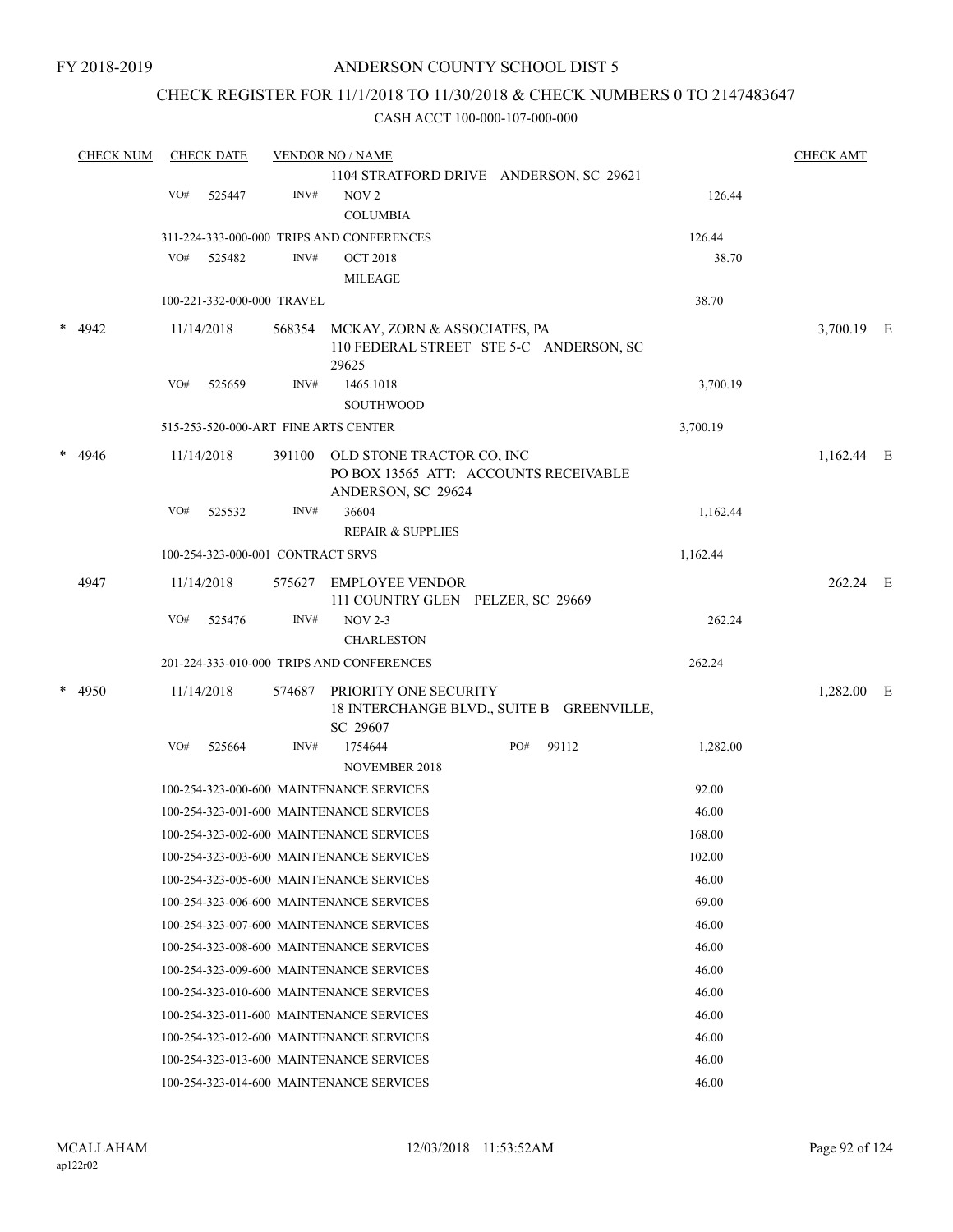# CHECK REGISTER FOR 11/1/2018 TO 11/30/2018 & CHECK NUMBERS 0 TO 2147483647

|   | <b>CHECK NUM</b> |            | <b>CHECK DATE</b> |        | <b>VENDOR NO / NAME</b>                   |                                                                      |          | <b>CHECK AMT</b> |  |
|---|------------------|------------|-------------------|--------|-------------------------------------------|----------------------------------------------------------------------|----------|------------------|--|
|   |                  |            |                   |        | 100-254-323-015-600 MAINTENANCE SERVICES  |                                                                      | 46.00    |                  |  |
|   |                  |            |                   |        | 100-254-323-016-600 MAINTENANCE SERVICES  |                                                                      | 46.00    |                  |  |
|   |                  |            |                   |        | 100-254-323-017-600 MAINTENANCE SERVICES  |                                                                      | 46.00    |                  |  |
|   |                  |            |                   |        | 100-254-323-018-600 MAINTENANCE SERVICES  |                                                                      | 46.00    |                  |  |
|   |                  |            |                   |        | 100-254-323-019-600 MAINTENANCE SERVICES  |                                                                      | 46.00    |                  |  |
|   |                  |            |                   |        | 100-254-323-020-600 MAINTENANCE SERVICES  |                                                                      | 46.00    |                  |  |
|   |                  |            |                   |        | 100-254-323-021-600 MAINTENANCE SERVICES  |                                                                      | 46.00    |                  |  |
|   |                  |            |                   |        | 100-254-323-023-600 MAINTENANCE SERVICES  |                                                                      | 69.00    |                  |  |
|   | * 4952           | 11/14/2018 |                   |        | 571719 REPUBLIC SERVICES #744             | PO BOX 9001099 LOUISVILLE, KY 40290-1099                             |          | 9,957.06 E       |  |
|   |                  | VO#        | 525666            | INV#   | 001829517                                 | PO#<br>99114                                                         | 9,957.06 |                  |  |
|   |                  |            |                   |        | <b>NOV SERVICE</b>                        |                                                                      |          |                  |  |
|   |                  |            |                   |        | 100-254-323-000-600 MAINTENANCE SERVICES  |                                                                      | 355.91   |                  |  |
|   |                  |            |                   |        | 100-254-323-001-600 MAINTENANCE SERVICES  |                                                                      | 1,324.44 |                  |  |
|   |                  |            |                   |        | 100-254-323-002-600 MAINTENANCE SERVICES  |                                                                      | 619.15   |                  |  |
|   |                  |            |                   |        | 100-254-323-003-600 MAINTENANCE SERVICES  |                                                                      | 689.86   |                  |  |
|   |                  |            |                   |        | 100-254-323-005-600 MAINTENANCE SERVICES  |                                                                      | 583.80   |                  |  |
|   |                  |            |                   |        | 100-254-323-006-600 MAINTENANCE SERVICES  |                                                                      | 475.61   |                  |  |
|   |                  |            |                   |        | 100-254-323-007-600 MAINTENANCE SERVICES  |                                                                      | 237.81   |                  |  |
|   |                  |            |                   |        | 100-254-323-008-600 MAINTENANCE SERVICES  |                                                                      | 286.01   |                  |  |
|   |                  |            |                   |        | 100-254-323-009-600 MAINTENANCE SERVICES  |                                                                      | 237.81   |                  |  |
|   |                  |            |                   |        | 100-254-323-010-600 MAINTENANCE SERVICES  |                                                                      | 237.81   |                  |  |
|   |                  |            |                   |        | 100-254-323-011-600 MAINTENANCE SERVICES  |                                                                      | 237.81   |                  |  |
|   |                  |            |                   |        | 100-254-323-012-600 MAINTENANCE SERVICES  |                                                                      | 1,733.79 |                  |  |
|   |                  |            |                   |        | 100-254-323-013-600 MAINTENANCE SERVICES  |                                                                      | 237.81   |                  |  |
|   |                  |            |                   |        | 100-254-323-014-600 MAINTENANCE SERVICES  |                                                                      | 237.81   |                  |  |
|   |                  |            |                   |        | 100-254-323-015-600 MAINTENANCE SERVICES  |                                                                      | 237.81   |                  |  |
|   |                  |            |                   |        | 100-254-323-016-600 MAINTENANCE SERVICES  |                                                                      | 237.81   |                  |  |
|   |                  |            |                   |        | 100-254-323-017-600 MAINTENANCE SERVICES  |                                                                      | 286.01   |                  |  |
|   |                  |            |                   |        | 100-254-323-018-600 MAINTENANCE SERVICES  |                                                                      | 237.81   |                  |  |
|   |                  |            |                   |        | 100-254-323-019-600 MAINTENANCE SERVICES  |                                                                      | 237.81   |                  |  |
|   |                  |            |                   |        | 100-254-323-020-600 MAINTENANCE SERVICES  |                                                                      | 475.61   |                  |  |
|   |                  |            |                   |        | 100-254-323-021-600 MAINTENANCE SERVICES  |                                                                      | 570.95   |                  |  |
|   |                  |            |                   |        | 100-254-323-023-600 MAINTENANCE SERVICES  |                                                                      | 177.82   |                  |  |
| * | 4954             | 11/14/2018 |                   | 573462 | EMPLOYEE VENDOR                           | 206 S MECHANIC ST PENDLETON, SC 29670                                |          | 401.04 E         |  |
|   |                  | VO#        | 525581            | INV#   | <b>NOV 6-9</b>                            |                                                                      | 401.04   |                  |  |
|   |                  |            |                   |        | <b>MYRTLE BEACH</b>                       |                                                                      |          |                  |  |
|   |                  |            |                   |        | 100-252-333-000-000 TRIPS AND CONFERENCES |                                                                      | 401.04   |                  |  |
|   | 4955             | 11/14/2018 |                   | 462725 | SCHOLASTIC BOOK CLUBS, INC                | POBOX 3745 ATT: ACCOUNTS RECEIVABLE<br>JEFFERSON CITY, MO 65102-3720 |          | 5,405.64 E       |  |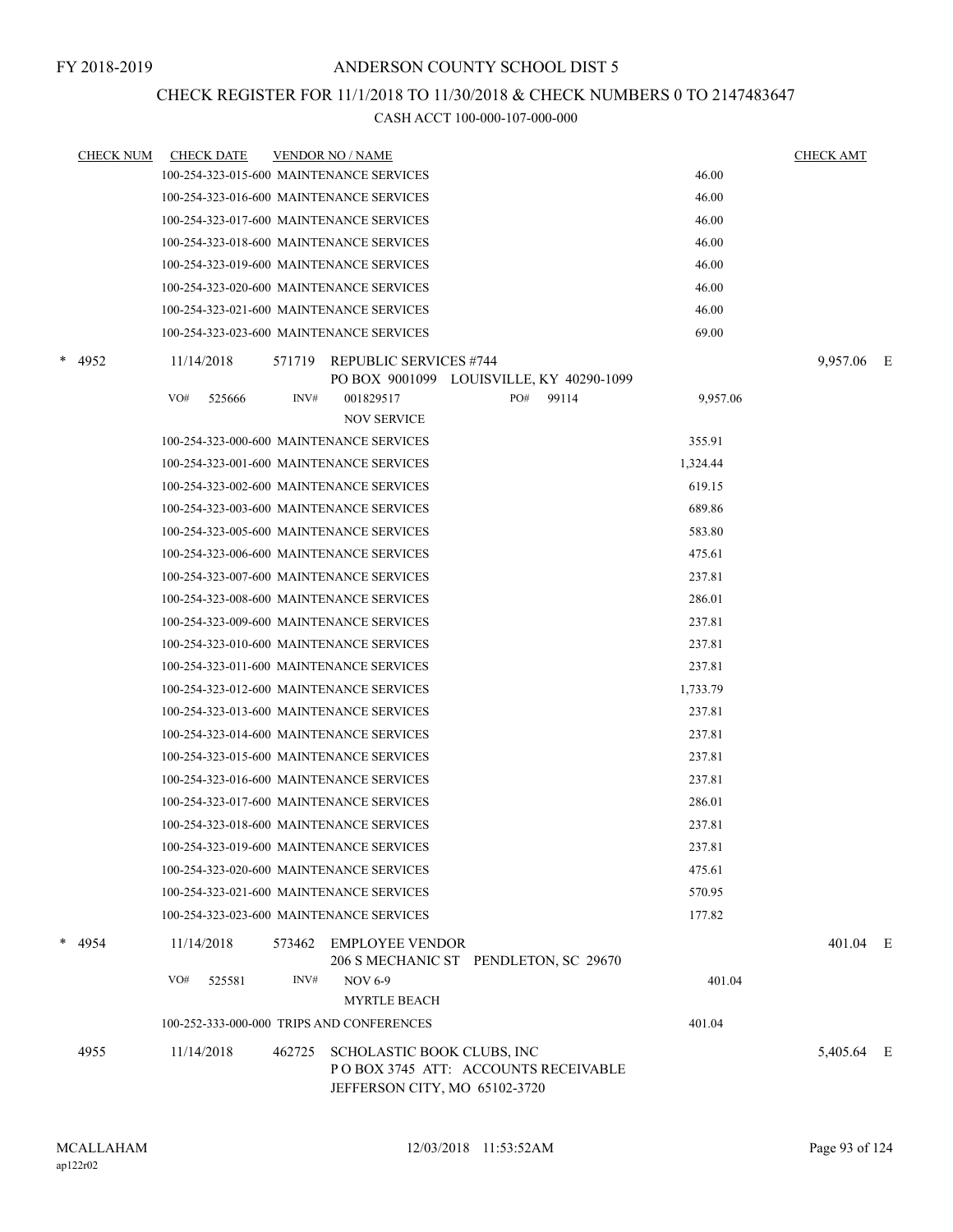# CHECK REGISTER FOR 11/1/2018 TO 11/30/2018 & CHECK NUMBERS 0 TO 2147483647

| <b>CHECK NUM</b> |     | <b>CHECK DATE</b> |                              | <b>VENDOR NO / NAME</b>                                                                                  |                | <b>CHECK AMT</b> |  |
|------------------|-----|-------------------|------------------------------|----------------------------------------------------------------------------------------------------------|----------------|------------------|--|
|                  | VO# | 525674            | INV#                         | W3860887BF<br><b>SOUTHWOOD</b>                                                                           | 3,094.76       |                  |  |
|                  |     |                   |                              | 721-190-660-021-519 LIBRARY EXPENSE                                                                      | 3,094.76       |                  |  |
|                  | VO# | 525675            | INV#                         | B3965936FR<br><b>WEST MARKET</b>                                                                         | 1,049.22       |                  |  |
|                  |     |                   |                              | 718-271-660-018-326 CLASS BOOK SALES EXPENSE                                                             | 1,049.22       |                  |  |
|                  | VO# | 525676            | INV#                         | W3860327BF<br><b>NEVITT FOREST</b>                                                                       | 1,261.66       |                  |  |
|                  |     |                   |                              | 712-271-660-012-305 LIBRARY EXPENSE                                                                      | 1,261.66       |                  |  |
| 4956             |     | 11/14/2018        | 570099                       | SCHOOL SPECIALTY, INC.<br>32656 COLLECTION CENTER DR. ATT:<br>ACCOUNTS RECEIVABLE CHICAGO, IL 60693-0656 |                | 491.32 E         |  |
|                  | VO# | 525691            | INV#                         | 208121906273<br><b>PE SUPPLIES</b>                                                                       | 491.32         |                  |  |
|                  |     |                   | 937-113-410-014-000 SUPPLIES |                                                                                                          | 491.32         |                  |  |
| 4957             |     | 11/14/2018        | 472700                       | <b>SHERWIN WILLIAMS</b><br>613 NORTH MURRAY AVENUE ATT: ACCOUNTS<br>RECEIVABLE ANDERSON, SC 29625        |                | 134.93 E         |  |
|                  | VO# | 525527            | INV#                         | 8981-3<br><b>SUPPLIES</b>                                                                                | 88.18          |                  |  |
|                  |     |                   |                              | 505-222-410-005-FUR MEDIA FURNITURE                                                                      | 88.18          |                  |  |
|                  | VO# | 525528            | INV#                         | 0417-7,0418-5<br><b>SUPPLIES</b>                                                                         | 46.75          |                  |  |
|                  |     |                   |                              | 100-254-410-000-001 MAINT. SUPPLIES-STRUCTURES<br>100-254-410-000-001 MAINT. SUPPLIES-STRUCTURES         | 36.58<br>10.17 |                  |  |
| * 4959           |     | 11/14/2018        | 574599                       | EMPLOYEE VENDOR<br>110 LYTTLETON WAY ANDERSON, SC 29621                                                  |                | 236.70 E         |  |
|                  | VO# | 525489            | INV#                         | <b>WILLY WONKA</b><br><b>REIMBURSEMENT</b>                                                               | 236.70         |                  |  |
|                  |     |                   |                              | 100-113-410-021-VEN SUPPLY-ADDT'L FOR LOST VENDING                                                       | 236.70         |                  |  |
| 4960             |     | 11/14/2018        | 564764                       | <b>SPEED STACKS</b><br>11 INVERNESS WAY SOUTH ATT: ACCOUNTS<br>RECEIVABLE ENGLEWOOD, CO 80112            |                | 609.89 E         |  |
|                  | VO# | 525685            | INV#                         | 494572<br><b>CENTERVILLE</b>                                                                             | 609.89         |                  |  |
|                  |     |                   | 937-113-410-007-000 SUPPLIES |                                                                                                          | 609.89         |                  |  |
| * $4962$         |     | 11/14/2018        | 567862                       | USA TESTPREP INC<br>PO BOX 2906 TUCKER, GA 30085                                                         |                | 320.83 E         |  |
|                  | VO# | 525693            | INV#                         | PO#<br>30360<br>99866<br><b>GLENVIEW MS</b>                                                              | 320.83         |                  |  |
|                  |     |                   |                              | 338-221-445-020-EAR TECHNOLOGY SUPPLIES                                                                  | 320.83         |                  |  |
| 4963             |     | 11/14/2018        | 573441                       | <b>EMPLOYEE VENDOR</b><br>158 GLASSY MOUNTAIN ST PICKENS, SC 29671                                       |                | 243.64 E         |  |
|                  | VO# | 525582            | INV#                         | $NOV 2-3$                                                                                                | 243.64         |                  |  |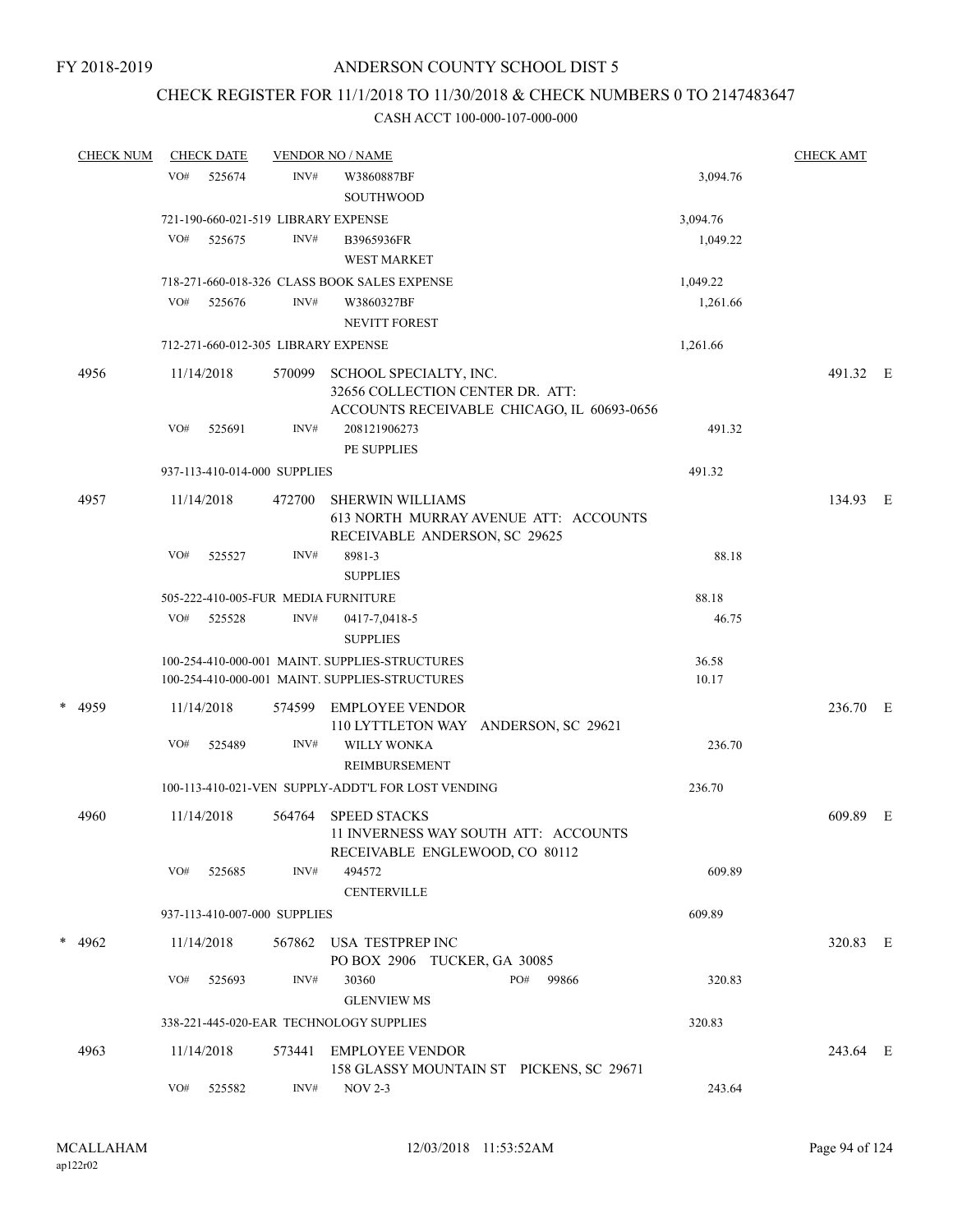# CHECK REGISTER FOR 11/1/2018 TO 11/30/2018 & CHECK NUMBERS 0 TO 2147483647

| <b>CHECK NUM</b> | <b>CHECK DATE</b>                      |      | <b>VENDOR NO / NAME</b>                                                                                |          | <b>CHECK AMT</b> |  |
|------------------|----------------------------------------|------|--------------------------------------------------------------------------------------------------------|----------|------------------|--|
|                  |                                        |      | <b>CHARLESTON</b>                                                                                      |          |                  |  |
|                  |                                        |      | 201-224-333-010-000 TRIPS AND CONFERENCES                                                              | 243.64   |                  |  |
| 4964             | 11/14/2018                             |      | 529000 WEST ANDERSON WATER COMPANY<br>504 HWY 187 SOUTH ATT: ACCOUNTS<br>RECEIVABLE ANDERSON, SC 29626 |          | 6,877.25 E       |  |
|                  | VO#<br>525511                          | INV# | <b>ACCT 6473</b><br><b>WATER &amp; SEWER</b>                                                           | 2,920.00 |                  |  |
|                  |                                        |      | 100-254-470-008-000 ENERGY-ELECTRICITY & WATER                                                         | 2,920.00 |                  |  |
|                  | VO#<br>525512                          | INV# | <b>ACCT 5438</b><br><b>WATER &amp; SEWER</b>                                                           | 3,957.25 |                  |  |
|                  |                                        |      | 100-254-470-010-000 ENERGY-ELECTRICITY & WATER                                                         | 3,957.25 |                  |  |
| 4965             | 11/14/2018                             |      | 529275 WESTAR TIRE<br>P O BOX 400<br>715 NORTH MURRAY ATT:<br>ACCOUNTS RECEIVABLE ANDERSON, SC 29622   |          | 149.33 E         |  |
|                  | VO#<br>525518                          | INV# | 148633<br><b>TRAILER TIRE</b>                                                                          | 129.33   |                  |  |
|                  |                                        |      | 100-254-410-000-001 MAINT. SUPPLIES-STRUCTURES                                                         | 129.33   |                  |  |
|                  | VO#<br>525697                          | INV# | 148879<br><b>FLAT REPAIR</b>                                                                           | 20.00    |                  |  |
|                  |                                        |      | 600-256-323-000-000 REPAIRS TO EQUIPMENT                                                               | 20.00    |                  |  |
| 4966             | 11/14/2018                             |      | 531700 WHALEY FOODSERVICE<br>PO BOX 615 LEXINGTON, SC 29071                                            |          | 345.75 E         |  |
|                  | VO#<br>525517                          | INV# | 3598344<br><b>TL HANNA</b>                                                                             | 345.75   |                  |  |
|                  |                                        |      | 600-256-323-002-000 REPAIRS TO EQUIPMENT                                                               | 345.75   |                  |  |
| 4967             | 11/14/2018                             |      | 532300 WHITE JONES ACE HARDWARE<br>POBOX 13012 ATT: ACCOUNTS RECEIVABLE<br>ANDERSON, SC 29624          |          | 150.19 E         |  |
|                  | VO#<br>525513                          | INV# | 394414<br><b>SUPPLIES</b>                                                                              | 21.35    |                  |  |
|                  |                                        |      | 100-254-410-009-400 HVAC/ELECTRICAL/PLUMBING                                                           | 10.67    |                  |  |
|                  |                                        |      | 100-254-410-019-400 HVAC/ELECTRICAL/PLUMBING                                                           | 10.68    |                  |  |
|                  | VO#<br>525514                          | INV# | 394426<br><b>SUPPLIES</b>                                                                              | 31.55    |                  |  |
|                  |                                        |      | 100-254-410-009-001 SUPPLIES - MAINTENANCE                                                             | 31.55    |                  |  |
|                  | VO#<br>525515                          | INV# | 876680<br><b>SUPPLIES</b>                                                                              | 12.51    |                  |  |
|                  |                                        |      | 100-254-410-003-001 SUPPLIES - MAINTENANCE                                                             | 12.51    |                  |  |
|                  | VO#<br>525516                          | INV# | 876708<br><b>SUPPLIES</b>                                                                              | 56.61    |                  |  |
|                  | 100-254-410-000-000 CUSTODIAL SUPPLIES |      |                                                                                                        | 56.61    |                  |  |
|                  | VO#<br>525563                          | INV# | 876843<br><b>SUPPLIES</b>                                                                              | 12.80    |                  |  |
|                  |                                        |      | 100-254-410-021-400 HVAC/ELECTRICAL/PLUMBING                                                           | 12.80    |                  |  |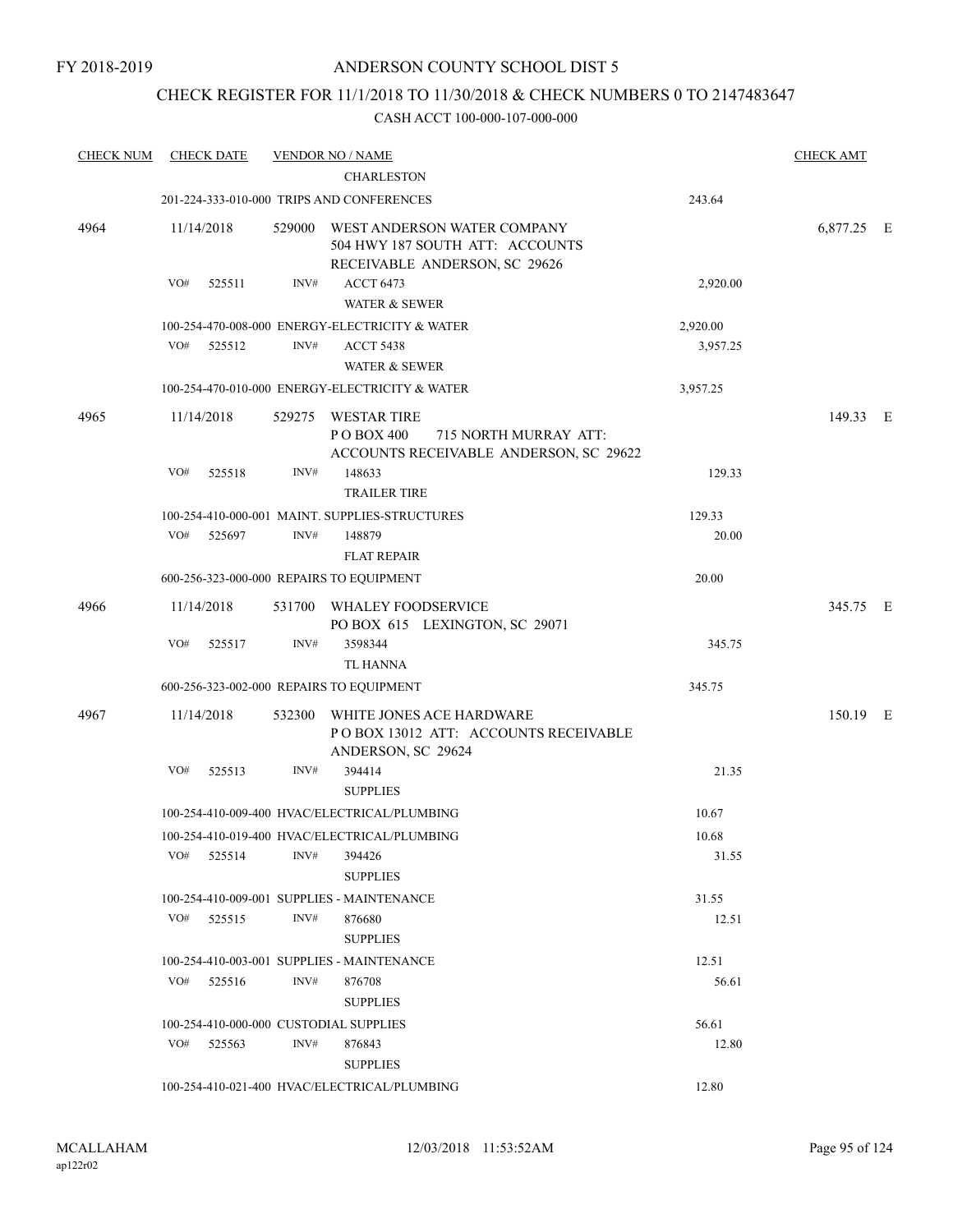# CHECK REGISTER FOR 11/1/2018 TO 11/30/2018 & CHECK NUMBERS 0 TO 2147483647

|   | <b>CHECK NUM</b> |     | <b>CHECK DATE</b> |        | <b>VENDOR NO / NAME</b>                                          |          | <b>CHECK AMT</b> |  |
|---|------------------|-----|-------------------|--------|------------------------------------------------------------------|----------|------------------|--|
|   |                  | VO# | 525564            | INV#   | 394443<br><b>SUPPLIES</b>                                        | 15.37    |                  |  |
|   |                  |     |                   |        | 100-254-410-003-400 HVAC/ELECTRICAL/PLUMBING                     | 15.37    |                  |  |
|   | 4968             |     | 11/14/2018        |        | 565855 EMPLOYEE VENDOR<br>205 PLEASANTBURG RD ANDERSON, SC 29625 |          | 129.71 E         |  |
|   |                  | VO# | 525475            | INV#   | NOV 9<br><b>COLUMBIA</b>                                         | 129.71   |                  |  |
|   |                  |     |                   |        | 100-266-333-000-000 TRIPS & CONFERENCES                          | 129.71   |                  |  |
|   | 4969             |     | 11/14/2018        | 575689 | <b>EMPLOYEE VENDOR</b><br>211 S. 7TH STREET EASLEY, SC 29640     |          | 147.16 E         |  |
|   |                  | VO# | 525584            | INV#   | OCT 18<br><b>COLUMBIA</b>                                        | 147.16   |                  |  |
|   |                  |     |                   |        | 201-224-333-010-000 TRIPS AND CONFERENCES                        | 147.16   |                  |  |
| * | 4971             |     | 11/16/2018        | 573966 | ALCO SOAP AND SUPPLY<br>PO BOX 1086 MOORESVILLE, NC 28115        |          | 4,194.83 E       |  |
|   |                  | VO# | 525832            | INV#   | 20-ANDE500<br><b>OCT SUPPLIES</b>                                | 4,194.83 |                  |  |
|   |                  |     |                   |        | 600-256-410-002-CHE CHEMICAL SUPPLIES                            | 270.49   |                  |  |
|   |                  |     |                   |        | 600-256-410-003-CHE CHEMICAL SUPPLIES                            | 270.49   |                  |  |
|   |                  |     |                   |        | 600-256-410-005-CHE CHEMICAL SUPPLIES                            | 276.07   |                  |  |
|   |                  |     |                   |        | 600-256-410-006-CHE CHEMICAL SUPPLIES                            | 172.20   |                  |  |
|   |                  |     |                   |        | 600-256-410-007-CHE CHEMICAL SUPPLIES                            | 309.78   |                  |  |
|   |                  |     |                   |        | 600-256-410-008-CHE CHEMICAL SUPPLIES                            | 205.90   |                  |  |
|   |                  |     |                   |        | 600-256-410-009-CHE CHEMICAL SUPPLIES                            | 314.39   |                  |  |
|   |                  |     |                   |        | 600-256-410-010-CHE CHEMICAL SUPPLIES                            | 130.72   |                  |  |
|   |                  |     |                   |        | 600-256-410-011-CHE CHEMICAL SUPPLIES                            | 468.73   |                  |  |
|   |                  |     |                   |        | 600-256-410-012-CHE CHEMICAL SUPPLIES                            | 130.72   |                  |  |
|   |                  |     |                   |        | 600-256-410-013-CHE CHEMICAL SUPPLIES                            | 234.62   |                  |  |
|   |                  |     |                   |        | 600-256-410-014-CHE CHEMICAL SUPPLIES                            | 229.97   |                  |  |
|   |                  |     |                   |        | 600-256-410-015-CHE CHEMICAL SUPPLIES                            | 106.06   |                  |  |
|   |                  |     |                   |        | 600-256-410-016-CHE CHEMICAL SUPPLIES                            | 292.72   |                  |  |
|   |                  |     |                   |        | 600-256-410-017-CHE CHEMICAL SUPPLIES                            | 271.44   |                  |  |
|   |                  |     |                   |        | 600-256-410-018-CHE CHEMICAL SUPPLIES                            | 64.15    |                  |  |
|   |                  |     |                   |        | 600-256-410-019-CHE CHEMICAL SUPPLIES                            | 33.71    |                  |  |
|   |                  |     |                   |        | 600-256-410-020-CHE CHEMICAL SUPPLIES                            | 172.20   |                  |  |
|   |                  |     |                   |        | 600-256-410-021-CHE CHEMICAL SUPPLIES                            | 240.47   |                  |  |
|   | 4972             |     | 11/16/2018        | 147400 | <b>EMPLOYEE VENDOR</b><br>205 WINDJAMMER WAY ANDERSON, SC 29626  |          | 734.36 E         |  |
|   |                  | VO# | 525783            | INV#   | 11/6-11/9/18<br><b>ASHEVILLE</b>                                 | 734.36   |                  |  |
|   |                  |     |                   |        | 264-224-333-010-000 TRIPS AND CONFERENCES                        | 734.36   |                  |  |
|   | * 4977           |     | 11/16/2018        |        | 201391 BLICK ART MATERIALS                                       |          | 458.80 E         |  |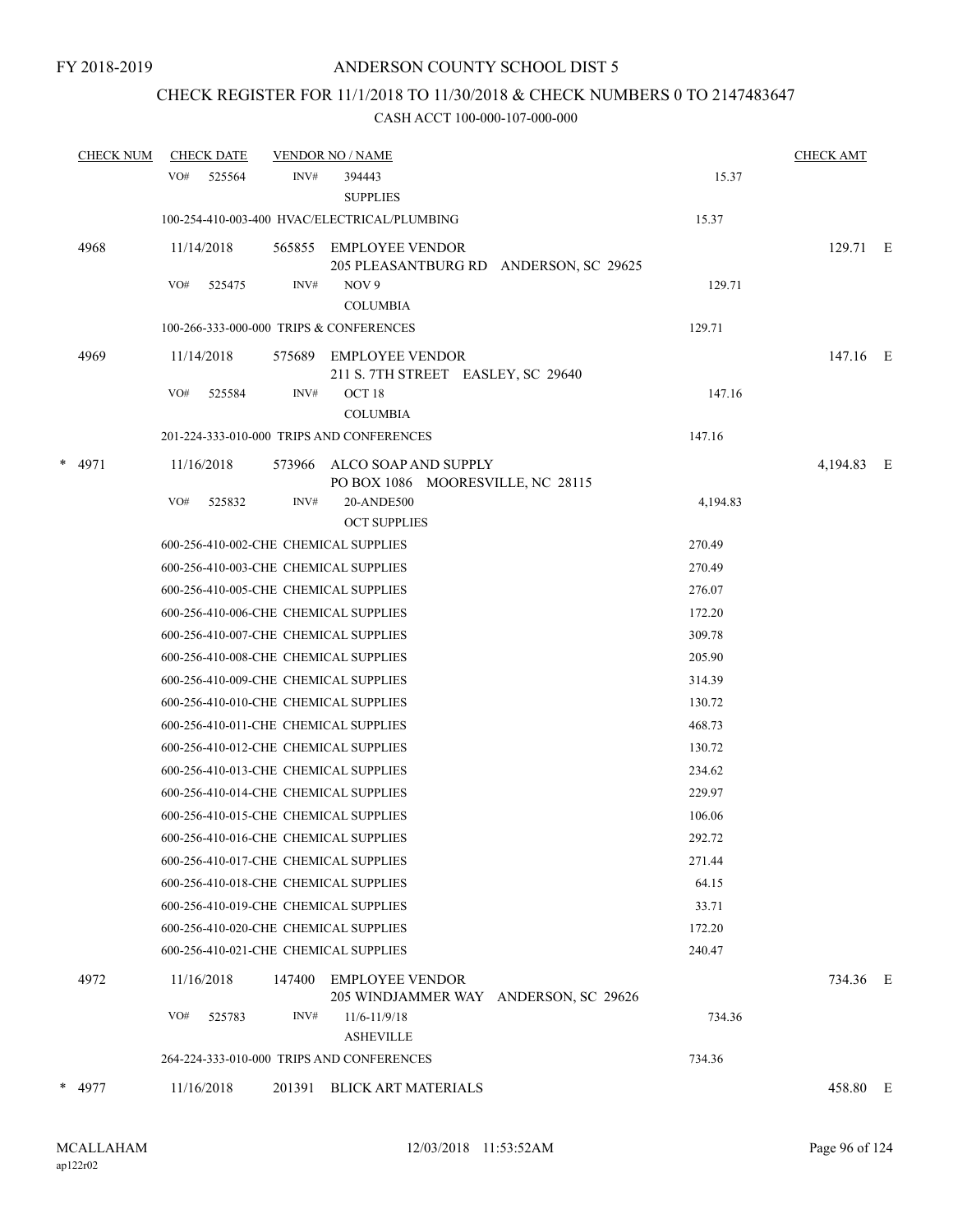# CHECK REGISTER FOR 11/1/2018 TO 11/30/2018 & CHECK NUMBERS 0 TO 2147483647

|   | <b>CHECK NUM</b> |     | <b>CHECK DATE</b>            |        | <b>VENDOR NO / NAME</b>                                                                          |       |                 | <b>CHECK AMT</b> |  |
|---|------------------|-----|------------------------------|--------|--------------------------------------------------------------------------------------------------|-------|-----------------|------------------|--|
|   |                  |     |                              |        | 6910 EAGLE WAY CHICAGO, IL 60670-1069                                                            |       |                 |                  |  |
|   |                  | VO# | 525838                       | INV#   | PO#<br>522865                                                                                    | 99793 | 458.80          |                  |  |
|   |                  |     |                              |        | <b>SOUTHWOOD</b>                                                                                 |       |                 |                  |  |
|   |                  |     |                              |        | 309-113-410-021-000 SUPPLIES AND MATERIALS                                                       |       | 458.80          |                  |  |
|   | 4979             |     | 11/16/2018                   | 564662 | <b>BRADY'S SCREEN PRINTING</b><br>106 CONCORD ROAD ATT: ACCOUNTS                                 |       |                 | $1,069.74$ E     |  |
|   |                  | VO# | 525839                       | INV#   | RECEIVABLE ANDERSON, SC 29621<br>34298,34133<br><b>NORTH POINTE</b>                              |       | 869.11          |                  |  |
|   |                  |     |                              |        | 713-271-660-013-314 LEGO LEAGUE EXPENSE                                                          |       | 242.89          |                  |  |
|   |                  |     |                              |        | 713-271-660-013-335 CHORUS CLUB EXPENSE                                                          |       | 626.22          |                  |  |
|   |                  | VO# | 525840                       | INV#   | 34239                                                                                            |       | 200.63          |                  |  |
|   |                  |     |                              |        | <b>CONCORD ELEM</b>                                                                              |       |                 |                  |  |
|   |                  |     |                              |        | 709-271-660-009-376 ENGAGE CLUB EXPENSE                                                          |       | 200.63          |                  |  |
|   | 4983             |     | 11/16/2018                   |        | 575694 EMPLOYEE VENDOR<br>300 PUBLIC WELL ROAD ANDERSON, SC 29626                                |       |                 | 275.00 E         |  |
|   |                  | VO# | 525727                       | INV#   | 18/19<br><b>TEACHER SUPPLY</b>                                                                   |       | 275.00          |                  |  |
|   |                  |     |                              |        | 377-112-410-008-000 TEACHER SUPPLY - MCLEES                                                      |       | 275.00          |                  |  |
|   |                  |     | 11/16/2018                   |        |                                                                                                  |       |                 |                  |  |
|   | 4984             |     |                              | 159050 | <b>EMPLOYEE VENDOR</b><br>127 GARDEN PARK DRIVE ANDERSON, SC 29621                               |       |                 | 543.51 E         |  |
|   |                  | VO# | 525730                       | INV#   | <b>REIMBURSMENT</b><br>PE SUPPLIES                                                               |       | 543.51          |                  |  |
|   |                  |     | 937-113-410-009-000 SUPPLIES |        |                                                                                                  |       | 543.51          |                  |  |
|   | 4987             |     | 11/16/2018                   | 565615 | COMMUNICATION SERVICE CENTER, INC<br>POBOX 4118 ATT: ACCOUNTS RECEIVABLE<br>GREENVILLE, SC 29608 |       |                 | 335.00 E         |  |
|   |                  | VO# | 525844                       | INV#   | <b>ACCT 012400</b><br>139019 - 139024                                                            |       | 335.00          |                  |  |
|   |                  |     |                              |        | 100-255-323-000-000 CONTRACTED SERVICES                                                          |       | 45.00           |                  |  |
|   |                  |     |                              |        | 100-255-323-000-000 CONTRACTED SERVICES                                                          |       | 45.00           |                  |  |
|   |                  |     |                              |        | 100-255-323-000-000 CONTRACTED SERVICES                                                          |       | 45.00           |                  |  |
|   |                  |     |                              |        | 100-255-323-000-000 CONTRACTED SERVICES                                                          |       | 45.00           |                  |  |
|   |                  |     |                              |        | 100-255-323-000-000 CONTRACTED SERVICES<br>100-255-323-000-000 CONTRACTED SERVICES               |       | 45.00<br>110.00 |                  |  |
| * | 4991             |     | 11/16/2018                   |        | 187300 CRESCENT SUPPLY CO, INC<br>POBOX 8798 ATT: ACCOUNTS RECEIVABLE<br>GREENVILLE, SC 29604    |       |                 | 988.33 E         |  |
|   |                  | VO# | 525724                       | INV#   | 392900<br><b>EXIT LIGHT</b>                                                                      |       | 42.80           |                  |  |
|   |                  |     |                              |        | 100-254-410-016-400 HVAC/ELECTRICAL/PLUMBING                                                     |       | 42.80           |                  |  |
|   |                  | VO# | 525726                       | INV#   | 392948                                                                                           |       | 47.51           |                  |  |
|   |                  |     |                              |        | <b>SUPPLIES</b>                                                                                  |       |                 |                  |  |
|   |                  |     |                              |        | 100-254-410-018-400 HVAC/ELECTRICAL/PLUMBING                                                     |       | 47.51           |                  |  |
|   |                  |     | VO# 525752                   | INV#   | 392776                                                                                           |       | 110.25          |                  |  |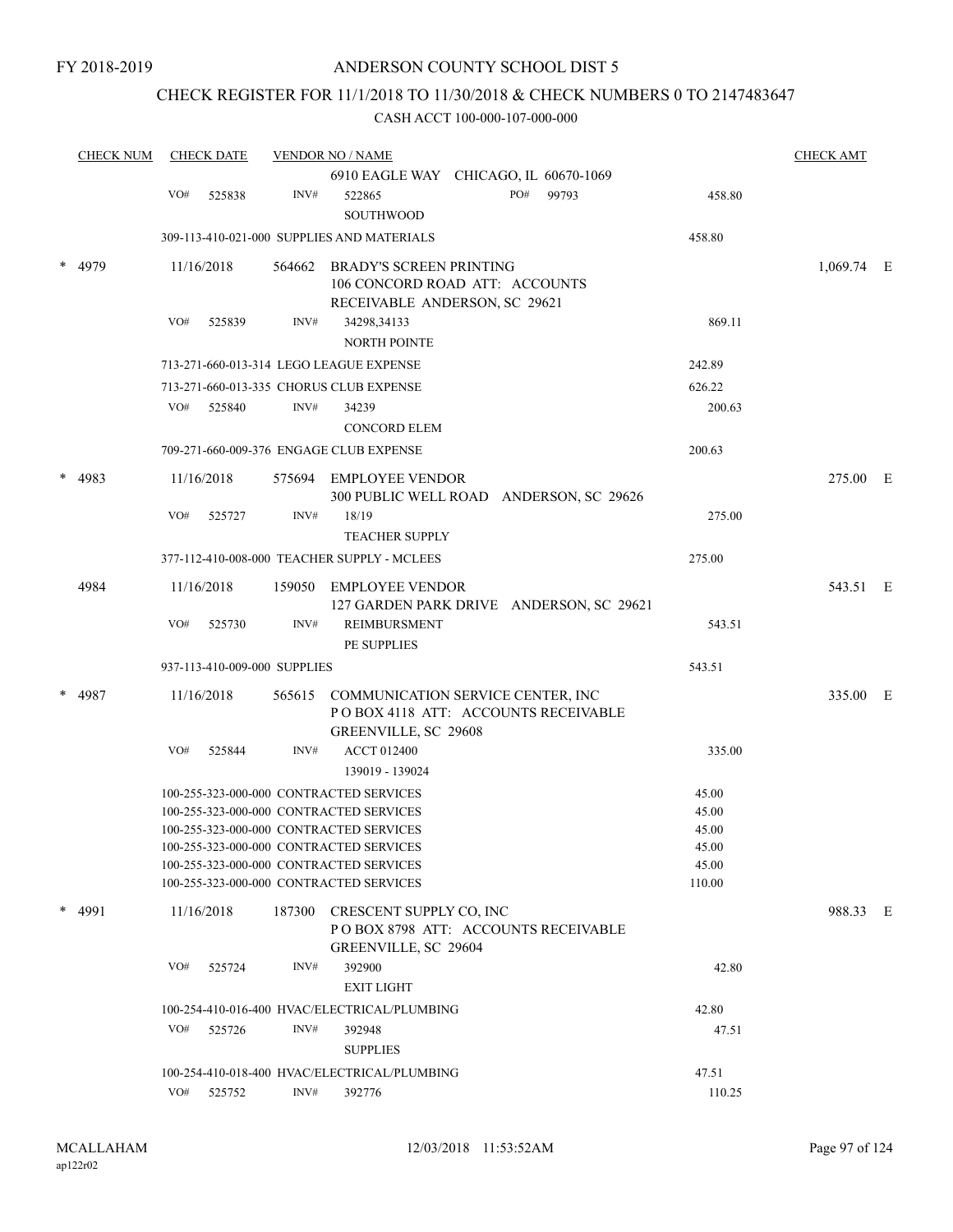# CHECK REGISTER FOR 11/1/2018 TO 11/30/2018 & CHECK NUMBERS 0 TO 2147483647

| CHECK NUM CHECK DATE |     |                                   |        | <b>VENDOR NO / NAME</b>                                                                                                                                      |                                      |                                        | <b>CHECK AMT</b> |  |
|----------------------|-----|-----------------------------------|--------|--------------------------------------------------------------------------------------------------------------------------------------------------------------|--------------------------------------|----------------------------------------|------------------|--|
|                      |     |                                   |        | <b>SUPPLIES</b><br>100-254-410-003-400 HVAC/ELECTRICAL/PLUMBING                                                                                              |                                      | 110.25                                 |                  |  |
|                      |     | VO# 525754                        | INV#   | 392888<br><b>SUPPLIES</b>                                                                                                                                    |                                      | 232.64                                 |                  |  |
|                      |     |                                   |        | 100-254-410-016-400 HVAC/ELECTRICAL/PLUMBING                                                                                                                 |                                      | 232.64                                 |                  |  |
|                      |     | VO# 525756                        | INV#   | 392902<br><b>SUPPLIES</b>                                                                                                                                    |                                      | 72.50                                  |                  |  |
|                      |     |                                   |        | 100-254-410-003-400 HVAC/ELECTRICAL/PLUMBING                                                                                                                 |                                      | 72.50                                  |                  |  |
|                      |     | VO# 525887                        | INV#   | 392901<br><b>SUPPLIES</b>                                                                                                                                    |                                      | 115.17                                 |                  |  |
|                      |     |                                   |        | 100-254-410-002-400 HVAC/ELECTRICAL/PLUMBING                                                                                                                 |                                      | 115.17                                 |                  |  |
|                      |     | VO# 525889                        | INV#   | 392903<br><b>SUPPLIES</b>                                                                                                                                    |                                      | 111.55                                 |                  |  |
|                      |     |                                   |        | 100-254-410-018-400 HVAC/ELECTRICAL/PLUMBING                                                                                                                 |                                      | 111.55                                 |                  |  |
|                      |     | VO# 525890                        | INV#   | 392890<br><b>SUPPLIES</b>                                                                                                                                    |                                      | 160.50                                 |                  |  |
|                      |     |                                   |        | 100-254-410-012-400 HVAC/ELECTRICAL/PLUMBING                                                                                                                 |                                      | 160.50                                 |                  |  |
|                      |     | VO# 525893                        | INV#   | 392891<br><b>SUPPLIES</b>                                                                                                                                    |                                      | 26.08                                  |                  |  |
|                      |     |                                   |        | 100-254-410-016-400 HVAC/ELECTRICAL/PLUMBING                                                                                                                 |                                      | 26.08                                  |                  |  |
|                      |     | VO# 525894                        | INV#   | 392889<br><b>SUPPLIES</b>                                                                                                                                    |                                      | 23.85                                  |                  |  |
|                      |     |                                   |        | 100-254-410-021-400 HVAC/ELECTRICAL/PLUMBING                                                                                                                 |                                      | 23.85                                  |                  |  |
|                      |     | VO# 525896                        | INV#   | 392904<br><b>SUPPLIES</b>                                                                                                                                    |                                      | 45.48                                  |                  |  |
|                      |     | 100-254-410-000-400 HVAC SUPPLIES |        |                                                                                                                                                              |                                      | 45.48                                  |                  |  |
| 4992                 |     | 11/16/2018                        |        | 202600 DILLARD'S SPORTS CENTER<br>708 WHITEHALL ROAD ATT: ACCOUNTS<br>RECEIVABLE ANDERSON, SC 29625                                                          |                                      |                                        | 3,855.71 E       |  |
|                      | VO# | 525845                            | INV#   | <b>GLENVIEW</b><br><b>FOOTBALL SUPPLIES</b>                                                                                                                  |                                      | 3,855.71                               |                  |  |
|                      |     |                                   |        | 720-271-660-020-663 ATHLETIC GENERAL EXPENSE                                                                                                                 |                                      | 1,053.00                               |                  |  |
|                      |     |                                   |        | 720-271-660-020-674 FOOTBALL EXPENSE<br>720-271-660-020-674 FOOTBALL EXPENSE<br>720-271-660-020-674 FOOTBALL EXPENSE<br>720-271-660-020-674 FOOTBALL EXPENSE |                                      | 442.63<br>1,859.52<br>299.56<br>201.00 |                  |  |
| 4993                 |     | 11/16/2018                        | 575698 | <b>EMPLOYEE VENDOR</b><br>77 HOUSTON AVENUE MILTON, MA 02186                                                                                                 |                                      |                                        | 355.70 E         |  |
|                      | VO# | 525926                            | INV#   | $8/15 - 10/31/18$<br><b>MILEAGE</b>                                                                                                                          |                                      | 355.70                                 |                  |  |
|                      |     | 100-221-332-000-000 TRAVEL        |        |                                                                                                                                                              |                                      | 355.70                                 |                  |  |
| $*$ 4996             |     | 11/16/2018                        | 572236 | <b>EMPLOYEE VENDOR</b>                                                                                                                                       | 114 WINDHAM DRIVE ANDERSON, SC 29621 |                                        | 522.36 E         |  |
|                      | VO# | 525782                            | INV#   | $11/6 - 11/9/18$<br><b>ASHEVILLE</b>                                                                                                                         |                                      | 522.36                                 |                  |  |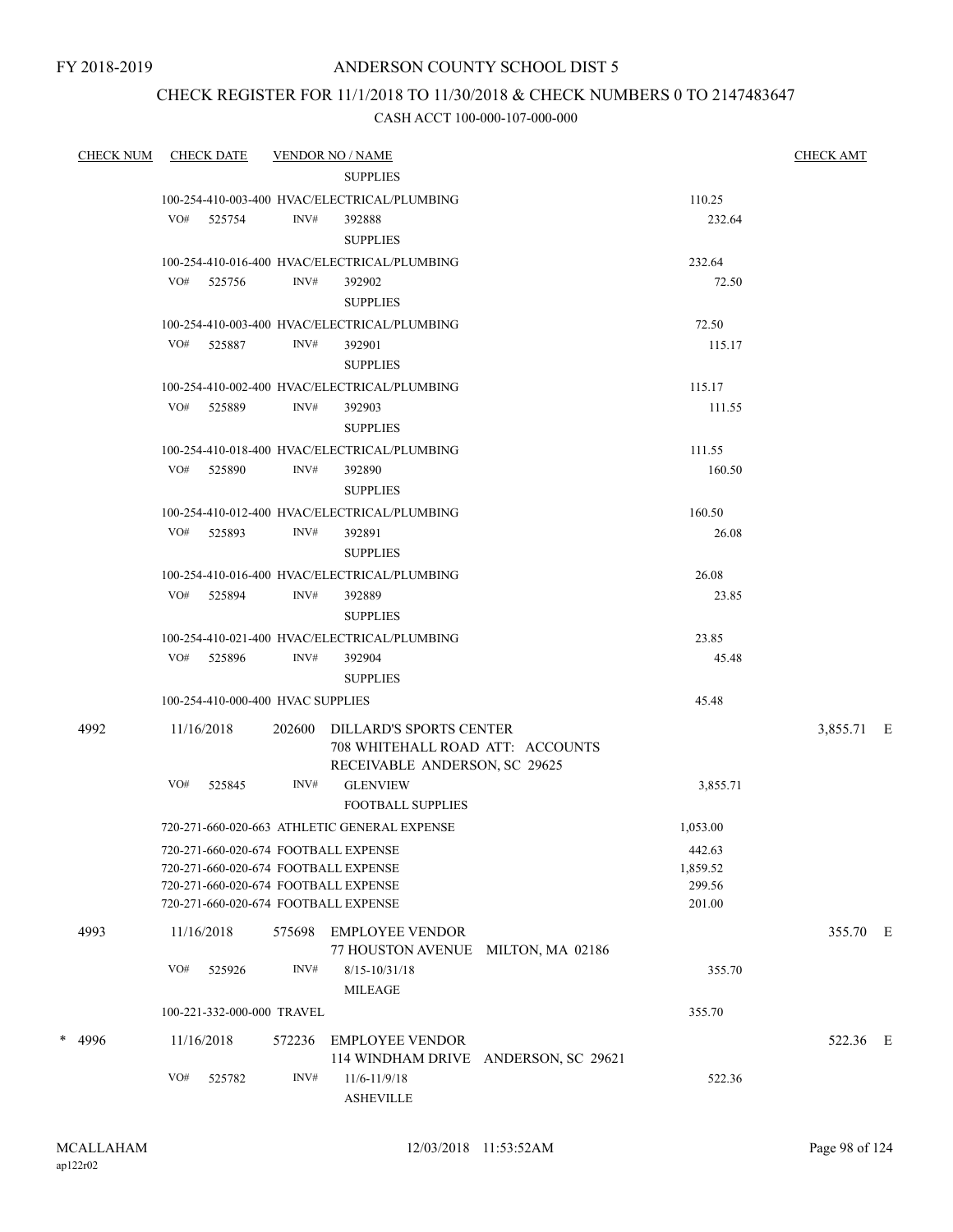# CHECK REGISTER FOR 11/1/2018 TO 11/30/2018 & CHECK NUMBERS 0 TO 2147483647

| <b>CHECK NUM</b> |     | <b>CHECK DATE</b>            |        | <b>VENDOR NO / NAME</b>                                                                               |     |       |          | <b>CHECK AMT</b> |  |
|------------------|-----|------------------------------|--------|-------------------------------------------------------------------------------------------------------|-----|-------|----------|------------------|--|
|                  |     |                              |        | 264-224-333-016-000 TRIPS AND CONFERENCES                                                             |     |       | 522.36   |                  |  |
| 4997             |     | 11/16/2018                   | 574586 | <b>EMPLOYEE VENDOR</b><br>246 STREAMS WAY ANDERSON, SC 29625                                          |     |       |          | 274.67 E         |  |
|                  | VO# | 525750                       | INV#   | $8/21 - 10/29/18$<br><b>MILEAGE</b>                                                                   |     |       | 92.38    |                  |  |
|                  |     | 100-221-332-000-000 TRAVEL   |        |                                                                                                       |     |       | 92.38    |                  |  |
|                  | VO# | 525909                       | INV#   | 11/6-11/9/18<br><b>ASHEVILLE</b>                                                                      |     |       | 182.29   |                  |  |
|                  |     |                              |        | 264-224-333-002-000 STAFF DEVELOPMENT                                                                 |     |       | 182.29   |                  |  |
| 4998             |     | 11/16/2018                   | 575572 | EMPLOYEE VENDOR<br>124 APPLETON LANE MAULDIN, SC 29662                                                |     |       |          | 157.33 E         |  |
|                  | VO# | 525787                       | INV#   | 10/28-10/31/18<br>OHIO                                                                                |     |       | 157.33   |                  |  |
|                  |     | 394-224-333-063-000 TRIPS/PD |        |                                                                                                       |     |       | 157.33   |                  |  |
| 4999             |     | 11/16/2018                   | 237555 | <b>FORMS &amp; SUPPLY</b><br>POBOX 563953 ATT: ACCOUNTS RECEIVABLE<br>CHARLOTTE, NC 28256             |     |       |          | 1,630.21 E       |  |
|                  | VO# | 525850                       | INV#   | 4792120<br><b>SUPPLIES</b>                                                                            | PO# | 99795 | 287.88   |                  |  |
|                  |     | 201-112-410-019-000 Supplies |        |                                                                                                       |     |       | 75.76    |                  |  |
|                  |     | 201-112-410-019-000 Supplies |        |                                                                                                       |     |       | 212.12   |                  |  |
|                  | VO# | 525851                       | INV#   | 4797701<br><b>SUPPLIES</b>                                                                            |     |       | 34.15    |                  |  |
|                  |     |                              |        | 705-271-660-005-411 MISCELLANEOUS EXPENSE                                                             |     |       | 34.15    |                  |  |
|                  | VO# | 525852                       | INV#   | 4755605<br><b>MCCANTS</b>                                                                             | PO# | 99607 | 1,308.18 |                  |  |
|                  |     |                              |        | 505-212-410-005-FUR GUIDANCE FURNITURE                                                                |     |       | 1,308.18 |                  |  |
| 5000             |     | 11/16/2018                   | 243860 | <b>EMPLOYEE VENDOR</b><br>1838 DENVER RD ANDERSON, SC 29625                                           |     |       |          | 1,098.36 E       |  |
|                  | VO# | 525722                       | INV#   | REIMBURSEMENT<br><b>FURMAN TRIP LUNCH</b>                                                             |     |       | 1,098.36 |                  |  |
|                  |     |                              |        | 720-271-660-020-587 FIELD TRIPS- GR. 8 EXPENSE                                                        |     |       | 1,098.36 |                  |  |
| $* 5002$         |     | 11/16/2018                   | 249700 | GLENN PLUMBING COMPANY, INC<br>481 EAST WHITNER STREET ATT: ACCOUNTS<br>RECEIVABLE ANDERSON, SC 29624 |     |       |          | 1,973.34 E       |  |
|                  | VO# | 525732                       | INV#   | 1118012,8103<br><b>TL HANNA</b>                                                                       |     |       | 1,973.34 |                  |  |
|                  |     |                              |        | 505-253-520-002-TUR BASEBALL/SOFTBALL TURF                                                            |     |       | 311.99   |                  |  |
|                  |     |                              |        | 505-253-520-002-TUR BASEBALL/SOFTBALL TURF                                                            |     |       | 1,661.35 |                  |  |
| * 5006           |     | 11/16/2018                   | 573862 | <b>EMPLOYEE VENDOR</b><br>3022 BRACKENBERRY DRIVE ANDERSON, SC<br>29621                               |     |       |          | 707.70 E         |  |
|                  | VO# | 525798                       | INV#   | $11/6 - 11/9/18$<br><b>MYRTLE BEACH</b>                                                               |     |       | 707.70   |                  |  |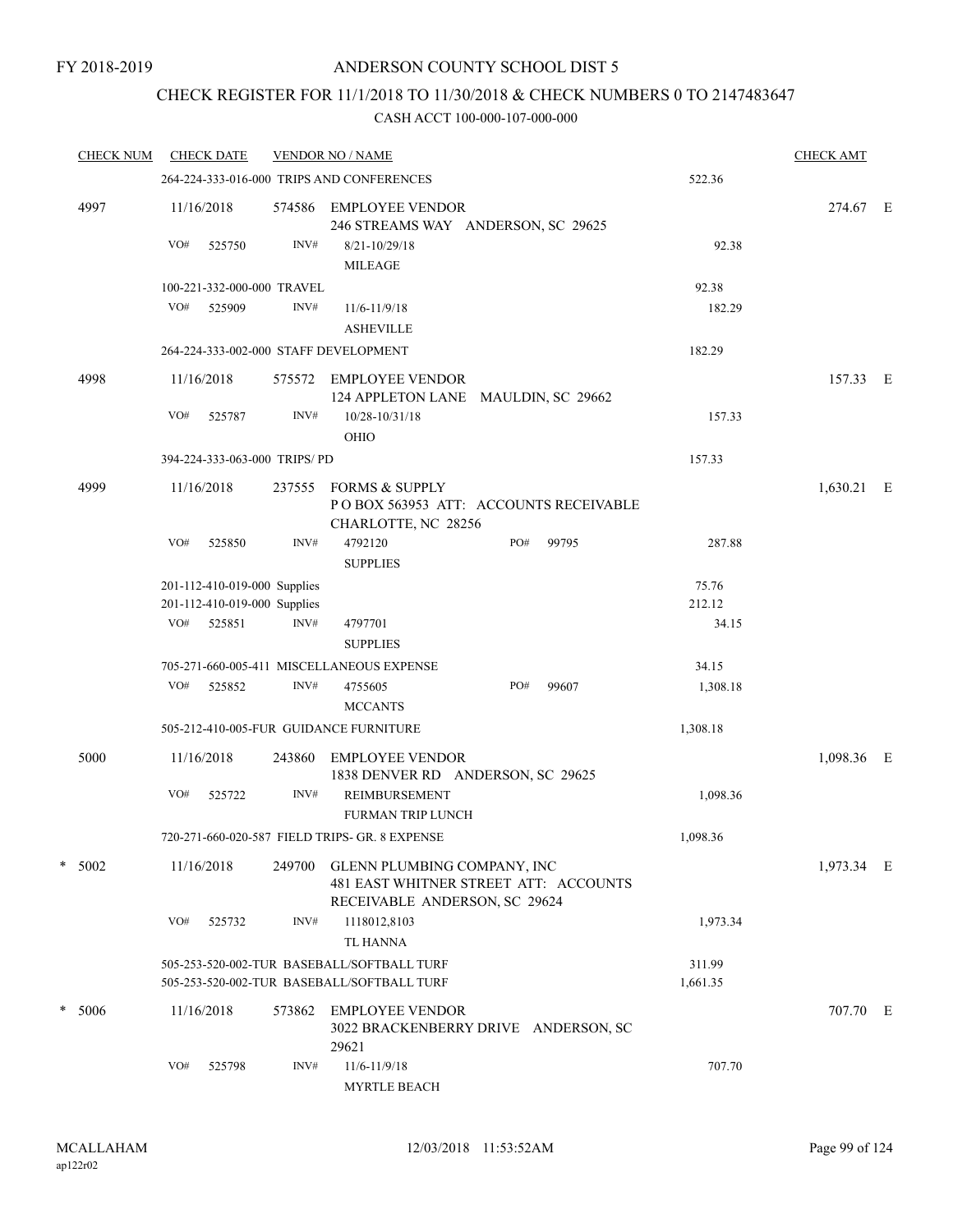# CHECK REGISTER FOR 11/1/2018 TO 11/30/2018 & CHECK NUMBERS 0 TO 2147483647

| <b>CHECK NUM</b> | <b>CHECK DATE</b>                        |        | <b>VENDOR NO / NAME</b>                                                                                 |          | <b>CHECK AMT</b> |  |
|------------------|------------------------------------------|--------|---------------------------------------------------------------------------------------------------------|----------|------------------|--|
|                  | 100-252-380-000-000 TRAVEL               |        |                                                                                                         | 707.70   |                  |  |
| 5007             | 11/16/2018                               |        | 570057 HERITAGE FOOD SERVICE GROUP<br>P.O. BOX 71595 ATT: ACCOUNTS RECEIVABLE<br>CHICAGO, IL 60694-1595 |          | 737.67 E         |  |
|                  | VO#<br>525703                            | INV#   | 5328626<br><b>REPAIR PARTS</b>                                                                          | 42.89    |                  |  |
|                  | 600-256-323-014-000 REPAIRS TO EQUIPMENT |        |                                                                                                         | 42.89    |                  |  |
|                  | VO# 525705                               | INV#   | 5339023<br><b>REPAIR PARTS</b>                                                                          | 126.14   |                  |  |
|                  | 600-256-323-012-000 REPAIRS TO EQUIPMENT |        |                                                                                                         | 126.14   |                  |  |
|                  | VO# 525706                               | INV#   | 5334604<br><b>REPAIR PARTS</b>                                                                          | 41.30    |                  |  |
|                  | 600-256-323-011-000 REPAIRS TO EQUIPMENT |        |                                                                                                         | 41.30    |                  |  |
|                  | VO#<br>525708                            | INV#   | 5331045<br><b>SUPPLIES</b>                                                                              | 179.71   |                  |  |
|                  | 600-256-323-006-000 REPAIRS TO EQUIPMENT |        |                                                                                                         | 179.71   |                  |  |
|                  | VO# 525709                               | INV#   | 5329678<br><b>SUPPLIES</b>                                                                              | 156.73   |                  |  |
|                  | 600-256-323-003-000 REPAIRS TO EQUIPMENT |        |                                                                                                         | 156.73   |                  |  |
|                  | VO# 525710                               | INV#   | 5320055<br><b>SUPPLIES</b>                                                                              | 146.57   |                  |  |
|                  | 600-256-323-003-000 REPAIRS TO EQUIPMENT |        |                                                                                                         | 146.57   |                  |  |
|                  | 525711<br>VO#                            | INV#   | 5312090<br><b>SUPPLIES</b>                                                                              | 44.33    |                  |  |
|                  | 600-256-323-002-000 REPAIRS TO EQUIPMENT |        |                                                                                                         | 44.33    |                  |  |
| $* 5011$         | 11/16/2018                               |        | 574559 EMPLOYEE VENDOR<br>P.O. BOX 852 BELTON, SC 29627                                                 |          | 172.46 E         |  |
|                  | VO#<br>525788                            | INV#   | 10/28-10/31/18<br><b>OHIO</b>                                                                           | 172.46   |                  |  |
|                  |                                          |        | 267-224-333-000-P17 TRIPS/ DROP-OUT INSTITUTE                                                           | 172.46   |                  |  |
| 5012             | 11/16/2018                               | 298850 | <b>JOHNSON CONTROLS</b><br>POBOX 730068 ATT: ACCOUNTS RECEIVABLE<br>DALLAS, TX 75373                    |          | 2,545.75 E       |  |
|                  | VO#<br>525859                            | INV#   | 80840208365<br>99105<br>PO#<br>OCT-DEC 2018                                                             | 2,545.75 |                  |  |
|                  |                                          |        | 100-254-312-000-000 PURCHASED SERVICES-JCI                                                              | 2,545.75 |                  |  |
| 5013             | 11/16/2018                               | 564696 | JOHNSTONE SUPPLY<br>POBOX 17466 GREENVILLE, SC 29606                                                    |          | 130.05 E         |  |
|                  | VO#<br>525729                            | INV#   | 4006687<br><b>SUPPLIES</b>                                                                              | 130.05   |                  |  |
|                  |                                          |        | 100-254-410-016-400 HVAC/ELECTRICAL/PLUMBING                                                            | 130.05   |                  |  |
| $*$ 5016         | 11/16/2018                               | 566745 | JUNIOR LIBRARY GUILD<br>P.O. BOX 6308 ATT: ACCOUNTS RECEIVABLE<br>CAROL STREAM, IL 60197-6308           |          | 144.73 E         |  |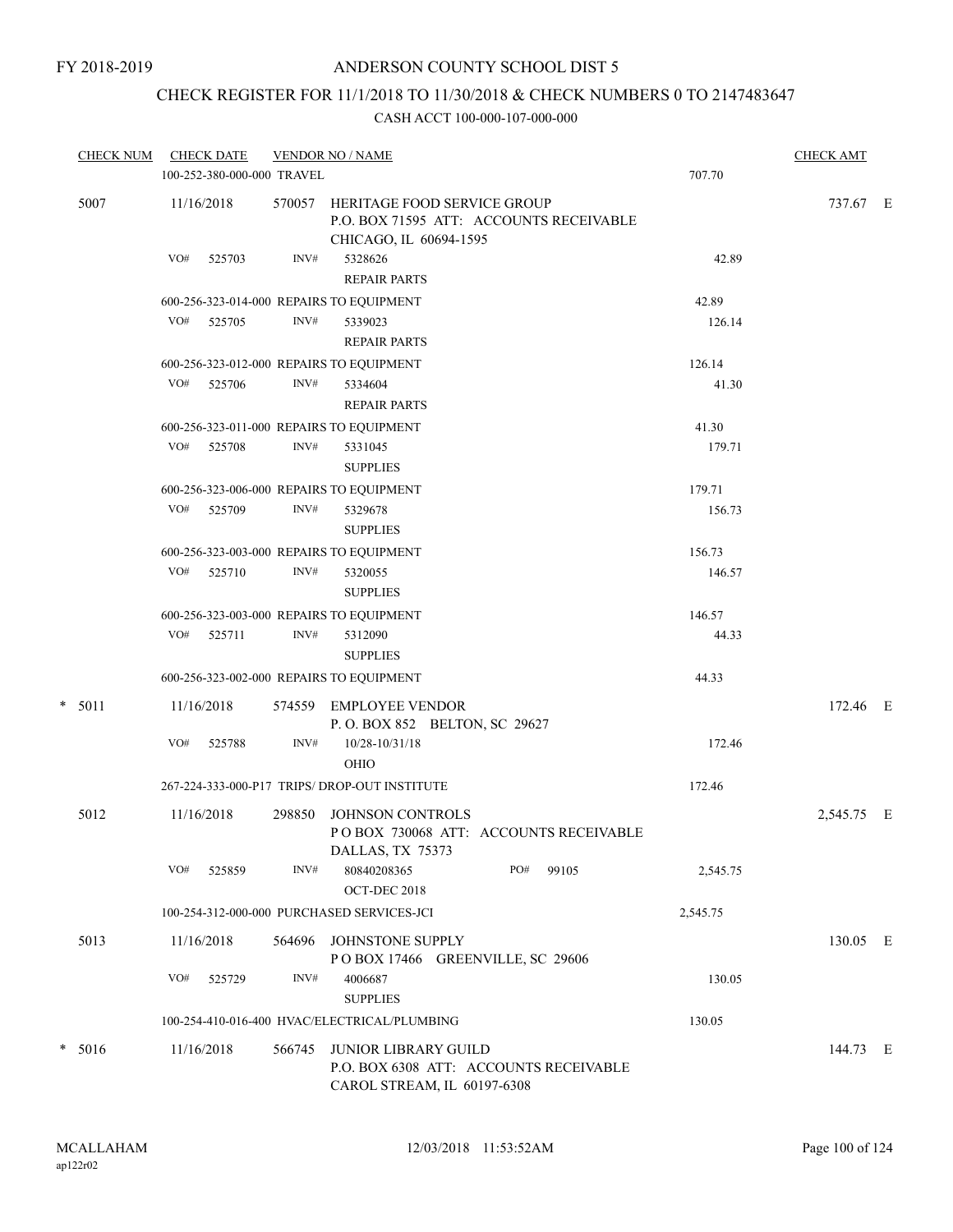# CHECK REGISTER FOR 11/1/2018 TO 11/30/2018 & CHECK NUMBERS 0 TO 2147483647

|        | <b>CHECK NUM</b> | <b>CHECK DATE</b> |                              | <b>VENDOR NO / NAME</b>                                                                                 |              |        | <b>CHECK AMT</b> |  |
|--------|------------------|-------------------|------------------------------|---------------------------------------------------------------------------------------------------------|--------------|--------|------------------|--|
|        |                  | VO#<br>525860     | INV#                         | 436038<br><b>MCCANTS</b>                                                                                | PO#<br>99721 | 144.73 |                  |  |
|        |                  |                   | 100-222-410-005-000 SUPPLIES |                                                                                                         |              | 144.73 |                  |  |
| *      | 5018             | 11/16/2018        |                              | 575186 EMPLOYEE VENDOR<br>402 EAST FREDERICKS ST. ANDERSON, SC 29621                                    |              |        | 275.00 E         |  |
|        |                  | VO#<br>525728     | INV#                         | 18/19<br><b>TEACHER SUPPLY</b>                                                                          |              | 275.00 |                  |  |
|        |                  |                   |                              | 377-113-410-020-000 TEACHER SUPPLY - GLENVIEW                                                           |              | 275.00 |                  |  |
|        | 5019             | 11/16/2018        |                              | 564623 EMPLOYEE VENDOR<br>301 WILLIAMSBURG RD ANDERSON, SC 29621                                        |              |        | 720.65 E         |  |
|        |                  | VO#<br>525781     | INV#                         | $11/6 - 11/9/18$<br><b>ASHEVILLE</b>                                                                    |              | 720.65 |                  |  |
|        |                  |                   |                              | 264-224-333-006-000 TRIPS AND CONFERENCES                                                               |              | 720.65 |                  |  |
| $\ast$ | 5022             | 11/16/2018        | 574818                       | EMPLOYEE VENDOR<br>116 COACHMAN DRIVE ANDERSON, SC 29625                                                |              |        | 623.75 E         |  |
|        |                  | VO#<br>525767     | INV#                         | $11/6 - 11/9/18$<br><b>ASHEVILLE</b>                                                                    |              | 623.75 |                  |  |
|        |                  |                   |                              | 264-224-333-007-000 STAFF DEVELOPMENT                                                                   |              | 623.75 |                  |  |
|        | 5023             | 11/16/2018        |                              | 574462 EMPLOYEE VENDOR<br>501 JACKSON SQUARE ANDERSON, SC 29625                                         |              |        | 791.99 E         |  |
|        |                  | VO#<br>525796     | INV#                         | $11/6 - 11/9/18$<br><b>MYRTLE BEACH</b>                                                                 |              | 791.99 |                  |  |
|        |                  |                   |                              | 100-252-333-000-000 TRIPS AND CONFERENCES                                                               |              | 791.99 |                  |  |
| $\ast$ | 5025             | 11/16/2018        |                              | 349701 MED CENTRAL HEALTH RESOURCES<br>3424 CLEMSON BLVD ATT: ACCOUNTS<br>RECEIVABLE ANDERSON, SC 29621 |              |        | 195.00 E         |  |
|        |                  | VO#<br>525865     | INV#                         | 35052<br><b>DIXON</b>                                                                                   |              | 65.00  |                  |  |
|        |                  |                   |                              | 100-255-323-000-000 CONTRACTED SERVICES                                                                 |              | 65.00  |                  |  |
|        |                  | VO#<br>525866     | INV#                         | 54793<br><b>RICHARDSON</b>                                                                              |              | 20.00  |                  |  |
|        |                  |                   |                              | 100-255-323-000-000 CONTRACTED SERVICES                                                                 |              | 20.00  |                  |  |
|        |                  | VO#<br>525867     | INV#                         | 54793<br>RICHARDSON                                                                                     |              | 45.00  |                  |  |
|        |                  |                   |                              | 100-255-323-000-000 CONTRACTED SERVICES                                                                 |              | 45.00  |                  |  |
|        |                  | VO#<br>525868     | INV#                         | 7391<br><b>WOODSON</b>                                                                                  |              | 65.00  |                  |  |
|        |                  |                   |                              | 100-213-312-000-000 PURCHASED SERVICES                                                                  |              | 65.00  |                  |  |
|        | 5026             | 11/16/2018        |                              | 574558 EMPLOYEE VENDOR<br>207 THOMAS ST. CLEMSON, SC 29631                                              |              |        | 581.94 E         |  |
|        |                  | VO#<br>525743     | INV#                         | REIMBURSMENT<br><b>SUPPLIES</b>                                                                         |              | 581.94 |                  |  |
|        |                  |                   |                              | 100-221-410-000-DIS DIGITAL INTEGRATION SUPPLIES                                                        |              | 249.20 |                  |  |
|        |                  |                   | 820-264-410-000-000 SUPPLIES |                                                                                                         |              | 332.74 |                  |  |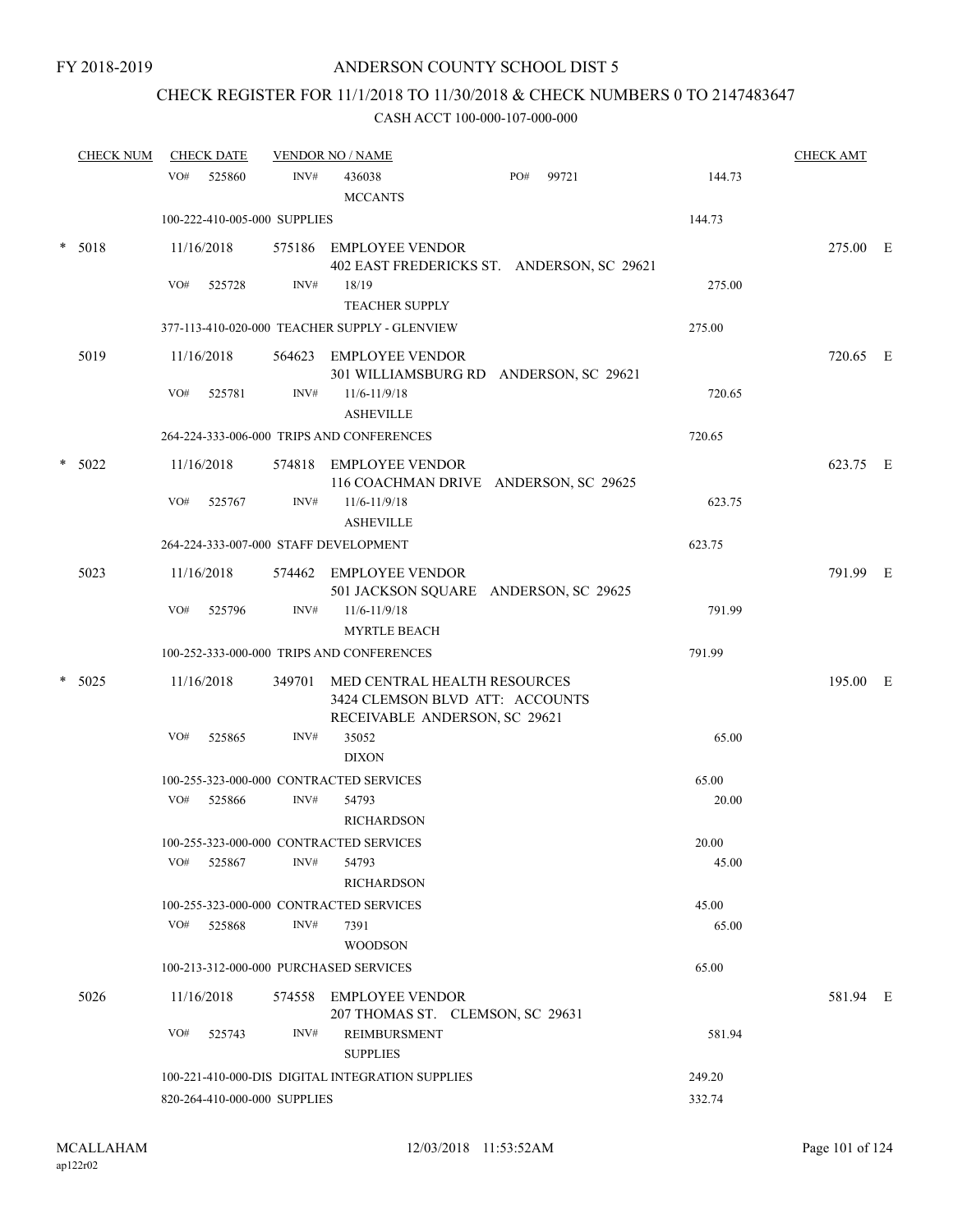# CHECK REGISTER FOR 11/1/2018 TO 11/30/2018 & CHECK NUMBERS 0 TO 2147483647

| <b>CHECK NUM</b> | <b>CHECK DATE</b>            |        | <b>VENDOR NO / NAME</b>                                                  |        | <b>CHECK AMT</b> |  |
|------------------|------------------------------|--------|--------------------------------------------------------------------------|--------|------------------|--|
| 5027             | 11/16/2018                   | 575011 | <b>EMPLOYEE VENDOR</b>                                                   |        | 476.93 E         |  |
|                  | VO#<br>525785                | INV#   | 210 STREAMS WAY ANDERSON, SC 29625<br>11/8/18<br><b>LEXINGTON</b>        | 162.33 |                  |  |
|                  |                              |        | 100-211-333-005-000 TRIPS AND CONFERENCES                                | 162.33 |                  |  |
|                  | VO#<br>525908                | INV#   | 10/28-10/31/18<br>OHIO                                                   | 314.60 |                  |  |
|                  | 394-224-333-063-000 TRIPS/PD |        |                                                                          | 314.60 |                  |  |
| 5028             | 11/16/2018                   | 127350 | <b>EMPLOYEE VENDOR</b><br>120 OLIVE BRANCH ANDERSON, SC 29626            |        | 102.46 E         |  |
|                  | VO#<br>525749                | INV#   | <b>OCT 2018</b><br><b>MILEAGE</b>                                        | 102.46 |                  |  |
|                  | 100-221-332-000-000 TRAVEL   |        |                                                                          | 102.46 |                  |  |
| 5029             | 11/16/2018                   | 574388 | NAPA AUTO PARTS<br>508 SOUTH MAIN ST ANDERSON, SC 29624                  |        | 387.91 E         |  |
|                  | VO#<br>525763                | INV#   | 691026<br><b>GLOVES</b>                                                  | 23.12  |                  |  |
|                  |                              |        | 100-254-410-000-001 MAINT. SUPPLIES-STRUCTURES                           | 23.12  |                  |  |
|                  | VO#<br>525766                | INV#   | 689375<br><b>SUPPLIES</b>                                                | 310.56 |                  |  |
|                  |                              |        | 100-254-410-000-001 MAINT. SUPPLIES-STRUCTURES                           | 310.56 |                  |  |
|                  | VO#<br>525872                | INV#   | <b>ACCT 5229</b><br><b>SUPPLIES</b>                                      | 54.23  |                  |  |
|                  |                              |        | 701-271-660-001-862 AUTO MECHANICS EXPENSE                               | 54.23  |                  |  |
| 5030             | 11/16/2018                   |        | 572025 EMPLOYEE VENDOR<br>105 HANOVER CIRCLE ANDERSON, SC 29621          |        | 210.90 E         |  |
|                  | VO#<br>525897                | INV#   | 10/30-10/31/18<br><b>COLUMBIA</b>                                        | 210.90 |                  |  |
|                  |                              |        | 100-263-333-000-000 TRIPS AND CONFERENCES                                | 210.90 |                  |  |
| 5031             | 11/16/2018                   |        | 573512 EMPLOYEE VENDOR<br>1011 SHIRLEY DRIVE ANDERSON, SC 29621          |        | 751.56 E         |  |
|                  | VO#<br>525746                | INV#   | <b>OCT 2018</b><br>MILEAGE                                               | 23.98  |                  |  |
|                  | 100-221-332-000-000 TRAVEL   |        |                                                                          | 23.98  |                  |  |
|                  | VO#<br>525769                | INV#   | 116-11/9/18<br><b>ASHEVILLE</b>                                          | 727.58 |                  |  |
|                  |                              |        | 264-224-333-009-000 TRIPS AND CONFERENCES                                | 727.58 |                  |  |
| $* 5035$         | 11/16/2018                   |        | 426200 QUILL CORPORATION<br>POBOX 37600 ATT: ACCOUNTS RECEIVABLE         |        | 446.17 E         |  |
|                  | VO#<br>525888                | INV#   | PHILADELPHIA, PA 19101-0600<br>PO#<br>2152923<br>99802<br>ACCT #C5063044 | 446.17 |                  |  |
|                  | 100-115-410-001-000 SUPPLIES |        |                                                                          | 446.17 |                  |  |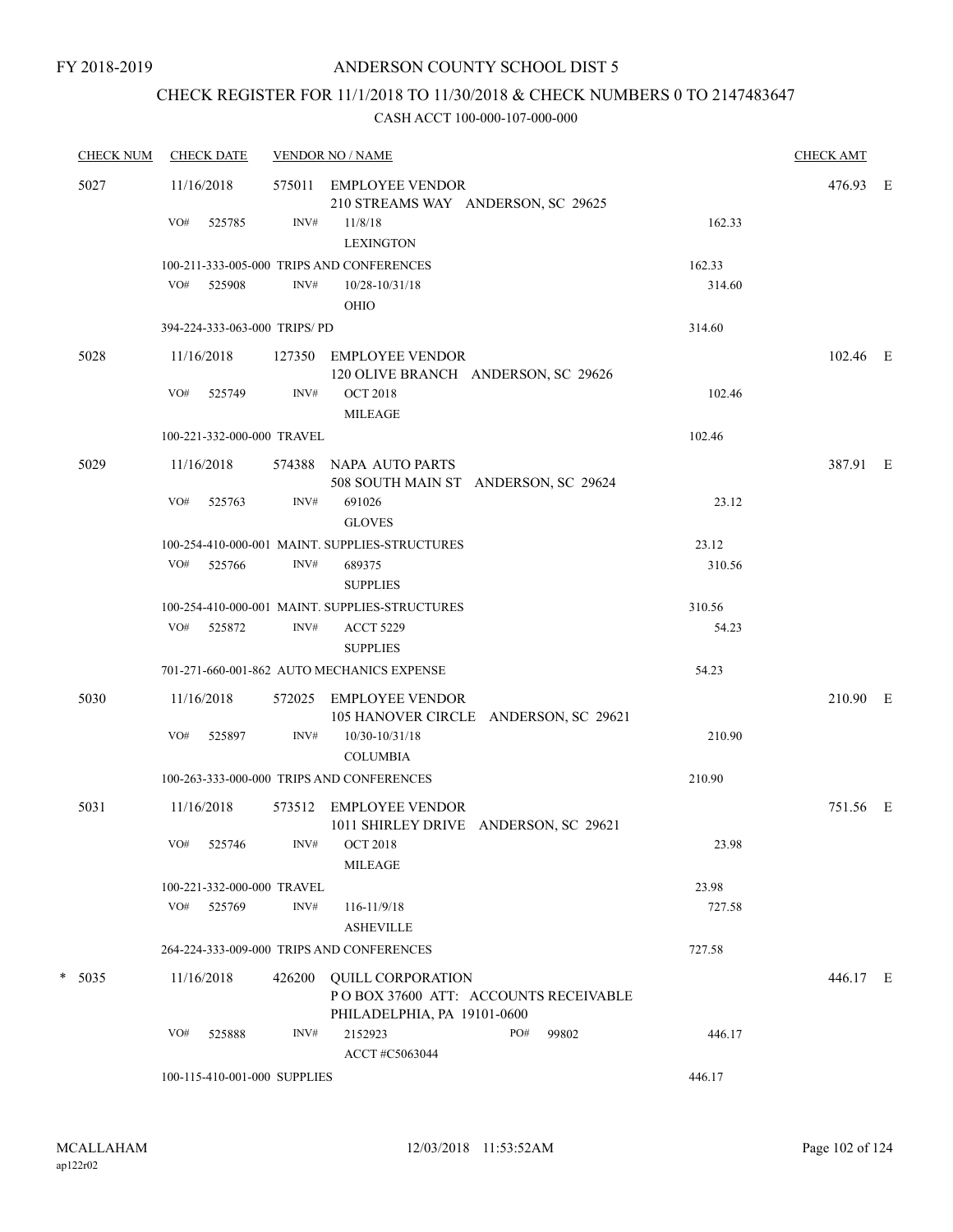# CHECK REGISTER FOR 11/1/2018 TO 11/30/2018 & CHECK NUMBERS 0 TO 2147483647

|  | <b>CHECK NUM</b> | <b>CHECK DATE</b>                       |        | <b>VENDOR NO / NAME</b>                                                                                  |          | <b>CHECK AMT</b> |  |
|--|------------------|-----------------------------------------|--------|----------------------------------------------------------------------------------------------------------|----------|------------------|--|
|  | $*$ 5039         | 11/16/2018                              | 463005 | SCHOLASTIC TEACHERS STORE<br>PO BOX 3720 ATT: ACCOUNTS RECEIVABLE<br>JEFFERSON CITY, MO 65102-3720       |          | 2,661.54 E       |  |
|  |                  | VO#<br>525904                           | INV#   | 18006321<br>PO#<br>99766<br><b>SUPPLIES</b>                                                              | 1,733.54 |                  |  |
|  |                  | 338-112-410-010-EAR SUPPLIES            |        |                                                                                                          | 1,733.54 |                  |  |
|  |                  | VO#<br>525905                           | INV#   | PO#<br>99796<br>18018120<br><b>SUPPLIES</b>                                                              | 928.00   |                  |  |
|  |                  | 201-112-410-019-000 Supplies            |        |                                                                                                          | 928.00   |                  |  |
|  | 5040             | 11/16/2018                              | 570099 | SCHOOL SPECIALTY, INC.<br>32656 COLLECTION CENTER DR. ATT:<br>ACCOUNTS RECEIVABLE CHICAGO, IL 60693-0656 |          | 636.63 E         |  |
|  |                  | VO#<br>525910                           | INV#   | PO#<br>208121881511<br>99715<br><b>SUPPLIES</b>                                                          | 636.63   |                  |  |
|  |                  |                                         |        | 100-221-410-021-000 SUPPLIES AND MATERIALS                                                               | 636.63   |                  |  |
|  | 5041             | 11/16/2018                              | 468850 | <b>EMPLOYEE VENDOR</b><br>404 TIMBER LANE ANDERSON, SC 29621                                             |          | 510.93 E         |  |
|  |                  | VO#<br>525733                           | INV#   | <b>REIMBURSMENT</b><br><b>SUPPLIES</b>                                                                   | 79.78    |                  |  |
|  |                  |                                         |        | 714-271-660-014-201 MISCELLANEOUS EXPENSE                                                                | 79.78    |                  |  |
|  |                  | VO#<br>525741                           | INV#   | REIMBURSMENT<br><b>SUPPLIES</b>                                                                          | 431.15   |                  |  |
|  |                  | 201-188-410-014-000 SUPPLIES- PARENTING |        |                                                                                                          | 431.15   |                  |  |
|  | 5042             | 11/16/2018                              | 472700 | <b>SHERWIN WILLIAMS</b><br>613 NORTH MURRAY AVENUE ATT: ACCOUNTS<br>RECEIVABLE ANDERSON, SC 29625        |          | 320.20 E         |  |
|  |                  | VO#<br>525780                           | INV#   | 0817<br><b>SUPPLIES</b>                                                                                  | 320.20   |                  |  |
|  |                  |                                         |        | 100-254-410-002-001 SUPPLIES - MAINTENANCE                                                               | 64.04    |                  |  |
|  |                  |                                         |        | 100-254-410-003-001 SUPPLIES - MAINTENANCE                                                               | 64.04    |                  |  |
|  |                  |                                         |        | 100-254-410-005-001 SUPPLIES - MAINTENANCE                                                               | 64.04    |                  |  |
|  |                  |                                         |        | 100-254-410-006-001 SUPPLIES - MAINTENANCE                                                               | 64.04    |                  |  |
|  |                  |                                         |        | 100-254-410-020-001 SUPPLIES - MAINTENANCE                                                               | 64.04    |                  |  |
|  | $* 5045$         | 11/16/2018                              | 508675 | TRI-COUNTY BATTERY SALES<br>1413 WHITEHALL ROAD ATT: ACCOUNTS<br>RECEIVABLE ANDERSON, SC 29625           |          | 300.69 E         |  |
|  |                  | VO#<br>525789                           | INV#   | 0072005<br><b>SUPPLIES</b>                                                                               | 186.45   |                  |  |
|  |                  |                                         |        | 100-254-410-003-001 SUPPLIES - MAINTENANCE                                                               | 186.45   |                  |  |
|  |                  | VO#<br>525790                           | INV#   | 0072006<br><b>SUPPLIES</b>                                                                               | 114.24   |                  |  |
|  |                  |                                         |        | 100-254-410-010-400 HVAC/ELECTRICAL/PLUMBING                                                             | 114.24   |                  |  |
|  | 5046             | 11/16/2018                              | 509440 | TRIUMPH LEARNING LLC                                                                                     |          | 2,380.13 E       |  |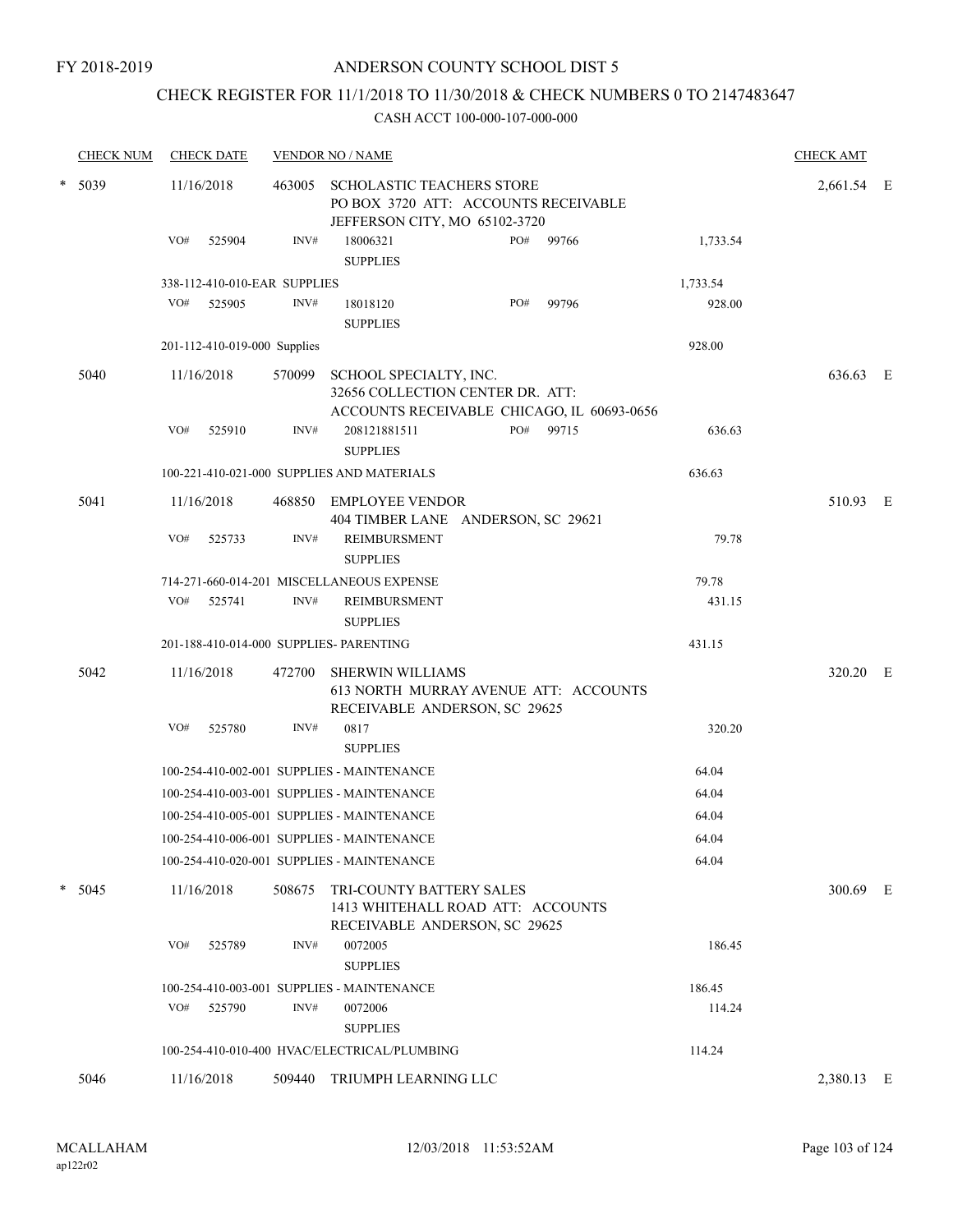# CHECK REGISTER FOR 11/1/2018 TO 11/30/2018 & CHECK NUMBERS 0 TO 2147483647

| <b>CHECK NUM</b> | <b>CHECK DATE</b>                     | <b>VENDOR NO / NAME</b> |                                                                                   |                  |       |          |            |  |  |  |
|------------------|---------------------------------------|-------------------------|-----------------------------------------------------------------------------------|------------------|-------|----------|------------|--|--|--|
|                  |                                       |                         | PO BOX 35617 NEWARK POST OFFICE ATT:<br>ACCOUNTS RECEIVABLE NEWARK, NJ 07193-5617 |                  |       |          |            |  |  |  |
|                  | VO#<br>525907                         | INV#                    | 202501622318                                                                      | PO#              | 99824 | 2,380.13 |            |  |  |  |
|                  |                                       |                         | <b>MATERIALS</b>                                                                  |                  |       |          |            |  |  |  |
|                  |                                       |                         | 100-221-410-003-000 SUPPLIES AND MATERIALS                                        |                  |       | 2,380.13 |            |  |  |  |
| 5047             | 11/16/2018                            | 569789                  | UNIFIRST CORPORATION                                                              |                  |       |          | 7,874.81 E |  |  |  |
|                  |                                       |                         | 322 STANDING SPRINGS COURT ATT: ACCOUNTS                                          |                  |       |          |            |  |  |  |
|                  |                                       |                         | RECEIVABLE SIMPSONVILLE, SC 29680                                                 |                  |       |          |            |  |  |  |
|                  | VO#<br>525924                         | INV#                    | ACCT 1198414<br><b>UNIFORMS</b>                                                   | PO#              | 99425 | 7,874.81 |            |  |  |  |
|                  | 100-254-410-000-075 UNIFORM PURCHASES |                         |                                                                                   |                  |       | 0.00     |            |  |  |  |
|                  | 100-254-410-001-075 UNIFORM PURCHASES |                         |                                                                                   |                  |       | 401.80   |            |  |  |  |
|                  | 100-254-410-002-075 UNIFORM PURCHASES |                         |                                                                                   |                  |       | 777.88   |            |  |  |  |
|                  | 100-254-410-003-075 UNIFORM PURCHASES |                         |                                                                                   |                  |       | 887.72   |            |  |  |  |
|                  | 100-254-410-005-075 UNIFORM PURCHASES |                         |                                                                                   |                  |       | 459.59   |            |  |  |  |
|                  | 100-254-410-006-075 UNIFORM PURCHASES |                         |                                                                                   |                  |       | 625.34   |            |  |  |  |
|                  | 100-254-410-007-075 UNIFORM PURCHASES |                         |                                                                                   |                  |       | 359.54   |            |  |  |  |
|                  | 100-254-410-008-075 UNIFORM PURCHASES |                         |                                                                                   |                  |       | 541.24   |            |  |  |  |
|                  | 100-254-410-009-075 UNIFORM PURCHASES |                         |                                                                                   |                  |       | 359.54   |            |  |  |  |
|                  | 100-254-410-010-075 UNIFORM PURCHASES |                         |                                                                                   |                  |       | 365.32   |            |  |  |  |
|                  | 100-254-410-011-075 UNIFORM PURCHASES |                         |                                                                                   |                  |       | 163.45   |            |  |  |  |
|                  | 100-254-410-012-075 UNIFORM PURCHASES |                         |                                                                                   |                  |       | 458.09   |            |  |  |  |
|                  | 100-254-410-013-075 UNIFORM PURCHASES |                         |                                                                                   |                  |       | 449.13   |            |  |  |  |
|                  | 100-254-410-014-075 UNIFORM PURCHASES |                         |                                                                                   |                  |       | 539.91   |            |  |  |  |
|                  | 100-254-410-015-075 UNIFORM PURCHASES |                         |                                                                                   |                  |       | 89.14    |            |  |  |  |
|                  | 100-254-410-016-075 UNIFORM PURCHASES |                         |                                                                                   |                  |       | 177.84   |            |  |  |  |
|                  | 100-254-410-017-075 UNIFORM PURCHASES |                         |                                                                                   |                  |       | 189.40   |            |  |  |  |
|                  | 100-254-410-018-075 UNIFORM PURCHASES |                         |                                                                                   |                  |       | 179.77   |            |  |  |  |
|                  | 100-254-410-019-075 UNIFORM PURCHASES |                         |                                                                                   |                  |       | 270.99   |            |  |  |  |
|                  | 100-254-410-020-075 UNIFORM PURCHASES |                         |                                                                                   |                  |       | 270.62   |            |  |  |  |
|                  | 100-254-410-021-075 UNIFORM PURCHASES |                         |                                                                                   |                  |       | 270.62   |            |  |  |  |
|                  | 100-254-410-023-075 UNIFORM PURCHASES |                         |                                                                                   |                  |       | 37.88    |            |  |  |  |
|                  | 100-257-410-000-000 SUPPLIES          |                         |                                                                                   |                  |       | 0.00     |            |  |  |  |
| $* 5049$         | 11/16/2018                            | 520900                  | VIRCO INC<br>PO BOX 5000                                                          | CONWAY, AR 72033 |       |          | 1,297.80 E |  |  |  |
|                  | VO#<br>525925                         | INV#                    | 91848312                                                                          | PO#              | 99686 | 1,297.80 |            |  |  |  |
|                  |                                       |                         | ROBERT ANDERSON                                                                   |                  |       |          |            |  |  |  |
|                  |                                       |                         | 201-113-410-006-000 SUPPLIES AND MATERIALS                                        |                  |       | 1,297.80 |            |  |  |  |
| 5050             | 11/16/2018                            | 526475                  | <b>EMPLOYEE VENDOR</b>                                                            |                  |       |          | 415.51 E   |  |  |  |
|                  |                                       |                         | 2901 PLAINFIELD DRIVE ANDERSON, SC 29624                                          |                  |       |          |            |  |  |  |
|                  | VO#<br>525736                         | INV#                    | REIMBURSMENT<br><b>CHRISTMAS STORE</b>                                            |                  |       | 415.51   |            |  |  |  |
|                  |                                       |                         | 715-271-660-015-279 CHRISTMAS STORE EXPENSE                                       |                  |       | 415.51   |            |  |  |  |
|                  |                                       |                         |                                                                                   |                  |       |          |            |  |  |  |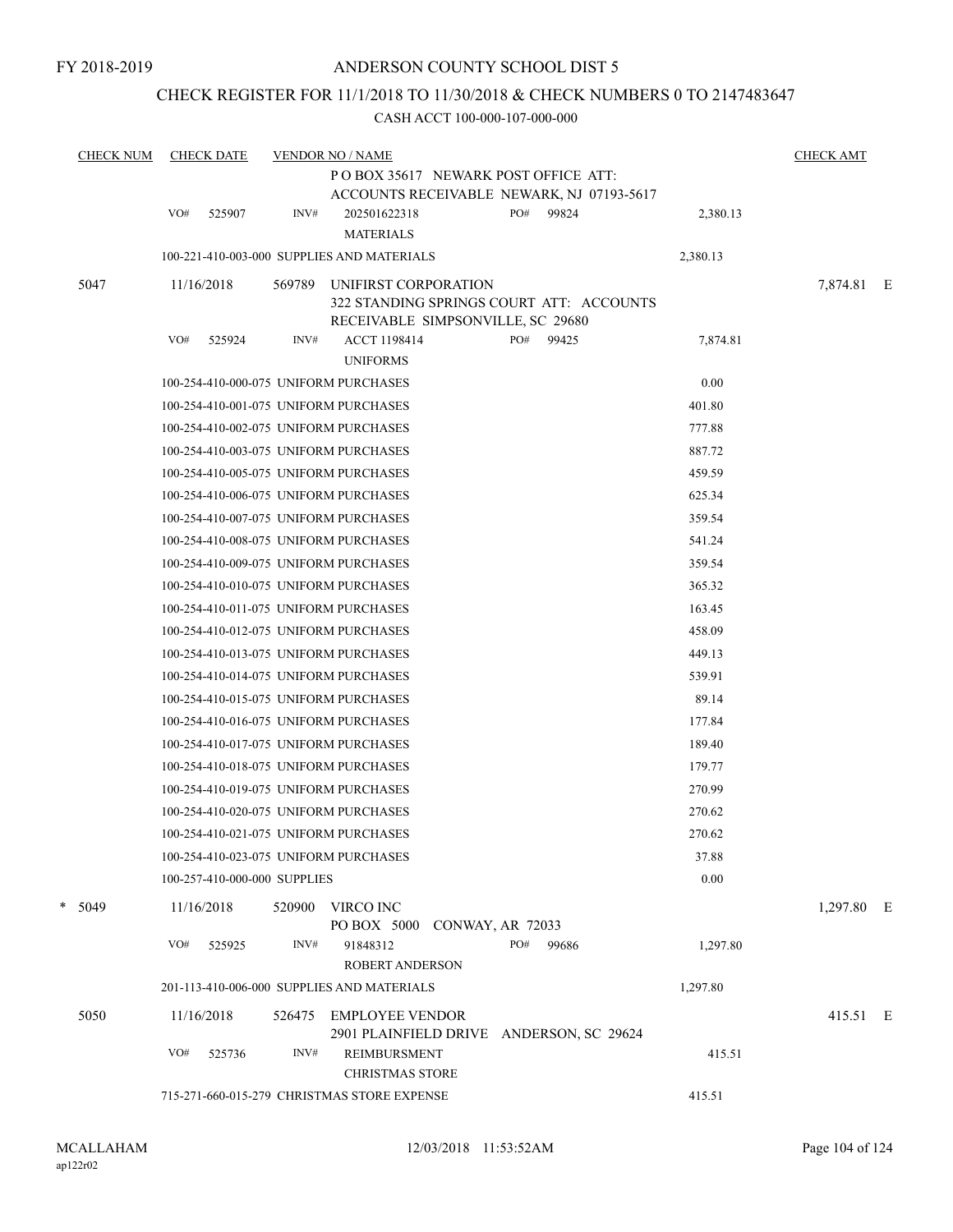# CHECK REGISTER FOR 11/1/2018 TO 11/30/2018 & CHECK NUMBERS 0 TO 2147483647

| <b>CHECK NUM</b> | <b>CHECK DATE</b> | <b>VENDOR NO / NAME</b>                                                                                 | <b>CHECK AMT</b> |
|------------------|-------------------|---------------------------------------------------------------------------------------------------------|------------------|
| 5051             | 11/16/2018        | WESTAR TIRE<br>529275<br>P O BOX 400<br>715 NORTH MURRAY ATT:<br>ACCOUNTS RECEIVABLE ANDERSON, SC 29622 | 362.31 E         |
|                  | VO# 525797        | INV#<br>148652<br>258.66<br><b>TIRES</b>                                                                |                  |
|                  |                   | 100-254-410-000-001 MAINT. SUPPLIES-STRUCTURES<br>258.66                                                |                  |
|                  | VO# 525799        | INV#<br>148815<br>103.65<br><b>TIRE</b>                                                                 |                  |
|                  |                   | 103.65<br>100-254-410-000-001 MAINT. SUPPLIES-STRUCTURES                                                |                  |
| 5052             | 11/16/2018        | WHITE JONES ACE HARDWARE<br>532300<br>POBOX 13012 ATT: ACCOUNTS RECEIVABLE<br>ANDERSON, SC 29624        | 268.62 E         |
|                  | VO#<br>525707     | INV#<br>145333<br>5.90                                                                                  |                  |
|                  |                   | <b>SUPPLIES</b>                                                                                         |                  |
|                  |                   | 5.90<br>600-256-323-010-000 REPAIRS TO EQUIPMENT                                                        |                  |
|                  | VO# 525800        | INV#<br>394640<br>6.56                                                                                  |                  |
|                  |                   | <b>SUPPLIES</b>                                                                                         |                  |
|                  |                   | 6.56<br>100-254-410-019-400 HVAC/ELECTRICAL/PLUMBING                                                    |                  |
|                  | VO# 525801        | INV#<br>876889<br>158.43<br><b>SUPPLIES</b>                                                             |                  |
|                  |                   | 158.43<br>100-254-410-000-001 MAINT. SUPPLIES-STRUCTURES                                                |                  |
|                  | VO#<br>525802     | INV#<br>11.80<br>394494<br><b>SUPPLIES</b>                                                              |                  |
|                  |                   | 100-254-410-002-400 HVAC/ELECTRICAL/PLUMBING<br>11.80                                                   |                  |
|                  | VO# 525803        | INV#<br>876904<br>39.35<br><b>SUPPLIES</b>                                                              |                  |
|                  |                   | 39.35<br>100-254-410-016-400 HVAC/ELECTRICAL/PLUMBING                                                   |                  |
|                  | VO# 525804        | INV#<br>877076<br>9.63<br><b>SUPPLIES</b>                                                               |                  |
|                  |                   | 9.63<br>100-254-410-011-001 SUPPLIES - MAINTENANCE                                                      |                  |
|                  | VO# 525805        | INV#<br>877107<br>17.71<br><b>SUPPLIES</b>                                                              |                  |
|                  |                   | 100-254-410-001-001 SUPPLIES - MAINTENANCE<br>17.71                                                     |                  |
|                  | VO#<br>525806     | INV#<br>5.98<br>876808<br><b>SUPPLIES</b>                                                               |                  |
|                  |                   | 100-254-410-000-001 MAINT. SUPPLIES-STRUCTURES<br>5.98                                                  |                  |
|                  | VO# 525807        | INV#<br>394614<br>13.26                                                                                 |                  |
|                  |                   | <b>SUPPLIES</b>                                                                                         |                  |
|                  |                   | 100-254-410-000-500 PEST MANAGEMENT<br>13.26                                                            |                  |
| $* 5061$         | 11/20/2018        | 113600<br>ANDERSON FIRE & SAFETY<br>POBOX 1265 ATT: ACCOUNTS RECEIVABLE<br>ANDERSON, SC 29622           | 204.00 E         |
|                  | VO#<br>525951     | INV#<br>91603,91604<br>204.00<br><b>SUPPLIES</b>                                                        |                  |
|                  |                   | 100-254-323-002-600 MAINTENANCE SERVICES<br>74.00                                                       |                  |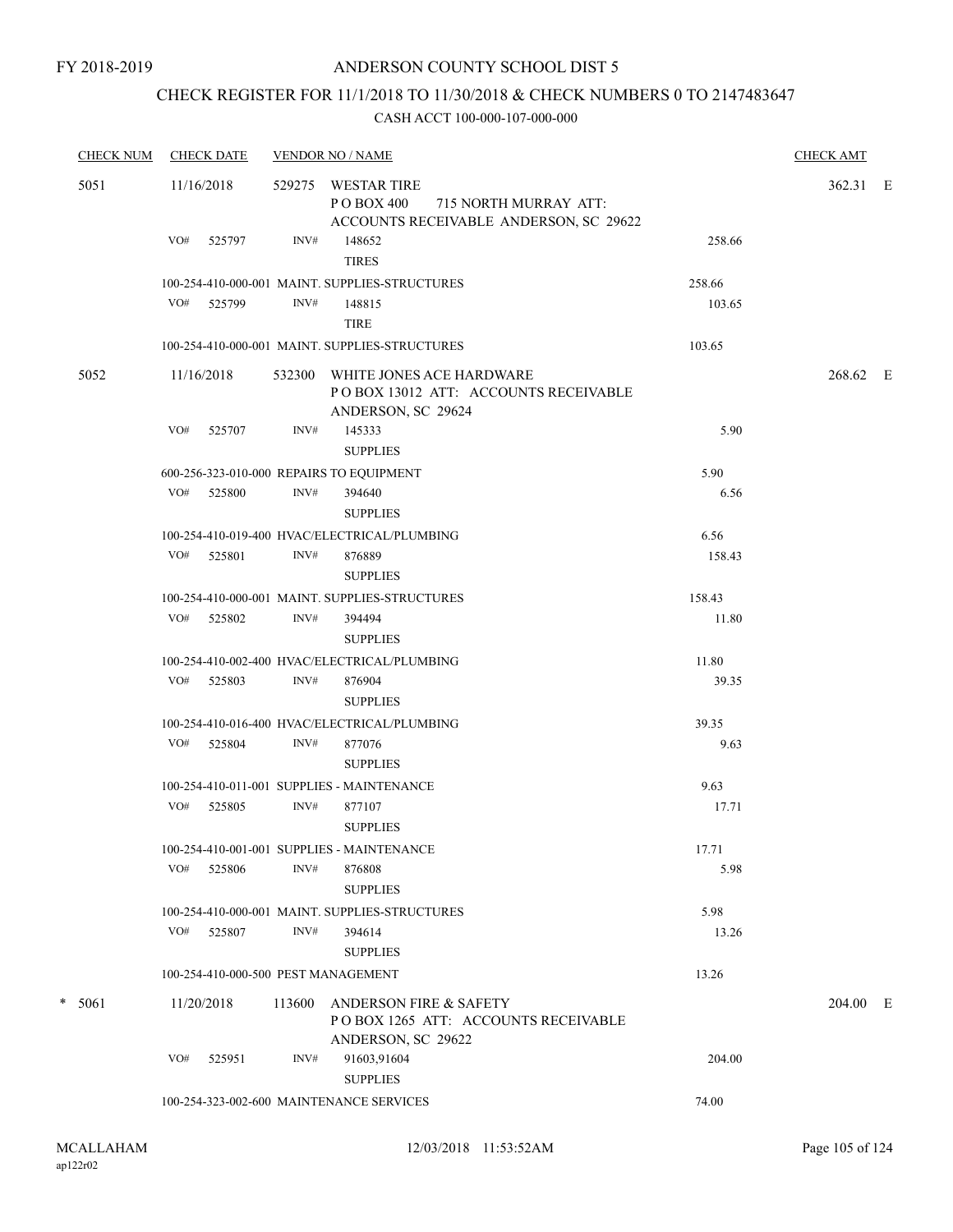# CHECK REGISTER FOR 11/1/2018 TO 11/30/2018 & CHECK NUMBERS 0 TO 2147483647

| <b>CHECK NUM</b> | <b>CHECK DATE</b>                      |        | <b>VENDOR NO / NAME</b>                                                                                          |     |       |        | <b>CHECK AMT</b> |  |
|------------------|----------------------------------------|--------|------------------------------------------------------------------------------------------------------------------|-----|-------|--------|------------------|--|
|                  |                                        |        | 100-254-323-013-600 MAINTENANCE SERVICES                                                                         |     |       | 130.00 |                  |  |
| 5062             | 11/20/2018                             | 114325 | ANDERSON-OCONEE SPEECH & HEARING SVCS<br>106 DOSTAK DRIVE ATT: BRIAN CURTIS<br>ANDERSON, SC 29621                |     |       |        | 750.00 E         |  |
|                  | VO#<br>526061                          | INV#   | <b>AND00001</b><br>OTICON T30                                                                                    | PO# | 99677 | 750.00 |                  |  |
|                  | 203-127-410-000-000 SUPPLIES-LD/DD/OHI |        |                                                                                                                  |     |       | 750.00 |                  |  |
| 5063             | 11/20/2018                             |        | 566562 ANDERSON OUTDOOR POWER EQUIPMENT<br>110 MIRACLE MILE DRIVE ATT: ACCOUNTS<br>RECEIVABLE ANDERSON, SC 29621 |     |       |        | 510.34 E         |  |
|                  | VO#<br>525952                          | INV#   | 207663<br><b>TRIMMER</b>                                                                                         |     |       | 510.34 |                  |  |
|                  | 100-254-410-000-100 SMALL EQUIPMENT    |        |                                                                                                                  |     |       | 510.34 |                  |  |
| 5064             | 11/20/2018                             |        | 123225 EMPLOYEE VENDOR<br>121 BRIAR PATCH ROAD ANDERSON, SC 29621                                                |     |       |        | 125.90 E         |  |
|                  | VO#<br>526134                          | INV#   | $10/23 - 11/14$<br><b>MILEAGE</b>                                                                                |     |       | 125.90 |                  |  |
|                  | 100-221-332-000-000 TRAVEL             |        |                                                                                                                  |     |       | 125.90 |                  |  |
| 5065             | 11/20/2018                             | 126675 | ATTAWAY INC<br>POBOX 302 ATT: ACCOUNTS RECEIVABLE<br>ANDERSON, SC 29622                                          |     |       |        | 513.60 E         |  |
|                  | VO#<br>526109                          | INV#   | 218529<br><b>BUSINESS CARDS</b>                                                                                  | PO# | 99516 | 513.60 |                  |  |
|                  |                                        |        | 100-221-410-000-000 SUPPLIES AND MATERIALS                                                                       |     |       | 513.60 |                  |  |
| 5066             | 11/20/2018                             | 132560 | <b>EMPLOYEE VENDOR</b><br>109 EVERGREEN ST WILLIAMSTON, SC 29697                                                 |     |       |        | 246.09 E         |  |
|                  | VO#<br>526144                          | INV#   | <b>CAMERA</b><br><b>REIMBURSEMENT</b>                                                                            |     |       | 246.09 |                  |  |
|                  | 709-271-660-009-305 LIBRARY EXPENSE    |        |                                                                                                                  |     |       | 246.09 |                  |  |
| 5067             | 11/20/2018                             |        | 569307 CAROLINA PCO SUPPLY CO. INC<br>POBOX 3517 ATT: ACCOUNTS RECEIVABLE                                        |     |       |        | 116.10 E         |  |
|                  | VO#<br>525953                          | INV#   | CAYCE, SC 29171<br>001880<br><b>SUPPLIES</b>                                                                     |     |       | 116.10 |                  |  |
|                  | 100-254-410-000-500 PEST MANAGEMENT    |        |                                                                                                                  |     |       | 116.10 |                  |  |
| 5068             | 11/20/2018                             |        | 158960 EMPLOYEE VENDOR<br>1721 MANSE JOLLY RD. ANDERSON, SC 29621                                                |     |       |        | 722.51 E         |  |
|                  | VO#<br>526125                          | INV#   | <b>NOV 6-9</b><br><b>ASHEVILLE</b>                                                                               |     |       | 722.51 |                  |  |
|                  |                                        |        | 264-224-333-017-000 TRIPS AND CONFERENCES                                                                        |     |       | 722.51 |                  |  |
| 5069             | 11/20/2018                             | 170630 | CINTAS CORPORATION #216                                                                                          |     |       |        | 873.12 E         |  |
|                  |                                        |        | PO BOX 630803 ATT: ACCOUNTS RECEIVABLE<br>CINCINNATI, OH 45263-0803                                              |     |       |        |                  |  |
|                  | VO#<br>525966                          | INV#   | <b>OCT 2018</b>                                                                                                  | PO# | 99556 | 873.12 |                  |  |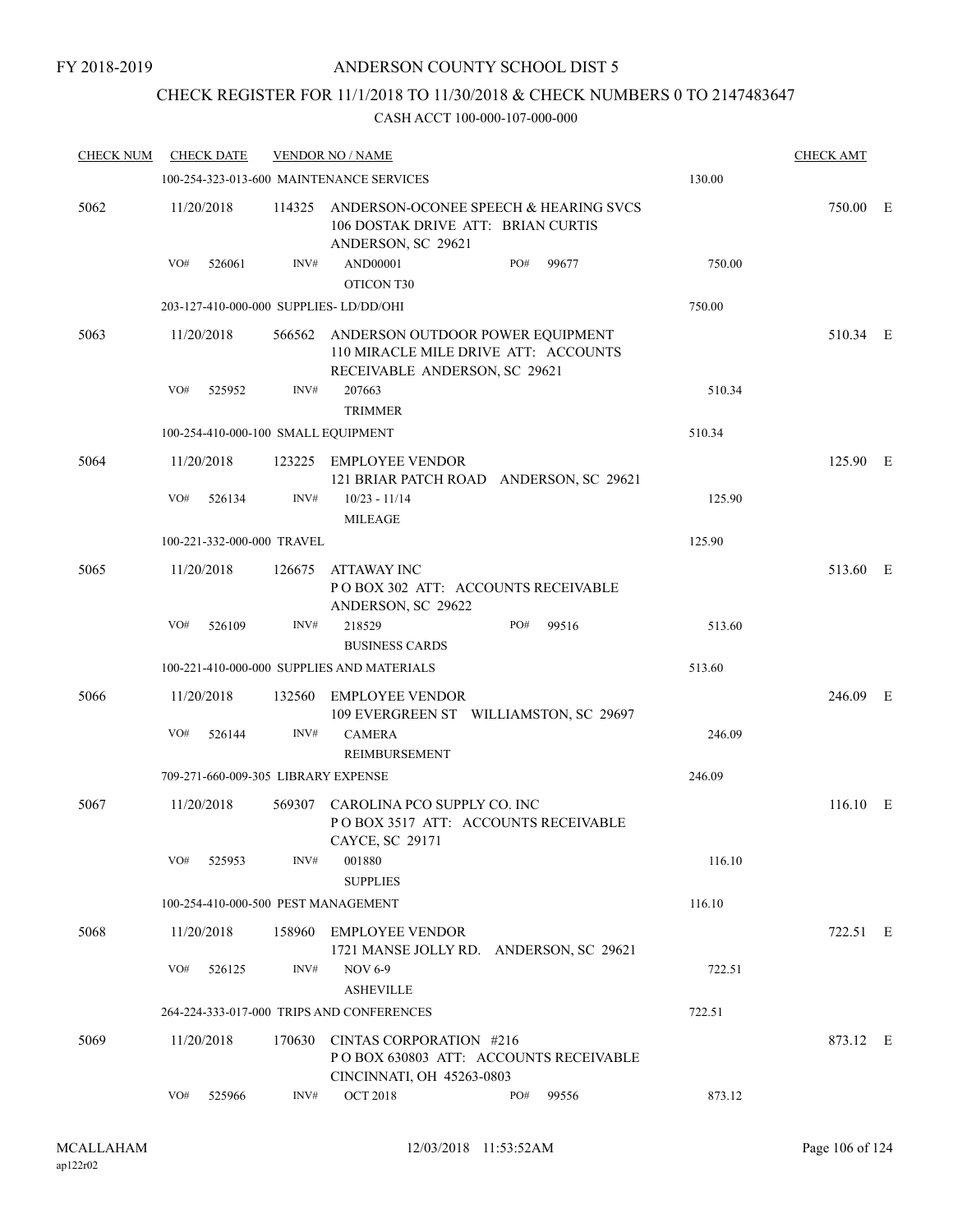FY 2018-2019

# ANDERSON COUNTY SCHOOL DIST 5

# CHECK REGISTER FOR 11/1/2018 TO 11/30/2018 & CHECK NUMBERS 0 TO 2147483647

| <b>CHECK NUM</b> | <b>CHECK DATE</b>                      |                | <b>VENDOR NO / NAME</b>                                                                                           |     |       |          | <b>CHECK AMT</b> |   |
|------------------|----------------------------------------|----------------|-------------------------------------------------------------------------------------------------------------------|-----|-------|----------|------------------|---|
|                  |                                        |                | <b>TERRY TOWELS</b>                                                                                               |     |       |          |                  |   |
|                  | 600-256-410-002-000 SUPPLIES           |                |                                                                                                                   |     |       | 42.80    |                  |   |
|                  | 600-256-410-003-000 SUPPLIES           |                |                                                                                                                   |     |       | 42.80    |                  |   |
|                  | 600-256-410-005-000 SUPPLIES           |                |                                                                                                                   |     |       | 42.80    |                  |   |
|                  | 600-256-410-006-000 SUPPLIES           |                |                                                                                                                   |     |       | 51.36    |                  |   |
|                  | 600-256-410-007-000 SUPPLIES           |                |                                                                                                                   |     |       | 42.80    |                  |   |
|                  | 600-256-410-008-000 SUPPLIES           |                |                                                                                                                   |     |       | 42.80    |                  |   |
|                  | 600-256-410-009-000 SUPPLIES           |                |                                                                                                                   |     |       | 42.80    |                  |   |
|                  | 600-256-410-010-000 SUPPLIES           |                |                                                                                                                   |     |       | 42.80    |                  |   |
|                  | 600-256-410-011-000 SUPPLIES           |                |                                                                                                                   |     |       | 34.24    |                  |   |
|                  | 600-256-410-012-000 SUPPLIES           |                |                                                                                                                   |     |       | 34.24    |                  |   |
|                  | 600-256-410-013-000 SUPPLIES           |                |                                                                                                                   |     |       | 68.48    |                  |   |
|                  | 600-256-410-014-000 SUPPLIES           |                |                                                                                                                   |     |       | 77.04    |                  |   |
|                  | 600-256-410-015-000 SUPPLIES           |                |                                                                                                                   |     |       | 42.80    |                  |   |
|                  | 600-256-410-016-000 SUPPLIES           |                |                                                                                                                   |     |       | 34.24    |                  |   |
|                  | 600-256-410-017-000 SUPPLIES           |                |                                                                                                                   |     |       | 42.80    |                  |   |
|                  | 600-256-410-018-000 SUPPLIES           |                |                                                                                                                   |     |       | 34.24    |                  |   |
|                  | 600-256-410-019-000 SUPPLIES           |                |                                                                                                                   |     |       | 42.80    |                  |   |
|                  | 600-256-410-020-000 SUPPLIES           |                |                                                                                                                   |     |       | 77.04    |                  |   |
|                  | 600-256-410-021-000 SUPPLIES           |                |                                                                                                                   |     |       | 34.24    |                  |   |
| 5070             | 11/20/2018<br>VO#<br>525980            | 569982<br>INV# | DSCS HOLDINGS, LLC<br>D/B/A VIRTUAL IMAGE TECHNOLOGY PO BOX<br>2200 CHARLOTTE, NC 28241-2200<br>284347            |     |       | 48.10    | 2,020.99         | E |
|                  |                                        |                | <b>STORAGE</b>                                                                                                    |     |       |          |                  |   |
|                  | 100-264-312-000-000 PURCHASED SERVICES |                |                                                                                                                   |     |       | 48.10    |                  |   |
|                  | VO#<br>526067                          | INV#           | 284293<br><b>SERVICE</b>                                                                                          | PO# | 99468 | 1,972.89 |                  |   |
|                  | 397-221-410-000-000 SUPPLIES           |                |                                                                                                                   |     |       | 1,972.89 |                  |   |
| 5071             | 11/20/2018                             |                | 213300 EBS, INC<br>615 EAST RIVER STREET ATT: ACCOUNTS<br>RECEIVABLE ANDERSON, SC 29624                           |     |       |          | 230.00 E         |   |
|                  | VO#<br>525956                          | INV#           | 104418<br><b>SUPPLIES</b>                                                                                         |     |       | 230.00   |                  |   |
|                  |                                        |                | 723-190-660-023-911 MISCELLANEOUS- ADULT ED EXPENSE                                                               |     |       | 230.00   |                  |   |
| 5072             | 11/20/2018                             | 573271         | EMPLOYEE VENDOR<br>5200 OLDEN PORTER RD. PENDLETON, SC 29670                                                      |     |       |          | 761.81 E         |   |
|                  | VO#<br>526128                          | INV#           | <b>NOV 6-9</b><br><b>ASHEVILLE</b>                                                                                |     |       | 761.81   |                  |   |
|                  |                                        |                | 264-224-333-019-000 TRIPS AND CONFERENCES                                                                         |     |       | 761.81   |                  |   |
| $* 5074$         | 11/20/2018                             | 569871         | FOLLETT SCHOOL SOLUTIONS, INC<br>91826 COLLECTION CENTER DRIVE ATT:<br>ACCOUNTS RECEIVABLE CHICAGO, IL 60693-0918 |     |       |          | 2,588.44 E       |   |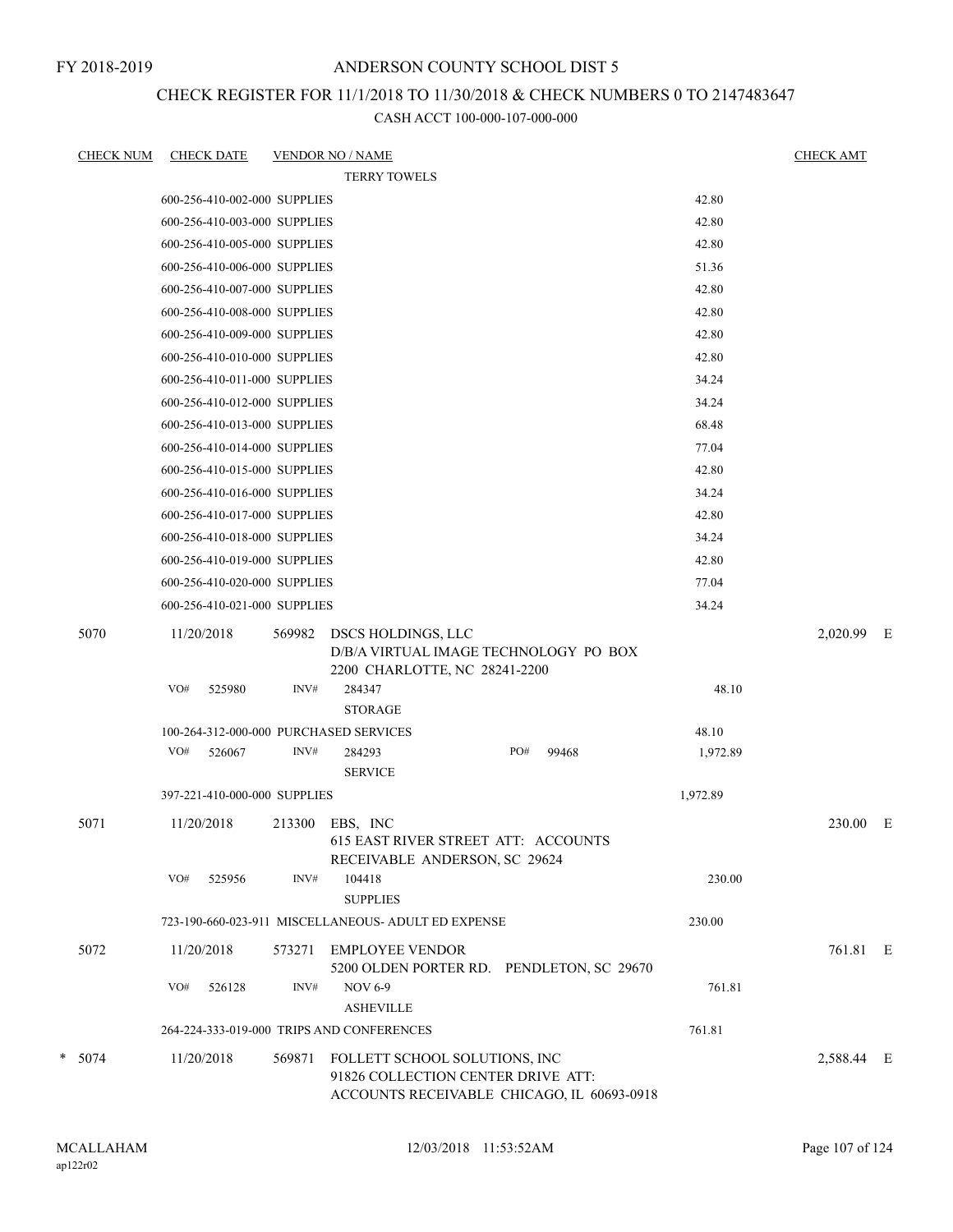# CHECK REGISTER FOR 11/1/2018 TO 11/30/2018 & CHECK NUMBERS 0 TO 2147483647

| <b>CHECK NUM</b> |     | <b>CHECK DATE</b>                 | <b>VENDOR NO / NAME</b> |                                                                                                       |     |       |          | <b>CHECK AMT</b> |     |
|------------------|-----|-----------------------------------|-------------------------|-------------------------------------------------------------------------------------------------------|-----|-------|----------|------------------|-----|
|                  | VO# | 525982                            | INV#                    | 336526F<br><b>TL HANNA</b>                                                                            | PO# | 99765 | 446.18   |                  |     |
|                  |     | 100-222-410-000-MDA MEDIA EBOOKS  |                         |                                                                                                       |     |       | 446.18   |                  |     |
|                  | VO# | 525983                            | INV#                    | 311133F<br><b>TL HANNA</b>                                                                            | PO# | 99559 | 432.01   |                  |     |
|                  |     | 100-222-410-002-000 SUPPLIES      |                         |                                                                                                       |     |       | 432.01   |                  |     |
|                  | VO# | 525984                            | INV#                    | 338747F<br><b>MCCANTS</b>                                                                             | PO# | 99781 | 91.22    |                  |     |
|                  |     | 100-222-410-005-000 SUPPLIES      |                         |                                                                                                       |     |       | 91.22    |                  |     |
|                  | VO# | 525985                            | INV#                    | 318839F<br><b>CALHOUN ELEM</b>                                                                        | PO# | 99632 | 588.90   |                  |     |
|                  |     | 100-222-410-014-000 SUPPLIES      |                         |                                                                                                       |     |       | 588.90   |                  |     |
|                  | VO# | 525986                            | INV#                    | 319981F<br><b>ROBERT ANDERSON</b>                                                                     | PO# | 99650 | 530.37   |                  |     |
|                  |     | 100-222-410-006-000 SUPPLIES      |                         |                                                                                                       |     |       | 530.37   |                  |     |
|                  |     | VO# 525987                        | INV#                    | 341787F<br><b>WESTSIDE</b>                                                                            | PO# | 99809 | 499.76   |                  |     |
|                  |     | 100-222-410-000-MDA MEDIA EBOOKS  |                         |                                                                                                       |     |       | 499.76   |                  |     |
| 5075             |     | 11/20/2018                        | 565398                  | EMPLOYEE VENDOR<br>104 BAYBROOKE LANE ANDERSON, SC 29621                                              |     |       |          | $400.00$ E       |     |
|                  | VO# | 526140                            | INV#                    | <b>LONGHORN</b><br>REIMBURSEMENT                                                                      |     |       | 400.00   |                  |     |
|                  |     |                                   |                         | 706-271-660-006-666 CONCESSIONS EXPENSE                                                               |     |       | 400.00   |                  |     |
| 5076             |     | 11/20/2018                        | 249700                  | GLENN PLUMBING COMPANY, INC<br>481 EAST WHITNER STREET ATT: ACCOUNTS<br>RECEIVABLE ANDERSON, SC 29624 |     |       |          | 9,880.00         | – E |
|                  | VO# | 526070                            | INV#                    | 1118102<br><b>TL HANNA</b>                                                                            | PO# | 99850 | 9,880.00 |                  |     |
|                  |     |                                   |                         | 505-253-520-002-TUR BASEBALL/SOFTBALL TURF                                                            |     |       | 9,880.00 |                  |     |
| * 5079           |     | 11/20/2018                        | 575127                  | <b>EMPLOYEE VENDOR</b><br>123 CAVERSHAM LANE ANDERSON, SC 29621                                       |     |       |          | 128.97 E         |     |
|                  | VO# | 526142                            | INV#                    | <b>CICIS PIZZA</b><br>REIMBURSEMENT                                                                   |     |       | 128.97   |                  |     |
|                  |     | 709-271-660-009-220 MUSIC EXPENSE |                         |                                                                                                       |     |       | 128.97   |                  |     |
| 5080             |     | 11/20/2018                        | 261745                  | EMPLOYEE VENDOR<br>117 STARRWOOD DRIVE STARR, SC 29684                                                |     |       |          | 190.33 E         |     |
|                  | VO# | 526130                            | INV#                    | AUG - OCT<br><b>MILEAGE</b>                                                                           |     |       | 190.33   |                  |     |
|                  |     | 100-221-332-000-000 TRAVEL        |                         |                                                                                                       |     |       | 190.33   |                  |     |
| 5081             |     | 11/20/2018                        | 573279                  | HERSHEY CREAMERY COMPANY<br>301 S CAMERON STREET HARRISBURG, PA<br>17101-2815                         |     |       |          | 2,597.82 E       |     |
|                  | VO# | 525992                            | INV#                    | <b>OCT 2018</b><br>SOUTHWOOD                                                                          |     |       | 195.96   |                  |     |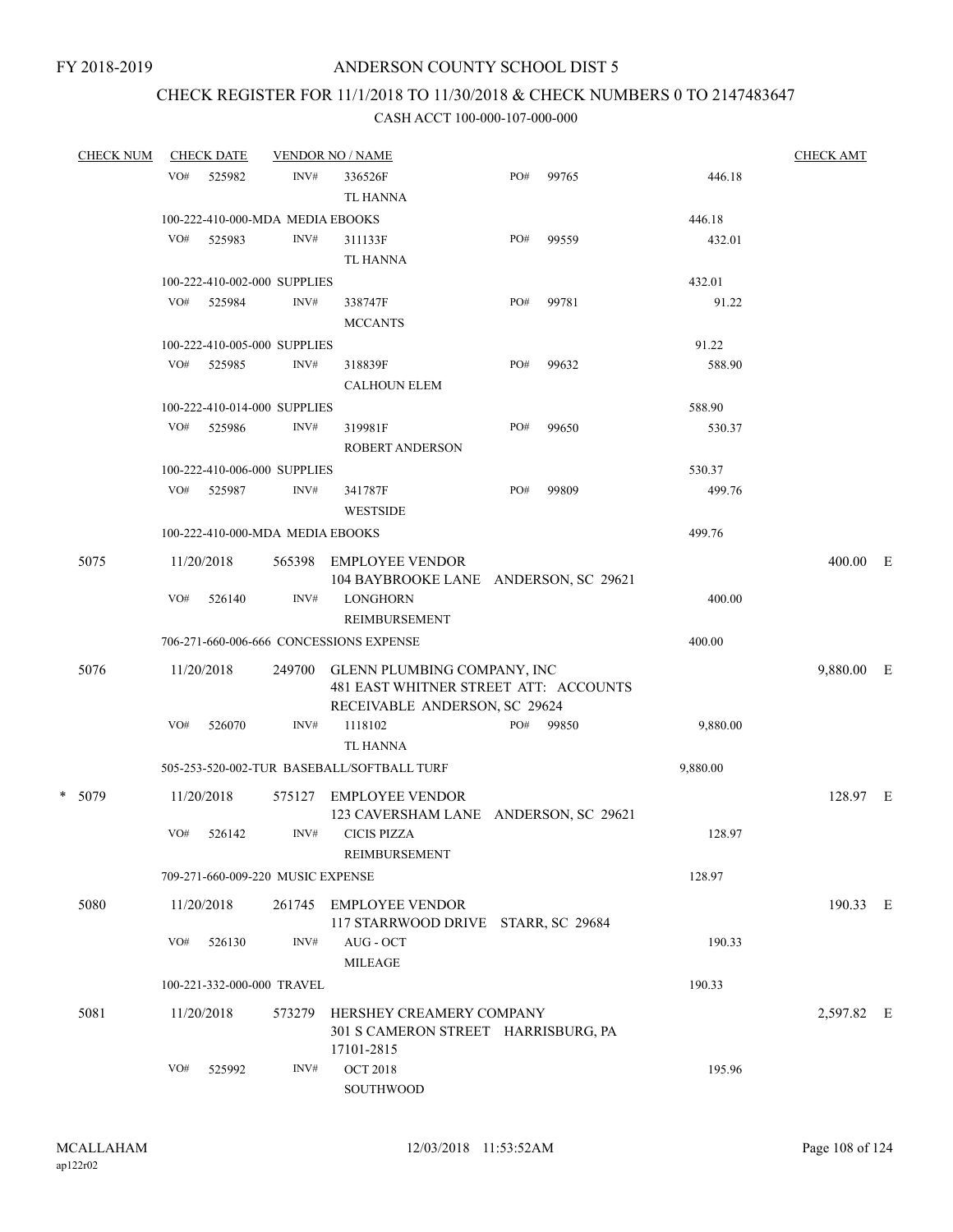# CHECK REGISTER FOR 11/1/2018 TO 11/30/2018 & CHECK NUMBERS 0 TO 2147483647

| CHECK NUM CHECK DATE |     |                              |      | <b>VENDOR NO / NAME</b>                     |        | <b>CHECK AMT</b> |
|----------------------|-----|------------------------------|------|---------------------------------------------|--------|------------------|
|                      |     | 600-256-460-021-000 FOOD     |      |                                             | 195.96 |                  |
|                      |     | VO# 525993                   | INV# | 13564845                                    | 82.92  |                  |
|                      |     |                              |      | <b>GLENVIEW</b>                             |        |                  |
|                      |     | 600-256-460-020-000 FOOD     |      |                                             | 82.92  |                  |
|                      |     | VO# 525994                   | INV# | <b>OCT 2018</b>                             | 64.80  |                  |
|                      |     |                              |      | <b>WEST MARKET</b>                          |        |                  |
|                      |     | 600-256-460-018-000 FOOD     |      |                                             | 64.80  |                  |
|                      |     | VO# 525995                   | INV# | <b>OCT 2018</b>                             | 116.64 |                  |
|                      |     |                              |      | <b>MIDWAY ELEM</b>                          |        |                  |
|                      |     |                              |      |                                             |        |                  |
|                      |     | 600-256-460-017-000 FOOD     |      |                                             | 116.64 |                  |
|                      |     | VO# 525996                   | INV# | <b>OCT 2018</b>                             | 25.92  |                  |
|                      |     |                              |      | <b>HOMELAND PARK</b>                        |        |                  |
|                      |     | 600-256-460-011-000 FOOD     |      |                                             | 25.92  |                  |
|                      |     | VO# 525997                   | INV# | <b>OCT 2018</b>                             | 205.56 |                  |
|                      |     |                              |      | <b>CONCORD ELEM</b>                         |        |                  |
|                      |     | 600-256-460-009-000 FOOD     |      |                                             | 205.56 |                  |
|                      |     | VO# 525998                   | INV# | <b>OCT 2018</b>                             | 598.68 |                  |
|                      |     |                              |      | MCLEES ELEM                                 |        |                  |
|                      |     | 600-256-460-008-000 FOOD     |      |                                             | 598.68 |                  |
|                      |     | VO# 525999                   | INV# | <b>OCT 2018</b>                             | 282.96 |                  |
|                      |     |                              |      | <b>CENTERVILLE ELEM</b>                     |        |                  |
|                      |     | 600-256-460-007-000 FOOD     |      |                                             | 282.96 |                  |
|                      |     | $VO#$ 526000                 | INV# | <b>OCT 2018</b>                             | 642.84 |                  |
|                      |     |                              |      | <b>ROBERT ANDERSON</b>                      |        |                  |
|                      |     | 600-256-460-006-000 FOOD     |      |                                             | 642.84 |                  |
|                      |     | VO# 526001                   | INV# | <b>OCT 2018</b>                             | 116.88 |                  |
|                      |     |                              |      | <b>MCCANTS</b>                              |        |                  |
|                      |     | 600-256-460-005-000 FOOD     |      |                                             | 116.88 |                  |
|                      |     | $VO#$ 526002                 | INV# | <b>OCT 2018</b>                             | 153.18 |                  |
|                      |     |                              |      | TL HANNA                                    |        |                  |
|                      |     | 600-256-460-002-000 FOOD     |      |                                             | 153.18 |                  |
|                      |     | VO# 526003                   | INV# | 13647947                                    | 111.48 |                  |
|                      |     |                              |      | WHITEHALL                                   |        |                  |
|                      |     |                              |      | 719-271-660-019-391 ICE CREAM SALES EXPENSE | 111.48 |                  |
|                      |     |                              |      |                                             |        |                  |
| 5082                 |     | 11/20/2018                   |      | 572775 EMPLOYEE VENDOR                      |        | $116.17$ E       |
|                      |     |                              |      | 1204 MELBOURNE DRIVE ANDERSON, SC 29621     |        |                  |
|                      | VO# | 526149                       | INV# | <b>SUPPLIES</b>                             | 116.17 |                  |
|                      |     |                              |      | <b>REIMBURSEMENT</b>                        |        |                  |
|                      |     | 203-127-410-002-000 SUPPLIES |      |                                             | 116.17 |                  |
| * 5085               |     | 11/20/2018                   |      | 575710 EMPLOYEE VENDOR                      |        | 706.78 E         |
|                      |     |                              |      | 308 KINGS RD ANDERSON, SC 29621             |        |                  |
|                      | VO# | 526127                       | INV# | <b>NOV 6-9</b>                              | 706.78 |                  |
|                      |     |                              |      | <b>ASHEVILLE</b>                            |        |                  |
|                      |     |                              |      | 264-224-333-008-000 TRIPS AND CONFERENCES   | 706.78 |                  |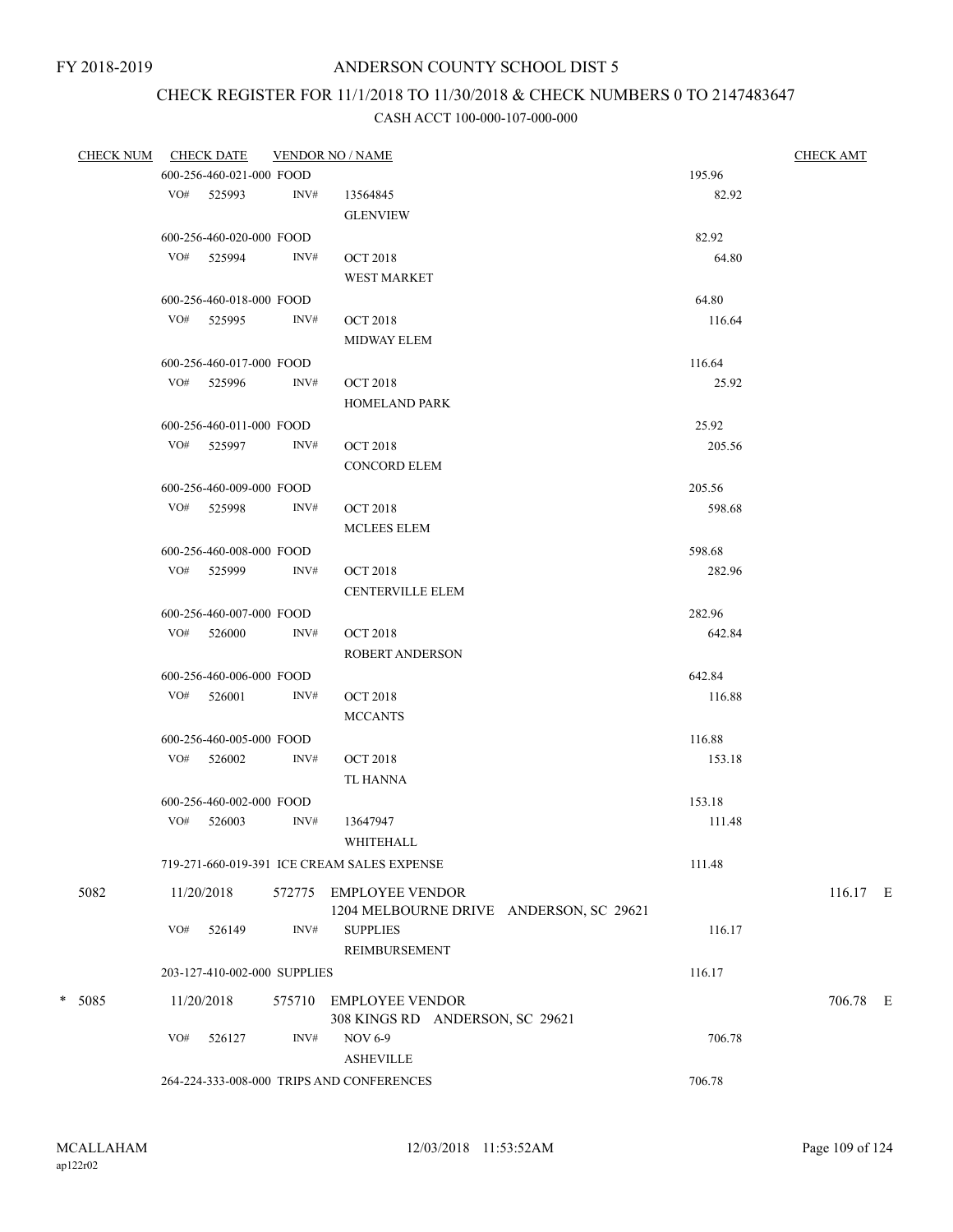# CHECK REGISTER FOR 11/1/2018 TO 11/30/2018 & CHECK NUMBERS 0 TO 2147483647

| <b>CHECK NUM</b> |          | <b>CHECK DATE</b>                        |        | <b>VENDOR NO / NAME</b>                                                                      |                 |            |  |  |  |
|------------------|----------|------------------------------------------|--------|----------------------------------------------------------------------------------------------|-----------------|------------|--|--|--|
|                  | 5086     | 11/20/2018                               | 563608 | JW PEPPER & SON, INC<br>POBOX 642 ATT: ACCOUNTS RECEIVABLE<br><b>EXTON, PA 19341</b>         |                 | $160.73$ E |  |  |  |
|                  |          | VO#<br>526073                            | INV#   | 15A19412<br>15A14141                                                                         | 160.73          |            |  |  |  |
|                  |          |                                          |        | 100-113-410-005-COB CHORUS, ORCHESTRA & BAND<br>100-113-410-005-COB CHORUS, ORCHESTRA & BAND | 103.73<br>57.00 |            |  |  |  |
|                  | 5087     | 11/20/2018                               |        | 307650 EMPLOYEE VENDOR<br>106 WYCOMBE DRIVE ANDERSON, SC 29621                               |                 | 165.67 E   |  |  |  |
|                  |          | VO#<br>525968                            | INV#   | <b>NOV 14</b><br><b>COLUMBIA</b>                                                             | 137.17          |            |  |  |  |
|                  |          |                                          |        | 311-224-333-000-0BK TRIPS- BRENDA KELLEY                                                     | 137.17          |            |  |  |  |
|                  |          | VO#<br>525971                            | INV#   | <b>LUNCH</b><br>REIMBURSEMENT                                                                | 28.50           |            |  |  |  |
|                  |          |                                          |        | 100-221-410-000-000 SUPPLIES AND MATERIALS                                                   | 28.50           |            |  |  |  |
|                  | * 5089   | 11/20/2018                               | 338700 | EMPLOYEE VENDOR                                                                              |                 | 221.10 E   |  |  |  |
|                  |          | VO#<br>526096                            | INV#   | 1104 STRATFORD DRIVE ANDERSON, SC 29621<br><b>TOLL FEES</b><br>REIMBURSEMENT                 | 7.00            |            |  |  |  |
|                  |          |                                          |        | 100-221-333-000-IST TRIPS AND CONFERENCES                                                    | 7.00            |            |  |  |  |
|                  |          | VO#<br>526118                            | INV#   | <b>NOV 19</b><br><b>COLUMBIA</b>                                                             | 158.20          |            |  |  |  |
|                  |          |                                          |        | 100-221-333-000-IST TRIPS AND CONFERENCES                                                    | 158.20          |            |  |  |  |
|                  |          | VO#<br>526119                            | INV#   | <b>NOV 14</b><br><b>COLUMBIA</b>                                                             | 21.49           |            |  |  |  |
|                  |          |                                          |        | 100-221-333-000-IST TRIPS AND CONFERENCES                                                    | 21.49           |            |  |  |  |
|                  |          | VO#<br>526120                            | INV#   | NOV <sub>13</sub><br><b>CLINTON</b>                                                          | 34.41           |            |  |  |  |
|                  |          |                                          |        | 100-147-333-000-000 TRIPS AND CONFERENCES                                                    | 34.41           |            |  |  |  |
|                  | 5090     | 11/20/2018                               | 340065 | EMPLOYEE VENDOR<br>166 AMBERWOOD DRIVE ANDERSON, SC 29621                                    |                 | 122.54 E   |  |  |  |
|                  |          | VO#<br>526121                            | INV#   | <b>NOV 16</b><br><b>COLUMBIA</b>                                                             | 122.54          |            |  |  |  |
|                  |          | 311-224-333-000-0SM TRIPS- SHERRY MARTIN |        |                                                                                              | 122.54          |            |  |  |  |
|                  | $* 5092$ | 11/20/2018                               | 262185 | <b>EMPLOYEE VENDOR</b><br>107 OLDE TOWNE DRIVE ANDERSON, SC 29621                            |                 | 350.00 E   |  |  |  |
|                  |          | VO#<br>526116                            | INV#   | <b>NOV 16</b><br><b>LEXINGTON</b>                                                            | 151.89          |            |  |  |  |
|                  |          | 311-224-333-000-0AM TRIPS-AMY MCCOY      |        |                                                                                              | 151.89          |            |  |  |  |
|                  |          | VO#<br>526117                            | INV#   | <b>NOV 14</b>                                                                                | 137.07          |            |  |  |  |
|                  |          |                                          |        | <b>COLUMBIA</b>                                                                              |                 |            |  |  |  |
|                  |          | 311-224-333-000-0AM TRIPS-AMY MCCOY      |        |                                                                                              | 137.07          |            |  |  |  |
|                  |          | VO#<br>526126                            | INV#   | NOV 8<br>SPARTANBURG                                                                         | 61.04           |            |  |  |  |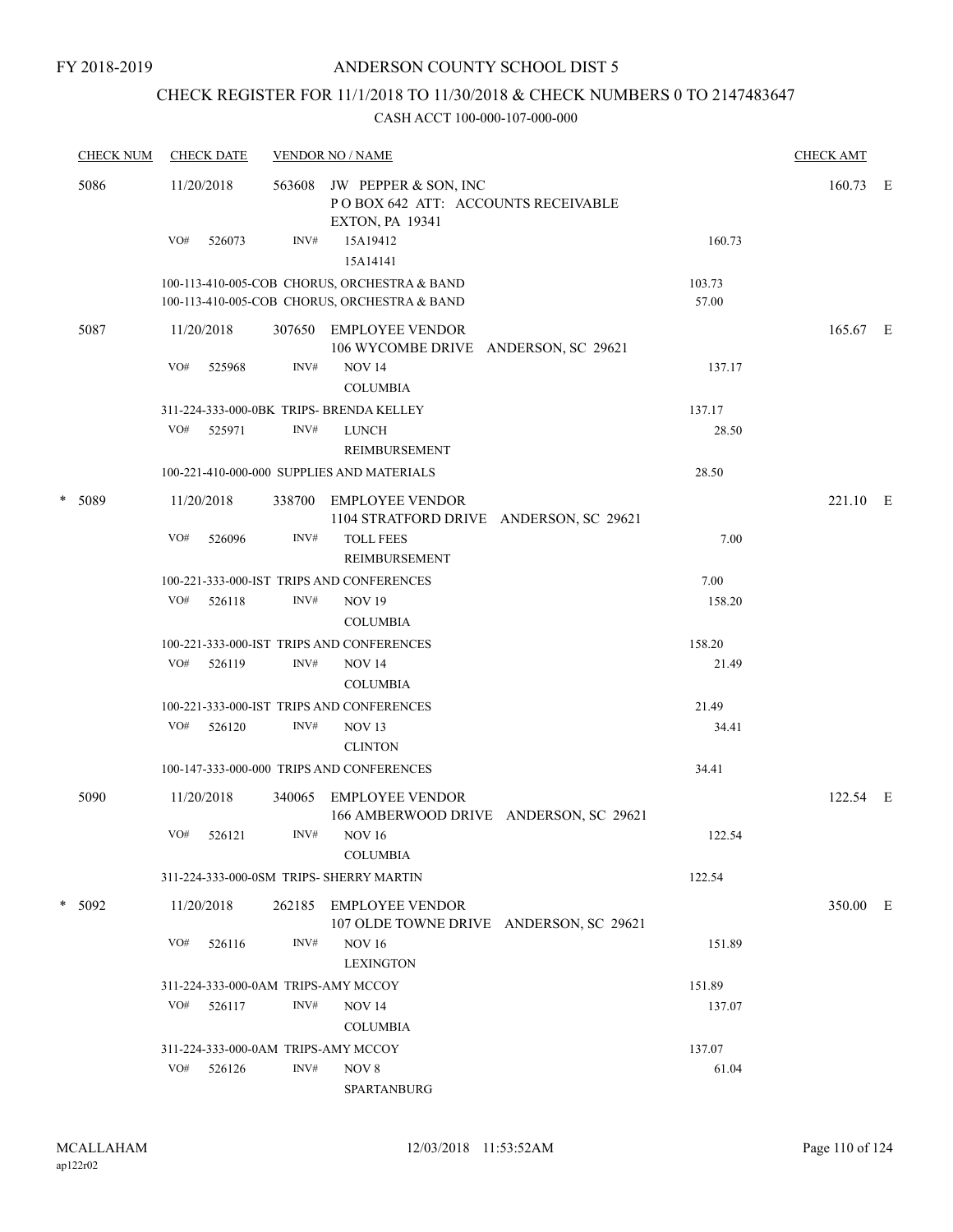# CHECK REGISTER FOR 11/1/2018 TO 11/30/2018 & CHECK NUMBERS 0 TO 2147483647

| <b>CHECK NUM</b> | <b>CHECK DATE</b>                       |      | <b>VENDOR NO / NAME</b>                                                                                 |          | <b>CHECK AMT</b> |  |
|------------------|-----------------------------------------|------|---------------------------------------------------------------------------------------------------------|----------|------------------|--|
|                  | 311-224-333-000-0AM TRIPS-AMY MCCOY     |      |                                                                                                         | 61.04    |                  |  |
| 5093             | 11/20/2018                              |      | 574400 EMPLOYEE VENDOR<br>132 GALLANT LANE ANDERSON, SC 29621                                           |          | 103.60 E         |  |
|                  | VO#<br>526148                           | INV# | PIZZA<br>REIMBURSEMENT                                                                                  | 103.60   |                  |  |
|                  |                                         |      | 201-188-360-012-000 PRINTING AND BINDING                                                                | 103.60   |                  |  |
| 5094             | 11/20/2018                              |      | 349701 MED CENTRAL HEALTH RESOURCES<br>3424 CLEMSON BLVD ATT: ACCOUNTS<br>RECEIVABLE ANDERSON, SC 29621 |          | 260.00 E         |  |
|                  | VO#<br>526074                           | INV# | 52008<br><b>GORDON</b>                                                                                  | 65.00    |                  |  |
|                  |                                         |      | 100-255-323-000-000 CONTRACTED SERVICES                                                                 | 65.00    |                  |  |
|                  | VO#<br>526075                           | INV# | 33191<br><b>MCCLAIN</b>                                                                                 | 65.00    |                  |  |
|                  |                                         |      | 100-255-323-000-000 CONTRACTED SERVICES                                                                 | 65.00    |                  |  |
|                  | VO# 526076                              | INV# | 29637<br><b>HENDERSON</b>                                                                               | 65.00    |                  |  |
|                  |                                         |      | 100-255-323-000-000 CONTRACTED SERVICES                                                                 | 65.00    |                  |  |
|                  | VO#<br>526077                           | INV# | 45520<br><b>WEBB</b>                                                                                    | 65.00    |                  |  |
|                  |                                         |      | 100-255-323-000-000 CONTRACTED SERVICES                                                                 | 65.00    |                  |  |
| 5095             | 11/20/2018                              |      | 574074 EMPLOYEE VENDOR<br>225 SHADY LANE ANDERSON, SC 29625                                             |          | 103.99 E         |  |
|                  | VO#<br>526145                           | INV# | <b>BREAKFAST</b><br>REIMBURSEMENT                                                                       | 103.99   |                  |  |
|                  | 201-188-410-014-000 SUPPLIES- PARENTING |      |                                                                                                         | 103.99   |                  |  |
| 5096             | 11/20/2018                              |      | 574772 EMPLOYEE VENDOR<br>102 LOTTS DRIVE CLINTON, SC 29325                                             |          | 231.42 E         |  |
|                  | VO#<br>526141                           | INV# | <b>COSTUMES</b><br><b>REIMBURSEMENT</b>                                                                 | 231.42   |                  |  |
|                  |                                         |      | 817-112-410-014-000 SUPPLIES AND MATERIALS                                                              | 231.42   |                  |  |
| 5097             | 11/20/2018                              |      | 574804 EMPLOYEE VENDOR<br>243 ANSONBOROUGH BELTON, SC 29627                                             |          | 387.87 E         |  |
|                  | VO#<br>526152                           | INV# | <b>EXPENSES</b><br>REIMBURSEMENT                                                                        | 387.87   |                  |  |
|                  | 717-190-660-017-220 MUSIC EXPENSE       |      |                                                                                                         | 277.72   |                  |  |
|                  | 717-190-660-017-284 DRAMA CLUB EXPENSE  |      |                                                                                                         | 110.15   |                  |  |
| 5098             | 11/20/2018                              |      | 394675 PIP PRINTING<br>1005 NORTH FANT STREET ATT: ACCOUNTS<br>RECEIVABLE ANDERSON, SC 29621            |          | 1,750.96 E       |  |
|                  | VO#<br>526080                           | INV# | 97841<br><b>CERTIFICATES</b>                                                                            | 1,031.09 |                  |  |
|                  | 705-271-660-005-602 BETA CLUB EXPENSE   |      |                                                                                                         | 1,031.09 |                  |  |
|                  | VO#<br>526081                           | INV# | 97842, 97825                                                                                            | 719.87   |                  |  |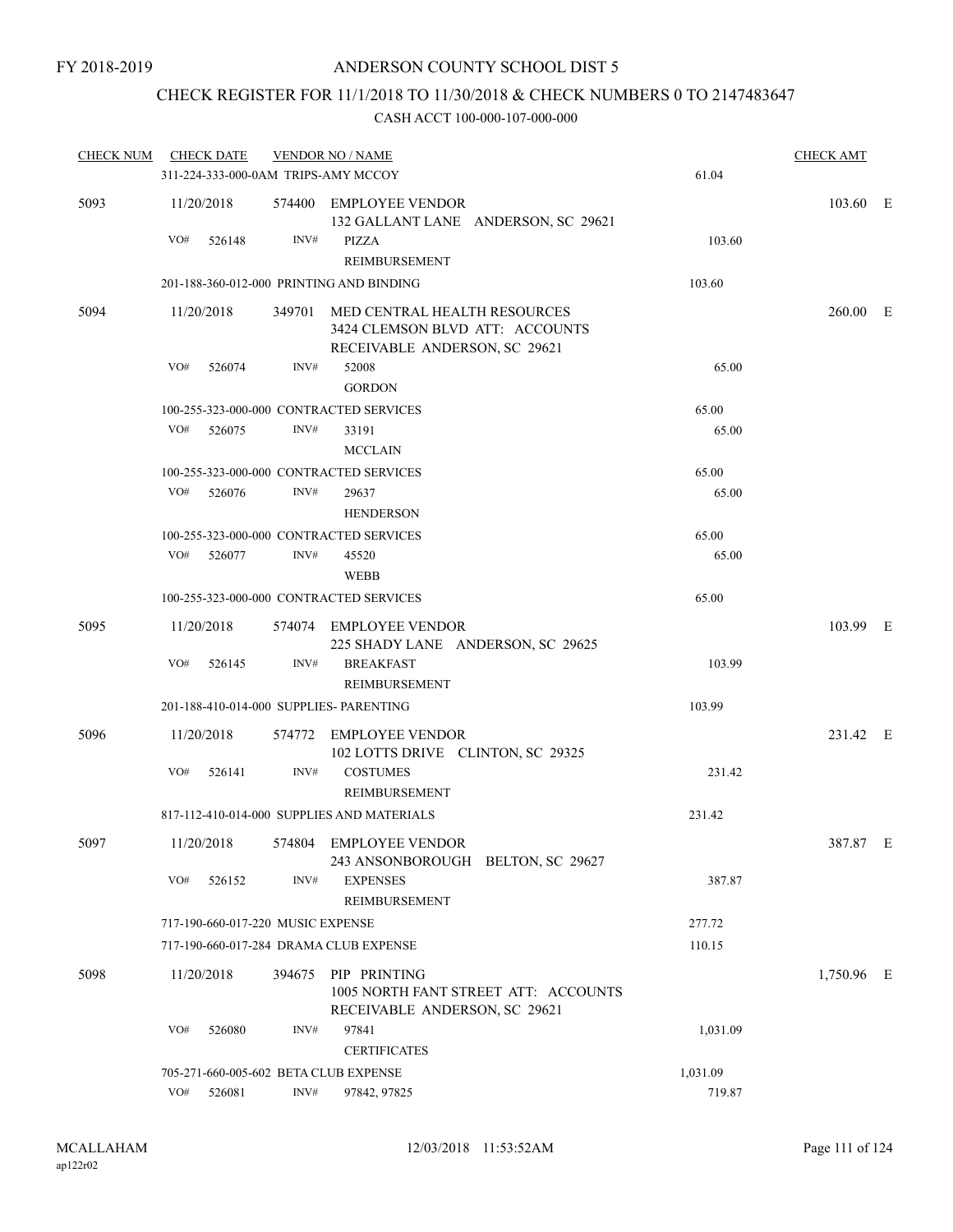# CHECK REGISTER FOR 11/1/2018 TO 11/30/2018 & CHECK NUMBERS 0 TO 2147483647

| <b>CHECK NUM</b> |            | <b>CHECK DATE</b> |                                   | <b>VENDOR NO / NAME</b><br><b>CALHOUN ELEM</b>                                                   |                  | <b>CHECK AMT</b> |  |
|------------------|------------|-------------------|-----------------------------------|--------------------------------------------------------------------------------------------------|------------------|------------------|--|
|                  |            |                   |                                   | 201-188-410-014-000 SUPPLIES- PARENTING<br>201-188-410-014-000 SUPPLIES- PARENTING               | 592.13<br>127.74 |                  |  |
| 5099             | 11/20/2018 |                   | 416350                            | PRESENTATION SYSTEMS SOUTH, INC<br>PO BOX 3872 ATT: ACCOUNTS RECEIVABLE<br>MOORESVILLE, NC 28117 |                  | 582.86 E         |  |
|                  | VO#        | 526110            | INV#                              | 183248<br>PO#<br>99857<br><b>INK</b>                                                             | 582.86           |                  |  |
|                  |            |                   |                                   | 201-112-445-010-000 TECHNOLOGY SUPPLIES                                                          | 582.86           |                  |  |
| $* 5103$         | 11/20/2018 |                   | 566032                            | <b>SCHOOL OUTFITTERS</b><br>PO BOX 638517 CINCINNATI, OH 45263-8517                              |                  | 1,198.50 E       |  |
|                  | VO#        | 526010            | INV#                              | 13011758<br>PO#<br>99410<br><b>HEADPHONES</b>                                                    | 1,198.50         |                  |  |
|                  |            |                   |                                   | 201-112-445-010-000 TECHNOLOGY SUPPLIES                                                          | 1,198.50         |                  |  |
| 5104             | 11/20/2018 |                   | 468850                            | <b>EMPLOYEE VENDOR</b><br>404 TIMBER LANE ANDERSON, SC 29621                                     |                  | 927.70 E         |  |
|                  | VO#        | 526146            | INV#                              | <b>MARCOS PIZZA</b><br>REIMBURSEMENT                                                             | 874.73           |                  |  |
|                  |            |                   |                                   | 201-188-410-014-000 SUPPLIES- PARENTING                                                          | 874.73           |                  |  |
|                  | VO#        | 526151            | INV#                              | <b>OFFICE DEPOT</b><br>REIMBURSEMENT                                                             | 52.97            |                  |  |
|                  |            |                   | 100-233-410-014-000 SUPPLIES      |                                                                                                  | 52.97            |                  |  |
| 5105             | 11/20/2018 |                   | 469775                            | SEVEN OAKS DOORS & HARDWARE, INC<br>POBOX 280 ATT: ACCOUNTS RECEIVABLE<br>OAKBORO, NC 28129      |                  | 1,856.45 E       |  |
|                  | VO#        | 525958            | INV#                              | 976308<br><b>SUPPLIES</b>                                                                        | 1,856.45         |                  |  |
|                  |            |                   |                                   | 723-190-660-023-911 MISCELLANEOUS- ADULT ED EXPENSE                                              | 1,856.45         |                  |  |
| 5106             | 11/20/2018 |                   | 573290                            | SHADETREE GRAPHICS, LLC<br>147 POWELL RD. ANDERSON, SC 29625                                     |                  | 220.40 E         |  |
|                  | VO#        | 526083            | INV#                              | 2018-1309<br><b>CONCORD</b>                                                                      | 220.40           |                  |  |
|                  |            |                   | 709-271-660-009-220 MUSIC EXPENSE |                                                                                                  | 220.40           |                  |  |
| $* 5108$         | 11/20/2018 |                   |                                   | 574928 EMPLOYEE VENDOR<br>107 HILLCREST CIRCLE HONEA PATH, SD 29654                              |                  | 232.18 E         |  |
|                  | VO#        | 526115            | INV#                              | <b>NOV 15-16</b><br><b>COLUMBIA</b>                                                              | 232.18           |                  |  |
|                  |            |                   |                                   | 201-224-333-006-000 TRIPS AND CONFERENCES                                                        | 232.18           |                  |  |
| 5109             | 11/20/2018 |                   | 567940                            | STRAWBRIDGE STUDIOS, INC<br>POBOX 3005 ATT: ACCOUNTS RECEIVABLE<br>DURHAM, NC 27715              |                  | 2,021.64 E       |  |
|                  | VO#        | 526087            | INV#                              | 82348<br><b>WEST MARKET</b>                                                                      | 2,021.64         |                  |  |
|                  |            |                   |                                   | 718-271-660-018-230 PICTURES EXPENSE                                                             | 2,021.64         |                  |  |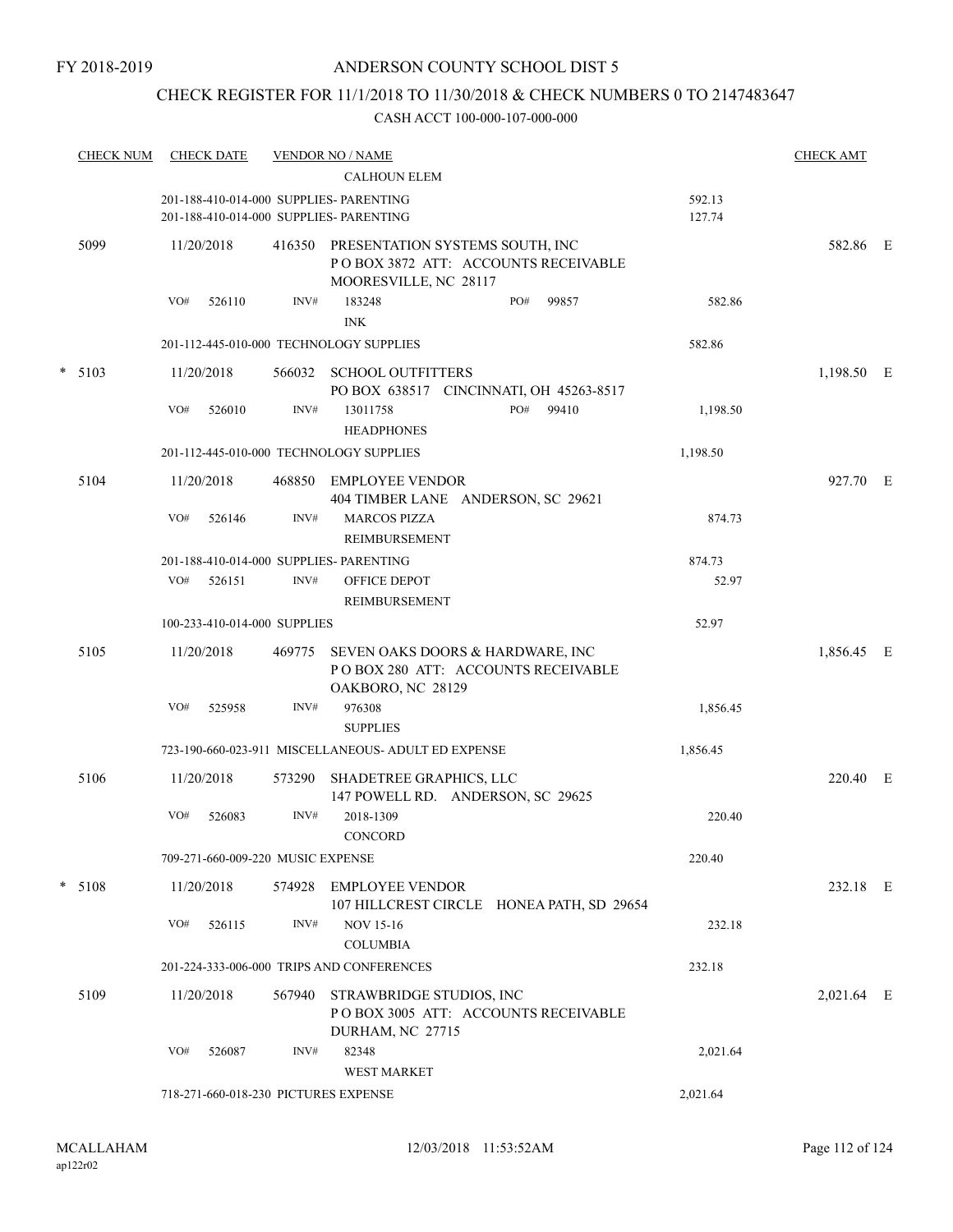# CHECK REGISTER FOR 11/1/2018 TO 11/30/2018 & CHECK NUMBERS 0 TO 2147483647

| <b>CHECK NUM</b> |     | <b>CHECK DATE</b>            |        | <b>VENDOR NO / NAME</b>                          |                                                                               |          | <b>CHECK AMT</b> |  |
|------------------|-----|------------------------------|--------|--------------------------------------------------|-------------------------------------------------------------------------------|----------|------------------|--|
| $* 5111$         |     | 11/20/2018                   | 507850 | <b>TRANE</b><br>ATLANTA, GA 30384-6469           | POBOX 406469 ATT: ACCOUNTS RECEIVABLE                                         |          | 375.51 E         |  |
|                  | VO# | 525960                       | INV#   | 5242938<br><b>MOTOR</b>                          |                                                                               | 375.51   |                  |  |
|                  |     |                              |        | 100-254-410-007-400 HVAC/ELECTRICAL/PLUMBING     |                                                                               | 375.51   |                  |  |
| 5112             |     | 11/20/2018                   |        | 570855 ULINE - ATLANTA<br>CHICAGO, IL 60680-1741 | P.O. BOX 88741 ATT: ACCOUNTS RECEIVABLE                                       |          | 1,361.70 E       |  |
|                  | VO# | 526019                       | INV#   | 102753021                                        |                                                                               | 1,361.70 |                  |  |
|                  |     |                              |        | <b>SUPPLIES</b>                                  |                                                                               |          |                  |  |
|                  |     |                              |        | 100-266-545-000-121 TECHNOLOGY EQUIPMENT         |                                                                               | 1,361.70 |                  |  |
| 5113             |     | 11/20/2018                   | 569789 | UNIFIRST CORPORATION                             | 322 STANDING SPRINGS COURT ATT: ACCOUNTS<br>RECEIVABLE SIMPSONVILLE, SC 29680 |          | 584.79 E         |  |
|                  | VO# | 526020                       | INV#   | 1198414<br><b>UNIFORMS</b>                       | PO#<br>99425                                                                  | 584.79   |                  |  |
|                  |     |                              |        | 100-254-410-000-075 UNIFORM PURCHASES            |                                                                               | 136.11   |                  |  |
|                  |     |                              |        | 100-254-410-001-075 UNIFORM PURCHASES            |                                                                               | 0.00     |                  |  |
|                  |     |                              |        | 100-254-410-002-075 UNIFORM PURCHASES            |                                                                               | 0.00     |                  |  |
|                  |     |                              |        | 100-254-410-003-075 UNIFORM PURCHASES            |                                                                               | 0.00     |                  |  |
|                  |     |                              |        | 100-254-410-005-075 UNIFORM PURCHASES            |                                                                               | 0.00     |                  |  |
|                  |     |                              |        | 100-254-410-006-075 UNIFORM PURCHASES            |                                                                               | 0.00     |                  |  |
|                  |     |                              |        | 100-254-410-007-075 UNIFORM PURCHASES            |                                                                               | 0.00     |                  |  |
|                  |     |                              |        | 100-254-410-008-075 UNIFORM PURCHASES            |                                                                               | 0.00     |                  |  |
|                  |     |                              |        | 100-254-410-009-075 UNIFORM PURCHASES            |                                                                               | 0.00     |                  |  |
|                  |     |                              |        | 100-254-410-010-075 UNIFORM PURCHASES            |                                                                               | 0.00     |                  |  |
|                  |     |                              |        | 100-254-410-011-075 UNIFORM PURCHASES            |                                                                               | 0.00     |                  |  |
|                  |     |                              |        | 100-254-410-012-075 UNIFORM PURCHASES            |                                                                               | 0.00     |                  |  |
|                  |     |                              |        | 100-254-410-013-075 UNIFORM PURCHASES            |                                                                               | 0.00     |                  |  |
|                  |     |                              |        | 100-254-410-014-075 UNIFORM PURCHASES            |                                                                               | 0.00     |                  |  |
|                  |     |                              |        | 100-254-410-015-075 UNIFORM PURCHASES            |                                                                               | 88.92    |                  |  |
|                  |     |                              |        | 100-254-410-016-075 UNIFORM PURCHASES            |                                                                               | 179.99   |                  |  |
|                  |     |                              |        | 100-254-410-017-075 UNIFORM PURCHASES            |                                                                               | 0.00     |                  |  |
|                  |     |                              |        | 100-254-410-018-075 UNIFORM PURCHASES            |                                                                               | 0.00     |                  |  |
|                  |     |                              |        | 100-254-410-019-075 UNIFORM PURCHASES            |                                                                               | 0.00     |                  |  |
|                  |     |                              |        | 100-254-410-020-075 UNIFORM PURCHASES            |                                                                               | 179.77   |                  |  |
|                  |     |                              |        | 100-254-410-021-075 UNIFORM PURCHASES            |                                                                               | 0.00     |                  |  |
|                  |     |                              |        | 100-254-410-023-075 UNIFORM PURCHASES            |                                                                               | 0.00     |                  |  |
|                  |     | 100-257-410-000-000 SUPPLIES |        |                                                  |                                                                               | 0.00     |                  |  |
| $*$ 5115         |     | 11/20/2018                   | 573363 | VARSITY SPIRIT FASHION                           | PO BOX 751210 MEMPHIS, TN 38175-1210                                          |          | 298.53 E         |  |
|                  | VO# | 526021                       | INV#   | 41603308                                         |                                                                               | 298.53   |                  |  |
|                  |     |                              |        |                                                  |                                                                               |          |                  |  |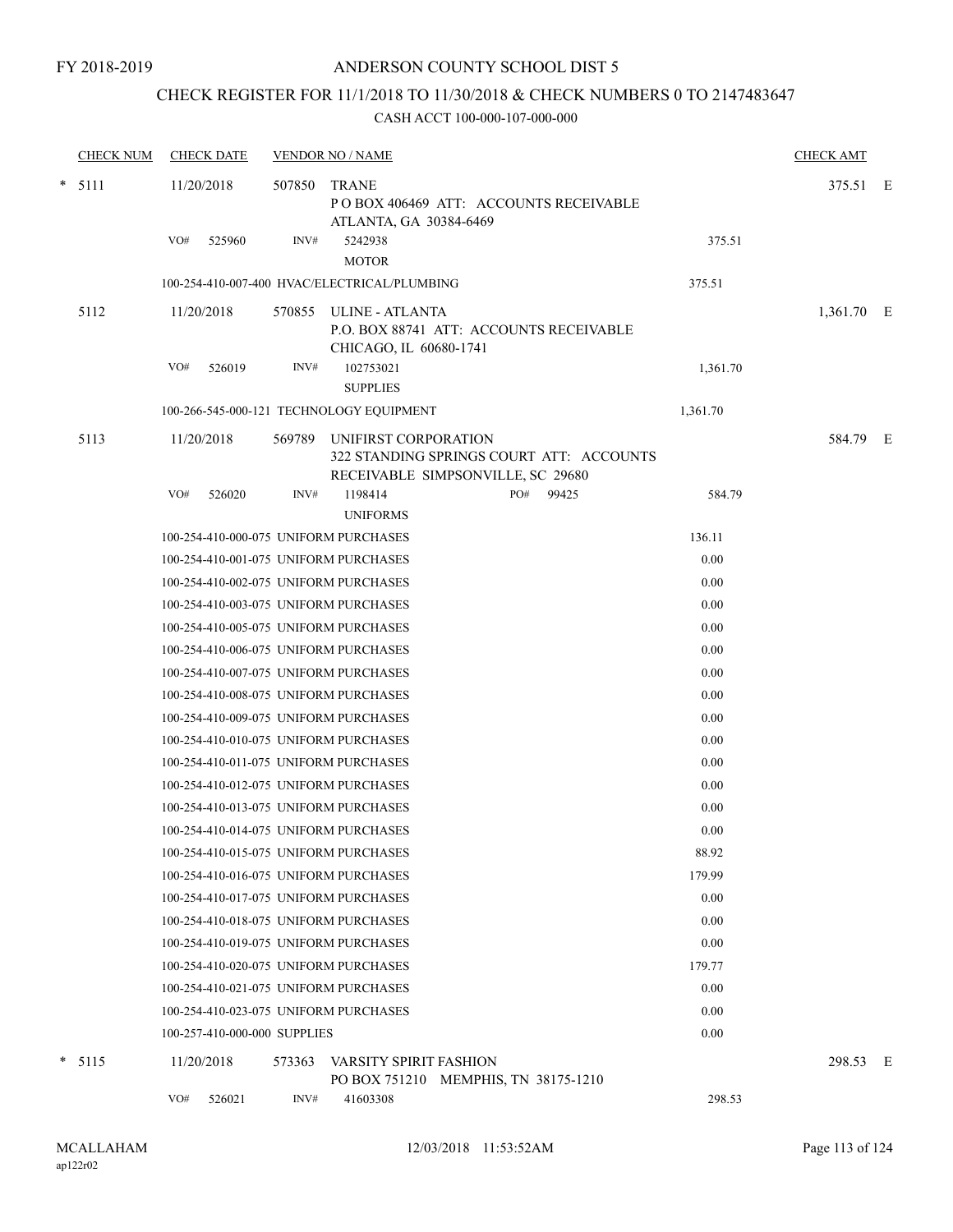# CHECK REGISTER FOR 11/1/2018 TO 11/30/2018 & CHECK NUMBERS 0 TO 2147483647

| <b>CHECK NUM</b> |            | <b>CHECK DATE</b> |                                   | <b>VENDOR NO / NAME</b><br><b>GLENVIEW MS</b>                                                     |          | <b>CHECK AMT</b> |  |
|------------------|------------|-------------------|-----------------------------------|---------------------------------------------------------------------------------------------------|----------|------------------|--|
|                  |            |                   |                                   | 720-271-660-020-611 PEP CLUB EXPENSE                                                              | 298.53   |                  |  |
| 5116             | 11/20/2018 |                   |                                   | 525400 EMPLOYEE VENDOR<br>207 TIMBERLAKE RD ANDERSON, SC 29625                                    |          | 764.61 E         |  |
|                  | VO#        | 526114            | INV#                              | <b>NOV 6-9</b><br><b>ASHEVILLE</b>                                                                | 764.61   |                  |  |
|                  |            |                   |                                   | 264-224-333-011-000 STAFF DEVELOPMENT                                                             | 764.61   |                  |  |
| $* 5120$         | 11/20/2018 |                   |                                   | 574771 EMPLOYEE VENDOR<br>206 HERIN DRIVE GREENWOOD, SC 29649                                     |          | 522.68 E         |  |
|                  | VO#        | 526122            | INV#                              | <b>NOV 6-9</b><br><b>MYRTLE BEACH</b>                                                             | 522.68   |                  |  |
|                  |            |                   |                                   | 267-224-333-000-PD5 TRIPS- SC STANDARDS                                                           | 522.68   |                  |  |
| 5121             | 11/20/2018 |                   |                                   | 575458 EMPLOYEE VENDOR<br>110 HARRINGTON AVE. GREENVILLE, SC 29607                                |          | 207.10 E         |  |
|                  | VO#        | 526139            | INV#                              | <b>SEPT &amp; OCT</b><br><b>MILEAGE</b>                                                           | 207.10   |                  |  |
|                  |            |                   | 283-223-333-000-000 TRIPS/MILEAGE |                                                                                                   | 207.10   |                  |  |
| $*$ 5125         | 11/28/2018 |                   |                                   | 564662 BRADY'S SCREEN PRINTING<br>106 CONCORD ROAD ATT: ACCOUNTS<br>RECEIVABLE ANDERSON, SC 29621 |          | 566.03 E         |  |
|                  | VO#        | 526170            | INV#                              | 34305<br><b>NORTH POINTE</b>                                                                      | 435.49   |                  |  |
|                  |            |                   |                                   | 713-271-660-013-256 FUNDRAISERS EXPENSE                                                           | 435.49   |                  |  |
|                  | VO#        | 526171            | INV#                              | 34342<br><b>CALHOUN</b>                                                                           | 130.54   |                  |  |
|                  |            |                   |                                   | 714-271-660-014-376 ENGAGE CLUB EXPENSE                                                           | 130.54   |                  |  |
| 5126             | 11/28/2018 |                   |                                   | 564176 BSN SPORTS, LLC<br>PO BOX 660176 DALLAS, TX 75209-0176                                     |          | 875.52 E         |  |
|                  | VO#        | 526172            | INV#                              | 903388702<br>CUST #2547552                                                                        | 875.52   |                  |  |
|                  |            |                   |                                   | 706-271-660-006-674 FOOTBALL EXPENSE                                                              | 875.52   |                  |  |
| 5127             | 11/28/2018 |                   | 568574                            | CCP CROWE'S CORPORATE PROMOTIONS<br>PO BOX 2647 ANDERSON, SC 29622                                |          | 1,909.95 E       |  |
|                  | VO#        | 526245            | INV#                              | 13077, 13078<br><b>GLENVIEW</b>                                                                   | 1,909.95 |                  |  |
|                  |            |                   |                                   | 705-271-660-005-604 CHORUS CLUB EXPENSE                                                           | 1,361.04 |                  |  |
|                  |            |                   |                                   | 705-271-660-005-616 STRINGS/ ORCHESTRA EXPENSE                                                    | 548.91   |                  |  |
| $* 5130$         | 11/28/2018 |                   | 202600                            | DILLARD'S SPORTS CENTER<br>708 WHITEHALL ROAD ATT: ACCOUNTS<br>RECEIVABLE ANDERSON, SC 29625      |          | 214.00 E         |  |
|                  | VO#        | 526247            | INV#                              | 102235<br><b>GOLF SHIRTS</b>                                                                      | 214.00   |                  |  |
|                  |            |                   |                                   | 100-271-410-000-000 SCHOOL ATHLETICS                                                              | 214.00   |                  |  |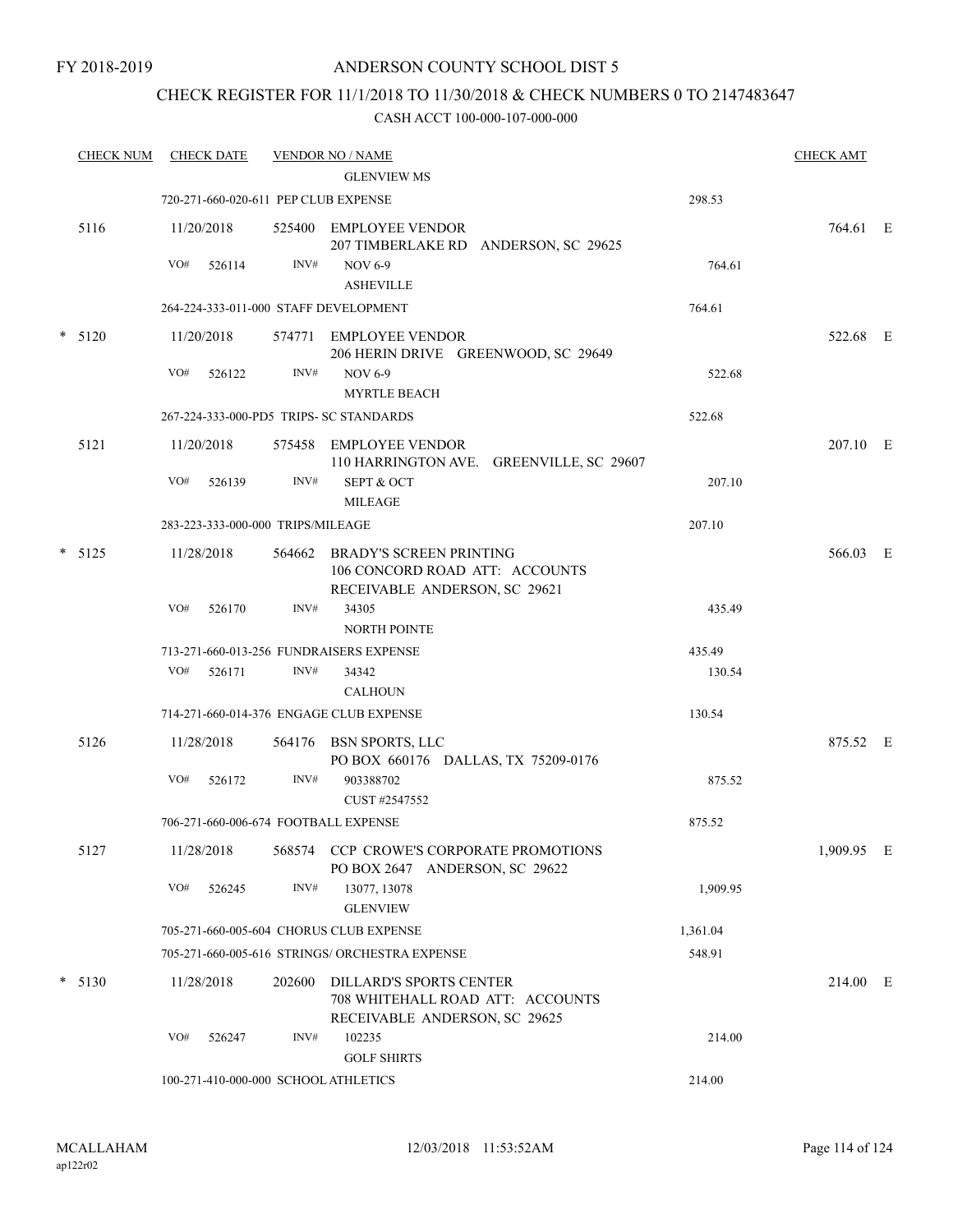# CHECK REGISTER FOR 11/1/2018 TO 11/30/2018 & CHECK NUMBERS 0 TO 2147483647

|   | <b>CHECK NUM</b> | <b>CHECK DATE</b>                       |        | <b>VENDOR NO / NAME</b>                                                                              |          | <b>CHECK AMT</b> |  |
|---|------------------|-----------------------------------------|--------|------------------------------------------------------------------------------------------------------|----------|------------------|--|
|   | 5131             | 11/28/2018                              | 573551 | EMPLOYEE VENDOR<br>104 MCCLAIN LAKE DRIVE ANDERSON, SC 29625                                         |          | 177.70 E         |  |
|   |                  | VO#<br>526155                           | INV#   | <b>NOV 14-16</b><br><b>COLUMBIA</b>                                                                  | 177.70   |                  |  |
|   |                  |                                         |        | 201-224-333-016-000 TRIPS AND CONFERENCES                                                            | 177.70   |                  |  |
|   | 5132             | 11/28/2018                              |        | 564815 EMPLOYEE VENDOR<br>106 PROSPECT COURT ANDERSON, SC 29625                                      |          | 351.30 E         |  |
|   |                  | VO#<br>526161                           | INV#   | <b>MICROWAVES</b><br>REIMBURSEMENT                                                                   | 351.30   |                  |  |
|   |                  |                                         |        | 100-113-410-021-VEN SUPPLY-ADDT'L FOR LOST VENDING                                                   | 147.27   |                  |  |
|   |                  |                                         |        | 309-113-410-021-000 SUPPLIES AND MATERIALS                                                           | 204.03   |                  |  |
|   | 5133             | 11/28/2018                              |        | 573185 GRIMCO, INC.<br>29538 NETWORK PLACE CHICAGO, IL 60673-1295                                    |          | 2,404.95 E       |  |
|   |                  | VO#<br>526177                           | INV#   | PO#<br>99739<br>020503044-01<br><b>SOFTWARE</b>                                                      | 2,404.95 |                  |  |
|   |                  |                                         |        | 329-115-410-001-000 SUPPLIES-STATE EQUIPMENT                                                         | 2,404.95 |                  |  |
|   | $*$ 5135         | 11/28/2018                              | 298825 | EMPLOYEE VENDOR<br>325 HOBSON ROAD ANDERSON, SC 29621                                                |          | 352.27 E         |  |
|   |                  | VO#<br>526153                           | INV#   | <b>NOV 8-11</b><br><b>ATLANTA</b>                                                                    | 76.00    |                  |  |
|   |                  |                                         |        | 329-271-312-001-000 PUPIL ACTIVITY/ FIELD TRIPS- WBL                                                 | 76.00    |                  |  |
|   |                  | VO#<br>526158                           | INV#   | <b>SUGAR SHOW</b>                                                                                    | 276.27   |                  |  |
|   |                  |                                         |        | REIMBURSEMENT                                                                                        |          |                  |  |
|   |                  |                                         |        | 329-115-410-001-000 SUPPLIES-STATE EQUIPMENT                                                         | 170.40   |                  |  |
|   |                  |                                         |        | 701-271-660-001-874 CULINARY ARTS- JOHNSON EXPENSE                                                   | 105.87   |                  |  |
|   | 5136             | 11/28/2018                              | 566745 | <b>JUNIOR LIBRARY GUILD</b><br>P.O. BOX 6308 ATT: ACCOUNTS RECEIVABLE<br>CAROL STREAM, IL 60197-6308 |          | 532.55 E         |  |
|   |                  | VO#<br>526251                           | INV#   | 442282<br>PO#<br>99673<br><b>NEVITT FOREST</b>                                                       | 532.55   |                  |  |
|   |                  | 100-222-410-012-000 SUPPLIES            |        |                                                                                                      | 532.55   |                  |  |
| * | 5138             | 11/28/2018                              | 573588 | EMPLOYEE VENDOR<br>207 BOWEN DR. ANDERSON, SC 29621                                                  |          | 131.96 E         |  |
|   |                  | VO#<br>526162                           | INV#   | <b>ENGAGE</b><br>REIMBURSEMENT                                                                       | 131.96   |                  |  |
|   |                  | 714-271-660-014-376 ENGAGE CLUB EXPENSE |        |                                                                                                      | 131.96   |                  |  |
|   | 5139             | 11/28/2018                              | 572855 | KRISPY KREME<br>1620 N. MAIN ST. ANDERSON, SC 29621                                                  |          | 1,759.05 E       |  |
|   |                  | VO#<br>526179                           | INV#   | 3008<br>MCLEES ELEM                                                                                  | 892.50   |                  |  |
|   |                  |                                         |        | 708-271-660-008-292 5th GRADE CELEBRATION EXPENSE                                                    | 892.50   |                  |  |
|   |                  | VO#<br>526180                           | INV#   | 25 DOZEN<br>NORTH POINTE                                                                             | 81.75    |                  |  |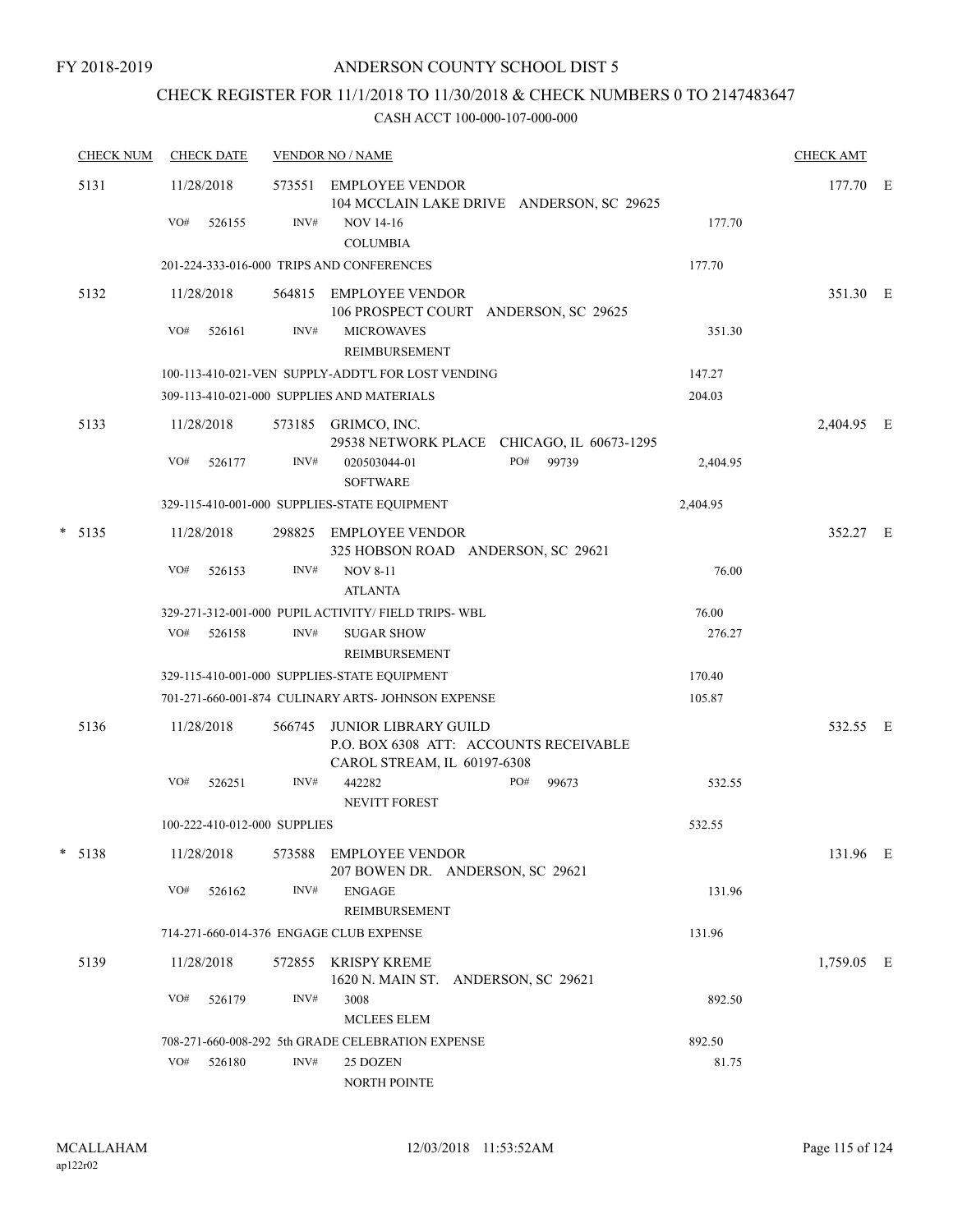# CHECK REGISTER FOR 11/1/2018 TO 11/30/2018 & CHECK NUMBERS 0 TO 2147483647

|          | <b>CHECK NUM</b> |            | <b>CHECK DATE</b>            |                                                                                     | <b>VENDOR NO / NAME</b>                                                                                |     |       |           | <b>CHECK AMT</b> |  |
|----------|------------------|------------|------------------------------|-------------------------------------------------------------------------------------|--------------------------------------------------------------------------------------------------------|-----|-------|-----------|------------------|--|
|          |                  |            |                              |                                                                                     | 713-271-660-013-201 MISCELLANEOUS EXPENSE                                                              |     |       | 81.75     |                  |  |
|          |                  | VO#        | 526252                       | INV#                                                                                | <b>FUNDRAISER</b><br><b>ROBERT ANDERSON</b>                                                            |     |       | 784.80    |                  |  |
|          |                  |            |                              |                                                                                     | 706-271-660-006-696 WRESTLING EXPENSE                                                                  |     |       | 784.80    |                  |  |
|          | $* 5141$         |            | 11/28/2018                   |                                                                                     | 572733 EMPLOYEE VENDOR<br>608 WESTVIEW AVE ANDERSON, SC 29625                                          |     |       |           | 191.76 E         |  |
|          |                  | VO#        | 526224                       | INV#                                                                                | <b>WILLY WONKA</b><br>REIMBURSEMENT                                                                    |     |       | 191.76    |                  |  |
|          |                  |            |                              |                                                                                     | 721-190-660-021-647 DRAMA HIGH EXPENSE                                                                 |     |       | 191.76    |                  |  |
| $* 5146$ |                  | 11/28/2018 |                              | 355525 MIDAMERICA BOOKS<br>POBOX 3232 ATT: ACCOUNTS RECEIVABLE<br>MANKATO, MN 56002 |                                                                                                        |     |       | 219.40 E  |                  |  |
|          |                  | VO#        | 526189                       | INV#                                                                                | 6107-198<br><b>NEVITT FOREST</b>                                                                       | PO# | 99923 | 219.40    |                  |  |
|          |                  |            | 100-222-410-012-000 SUPPLIES |                                                                                     |                                                                                                        |     |       | 219.40    |                  |  |
|          | 5147             |            | 11/28/2018                   |                                                                                     | 574717 EMPLOYEE VENDOR<br>104 WOODSONG DR TOWNVILLE, SC 29689                                          |     |       |           | 158.78 E         |  |
|          |                  | VO#        | 526159                       | INV#                                                                                | <b>BOOKS</b><br><b>REIMBURSEMENT</b>                                                                   |     |       | 158.78    |                  |  |
|          |                  |            | 100-222-410-012-000 SUPPLIES |                                                                                     |                                                                                                        |     |       | 158.78    |                  |  |
|          | 5148             |            | 11/28/2018                   |                                                                                     | 394675 PIP PRINTING<br>1005 NORTH FANT STREET ATT: ACCOUNTS<br>RECEIVABLE ANDERSON, SC 29621           |     |       |           | 839.12 E         |  |
|          |                  | VO#        | 526195                       | INV#                                                                                | 97860,97866<br><b>SOUTHWOOD</b>                                                                        |     |       | 839.12    |                  |  |
|          |                  |            |                              |                                                                                     | 721-190-660-021-647 DRAMA HIGH EXPENSE                                                                 |     |       | 503.04    |                  |  |
|          |                  |            | 817-113-410-021-000 SUPPLIES |                                                                                     |                                                                                                        |     |       | 336.08    |                  |  |
|          | 5149             |            | 11/28/2018                   |                                                                                     | 574722 EMPLOYEE VENDOR<br>402 CATHEY ROAD ANDERSON, SC 29621                                           |     |       |           | 304.02 E         |  |
|          |                  | VO#        | 526160                       | INV#                                                                                | <b>AMAZON</b><br>REIMBURSEMENT                                                                         |     |       | 304.02    |                  |  |
|          |                  |            | 817-113-410-021-000 SUPPLIES |                                                                                     |                                                                                                        |     |       | 304.02    |                  |  |
|          | 5150             |            | 11/28/2018                   |                                                                                     | 416350 PRESENTATION SYSTEMS SOUTH, INC<br>POBOX 3872 ATT: ACCOUNTS RECEIVABLE<br>MOORESVILLE, NC 28117 |     |       |           | 1,492.51 E       |  |
|          |                  | VO#        | 526196                       | INV#                                                                                | 183281<br><b>TL HANNA</b>                                                                              |     |       | 1,492.51  |                  |  |
|          |                  |            |                              |                                                                                     | 100-114-410-002-VEN SUPPLY-ADDT'L FOR LOST VENDING                                                     |     |       | 1,492.51  |                  |  |
|          | 5151             |            | 11/28/2018                   | 574296                                                                              | <b>SCENARIO LEARNING</b><br>4890 W KENNEDY BLVD., SUITE 300 TAMPA, FL<br>33609                         |     |       |           | 12,360.00 E      |  |
|          |                  | VO#        | 526215                       | INV#                                                                                | <b>SAFESCHOOLS</b><br>2019 RENEWAL                                                                     | PO# | 99920 | 12,360.00 |                  |  |
|          |                  |            |                              |                                                                                     | 100-252-410-000-INS INSURANCE GRANT                                                                    |     |       | 12,360.00 |                  |  |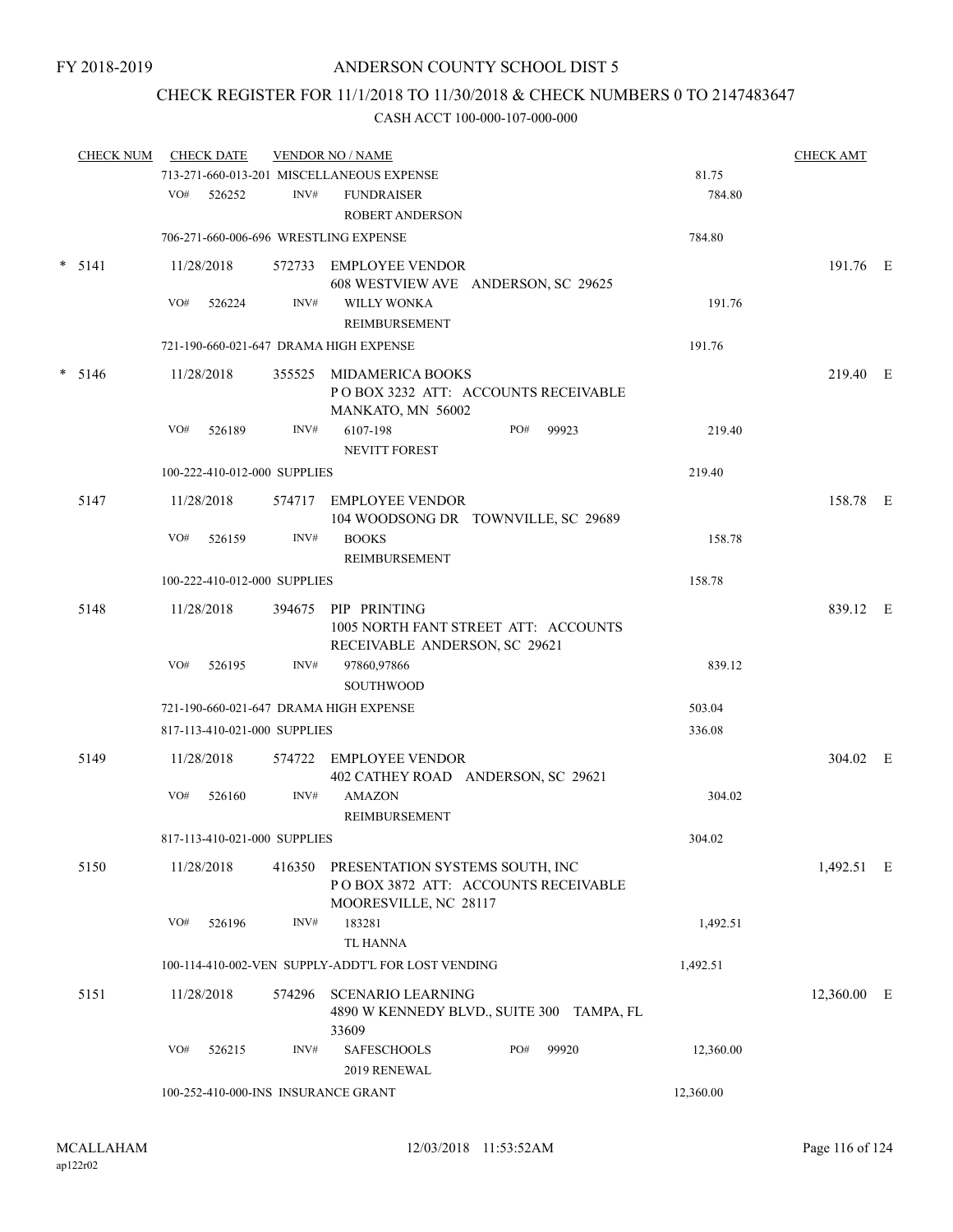# CHECK REGISTER FOR 11/1/2018 TO 11/30/2018 & CHECK NUMBERS 0 TO 2147483647

|  | <b>CHECK NUM</b> | <b>CHECK DATE</b>                   |                                                              |                                                                       | <b>VENDOR NO / NAME</b>                                                                                  |          |       |                  |            |  |
|--|------------------|-------------------------------------|--------------------------------------------------------------|-----------------------------------------------------------------------|----------------------------------------------------------------------------------------------------------|----------|-------|------------------|------------|--|
|  | 5152             | 11/28/2018                          |                                                              | 573480<br>SCHERMER PECAN COMPANY<br>PO BOX 1478 THOMASVILLE, GA 31799 |                                                                                                          |          |       |                  | 4,977.36 E |  |
|  |                  | VO#                                 | 526254                                                       | INV#                                                                  | 2945<br>SOUTHWOOD                                                                                        |          |       | 4,977.36         |            |  |
|  |                  |                                     |                                                              |                                                                       | 721-190-660-021-658 ORCHESTRA MIDDLE EXPENSE                                                             |          |       | 4,977.36         |            |  |
|  | 5153             | 11/28/2018                          |                                                              | 462725                                                                | SCHOLASTIC BOOK CLUBS, INC<br>POBOX 3745 ATT: ACCOUNTS RECEIVABLE<br>JEFFERSON CITY, MO 65102-3720       |          |       |                  | 5,115.97 E |  |
|  |                  | VO#                                 | 526208                                                       | INV#                                                                  | W3888012BF<br>ACCT #163589                                                                               | 5,115.97 |       |                  |            |  |
|  |                  | 707-190-660-007-305 LIBRARY EXPENSE |                                                              |                                                                       |                                                                                                          |          |       |                  |            |  |
|  | 5154             | 11/28/2018                          |                                                              | 570099                                                                | SCHOOL SPECIALTY, INC.<br>32656 COLLECTION CENTER DR. ATT:<br>ACCOUNTS RECEIVABLE CHICAGO, IL 60693-0656 |          |       |                  | 2,524.44 E |  |
|  |                  | VO#                                 | 526207                                                       | INV#                                                                  | 208121961506<br><b>SUPPLIES</b>                                                                          |          |       | 28.31            |            |  |
|  |                  |                                     | 100-114-410-003-000 SUPPLIES                                 |                                                                       |                                                                                                          |          |       | 28.31            |            |  |
|  |                  | VO#                                 | 526255                                                       | INV#                                                                  | PO 99757<br><b>HOMELAND PARK</b>                                                                         | PO#      | 99757 | 2,496.13         |            |  |
|  |                  |                                     | 100-111-410-011-000 SUPPLIES                                 |                                                                       |                                                                                                          |          |       | 1,248.07         |            |  |
|  |                  |                                     | 100-112-410-011-000 SUPPLIES                                 |                                                                       |                                                                                                          |          |       | 976.21           |            |  |
|  |                  |                                     | 100-112-410-011-000 SUPPLIES<br>100-112-410-011-000 SUPPLIES |                                                                       |                                                                                                          |          |       | 155.75<br>110.95 |            |  |
|  |                  |                                     | 100-112-410-011-000 SUPPLIES                                 |                                                                       |                                                                                                          |          |       | 5.15             |            |  |
|  | 5155             | 11/28/2018                          |                                                              | 574599                                                                | <b>EMPLOYEE VENDOR</b><br>110 LYTTLETON WAY ANDERSON, SC 29621                                           |          |       |                  | 291.54 E   |  |
|  |                  | VO#                                 | 526223                                                       | INV#                                                                  | <b>LOWES</b><br>REIMBURSEMENT                                                                            |          |       | 291.54           |            |  |
|  |                  |                                     |                                                              |                                                                       | 721-190-660-021-647 DRAMA HIGH EXPENSE                                                                   |          |       | 291.54           |            |  |
|  | $* 5157$         | 11/28/2018                          |                                                              |                                                                       | 573477 EMPLOYEE VENDOR<br>100 WEST WHITNER STREET APT 104                                                |          |       |                  | 360.00 E   |  |
|  |                  |                                     |                                                              |                                                                       | ANDERSON, SC 29624                                                                                       |          |       |                  |            |  |
|  |                  | VO#                                 | 526157                                                       | $\text{INV}\#$                                                        | AT RISK YOUTH<br><b>REIMBURSEMENT</b>                                                                    |          |       | 360.00           |            |  |
|  |                  |                                     | 394-224-333-063-000 TRIPS/PD                                 |                                                                       |                                                                                                          |          |       | 360.00           |            |  |
|  | $*$ 5159         | 11/28/2018                          |                                                              | 573280                                                                | WORLD'S FINEST CHOCOLATE, INC<br>8264 SOLUTIONS CENTER CHICAGO, IL<br>60677-8002                         |          |       |                  | 1,595.00 E |  |
|  |                  | VO#                                 | 526260                                                       | INV#                                                                  | 91153465<br>CUST #683884                                                                                 |          |       | 1,595.00         |            |  |
|  |                  |                                     |                                                              |                                                                       | 721-190-660-021-658 ORCHESTRA MIDDLE EXPENSE                                                             |          |       | 1,595.00         |            |  |
|  | 5160             | 11/30/2018                          |                                                              | 563865                                                                | ANDERSON WINNELSON CO<br>POBOX 1446 ATT: ACCOUNTS RECEIVABLE<br>ANDERSON, SC 29622                       |          |       |                  | 542.93 E   |  |
|  |                  |                                     |                                                              |                                                                       |                                                                                                          |          |       |                  |            |  |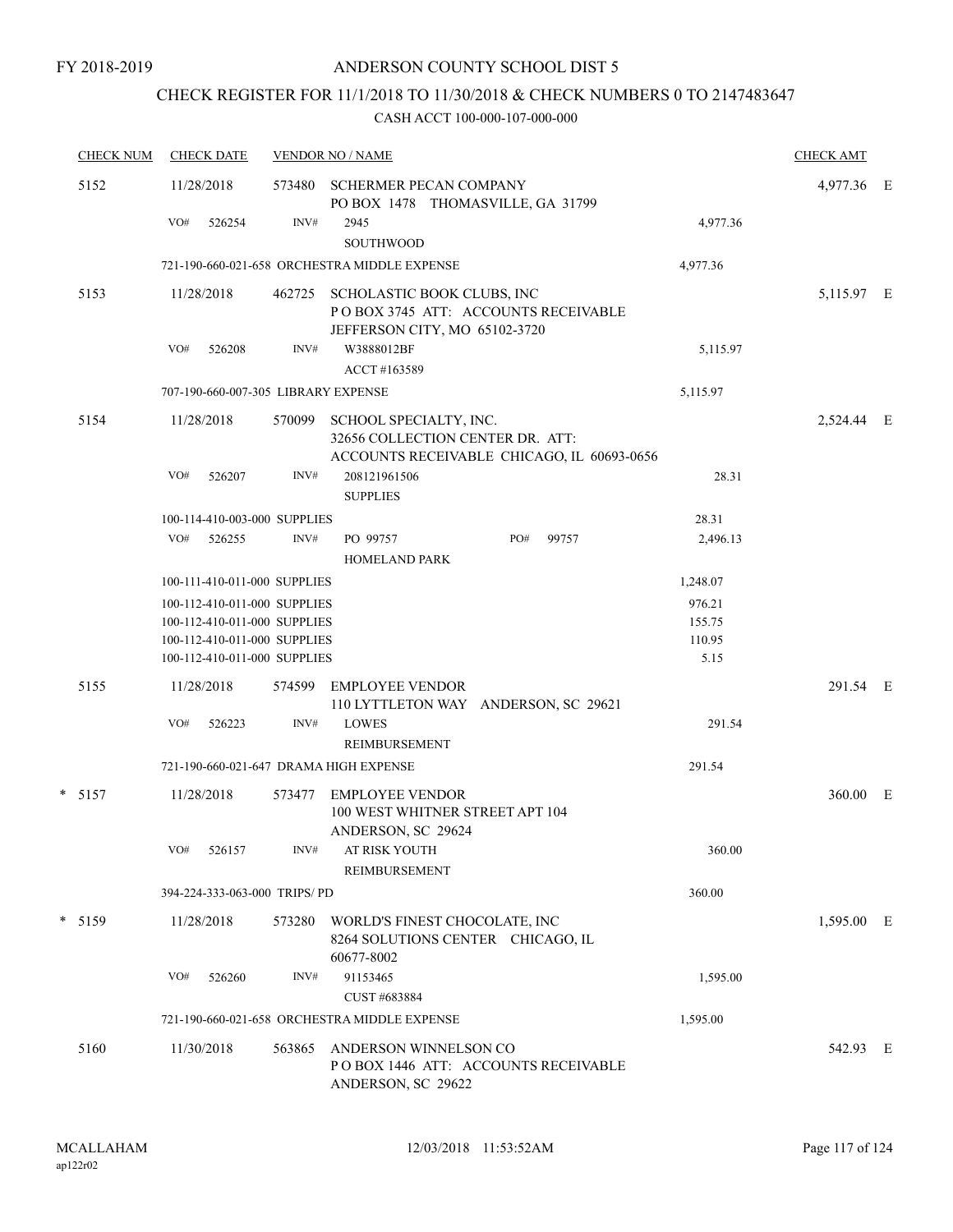# CHECK REGISTER FOR 11/1/2018 TO 11/30/2018 & CHECK NUMBERS 0 TO 2147483647

| <b>CHECK NUM</b> |     | <b>CHECK DATE</b> |                              | <b>VENDOR NO / NAME</b>                                                                           |     |       |          | <b>CHECK AMT</b> |  |
|------------------|-----|-------------------|------------------------------|---------------------------------------------------------------------------------------------------|-----|-------|----------|------------------|--|
|                  | VO# | 526290            | INV#                         | 22369700<br><b>SUPPLIES</b>                                                                       |     |       | 421.34   |                  |  |
|                  |     |                   |                              | 100-254-410-012-400 HVAC/ELECTRICAL/PLUMBING                                                      |     |       | 421.34   |                  |  |
|                  | VO# | 526291            | INV#                         | 22354300                                                                                          |     |       | 121.59   |                  |  |
|                  |     |                   |                              | <b>SUPPLIES</b>                                                                                   |     |       |          |                  |  |
|                  |     |                   |                              | 100-254-410-003-400 HVAC/ELECTRICAL/PLUMBING                                                      |     |       | 121.59   |                  |  |
| $* 5162$         |     | 11/30/2018        |                              | 564662 BRADY'S SCREEN PRINTING<br>106 CONCORD ROAD ATT: ACCOUNTS<br>RECEIVABLE ANDERSON, SC 29621 |     |       |          | 604.55 E         |  |
|                  | VO# | 526322            | INV#                         | 34349                                                                                             |     |       | 604.55   |                  |  |
|                  |     |                   |                              | <b>NORTH POINTE</b>                                                                               |     |       |          |                  |  |
|                  |     |                   |                              | 713-271-660-013-310 RUNNING CLUB EXPENSE                                                          |     |       | 604.55   |                  |  |
| 5163             |     | 11/30/2018        |                              | 564176 BSN SPORTS, LLC<br>PO BOX 660176 DALLAS, TX 75209-0176                                     |     |       |          | 5,714.06 E       |  |
|                  | VO# | 526400            | INV#                         | 903174071<br><b>WESTSIDE</b>                                                                      |     |       | 131.10   |                  |  |
|                  |     |                   | 100-271-410-003-000 SUPPLIES |                                                                                                   |     |       | 131.10   |                  |  |
|                  | VO# | 526401            | INV#                         | 903468691                                                                                         |     |       | 2,314.20 |                  |  |
|                  |     |                   |                              | <b>WESTSIDE</b>                                                                                   |     |       |          |                  |  |
|                  |     |                   | 100-271-410-003-000 SUPPLIES |                                                                                                   |     |       | 2,314.20 |                  |  |
|                  |     | VO# 526402        | INV#                         | 903405850<br><b>WESTSIDE</b>                                                                      |     |       | 1,747.20 |                  |  |
|                  |     |                   | 100-271-410-003-000 SUPPLIES |                                                                                                   |     |       | 1,747.20 |                  |  |
|                  |     | VO# 526403        | INV#                         | 903174072<br><b>WESTSIDE</b>                                                                      |     |       | 1,119.36 |                  |  |
|                  |     |                   | 100-271-410-003-000 SUPPLIES |                                                                                                   |     |       | 1,119.36 |                  |  |
|                  | VO# | 526404            | INV#                         | 903188691<br><b>WESTSIDE</b>                                                                      |     |       | 175.48   |                  |  |
|                  |     |                   | 100-271-410-003-000 SUPPLIES |                                                                                                   |     |       | 175.48   |                  |  |
|                  |     | VO# 526405        | INV#                         | 903036077<br><b>WESTSIDE</b>                                                                      |     |       | 205.46   |                  |  |
|                  |     |                   | 100-271-410-003-000 SUPPLIES |                                                                                                   |     |       | 205.46   |                  |  |
|                  | VO# | 526406            | INV#                         | 903019611<br><b>WESTSIDE</b>                                                                      |     |       | 21.26    |                  |  |
|                  |     |                   | 100-271-410-003-000 SUPPLIES |                                                                                                   |     |       | 21.26    |                  |  |
| 5164             |     | 11/30/2018        | 147709                       | <b>EMPLOYEE VENDOR</b><br>504 AUTUMN OAKS ANDERSON, SC 29621                                      |     |       |          | 589.12 E         |  |
|                  | VO# | 526395            | INV#                         | <b>NOV 14-16</b>                                                                                  |     |       | 589.12   |                  |  |
|                  |     |                   |                              | <b>COLUMBIA</b>                                                                                   |     |       |          |                  |  |
|                  |     |                   |                              | 311-224-333-017-000 TRIPS AND CONFERENCES                                                         |     |       | 589.12   |                  |  |
| 5165             |     | 11/30/2018        | 155900                       | CAROLINA BIOLOGICAL SUPPLY<br>POBOX 60232 ATT: ACCOUNTS RECEIVABLE<br>CHARLOTTE, NC 28260-0232    |     |       |          | 6,285.10 E       |  |
|                  | VO# | 526326            | INV#                         | 50451173                                                                                          | PO# | 99762 | 103.10   |                  |  |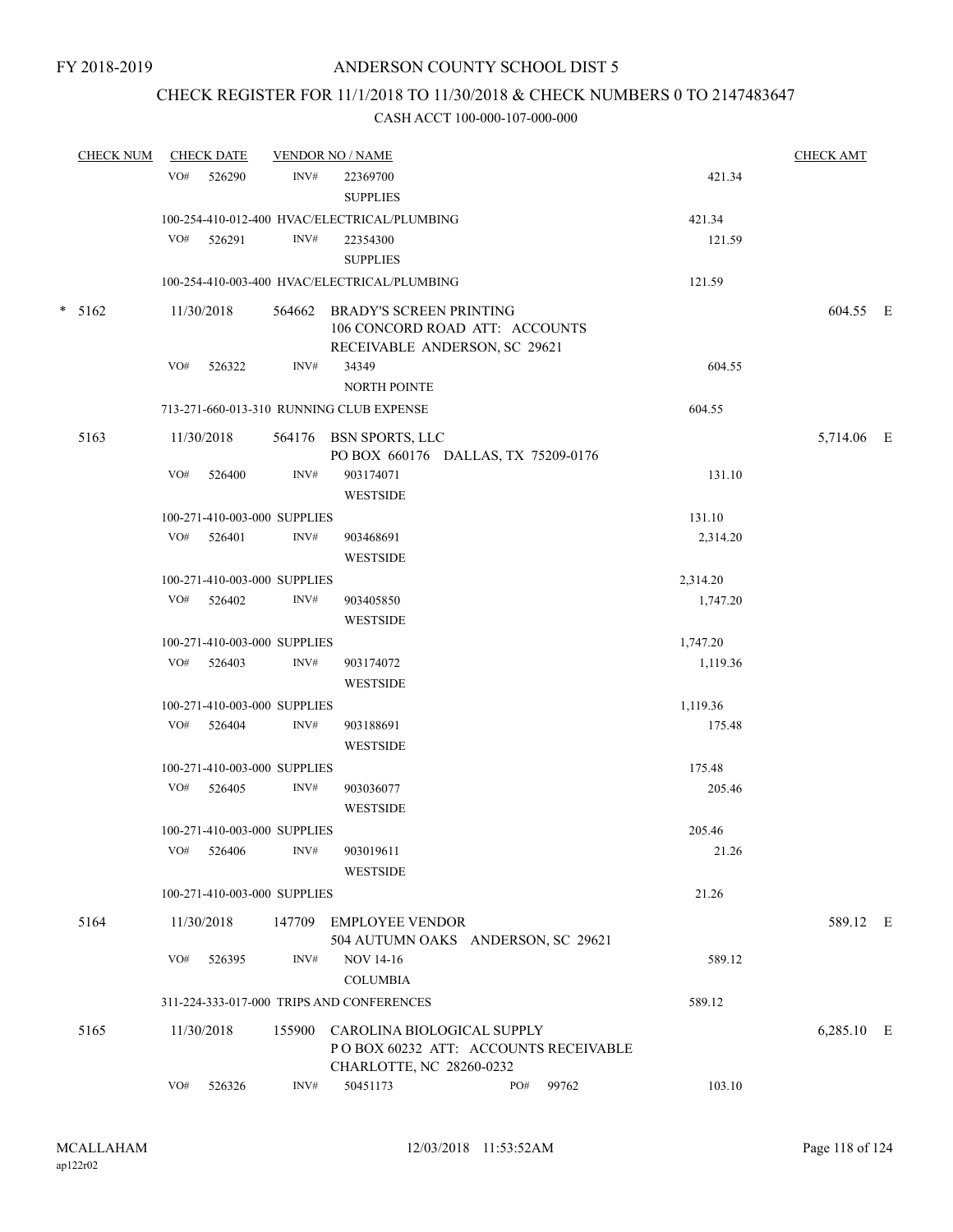FY 2018-2019

## ANDERSON COUNTY SCHOOL DIST 5

# CHECK REGISTER FOR 11/1/2018 TO 11/30/2018 & CHECK NUMBERS 0 TO 2147483647

| <b>CHECK NUM</b> | <b>CHECK DATE</b>                       |        | <b>VENDOR NO / NAME</b>                                                                |     |       |           | <b>CHECK AMT</b> |     |
|------------------|-----------------------------------------|--------|----------------------------------------------------------------------------------------|-----|-------|-----------|------------------|-----|
|                  |                                         |        | <b>SUPPLIES</b>                                                                        |     |       |           |                  |     |
|                  | 100-112-410-014-000 SUPPLIES            |        |                                                                                        |     |       | 103.10    |                  |     |
|                  | VO#<br>526412                           | INV#   | 50388695                                                                               | PO# | 99001 | 6,182.00  |                  |     |
|                  |                                         |        | <b>MICROSCOPES</b>                                                                     |     |       |           |                  |     |
|                  |                                         |        | 100-000-170-000-000 WAREHOUSE INVENTORY                                                |     |       | 0.00      |                  |     |
|                  |                                         |        | 100-113-410-006-INQ INQUIRY BASED LEARNING                                             |     |       | 0.00      |                  |     |
|                  |                                         |        | 100-113-410-020-INQ INQUIRY BASED LEARNING                                             |     |       | 0.00      |                  |     |
|                  |                                         |        | 100-113-410-021-INQ INQUIRY BASED LEARNING                                             |     |       | 0.00      |                  |     |
|                  |                                         |        | 100-114-410-002-INQ INQUIRY BASED LEARNING                                             |     |       | 0.00      |                  |     |
|                  |                                         |        | 100-114-410-003-INQ INQUIRY BASED LEARNING                                             |     |       | 0.00      |                  |     |
|                  | 871-113-410-005-000 SUPPLIES            |        |                                                                                        |     |       | 1,124.00  |                  |     |
|                  | 871-113-410-006-000 SUPPLIES            |        |                                                                                        |     |       | 1,686.00  |                  |     |
|                  | 871-113-410-020-000 SUPPLIES            |        |                                                                                        |     |       | 562.00    |                  |     |
|                  | 871-113-410-021-000 SUPPLIES            |        |                                                                                        |     |       | 1,124.00  |                  |     |
|                  | 871-114-410-002-000 SUPPLIES            |        |                                                                                        |     |       | 1,124.00  |                  |     |
|                  | 871-114-410-003-000 SUPPLIES            |        |                                                                                        |     |       | 562.00    |                  |     |
| 5166             | 11/30/2018                              | 574945 | CBT NUGGETS, LLC                                                                       |     |       |           | 13,989.58        | – E |
|                  |                                         |        | 1550 VALLEY RIVER DRIVE EUGENE, OR 97401                                               |     |       |           |                  |     |
|                  | VO#<br>526327                           | INV#   | 1838143<br>2018-2019 RENEWAL                                                           | PO# | 99876 | 13,989.58 |                  |     |
|                  |                                         |        | 100-266-345-000-000 TECHNOLOGY INFRASTRUCTURE                                          |     |       | 13,989.58 |                  |     |
| 5167             | 11/30/2018                              | 566330 | CLEAN CARE OF ANDERSON<br>P.O. BOX 1563 ATT: ACCOUNTS RECEIVABLE<br>ANDERSON, SC 29622 |     |       |           | $1,000.00$ E     |     |
|                  | VO#<br>526284                           | INV#   | 25681<br><b>NORTH POINTE</b>                                                           |     |       | 1,000.00  |                  |     |
|                  | 100-254-323-013-001 CONTRACTED SERVICES |        |                                                                                        |     |       | 1,000.00  |                  |     |
| 5168             | 11/30/2018                              | 187300 | CRESCENT SUPPLY CO, INC<br>POBOX 8798 ATT: ACCOUNTS RECEIVABLE<br>GREENVILLE, SC 29604 |     |       |           | 1,441.40 E       |     |
|                  | VO#<br>526275                           | INV#   | 393048<br><b>SUPPLIES</b>                                                              |     |       | 519.11    |                  |     |
|                  |                                         |        | 100-254-410-008-400 HVAC/ELECTRICAL/PLUMBING                                           |     |       | 519.11    |                  |     |
|                  | VO# 526276                              | INV#   | 393056<br><b>SUPPLIES</b>                                                              |     |       | 299.43    |                  |     |
|                  |                                         |        | 100-254-410-002-400 HVAC/ELECTRICAL/PLUMBING                                           |     |       | 299.43    |                  |     |
|                  | VO#<br>526277                           | INV#   | 393053<br><b>SUPPLIES</b>                                                              |     |       | 151.20    |                  |     |
|                  |                                         |        | 100-254-410-008-400 HVAC/ELECTRICAL/PLUMBING                                           |     |       | 151.20    |                  |     |
|                  | VO#<br>526278                           | INV#   | 393038<br><b>SUPPLIES</b>                                                              |     |       | 127.69    |                  |     |
|                  |                                         |        | 100-254-410-005-400 HVAC/ELECTRICAL/PLUMBING                                           |     |       | 127.69    |                  |     |
|                  | VO#<br>526279                           | INV#   | 393054                                                                                 |     |       | 127.33    |                  |     |
|                  |                                         |        | <b>SUPPLIES</b>                                                                        |     |       |           |                  |     |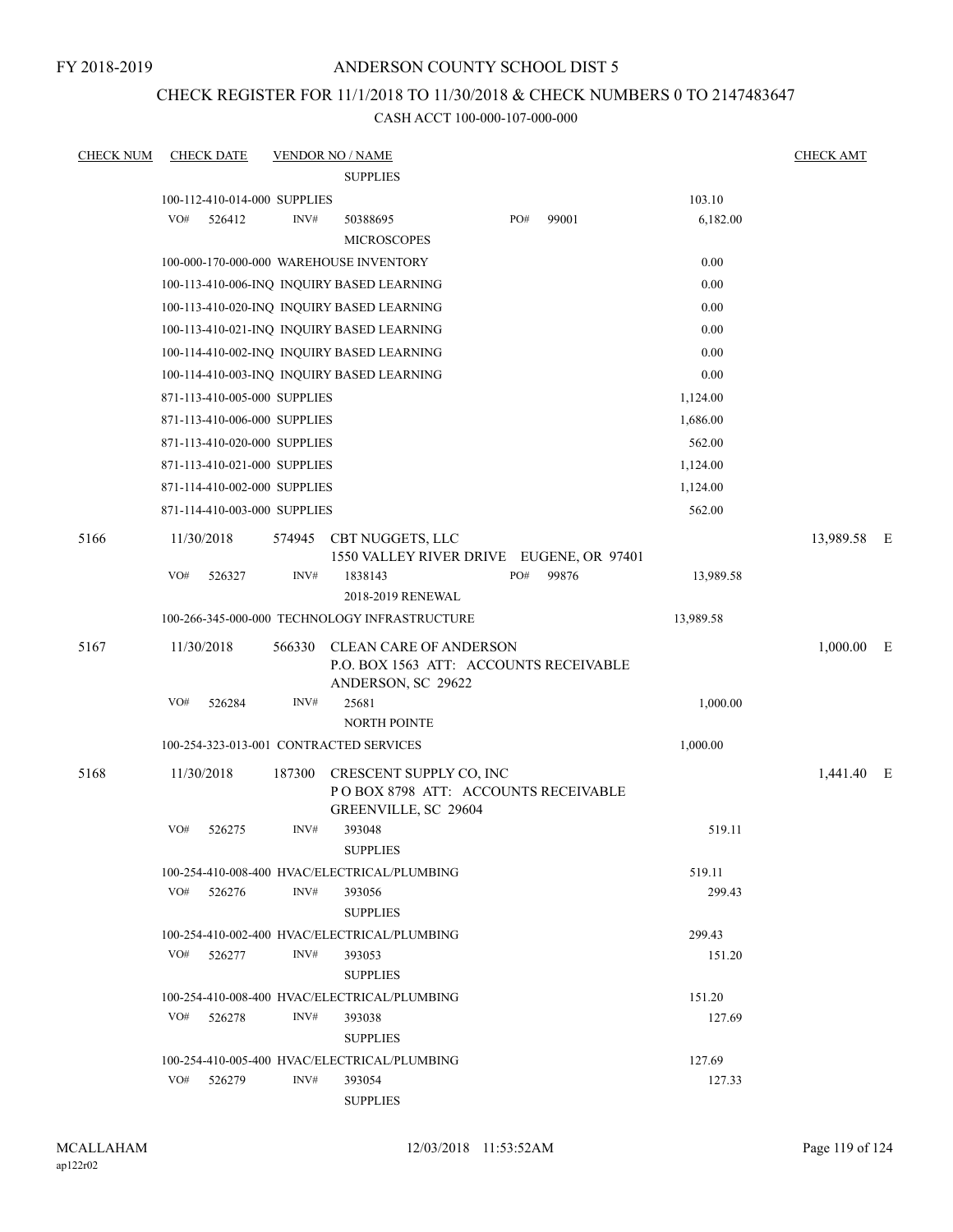# CHECK REGISTER FOR 11/1/2018 TO 11/30/2018 & CHECK NUMBERS 0 TO 2147483647

| <b>CHECK NUM</b> | <b>CHECK DATE</b> |        |                              | <b>VENDOR NO / NAME</b>                                           |     |                                       |          | <b>CHECK AMT</b> |  |
|------------------|-------------------|--------|------------------------------|-------------------------------------------------------------------|-----|---------------------------------------|----------|------------------|--|
|                  |                   |        |                              | 100-254-410-013-400 HVAC/ELECTRICAL/PLUMBING                      |     |                                       | 127.33   |                  |  |
|                  | VO#               | 526280 | INV#                         | 393047                                                            |     |                                       | 95.28    |                  |  |
|                  |                   |        |                              | <b>SUPPLIES</b>                                                   |     |                                       |          |                  |  |
|                  |                   |        |                              | 100-254-410-010-400 HVAC/ELECTRICAL/PLUMBING                      |     |                                       | 95.28    |                  |  |
|                  | VO#               | 526281 | INV#                         | 393040                                                            |     |                                       | 65.81    |                  |  |
|                  |                   |        |                              | <b>SUPPLIES</b>                                                   |     |                                       |          |                  |  |
|                  |                   |        |                              | 100-254-410-018-400 HVAC/ELECTRICAL/PLUMBING                      |     |                                       | 65.81    |                  |  |
|                  | VO#               | 526282 | INV#                         | 393055                                                            |     |                                       | 50.07    |                  |  |
|                  |                   |        |                              | <b>SUPPLIES</b>                                                   |     |                                       |          |                  |  |
|                  |                   |        |                              | 100-254-410-002-400 HVAC/ELECTRICAL/PLUMBING                      |     |                                       | 50.07    |                  |  |
|                  | VO#               | 526283 | INV#                         | 393039                                                            |     |                                       | 5.48     |                  |  |
|                  |                   |        |                              | <b>SUPPLIES</b>                                                   |     |                                       |          |                  |  |
|                  |                   |        |                              | 100-254-410-016-400 HVAC/ELECTRICAL/PLUMBING                      |     |                                       | 5.48     |                  |  |
| 5169             | 11/30/2018        |        |                              | 199000 DEMCO, INC                                                 |     |                                       |          | 107.55 E         |  |
|                  |                   |        |                              | POBOX 8048 MADISON, WI 53708-8048                                 |     |                                       |          |                  |  |
|                  | VO#               | 526332 | INV#                         | 6464965                                                           | PO# | 99670                                 | 107.55   |                  |  |
|                  |                   |        |                              | <b>SUPPLIES</b>                                                   |     |                                       |          |                  |  |
|                  |                   |        | 100-222-410-003-000 SUPPLIES |                                                                   |     |                                       | 107.55   |                  |  |
| 5170             | 11/30/2018        |        |                              | 202600 DILLARD'S SPORTS CENTER                                    |     |                                       |          | 676.13 E         |  |
|                  |                   |        |                              | 708 WHITEHALL ROAD ATT: ACCOUNTS<br>RECEIVABLE ANDERSON, SC 29625 |     |                                       |          |                  |  |
|                  | VO#               | 526415 | INV#                         | 101458,102274                                                     |     |                                       | 676.13   |                  |  |
|                  |                   |        |                              | <b>MCCANTS BBALL</b>                                              |     |                                       |          |                  |  |
|                  |                   |        |                              | 705-271-660-005-751 BASKETBALL BOYS EXPENSE                       |     |                                       | 278.15   |                  |  |
|                  |                   |        |                              | 705-271-660-005-752 BASKETBALL GIRLS EXPENSE                      |     |                                       | 397.98   |                  |  |
|                  |                   |        |                              |                                                                   |     |                                       |          |                  |  |
| 5171             | 11/30/2018        |        |                              | 237555 FORMS & SUPPLY                                             |     | POBOX 563953 ATT: ACCOUNTS RECEIVABLE |          | 2,723.79 E       |  |
|                  |                   |        |                              | CHARLOTTE, NC 28256                                               |     |                                       |          |                  |  |
|                  | VO#               | 526337 | INV#                         | 4814599                                                           | PO# | 99867                                 | 118.77   |                  |  |
|                  |                   |        |                              | <b>SUPPLIES</b>                                                   |     |                                       |          |                  |  |
|                  |                   |        | 100-266-410-000-000 SUPPLIES |                                                                   |     |                                       | 118.77   |                  |  |
|                  | VO# 526338        |        | INV#                         | 4790469                                                           | PO# | 99778                                 | 215.71   |                  |  |
|                  |                   |        |                              | <b>SUPPLIES</b>                                                   |     |                                       |          |                  |  |
|                  |                   |        |                              | 100-000-170-000-000 WAREHOUSE INVENTORY                           |     |                                       | 215.71   |                  |  |
|                  | VO#               | 526339 | INV#                         | 4822670                                                           | PO# | 99905                                 | 2,389.31 |                  |  |
|                  |                   |        |                              | <b>SUPPLIES</b>                                                   |     |                                       |          |                  |  |
|                  |                   |        |                              | 100-000-170-000-000 WAREHOUSE INVENTORY                           |     |                                       | 2,389.31 |                  |  |
| 5172             | 11/30/2018        |        |                              | 573519 FUND IT AMERICA                                            |     |                                       |          | 1,401.60 E       |  |
|                  |                   |        |                              | PO BOX 1283 LEXINGTON, SC 29071                                   |     |                                       |          |                  |  |
|                  | VO#               | 526340 | INV#                         | <b>FUNDRAISER</b>                                                 |     |                                       | 1,401.60 |                  |  |
|                  |                   |        |                              | <b>NORTH POINTE 2018</b>                                          |     |                                       |          |                  |  |
|                  |                   |        |                              | 713-271-660-013-256 FUNDRAISERS EXPENSE                           |     |                                       | 1,401.60 |                  |  |
| 5173             | 11/30/2018        |        |                              | 570843 GATEWAY SUPPLY CO                                          |     |                                       |          | 182.08 E         |  |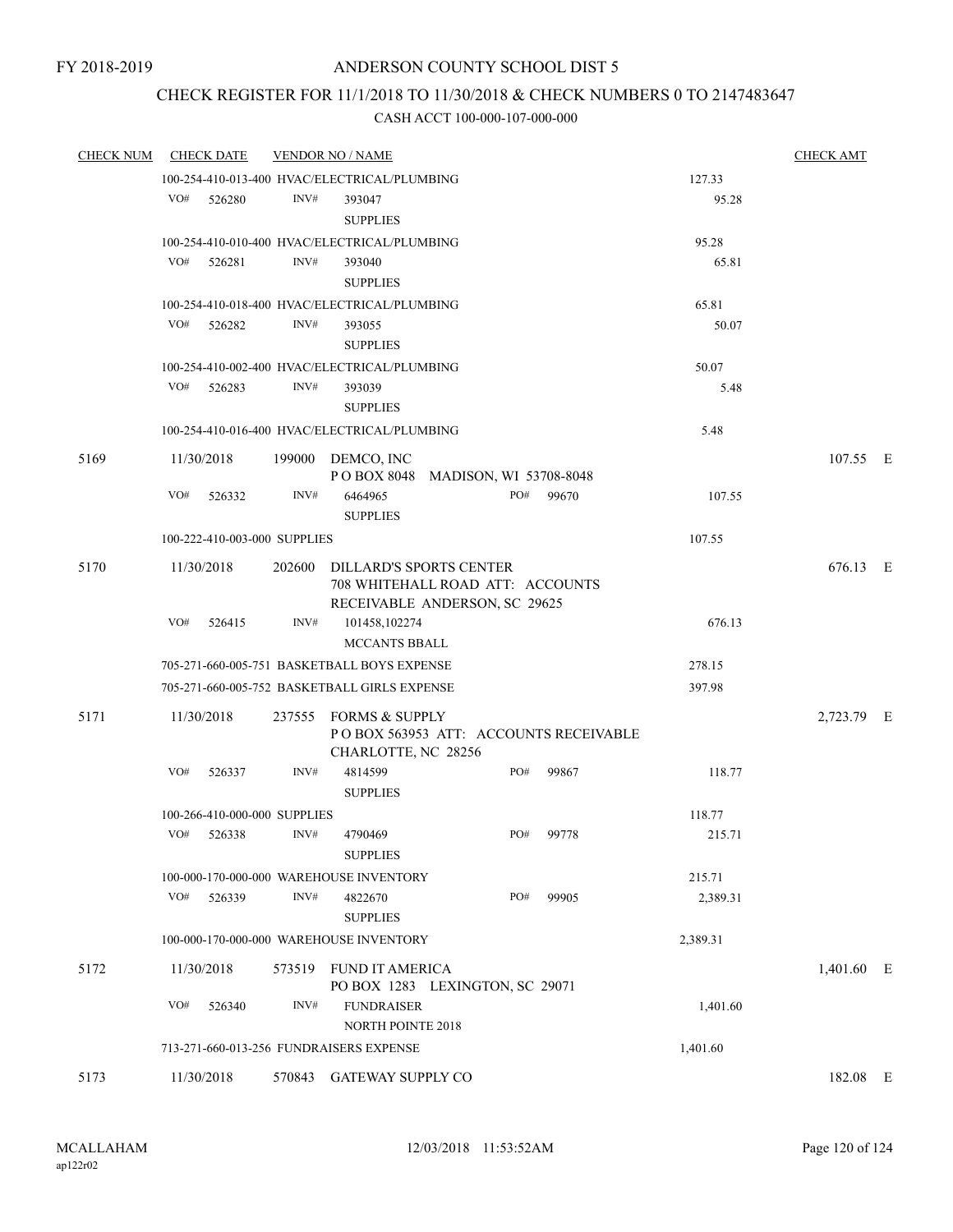# CHECK REGISTER FOR 11/1/2018 TO 11/30/2018 & CHECK NUMBERS 0 TO 2147483647

|  | <b>CHECK NUM</b> | <b>CHECK DATE</b>                        |            | <b>VENDOR NO / NAME</b>                                            |                                                                                           |     |       |                   | <b>CHECK AMT</b> |  |
|--|------------------|------------------------------------------|------------|--------------------------------------------------------------------|-------------------------------------------------------------------------------------------|-----|-------|-------------------|------------------|--|
|  |                  |                                          |            |                                                                    | CORPORATE OFFICES P.O. BOX 2826 COLUMBIA,<br>SC 29202                                     |     |       |                   |                  |  |
|  |                  | VO#                                      | 526272     | INV#                                                               | S4434783<br><b>SUPPLIES</b>                                                               |     |       | 182.08            |                  |  |
|  |                  |                                          |            |                                                                    | 100-254-410-003-400 HVAC/ELECTRICAL/PLUMBING                                              |     |       | 182.08            |                  |  |
|  | $* 5175$         |                                          | 11/30/2018 |                                                                    | 565738 EMPLOYEE VENDOR<br>100 LIMELIGHT DRIVE ANDERSON, SC 29621                          |     |       |                   | 345.24 E         |  |
|  |                  | VO#                                      | 526308     | INV#                                                               | <b>OCT 30-31</b><br><b>COLUMBIA</b>                                                       |     |       | 345.24            |                  |  |
|  |                  |                                          |            |                                                                    | 100-254-333-000-OPS TRIPS-OPERATIONS                                                      |     |       | 345.24            |                  |  |
|  | 5176             |                                          | 11/30/2018 |                                                                    | 262110 EMPLOYEE VENDOR<br>207 MAGNOLIA TERRACE PENDLETON, SC 29670                        |     |       |                   | 349.57 E         |  |
|  |                  | VO#                                      | 526307     | INV#                                                               | <b>NOV 13-16</b><br><b>MYRTLE BEACH</b>                                                   |     |       | 349.57            |                  |  |
|  |                  |                                          |            |                                                                    | 100-257-333-000-000 TRIPS AND CONFERENCES                                                 |     |       | 349.57            |                  |  |
|  | 5177             |                                          | 11/30/2018 | 264114                                                             | HEINEMANN<br>15963 COLLECTIONS CENTER DRIVE ATT:<br>ACCOUNTS RECEIVABLE CHICAGO, IL 60693 |     |       |                   | 412.50 E         |  |
|  |                  | VO#                                      | 526342     | INV#                                                               | 7007593<br>ACCT #63606                                                                    | PO# | 99891 | 412.50            |                  |  |
|  |                  |                                          |            |                                                                    | 358-221-410-000-000 SUPPLIES AND MATERIALS<br>358-221-410-000-000 SUPPLIES AND MATERIALS  |     |       | 375.00<br>37.50   |                  |  |
|  | $*$ 5179         |                                          | 11/30/2018 |                                                                    | 573295 EMPLOYEE VENDOR<br>114 SHADY LANE BELTON, SC 29627                                 |     |       |                   | 133.64 E         |  |
|  |                  | VO#                                      | 526309     | INV#                                                               | <b>NOV 2018</b><br><b>MILEAGE</b>                                                         |     |       | 133.64            |                  |  |
|  |                  |                                          |            |                                                                    | 100-266-332-000-000 IN-DISTRICT TRAVEL                                                    |     |       | 133.64            |                  |  |
|  | 5180             |                                          | 11/30/2018 | 113700                                                             | <b>INDEPENDENT MAIL</b><br>PO BOX 1411 CHARLOTTE, NC 28201-1411                           |     |       |                   | 296.00 E         |  |
|  |                  | VO#                                      | 526344     | INV#                                                               | <b>ACCT 946871</b><br>AD 2135467 2137621                                                  | PO# | 99737 | 223.50            |                  |  |
|  |                  |                                          |            | 100-257-350-000-000 ADVERTISING<br>100-257-350-000-000 ADVERTISING |                                                                                           |     |       | 114.75<br>108.75  |                  |  |
|  |                  | VO#                                      | 526345     | INV#                                                               | <b>ACCT 946871</b><br>AD 2141957                                                          | PO# | 99749 | 72.50             |                  |  |
|  |                  | 72.50<br>100-257-350-000-000 ADVERTISING |            |                                                                    |                                                                                           |     |       |                   |                  |  |
|  | 5181             |                                          | 11/30/2018 |                                                                    | 276355 IPC SUPPLY, INC<br>POBOX 1987 ATT: ACCOUNTS RECEIVABLE<br>ANDERSON, SC 29622       |     |       |                   | 1,715.99 E       |  |
|  |                  | VO#                                      | 526418     | INV#                                                               | 36087<br><b>SUPPLIES</b>                                                                  | PO# | 99777 | 1,715.99          |                  |  |
|  |                  |                                          |            |                                                                    | 100-000-170-000-000 WAREHOUSE INVENTORY<br>100-000-170-000-000 WAREHOUSE INVENTORY        |     |       | 50.00<br>1,665.99 |                  |  |
|  | 5182             |                                          | 11/30/2018 |                                                                    | 575725 EMPLOYEE VENDOR                                                                    |     |       |                   | $111.43 \t E$    |  |
|  |                  |                                          |            |                                                                    |                                                                                           |     |       |                   |                  |  |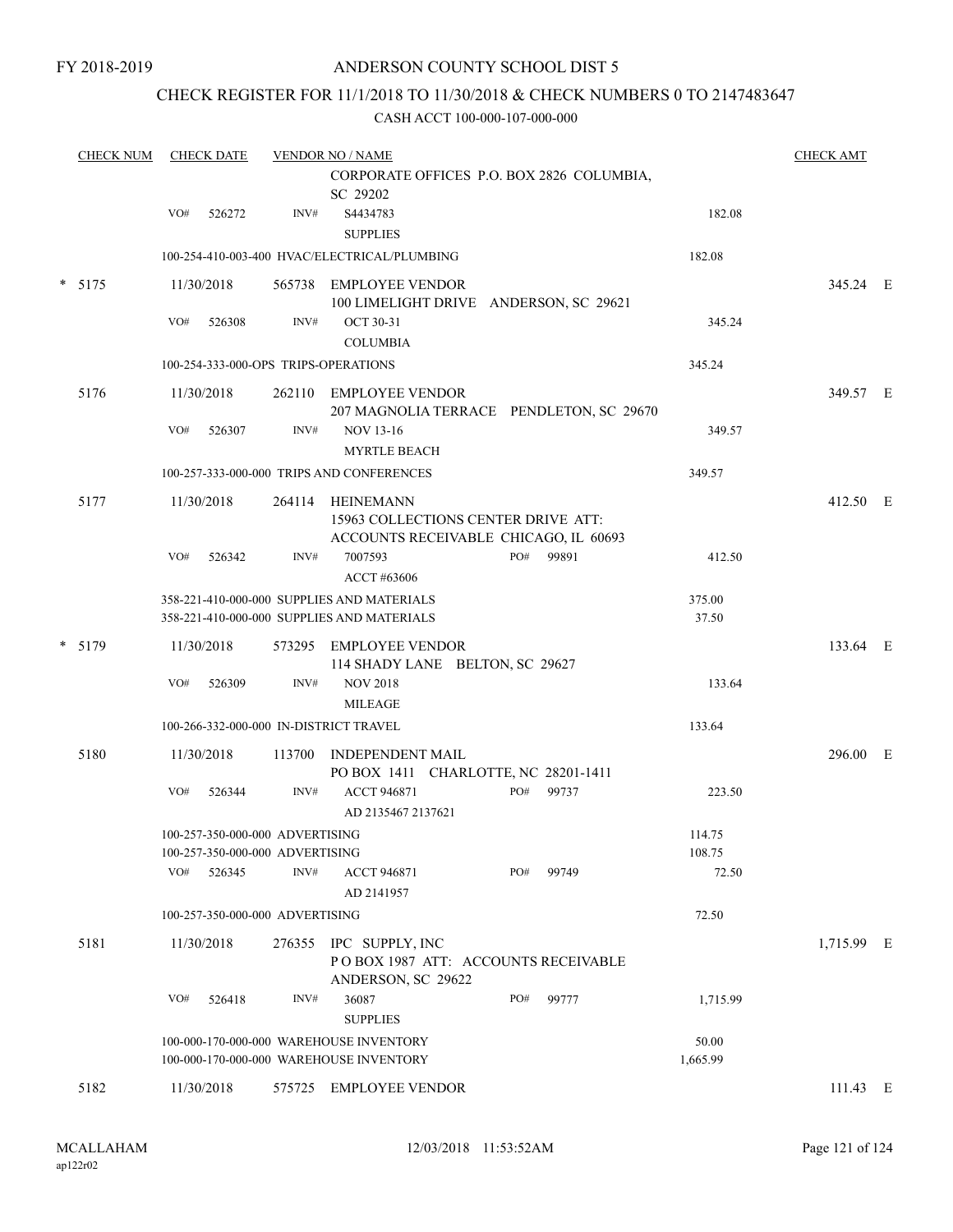## CHECK REGISTER FOR 11/1/2018 TO 11/30/2018 & CHECK NUMBERS 0 TO 2147483647

|  | <b>CHECK NUM</b> | <b>CHECK DATE</b> |            |                              | <b>VENDOR NO / NAME</b>                                                                        |     |       |          |            |  |
|--|------------------|-------------------|------------|------------------------------|------------------------------------------------------------------------------------------------|-----|-------|----------|------------|--|
|  |                  |                   |            |                              | 3234 SOUTH MCDUFFIE ST EXTENSION<br>ANDERSON, SC 29624                                         |     |       |          |            |  |
|  |                  | VO#               | 526414     | INV#                         | <b>BREAKFAST</b><br>REIMBURSEMENT                                                              |     |       | 111.43   |            |  |
|  |                  |                   |            |                              | 715-271-660-015-201 MISCELLANEOUS EXPENSE                                                      |     |       | 111.43   |            |  |
|  | 5183             |                   | 11/30/2018 | 300176                       | <b>JOSTENS INC</b><br>21336 NETWORK PLACE ATT: ACCOUNTS<br>RECEIVABLE CHICAGO, IL 60673        |     |       |          | 313.05 E   |  |
|  |                  | VO#               | 526420     | INV#                         | 22146722                                                                                       |     |       | 313.05   |            |  |
|  |                  |                   |            | 124-114-410-024-000 SUPPLIES | <b>COVERS</b>                                                                                  |     |       | 313.05   |            |  |
|  |                  |                   |            |                              |                                                                                                |     |       |          |            |  |
|  | $* 5187$         |                   | 11/30/2018 |                              | 571837 EMPLOYEE VENDOR<br>202 FOX CREEK RD ANDERSON, SC 29621                                  |     |       |          | 467.68 E   |  |
|  |                  | VO#               | 526396     | INV#                         | <b>EXPENSES</b><br><b>REIMBURSEMENT</b>                                                        |     |       | 467.68   |            |  |
|  |                  |                   |            |                              | 717-190-660-017-201 MISCELLANEOUS EXPENSE                                                      |     |       | 201.72   |            |  |
|  |                  |                   |            |                              | 717-190-660-017-354 FIELD TRIPS GRADE 4 EXPENSE                                                |     |       | 265.96   |            |  |
|  | 5188             |                   | 11/30/2018 | 569461                       | METROGROUP, INC<br>50-23 TWENTY-THIRD STREET LONG ISLAND<br>CITY, NY 11101                     |     |       |          | 2,297.15 E |  |
|  |                  | VO#               | 526382     | INV#                         | PI 586658<br><b>HVAC</b>                                                                       | PO# | 99227 | 2,297.15 |            |  |
|  |                  |                   |            |                              | 100-254-323-000-600 MAINTENANCE SERVICES                                                       |     |       | 23.19    |            |  |
|  |                  |                   |            |                              | 100-254-323-001-600 MAINTENANCE SERVICES                                                       |     |       | 48.10    |            |  |
|  |                  |                   |            |                              | 100-254-323-002-600 MAINTENANCE SERVICES                                                       |     |       | 462.10   |            |  |
|  |                  |                   |            |                              | 100-254-323-003-600 MAINTENANCE SERVICES                                                       |     |       | 398.53   |            |  |
|  |                  |                   |            |                              | 100-254-323-005-600 MAINTENANCE SERVICES                                                       |     |       | 23.19    |            |  |
|  |                  |                   |            |                              | 100-254-323-007-600 MAINTENANCE SERVICES                                                       |     |       | 23.19    |            |  |
|  |                  |                   |            |                              | 100-254-323-008-600 MAINTENANCE SERVICES                                                       |     |       | 23.19    |            |  |
|  |                  |                   |            |                              | 100-254-323-010-600 MAINTENANCE SERVICES                                                       |     |       | 132.27   |            |  |
|  |                  |                   |            |                              | 100-254-323-011-600 MAINTENANCE SERVICES                                                       |     |       | 23.19    |            |  |
|  |                  |                   |            |                              | 100-254-323-012-600 MAINTENANCE SERVICES                                                       |     |       | 107.36   |            |  |
|  |                  |                   |            |                              | 100-254-323-014-600 MAINTENANCE SERVICES                                                       |     |       | 340.13   |            |  |
|  |                  |                   |            |                              | 100-254-323-015-600 MAINTENANCE SERVICES                                                       |     |       | 23.19    |            |  |
|  |                  |                   |            |                              | 100-254-323-016-600 MAINTENANCE SERVICES                                                       |     |       | 325.78   |            |  |
|  |                  |                   |            |                              | 100-254-323-017-600 MAINTENANCE SERVICES                                                       |     |       | 23.19    |            |  |
|  |                  |                   |            |                              | 100-254-323-019-600 MAINTENANCE SERVICES                                                       |     |       | 167.49   |            |  |
|  |                  |                   |            |                              | 100-254-323-021-600 MAINTENANCE SERVICES                                                       |     |       | 153.06   |            |  |
|  | $*$ 5191         |                   | 11/30/2018 | 570673                       | NATIONAL DROPOUT PREVENTION NETWORK<br>713 E. GREENVILLE ST SUITE D #108 ANDERSON,<br>SC 29621 |     |       |          | 325.00 E   |  |
|  |                  | VO#               | 526353     | INV#                         | 201903MB<br>PAUL GARRETT                                                                       | PO# | 99890 | 325.00   |            |  |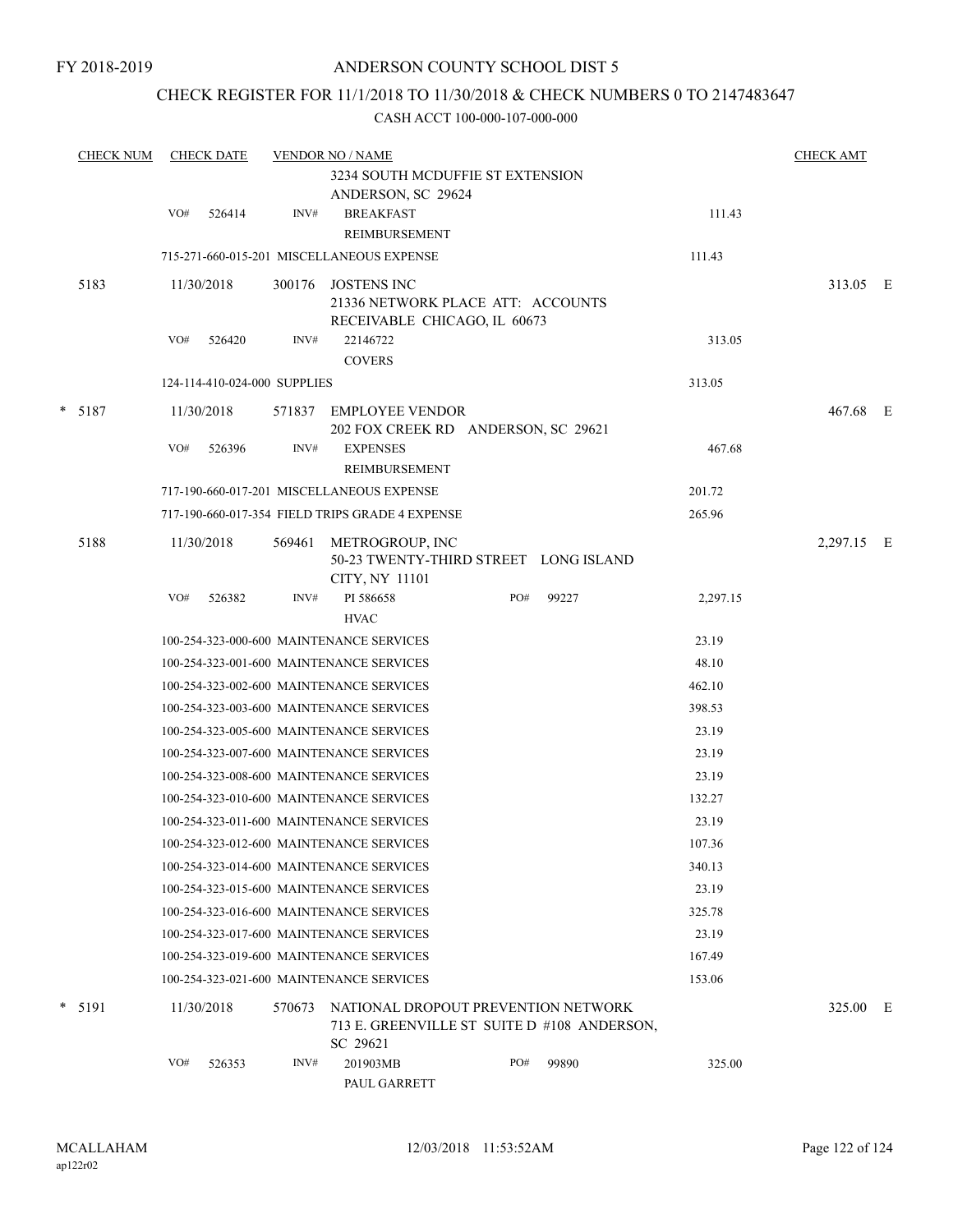# CHECK REGISTER FOR 11/1/2018 TO 11/30/2018 & CHECK NUMBERS 0 TO 2147483647

|   | <b>CHECK NUM</b> | <b>CHECK DATE</b><br><b>VENDOR NO / NAME</b><br>394-224-333-063-000 TRIPS/PD |                                            |        |                                                                                                            |        |                          | 325.00   | <b>CHECK AMT</b> |  |
|---|------------------|------------------------------------------------------------------------------|--------------------------------------------|--------|------------------------------------------------------------------------------------------------------------|--------|--------------------------|----------|------------------|--|
|   | $* 5194$         | VO#                                                                          | 11/30/2018<br>526398                       | INV#   | 575723 EMPLOYEE VENDOR<br>321 KNOLLWOOD DRIVE ANDERSON, SC 29625<br><b>MICHAELS</b>                        |        |                          | 109.54   | 109.54 E         |  |
|   |                  |                                                                              |                                            |        | REIMBURSEMENT                                                                                              |        |                          |          |                  |  |
|   |                  |                                                                              | 203-127-410-002-000 SUPPLIES               |        |                                                                                                            |        |                          | 109.54   |                  |  |
|   | $* 5196$         | 11/30/2018                                                                   |                                            |        | 462710 SCHOLASTIC BOOK CLUBS, INC.<br>PO BOX 7503 JEFFERSON CITY, MO 65102-7503                            |        |                          |          | 128.00 E         |  |
|   |                  | VO#                                                                          | 526428                                     | INV#   | <b>CENTERVILLE</b><br>ACCT 0799255666                                                                      |        |                          | 128.00   |                  |  |
|   |                  |                                                                              | 100-112-410-007-000 SUPPLIES               |        |                                                                                                            |        |                          | 12.00    |                  |  |
|   |                  |                                                                              | 100-112-410-007-000 SUPPLIES               |        |                                                                                                            |        |                          | 116.00   |                  |  |
|   | 5197             |                                                                              | 11/30/2018                                 | 574624 | SCHOLASTIC CLASSROOM MAGAZINES<br>PO BOX 3710 JEFFERSON CITY, MO 65102-9733                                |        | 2,070.00 E               |          |                  |  |
|   |                  | VO#                                                                          | 526429                                     | INV#   | 17976839<br><b>ACCT 4230068</b>                                                                            |        | PO# 99720                | 2,070.00 |                  |  |
|   |                  |                                                                              | 201-112-410-010-000 SUPPLIES               |        |                                                                                                            |        |                          | 2,070.00 |                  |  |
|   | 5199             | 11/30/2018<br>476700                                                         |                                            |        | <b>SMITH &amp; JONES JANITORIAL</b><br>1 BILOXI SQUARE ATT: ACCOUNTS RECEIVABLE<br>WEST COLUMBIA, SC 29170 |        |                          |          | 428.00 E         |  |
|   |                  | VO#                                                                          | 526362                                     | INV#   | 188968<br><b>SUPPLIES</b>                                                                                  | PO#    | 99665                    | 428.00   |                  |  |
|   |                  |                                                                              |                                            |        | 100-000-170-000-000 WAREHOUSE INVENTORY                                                                    |        |                          | 428.00   |                  |  |
|   | 5200             | 11/30/2018                                                                   |                                            |        | 563982 SOUTHEASTERN PAPER GROUP<br>PO BOX 890671 ATT: ACCOUNTS RECEIVABLE<br>CHARLOTTE, NC 28289-0671      |        |                          |          | 181.90 E         |  |
|   |                  | VO#                                                                          | 526364                                     | INV#   | 4310949<br><b>SUPPLIES</b>                                                                                 | PO#    | 99779                    | 181.90   |                  |  |
|   |                  |                                                                              |                                            |        | 100-000-170-000-000 WAREHOUSE INVENTORY                                                                    |        |                          | 181.90   |                  |  |
|   | 5201             |                                                                              | 11/30/2018                                 |        | 570855 ULINE - ATLANTA<br>P.O. BOX 88741 ATT: ACCOUNTS RECEIVABLE<br>CHICAGO, IL 60680-1741                |        |                          |          | 164.36 E         |  |
|   |                  | VO#                                                                          | 526436                                     | INV#   | 103320911<br><b>HAND TRUCK</b>                                                                             | PO#    | 99919                    | 164.36   |                  |  |
|   |                  |                                                                              | 100-255-410-000-000 SUPPLIES               |        |                                                                                                            |        |                          | 164.36   |                  |  |
| * | 5203             |                                                                              | 11/30/2018                                 | 569781 | VARITRONICS, LLC<br>7200 93RD AVENUE N<br>BROOKLYN PARK, MN 55445                                          |        | <b>SUITE 120 STE 120</b> |          | 267.07 E         |  |
|   |                  | VO#                                                                          | 526374                                     | INV#   | 103195<br><b>INK SUPPLIES</b>                                                                              | PO#    | 99897                    | 267.07   |                  |  |
|   |                  |                                                                              | 201-112-410-011-000 SUPPLIES AND MATERIALS |        |                                                                                                            | 267.07 |                          |          |                  |  |
|   | 5204             |                                                                              | 11/30/2018                                 |        | 575406 EMPLOYEE VENDOR<br>123 TOPSAIL DRIVE ANDERSON, SC 29625                                             |        |                          |          | 347.56 E         |  |
|   |                  | VO#                                                                          | 526306                                     | INV#   | <b>OCT 22-25</b>                                                                                           |        |                          | 347.56   |                  |  |